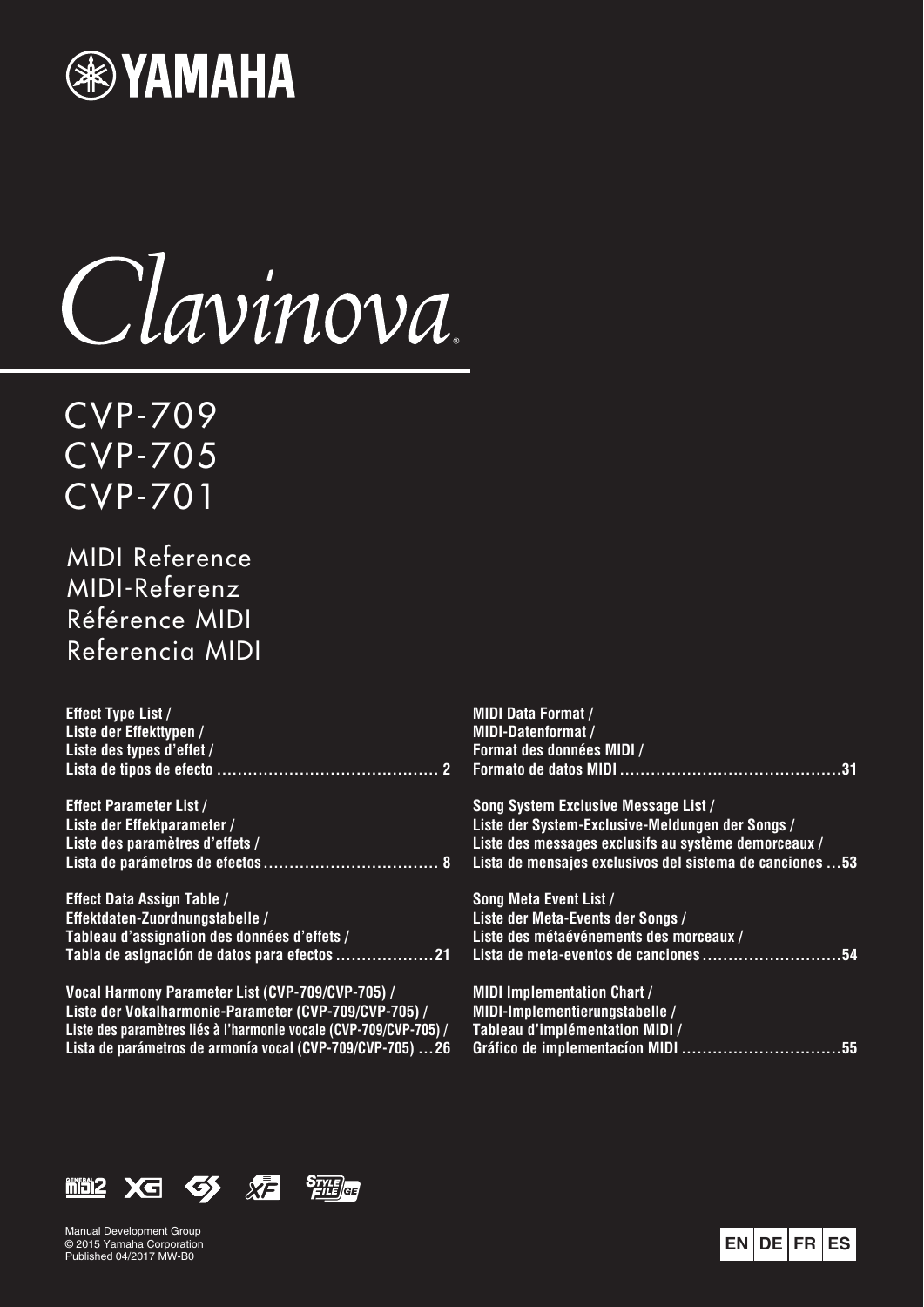# <span id="page-1-0"></span>**Effect Type List / Liste der Effekttypen / Liste des types d'effet / Lista de tipos de efecto**

### **CVP-709/CVP-705**

| <b>Type Name</b>         | MSB            | LSB            | Parameter List (pages 8 - 20) |
|--------------------------|----------------|----------------|-------------------------------|
| Real Large Hall          | 1              | 32             | <b>REAL REVERB</b>            |
| Real Medium Hall         | $\mathbf{1}$   | 33             | <b>REAL REVERB</b>            |
| Real Bright Hall         | 1              | 34             | <b>REAL REVERB</b>            |
| <b>Basic Hall</b>        | 1              | 21             | REVERB1                       |
| Light Hall               | 1              | 22             | REVERB1                       |
| <b>Ballad Hall</b>       | 1              | 19             | REVERB2                       |
| Piano Hall               | 1              | 20             | REVERB2                       |
| Hall 1                   | 1              | 0              | REVERB1                       |
| Hall 2                   | 1              | 16             | REVERB1                       |
| Hall 3                   | 1              | 17             | REVERB1                       |
| Hall 4                   | 1              | 18             | REVERB1                       |
| Hall 5                   | 1              | 1              | REVERB1                       |
|                          |                |                |                               |
| Vocal Hall 1             | 1              | 27             | REVERB1                       |
| Vocal Hall 2             | 1              | 28             | REVERB1                       |
| Piano Recital Hall       | 1              | 24             | REAL PIANO REVERB             |
| Piano Concert Hall       | 1              | $\overline{4}$ | REAL PIANO REVERB             |
| Piano Cathedral          | 1              | 5              | REAL PIANO REVERB             |
| Real Room                | 2              | 32             | <b>REAL REVERB</b>            |
| Real Power Room          | $\overline{c}$ | 33             | <b>REAL REVERB</b>            |
| Acoustic Room            | 2              | 20             | REVERB1                       |
| Drums Room               | $\overline{c}$ | 21             | REVERB1                       |
| Piano Chamber            | $\overline{c}$ | 24             | REAL PIANO REVERB             |
| Stage                    | 3              | 16             | REVERB1                       |
| Piano Club               | 3              | 24             | REAL PIANO REVERB             |
| Real Large Plate         | $\overline{4}$ | 32             | <b>REAL REVERB</b>            |
| Real Medium Plate        | 4              | 33             | <b>REAL REVERB</b>            |
| <b>Real Rattle Plate</b> | 4              | 34             | <b>REAL REVERB</b>            |
| Plate                    | $\overline{4}$ | 16             | REVERB1                       |
| Piano Plate              | 4              | 24             | REAL PIANO REVERB             |
| Hall M                   | 1              | 6              | REVERB1                       |
| Hall L                   | 1              | $\overline{7}$ | REVERB1                       |
| Atmosphere Hall          | 1              | 23             | REVERB1                       |
| Large Hall               | 1              | $\overline{c}$ | REVERB2                       |
| Medium Hall              | 1              | 3              | REVERB2                       |
| Percussion Room          | 2              | 22             | REVERB1                       |
| Room 1                   | $\overline{c}$ | 16             | REVERB1                       |
| Room <sub>2</sub>        | $\overline{c}$ | 17             | REVERB1                       |
| Room <sub>3</sub>        |                |                | REVERB1                       |
|                          | 2              | 18             |                               |
| Room 4                   | $\overline{c}$ | 19             | REVERB1                       |
| Room 5                   | 2              | 0              | REVERB1                       |
| Room 6                   | 2              | 1              | REVERB1                       |
| Room 7                   | $\overline{c}$ | 2              | REVERB1                       |
| Room S                   | 2              | 5              | REVERB1                       |
| Room M                   | 2              | 6              | REVERB1                       |
| Room L                   | 2              | 7              | REVERB1                       |
| Warm Room                | 2              | 3              | REVERB2                       |
| White Room               | 16             | 0              | REVERB3                       |
| Woody Room               | 2              | 4              | REVERB2                       |
| Stage 2                  | 3              | 17             | REVERB1                       |
| Stage 3                  | 3              | 0              | REVERB1                       |
| Stage 4                  | 3              | 1              | REVERB1                       |
| Plate 2                  | 4              | 17             | REVERB1                       |
| Plate 3                  | 4              | 0              | REVERB1                       |
| <b>GM Plate</b>          | 4              | 7              | REVERB1                       |
| <b>Rich Plate</b>        | $\overline{4}$ | 1              | REVERB2                       |
| Tunnel                   | 17             | 0              | REVERB3                       |
| Canyon                   | 18             | 0              | REVERB3                       |
| Basement                 | 19             | 0              | REVERB3                       |
| Delay LCR 1              | 5              | 16             | DELAY LCR                     |
|                          |                |                |                               |
| Delay LCR 2              | 5              | 0              | DELAY LCR                     |
| Delay LR                 | 6              | 0              | <b>DELAY LR</b>               |
| Echo                     | 7              | 0              | <b>ECHO</b>                   |
| Cross Delay 1            | 8              | 0              | CROSS DELAY                   |
| Cross Delay 2            | 8              | 16             | <b>CROSS DELAY</b>            |
| Tempo Delay 1            | 21             | 0              | TEMPO DELAY                   |
| Tempo Delay 2            | 21             | 16             | <b>TEMPO DELAY</b>            |
| Tempo Echo               | 21             | 8              | <b>TEMPO DELAY</b>            |
| Tempo Cross 1            | 22             | 0              | TEMPO CROSS DELAY             |
| Tempo Cross 2            | 22             | 16             | TEMPO CROSS DELAY             |

| <b>Type Name</b>                                        | MSB        | LSB                 | Parameter List (pages 8 - 20)              |
|---------------------------------------------------------|------------|---------------------|--------------------------------------------|
| Tempo Cross 3                                           | 22         | 17                  | TEMPO CROSS DELAY                          |
| Tempo Cross 4                                           | 22         | 18                  | TEMPO CROSS DELAY                          |
| US Combo Twin                                           | 99         | 32                  | US COMBO                                   |
| US Combo Rich Clean                                     | 99         | 33                  | US COMBO                                   |
| US Combo Thin Clean                                     | 99         | 34                  | US COMBO                                   |
| US Combo Crunch                                         | 99         | 35                  | US COMBO                                   |
| Jazz Combo Basic                                        | 100        | 32                  | JAZZ COMBO                                 |
| Jazz Combo Warm Chorus                                  | 100        | 33                  | JAZZ COMBO                                 |
| US High Gain Dirty                                      | 101        | 32                  | US HIGH GAIN                               |
| US High Gain Riff                                       | 101        | 33                  | US HIGH GAIN                               |
| US High Gain Burn                                       | 101        | 34                  | US HIGH GAIN                               |
| US High Gain Solo                                       | 101        | 35                  | US HIGH GAIN                               |
| <b>British Lead Dirty</b>                               | 102        | 32                  | <b>BRITISH LEAD</b>                        |
| <b>British Lead Drive</b><br><b>British Lead Gainer</b> | 102<br>102 | 33<br>34            | <b>BRITISH LEAD</b><br><b>BRITISH LEAD</b> |
| <b>British Lead Hard</b>                                | 102        | 35                  | <b>BRITISH LEAD</b>                        |
| Multi FX Distortion Solo                                | 95         | 32                  | <b>MULTI FX</b>                            |
| Multi FX Distortion Basic                               | 95         | 33                  | <b>MULTI FX</b>                            |
| Multi FX Overdrive Chorus                               | 95         | 34                  | <b>MULTI FX</b>                            |
| Multi FX Crunch Wah                                     | 95         | 35                  | <b>MULTI FX</b>                            |
| Multi FX Oldies Delay                                   | 95         | 36                  | <b>MULTI FX</b>                            |
| Multi FX Vintage Echo                                   | 95         | 37                  | <b>MULTI FX</b>                            |
| Small Stereo Distortion                                 | 96         | 32                  | SMALL STEREO DIST                          |
| Small Stereo Overdrive                                  | 96         | 33                  | SMALL STEREO DIST                          |
| Small Stereo Vintage Amp                                | 96         | 34                  | SMALL STEREO DIST                          |
| Small Stereo Heavy Dist                                 | 96         | 35                  | SMALL STEREO DIST                          |
| <b>British Combo Classic</b>                            | 97         | 32                  | <b>BRITISH COMBO</b>                       |
| British Combo Top Boost                                 | 97         | 33                  | <b>BRITISH COMBO</b>                       |
| <b>British Combo Custom</b>                             | 97         | 34                  | <b>BRITISH COMBO</b>                       |
| <b>British Combo Heavy</b>                              | 97         | 35                  | <b>BRITISH COMBO</b>                       |
| <b>British Legend Blues</b>                             | 98         | 32                  | <b>BRITISH LEGEND</b>                      |
| British Legend Heavy1                                   | 98         | 33                  | <b>BRITISH LEGEND</b>                      |
| British Legend Heavy2                                   | 98         | 34                  | <b>BRITISH LEGEND</b>                      |
| British Legend Clean                                    | 98         | 35                  | <b>BRITISH LEGEND</b>                      |
| British Legend Dirty Clean                              | 98         | 36                  | <b>BRITISH LEGEND</b>                      |
| V Distortion Crunch                                     | 98         | 18                  | V DISTORTION                               |
| V Distortion Blues                                      | 98         | 21                  | V DISTORTION                               |
| Stereo Amp Sim Solid                                    | 75         | 29                  | STEREO AMP SIMULATOR                       |
| Stereo Amp Sim Crunch                                   | 75         | 30                  | STEREO AMP SIMULATOR                       |
| Stereo Amp Sim Blues                                    | 75         | 28                  | STEREO AMP SIMULATOR                       |
| V Distortion Hard + Delay<br>Vintage Compressor         | 98<br>124  | 1<br>$\overline{4}$ | V DISTORTION DELAY<br>VINTAGE COMPRESSOR   |
| Compressor Medium                                       | 83         | 16                  | <b>COMPRESSOR</b>                          |
| Compressor Heavy                                        | 83         | 17                  | COMPRESSOR                                 |
| Compressor Melody                                       | 105        | 16                  | MULTI BAND COMP                            |
| Compressor Bass                                         | 105        | 17                  | MULTI BAND COMP                            |
| EQ Telephone                                            | 76         | 17                  | 3BAND EQ                                   |
| 3Band EQ                                                | 76         | 0                   | 3BAND EQ                                   |
| Loop FX 1                                               | 94         | 16                  | LO FI                                      |
| Loop FX 2                                               | 94         | 17                  | LO FI                                      |
| Lo-Fi Drum 1                                            | 94         | 18                  | LO FI                                      |
| Lo-Fi Drum 2                                            | 94         | 19                  | LO FI                                      |
| Lo-Fi Drum 3                                            | 76         | 19                  | 3BAND EQ                                   |
| Lo-Fi Drum 4                                            | 76         | 20                  | 3BAND EQ                                   |
| Chorus 1                                                | 66         | 17                  | <b>CHORUS</b>                              |
| Chorus <sub>2</sub>                                     | 66         | 8                   | <b>CHORUS</b>                              |
| Symphonic                                               | 68         | 16                  | SYMPHONIC                                  |
| Vintage Flanger                                         | 124        | 1                   | <b>VINTAGE FLANGER</b>                     |
| Flanger                                                 | 67         | 8                   | <b>FLANGER</b>                             |
| V Flanger                                               | 104        | 0                   | <b>V FLANGER</b>                           |
| Tempo Flanger                                           | 107        | 0                   | <b>TEMPO FLANGER</b>                       |
| Vintage Phaser                                          | 124        | 2                   | VINTAGE PHASER MONO                        |
| Vintage Phaser Stereo                                   | 124        | 3                   | VINTAGE PHASER STEREO                      |
| Phaser                                                  | 72         | 0                   | PHASER1                                    |
| Tempo Phaser                                            | 108        | 0                   | <b>TEMPO PHASER</b>                        |
| E-Piano Phaser                                          | 72         | 17                  | PHASER1                                    |
| Vintage Auto Wah                                        | 124        | 5                   | VINTAGE AUTO WAH                           |
| Auto Wah                                                | 78         | 16                  | AUTO WAH                                   |
| Auto Wah + Distortion                                   | 78         | 17                  | AUTO WAH DISTORTION                        |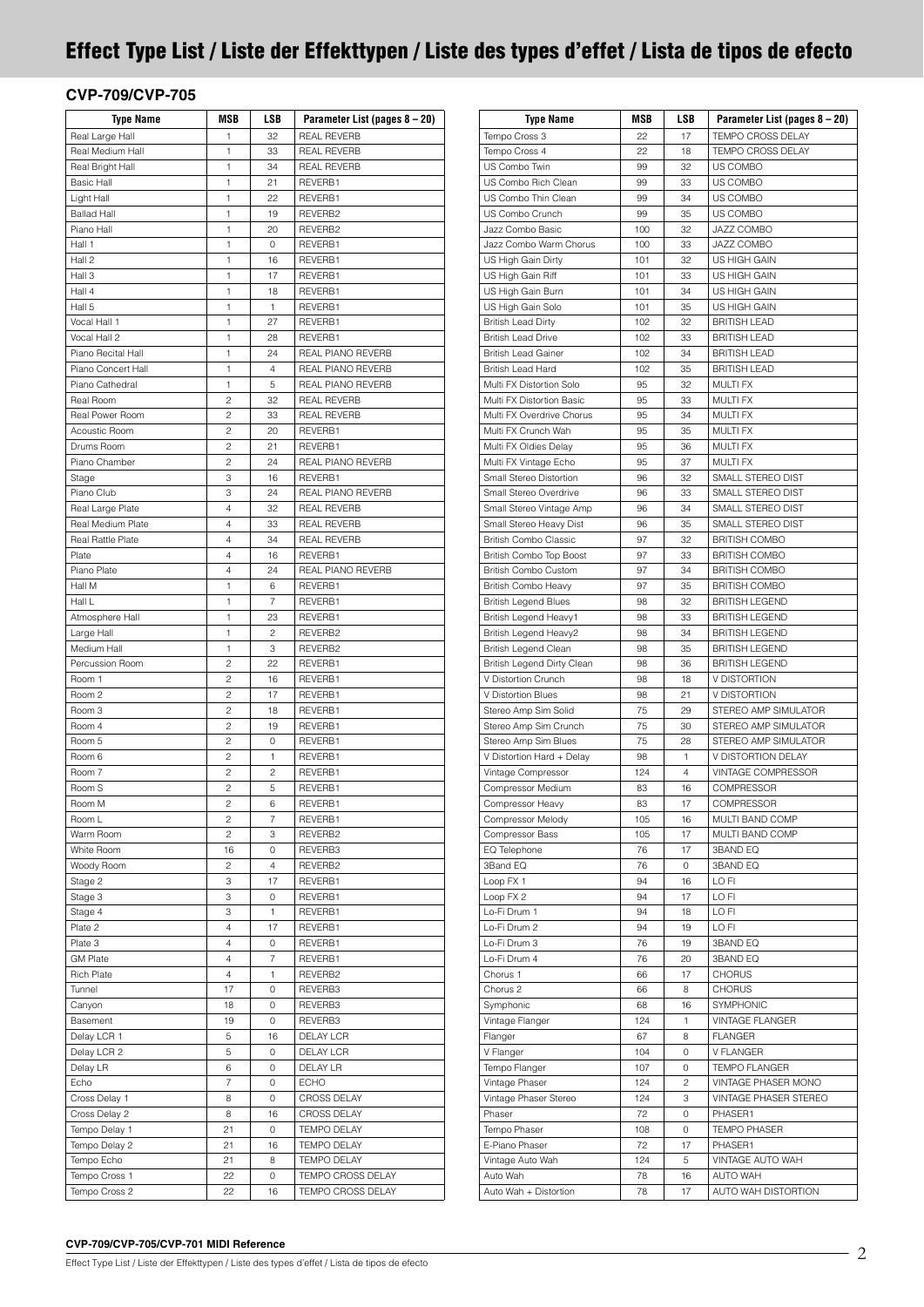# **CVP-709/CVP-705**

| <b>Type Name</b>                      | MSB      | LSB            | Parameter List (pages 8 - 20)       |
|---------------------------------------|----------|----------------|-------------------------------------|
| Tempo Auto Wah                        | 79       | 0              | TEMPO AUTO WAH1                     |
| Vintage Touch Wah                     | 125      | 2              | VINTAGE TOUCH WAH                   |
| Touch Wah                             | 82       | 0              | TOUCH WAH1                          |
| Touch Wah + Distortion                | 82       | 16             | <b>TOUCH WAH1</b>                   |
| Vintage Pedal Wah Basic               | 125      | 1              | VINTAGE PEDAL WAH                   |
| Vintage Pedal Wah Disco               | 125      | 16             | <b>VINTAGE PEDAL WAH</b>            |
| Pedal Wah                             | 122      | 0              | PEDAL WAH1                          |
| Pedal Wah + Distortion                | 122      | 1              | PEDAL WAH2                          |
| Dual Rotary Speaker Bright            | 99       | 16             | ROTARY SPEAKER1                     |
| Dual Rotary Speaker Warm              | 99       | 17             | ROTARY SPEAKER1                     |
| Rotary Speaker                        | 69       | 16             | ROTARY SPEAKER2                     |
| Tremolo                               | 70       | 16             | <b>TREMOLO</b>                      |
| E-Piano Tremolo                       | 70       | 18             | <b>TREMOLO</b>                      |
| Tempo Tremolo                         | 120      | 0              | <b>TEMPO TREMOLO</b>                |
| Auto Pan                              | 71       | 16             | <b>AUTO PAN1</b>                    |
| Tempo Auto Pan                        | 121      | 0              | TEMPO AUTO PAN1                     |
| Karaoke 1                             | 20       | 0              | <b>KARAOKE</b>                      |
| Karaoke 2                             | 20       | 1              | KARAOKE                             |
| Karaoke 3                             | 20       | $\overline{c}$ | <b>KARAOKE</b>                      |
| Early Reflection 1                    | 9        | 0              | EARLY REFLECTION                    |
| Early Reflection 2                    | 9        | 1              | EARLY REFLECTION                    |
| Gate Reverb 1                         | 10       | 0              | <b>GATE REVERB</b>                  |
| Gate Reverb 2                         | 10       | 16             | <b>GATE REVERB</b>                  |
| <b>Reverse Gate</b>                   | 11       | 0              | <b>GATE REVERB</b>                  |
| V Distortion Warm                     | 98       | 22             | V DISTORTION                        |
| V Distortion Classic Hard             | 98       | 23             | V DISTORTION                        |
| V Distortion Classic Soft             | 98       | 20             | V DISTORTION                        |
| V Distortion Metal                    | 98       | 24             | V DISTORTION                        |
| V Distortion Edgy                     | 98       | 19             | V DISTORTION                        |
| V Distortion Solid                    | 98       | 25             | V DISTORTION                        |
| V Distortion Clean 1                  | 98       | 17             | V DISTORTION                        |
| V Distortion Clean 2                  | 98       | 26             | V DISTORTION                        |
| V Distortion Twin                     | 98       | 16             | V DISTORTION                        |
| V Distortion Rockabilly               | 103      | 18             | V DIST TEMPO DELAY                  |
| V Distortion Jazz Clean               | 98       | 27             | V DISTORTION                        |
| V Distortion Fusion                   | 103      | 19             | V DIST TEMPO DELAY                  |
| V Distortion Hard                     | 98       | $\mathbf 0$    | V DISTORTION                        |
| V Distortion Soft                     | 98       | 2              | V DISTORTION                        |
| Stereo Amp Sim Clean                  | 75       | 27             | STEREO AMP SIMULATOR                |
| Stereo Amp Sim BluesHarp              | 75       | 31             | STEREO AMP SIMULATOR                |
| Distortion Hard 1                     | 75       | 16             | AMP SIMULATOR1                      |
| Distortion Hard 2                     | 75       | 22             | AMP SIMULATOR1                      |
| Distortion Soft 1                     | 75       | 17             | AMP SIMULATOR1                      |
| Distortion Soft 2<br>Distortion Heavy | 75<br>73 | 23<br>0        | AMP SIMULATOR1<br><b>DISTORTION</b> |
| Overdrive                             | 74       | 0              | <b>DISTORTION</b>                   |
| Stereo Distortion                     | 73       | 8              | STEREO DISTORTION                   |
| Stereo Overdrive                      | 74       | 8              | STEREO DISTORTION                   |
| Stereo Distortion Hard                | 75       | 18             | STEREO AMP SIMULATOR                |
| Stereo Distortion Soft                | 75       | 19             | STEREO AMP SIMULATOR                |
| Amp Simulator 1                       | 75       | 0              | AMP SIMULATOR1                      |
| Amp Simulator 2                       | 75       | 1              | AMP SIMULATOR2                      |
| Stereo Amp Simulator 1                | 75       | 20             | STEREO AMP SIMULATOR                |
| Stereo Amp Simulator 2                | 75       | 21             | STEREO AMP SIMULATOR                |
| Stereo Amp Simulator 3                | 75       | 8              | STEREO AMP SIMULATOR                |
| Stereo Amp Simulator 4                | 75       | 24             | STEREO AMP SIMULATOR                |
| Stereo Amp Simulator 5                | 75       | 25             | STEREO AMP SIMULATOR                |
| Stereo Amp Simulator 6                | 75       | 26             | STEREO AMP SIMULATOR                |
| Distortion + Delay 1                  | 95       | 16             | <b>DISTORTION DELAY</b>             |
| Distortion + Delay 2                  | 95       | 0              | DISTORTION DELAY                    |
| Overdrive + Delay 1                   | 95       | 17             | DISTORTION DELAY                    |
| Overdrive + Delay 2                   | 95       | $\mathbf{1}$   | DISTORTION DELAY                    |
| Comp + Dist + Delay 1                 | 96       | 16             | COMP DIST DELAY                     |
| Comp + Dist + Delay 2                 | 96       | 0              | COMP DIST DELAY                     |
| Comp + OD + Delay 1                   | 96       | 17             | COMP DIST DELAY                     |
| Comp + OD + Delay 2                   | 96       | 1              | COMP DIST DELAY                     |
| V Distortion Soft + Delay             | 98       | 3              | V DISTORTION DELAY                  |
| V Dist Hard + Tmp Delay 1             | 103      | 0              | V DIST TEMPO DELAY                  |
| V Dist Hard + Tmp Delay 2             | 103      | 17             | V DIST TEMPO DELAY                  |

| <b>Type Name</b>                                   | MSB        | LSB            | Parameter List (pages 8 – 20)                  |
|----------------------------------------------------|------------|----------------|------------------------------------------------|
| V Dist Soft + Tmp Delay 1                          | 103        | 1              | V DIST TEMPO DELAY                             |
| V Dist Soft + Tmp Delay 2                          | 103        | 16             | V DIST TEMPO DELAY                             |
| Distortion + Tempo Delay                           | 100        | 0              | <b>DIST TEMPO DELAY</b>                        |
| Overdrive + Tempo Delay                            | 100        | $\mathbf{1}$   | DIST TEMPO DELAY                               |
| Comp + Distortion 1                                | 73         | 16             | COMP DISTORTION                                |
| Comp + Distortion 2                                | 73         | 1              | <b>COMP DISTORTION</b>                         |
| Comp + Dist + Tmp Delay                            | 101        | 0              | COMP DIST TEMPO DELAY                          |
| Comp + OD + Tmp Delay 1                            | 101        | 1              | COMP DIST TEMPO DELAY                          |
| Comp + OD + Tmp Delay 2                            | 101        | 16             | COMP DIST TEMPO DELAY                          |
| Comp + OD + Tmp Delay 3                            | 101        | 17             | COMP DIST TEMPO DELAY                          |
| Comp + OD + Tmp Delay 4                            | 101<br>101 | 18             | COMP DIST TEMPO DELAY                          |
| Comp + OD + Tmp Delay 5<br>Comp + OD + Tmp Delay 6 |            | 19<br>20       | COMP DIST TEMPO DELAY<br>COMP DIST TEMPO DELAY |
| Multiband Compressor                               | 101<br>105 | 0              | MULTI BAND COMP                                |
| Compressor                                         | 83         | 0              | <b>COMPRESSOR</b>                              |
| Noise Gate                                         | 84         | 0              | <b>NOISE GATE</b>                              |
| EQ Disco                                           | 76         | 16             | 3BAND EQ                                       |
| 2Band EQ                                           | 77         | 0              | 2BAND EQ                                       |
| Stereo 3Band EQ                                    | 76         | 18             | 3BAND EQ                                       |
| Harmonic Enhancer 1                                | 81         | 16             | HARMONIC ENHANCER                              |
| Harmonic Enhancer 2                                | 81         | 0              | <b>HARMONIC ENHANCER</b>                       |
| Isolator                                           | 115        | 0              | <b>ISOLATOR</b>                                |
| Chorus 3                                           | 66         | 16             | <b>CHORUS</b>                                  |
| Chorus 4                                           | 66         | 1              | <b>CHORUS</b>                                  |
| Chorus 5                                           | 65         | $\overline{c}$ | <b>CHORUS</b>                                  |
| Chorus 6                                           | 65         | 0              | <b>CHORUS</b>                                  |
| Chorus 7                                           | 65         | 1              | <b>CHORUS</b>                                  |
| Chorus 8                                           | 65         | 8              | <b>CHORUS</b>                                  |
| Chorus Fast                                        | 65         | 16             | <b>CHORUS</b>                                  |
| Chorus Lite                                        | 65         | 17             | <b>CHORUS</b>                                  |
| GM Chorus 1                                        | 65         | 3              | <b>CHORUS</b>                                  |
| GM Chorus 2                                        | 65         | 4              | <b>CHORUS</b>                                  |
| GM Chorus 3                                        | 65         | 5              | <b>CHORUS</b>                                  |
| GM Chorus 4                                        | 65         | 6              | <b>CHORUS</b>                                  |
| Feedback Chorus                                    | 65         | 7              | <b>CHORUS</b>                                  |
| Celeste 1                                          | 66         | 0              | <b>CHORUS</b>                                  |
| Celeste 2                                          | 66         | 2              | <b>CHORUS</b>                                  |
| Symphonic 2<br>Ensemble Detune 1                   | 68<br>87   | 0<br>0         | SYMPHONIC<br><b>ENSEMBLE DETUNE</b>            |
| Ensemble Detune 2                                  | 87         | 16             | <b>ENSEMBLE DETUNE</b>                         |
| Ambience Chorus                                    | 65         | 9              | AMBIENCE CHORUS                                |
| Ambience Celeste                                   | 66         | 9              | AMBIENCE CHORUS                                |
| Ambience Symphonic                                 | 68         | 9              | AMBIENCE SYMPHONIC                             |
| Vintage Flanger 2                                  | 124        | 16             | VINTAGE FLANGER                                |
| Flanger 2                                          | 67         | 16             | <b>FLANGER</b>                                 |
| Flanger 3                                          | 67         | 17             | <b>FLANGER</b>                                 |
| Flanger 4                                          | 67         | $\mathbf{1}$   | <b>FLANGER</b>                                 |
| Flanger 5                                          | 67         | 0              | <b>FLANGER</b>                                 |
| <b>GM Flanger</b>                                  | 67         | $\overline{7}$ | <b>FLANGER</b>                                 |
| Dynamic Flanger                                    | 110        | 0              | DYNAMIC FLANGER                                |
| Ambience Flanger                                   | 67         | 9              | AMBIENCE FLANGER                               |
| Vintage Phaser 2                                   | 124        | 17             | VINTAGE PHASER MONO                            |
| Vintage Phaser Stereo 2                            | 124        | 18             | VINTAGE PHASER STEREO                          |
| Vintage Phaser Stereo 3                            | 124        | 19             | VINTAGE PHASER STEREO                          |
| Vintage Phaser Stereo 4                            | 124        | 20             | VINTAGE PHASER STEREO                          |
| Phaser 2                                           | 72         | 8              | PHASER2                                        |
| Phaser 3                                           | 72         | 19             | PHASER2                                        |
| Tempo Phaser 2                                     | 108        | 16             | <b>TEMPO PHASER</b>                            |
| E-Piano Phaser 2                                   | 72         | 18             | PHASER1                                        |
| E-Piano Phaser 3                                   | 72         | 16             | PHASER1                                        |
| Dynamic Phaser                                     | 111        | 0              | DYNAMIC PHASER                                 |
| Auto Wah 2                                         | 78         | 0              | <b>AUTO WAH</b>                                |
| Auto Wah + Distortion 2                            | 78         | 1<br>21        | AUTO WAH DISTORTION<br>AUTO WAH DISTORTION     |
| Auto Wah + Dist Hard                               | 78         |                | AUTO WAH DISTORTION                            |
| Auto Wah + Dist Heavy<br>Auto Wah + Dist Lite      | 78<br>78   | 23<br>25       | AUTO WAH DISTORTION                            |
| Auto Wah + Overdrive 1                             | 78         | 18             | AUTO WAH DISTORTION                            |
| Auto Wah + Overdrive 2                             | 78         | $\overline{c}$ | AUTO WAH DISTORTION                            |
| Auto Wah + OD Hard                                 | 78         | 22             | AUTO WAH DISTORTION                            |
|                                                    |            |                |                                                |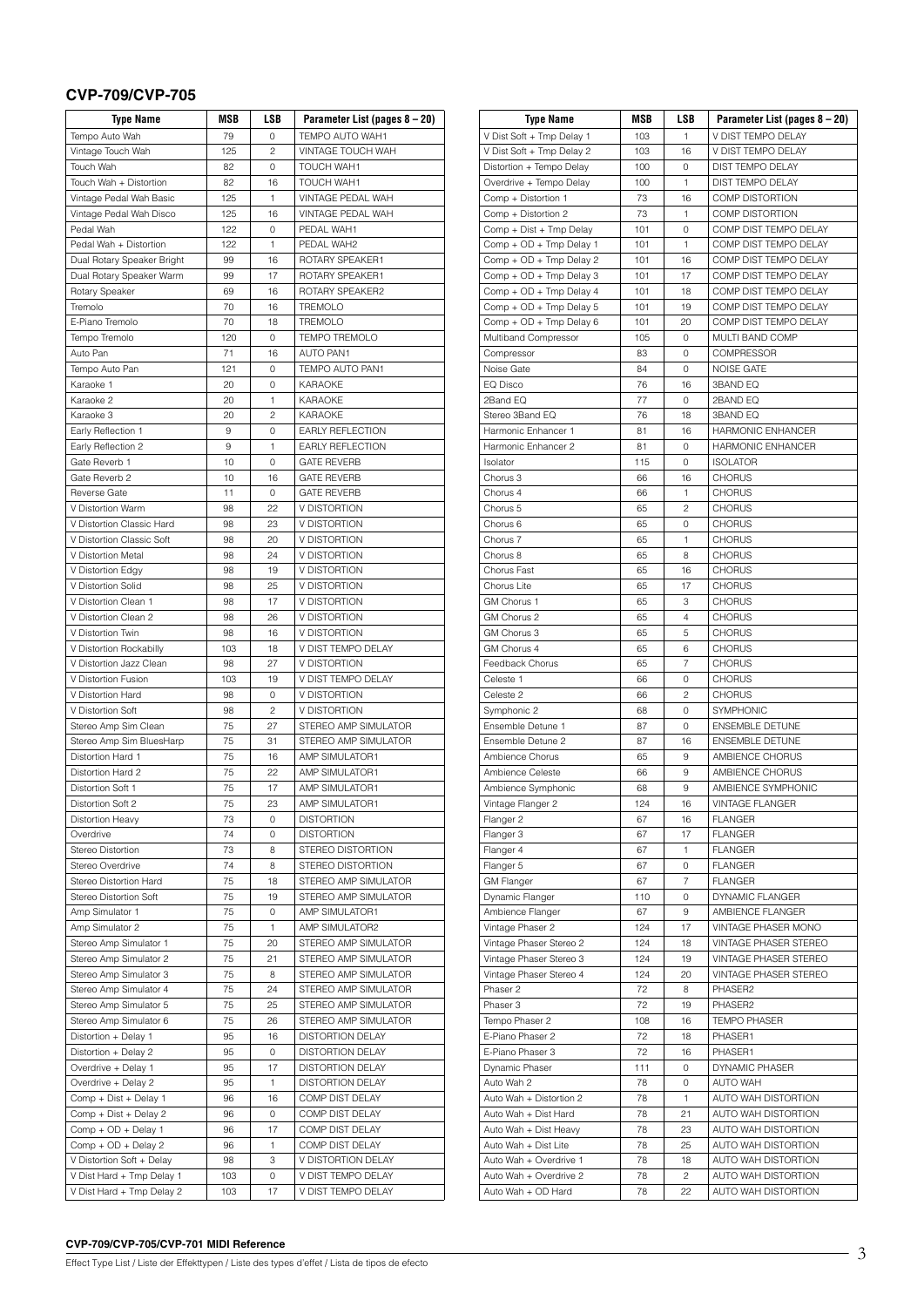# **CVP-709/CVP-705**

| <b>Type Name</b>                                  | MSB      | LSB          | Parameter List (pages 8 – 20)          |
|---------------------------------------------------|----------|--------------|----------------------------------------|
| Auto Wah + OD Heavy                               | 78       | 24           | AUTO WAH DISTORTION                    |
| Auto Wah + OD Lite                                | 78       | 26           | AUTO WAH DISTORTION                    |
| Tmp AutoWah + Dist                                | 79       | $\mathbf{1}$ | TEMPO AUTO WAH2                        |
| Tmp AutoWah + Dist Hard                           | 79       | 21           | TEMPO AUTO WAH2                        |
| Tmp AutoWah + Dist Heavy                          | 79       | 23           | TEMPO AUTO WAH2                        |
| Tmp AutoWah + Dist Lite                           | 79       | 25           | TEMPO AUTO WAH2                        |
| Tmp AutoWah + OD                                  | 79       | 2            | TEMPO AUTO WAH2                        |
| Tmp AutoWah + OD Hard                             | 79       | 22           | TEMPO AUTO WAH2                        |
| Tmp AutoWah + OD Heavy                            | 79       | 24           | TEMPO AUTO WAH2                        |
| Tmp AutoWah + OD Lite                             | 79       | 26           | TEMPO AUTO WAH2                        |
| Touch Wah 2                                       | 82       | 8            | TOUCH WAH2                             |
| Touch Wah 3                                       | 82       | 20           | TOUCH WAH2                             |
| Touch Wah + Distortion 2<br>Touch Wah + Dist Hard | 82<br>82 | 1<br>21      | TOUCH WAH1<br>TOUCH WAH2               |
| Touch Wah + Dist Heavy                            | 82       | 23           | TOUCH WAH2                             |
| Touch Wah + Dist Lite                             | 82       | 25           | TOUCH WAH2                             |
| Touch Wah + Overdrive 1                           | 82       | 17           | TOUCH WAH2                             |
| Touch Wah + Overdrive 2                           | 82       | 2            | TOUCH WAH2                             |
| Touch Wah + OD Hard                               | 82       | 22           | TOUCH WAH2                             |
| Touch Wah + OD Heavy                              | 82       | 24           | TOUCH WAH2                             |
| Touch Wah + OD Lite                               | 82       | 26           | TOUCH WAH2                             |
| Wah + Dist + Delay 1                              | 97       | 16           | WAH DISTORTION DELAY                   |
| Wah + Dist + Delay 2                              | 97       | 0            | WAH DISTORTION DELAY                   |
| Wah + Dist + Tmp Delay                            | 102      | 0            | WAH DIST TEMPO DELAY                   |
| Wah + Overdrive + Delay 1                         | 97       | 17           | WAH DISTORTION DELAY                   |
| Wah + Overdrive + Delay 2                         | 97       | 1            | WAH DISTORTION DELAY                   |
| Wah + OD + Tmp Delay 1                            | 102      | 1            | WAH DIST TEMPO DELAY                   |
| Wah + OD + Tmp Delay 2                            | 102      | 16           | WAH DIST TEMPO DELAY                   |
| Clavi Touch Wah                                   | 82       | 18           | TOUCH WAH2                             |
| EP Touch Wah                                      | 82       | 19           | TOUCH WAH2                             |
| Pedal Wah + Dist Hard                             | 122      | 21           | PEDAL WAH2                             |
| Pedal Wah + Dist Heavy                            | 122      | 23           | PEDAL WAH2                             |
| Pedal Wah + Dist Lite                             | 122      | 25           | PEDAL WAH2                             |
| Pedal Wah + Overdrive                             | 122      | 2            | PEDAL WAH2                             |
| Pedal Wah + OD Hard                               | 122      | 22           | PEDAL WAH2                             |
| Pedal Wah + OD Heavy                              | 122      | 24           | PEDAL WAH2                             |
| Pedal Wah + OD Lite                               | 122      | 26           | PEDAL WAH2                             |
| Dual Rotary Speaker 1                             | 99       | 0            | ROTARY SPEAKER1                        |
| Dual Rotary Speaker 2                             | 99       | 1            | ROTARY SPEAKER1                        |
| Rotary Speaker 2                                  | 71       | 17           | <b>AUTO PAN1</b>                       |
| Rotary Speaker 3                                  | 71       | 18           | <b>AUTO PAN1</b>                       |
| Rotary Speaker 4                                  | 70       | 17           | TREMOLO                                |
| Rotary Speaker 5                                  | 66       | 18           | <b>CHORUS</b>                          |
| Rotary Speaker 6                                  | 69       | 0            | ROTARY SPEAKER2                        |
| Rotary Speaker 7                                  | 71       | 22           | <b>AUTO PAN1</b>                       |
| 2way Rotary Speaker                               | 86       | 0            | 2WAY ROTARY SPEAKER                    |
| Dist + Rotary SP                                  | 69       | 1            | DIST ROTARY SPEAKER                    |
| Dist + 2way Rotary SP                             | 86       | 1            | DIST 2WAY ROTARY SP                    |
| OD + Rotary SP                                    | 69       | 2            | DIST ROTARY SPEAKER                    |
| OD + 2way Rotary SP                               | 86       | 2            | DIST 2WAY ROTARY SP                    |
| Amp Sim + Rotary SP                               | 69       | 3            | AMP ROTARY SPEAKER                     |
| Amp Sim + 2way Rotary SP<br>Tremolo 2             | 86       | 3            | AMP 2WAY ROTARY SP<br><b>AUTO PAN1</b> |
|                                                   | 71       | 19           |                                        |
| Tremolo 3<br>Guitar Tremolo 1                     | 70<br>71 | 0<br>20      | TREMOLO<br><b>AUTO PAN1</b>            |
| Guitar Tremolo 2                                  | 70       | 19           | <b>TREMOLO</b>                         |
| Vibraphone Rotor                                  | 119      | 0            | <b>VIBE VIBRATE</b>                    |
| Auto Pan 2                                        | 71       | 0            | <b>AUTO PAN1</b>                       |
| Auto Pan 3                                        | 71       | $\mathbf{1}$ | <b>AUTO PAN2</b>                       |
| E-Piano Auto Pan                                  | 71       | 21           | AUTO PAN1                              |
| Tempo Auto Pan 2                                  | 121      | 1            | TEMPO AUTO PAN2                        |
| Pitch Change 1                                    | 80       | 16           | PITCH CHANGE1                          |
| Pitch Change 2                                    | 80       | 0            | PITCH CHANGE1                          |
| Pitch Change 3                                    | 80       | 1            | PITCH CHANGE2                          |
| Voice Cancel                                      | 85       | 0            | <b>VOICE CANCELAR</b>                  |
| Ambience                                          | 88       | 0            | AMBIENCE                               |
| <b>Talking Modulation</b>                         | 93       | 0            | TALKING MODULATION                     |
| Lo-Fi                                             | 94       | 0            | LO FI                                  |
| Dynamic Filter                                    | 109      | 0            | <b>DYNAMIC FILTER</b>                  |

| <b>Type Name</b>       | MSB | LSB | Parameter List (pages 8 – 20) |
|------------------------|-----|-----|-------------------------------|
| Dynamic Ring Modulator | 112 | O   | DYNAMIC RING MOD              |
| Ring Modulator         | 113 |     | <b>RING MODULATOR</b>         |
| No Effect              | 0   | O   | NO EFFECT                     |
| Through                | 64  |     | <b>THRU</b>                   |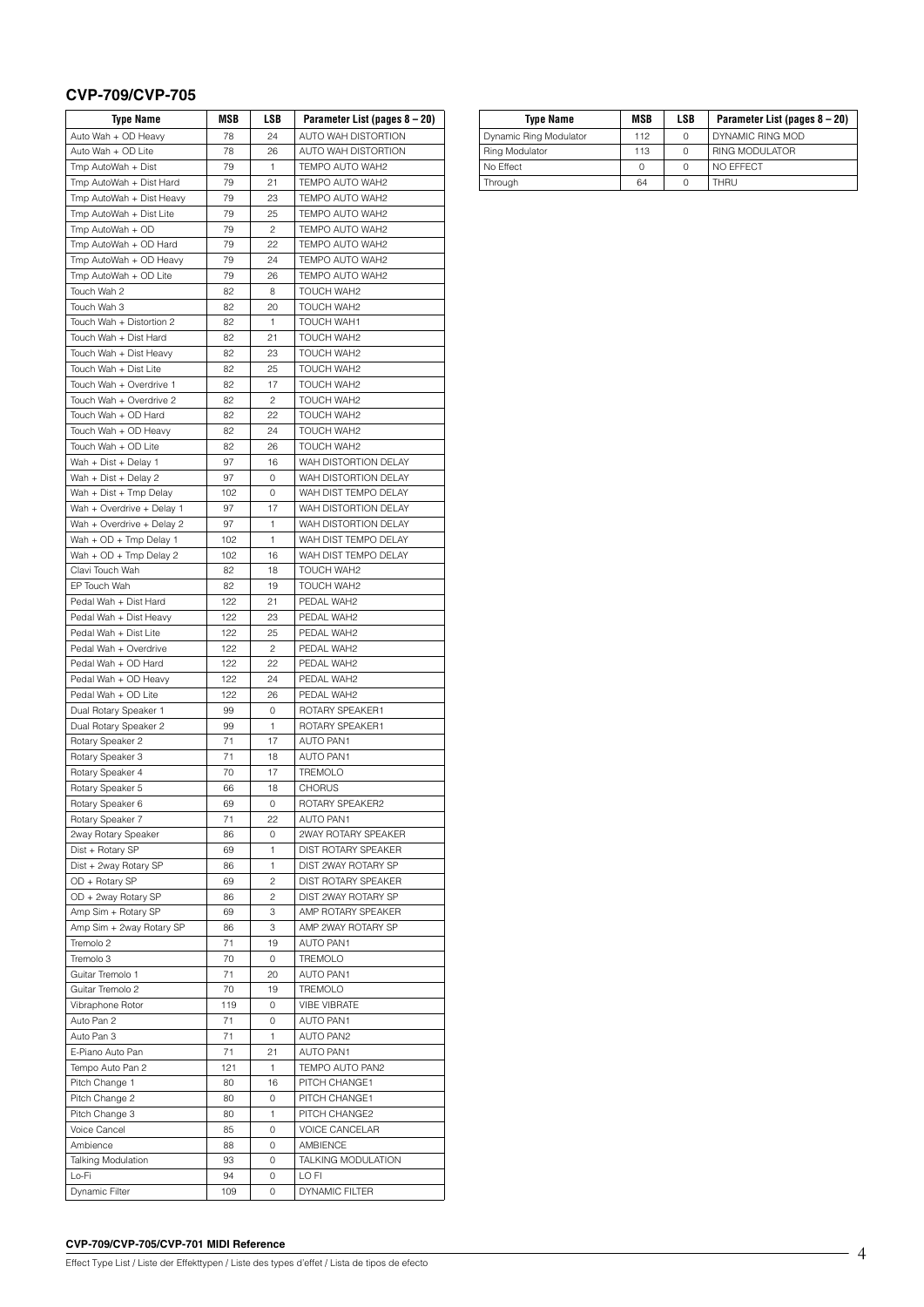### **CVP-701**

| <b>Type Name</b>         | MSB            | LSB            | Parameter List (pages 8 – 20) |
|--------------------------|----------------|----------------|-------------------------------|
| Real Large Hall          | 1              | 32             | <b>REAL REVERB</b>            |
| Real Medium Hall         | 1              | 33             | <b>REAL REVERB</b>            |
| Real Bright Hall         | 1              | 34             | <b>REAL REVERB</b>            |
| <b>Basic Hall</b>        | 1              | 21             | REVERB1                       |
| Light Hall               | 1              | 22             | REVERB1                       |
| <b>Ballad Hall</b>       | 1              | 19             | REVERB2                       |
| Piano Hall               | 1              | 20             | REVERB2                       |
|                          |                |                |                               |
| Hall 1                   | 1              | 0              | REVERB1                       |
| Hall 2                   | 1              | 16             | REVERB1                       |
| Hall 3                   | 1              | 17             | REVERB1                       |
| Hall 4                   | 1              | 18             | REVERB1                       |
| Hall 5                   | 1              | 1              | REVERB1                       |
| Vocal Hall 1             | 1              | 27             | REVERB1                       |
| Vocal Hall 2             | 1              | 28             | REVERB1                       |
| Piano Recital Hall       | 1              | 24             | REAL PIANO REVERB             |
| Piano Concert Hall       | 1              | 4              | REAL PIANO REVERB             |
| Piano Cathedral          | 1              | 5              | REAL PIANO REVERB             |
| Real Room                | 2              | 32             | <b>REAL REVERB</b>            |
| Real Power Room          | $\overline{c}$ | 33             | <b>REAL REVERB</b>            |
| Acoustic Room            | $\overline{c}$ | 20             | REVERB1                       |
| Drums Room               | 2              | 21             | REVERB1                       |
| Piano Chamber            | $\overline{c}$ | 24             | REAL PIANO REVERB             |
|                          |                |                |                               |
| Stage                    | 3              | 16             | REVERB1                       |
| Piano Club               | 3              | 24             | REAL PIANO REVERB             |
| Real Large Plate         | 4              | 32             | <b>REAL REVERB</b>            |
| Real Medium Plate        | 4              | 33             | <b>REAL REVERB</b>            |
| <b>Real Rattle Plate</b> | $\overline{4}$ | 34             | <b>REAL REVERB</b>            |
| Plate                    | 4              | 16             | REVERB1                       |
| Piano Plate              | 4              | 24             | REAL PIANO REVERB             |
| Hall M                   | 1              | 6              | REVERB1                       |
| Hall L                   | 1              | $\overline{7}$ | REVERB1                       |
| Atmosphere Hall          | 1              | 23             | REVERB1                       |
| Large Hall               | 1              | 2              | REVERB2                       |
| Medium Hall              | 1              | 3              | REVERB2                       |
| Percussion Room          | $\overline{c}$ | 22             | REVERB1                       |
|                          |                |                |                               |
| Room 1                   | 2              | 16             | REVERB1                       |
| Room 2                   | $\overline{c}$ | 17             | REVERB1                       |
| Room 3                   | $\overline{c}$ | 18             | REVERB1                       |
| Room 4                   | 2              | 19             | REVERB1                       |
| Room 5                   | $\overline{c}$ | $\mathbf 0$    | REVERB1                       |
| Room 6                   | $\overline{c}$ | 1              | REVERB1                       |
| Room 7                   | 2              | 2              | REVERB1                       |
| Room S                   | $\overline{c}$ | 5              | REVERB1                       |
| Room M                   | $\overline{c}$ | 6              | REVERB1                       |
| Room L                   | 2              | 7              | REVERB1                       |
| Warm Room                | $\overline{c}$ | 3              | REVERB2                       |
| White Room               | 16             | 0              | REVERB3                       |
| Woody Room               | 2              | $\overline{4}$ | REVERB2                       |
| Stage 2                  | 3              | 17             | REVERB1                       |
| Stage 3                  | 3              | 0              | REVERB1                       |
|                          |                |                |                               |
| Stage 4                  | 3              | 1              | REVERB1                       |
| Plate 2                  | 4              | 17             | REVERB1                       |
| Plate 3                  | 4              | 0              | REVERB1                       |
| <b>GM Plate</b>          | 4              | 7              | REVERB1                       |
| <b>Rich Plate</b>        | $\overline{4}$ | 1              | REVERB2                       |
| Tunnel                   | 17             | 0              | REVERB3                       |
| Canyon                   | 18             | 0              | REVERB3                       |
| Basement                 | 19             | 0              | REVERB3                       |
| Delay LCR 1              | 5              | 16             | <b>DELAY LCR</b>              |
| Delay LCR 2              | 5              | 0              | DELAY LCR                     |
| Delay LR                 | 6              | 0              | <b>DELAY LR</b>               |
| Echo                     | 7              | 0              | <b>ECHO</b>                   |
|                          |                |                |                               |
| Cross Delay 1            | 8              | 0              | CROSS DELAY                   |
| Cross Delay 2            | 8              | 16             | <b>CROSS DELAY</b>            |
| Tempo Delay 1            | 21             | 0              | <b>TEMPO DELAY</b>            |
| Tempo Delay 2            | 21             | 16             | <b>TEMPO DELAY</b>            |
| Tempo Echo               | 21             | 8              | <b>TEMPO DELAY</b>            |
| Tempo Cross 1            | 22             | 0              | TEMPO CROSS DELAY             |
| Tempo Cross 2            | 22             | 16             | TEMPO CROSS DELAY             |

| <b>Type Name</b>                                  | MSB      | LSB          | Parameter List (pages 8 - 20)          |
|---------------------------------------------------|----------|--------------|----------------------------------------|
| Tempo Cross 3                                     | 22       | 17           | TEMPO CROSS DELAY                      |
| Tempo Cross 4                                     | 22       | 18           | TEMPO CROSS DELAY                      |
| Multi FX Distortion Solo                          | 95       | 32           | <b>MULTI FX</b>                        |
| Multi FX Distortion Basic                         | 95       | 33           | <b>MULTI FX</b>                        |
| Multi FX Overdrive Chorus                         | 95       | 34           | <b>MULTI FX</b>                        |
| Multi FX Crunch Wah                               | 95       | 35           | <b>MULTI FX</b>                        |
| Multi FX Oldies Delay                             | 95       | 36           | <b>MULTI FX</b>                        |
| Multi FX Vintage Echo                             | 95<br>96 | 37           | <b>MULTI FX</b>                        |
| Small Stereo Distortion<br>Small Stereo Overdrive | 96       | 32<br>33     | SMALL STEREO DIST<br>SMALL STEREO DIST |
| Small Stereo Vintage Amp                          | 96       | 34           | SMALL STEREO DIST                      |
| Small Stereo Heavy Dist                           | 96       | 35           | SMALL STEREO DIST                      |
| <b>British Combo Classic</b>                      | 97       | 32           | <b>BRITISH COMBO</b>                   |
| British Combo Top Boost                           | 97       | 33           | <b>BRITISH COMBO</b>                   |
| <b>British Combo Custom</b>                       | 97       | 34           | <b>BRITISH COMBO</b>                   |
| British Combo Heavy                               | 97       | 35           | <b>BRITISH COMBO</b>                   |
| <b>British Legend Blues</b>                       | 98       | 32           | <b>BRITISH LEGEND</b>                  |
| British Legend Heavy1                             | 98       | 33           | <b>BRITISH LEGEND</b>                  |
| British Legend Heavy2                             | 98       | 34           | <b>BRITISH LEGEND</b>                  |
| <b>British Legend Clean</b>                       | 98       | 35           | <b>BRITISH LEGEND</b>                  |
| British Legend Dirty Clean                        | 98       | 36           | <b>BRITISH LEGEND</b>                  |
| V Distortion Crunch                               | 98       | 18           | V DISTORTION                           |
| V Distortion Blues                                | 98       | 21           | V DISTORTION                           |
| Stereo Amp Sim Solid                              | 75       | 29           | STEREO AMP SIMULATOR                   |
| Stereo Amp Sim Crunch                             | 75       | 30           | STEREO AMP SIMULATOR                   |
| Stereo Amp Sim Blues                              | 75       | 28           | STEREO AMP SIMULATOR                   |
| V Distortion Hard + Delay                         | 98       | 1            | V DISTORTION DELAY                     |
| Compressor Medium                                 | 83       | 16           | <b>COMPRESSOR</b>                      |
| Compressor Heavy                                  | 83       | 17           | COMPRESSOR                             |
| Compressor Melody                                 | 105      | 16           | MULTI BAND COMP                        |
| Compressor Bass                                   | 105      | 17           | MULTI BAND COMP                        |
| EQ Telephone                                      | 76       | 17           | <b>3BAND EQ</b>                        |
| 3Band EQ                                          | 76       | 0            | 3BAND EQ                               |
| Loop FX 1                                         | 94       | 16           | LO FI                                  |
| Loop FX 2<br>Lo-Fi Drum 1                         | 94<br>94 | 17<br>18     | LO FI<br>LO FI                         |
| Lo-Fi Drum 2                                      | 94       | 19           | LO FI                                  |
| Lo-Fi Drum 3                                      | 76       | 19           | 3BAND EQ                               |
| Lo-Fi Drum 4                                      | 76       | 20           | 3BAND EQ                               |
| Chorus 1                                          | 66       | 17           | <b>CHORUS</b>                          |
| Chorus <sub>2</sub>                               | 66       | 8            | <b>CHORUS</b>                          |
| Symphonic                                         | 68       | 16           | SYMPHONIC                              |
| Flanger                                           | 67       | 8            | <b>FLANGER</b>                         |
| V Flanger                                         | 104      | 0            | <b>V FLANGER</b>                       |
| Tempo Flanger                                     | 107      | 0            | <b>TEMPO FLANGER</b>                   |
| Phaser                                            | 72       | 0            | PHASER1                                |
| Tempo Phaser                                      | 108      | 0            | <b>TEMPO PHASER</b>                    |
| E-Piano Phaser                                    | 72       | 17           | PHASER1                                |
| Auto Wah                                          | 78       | 16           | <b>AUTO WAH</b>                        |
| Auto Wah + Distortion                             | 78       | 17           | AUTO WAH DISTORTION                    |
| Tempo Auto Wah                                    | 79       | 0            | TEMPO AUTO WAH1                        |
| Touch Wah                                         | 82       | 0            | TOUCH WAH1                             |
| Touch Wah + Distortion                            | 82       | 16           | TOUCH WAH1                             |
| Pedal Wah                                         | 122      | 0            | PEDAL WAH1                             |
| Pedal Wah + Distortion                            | 122      | $\mathbf{1}$ | PEDAL WAH2                             |
| Dual Rotary Speaker Bright                        | 99       | 16           | ROTARY SPEAKER1                        |
| Dual Rotary Speaker Warm                          | 99<br>69 | 17<br>16     | ROTARY SPEAKER1<br>ROTARY SPEAKER2     |
| Rotary Speaker<br>Tremolo                         | 70       | 16           | <b>TREMOLO</b>                         |
| E-Piano Tremolo                                   | 70       | 18           | TREMOLO                                |
| Tempo Tremolo                                     | 120      | 0            | <b>TEMPO TREMOLO</b>                   |
| Auto Pan                                          | 71       | 16           | AUTO PAN1                              |
| Tempo Auto Pan                                    | 121      | 0            | TEMPO AUTO PAN1                        |
| Karaoke 1                                         | 20       | 0            | KARAOKE                                |
| Karaoke 2                                         | 20       | 1            | KARAOKE                                |
| Karaoke 3                                         | 20       | 2            | KARAOKE                                |
| Early Reflection 1                                | 9        | 0            | EARLY REFLECTION                       |
| Early Reflection 2                                | 9        | 1            | EARLY REFLECTION                       |
| Gate Reverb 1                                     | 10       | 0            | <b>GATE REVERB</b>                     |
|                                                   |          |              |                                        |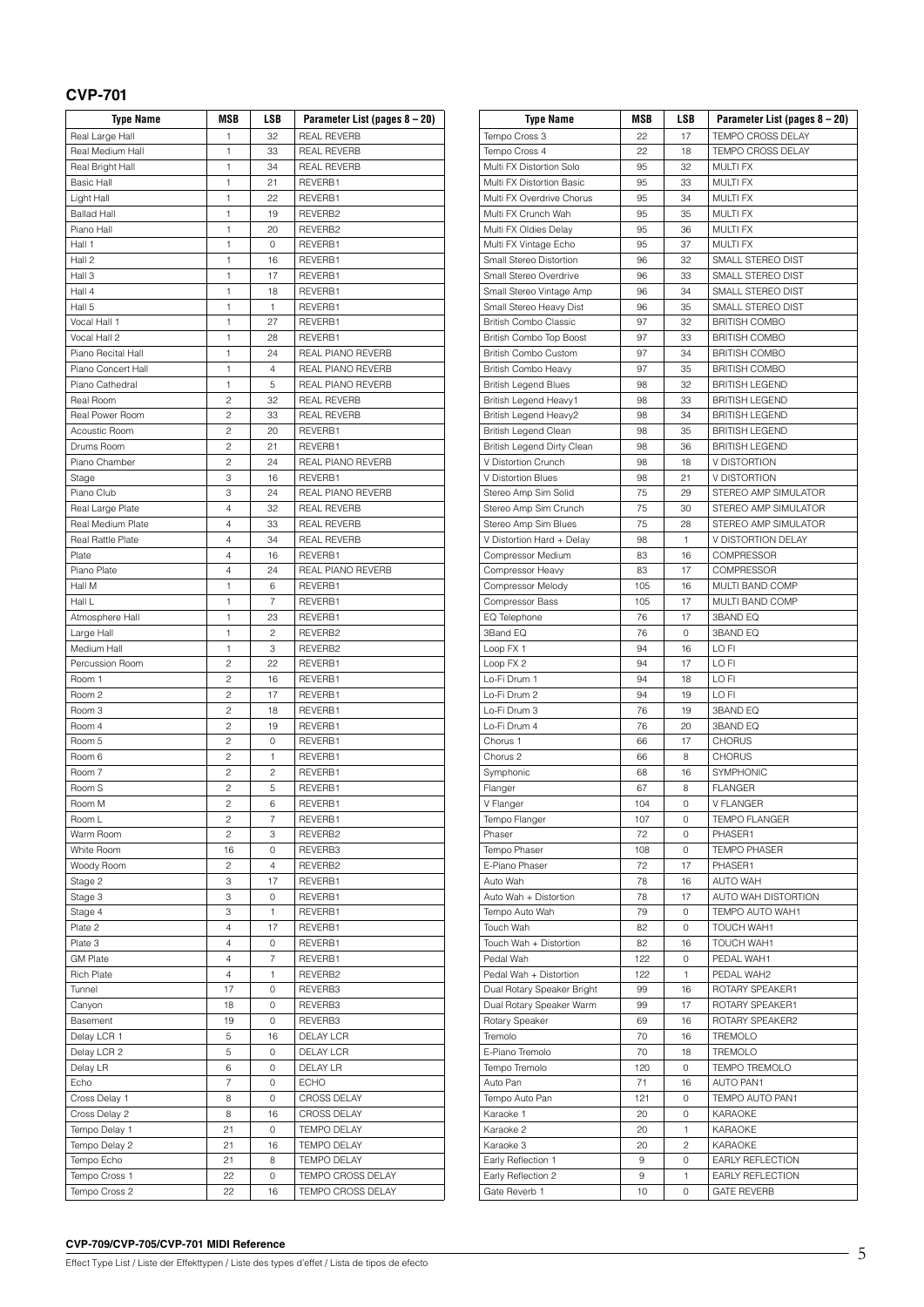### **CVP-701**

| <b>Type Name</b>                               | MSB       | LSB            | Parameter List (pages 8 - 20)                 |
|------------------------------------------------|-----------|----------------|-----------------------------------------------|
| Gate Reverb 2                                  | 10        | 16             | <b>GATE REVERB</b>                            |
| <b>Reverse Gate</b>                            | 11        | 0              | <b>GATE REVERB</b>                            |
| V Distortion Warm                              | 98        | 22             | V DISTORTION                                  |
| V Distortion Classic Hard                      | 98        | 23             | V DISTORTION                                  |
| V Distortion Classic Soft                      | 98        | 20             | V DISTORTION                                  |
| V Distortion Metal                             | 98        | 24             | V DISTORTION                                  |
| V Distortion Edgy                              | 98        | 19             | <b>V DISTORTION</b>                           |
| V Distortion Solid                             | 98        | 25             | V DISTORTION                                  |
| V Distortion Clean 1                           | 98        | 17             | V DISTORTION                                  |
| V Distortion Clean 2                           | 98        | 26             | V DISTORTION                                  |
| V Distortion Twin                              | 98        | 16             | V DISTORTION                                  |
| V Distortion Rockabilly                        | 103       | 18             | V DIST TEMPO DELAY<br>V DISTORTION            |
| V Distortion Jazz Clean<br>V Distortion Fusion | 98<br>103 | 27<br>19       | V DIST TEMPO DELAY                            |
| V Distortion Hard                              | 98        | 0              | V DISTORTION                                  |
| V Distortion Soft                              | 98        | $\overline{c}$ | V DISTORTION                                  |
| Stereo Amp Sim Clean                           | 75        | 27             | STEREO AMP SIMULATOR                          |
| Stereo Amp Sim BluesHarp                       | 75        | 31             | STEREO AMP SIMULATOR                          |
| Distortion Hard 1                              | 75        | 16             | AMP SIMULATOR1                                |
| Distortion Hard 2                              | 75        | 22             | AMP SIMULATOR1                                |
| Distortion Soft 1                              | 75        | 17             | AMP SIMULATOR1                                |
| Distortion Soft 2                              | 75        | 23             | AMP SIMULATOR1                                |
| Distortion Heavy                               | 73        | 0              | <b>DISTORTION</b>                             |
| Overdrive                                      | 74        | 0              | <b>DISTORTION</b>                             |
| <b>Stereo Distortion</b>                       | 73        | 8              | <b>STEREO DISTORTION</b>                      |
| Stereo Overdrive                               | 74        | 8              | <b>STEREO DISTORTION</b>                      |
| Stereo Distortion Hard                         | 75        | 18             | STEREO AMP SIMULATOR                          |
| Stereo Distortion Soft                         | 75        | 19             | STEREO AMP SIMULATOR                          |
| Amp Simulator 1                                | 75        | 0              | AMP SIMULATOR1                                |
| Amp Simulator 2                                | 75        | 1              | AMP SIMULATOR2                                |
| Stereo Amp Simulator 1                         | 75        | 20             | STEREO AMP SIMULATOR                          |
| Stereo Amp Simulator 2                         | 75        | 21             | STEREO AMP SIMULATOR                          |
| Stereo Amp Simulator 3                         | 75        | 8              | STEREO AMP SIMULATOR                          |
| Stereo Amp Simulator 4                         | 75        | 24             | STEREO AMP SIMULATOR                          |
| Stereo Amp Simulator 5                         | 75        | 25             | STEREO AMP SIMULATOR                          |
| Stereo Amp Simulator 6                         | 75        | 26             | STEREO AMP SIMULATOR                          |
| Distortion + Delay 1                           | 95        | 16             | <b>DISTORTION DELAY</b>                       |
| Distortion + Delay 2                           | 95        | 0              | DISTORTION DELAY                              |
| Overdrive + Delay 1                            | 95        | 17<br>1        | <b>DISTORTION DELAY</b><br>DISTORTION DELAY   |
| Overdrive + Delay 2<br>Comp + Dist + Delay 1   | 95<br>96  | 16             | COMP DIST DELAY                               |
| Comp + Dist + Delay 2                          | 96        | 0              | COMP DIST DELAY                               |
| Comp + OD + Delay 1                            | 96        | 17             | COMP DIST DELAY                               |
| Comp + OD + Delay 2                            | 96        | 1              | COMP DIST DELAY                               |
| V Distortion Soft + Delay                      | 98        | 3              | V DISTORTION DELAY                            |
| V Dist Hard + Tmp Delay 1                      | 103       | 0              | V DIST TEMPO DELAY                            |
| V Dist Hard + Tmp Delay 2                      | 103       | 17             | V DIST TEMPO DELAY                            |
| V Dist Soft + Tmp Delay 1                      | 103       | 1              | V DIST TEMPO DELAY                            |
| V Dist Soft + Tmp Delay 2                      | 103       | 16             | V DIST TEMPO DELAY                            |
| Distortion + Tempo Delay                       | 100       | 0              | DIST TEMPO DELAY                              |
| Overdrive + Tempo Delay                        | 100       | 1              | DIST TEMPO DELAY                              |
| Comp + Distortion 1                            | 73        | 16             | COMP DISTORTION                               |
| Comp + Distortion 2                            | 73        | $\mathbf{1}$   | COMP DISTORTION                               |
| Comp + Dist + Tmp Delay                        | 101       | 0              | COMP DIST TEMPO DELAY                         |
| Comp + OD + Tmp Delay 1                        | 101       | $\mathbf{1}$   | COMP DIST TEMPO DELAY                         |
| Comp + OD + Tmp Delay 2                        | 101       | 16             | COMP DIST TEMPO DELAY                         |
| Comp + OD + Tmp Delay 3                        | 101       | 17             | COMP DIST TEMPO DELAY                         |
| Comp + OD + Tmp Delay 4                        | 101       | 18             | COMP DIST TEMPO DELAY                         |
| Comp + OD + Tmp Delay 5                        | 101       | 19             | COMP DIST TEMPO DELAY                         |
| Comp + OD + Tmp Delay 6                        | 101       | 20             | COMP DIST TEMPO DELAY                         |
| Multiband Compressor                           | 105       | 0              | MULTI BAND COMP                               |
| Compressor                                     | 83        | 0              | <b>COMPRESSOR</b>                             |
| Noise Gate                                     | 84        | 0              | <b>NOISE GATE</b>                             |
| EQ Disco                                       | 76        | 16             | <b>3BAND EQ</b>                               |
| 2Band EQ                                       | 77        | 0              | 2BAND EQ                                      |
| Stereo 3Band EQ<br>Harmonic Enhancer 1         | 76<br>81  | 18<br>16       | 3BAND EQ                                      |
| Harmonic Enhancer 2                            | 81        | 0              | HARMONIC ENHANCER<br><b>HARMONIC ENHANCER</b> |
| Isolator                                       | 115       | 0              | <b>ISOLATOR</b>                               |
|                                                |           |                |                                               |

| <b>Type Name</b>                              | MSB      | LSB            | Parameter List (pages 8 – 20)       |
|-----------------------------------------------|----------|----------------|-------------------------------------|
| Chorus 3                                      | 66       | 16             | <b>CHORUS</b>                       |
| Chorus 4                                      | 66       | 1              | <b>CHORUS</b>                       |
| Chorus 5                                      | 65       | $\overline{c}$ | <b>CHORUS</b>                       |
| Chorus <sub>6</sub>                           | 65       | 0              | <b>CHORUS</b>                       |
| Chorus <sub>7</sub>                           | 65       | 1              | <b>CHORUS</b>                       |
| Chorus 8                                      | 65       | 8              | <b>CHORUS</b>                       |
| Chorus Fast                                   | 65       | 16             | <b>CHORUS</b>                       |
| Chorus Lite                                   | 65       | 17             | <b>CHORUS</b>                       |
| GM Chorus 1                                   | 65       | 3              | <b>CHORUS</b>                       |
| GM Chorus 2                                   | 65       | $\overline{4}$ | <b>CHORUS</b>                       |
| GM Chorus 3                                   | 65       | 5              | <b>CHORUS</b>                       |
| GM Chorus 4                                   | 65       | 6              | <b>CHORUS</b>                       |
| Feedback Chorus                               | 65       | 7              | <b>CHORUS</b>                       |
| Celeste 1                                     | 66       | 0              | <b>CHORUS</b>                       |
| Celeste 2                                     | 66       | 2              | <b>CHORUS</b>                       |
| Symphonic 2<br>Ensemble Detune 1              | 68<br>87 | 0<br>0         | SYMPHONIC<br><b>ENSEMBLE DETUNE</b> |
| Ensemble Detune 2                             | 87       | 16             | <b>ENSEMBLE DETUNE</b>              |
| Ambience Chorus                               | 65       | 9              | AMBIENCE CHORUS                     |
| Ambience Celeste                              | 66       | 9              | AMBIENCE CHORUS                     |
| Ambience Symphonic                            | 68       | 9              | AMBIENCE SYMPHONIC                  |
| Flanger 2                                     | 67       | 16             | <b>FLANGER</b>                      |
| Flanger 3                                     | 67       | 17             | <b>FLANGER</b>                      |
| Flanger 4                                     | 67       | 1              | <b>FLANGER</b>                      |
| Flanger 5                                     | 67       | 0              | <b>FLANGER</b>                      |
| <b>GM Flanger</b>                             | 67       | 7              | <b>FLANGER</b>                      |
| Dynamic Flanger                               | 110      | 0              | DYNAMIC FLANGER                     |
| Ambience Flanger                              | 67       | 9              | AMBIENCE FLANGER                    |
| Phaser 2                                      | 72       | 8              | PHASER2                             |
| Phaser 3                                      | 72       | 19             | PHASER2                             |
| Tempo Phaser 2                                | 108      | 16             | <b>TEMPO PHASER</b>                 |
| E-Piano Phaser 2                              | 72       | 18             | PHASER1                             |
| E-Piano Phaser 3                              | 72       | 16             | PHASER1                             |
| Dynamic Phaser                                | 111      | 0              | <b>DYNAMIC PHASER</b>               |
| Auto Wah 2                                    | 78       | 0              | <b>AUTO WAH</b>                     |
| Auto Wah + Distortion 2                       | 78       | 1              | AUTO WAH DISTORTION                 |
| Auto Wah + Dist Hard                          | 78       | 21             | AUTO WAH DISTORTION                 |
| Auto Wah + Dist Heavy                         | 78       | 23             | AUTO WAH DISTORTION                 |
| Auto Wah + Dist Lite                          | 78       | 25             | AUTO WAH DISTORTION                 |
| Auto Wah + Overdrive 1                        | 78       | 18             | AUTO WAH DISTORTION                 |
| Auto Wah + Overdrive 2                        | 78       | 2              | AUTO WAH DISTORTION                 |
| Auto Wah + OD Hard                            | 78       | 22             | AUTO WAH DISTORTION                 |
| Auto Wah + OD Heavy                           | 78       | 24             | AUTO WAH DISTORTION                 |
| Auto Wah + OD Lite                            | 78       | 26             | AUTO WAH DISTORTION                 |
| Tmp AutoWah + Dist<br>Tmp AutoWah + Dist Hard | 79<br>79 | 1<br>21        | TEMPO AUTO WAH2<br>TEMPO AUTO WAH2  |
| Tmp AutoWah + Dist Heavy                      | 79       | 23             | TEMPO AUTO WAH2                     |
| Tmp AutoWah + Dist Lite                       | 79       | 25             | TEMPO AUTO WAH2                     |
| Tmp AutoWah + OD                              | 79       | 2              | TEMPO AUTO WAH2                     |
| Tmp AutoWah + OD Hard                         | 79       | 22             | TEMPO AUTO WAH2                     |
| Tmp AutoWah + OD Heavy                        | 79       | 24             | TEMPO AUTO WAH2                     |
| Tmp AutoWah + OD Lite                         | 79       | 26             | TEMPO AUTO WAH2                     |
| Touch Wah 2                                   | 82       | 8              | TOUCH WAH2                          |
| Touch Wah 3                                   | 82       | 20             | TOUCH WAH2                          |
| Touch Wah + Distortion 2                      | 82       | $\mathbf{1}$   | TOUCH WAH1                          |
| Touch Wah + Dist Hard                         | 82       | 21             | TOUCH WAH2                          |
| Touch Wah + Dist Heavy                        | 82       | 23             | TOUCH WAH2                          |
| Touch Wah + Dist Lite                         | 82       | 25             | TOUCH WAH2                          |
| Touch Wah + Overdrive 1                       | 82       | 17             | TOUCH WAH2                          |
| Touch Wah + Overdrive 2                       | 82       | 2              | TOUCH WAH2                          |
| Touch Wah + OD Hard                           | 82       | 22             | TOUCH WAH2                          |
| Touch Wah + OD Heavy                          | 82       | 24             | TOUCH WAH2                          |
| Touch Wah + OD Lite                           | 82       | 26             | TOUCH WAH2                          |
| Wah + Dist + Delay 1                          | 97       | 16             | WAH DISTORTION DELAY                |
| Wah + Dist + Delay 2                          | 97       | 0              | WAH DISTORTION DELAY                |
| Wah + Dist + Tmp Delay                        | 102      | 0              | WAH DIST TEMPO DELAY                |
| Wah + Overdrive + Delay 1                     | 97       | 17             | WAH DISTORTION DELAY                |
| Wah + Overdrive + Delay 2                     | 97       | 1              | WAH DISTORTION DELAY                |
| Wah + OD + Tmp Delay 1                        | 102      | 1              | WAH DIST TEMPO DELAY                |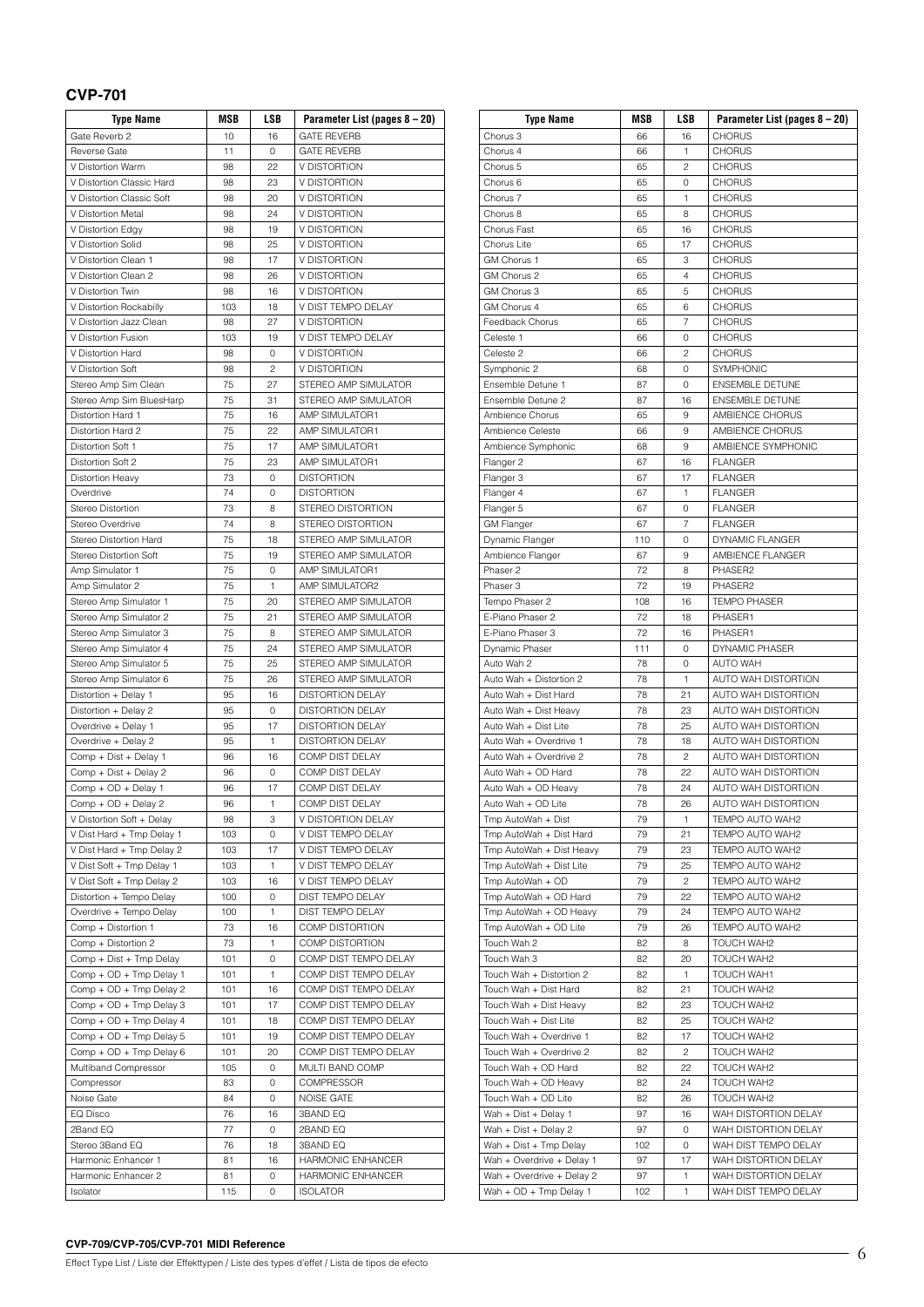### **CVP-701**

| <b>Type Name</b>          | MSB | LSB            | Parameter List (pages 8 - 20) |
|---------------------------|-----|----------------|-------------------------------|
| Wah + OD + Tmp Delay 2    | 102 | 16             | WAH DIST TEMPO DELAY          |
| Clavi Touch Wah           | 82  | 18             | <b>TOUCH WAH2</b>             |
| EP Touch Wah              | 82  | 19             | TOUCH WAH2                    |
| Pedal Wah + Dist Hard     | 122 | 21             | PEDAL WAH2                    |
| Pedal Wah + Dist Heavy    | 122 | 23             | PEDAL WAH2                    |
| Pedal Wah + Dist Lite     | 122 | 25             | PEDAL WAH2                    |
| Pedal Wah + Overdrive     | 122 | $\overline{c}$ | PEDAL WAH2                    |
| Pedal Wah + OD Hard       | 122 | 22             | PEDAL WAH2                    |
| Pedal Wah + OD Heavy      | 122 | 24             | PEDAL WAH2                    |
| Pedal Wah + OD Lite       | 122 | 26             | PEDAL WAH2                    |
| Dual Rotary Speaker 1     | 99  | 0              | ROTARY SPEAKER1               |
| Dual Rotary Speaker 2     | 99  | 1              | ROTARY SPEAKER1               |
| Rotary Speaker 2          | 71  | 17             | <b>AUTO PAN1</b>              |
| Rotary Speaker 3          | 71  | 18             | <b>AUTO PAN1</b>              |
| Rotary Speaker 4          | 70  | 17             | <b>TREMOLO</b>                |
| Rotary Speaker 5          | 66  | 18             | <b>CHORUS</b>                 |
| Rotary Speaker 6          | 69  | 0              | ROTARY SPEAKER2               |
| Rotary Speaker 7          | 71  | 22             | AUTO PAN1                     |
| 2way Rotary Speaker       | 86  | 0              | 2WAY ROTARY SPEAKER           |
| Dist + Rotary SP          | 69  | $\mathbf{1}$   | DIST ROTARY SPEAKER           |
| Dist + 2way Rotary SP     | 86  | 1              | DIST 2WAY ROTARY SP           |
| OD + Rotary SP            | 69  | $\overline{c}$ | <b>DIST ROTARY SPEAKER</b>    |
| OD + 2way Rotary SP       | 86  | $\overline{c}$ | DIST 2WAY ROTARY SP           |
| Amp Sim + Rotary SP       | 69  | 3              | AMP ROTARY SPEAKER            |
| Amp Sim + 2way Rotary SP  | 86  | 3              | AMP 2WAY ROTARY SP            |
| Tremolo <sub>2</sub>      | 71  | 19             | <b>AUTO PAN1</b>              |
| Tremolo 3                 | 70  | $\Omega$       | <b>TREMOLO</b>                |
| Guitar Tremolo 1          | 71  | 20             | <b>AUTO PAN1</b>              |
| Guitar Tremolo 2          | 70  | 19             | <b>TREMOLO</b>                |
| Vibraphone Rotor          | 119 | $\Omega$       | <b>VIBE VIBRATE</b>           |
| Auto Pan 2                | 71  | 0              | <b>AUTO PAN1</b>              |
| Auto Pan 3                | 71  | 1              | <b>AUTO PAN2</b>              |
| E-Piano Auto Pan          | 71  | 21             | <b>AUTO PAN1</b>              |
| Tempo Auto Pan 2          | 121 | 1              | TEMPO AUTO PAN2               |
| Pitch Change 1            | 80  | 16             | PITCH CHANGE1                 |
| Pitch Change 2            | 80  | 0              | PITCH CHANGE1                 |
| Pitch Change 3            | 80  | $\mathbf{1}$   | PITCH CHANGE2                 |
| <b>Voice Cancel</b>       | 85  | 0              | <b>VOICE CANCELAR</b>         |
| Ambience                  | 88  | 0              | <b>AMBIENCE</b>               |
| <b>Talking Modulation</b> | 93  | 0              | TALKING MODULATION            |
| Lo-Fi                     | 94  | 0              | LO FI                         |
| Dynamic Filter            | 109 | 0              | <b>DYNAMIC FILTER</b>         |
| Dynamic Ring Modulator    | 112 | 0              | DYNAMIC RING MOD              |
| Ring Modulator            | 113 | 0              | <b>RING MODULATOR</b>         |
| No Effect                 | 0   | 0              | NO EFFECT                     |
| Through                   | 64  | 0              | THRU                          |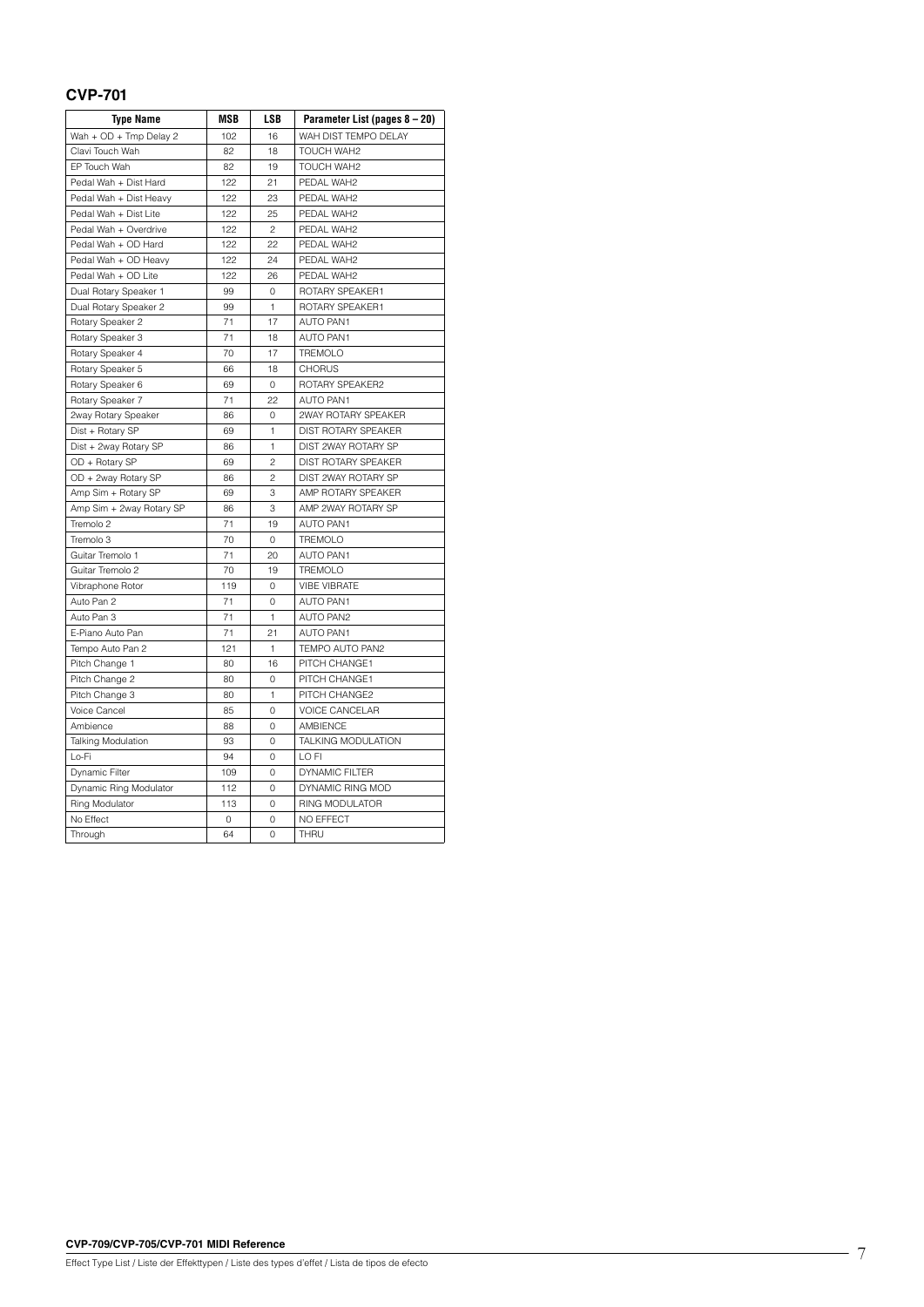# <span id="page-7-0"></span>**Effect Parameter List / Liste der Effektparameter / Liste des paramètres d'effets / Lista de parámetros de efectos**

• Parameters marked with a  $\bullet$  in the "Control" column can be controlled from an AC1 (assignable controller 1) etc. However, these only affect insertion type effects.

• Parameter 10 Dry/Wet only affects insertion type effects.

(\*1) Reverb Block (\*2) Chorus Block, DSP1 (Variation) Block and DSP2 – 9 (Insertion) Block

### <span id="page-7-1"></span>**REVERB**

### **REAL PIANO REVERB**

|                | Block: Reverb |                |     |     |       |         |
|----------------|---------------|----------------|-----|-----|-------|---------|
| No.            | Parameter     | <b>Display</b> | Min | Max | Table | Control |
| 1              |               |                |     |     |       |         |
| $\overline{c}$ |               |                |     |     |       |         |
| 3              |               |                |     |     |       |         |
| $\overline{4}$ |               |                |     |     |       |         |
| 5              |               |                |     |     |       |         |
| 6              |               |                |     |     |       |         |
| $\overline{7}$ |               |                |     |     |       |         |
| 8              |               |                |     |     |       |         |
| $\hbox{9}$     |               |                |     |     |       |         |
| 10             |               |                |     |     |       |         |
| 11             |               |                |     |     |       |         |
| 12             |               |                |     |     |       |         |
| 13             |               |                |     |     |       |         |
| 14             |               |                |     |     |       |         |
| 15             |               |                |     |     |       |         |
| 16             |               |                |     |     |       |         |

Note: No parameters

### **REAL REVERB**

| Block: Reverb |  |
|---------------|--|
|               |  |

| No.            | Parameter           | <b>Display</b>        | Min      | <b>Max</b> | Table    | Control |
|----------------|---------------------|-----------------------|----------|------------|----------|---------|
| 1              | Reverb Time         | $0.3s - 30.0s$        | $\Omega$ | 69         | Table #1 |         |
| $\overline{c}$ |                     |                       |          |            |          |         |
| 3              | Initial Delay       | $0.1ms - 200.0ms$     | O        | 127        | Table #2 |         |
| $\overline{4}$ | High Damp Frequency | 1.0kHz - 18kHz, Thru  | 34       | 60         | Table #3 |         |
| 5              |                     |                       |          |            |          |         |
| 6              | <b>High Ratio</b>   | $0.0 - 1.0$           | $\Omega$ | 10         |          |         |
| $\overline{7}$ |                     |                       |          |            |          |         |
| 8              |                     |                       |          |            |          |         |
| 9              |                     |                       |          |            |          |         |
| 10             |                     |                       |          |            |          |         |
| 11             |                     |                       |          |            |          |         |
| 12             |                     |                       |          |            |          |         |
| 13             | EQ Low Frequency    | 22Hz - 1.0kHz         |          | 34         | Table #3 |         |
| 14             | EQ Low Gain         | $-12dB - OdB - +12dB$ | 52       | 76         |          |         |
| 15             | EQ High Frequency   | 500Hz - 18.0kHz       | 28       | 59         | Table #3 |         |
| 16             | EQ High Gain        | $-12dB - 0dB - +12dB$ | 52       | 76         |          |         |

### **REVERB1**

Block: Reverb, Chorus, DSP1 (Variation), DSP2 – 9 (Insertion)

| No.            | Parameter                | Display                                            | Min           | Max       | Table    | Control |
|----------------|--------------------------|----------------------------------------------------|---------------|-----------|----------|---------|
| 1              | Reverb Time              | $0.3s - 30.0s$                                     | $\Omega$      | 69        | Table #1 |         |
| $\overline{c}$ | <b>Diffusion</b>         | $0 - 10$                                           | $\Omega$      | 10        |          |         |
| 3              | Initial Delay            | $0.1$ ms $-$ 200.0ms (*1)<br>$0.1ms - 99.3ms$ (*2) | $\Omega$<br>0 | 127<br>63 | Table #2 |         |
| $\overline{4}$ | <b>HPF Cutoff</b>        | Thru. 22Hz - 8.0kHz                                | $\Omega$      | 52        | Table #3 |         |
| 5              | LPF Cutoff               | 1.0kHz - 18kHz, Thru                               | 34            | 60        | Table #3 |         |
| 6              |                          |                                                    |               |           |          |         |
| $\overline{7}$ |                          |                                                    |               |           |          |         |
| 8              |                          |                                                    |               |           |          |         |
| 9              |                          |                                                    |               |           |          |         |
| 10             | Dry/Wet                  | $D63>W - D=W - D< W63$                             | 1             | 127       |          |         |
| 11             | Reverb Delay             | $0.1ms - 200.0ms$ (*1)                             | $\Omega$      | 127       | Table #2 |         |
|                |                          | $0.1ms - 99.3ms$ (*2)                              | $\Omega$      | 63        |          |         |
| 12             | Density                  | $0 - 4$                                            | $\Omega$      | 4         |          |         |
| 13             | <b>ER/Reverb Balance</b> | $E63 > R - E = R - E < R63$                        |               | 127       |          |         |
| 14             | High Damp                | $0.1 - 1.0$                                        |               | 10        |          |         |
| 15             | Feedback Level           | $-63 - 0 - +63$                                    |               | 127       |          |         |
| 16             |                          |                                                    |               |           |          |         |

### **REVERB2**

|                | <b>Block: Reverb</b> |                       |          |            |              |         |
|----------------|----------------------|-----------------------|----------|------------|--------------|---------|
| No.            | Parameter            | <b>Display</b>        | Min      | <b>Max</b> | <b>Table</b> | Control |
|                | Reverb Time          | $0.3s - 30.0s$        | $\Omega$ | 69         | Table #1     |         |
| $\overline{c}$ | Diffusion            | $0 - 10$              | 0        | 10         |              |         |
| 3              | <b>Initial Delay</b> | $0.1ms - 200.0ms$     | 0        | 127        | Table #2     |         |
| $\overline{4}$ | <b>HPF Cutoff</b>    | Thru, $22Hz - 8.0kHz$ | 0        | 52         | Table #3     |         |
| 5              | LPF Cutoff           | 1.0kHz - 18kHz, Thru  | 34       | 60         | Table #3     |         |
| 6              |                      |                       |          |            |              |         |
| $\overline{7}$ |                      |                       |          |            |              |         |
| 8              |                      |                       |          |            |              |         |
| 9              |                      |                       |          |            |              |         |
| 10             |                      |                       |          |            |              |         |

| No. | Parameter | <b>Display</b> | Min | <b>Max</b> | Table | Control |
|-----|-----------|----------------|-----|------------|-------|---------|
| 11  |           |                |     |            |       |         |
| 12  |           |                |     |            |       |         |
| 13  |           |                |     |            |       |         |
| 14  | High Damp | $0.1 - 1.0$    |     | 10         |       |         |
| 15  |           |                |     |            |       |         |
| 16  |           |                |     |            |       |         |

### **REVERB3**

Block: Reverb, DSP1 (Variation), DSP2 – 9 (Insertion)

| No.            | Parameter                | Display                                         | Min                  | Max             | Table    | <b>Control</b> |
|----------------|--------------------------|-------------------------------------------------|----------------------|-----------------|----------|----------------|
| 1              | Reverb Time              | $0.3s - 30.0s$                                  | $\Omega$             | 69              | Table #1 |                |
| $\overline{c}$ | <b>Diffusion</b>         | $0 - 10$                                        | $\Omega$             | 10              |          |                |
| 3              | <b>Initial Delay</b>     | $0.1ms - 200.0ms$ (*1)<br>$0.1ms - 99.3ms$ (*2) | $\Omega$<br>$\Omega$ | 127<br>63       | Table #2 |                |
| $\overline{4}$ | <b>HPF Cutoff</b>        | Thru. 22Hz - 8.0kHz                             | $\Omega$             | 52              | Table #3 |                |
| 5              | LPF Cutoff               | 1.0kHz - 18kHz. Thru                            | 34                   | 60              | Table #3 |                |
| 6              | Width                    | $0.5m - 30.2m$ (*1)<br>$0.5m - 10.2m$ (*2)      | $\Omega$<br>$\Omega$ | 104<br>37       | Table #4 |                |
| $\overline{7}$ | Height                   | $0.5m - 30.2m$ (*1)<br>$0.5m - 20.2m$ (*2)      | 0<br>$\Omega$        | 104<br>73       | Table #4 |                |
| 8              | Depth                    | $0.5m - 30.2m$                                  | $\Omega$             | 104             | Table #4 |                |
| 9              | Wall Vary                | $0 - 30$                                        | $\Omega$             | 30              |          |                |
| 10             | Dry/Wet                  | $D63 > W - D=W - D < W63$                       |                      | 127             |          |                |
| 11             | Reverb Delay             | $0.1ms - 200.0ms$ (*1)<br>$0.1ms - 99.3ms$ (*2) | $\Omega$<br>$\Omega$ | 127<br>63       | Table #2 |                |
| 12             | Density                  | $0 - 4$                                         | $\Omega$             | 4               |          |                |
| 13             | <b>ER/Reverb Balance</b> | $F63 > B - F = R - F < R63$                     |                      | 127             |          |                |
| 14             | High Damp                | $0.1 - 1.0$                                     |                      | 10 <sup>1</sup> |          |                |
| 15<br>16       | Feedback Level           | $-63 - 0 - +63$                                 |                      | 127             |          |                |

# **DELAY**

### **DELAY LCR**  Block: DSP1 (Variation), DSP2 – 9 (Insertion)

| No.            | Parameter                | Display                | Min            | Max   | Table    | Control |
|----------------|--------------------------|------------------------|----------------|-------|----------|---------|
| 1.             | Lch Delay                | $0.1ms - 1638.3ms$     |                | 16383 |          |         |
| 2              | <b>Rch Delay</b>         | $0.1ms - 1638.3ms$     |                | 16383 |          |         |
| 3              | Cch Delay                | $0.1ms - 1638.3ms$     |                | 16383 |          |         |
| $\overline{4}$ | Feedback Delay           | $0.1ms - 1638.3ms$     |                | 16383 |          |         |
| 5              | Feedback Level           | $-63 - 0 - +63$        |                | 127   |          |         |
| 6              | Cch Level                | $0 - 127$              | O              | 127   |          |         |
| $\overline{7}$ | High Damp                | $0.1 - 1.0$            |                | 10    |          |         |
| R              |                          |                        |                |       |          |         |
| 9              |                          |                        |                |       |          |         |
| 10             | Dry/Wet                  | $D63>W - D=W - D< W63$ |                | 127   |          |         |
| 11             |                          |                        |                |       |          |         |
| 12             |                          |                        |                |       |          |         |
| 13             | EQ Low Frequency         | $32Hz - 2.0kHz$        | $\overline{4}$ | 40    | Table #3 |         |
| 14             | EQ Low Gain              | $-12dB - 0dB - +12dB$  | 52             | 76    |          |         |
| 15             | <b>EQ High Frequency</b> | 500Hz - 16.0kHz        | 28             | 58    | Table #3 |         |
| 16             | EQ High Gain             | $-12dB - OdB - +12dB$  | 52             | 76    |          |         |

### **DELAY LR**

| Block: DSP1 (Variation), DSP2 - 9 (Insertion) |  |  |  |
|-----------------------------------------------|--|--|--|
|-----------------------------------------------|--|--|--|

| No.            | Parameter                | Display                    | Min | Max   | Table    | Control |
|----------------|--------------------------|----------------------------|-----|-------|----------|---------|
| 1              | Lch Delay                | $0.1ms - 1638.3ms$         |     | 16383 |          |         |
| $\mathfrak{p}$ | <b>Rch Delay</b>         | $0.1ms - 1638.3ms$         |     | 16383 |          |         |
| 3              | Feedback Delay 1         | $0.1ms - 1638.3ms$         |     | 16383 |          |         |
| $\overline{4}$ | Feedback Delay 2         | $0.1ms - 1638.3ms$         |     | 16383 |          |         |
| 5              | Feedback Level           | $-63 - 0 - +63$            |     | 127   |          |         |
| 6              | High Damp                | $0.1 - 1.0$                |     | 10    |          |         |
|                |                          |                            |     |       |          |         |
| 8              |                          |                            |     |       |          |         |
| 9              |                          |                            |     |       |          |         |
| 10             | Dry/Wet                  | $D63 > W - D=W - D <$ W63  | 1   | 127   |          |         |
| 11             |                          |                            |     |       |          |         |
| 12             |                          |                            |     |       |          |         |
| 13             | EQ Low Frequency         | $32Hz - 2.0kHz$            | 4   | 40    | Table #3 |         |
| 14             | EQ Low Gain              | $-12$ dB $-$ 0dB $ +12$ dB | 52  | 76    |          |         |
| 15             | <b>EQ High Frequency</b> | $500$ Hz $- 16.0$ kHz      | 28  | 58    | Table #3 |         |
| 16             | EQ High Gain             | $-12$ dB $-$ 0dB $ +12$ dB | 52  | 76    |          |         |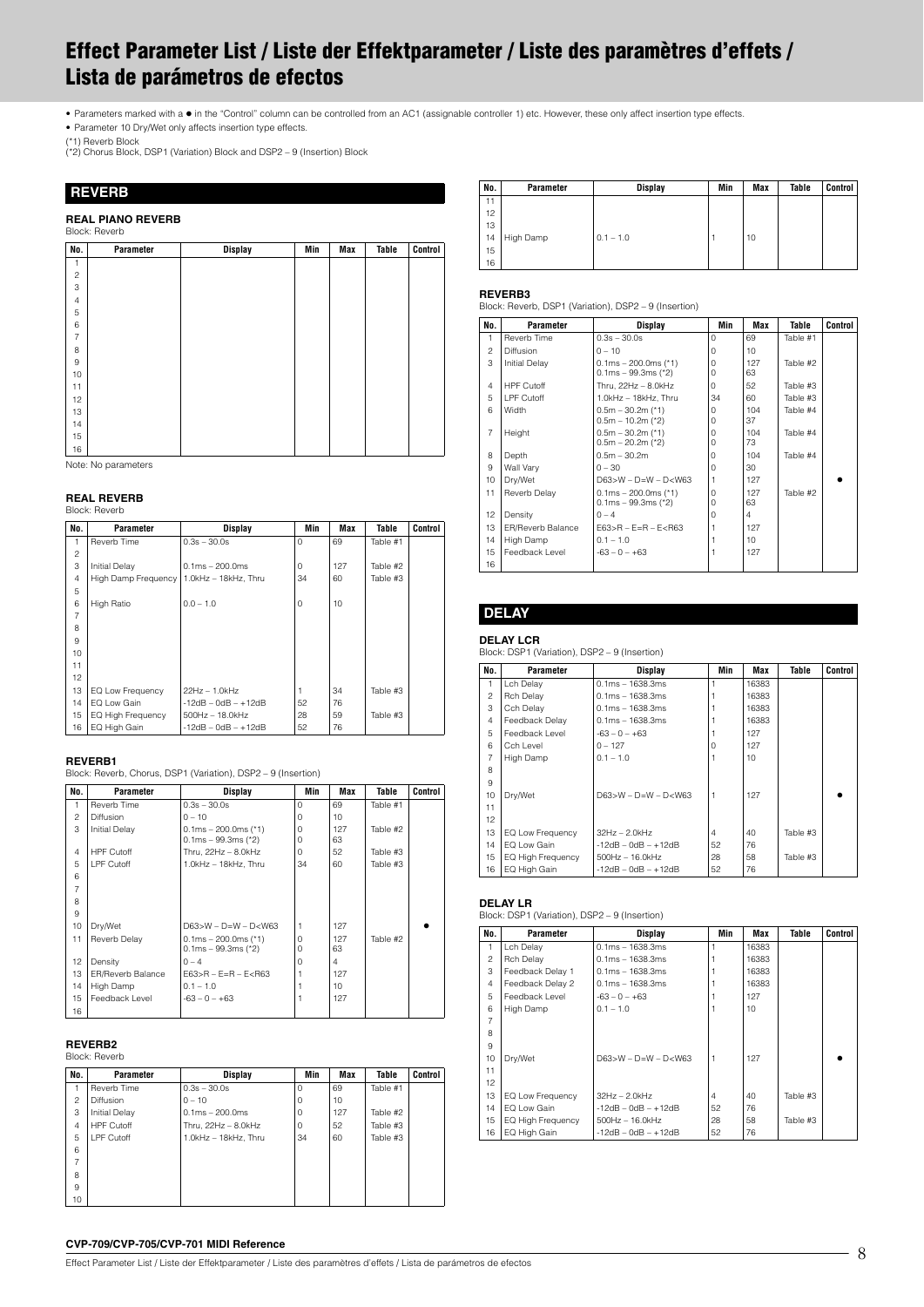### **ECHO**

Block: DSP1 (Variation), DSP2 – 9 (Insertion)

| No.            | Parameter          | Display                   | Min            | Max   | Table    | Control |
|----------------|--------------------|---------------------------|----------------|-------|----------|---------|
|                | Lch Delay1         | $0.1ms - 1486.0ms$        |                | 14860 |          |         |
| $\overline{c}$ | Lch Feedback Level | $-63 - 0 - +63$           |                | 127   |          |         |
| 3              | Rch Delay1         | $0.1ms - 1486.0ms$        |                | 14860 |          |         |
| $\overline{4}$ | Rch Feedback Level | $-63 - 0 - +63$           |                | 127   |          |         |
| 5              | High Damp          | $0.1 - 1.0$               |                | 10    |          |         |
| 6              | Lch Delay2         | $0.1ms - 1486.0ms$        |                | 14860 |          |         |
| $\overline{7}$ | Rch Delay2         | $0.1ms - 1486.0ms$        |                | 14860 |          |         |
| 8              | Delay2 Level       | $0 - 127$                 | O              | 127   |          |         |
| 9              |                    |                           |                |       |          |         |
| 10             | Dry/Wet            | $D63 > W - D=W - D <$ W63 |                | 127   |          |         |
| 11             |                    |                           |                |       |          |         |
| 12             |                    |                           |                |       |          |         |
| 13             | EQ Low Frequency   | $32Hz - 2.0kHz$           | $\overline{4}$ | 40    | Table #3 |         |
| 14             | EQ Low Gain        | $-12dB - OdB - +12dB$     | 52             | 76    |          |         |
| 15             | EQ High Frequency  | $500Hz - 16.0kHz$         | 28             | 58    | Table #3 |         |
| 16             | EQ High Gain       | $-12dB - 0dB - +12dB$     | 52             | 76    |          |         |

### **CROSS DELAY**

Block: DSP1 (Variation), DSP2 – 9 (Insertion)

| No.            | Parameter                | <b>Display</b>            | Min            | Max   | Table    | Control |
|----------------|--------------------------|---------------------------|----------------|-------|----------|---------|
| 1              | L->R Delay               | $0.1ms - 1486.0ms$        |                | 14860 |          |         |
| $\overline{c}$ | R->L Delay               | $0.1ms - 1486.0ms$        |                | 14860 |          |         |
| 3              | Feedback Level           | $-63 - 0 - +63$           |                | 127   |          |         |
| $\overline{4}$ | Input Select             | L, R, L&R                 | O              | 2     |          |         |
| 5              | High Damp                | $0.1 - 1.0$               |                | 10    |          |         |
| 6              |                          |                           |                |       |          |         |
| $\overline{7}$ |                          |                           |                |       |          |         |
| 8              |                          |                           |                |       |          |         |
| 9              |                          |                           |                |       |          |         |
| 10             | Dry/Wet                  | $D63 > W - D=W - D <$ W63 |                | 127   |          |         |
| 11             |                          |                           |                |       |          |         |
| 12             |                          |                           |                |       |          |         |
| 13             | EQ Low Frequency         | $32Hz - 2.0kHz$           | $\overline{4}$ | 40    | Table #3 |         |
| 14             | EQ Low Gain              | $-12dB - 0dB - +12dB$     | 52             | 76    |          |         |
| 15             | <b>EQ High Frequency</b> | 500Hz - 16.0kHz           | 28             | 58    | Table #3 |         |
| 16             | EQ High Gain             | $-12dB - OdB - +12dB$     | 52             | 76    |          |         |

**TEMPO DELAY**  Block: Chorus, DSP1 (Variation), DSP2 – 9 (Insertion)

| No.            | <b>Parameter</b>         | <b>Display</b>         | Min            | Max | Table    | Control |
|----------------|--------------------------|------------------------|----------------|-----|----------|---------|
|                | Delay Time               | $32n d/3 - 4thx6$      | $\Omega$       | 19  | Table #5 |         |
| $\overline{c}$ | Feedback Level           | $-63 - 0 - +63$        |                | 127 |          |         |
| 3              | Feedback High Dump       | $0.1 - 1.0$            |                | 10  |          |         |
| $\overline{4}$ | L/R Diffusion            | $-63ms - 0ms - 63ms$   |                | 127 |          |         |
| 5              | Lag                      | $-63ms - 0ms - 63ms$   |                | 127 |          |         |
| 6              |                          |                        |                |     |          |         |
| $\overline{7}$ |                          |                        |                |     |          |         |
| 8              |                          |                        |                |     |          |         |
| 9              |                          |                        |                |     |          |         |
| 10             | Dry/Wet                  | $D63>W - D=W - D< W63$ | 1              | 127 |          |         |
| 11             |                          |                        |                |     |          |         |
| 12             |                          |                        |                |     |          |         |
| 13             | EQ Low Frequency         | $32Hz - 2.0kHz$        | $\overline{4}$ | 40  |          |         |
| 14             | EQ Low Gain              | $-12dB - 0dB - +12dB$  | 52             | 76  |          |         |
| 15             | <b>EQ High Frequency</b> | $500Hz - 16.0kHz$      | 28             | 58  |          |         |
| 16             | EQ High Gain             | $-12dB - 0dB - +12dB$  | 52             | 76  |          |         |

### **TEMPO CROSS DELAY**

Block: Chorus, DSP1 (Variation), DSP2 – 9 (Insertion)

| No.            | Parameter          | <b>Display</b>         | Min            | Max            | <b>Table</b> | Control |
|----------------|--------------------|------------------------|----------------|----------------|--------------|---------|
| 1              | Delay Time L>R     | $32n d/3 - 4thx6$      | $\Omega$       | 19             | Table #5     |         |
| $\overline{c}$ | Delay Time R>L     | $32n d/3 - 4thx6$      | $\Omega$       | 19             | Table #5     |         |
| 3              | Feedback Level     | $-63 - 0 - +63$        |                | 127            |              |         |
| $\overline{4}$ | Input Select       | L, R, L&R              | $\Omega$       | $\overline{c}$ |              |         |
| 5              | Feedback High Dump | $0.1 - 1.0$            |                | 10             |              |         |
| 6              | Lag                | $-63ms - 0ms - 63ms$   |                | 127            |              |         |
| 7              |                    |                        |                |                |              |         |
| 8              |                    |                        |                |                |              |         |
| 9              |                    |                        |                |                |              |         |
| 10             | Dry/Wet            | $D63>W - D=W - D< W63$ | $\overline{1}$ | 127            |              |         |
| 11             |                    |                        |                |                |              |         |
| 12             |                    |                        |                |                |              |         |
| 13             | EQ Low Frequency   | $32Hz - 2.0kHz$        | $\overline{4}$ | 40             |              |         |
| 14             | EQ Low Gain        | $-12dB - OdB - +12dB$  | 52             | 76             |              |         |
| 15             | EQ High Frequency  | 500Hz - 16.0kHz        | 28             | 58             |              |         |
| 16             | EQ High Gain       | $-12dB - 0dB - +12dB$  | 52             | 76             |              |         |

# **ER/KARAOKE**

### **KARAOKE**

Block: Chorus, DSP1 (Variation), DSP2 – 9 (Insertion)

| No.            | Parameter         | <b>Display</b>         | Min      | <b>Max</b> | Table    | <b>Control</b> |
|----------------|-------------------|------------------------|----------|------------|----------|----------------|
| 1              | Delay Time        | $0.1ms - 400.0ms$      | 0        | 127        | Table #6 |                |
| $\overline{c}$ | Feedback Level    | $-63 - 0 - +63$        |          | 127        |          |                |
| 3              | <b>HPF Cutoff</b> | Thru, 22Hz - 8.0kHz    | $\Omega$ | 52         | Table #3 |                |
| $\overline{4}$ | LPF Cutoff        | 1.0kHz - 18kHz, Thru   | 34       | 60         | Table #3 |                |
| 5              |                   |                        |          |            |          |                |
| 6              |                   |                        |          |            |          |                |
| $\overline{7}$ |                   |                        |          |            |          |                |
| 8              |                   |                        |          |            |          |                |
| 9              |                   |                        |          |            |          |                |
| 10             | Dry/Wet           | $D63>W - D=W - D< W63$ |          | 127        |          |                |
| 11             | Density           | $0 - 3$                | $\Omega$ | 3          |          |                |
| 12             |                   |                        |          |            |          |                |
| 13             |                   |                        |          |            |          |                |
| 14             |                   |                        |          |            |          |                |
| 15             |                   |                        |          |            |          |                |
| 16             |                   |                        |          |            |          |                |

**EARLY REFLECTION**<br>Block: Chorus, DSP1 (Variation), DSP2 – 9 (Insertion)

| No.            | <b>Parameter</b>     | <b>Display</b>               | Min      | Max             | Table    | <b>Control</b> |
|----------------|----------------------|------------------------------|----------|-----------------|----------|----------------|
| 1              | Type                 | S-H, L-H, Rdm, Rvs, Plt, Spr | $\Omega$ | 5               |          |                |
| $\mathfrak{p}$ | Room Size            | $0.1 - 20.0$                 | $\Omega$ | 127             | Table #7 |                |
| 3              | Diffusion            | $0 - 10$                     | $\Omega$ | 10 <sup>1</sup> |          |                |
| $\overline{4}$ | <b>Initial Delay</b> | $0.1ms - 200.0ms$            | $\Omega$ | 127             | Table #2 |                |
| 5              | Feedback Level       | $-63 - 0 - +63$              |          | 127             |          |                |
| 6              | <b>HPF Cutoff</b>    | Thru, 22Hz - 8.0kHz          | $\Omega$ | 52              | Table #3 |                |
| 7              | LPF Cutoff           | 1.0kHz - 18kHz, Thru         | 34       | 60              | Table #3 |                |
| 8              |                      |                              |          |                 |          |                |
| 9              |                      |                              |          |                 |          |                |
| 10             | Dry/Wet              | $D63 > W - D = W - D < W63$  |          | 127             |          |                |
| 11             | Liveness             | $0 - 10$                     | $\Omega$ | 10 <sup>1</sup> |          |                |
| 12             | Density              | $0 - 3$                      | $\Omega$ | 3               |          |                |
| 13             | High Damp            | $0.1 - 1.0$                  |          | 10              |          |                |
| 14             |                      |                              |          |                 |          |                |
| 15             |                      |                              |          |                 |          |                |
| 16             |                      |                              |          |                 |          |                |

### **GATE REVERB**

Block: DSP1 (Variation), DSP2 – 9 (Insertion)

| No.            | Parameter            | <b>Display</b>              | Min      | Max | Table    | Control |
|----------------|----------------------|-----------------------------|----------|-----|----------|---------|
| 1              | Type                 | TypeA, TypeB                | 0        |     |          |         |
| $\overline{c}$ | Room Size            | $0.1 - 20.0$                | $\Omega$ | 127 | Table #7 |         |
| 3              | Diffusion            | $0 - 10$                    | $\Omega$ | 10  |          |         |
| $\overline{4}$ | <b>Initial Delay</b> | $0.1ms - 200.0ms$           | $\Omega$ | 127 | Table #2 |         |
| 5              | Feedback Level       | $-63 - 0 - +63$             |          | 127 |          |         |
| 6              | <b>HPF Cutoff</b>    | Thru, 22Hz - 8.0kHz         | $\Omega$ | 52  | Table #3 |         |
| $\overline{7}$ | LPF Cutoff           | 1.0kHz - 18kHz. Thru        | 34       | 60  | Table #3 |         |
| 8              |                      |                             |          |     |          |         |
| 9              |                      |                             |          |     |          |         |
| 10             | Dry/Wet              | $D63 > W - D = W - D < W63$ |          | 127 |          |         |
| 11             | Liveness             | $0 - 10$                    | $\Omega$ | 10  |          |         |
| 12             | Density              | $0 - 3$                     | $\Omega$ | 3   |          |         |
| 13             | High Damp            | $0.1 - 1.0$                 |          | 10  |          |         |
| 14             |                      |                             |          |     |          |         |
| 15             |                      |                             |          |     |          |         |
| 16             |                      |                             |          |     |          |         |

# **CHORUS**

### **CHORUS**

Block: Chorus, DSP1 (Variation), DSP2 – 9 (Insertion)

| No.            | Parameter            | <b>Display</b>            | Min            | Max | Table    | <b>Control</b> |
|----------------|----------------------|---------------------------|----------------|-----|----------|----------------|
| 1              | <b>LFO</b> Frequency | $0.00$ Hz $-$ 39.7Hz      | $\Omega$       | 127 | Table #8 |                |
| $\mathfrak{p}$ | LFO Depth            | $0 - 127$                 | $\Omega$       | 127 |          |                |
| 3              | Feedback Level       | $-63 - 0 - +63$           |                | 127 |          |                |
| $\overline{4}$ | Delay Offset         | $0.0ms - 50ms$            | $\Omega$       | 127 | Table #9 |                |
| 5              |                      |                           |                |     |          |                |
| 6              | EQ Low Frequency     | $32Hz - 2.0kHz$           | $\overline{4}$ | 40  | Table #3 |                |
| $\overline{7}$ | EQ Low Gain          | $-12dB - OdB - +12dB$     | 52             | 76  |          |                |
| 8              | EQ High Frequency    | 500Hz - 16.0kHz           | 28             | 58  | Table #3 |                |
| 9              | EQ High Gain         | $-12dB - OdB - +12dB$     | 52             | 76  |          |                |
| 10             | Dry/Wet              | $D63 > W - D=W - D < W63$ |                | 127 |          |                |
| 11             | EQ Mid Frequency     | 100Hz - 10.0kHz           | 14             | 54  | Table #3 |                |
| 12             | EQ Mid Gain          | $-12dB - OdB - +12dB$     | 52             | 76  |          |                |
| 13             | EQ Mid Width         | $0.1 - 12.0$              |                | 120 |          |                |
| 14             |                      |                           |                |     |          |                |
| 15             | Input Mode           | Mono, Stereo              | $\Omega$       |     |          |                |
| 16             |                      |                           |                |     |          |                |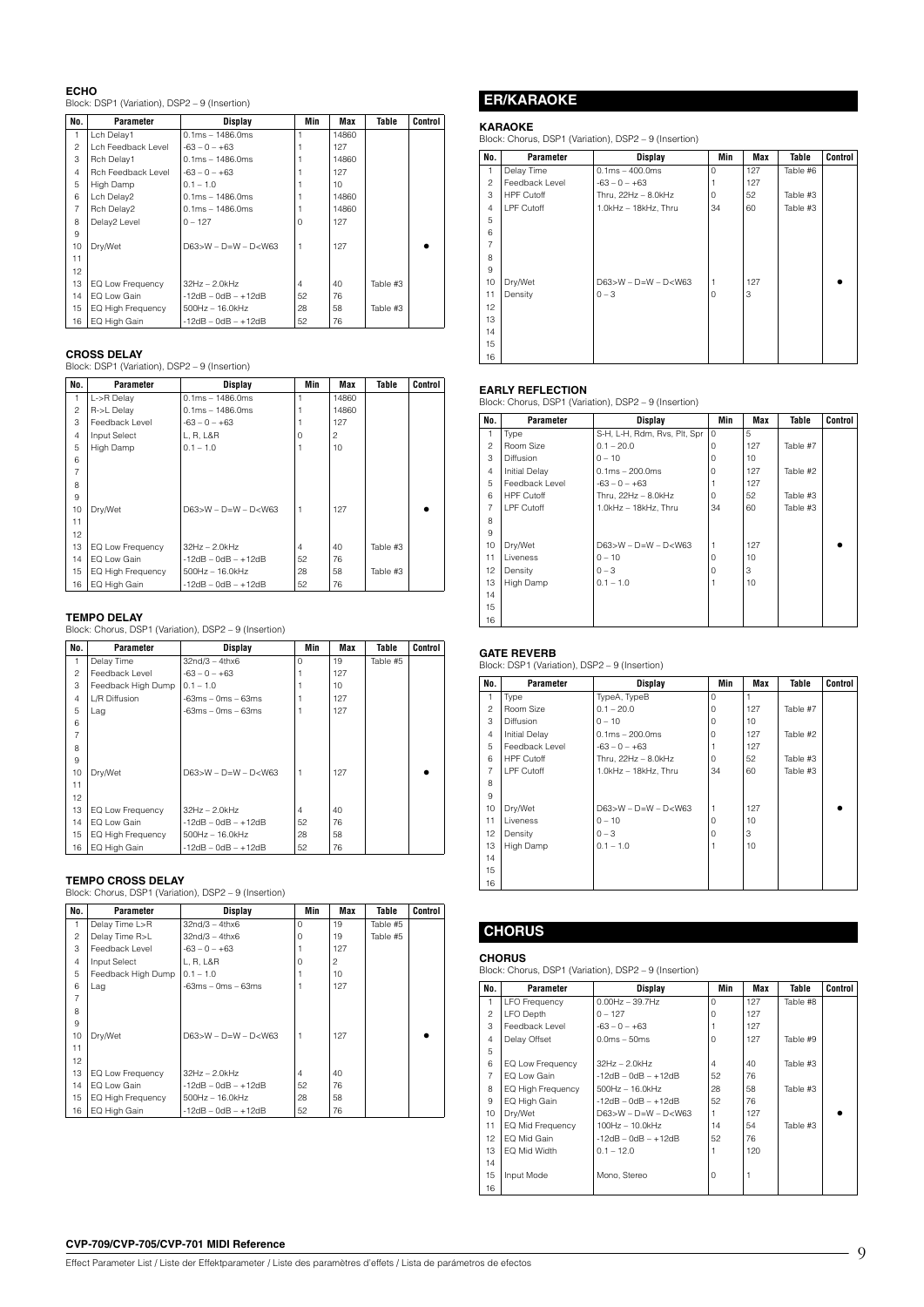### **SYMPHONIC**

Block: Chorus, DSP1 (Variation), DSP2 – 9 (Insertion)

| No.            | Parameter            | <b>Display</b>              | Min      | Max | <b>Table</b> | Control |
|----------------|----------------------|-----------------------------|----------|-----|--------------|---------|
| 1              | <b>LFO Frequency</b> | $0.00$ Hz $-$ 39.7Hz        | $\Omega$ | 127 | Table #8     |         |
| $\overline{c}$ | <b>LFO</b> Depth     | $0 - 127$                   | $\Omega$ | 127 |              |         |
| 3              | Delay Offset         | $0.0ms - 50ms$              | O        | 127 | Table #9     |         |
| $\overline{4}$ |                      |                             |          |     |              |         |
| 5              |                      |                             |          |     |              |         |
| 6              | EQ Low Frequency     | $32Hz - 2.0kHz$             | 4        | 40  | Table #3     |         |
| $\overline{7}$ | FO Low Gain          | $-12$ dB $-$ 0dB $ +12$ dB  | 52       | 76  |              |         |
| 8              | EQ High Frequency    | 500Hz - 16.0kHz             | 28       | 58  | Table #3     |         |
| 9              | EQ High Gain         | $-12$ dB $-$ 0dB $ +12$ dB  | 52       | 76  |              |         |
| 10             | Dry/Wet              | $D63 > W - D = W - D < W63$ |          | 127 |              |         |
| 11             | EQ Mid Frequency     | 100Hz - 10.0kHz             | 14       | 54  | Table #3     |         |
| 12             | EQ Mid Gain          | $-12$ dB $-$ 0dB $ +12$ dB  | 52       | 76  |              |         |
| 13             | EQ Mid Width         | $0.1 - 12.0$                |          | 120 |              |         |
| 14             |                      |                             |          |     |              |         |
| 15             |                      |                             |          |     |              |         |
| 16             |                      |                             |          |     |              |         |

### **ENSEMBLE DETUNE**

Block: Chorus, DSP1 (Variation), DSP2 – 9 (Insertion)

| No.            | Parameter                | <b>Display</b>                  | Min            | Max | Table    | Control |
|----------------|--------------------------|---------------------------------|----------------|-----|----------|---------|
|                | Detune                   | $-50$ cent – 0cent – $+50$ cent | 14             | 114 |          |         |
| $\overline{c}$ | Lch Initial Delay        | $0.0ms - 50ms$                  | 0              | 127 | Table #9 |         |
| 3              | Rch Initial Delay        | $0.0ms - 50ms$                  | 0              | 127 | Table #9 |         |
| $\overline{4}$ |                          |                                 |                |     |          |         |
| 5              |                          |                                 |                |     |          |         |
| 6              |                          |                                 |                |     |          |         |
| $\overline{7}$ |                          |                                 |                |     |          |         |
| 8              |                          |                                 |                |     |          |         |
| 9              |                          |                                 |                |     |          |         |
| 10             | Dry/Wet                  | $D63>W - D=W - D< W63$          |                | 127 |          |         |
| 11             | EQ Low Frequency         | $32Hz - 2.0kHz$                 | $\overline{4}$ | 40  | Table #3 |         |
| 12             | EQ Low Gain              | $-12dB - 0dB - +12dB$           | 52             | 76  |          |         |
| 13             | <b>EQ High Frequency</b> | $500$ Hz $- 16.0$ kHz           | 28             | 58  | Table #3 |         |
| 14             | EQ High Gain             | $-12dB - OdB - +12dB$           | 52             | 76  |          |         |
| 15             |                          |                                 |                |     |          |         |
| 16             |                          |                                 |                |     |          |         |

**AMBIENCE CHORUS**  Block: DSP1 (Variation), DSP2 – 9 (Insertion)

| No.            | Parameter            | <b>Display</b>         | Min      | <b>Max</b> | Table    | Control |
|----------------|----------------------|------------------------|----------|------------|----------|---------|
|                | <b>LFO Frequency</b> | $0.00$ Hz $-$ 39.7Hz   | 0        | 127        | Table #8 |         |
| $\overline{c}$ | LFO PMod Depth       | $0 - 127$              | $\Omega$ | 127        |          |         |
| 3              | Feedback Level       | $-63 - 0 - +63$        |          | 127        |          |         |
| $\overline{4}$ | Delay Offset         | $0.0ms - 50ms$         | $\Omega$ | 127        | Table #9 |         |
| 5              | LFO AMod Depth       | $0 - 127$              | 0        | 127        |          |         |
| 6              |                      |                        |          |            |          |         |
| $\overline{7}$ |                      |                        |          |            |          |         |
| 8              |                      |                        |          |            |          |         |
| 9              |                      |                        |          |            |          |         |
| 10             | Dry/Wet              | $D63>W - D=W - D< W63$ |          | 127        |          |         |
| 11             |                      |                        |          |            |          |         |
| 12             |                      |                        |          |            |          |         |
| 13             |                      |                        |          |            |          |         |
| 14             | Ambience             | $0 - 127$              | 0        | 127        |          |         |
| 15             |                      |                        |          |            |          |         |
| 16             | Connect Mode         | Amb->Cho, Cho->Amb     | 0        |            |          |         |

**AMBIENCE SYMPHONIC**  Block: DSP1 (Variation), DSP2 – 9 (Insertion)

| No.            | Parameter            | <b>Display</b>         | Min            | <b>Max</b> | Table    | Control |
|----------------|----------------------|------------------------|----------------|------------|----------|---------|
| 1              | <b>LFO Frequency</b> | $0.00$ Hz $-$ 39.7Hz   | $\Omega$       | 127        | Table #8 |         |
| $\overline{c}$ | <b>LFO Depth</b>     | $0 - 127$              | $\mathbf 0$    | 127        |          |         |
| 3              | Delay Offset         | $0.0ms - 50ms$         | $\mathbf 0$    | 127        | Table #9 |         |
| 4              |                      |                        |                |            |          |         |
| 5              |                      |                        |                |            |          |         |
| 6              |                      |                        |                |            |          |         |
| 7              |                      |                        |                |            |          |         |
| 8              |                      |                        |                |            |          |         |
| 9              |                      |                        |                |            |          |         |
| 10             | Dry/Wet              | $D63>W - D=W - D< W63$ | $\overline{1}$ | 127        |          |         |
| 11             |                      |                        |                |            |          |         |
| 12             |                      |                        |                |            |          |         |
| 13             |                      |                        |                |            |          |         |
| 14             | Ambience             | $0 - 127$              | $\circ$        | 127        |          |         |
| 15             |                      |                        |                |            |          |         |
| 16             | Connect Mode         | Amb->Sym, Sym->Amb     | $\circ$        |            |          |         |

### **FLANGER**

### **FLANGER**

Block: Chorus, DSP1 (Variation), DSP2 – 9 (Insertion)

| No.            | Parameter            | Display                                              | Min            | Max | Table    | Control |
|----------------|----------------------|------------------------------------------------------|----------------|-----|----------|---------|
| 1.             | <b>LFO Frequency</b> | $0.00Hz - 39.7Hz$                                    | $\Omega$       | 127 | Table #8 |         |
| $\mathfrak{p}$ | LFO Depth            | $0 - 127$                                            | O              | 127 |          |         |
| 3              | Feedback Level       | $-63 - 0 - +63$                                      |                | 127 |          |         |
| 4              | Delay Offset         | $0.0ms - 50ms$                                       | O              | 127 | Table #9 |         |
| 5              |                      |                                                      |                |     |          |         |
| 6              | EQ Low Frequency     | $32Hz - 2.0kHz$                                      | $\overline{4}$ | 40  | Table #3 |         |
| $\overline{7}$ | EQ Low Gain          | $-12dB - OdB - +12dB$                                | 52             | 76  |          |         |
| 8              | EQ High Frequency    | $500Hz - 16.0kHz$                                    | 28             | 58  | Table #3 |         |
| 9              | EQ High Gain         | $-12dB - OdB - +12dB$                                | 52             | 76  |          |         |
| 10             | Dry/Wet              | $D63>W - D=W - D< W63$                               |                | 127 |          |         |
| 11             | EQ Mid Frequency     | $100Hz - 10.0kHz$                                    | 14             | 54  | Table #3 |         |
| 12             | EQ Mid Gain          | $-12dB - 0dB - +12dB$                                | 52             | 76  |          |         |
| 13             | EQ Mid Width         | $0.1 - 12.0$                                         |                | 120 |          |         |
| 14             | LFO Phase Difference | $-180$ deg – 0deg – $+180$ deg<br>(resolution=3deg.) | $\overline{4}$ | 124 |          |         |
| 15             |                      |                                                      |                |     |          |         |
| 16             |                      |                                                      |                |     |          |         |

### **VINTAGE FLANGER**

Block: DSP1 (Variation), DSP2 – 9 (Insertion)

| No.            | Parameter | <b>Display</b>          | Min            | Max            | Table     | Control |
|----------------|-----------|-------------------------|----------------|----------------|-----------|---------|
| 1              | Speed     | $0.040$ Hz $- 10.00$ Hz | $\mathbf 0$    | 235            | Table #10 |         |
| $\overline{c}$ | Manual    | $0 - 127$               | $\overline{0}$ | 127            |           |         |
| 3              | Depth     | $0 - 127$               | $\mathbf 0$    | 127            |           |         |
| $\overline{4}$ | Feedback  | $0 - 127$               | $\mathbf 0$    | 127            |           |         |
| 5              | Type      | $1 - 3$                 | 0              | $\overline{c}$ |           |         |
| 6              | Spread    | $0 - 127$               | 0              | 127            |           |         |
| $\overline{7}$ | Mix       | $0 - 127$               | $\mathbf 0$    | 127            |           |         |
| 8              |           |                         |                |                |           |         |
| 9              |           |                         |                |                |           |         |
| 10             |           |                         |                |                |           |         |
| 11             |           |                         |                |                |           |         |
| 12             |           |                         |                |                |           |         |
| 13             |           |                         |                |                |           |         |
| 14             |           |                         |                |                |           |         |
| 15             |           |                         |                |                |           |         |
| 16             |           |                         |                |                |           |         |

### **V FLANGER**

Block: DSP1 (Variation), DSP2 – 9 (Insertion)

| No.            | Parameter               | Display                        | Min            | Max | Table     | <b>Control</b> |
|----------------|-------------------------|--------------------------------|----------------|-----|-----------|----------------|
| 1              | <b>LFO Frequency</b>    | $0.00Hz - 39.7Hz$              | $\Omega$       | 127 | Table #8  |                |
| $\overline{c}$ | LFO Depth               | $0 - 127$                      | $\Omega$       | 127 |           |                |
| 3              | LFO Wave                | Triangle, Sine, Random         | $\Omega$       | 2   |           |                |
| $\overline{4}$ | Delay Offset            | $0.09ms - 36.21ms$             | $\Omega$       | 139 | Table #11 |                |
| 5              | Feedback Level          | $-100\% - 0\% - +100\%$        | $\Omega$       | 200 |           |                |
| 6              | EQ Low Frequency        | $32Hz - 2.0kHz$                | $\overline{4}$ | 40  | Table #3  |                |
| $\overline{7}$ | FO Low Gain             | $-12$ dB $-$ 0dB $ +12$ dB     | 52             | 76  |           |                |
| 8              | EQ High Frequency       | $500$ Hz $- 16.0$ kHz          | 28             | 58  | Table #3  |                |
| 9              | EQ High Gain            | $-12$ dB $-$ 0dB $ +12$ dB     | 52             | 76  |           |                |
| 10             | Drv/Wet                 | $D63 > W - D=W - D < W63$      |                | 127 |           |                |
| 11             | EQ Mid Frequency        | 100Hz - 10.0kHz                | 14             | 54  | Table #3  |                |
| 12             | FO Mid Gain             | $-12$ dB $-$ 0dB $ +12$ dB     | 52             | 76  |           |                |
| 13             | FO Mid Width            | $0.1 - 12.0$                   |                | 120 |           |                |
| 14             | <b>Modulation Phase</b> | $-180$ deg – 0deg – $+180$ deg | $\Omega$       | 16  | Table #12 |                |
| 15             | Feedback High Damp      | $0.1 - 1.0$                    |                | 10  |           |                |
| 16             | Analog Feel             | $0 - 10$                       | $\Omega$       | 10  |           |                |

**TEMPO FLANGER**  Block: Chorus, DSP1 (Variation), DSP2 – 9 (Insertion)

| No.            | Parameter            | Display                        | Min            | Max | Table    | Control |
|----------------|----------------------|--------------------------------|----------------|-----|----------|---------|
| 1              | <b>LFO Frequency</b> | $16th - 4thx16$                | 5              | 29  | Table #5 |         |
| $\mathfrak{p}$ | <b>LFO Depth</b>     | $0 - 127$                      | $\Omega$       | 127 |          |         |
| 3              | Feedback Level       | $-63 - 0 - +63$                |                | 127 |          |         |
| $\overline{4}$ | Delay Offset         | $0.0ms - 50ms$                 | $\Omega$       | 127 | Table #9 |         |
| 5              |                      |                                |                |     |          |         |
| 6              | EQ Low Frequency     | $32Hz - 2.0kHz$                | 4              | 40  | Table #3 |         |
| $\overline{7}$ | EQ Low Gain          | $-12dB - OdB - +12dB$          | 52             | 76  |          |         |
| 8              | EQ High Frequency    | 500Hz - 16.0kHz                | 28             | 58  | Table #3 |         |
| 9              | EQ High Gain         | $-12dB - OdB - +12dB$          | 52             | 76  |          |         |
| 10             | Dry/Wet              | $D63>W - D=W - D< W63$         |                | 127 |          |         |
| 11             | EQ Mid Frequency     | 100Hz - 10.0kHz                | 14             | 54  | Table #3 |         |
| 12             | EQ Mid Gain          | $-12dB - OdB - +12dB$          | 52             | 76  |          |         |
| 13             | EQ Mid Width         | $0.1 - 12.0$                   |                | 120 |          |         |
| 14             | LFO Phase Difference | $-180$ deg – 0deg – $+180$ deg | $\overline{4}$ | 124 |          |         |
| 15             |                      |                                |                |     |          |         |
| 16             |                      |                                |                |     |          |         |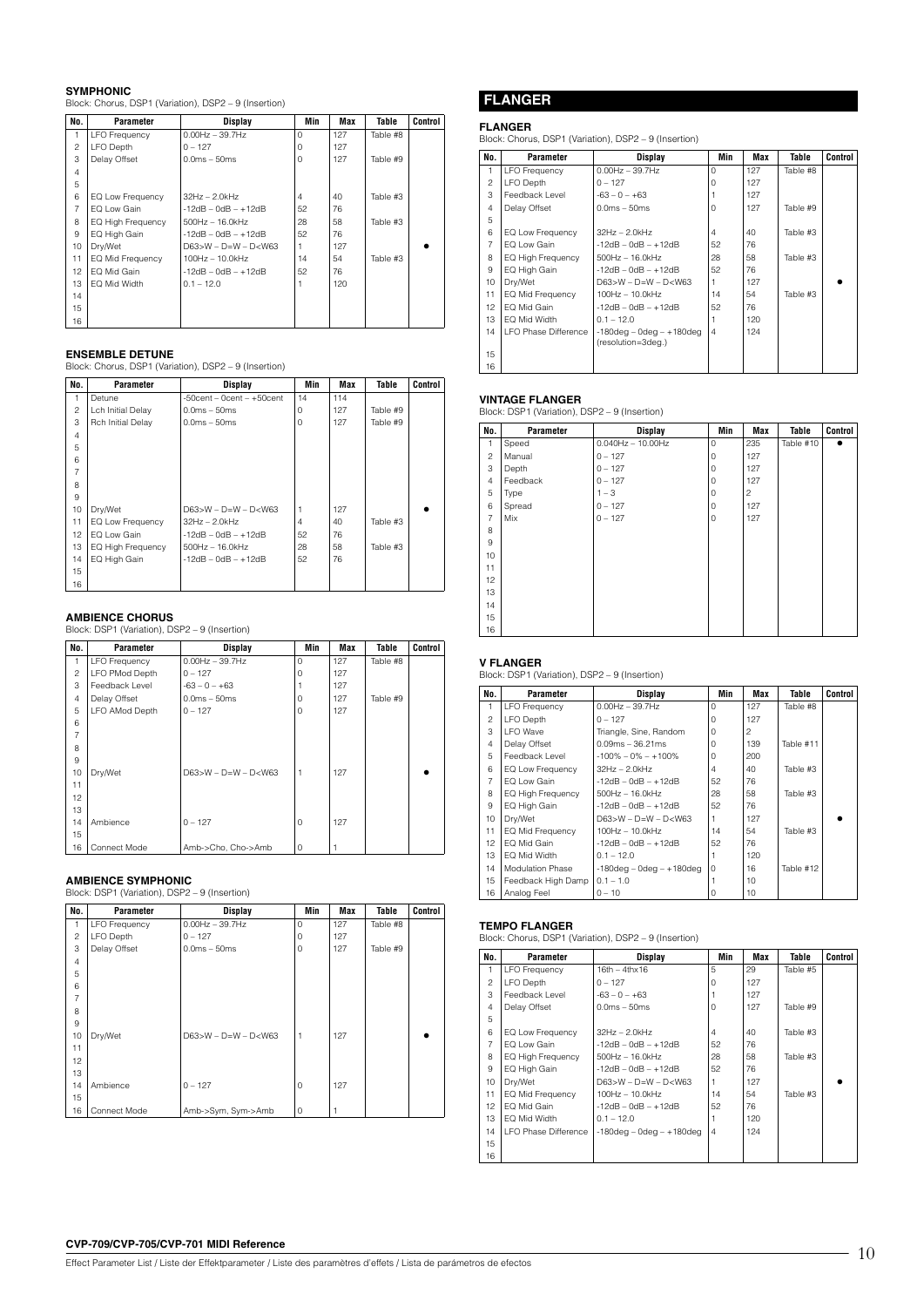### **DYNAMIC FLANGER**

Block: DSP1 (Variation), DSP2 – 9 (Insertion)

| No.            | Parameter            | Display                     | Min            | Max | Table     | Control |
|----------------|----------------------|-----------------------------|----------------|-----|-----------|---------|
| 1              | Sensitivity          | $0 - 127$                   | $\cap$         | 127 |           |         |
| $\overline{c}$ | Delay Time Offset    | $0 - 127$                   | $\Omega$       | 127 |           |         |
| 3              | Feedback Level       | $-63 - 0 - +63$             |                | 127 |           |         |
| $\overline{4}$ | Attack Time          | $0.3ms - 227ms$             | U              | 127 | Table #13 |         |
| 5              | Release Time         | $2.6ms - 2171.4ms$          | U              | 127 | Table #14 |         |
| 6              | Release Curve        | $0 - 127$                   | U              | 127 |           |         |
| $\overline{7}$ | <b>Direction</b>     | Up, Down                    | O              |     |           |         |
| 8              | Dyna Threshold Level | $0 - 127$                   | $\Omega$       | 127 |           |         |
| 9              | Dyna Level Offset    | $0 - 127$                   | O              | 127 |           |         |
| 10             | Dry/Wet              | $D63 > W - D = W - D < W63$ |                | 127 |           |         |
| 11             |                      |                             |                |     |           |         |
| 12             |                      |                             |                |     |           |         |
| 13             | EQ Low Frequency     | $32Hz - 2.0kHz$             | $\overline{4}$ | 40  | Table #3  |         |
| 14             | EQ Low Gain          | $-12dB - OdB - +12dB$       | 52             | 76  |           |         |
| 15             | EQ High Frequency    | 500Hz - 16.0kHz             | 28             | 58  | Table #3  |         |
| 16             | EQ High Gain         | $-12dB - OdB - +12dB$       | 52             | 76  |           |         |

### **AMBIENCE FLANGER**

Block: DSP1 (Variation), DSP2 – 9 (Insertion)

| No.            | Parameter            | <b>Display</b>                                       | Min            | Max | Table    | Control |
|----------------|----------------------|------------------------------------------------------|----------------|-----|----------|---------|
|                | <b>LFO Frequency</b> | $0.00Hz - 39.7Hz$                                    | $\Omega$       | 127 | Table #8 |         |
| $\overline{c}$ | <b>LFO Depth</b>     | $0 - 127$                                            | $\Omega$       | 127 |          |         |
| 3              | Feedback Level       | $-63 - 0 - +63$                                      |                | 127 |          |         |
| $\overline{4}$ | Delay Offset         | $0.0ms - 50ms$                                       | 0              | 127 | Table #9 |         |
| 5              |                      |                                                      |                |     |          |         |
| 6              |                      |                                                      |                |     |          |         |
| 7              |                      |                                                      |                |     |          |         |
| 8              |                      |                                                      |                |     |          |         |
| 9              |                      |                                                      |                |     |          |         |
| 10             | Dry/Wet              | $D63 > W - D=W - D <$ W63                            | 1              | 127 |          |         |
| 11             |                      |                                                      |                |     |          |         |
| 12             |                      |                                                      |                |     |          |         |
| 13             |                      |                                                      |                |     |          |         |
| 14             | LFO Phase Difference | $-180$ deg - 0deg - $+180$ deg<br>(resolution=3deg.) | $\overline{4}$ | 124 |          |         |
| 15             | Ambience             | $0 - 127$                                            | 0              | 127 |          |         |
| 16             | Connect Mode         | Amb->Flg, Flg->Amb                                   | 0              |     |          |         |

### **PHASER**

**PHASER1**  Block: Chorus, DSP1 (Variation), DSP2 – 9 (Insertion)

| No.            | Parameter                | Display                | Min            | Max | Table    | Control |
|----------------|--------------------------|------------------------|----------------|-----|----------|---------|
| 1              | <b>LFO Frequency</b>     | $0.00Hz - 39.7Hz$      | $\Omega$       | 127 | Table #8 |         |
| $\overline{c}$ | LFO Depth                | $0 - 127$              | $\Omega$       | 127 |          |         |
| 3              | Phase Shift Offset       | $0 - 127$              | $\Omega$       | 127 |          |         |
| $\overline{4}$ | Feedback Level           | $-63 - 0 - +63$        |                | 127 |          |         |
| 5              |                          |                        |                |     |          |         |
| 6              | EQ Low Frequency         | $32Hz - 2.0kHz$        | 4              | 40  | Table #3 |         |
| $\overline{7}$ | EQ Low Gain              | $-12dB - 0dB - +12dB$  | 52             | 76  |          |         |
| 8              | <b>EQ High Frequency</b> | $500$ Hz $- 16.0$ kHz  | 28             | 58  | Table #3 |         |
| 9              | EQ High Gain             | $-12dB - 0dB - +12dB$  | 52             | 76  |          |         |
| 10             | Dry/Wet                  | $D63>W - D=W - D< W63$ |                | 127 |          |         |
| 11             | Stage                    | $4 - 22$               | $\overline{4}$ | 22  |          |         |
| 12             | Diffusion                | Mono, Stereo           | $\Omega$       |     |          |         |
| 13             |                          |                        |                |     |          |         |
| 14             |                          |                        |                |     |          |         |
| 15             |                          |                        |                |     |          |         |
| 16             |                          |                        |                |     |          |         |

### **PHASER2**

Block: Chorus, DSP1 (Variation), DSP2 – 9 (Insertion)

| No.            | Parameter            | Display                                              | Min            | Max | Table    | Control |
|----------------|----------------------|------------------------------------------------------|----------------|-----|----------|---------|
| 1              | <b>LFO</b> Frequency | $0.00$ Hz $-$ 39.7Hz                                 | $\Omega$       | 127 | Table #8 |         |
| $\overline{c}$ | LFO Depth            | $0 - 127$                                            | $\Omega$       | 127 |          |         |
| 3              | Phase Shift Offset   | $0 - 127$                                            | $\Omega$       | 127 |          |         |
| $\overline{4}$ | Feedback Level       | $-63 - 0 - +63$                                      |                | 127 |          |         |
| 5              |                      |                                                      |                |     |          |         |
| 6              | EQ Low Frequency     | 32Hz - 2.0kHz                                        | 4              | 40  | Table #3 |         |
| $\overline{7}$ | EQ Low Gain          | $-12dB - OdB - +12dB$                                | 52             | 76  |          |         |
| 8              | EQ High Frequency    | 500Hz - 16.0kHz                                      | 28             | 58  | Table #3 |         |
| 9              | EQ High Gain         | $-12dB - OdB - +12dB$                                | 52             | 76  |          |         |
| 10             | Dry/Wet              | $D63>W - D=W - D< W63$                               |                | 127 |          |         |
| 11             | Stage                | $3 - 11$                                             | 3              | 11  |          |         |
| 12             |                      |                                                      |                |     |          |         |
| 13             | LFO Phase Difference | $-180$ deg – 0deg – $+180$ deg<br>(resolution=3deg.) | $\overline{4}$ | 124 |          |         |
| 14             |                      |                                                      |                |     |          |         |
| 15             |                      |                                                      |                |     |          |         |
| 16             |                      |                                                      |                |     |          |         |

**VINTAGE PHASER MONO**  Block: DSP1 (Variation), DSP2 – 9 (Insertion)

| No.            | Parameter   | <b>Display</b>      | Min                 | Max            | Table     | Control   |
|----------------|-------------|---------------------|---------------------|----------------|-----------|-----------|
| 1              | Speed       | $0.100Hz - 10.00Hz$ | $\mathsf{O}\xspace$ | 252            | Table #15 | $\bullet$ |
| 2              | Manual      | $0 - 127$           | $\circ$             | 127            |           |           |
| 3              | Depth       | $0 - 127$           | $\circ$             | 127            |           |           |
| $\overline{4}$ | Feedback    | $0 - 127$           | $\circ$             | 127            |           |           |
| 5              | Stage       | 4, 6, 8, 10, 12, 16 | $\circ$             | 5              |           |           |
| 6              | Mode        | 1, 2, 3             | $\mathbf 0$         | $\overline{c}$ |           |           |
| $\overline{7}$ | Color $(*)$ | $0 - 127$           | $\mathsf{O}\xspace$ | 127            |           |           |
| 8              |             |                     |                     |                |           |           |
| 9              |             |                     |                     |                |           |           |
| 10             |             |                     |                     |                |           |           |
| 11             |             |                     |                     |                |           |           |
| 12             |             |                     |                     |                |           |           |
| 13             |             |                     |                     |                |           |           |
| 14             |             |                     |                     |                |           |           |
| 15             |             |                     |                     |                |           |           |
| 16             |             |                     |                     |                |           |           |

(\*) In the case of the following settings, Color is not effective. When Stage is set to 4, 6 or 8 at Mode = 1, and 4 or 10 at Mode = 2.

### **VINTAGE PHASER STEREO**<br>Block: DSP1 (Variation), DSP2 – 9 (Insertion) Block: DSP1 (Variation),

| No.            | Parameter   | <b>Display</b>      | Min         | Max | Table     | Control |
|----------------|-------------|---------------------|-------------|-----|-----------|---------|
| 1              | Speed       | $0.100Hz - 10.00Hz$ | $\mathbf 0$ | 252 | Table #15 | ٠       |
| $\overline{c}$ | Manual      | $0 - 127$           | 0           | 127 |           |         |
| 3              | Depth       | $0 - 127$           | $\mathbf 0$ | 127 |           |         |
| $\overline{4}$ | Feedback    | $0 - 127$           | $\mathbf 0$ | 127 |           |         |
| 5              | Stage       | 4, 6, 8, 10         | $\mathbf 0$ | 3   |           |         |
| 6              | Mode        | 1, 2                | $\mathbf 0$ |     |           |         |
| $\overline{7}$ | Color $(*)$ | $0 - 127$           | $\mathbf 0$ | 127 |           |         |
| 8              | Spread      | $0 - 127$           | $\mathbf 0$ | 127 |           |         |
| 9              |             |                     |             |     |           |         |
| 10             |             |                     |             |     |           |         |
| 11             |             |                     |             |     |           |         |
| 12             |             |                     |             |     |           |         |
| 13             |             |                     |             |     |           |         |
| 14             |             |                     |             |     |           |         |
| 15             |             |                     |             |     |           |         |
| 16             |             |                     |             |     |           |         |

(\*) In the case of the following settings, Color is not effective. When Stage is set to 4, 6 or 8 at Mode = 1, and 4 or 10 at Mode = 2.

### **TEMPO PHASER**

Block: Chorus, DSP1 (Variation), DSP2 – 9 (Insertion)

| No.            | <b>Parameter</b>     | <b>Display</b>             | Min            | <b>Max</b> | Table    | <b>Control</b> |
|----------------|----------------------|----------------------------|----------------|------------|----------|----------------|
| 1.             | <b>LFO</b> Frequency | $16th - 4thx16$            | 5              | 29         | Table #5 |                |
| 2              | LFO Depth            | $0 - 127$                  | $\Omega$       | 127        |          |                |
| 3              | Phase Shift Offset   | $0 - 127$                  | $\Omega$       | 127        |          |                |
| $\overline{4}$ | Feedback Level       | $-63 - 0 - +63$            |                | 127        |          |                |
| 5              |                      |                            |                |            |          |                |
| 6              | EQ Low Frequency     | 32Hz - 2.0kHz              | 4              | 40         | Table #3 |                |
| $\overline{7}$ | EQ Low Gain          | $-12dB - OdB - +12dB$      | 52             | 76         |          |                |
| 8              | EQ High Frequency    | 500Hz - 16.0kHz            | 28             | 58         | Table #3 |                |
| 9              | EQ High Gain         | $-12dB - OdB - +12dB$      | 52             | 76         |          |                |
| 10             | Dry/Wet              | $D63>W - D=W - D< W63$     |                | 127        |          |                |
| 11             | Stage                | $3 - 11$                   | 3              | 11         |          |                |
| 12             |                      |                            |                |            |          |                |
| 13             | LFO Phase Difference | $-180deg - 0deg - +180deg$ | $\overline{4}$ | 124        |          |                |
| 14             |                      |                            |                |            |          |                |
| 15             |                      |                            |                |            |          |                |
| 16             |                      |                            |                |            |          |                |

### **DYNAMIC PHASER**

| Block: DSP1 (Variation), DSP2 - 9 (Insertion) |  |
|-----------------------------------------------|--|
|-----------------------------------------------|--|

| No.            | Parameter                | Display                     | Min      | Max | Table     | Control |
|----------------|--------------------------|-----------------------------|----------|-----|-----------|---------|
|                |                          |                             |          |     |           |         |
| 1              | Sensitivity              | $0 - 127$                   | $\Omega$ | 127 |           |         |
| $\overline{c}$ | Dyna Level Offset        | $0 - 127$                   | O        | 127 |           |         |
| 3              | Feedback Level           | $-63 - 0 - +63$             |          | 127 |           |         |
| $\overline{4}$ | Attack Time              | $0.3ms - 227ms$             | U        | 127 | Table #13 |         |
| 5              | Release Time             | $2.6ms - 2171.4ms$          | O        | 127 | Table #14 |         |
| 6              | Release Curve            | $0 - 127$                   | O        | 127 |           |         |
| 7              | <b>Direction</b>         | Up, Down                    | O        |     |           |         |
| 8              | Dyna Threshold Level     | $0 - 127$                   | O        | 127 |           |         |
| 9              |                          |                             |          |     |           |         |
| 10             | Dry/Wet                  | $D63 > W - D = W - D < W63$ |          | 127 |           |         |
| 11             | Stage                    | 4, 5, 6                     | 4        | 6   |           |         |
| 12             |                          |                             |          |     |           |         |
| 13             | EQ Low Frequency         | $32Hz - 2.0kHz$             | 4        | 40  | Table #3  |         |
| 14             | EQ Low Gain              | $-12dB - 0dB - +12dB$       | 52       | 76  |           |         |
| 15             | <b>EQ High Frequency</b> | $500$ Hz $- 16.0$ kHz       | 28       | 58  | Table #3  |         |
| 16             | EQ High Gain             | $-12dB - OdB - +12dB$       | 52       | 76  |           |         |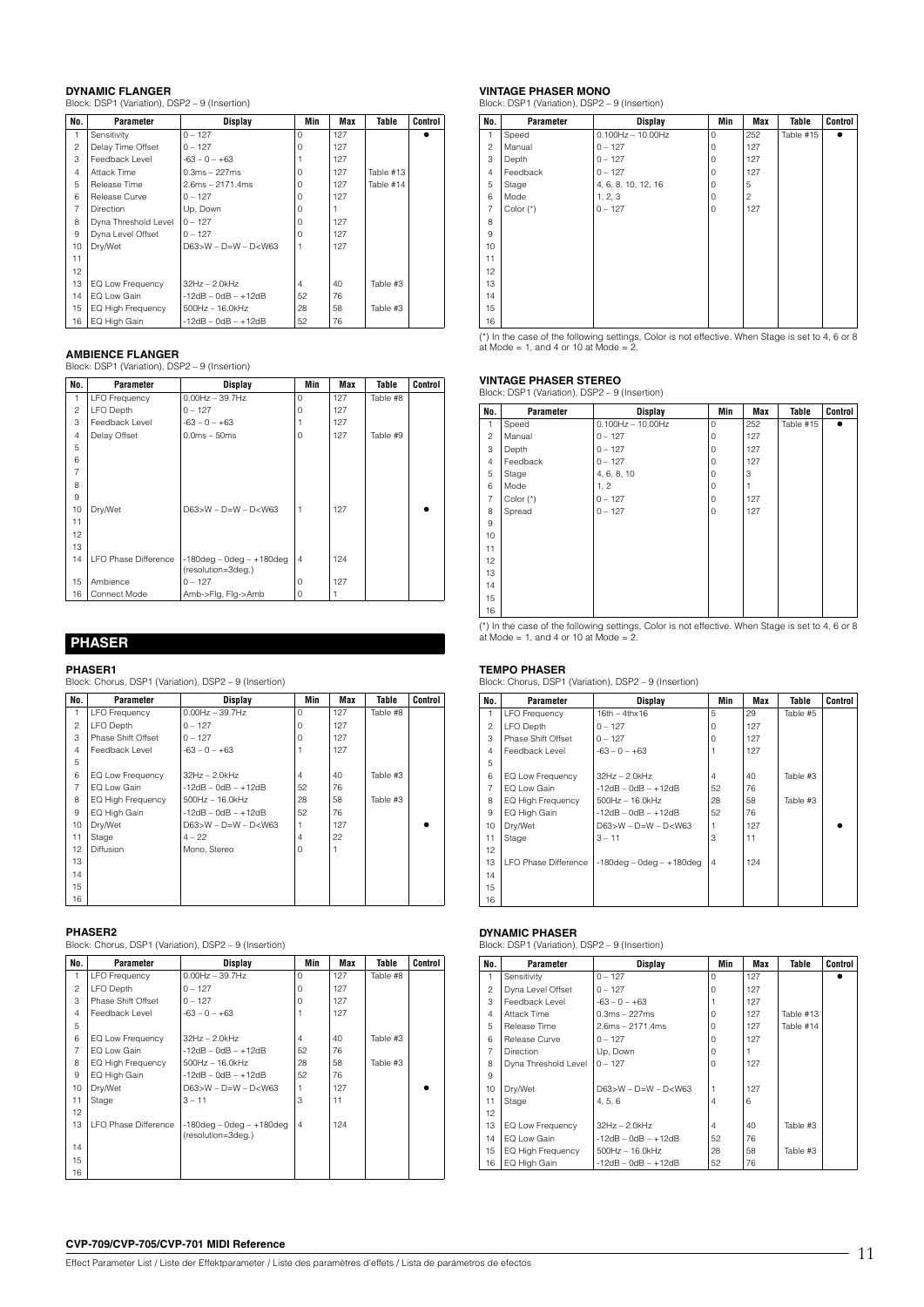# **DISTORTION/AMP SIMULATOR**

### **V DISTORTION**

Block: DSP1 (Variation), DSP2 – 9 (Insertion)

| No.            | Parameter    | <b>Display</b>                                  | Min | Max            | Table | Control |
|----------------|--------------|-------------------------------------------------|-----|----------------|-------|---------|
|                | Overdrive    | $0\% - 100\%$                                   | 0   | 100            |       |         |
| $\overline{c}$ | Device       | Transistor, Vintage Tube,<br>Dist1, Dist2, Fuzz | 0   | $\overline{4}$ |       |         |
| 3              | Speaker Type | Flat, Stack, Combo, Twin,<br>Radio, Megaphone   | 0   | 5              |       |         |
| $\overline{4}$ | Presence     | $0 - 20$                                        | 0   | 20             |       |         |
| 5              | Output Level | $0\% - 100\%$                                   | 0   | 100            |       |         |
| 6              |              |                                                 |     |                |       |         |
| $\overline{7}$ |              |                                                 |     |                |       |         |
| 8              |              |                                                 |     |                |       |         |
| 9              |              |                                                 |     |                |       |         |
| 10             | Dry/Wet      | $D63>W - D=W - D< W63$                          | 1   | 127            |       |         |
| 11             |              |                                                 |     |                |       |         |
| 12             |              |                                                 |     |                |       |         |
| 13             |              |                                                 |     |                |       |         |
| 14             |              |                                                 |     |                |       |         |
| 15             |              |                                                 |     |                |       |         |
| 16             |              |                                                 |     |                |       |         |

### **V DIST TEMPO DELAY**

Block: DSP1 (Variation), DSP2 – 9 (Insertion)

| No.            | Parameter            | <b>Display</b>                                  | Min      | <b>Max</b> | Table    | Control |
|----------------|----------------------|-------------------------------------------------|----------|------------|----------|---------|
| 1              | Overdrive            | $0\% - 100\%$                                   | $\Omega$ | 100        |          |         |
| $\mathfrak{p}$ | Device               | Transistor, Vintage Tube,<br>Dist1, Dist2, Fuzz | $\Omega$ | 4          |          |         |
| 3              | Speaker Type         | Flat, Stack, Combo, Twin,<br>Radio, Megaphone   | 0        | 5          |          |         |
| $\overline{4}$ | Presence             | $0 - 20$                                        | 0        | 20         |          |         |
| 5              | Output Level         | $0\% - 100\%$                                   | $\Omega$ | 100        |          |         |
| 6              | Delay Time           | $32nd/3 - 4thx6$                                | $\Omega$ | 19         | Table #5 |         |
| $\overline{7}$ | Delay Feedback Level | $-63 - 0 - +63$                                 |          | 127        |          |         |
| 8              | L/R Diffusion        | $-63ms - 0ms - 63ms$                            |          | 127        |          |         |
| 9              | Lag                  | $-63ms - 0ms - 63ms$                            |          | 127        |          |         |
| 10             | Dry/Wet              | $D63>W - D=W - D< W63$                          |          | 127        |          |         |
| 11             | Delay Mix            | $0 - 127$                                       | $\Omega$ | 127        |          |         |
| 12             | Feedback High Dump   | $0.1 - 1.0$                                     |          | 10         |          |         |
| 13             |                      |                                                 |          |            |          |         |
| 14             |                      |                                                 |          |            |          |         |
| 15             |                      |                                                 |          |            |          |         |
| 16             |                      |                                                 |          |            |          |         |

**STEREO AMP SIMULATOR**  Block: DSP1 (Variation), DSP2 – 9 (Insertion)

| No.            | Parameter         | <b>Display</b>             | Min | Max | Table    | Control |
|----------------|-------------------|----------------------------|-----|-----|----------|---------|
| 1              | <b>Drive</b>      | $0 - 127$                  | 0   | 127 |          |         |
| $\overline{c}$ | AMP Type          | Off, Stack, Combo, Tube    | 0   | 3   |          |         |
| 3              | LPF Cutoff        | 1.0kHz - 18kHz, Thru       | 34  | 60  | Table #3 |         |
| $\overline{4}$ | Output Level      | $0 - 127$                  | 0   | 127 |          |         |
| 5              |                   |                            |     |     |          |         |
| 6              |                   |                            |     |     |          |         |
| $\overline{7}$ |                   |                            |     |     |          |         |
| 8              |                   |                            |     |     |          |         |
| 9              |                   |                            |     |     |          |         |
| 10             | Dry/Wet           | $D63>W - D=W - D< W63$     |     | 127 |          |         |
| 11             | Edge (Clip Curve) | $0 - 127$ (mild $-$ sharp) | 0   | 127 |          |         |
| 12             |                   |                            |     |     |          |         |
| 13             |                   |                            |     |     |          |         |
| 14             |                   |                            |     |     |          |         |
| 15             |                   |                            |     |     |          |         |
| 16             |                   |                            |     |     |          |         |

**AMP SIMULATOR1**  Block: DSP1 (Variation), DSP2 – 9 (Insertion)

| No.            | Parameter         | <b>Display</b>             | Min      | Max | Table    | Control |
|----------------|-------------------|----------------------------|----------|-----|----------|---------|
| 1              | <b>Drive</b>      | $0 - 127$                  | $\Omega$ | 127 |          |         |
| $\overline{c}$ | AMP Type          | Off, Stack, Combo, Tube    | 0        | 3   |          |         |
| 3              | LPF Cutoff        | 1.0kHz - 18kHz, Thru       | 34       | 60  | Table #3 |         |
| $\overline{4}$ | Output Level      | $0 - 127$                  | $\Omega$ | 127 |          |         |
| 5              |                   |                            |          |     |          |         |
| 6              |                   |                            |          |     |          |         |
| $\overline{7}$ |                   |                            |          |     |          |         |
| 8              |                   |                            |          |     |          |         |
| 9              |                   |                            |          |     |          |         |
| 10             | Dry/Wet           | $D63>W - D=W - D< W63$     |          | 127 |          |         |
| 11             | Edge (Clip Curve) | $0 - 127$ (mild $-$ sharp) | $\Omega$ | 127 |          |         |
| 12             |                   |                            |          |     |          |         |
| 13             |                   |                            |          |     |          |         |
| 14             |                   |                            |          |     |          |         |
| 15             |                   |                            |          |     |          |         |
| 16             |                   |                            |          |     |          |         |

**DISTORTION**  Block: DSP1 (Variation), DSP2 – 9 (Insertion)

| No.            | Parameter               | <b>Display</b>             | Min      | Max | Table    | <b>Control</b> |
|----------------|-------------------------|----------------------------|----------|-----|----------|----------------|
| 1              | Drive                   | $0 - 127$                  | $\Omega$ | 127 |          |                |
| $\mathfrak{p}$ | EQ Low Frequency        | $32Hz - 2.0kHz$            | 4        | 40  | Table #3 |                |
| 3              | EQ Low Gain             | $-12dB - OdB - +12dB$      | 52       | 76  |          |                |
| $\overline{4}$ | LPF Cutoff              | 1.0kHz - 18kHz. Thru       | 34       | 60  | Table #3 |                |
| 5              | Output Level            | $0 - 127$                  | 0        | 127 |          |                |
| 6              |                         |                            |          |     |          |                |
| $\overline{7}$ | <b>EQ Mid Frequency</b> | 100Hz - 10.0kHz            | 14       | 54  | Table #3 |                |
| 8              | EQ Mid Gain             | $-12dB - OdB - +12dB$      | 52       | 76  |          |                |
| 9              | EQ Mid Width            | $0.1 - 12.0$               |          | 120 |          |                |
| 10             | Dry/Wet                 | $D63>W - D=W - D< W63$     | 1        | 127 |          |                |
| 11             | Edge (Clip Curve)       | $0 - 127$ (mild $-$ sharp) | 0        | 127 |          |                |
| 12             |                         |                            |          |     |          |                |
| 13             |                         |                            |          |     |          |                |
| 14             |                         |                            |          |     |          |                |
| 15             |                         |                            |          |     |          |                |
| 16             |                         |                            |          |     |          |                |

**STEREO DISTORTION**  Block: DSP1 (Variation), DSP2 – 9 (Insertion)

| No.            | Parameter         | <b>Display</b>         | Min            | Max | Table    | <b>Control</b> |
|----------------|-------------------|------------------------|----------------|-----|----------|----------------|
|                | Drive             | $0 - 127$              | O              | 127 |          |                |
| 2              | EQ Low Frequency  | $32Hz - 2.0kHz$        | $\overline{4}$ | 40  | Table #3 |                |
| 3              | EQ Low Gain       | $-12dB - OdB - +12dB$  | 52             | 76  |          |                |
| 4              | LPF Cutoff        | 1.0kHz - 18kHz, Thru   | 34             | 60  | Table #3 |                |
| 5              | Output Level      | $0 - 127$              | $\Omega$       | 127 |          |                |
| 6              |                   |                        |                |     |          |                |
| $\overline{7}$ | EQ Mid Frequency  | 100Hz - 10.0kHz        | 14             | 54  | Table #3 |                |
| 8              | EQ Mid Gain       | $-12dB - 0dB - +12dB$  | 52             | 76  |          |                |
| 9              | EQ Mid Width      | $0.1 - 12.0$           |                | 120 |          |                |
| 10             | Dry/Wet           | $D63>W - D=W - D< W63$ |                | 127 |          |                |
| 11             | Edge (Clip Curve) | $0 - 127$              | O              | 127 |          |                |
| 12             |                   |                        |                |     |          |                |
| 13             |                   |                        |                |     |          |                |
| 14             |                   |                        |                |     |          |                |
| 15             |                   |                        |                |     |          |                |
| 16             |                   |                        |                |     |          |                |

**AMP SIMULATOR2** Block: DSP1 (Variation), DSP2 – 9 (Insertion)

| No.            | Parameter    | <b>Display</b>                                       | Min            | <b>Max</b> | Table    | Control |
|----------------|--------------|------------------------------------------------------|----------------|------------|----------|---------|
| 1              | Drive        | $0 - 127$                                            | $\circ$        | 127        |          |         |
| $\overline{c}$ | AMP Type     | Off, Stack, Combo, Tube,<br>Crunch, Hi-Gain, British | 0              | 6          |          |         |
| 3              | LPF Cutoff   | 1.0kHz - 18kHz, Thru                                 | 34             | 60         | Table #3 |         |
| $\overline{4}$ | Output Level | $0 - 127$                                            | 0              | 127        |          |         |
| 5              |              |                                                      |                |            |          |         |
| 6              |              |                                                      |                |            |          |         |
| $\overline{7}$ |              |                                                      |                |            |          |         |
| 8              |              |                                                      |                |            |          |         |
| 9              |              |                                                      |                |            |          |         |
| 10             | Dry/Wet      | $D63>W - D=W - D< W63$                               | $\overline{1}$ | 127        |          |         |
| 11             |              |                                                      |                |            |          |         |
| 12             |              |                                                      |                |            |          |         |
| 13             |              |                                                      |                |            |          |         |
| 14             |              |                                                      |                |            |          |         |
| 15             |              |                                                      |                |            |          |         |
| 16             |              |                                                      |                |            |          |         |

**DISTORTION DELAY**  Block: DSP1 (Variation), DSP2 – 9 (Insertion)

| No.            | Parameter            | <b>Display</b>         | Min      | Max   | Table | Control |
|----------------|----------------------|------------------------|----------|-------|-------|---------|
| 1              | Lch Delay Time       | $0.1ms - 1638.3ms$     |          | 16383 |       |         |
| $\overline{c}$ | Rch Delay Time       | $0.1ms - 1638.3ms$     |          | 16383 |       |         |
| 3              | Delay Feedback Time  | $0.1ms - 1638.3ms$     |          | 16383 |       |         |
| $\overline{4}$ | Delay Feedback Level | $-63 - 0 - +63$        |          | 127   |       |         |
| 5              | Delay Mix            | $0 - 127$              | $\Omega$ | 127   |       |         |
| 6              | Dist Drive           | $0 - 127$              | $\Omega$ | 127   |       |         |
| $\overline{7}$ | Dist Output Level    | $0 - 127$              | $\Omega$ | 127   |       |         |
| 8              | Dist EQ Low Gain     | $-12dB - 0dB - +12dB$  | 52       | 76    |       |         |
| 9              | Dist EQ Mid Gain     | $-12dB - OdB - +12dB$  | 52       | 76    |       |         |
| 10             | Dry/Wet              | $D63>W - D=W - D< W63$ |          | 127   |       |         |
| 11             |                      |                        |          |       |       |         |
| 12             |                      |                        |          |       |       |         |
| 13             |                      |                        |          |       |       |         |
| 14             |                      |                        |          |       |       |         |
| 15             |                      |                        |          |       |       |         |
| 16             |                      |                        |          |       |       |         |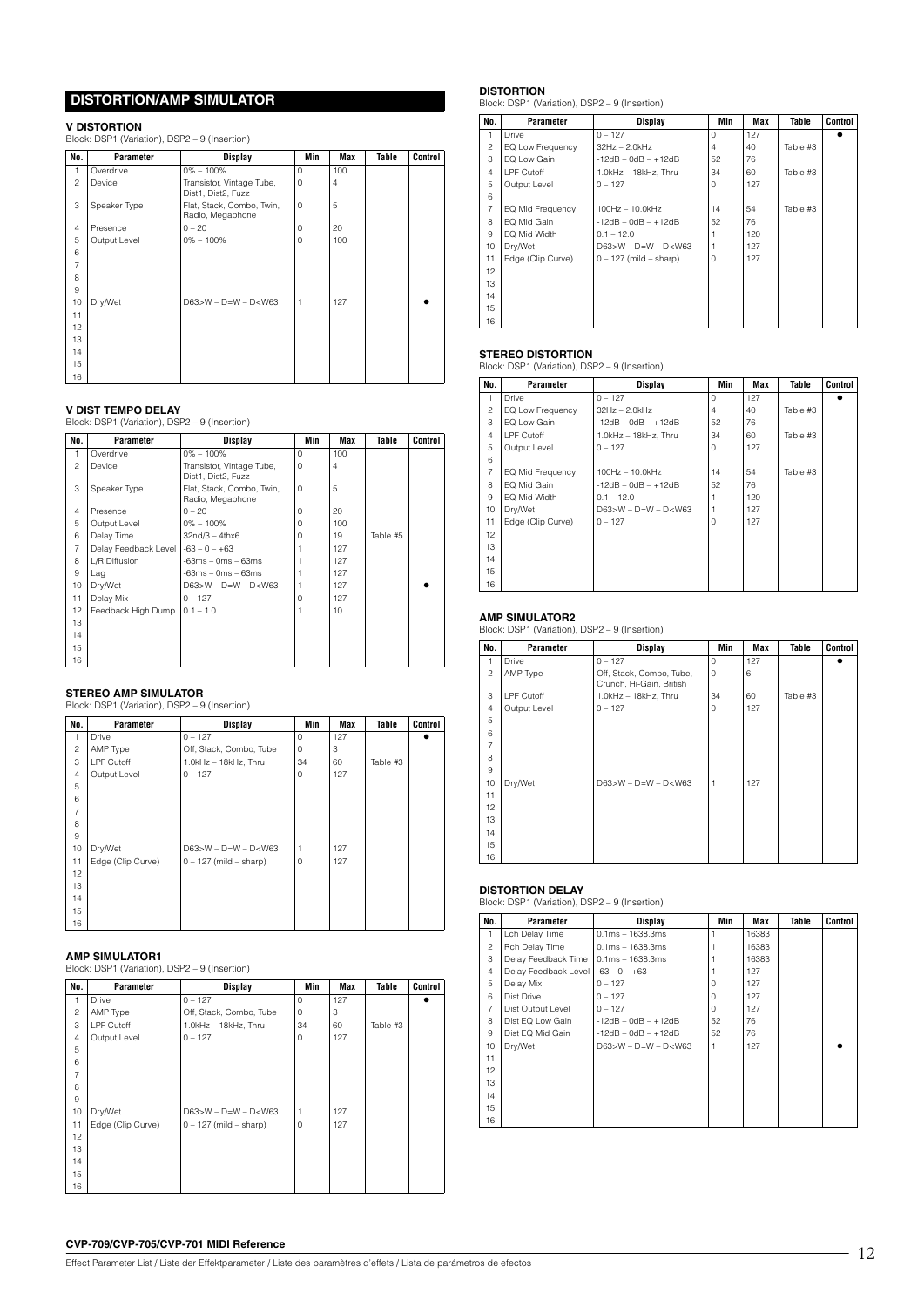**COMP DIST DELAY**  Block: DSP1 (Variation), DSP2 – 9 (Insertion)

| No.            | Parameter            | <b>Display</b>         | Min      | Max   | Table     | Control |
|----------------|----------------------|------------------------|----------|-------|-----------|---------|
| 1              | Delay Time           | $0.1ms - 1638.3ms$     |          | 16383 |           |         |
| $\overline{c}$ | Delay Feedback Level | $-63 - 0 - +63$        |          | 127   |           |         |
| 3              | Delay Mix            | $0 - 127$              | $\Omega$ | 127   |           |         |
| $\overline{4}$ | Dist Drive           | $0 - 127$              | $\Omega$ | 127   |           |         |
| 5              | Dist Output Level    | $0 - 127$              | $\Omega$ | 127   |           |         |
| 6              | Dist EQ Low Gain     | $-12dB - 0dB - +12dB$  | 52       | 76    |           |         |
| $\overline{7}$ | Dist EQ Mid Gain     | $-12dB - OdB - +12dB$  | 52       | 76    |           |         |
| 8              |                      |                        |          |       |           |         |
| 9              |                      |                        |          |       |           |         |
| 10             | Dry/Wet              | $D63>W - D=W - D< W63$ | 1        | 127   |           |         |
| 11             | Comp. Attack         | $1ms - 40ms$           | $\Omega$ | 19    | Table #16 |         |
| 12             | Comp. Release        | $10ms - 680ms$         | $\Omega$ | 15    | Table #17 |         |
| 13             | Comp. Threshold      | $-48dB - -6dB$         | 79       | 121   |           |         |
| 14             | Comp. Ratio          | $1.0 - 20.0$           | $\Omega$ | 7     | Table #18 |         |
| 15             |                      |                        |          |       |           |         |
| 16             |                      |                        |          |       |           |         |

**V DISTORTION DELAY**  Block: DSP1 (Variation), DSP2 – 9 (Insertion)

| No.            | Parameter            | Display                                         | Min      | Max   | Table | Control |
|----------------|----------------------|-------------------------------------------------|----------|-------|-------|---------|
| 1              | Overdrive            | $0\% - 100\%$                                   | $\Omega$ | 100   |       |         |
| $\overline{c}$ | Device               | Transistor, Vintage Tube,<br>Dist1, Dist2, Fuzz | $\Omega$ | 4     |       |         |
| 3              | Speaker Type         | Flat, Stack, Combo, Twin,<br>Radio, Megaphone   | $\Omega$ | 5     |       |         |
| $\overline{4}$ | Presence             | $0 - 20$                                        | O        | 20    |       |         |
| 5              | Output Level         | $0\% - 100\%$                                   | U        | 100   |       |         |
| 6              | Delay Time L         | $0.1ms - 1638.3ms$                              |          | 16383 |       |         |
| 7              | Delay Time R         | $0.1ms - 1638.3ms$                              |          | 16383 |       |         |
| 8              | Delay Feedback Time  | $0.1ms - 1638.3ms$                              |          | 16383 |       |         |
| 9              | Delay Feedback Level | $-63 - 0 - +63$                                 |          | 127   |       |         |
| 10             | Dry/Wet              | $D63>W - D=W - D< W63$                          |          | 127   |       |         |
| 11             | Delay Mix            | $0 - 127$                                       | Ω        | 127   |       |         |
| 12             | Feedback High Dump   | $0.1 - 1.0$                                     |          | 10    |       |         |
| 13             |                      |                                                 |          |       |       |         |
| 14             |                      |                                                 |          |       |       |         |
| 15             |                      |                                                 |          |       |       |         |
| 16             |                      |                                                 |          |       |       |         |

### **DIST TEMPO DELAY**

Block: DSP1 (Variation), DSP2 – 9 (Insertion)

| No.            | Parameter            | <b>Display</b>              | Min      | <b>Max</b> | Table    | <b>Control</b> |
|----------------|----------------------|-----------------------------|----------|------------|----------|----------------|
| 1              | Delay Time           | $32n d/3 - 4thx6$           | $\Omega$ | 19         | Table #5 |                |
| $\overline{c}$ | Delay Feedback Level | $-63 - 0 - +63$             |          | 127        |          |                |
| 3              | Delay Mix            | $0 - 127$                   | U        | 127        |          |                |
| $\overline{4}$ | Dist Drive           | $0 - 127$                   | U        | 127        |          |                |
| 5              | Dist Output Level    | $0 - 127$                   | U        | 127        |          |                |
| 6              | Dist EQ Low Gain     | $-12dB - OdB - +12dB$       | 52       | 76         |          |                |
| $\overline{7}$ | Dist EQ Mid Gain     | $-12dB - OdB - +12dB$       | 52       | 76         |          |                |
| 8              | L/R Diffusion        | $-63ms - 0ms - 63ms$        |          | 127        |          |                |
| 9              | Lag                  | $-63ms - 0ms - 63ms$        |          | 127        |          |                |
| 10             | Dry/Wet              | $D63 > W - D = W - D < W63$ |          | 127        |          |                |
| 11             |                      |                             |          |            |          |                |
| 12             |                      |                             |          |            |          |                |
| 13             |                      |                             |          |            |          |                |
| 14             |                      |                             |          |            |          |                |
| 15             |                      |                             |          |            |          |                |
| 16             |                      |                             |          |            |          |                |

**COMP DISTORTION** Block: DSP1 (Variation), DSP2 – 9 (Insertion)

| No.            | Parameter         | Display                    | Min            | Max | Table     | Control |
|----------------|-------------------|----------------------------|----------------|-----|-----------|---------|
| 1              | Drive             | $0 - 127$                  | $\Omega$       | 127 |           |         |
| 2              | EQ Low Frequency  | 32Hz - 2.0kHz              | $\overline{4}$ | 40  | Table #3  |         |
| 3              | EQ Low Gain       | $-12dB - OdB - +12dB$      | 52             | 76  |           |         |
| $\overline{4}$ | LPF Cutoff        | 1.0kHz - 18kHz, Thru       | 34             | 60  | Table #3  |         |
| 5              | Output Level      | $0 - 127$                  | $\mathbf 0$    | 127 |           |         |
| 6              |                   |                            |                |     |           |         |
| $\overline{7}$ | EQ Mid Frequency  | 100Hz - 10.0kHz            | 14             | 54  | Table #3  |         |
| 8              | EQ Mid Gain       | $-12dB - 0dB - +12dB$      | 52             | 76  |           |         |
| 9              | EQ Mid Width      | $0.1 - 12.0$               |                | 120 |           |         |
| 10             | Dry/Wet           | $D63>W - D=W - D< W63$     |                | 127 |           |         |
| 11             | Edge (Clip Curve) | $0 - 127$ (mild $-$ sharp) | $\Omega$       | 127 |           |         |
| 12             | Attack            | $1ms - 40ms$               | $\Omega$       | 19  | Table #16 |         |
| 13             | Release           | $10ms - 680ms$             | $\Omega$       | 15  | Table #17 |         |
| 14             | Threshold         | $-48dB - -6dB$             | 79             | 121 |           |         |
| 15             | Ratio             | $1.0 - 20.0$               | $\Omega$       | 7   | Table #18 |         |
| 16             |                   |                            |                |     |           |         |

# **COMP DIST TEMPO DELAY** Block: DSP1 (Variation), DSP2 – 9 (Insertion)

| No.            | Parameter            | Display                                                                    | Min      | Max            | Table     | Control |
|----------------|----------------------|----------------------------------------------------------------------------|----------|----------------|-----------|---------|
| 1              | Delay Time           | $32n d/3 - 4thx6$                                                          | $\Omega$ | 19             | Table #5  |         |
| $\overline{c}$ | Delay Feedback Level | $-63 - 0 - +63$                                                            |          | 127            |           |         |
| 3              | Delay Mix            | $0 - 127$                                                                  | $\Omega$ | 127            |           |         |
| $\overline{4}$ | Dist Drive           | $0 - 127$                                                                  | $\Omega$ | 127            |           |         |
| 5              | Dist Output Level    | $0 - 127$                                                                  | $\Omega$ | 127            |           |         |
| 6              | Dist EQ Low Gain     | $-12dB - OdB - +12dB$                                                      | 52       | 76             |           |         |
| 7              | Dist EQ Mid Gain     | $-12dB - OdB - +12dB$                                                      | 52       | 76             |           |         |
| 8              | L/R Diffusion        | $-63ms - 0ms - 63ms$                                                       |          | 127            |           |         |
| 9              | Lag                  | $-63ms - 0ms - 63ms$                                                       |          | 127            |           |         |
| 10             | Drv/Wet              | D63>W - D=W - D <w63< td=""><td></td><td>127</td><td></td><td></td></w63<> |          | 127            |           |         |
| 11             | Comp. Attack         | $1ms - 40ms$                                                               | $\Omega$ | 19             | Table #16 |         |
| 12             | Comp. Release        | $10ms - 680ms$                                                             | $\Omega$ | 15             | Table #17 |         |
| 13             | Comp. Threshold      | $-48dB - -6dB$                                                             | 79       | 121            |           |         |
| 14             | Comp. Ratio          | $1.0 - 20.0$                                                               | 0        | $\overline{7}$ | Table #18 |         |
| 15             |                      |                                                                            |          |                |           |         |
| 16             |                      |                                                                            |          |                |           |         |

**MULTI FX** Block: DSP1 (Variation), DSP2 – 9 (Insertion)

| No.            | Parameter        | <b>Display</b>                                                                                                                                                                                               | Min            | Max            | Table     | <b>Control</b> |
|----------------|------------------|--------------------------------------------------------------------------------------------------------------------------------------------------------------------------------------------------------------|----------------|----------------|-----------|----------------|
| 1              | Comp. Sustain    | Off. $0.1 - 10.0$                                                                                                                                                                                            | $\Omega$       | 100            |           |                |
| $\mathfrak{p}$ | Wah SW           | Off, Wah Pedal, Auto+ Full,<br>Auto+ Mid, Auto+ Light,<br>Auto- Full, Auto- Mid, Auto-<br>Light                                                                                                              | $\Omega$       | $\overline{7}$ |           |                |
| 3              | Wah Pedal        | $0 - 127$                                                                                                                                                                                                    | $\circ$        | 127            |           |                |
| 4              | Dist SW          | Off, Overdrive, Distortion1,<br>Distortion2, Clean, Crunch,<br>Hi-Gain, Modern                                                                                                                               | $\Omega$       | $\overline{7}$ |           |                |
| 5              | Dist Drive       | $0.0 - 10.0$                                                                                                                                                                                                 | $\Omega$       | 100            |           |                |
| 6              | Dist FO          | High Boost, Mid Boost, Mid<br>Cut 1, Mid Cut 2, Mid Cut 3,<br>Low Cut 1, Low Cut 2, High<br>Cut, High/Low                                                                                                    | $\Omega$       | 8              |           |                |
| $\overline{7}$ | Dist Tone        | $0.0 - 10.0$                                                                                                                                                                                                 | 0              | 100            |           |                |
| 8              | Dist Presence    | $0.0 - 10.0$                                                                                                                                                                                                 | $\Omega$       | 100            |           |                |
| 9              | Output           | $0 - 127$                                                                                                                                                                                                    | $\Omega$       | 127            |           |                |
| 10             |                  |                                                                                                                                                                                                              |                |                |           |                |
| 11             | Speaker Type     | Off, Stack, Twin, Tweed,<br>Oldies, Modern, Mean, Soft,<br>Small, Dip1, Dip2, Metal,<br>Light                                                                                                                | $\Omega$       | 12             |           |                |
| 12             | <b>LFO</b> Speed | $0.1Hz - 9.925Hz$                                                                                                                                                                                            | $\Omega$       | 127            | Table #19 |                |
| 13             | Phaser SW        | Off, Standard, Wide, Vibe,<br>Tremolo                                                                                                                                                                        | $\Omega$       | 4              |           |                |
| 14             | Delay SW         | Off, Delay M, Echo1 M,<br>Echo2 M, Chorus M, DI<br>Chorus M, Flanger1 M,<br>Flanger2 M, Flanger3 M,<br>Delay St, Echo1 St, Echo2<br>St, Chorus St, DI Chorus St,<br>Flanger1 St, Flanger2 St,<br>Flanger3 St | $\Omega$       | 16             |           |                |
| 15             | Delay Ctrl       | $0 - 127$                                                                                                                                                                                                    | 0              | 127            |           |                |
| 16             | Delay Time       | $0 - 127$                                                                                                                                                                                                    | $\overline{0}$ | 127            |           |                |

**SMALL STEREO DIST**  Block: DSP1 (Variation), DSP2 – 9 (Insertion)

| No.            | <b>Parameter</b> | <b>Display</b>                                                                                            | Min         | Max            | Table | Control |
|----------------|------------------|-----------------------------------------------------------------------------------------------------------|-------------|----------------|-------|---------|
| 1              | Comp. SW         | Off, On                                                                                                   | $\Omega$    | 1              |       |         |
| 2              | Comp. Sustain    | $0.0 - 10.0$                                                                                              | 0           | 100            |       |         |
| 3              | Comp. Level      | $0.0 - 10.0$                                                                                              | 0           | 100            |       |         |
| 4              | Dist Type        | Overdrive, Distortion1.<br>Distortion2, Clean, Crunch,<br>Hi-Gain, Modern                                 | 1           | $\overline{7}$ |       |         |
| 5              | Dist Drive       | $0.0 - 10.0$                                                                                              | $\Omega$    | 100            |       |         |
| 6              | Dist EQ          | High Boost, Mid Boost, Mid<br>Cut 1, Mid Cut 2, Mid Cut 3,<br>Low Cut 1, Low Cut 2, High<br>Cut, High/Low | $\Omega$    | 8              |       |         |
| $\overline{7}$ | Dist Tone        | $0.0 - 10.0$                                                                                              | $\mathbf 0$ | 100            |       |         |
| 8              | Dist Presence    | $0.0 - 10.0$                                                                                              | $\Omega$    | 100            |       |         |
| 9              | Output           | $0 - 127$                                                                                                 | $\mathbf 0$ | 127            |       |         |
| 10             |                  |                                                                                                           |             |                |       |         |
| 11             | Speaker Type     | Off. Stack. Twin. Tweed.<br>Oldies, Modern, Mean, Soft,<br>Small, Dip1, Dip2, Metal,<br>Light             | $\Omega$    | 12             |       |         |
| 12             |                  |                                                                                                           |             |                |       |         |
| 13             |                  |                                                                                                           |             |                |       |         |
| 14             |                  |                                                                                                           |             |                |       |         |
| 15             |                  |                                                                                                           |             |                |       |         |
| 16             |                  |                                                                                                           |             |                |       |         |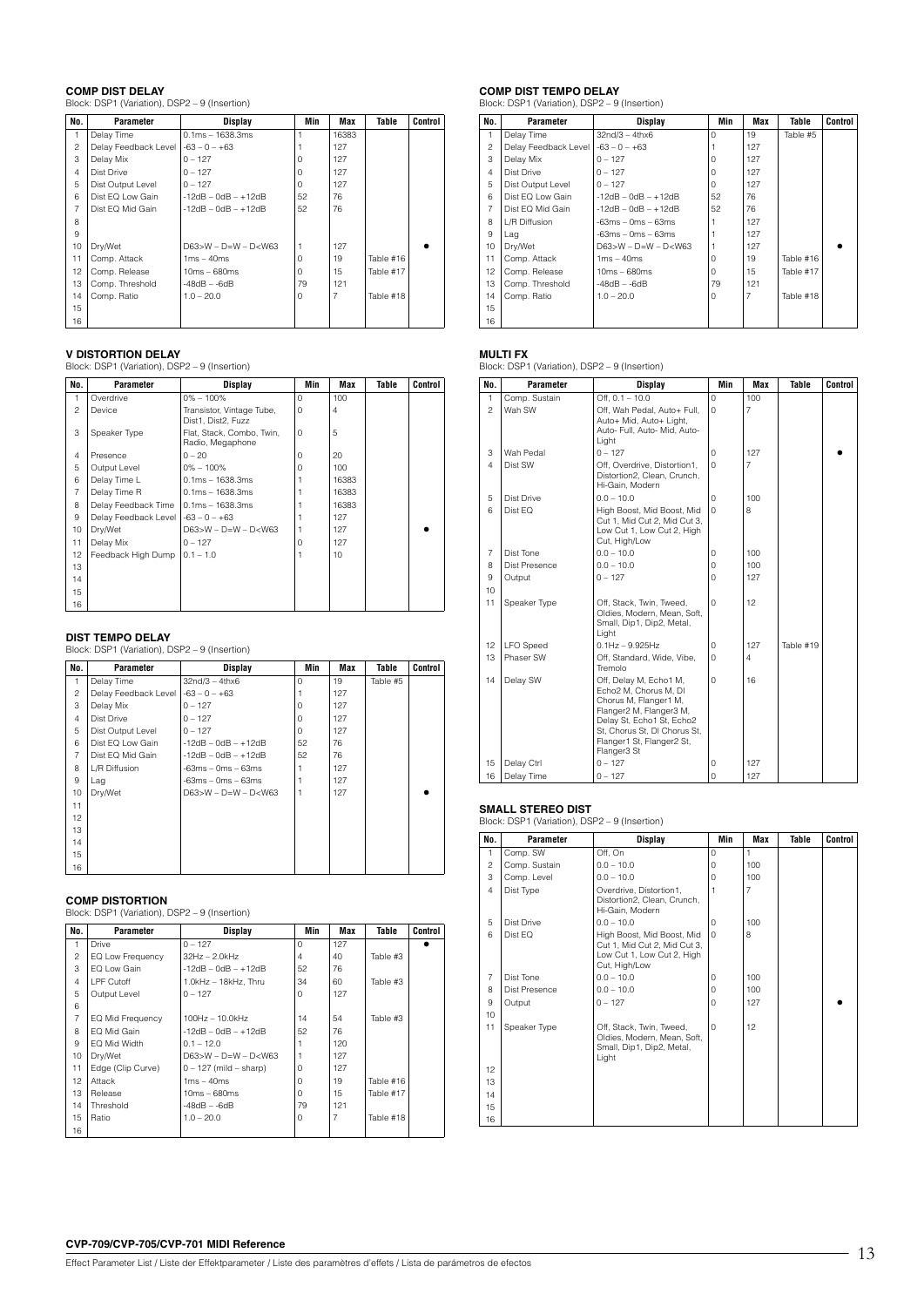**BRITISH COMBO** Block: DSP1 (Variation), DSP2 – 9 (Insertion)

| No.            | Parameter        | <b>Display</b>                                                                                        | Min         | <b>Max</b>     | Table | Control |
|----------------|------------------|-------------------------------------------------------------------------------------------------------|-------------|----------------|-------|---------|
| 1              | Mode             | Bright, Top Boost                                                                                     | 0           |                |       |         |
| $\overline{c}$ | Normal           | $0.0 - 10.0$                                                                                          | 0           | 100            |       |         |
| 3              | <b>Brilliant</b> | $0.0 - 10.0$                                                                                          | $\Omega$    | 100            |       |         |
| $\overline{4}$ | Bass             | $0.0 - 10.0$                                                                                          | 0           | 100            |       |         |
| 5              |                  |                                                                                                       |             |                |       |         |
| 6              | Treble           | $0.0 - 10.0$                                                                                          | $\Omega$    | 100            |       |         |
| $\overline{7}$ | Cut              | $0.0 - 10.0$                                                                                          | 0           | 100            |       |         |
| 8              |                  |                                                                                                       |             |                |       |         |
| 9              | Output           | $0 - 127$                                                                                             | 0           | 127            |       |         |
| 10             |                  |                                                                                                       |             |                |       |         |
| 11             | Speaker Type     | Off, BS 4x12, AC 2x12, AC<br>1x12, AC 4x10, BC 2x12,<br>AM 4x12, YC 4x12, JC 2x12,<br>OC 2x12, OC 1x8 | $\mathbf 0$ | 10             |       |         |
| 12             | Speaker Air      | $0 - 2$                                                                                               | 0           | $\overline{c}$ |       |         |
| 13             | Mic Position     | Center, Edge                                                                                          | 0           | 1              |       |         |
| 14             |                  |                                                                                                       |             |                |       |         |
| 15             |                  |                                                                                                       |             |                |       |         |
| 16             |                  |                                                                                                       |             |                |       |         |

**BRITISH LEGEND**  Block: DSP1 (Variation), DSP2 – 9 (Insertion)

| No.            | Parameter     | <b>Display</b>                                                                                        | Min         | <b>Max</b>     | Table | Control |
|----------------|---------------|-------------------------------------------------------------------------------------------------------|-------------|----------------|-------|---------|
| 1              | Sensitivity   | High, Low                                                                                             | $\Omega$    |                |       |         |
| $\overline{c}$ | Preamp        | $0.0 - 10.0$                                                                                          | 0           | 100            |       |         |
| 3              |               |                                                                                                       |             |                |       |         |
| $\overline{4}$ | Bass          | $0.0 - 10.0$                                                                                          | $\Omega$    | 100            |       |         |
| 5              | Middle        | $0.0 - 10.0$                                                                                          | $\Omega$    | 100            |       |         |
| 6              | Treble        | $0.0 - 10.0$                                                                                          | $\Omega$    | 100            |       |         |
| $\overline{7}$ | Presence      | $0.0 - 10.0$                                                                                          | 0           | 100            |       |         |
| 8              | Master Volume | $0.0 - 10.0$                                                                                          | 0           | 100            |       |         |
| 9              | Output        | $0 - 127$                                                                                             | 0           | 127            |       |         |
| 10             |               |                                                                                                       |             |                |       |         |
| 11             | Speaker Type  | Off, BS 4x12, AC 2x12, AC<br>1x12, AC 4x10, BC 2x12,<br>AM 4x12, YC 4x12, JC 2x12,<br>OC 2x12, OC 1x8 | $\mathbf 0$ | 10             |       |         |
| 12             | Speaker Air   | $0 - 2$                                                                                               | 0           | $\overline{c}$ |       |         |
| 13             | Mic Position  | Center, Edge                                                                                          | 0           |                |       |         |
| 14             |               |                                                                                                       |             |                |       |         |
| 15             |               |                                                                                                       |             |                |       |         |
| 16             |               |                                                                                                       |             |                |       |         |

**US COMBO** Block: DSP1 (Variation), DSP2 – 9 (Insertion)

| No.            | Parameter    | Display                                                                                               | Min         | <b>Max</b>     | Table | Control |
|----------------|--------------|-------------------------------------------------------------------------------------------------------|-------------|----------------|-------|---------|
| 1              | Gain Boost   | Low, High                                                                                             | 0           |                |       |         |
| $\overline{c}$ | Volume       | $0.0 - 10.0$                                                                                          | 0           | 100            |       |         |
| 3              | Low Cut      | $0.0 - 10.0$                                                                                          | 0           | 100            |       |         |
| $\overline{4}$ | Mid Cut      | $0.0 - 10.0$                                                                                          | $\Omega$    | 100            |       |         |
| 5              | Mid Width    | $0.0 - 10.0$                                                                                          | $\Omega$    | 100            |       |         |
| 6              | Mid Sweep    | $0.0 - 10.0$                                                                                          | 0           | 100            |       |         |
| $\overline{7}$ | High Cut     | $0.0 - 10.0$                                                                                          | $\Omega$    | 100            |       |         |
| 8              | Balance      | $0.0 - 10.0$                                                                                          | $\Omega$    | 100            |       |         |
| 9              | Output       | $0 - 127$                                                                                             | 0           | 127            |       |         |
| 10             |              |                                                                                                       |             |                |       |         |
| 11             | Speaker Type | Off, BS 4x12, AC 2x12, AC<br>1x12, AC 4x10, BC 2x12,<br>AM 4x12, YC 4x12, JC 2x12,<br>OC 2x12, OC 1x8 | $\mathbf 0$ | 10             |       |         |
| 12             | Speaker Air  | $0 - 2$                                                                                               | $\Omega$    | $\overline{c}$ |       |         |
| 13             | Mic Position | Center, Edge                                                                                          | $\Omega$    |                |       |         |
| 14             | Presence     | $0.0 - 10.0$                                                                                          | 0           | 100            |       |         |
| 15             |              |                                                                                                       |             |                |       |         |
| 16             |              |                                                                                                       |             |                |       |         |

**JAZZ COMBO** Block: DSP1 (Variation), DSP2 – 9 (Insertion)

| No.            | <b>Parameter</b>   | Display                                                                                               | Min         | <b>Max</b>     | Table | <b>Control</b> |
|----------------|--------------------|-------------------------------------------------------------------------------------------------------|-------------|----------------|-------|----------------|
| 1              | Panning            | $0.0 - 10.0$                                                                                          | $\Omega$    | 100            |       |                |
| $\mathfrak{p}$ | Volume             | $0.0 - 10.0$                                                                                          | $\Omega$    | 100            |       |                |
| 3              | <b>Distortion</b>  | Off, $0.1 - 10.0$                                                                                     | 0           | 100            |       |                |
| $\overline{4}$ | Bass               | $0.0 - 10.0$                                                                                          | $\Omega$    | 100            |       |                |
| 5              | Middle             | $0.0 - 10.0$                                                                                          | $\Omega$    | 100            |       |                |
| 6              | Treble             | $0.0 - 10.0$                                                                                          | $\Omega$    | 100            |       |                |
| $\overline{7}$ | <b>High Treble</b> | $0.0 - 10.0$                                                                                          | $\Omega$    | 100            |       |                |
| 8              |                    |                                                                                                       |             |                |       |                |
| 9              | Output             | $0 - 127$                                                                                             | $\Omega$    | 127            |       |                |
| 10             |                    |                                                                                                       |             |                |       |                |
| 11             | Speaker Type       | Off, BS 4x12, AC 2x12, AC<br>1x12, AC 4x10, BC 2x12,<br>AM 4x12, YC 4x12, JC 2x12,<br>OC 2x12, OC 1x8 | $\Omega$    | 10             |       |                |
| 12             | Speaker Air        | $0 - 2$                                                                                               | $\Omega$    | $\overline{c}$ |       |                |
| 13             | Mic Position       | Center, Edge                                                                                          | $\Omega$    |                |       |                |
| 14             | Chorus             | Off, Chorus, Vib                                                                                      | $\Omega$    | $\overline{c}$ |       |                |
| 15             | Vib Speed          | $0.0 - 10.0$                                                                                          | $\mathbf 0$ | 100            |       |                |
| 16             | Depth              | $0.0 - 10.0$                                                                                          | $\circ$     | 100            |       |                |

**US HIGH GAIN** Block: DSP1 (Variation), DSP2 – 9 (Insertion)

| No.            | Parameter     | Display                                                                                               | Min      | Max            | Table | <b>Control</b> |
|----------------|---------------|-------------------------------------------------------------------------------------------------------|----------|----------------|-------|----------------|
| 1              | Type          | Raw1, Vintage1, Modern1,<br>Raw2, Vintage2, Modern2                                                   | $\Omega$ | 5              |       |                |
| 2              | Gain          | $0.0 - 10.0$                                                                                          | 0        | 100            |       |                |
| 3              |               |                                                                                                       |          |                |       |                |
| $\overline{4}$ | Bass          | $0.0 - 10.0$                                                                                          | 0        | 100            |       |                |
| 5              | Middle        | $0.0 - 10.0$                                                                                          | $\Omega$ | 100            |       |                |
| 6              | Treble        | $0.0 - 10.0$                                                                                          | $\Omega$ | 100            |       |                |
| $\overline{7}$ | Presence      | $0.0 - 10.0$                                                                                          | $\Omega$ | 100            |       |                |
| 8              | Master Volume | $0.0 - 10.0$                                                                                          | 0        | 100            |       |                |
| 9              | Output        | $0 - 127$                                                                                             | $\Omega$ | 127            |       |                |
| 10             |               |                                                                                                       |          |                |       |                |
| 11             | Speaker Type  | Off, BS 4x12, AC 2x12, AC<br>1x12, AC 4x10, BC 2x12,<br>AM 4x12, YC 4x12, JC 2x12,<br>OC 2x12, OC 1x8 | $\Omega$ | 10             |       |                |
| 12             | Speaker Air   | $0 - 2$                                                                                               | $\Omega$ | $\overline{c}$ |       |                |
| 13             | Mic Position  | Center, Edge                                                                                          | $\Omega$ | 1              |       |                |
| 14             |               |                                                                                                       |          |                |       |                |
| 15             |               |                                                                                                       |          |                |       |                |
| 16             |               |                                                                                                       |          |                |       |                |

**BRITISH LEAD** Block: DSP1 (Variation), DSP2 – 9 (Insertion)

| No.            | Parameter     | Display                                                                                               | Min         | Max            | Table | <b>Control</b> |
|----------------|---------------|-------------------------------------------------------------------------------------------------------|-------------|----------------|-------|----------------|
| 1              | Type          | Crunch, Hi-Gain, Lead                                                                                 | $\mathbf 0$ | $\overline{c}$ |       |                |
| 2              | Preamp        | $0.0 - 10.0$                                                                                          | 0           | 100            |       |                |
| 3              | Tone Shift    | Normal, Loose, Tight                                                                                  | $\Omega$    | 2              |       |                |
| 4              | Bass          | $0.0 - 10.0$                                                                                          | 0           | 100            |       |                |
| 5              | Middle        | $0.0 - 10.0$                                                                                          | 0           | 100            |       |                |
| 6              | Treble        | $0.0 - 10.0$                                                                                          | $\Omega$    | 100            |       |                |
| $\overline{7}$ | Presence      | $0.0 - 10.0$                                                                                          | $\Omega$    | 100            |       |                |
| 8              | Master Volume | $0.0 - 10.0$                                                                                          | 0           | 100            |       |                |
| 9              | Output        | $0 - 127$                                                                                             | $\Omega$    | 127            |       |                |
| 10             |               |                                                                                                       |             |                |       |                |
| 11             | Speaker Type  | Off, BS 4x12, AC 2x12, AC<br>1x12, AC 4x10, BC 2x12,<br>AM 4x12, YC 4x12, JC 2x12,<br>OC 2x12, OC 1x8 | 0           | 10             |       |                |
| 12             | Speaker Air   | $0 - 2$                                                                                               | $\Omega$    | 2              |       |                |
| 13             | Mic Position  | Center, Edge                                                                                          | $\Omega$    |                |       |                |
| 14             |               |                                                                                                       |             |                |       |                |
| 15             |               |                                                                                                       |             |                |       |                |
| 16             |               |                                                                                                       |             |                |       |                |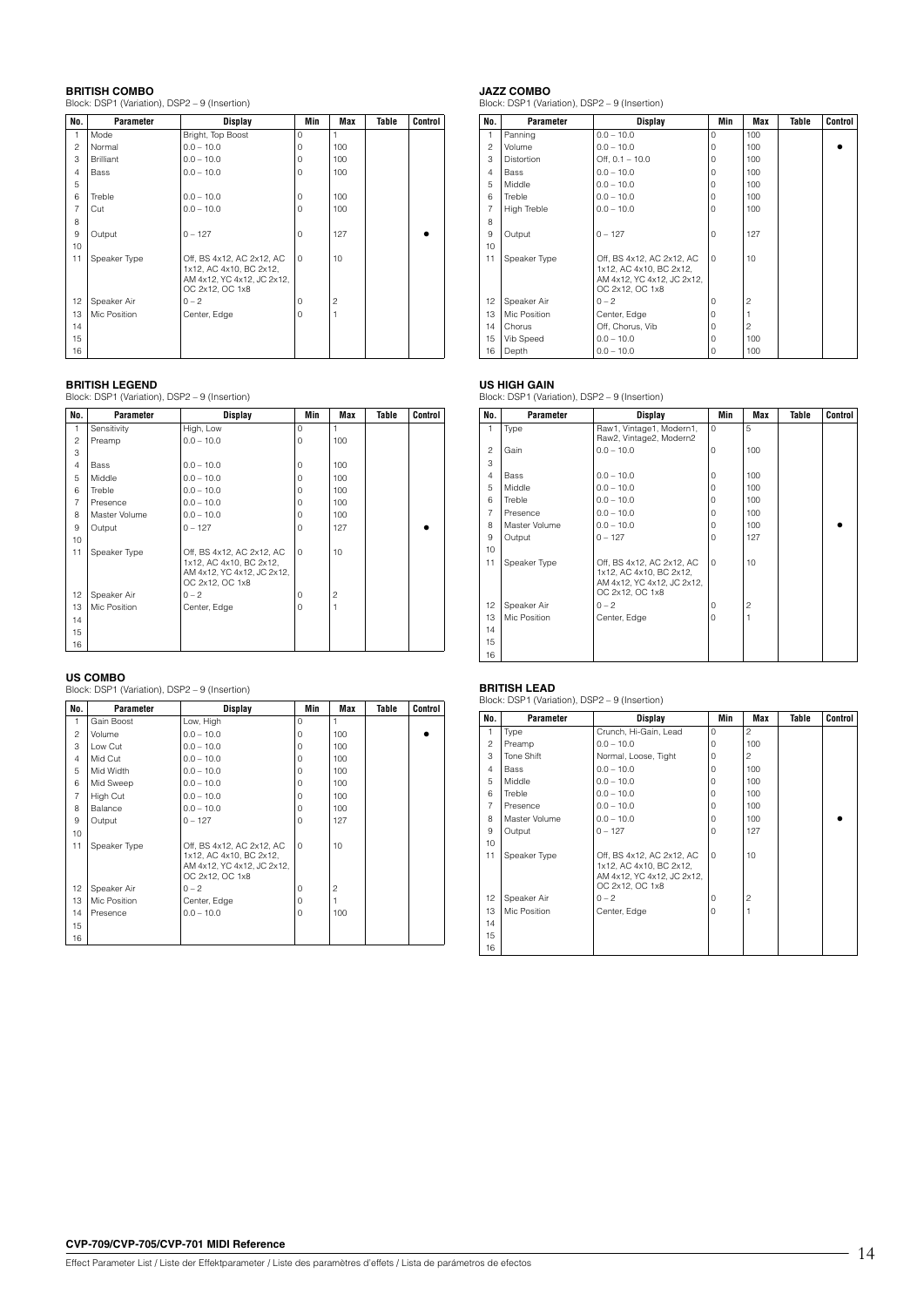# **PITCH CHANGE**

### **PITCH CHANGE1**

Block: Chorus, DSP1 (Variation), DSP2 – 9 (Insertion)

| No.            | Parameter            | <b>Display</b>         | Min      | <b>Max</b> | Table    | Control |
|----------------|----------------------|------------------------|----------|------------|----------|---------|
| 1              | Pitch                | $-24 - 0 - +24$        | 40       | 88         |          |         |
| $\overline{c}$ | <b>Initial Delay</b> | $0.1ms - 400.0ms$      | $\Omega$ | 127        | Table #6 |         |
| 3              | Fine 1               | $-50 - 0 - +50$        | 14       | 114        |          |         |
| $\overline{4}$ | Fine 2               | $-50 - 0 - +50$        | 14       | 114        |          |         |
| 5              | Feedback Level       | $-63 - 0 - +63$        |          | 127        |          |         |
| 6              |                      |                        |          |            |          |         |
| $\overline{7}$ |                      |                        |          |            |          |         |
| 8              |                      |                        |          |            |          |         |
| 9              |                      |                        |          |            |          |         |
| 10             | Dry/Wet              | $D63>W - D=W - D< W63$ | 1        | 127        |          |         |
| 11             | Pan 1                | $L63 - C - R63$        |          | 127        |          |         |
| 12             | Output Level 1       | $0 - 127$              | $\Omega$ | 127        |          |         |
| 13             | Pan 2                | $L63 - C - R63$        |          | 127        |          |         |
| 14             | Output Level 2       | $0 - 127$              | $\Omega$ | 127        |          |         |
| 15             |                      |                        |          |            |          |         |
| 16             |                      |                        |          |            |          |         |

**PITCH CHANGE2** Block: Chorus, DSP1 (Variation), DSP2 – 9 (Insertion)

| No.            | Parameter            | <b>Display</b>                  | Min         | Max | Table    | Control |
|----------------|----------------------|---------------------------------|-------------|-----|----------|---------|
| 1              | Pitch                | $-24 - 0 - +24$                 | 40          | 88  |          |         |
| $\overline{c}$ | <b>Initial Delay</b> | $0.1ms - 400.0ms$               | $\mathbf 0$ | 127 | Table #6 |         |
| 3              | Fine 1               | $-50$ cent – 0cent – $+50$ cent | 14          | 114 |          |         |
| $\overline{4}$ | Fine 2               | $-50$ cent – 0cent – $+50$ cent | 14          | 114 |          |         |
| 5              | Feedback Level       | $-63 - 0 - +63$                 |             | 127 |          |         |
| 6              |                      |                                 |             |     |          |         |
| $\overline{7}$ |                      |                                 |             |     |          |         |
| 8              |                      |                                 |             |     |          |         |
| 9              |                      |                                 |             |     |          |         |
| 10             | Dry/Wet              | $D63>W - D=W - D< W63$          |             | 127 |          |         |
| 11             | Pan 1                | $L63 - C - R63$                 |             | 127 |          |         |
| 12             | Output Level 1       | $0 - 127$                       | $\Omega$    | 127 |          |         |
| 13             | Pan 2                | $L63 - C - R63$                 |             | 127 |          |         |
| 14             | Output Level 2       | $0 - 127$                       | $\Omega$    | 127 |          |         |
| 15             |                      |                                 |             |     |          |         |
| 16             |                      |                                 |             |     |          |         |

# **AUTO WAH**

**AUTO WAH**  Block: DSP1 (Variation), DSP2 – 9 (Insertion)

| No.            | Parameter                  | <b>Display</b>         | Min            | Max | Table    | Control |
|----------------|----------------------------|------------------------|----------------|-----|----------|---------|
| 1              | <b>LFO</b> Frequency       | $0.00$ Hz $-$ 39.7Hz   | $\Omega$       | 127 | Table #8 |         |
| $\overline{c}$ | LFO Depth                  | $0 - 127$              | $\mathbf 0$    | 127 |          |         |
| 3              | Cutoff Frequency<br>Offset | $0 - 127$              | $\Omega$       | 127 |          |         |
| $\overline{4}$ | Resonance                  | $1.0 - 12.0$           | 10             | 120 |          |         |
| 5              |                            |                        |                |     |          |         |
| 6              | EQ Low Frequency           | 32Hz - 2.0kHz          | $\overline{4}$ | 40  | Table #3 |         |
| $\overline{7}$ | EQ Low Gain                | $-12dB - OdB - +12dB$  | 52             | 76  |          |         |
| 8              | EQ High Frequency          | 500Hz - 16.0kHz        | 28             | 58  | Table #3 |         |
| 9              | EQ High Gain               | $-12dB - OdB - +12dB$  | 52             | 76  |          |         |
| 10             | Dry/Wet                    | $D63>W - D=W - D< W63$ |                | 127 |          |         |
| 11             | Drive                      | $0 - 127$              | 0              | 127 |          |         |
| 12             |                            |                        |                |     |          |         |
| 13             |                            |                        |                |     |          |         |
| 14             |                            |                        |                |     |          |         |
| 15             |                            |                        |                |     |          |         |
| 16             |                            |                        |                |     |          |         |

**VINTAGE AUTO WAH**  Block: DSP1 (Variation), DSP2 – 9 (Insertion)

| No.            | Parameter        | <b>Display</b>                     | Min      | Max | Table     | Control   |
|----------------|------------------|------------------------------------|----------|-----|-----------|-----------|
| 1              | Speed            | $0.100$ Hz $- 20.00$ Hz            | $\Omega$ | 254 | Table #20 | $\bullet$ |
| 2              | <b>Bottom</b>    | $0 - 127$                          | $\Omega$ | 127 |           |           |
| 3              | Top              | $0 - 127$                          | 0        | 127 |           |           |
| 4              | Resonance Offset | $-12.0 - 0.0 - +12.0$              | 40       | 88  |           |           |
| 5              | <b>LFO</b> Wave  | Sin, Trp                           | $\Omega$ |     |           |           |
| 6              | Type             | High, Mid, Low, Bass               | $\Omega$ | 3   |           |           |
| $\overline{7}$ | Overdrive        | $0.0dB - +40.0dB$                  | $\Omega$ | 80  |           |           |
| 8              | Output           | $-20.0$ dB $- 0.0$ dB $- +10.0$ dB | 24       | 84  |           |           |
| 9              |                  |                                    |          |     |           |           |
| 10             |                  |                                    |          |     |           |           |
| 11             |                  |                                    |          |     |           |           |
| 12             |                  |                                    |          |     |           |           |
| 13             |                  |                                    |          |     |           |           |
| 14             |                  |                                    |          |     |           |           |
| 15             |                  |                                    |          |     |           |           |
| 16             |                  |                                    |          |     |           |           |

# **AUTO WAH DISTORTION** Block: DSP1 (Variation), DSP2 – 9 (Insertion)

| No.             | Parameter                  | <b>Display</b>         | Min      | Max | Table    | Control |
|-----------------|----------------------------|------------------------|----------|-----|----------|---------|
| 1.              | <b>LFO Frequency</b>       | $0.00$ Hz $-$ 39.7Hz   | $\Omega$ | 127 | Table #8 |         |
| $\mathfrak{p}$  | LFO Depth                  | $0 - 127$              | $\Omega$ | 127 |          |         |
| 3               | Cutoff Frequency<br>Offset | $0 - 127$              | $\Omega$ | 127 |          |         |
| $\overline{4}$  | Resonance                  | $1.0 - 12.0$           | 10       | 120 |          |         |
| 5               |                            |                        |          |     |          |         |
| 6               | EQ Low Frequency           | 32Hz - 2.0kHz          | 4        | 40  | Table #3 |         |
| $\overline{7}$  | EQ Low Gain                | $-12dB - OdB - +12dB$  | 52       | 76  |          |         |
| 8               | EQ High Frequency          | 500Hz - 16.0kHz        | 28       | 58  | Table #3 |         |
| 9               | EQ High Gain               | $-12dB - OdB - +12dB$  | 52       | 76  |          |         |
| 10              | Dry/Wet                    | $D63>W - D=W - D< W63$ |          | 127 |          |         |
| 11              | Drive                      | $0 - 127$              | $\Omega$ | 127 |          |         |
| 12 <sup>2</sup> | Dist EQ Low Gain           | $-12dB - OdB - +12dB$  | 52       | 76  |          |         |
| 13              | Dist EQ Mid Gain           | $-12dB - OdB - +12dB$  | 52       | 76  |          |         |
| 14              | LPF Cutoff                 | 1.0kHz - 18kHz, Thru   | 34       | 60  | Table #3 |         |
| 15              | Output Level               | $0 - 127$              | $\Omega$ | 127 |          |         |
| 16              |                            |                        |          |     |          |         |

**TEMPO AUTO WAH1**  Block: DSP1 (Variation), DSP2 – 9 (Insertion)

| No.            | Parameter                  | <b>Display</b>         | Min            | Max | Table    | Control |
|----------------|----------------------------|------------------------|----------------|-----|----------|---------|
|                |                            |                        |                |     |          |         |
| 1              | <b>LFO</b> Frequency       | $16th - 4thx16$        | 5              | 29  | Table #5 |         |
| $\mathfrak{p}$ | LFO Depth                  | $0 - 127$              | $\Omega$       | 127 |          |         |
| 3              | Cutoff Frequency<br>Offset | $0 - 127$              | $\circ$        | 127 |          |         |
| $\overline{4}$ | Resonance                  | $1.0 - 12.0$           | 10             | 120 |          |         |
| 5              |                            |                        |                |     |          |         |
| 6              | EQ Low Frequency           | $32Hz - 2.0kHz$        | $\overline{4}$ | 40  | Table #3 |         |
| $\overline{7}$ | EQ Low Gain                | $-12dB - OdB - +12dB$  | 52             | 76  |          |         |
| 8              | <b>EQ High Frequency</b>   | $500$ Hz $- 16.0$ kHz  | 28             | 58  | Table #3 |         |
| 9              | EQ High Gain               | $-12dB - OdB - +12dB$  | 52             | 76  |          |         |
| 10             | Dry/Wet                    | $D63>W - D=W - D< W63$ |                | 127 |          |         |
| 11             | Drive                      | $0 - 127$              | 0              | 127 |          |         |
| 12             |                            |                        |                |     |          |         |
| 13             |                            |                        |                |     |          |         |
| 14             |                            |                        |                |     |          |         |
| 15             |                            |                        |                |     |          |         |
| 16             |                            |                        |                |     |          |         |

### **TEMPO AUTO WAH2**

Block: DSP1 (Variation), DSP2 – 9 (Insertion)

| No.             | Parameter                         | Display                   | Min            | Max | Table    | Control |
|-----------------|-----------------------------------|---------------------------|----------------|-----|----------|---------|
| 1               | <b>LFO</b> Frequency              | $16th - 4thx16$           | 5              | 29  | Table #5 |         |
| $\overline{c}$  | LFO Depth                         | $0 - 127$                 | O              | 127 |          |         |
| 3               | <b>Cutoff Frequency</b><br>Offset | $0 - 127$                 | $\Omega$       | 127 |          |         |
| 4               | Resonance                         | $1.0 - 12.0$              | 10             | 120 |          |         |
| 5               |                                   |                           |                |     |          |         |
| 6               | EQ Low Frequency                  | $32Hz - 2.0kHz$           | $\overline{4}$ | 40  | Table #3 |         |
| 7               | EQ Low Gain                       | $-12dB - OdB - +12dB$     | 52             | 76  |          |         |
| 8               | EQ High Frequency                 | $500Hz - 16.0kHz$         | 28             | 58  | Table #3 |         |
| 9               | EQ High Gain                      | $-12dB - OdB - +12dB$     | 52             | 76  |          |         |
| 10              | Dry/Wet                           | $D63 > W - D=W - D < W63$ |                | 127 |          |         |
| 11              | Drive                             | $0 - 127$                 | $\Omega$       | 127 |          |         |
| 12 <sup>2</sup> | Dist EQ Low Gain                  | $-12dB - OdB - +12dB$     | 52             | 76  |          |         |
| 13              | Dist EQ Mid Gain                  | $-12dB - OdB - +12dB$     | 52             | 76  |          |         |
| 14              | LPF Cutoff                        | 1.0kHz - 18kHz. Thru      | 34             | 60  | Table #3 |         |
| 15              | Output Level                      | $0 - 127$                 | $\Omega$       | 127 |          |         |
| 16              |                                   |                           |                |     |          |         |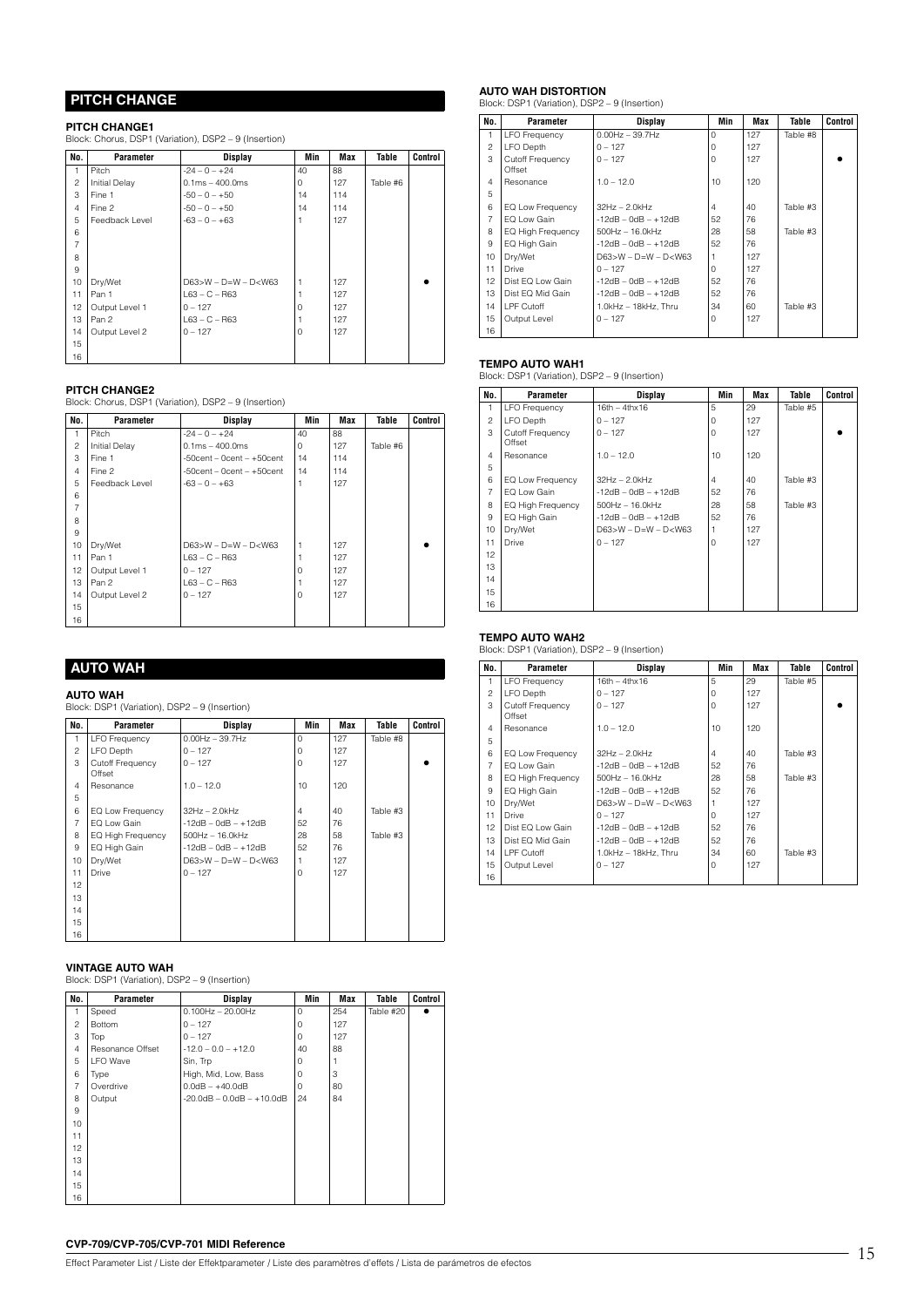### **TOUCH WAH/PEDAL WAH**

### **TOUCH WAH1**

Block: DSP1 (Variation), DSP2 – 9 (Insertion)

| No.            | Parameter                  | <b>Display</b>         | Min      | Max | Table    | Control |
|----------------|----------------------------|------------------------|----------|-----|----------|---------|
| 1              | Sensitivity                | $0 - 127$              | $\Omega$ | 127 |          |         |
| $\overline{c}$ | Cutoff Frequency<br>Offset | $0 - 127$              | $\Omega$ | 127 |          |         |
| 3              | Resonance                  | $1.0 - 12.0$           | 10       | 120 |          |         |
| $\overline{4}$ |                            |                        |          |     |          |         |
| 5              |                            |                        |          |     |          |         |
| 6              | EQ Low Frequency           | 32Hz - 2.0kHz          | 4        | 40  | Table #3 |         |
| $\overline{7}$ | EQ Low Gain                | $-12dB - OdB - +12dB$  | 52       | 76  |          |         |
| 8              | EQ High Frequency          | 500Hz - 16.0kHz        | 28       | 58  | Table #3 |         |
| 9              | EQ High Gain               | $-12dB - OdB - +12dB$  | 52       | 76  |          |         |
| 10             | Dry/Wet                    | $D63>W - D=W - D< W63$ |          | 127 |          |         |
| 11             | Drive                      | $0 - 127$              | $\Omega$ | 127 |          |         |
| 12             |                            |                        |          |     |          |         |
| 13             |                            |                        |          |     |          |         |
| 14             |                            |                        |          |     |          |         |
| 15             |                            |                        |          |     |          |         |
| 16             |                            |                        |          |     |          |         |

### **TOUCH WAH2**

Block: DSP1 (Variation), DSP2 – 9 (Insertion)

| No.            | Parameter                  | Display                | Min             | Max | Table     | Control |
|----------------|----------------------------|------------------------|-----------------|-----|-----------|---------|
|                | Sensitivity                | $0 - 127$              | $\Omega$        | 127 |           |         |
| $\overline{c}$ | Cutoff Frequency<br>Offset | $0 - 127$              | $\Omega$        | 127 |           |         |
| 3              | Resonance                  | $1.0 - 12.0$           | 10 <sup>1</sup> | 120 |           |         |
| $\overline{4}$ |                            |                        |                 |     |           |         |
| 5              |                            |                        |                 |     |           |         |
| 6              | EQ Low Frequency           | $32Hz - 2.0kHz$        | $\overline{4}$  | 40  | Table #3  |         |
| $\overline{7}$ | EQ Low Gain                | $-12dB - OdB - +12dB$  | 52              | 76  |           |         |
| 8              | EQ High Frequency          | 500Hz - 16.0kHz        | 28              | 58  | Table #3  |         |
| 9              | EQ High Gain               | $-12dB - OdB - +12dB$  | 52              | 76  |           |         |
| 10             | Dry/Wet                    | $D63>W - D=W - D< W63$ |                 | 127 |           |         |
| 11             | Drive                      | $0 - 127$              | $\Omega$        | 127 |           |         |
| 12             | Dist EQ Low Gain           | $-12dB - OdB - +12dB$  | 52              | 76  |           |         |
| 13             | Dist EQ Mid Gain           | $-12dB - 0dB - +12dB$  | 52              | 76  |           |         |
| 14             | LPF Cutoff                 | 1.0kHz - 18kHz, Thru   | 34              | 60  | Table #3  |         |
| 15             | Output Level               | $0 - 127$              | $\Omega$        | 127 |           |         |
| 16             | Release                    | $10ms - 680ms$         | 52              | 67  | Table #21 |         |

### **VINTAGE TOUCH WAH**

Block: DSP1 (Variation), DSP2 – 9 (Insertion) **No. Parameter Display Min Max Table Control**

| NU.            | Parameter        | pispiay                            | IVITI    | мах | Table | vullitul |
|----------------|------------------|------------------------------------|----------|-----|-------|----------|
| 1              | Sensitivity      | $0 - 127$                          | $\Omega$ | 127 |       |          |
| $\overline{c}$ | <b>Bottom</b>    | $0 - 127$                          | $\Omega$ | 127 |       |          |
| 3              | Top              | $0 - 127$                          | 0        | 127 |       |          |
| $\overline{4}$ | Resonance Offset | $-12.0 - 0.0 - +12.0$              | 40       | 88  |       |          |
| 5              | <b>Direction</b> | Up, Down                           | 0        |     |       |          |
| 6              | Type             | High, Mid, Low, Bass               | 0        | 3   |       |          |
| $\overline{7}$ | Overdrive        | $0.0dB - +40.0dB$                  | 0        | 80  |       |          |
| 8              | Output           | $-20.0$ dB $- 0.0$ dB $- +10.0$ dB | 24       | 84  |       |          |
| 9              |                  |                                    |          |     |       |          |
| 10             |                  |                                    |          |     |       |          |
| 11             | Attack Offset    | $-5 - 0 - +5$                      | 59       | 69  |       |          |
| 12             |                  |                                    |          |     |       |          |
| 13             |                  |                                    |          |     |       |          |
| 14             |                  |                                    |          |     |       |          |
| 15             |                  |                                    |          |     |       |          |
| 16             |                  |                                    |          |     |       |          |

**WAH DISTORTION DELAY** Block: DSP1 (Variation), DSP2 – 9 (Insertion)

| No.            | Parameter                      | <b>Display</b>         | Min      | Max   | Table     | Control |
|----------------|--------------------------------|------------------------|----------|-------|-----------|---------|
| 1              | Delay Time                     | $0.1ms - 1638.3ms$     |          | 16383 |           |         |
| $\overline{c}$ | Delay Feedback Level           | $-63 - 0 - +63$        |          | 127   |           |         |
| 3              | Delay Mix                      | $0 - 127$              | $\Omega$ | 127   |           |         |
| $\overline{4}$ | Dist Drive                     | $0 - 127$              | $\Omega$ | 127   |           |         |
| 5              | Dist Output Level              | $0 - 127$              | $\Omega$ | 127   |           |         |
| 6              | Dist EQ Low Gain               | $-12dB - 0dB - +12dB$  | 52       | 76    |           |         |
| $\overline{7}$ | Dist EQ Mid Gain               | $-12dB - OdB - +12dB$  | 52       | 76    |           |         |
| 8              |                                |                        |          |       |           |         |
| 9              |                                |                        |          |       |           |         |
| 10             | Dry/Wet                        | $D63>W - D=W - D< W63$ |          | 127   |           |         |
| 11             | Wah Sensitivity                | $0 - 127$              | $\Omega$ | 127   |           |         |
| 12             | Wah Cutoff Frequency<br>Offset | $0 - 127$              | $\Omega$ | 127   |           |         |
| 13             | Wah Resonance                  | $1.0 - 12.0$           | 10       | 120   |           |         |
| 14             | Wah Release                    | $10ms - 680ms$         | 52       | 67    | Table #21 |         |
| 15             |                                |                        |          |       |           |         |
| 16             |                                |                        |          |       |           |         |

# **WAH DIST TEMPO DELAY** Block: DSP1 (Variation), DSP2 – 9 (Insertion)

| No.            | <b>Parameter</b>               | Display                                                                    | Min      | Max | Table     | Control |
|----------------|--------------------------------|----------------------------------------------------------------------------|----------|-----|-----------|---------|
| 1              | Delay Time                     | $32n d/3 - 4thx6$                                                          | $\Omega$ | 19  | Table #5  |         |
| 2              | Delay Feedback Level           | $-63 - 0 - +63$                                                            |          | 127 |           |         |
| 3              | Delay Mix                      | $0 - 127$                                                                  | $\Omega$ | 127 |           |         |
| $\overline{4}$ | Dist Drive                     | $0 - 127$                                                                  | $\Omega$ | 127 |           |         |
| 5              | Dist Output Level              | $0 - 127$                                                                  | $\Omega$ | 127 |           |         |
| 6              | Dist EQ Low Gain               | $-12dB - OdB - +12dB$                                                      | 52       | 76  |           |         |
| $\overline{7}$ | Dist EQ Mid Gain               | $-12dB - OdB - +12dB$                                                      | 52       | 76  |           |         |
| 8              | L/R Diffusion                  | $-63ms - 0ms - 63ms$                                                       |          | 127 |           |         |
| 9              | Lag                            | $-63ms - 0ms - 63ms$                                                       |          | 127 |           |         |
| 10             | Dry/Wet                        | D63>W - D=W - D <w63< td=""><td></td><td>127</td><td></td><td></td></w63<> |          | 127 |           |         |
| 11             | Wah Sensitivity                | $0 - 127$                                                                  | $\Omega$ | 127 |           |         |
| 12             | Wah Cutoff Frequency<br>Offset | $0 - 127$                                                                  | 0        | 127 |           |         |
| 13             | Wah Resonance                  | $1.0 - 12.0$                                                               | 10       | 120 |           |         |
| 14             | Wah Release                    | $10ms - 680ms$                                                             | 52       | 67  | Table #21 |         |
| 15             |                                |                                                                            |          |     |           |         |
| 16             |                                |                                                                            |          |     |           |         |

**VINTAGE PEDAL WAH** Block: DSP1 (Variation), DSP2 – 9 (Insertion)

| No.            | Parameter                | Display                            | Min            | Max | Table    | Control |
|----------------|--------------------------|------------------------------------|----------------|-----|----------|---------|
| 1              | Pedal Control            | $0 - 127$                          | $\Omega$       | 127 |          |         |
| $\mathfrak{p}$ | Bottom                   | $0 - 127$                          | $\Omega$       | 127 |          |         |
| 3              | Top                      | $0 - 127$                          | $\Omega$       | 127 |          |         |
| $\overline{4}$ | Resonance Offset         | $-12.0 - 0.0 - +12.0$              | 40             | 88  |          |         |
| 5              | <b>Direction</b>         | Up, Down                           | $\Omega$       |     |          |         |
| 6              | Type                     | High, Mid, Low, Bass               | 0              | 3   |          |         |
| $\overline{7}$ | Overdrive                | $0.0dB - +40.0dB$                  | 0              | 80  |          |         |
| 8              | Output                   | $-20.0$ dB $- 0.0$ dB $- +10.0$ dB | 24             | 84  |          |         |
| 9              |                          |                                    |                |     |          |         |
| 10             |                          |                                    |                |     |          |         |
| 11             |                          |                                    |                |     |          |         |
| 12             |                          |                                    |                |     |          |         |
| 13             | EQ Low Frequency         | $32Hz - 2.0kHz$                    | $\overline{4}$ | 40  | Table #3 |         |
| 14             | EQ Low Gain              | $-12dB - 0dB - +12dB$              | 52             | 76  |          |         |
| 15             | <b>EQ High Frequency</b> | $500$ Hz $- 16.0$ kHz              | 28             | 58  | Table #3 |         |
| 16             | EQ High Gain             | $-12dB - OdB - +12dB$              | 52             | 76  |          |         |

### **PEDAL WAH1**

Block: DSP1 (Variation), DSP2 – 9 (Insertion)

| No.            | <b>Parameter</b>           | <b>Display</b>            | Min            | Max | Table    | Control |
|----------------|----------------------------|---------------------------|----------------|-----|----------|---------|
| 1.             | Pedal Control              | $0 - 127$                 | 0              | 127 |          |         |
| $\overline{c}$ | Depth                      | $0 - 127$                 | $\Omega$       | 127 |          |         |
| 3              | Cutoff Frequency<br>Offset | $0 - 127$                 | 0              | 127 |          |         |
| $\overline{4}$ | Resonance                  | $1.0 - 12.0$              | 10             | 120 |          |         |
| 5              |                            |                           |                |     |          |         |
| 6              | EQ Low Frequency           | $32Hz - 2.0kHz$           | $\overline{4}$ | 40  | Table #3 |         |
| $\overline{7}$ | EQ Low Gain                | $-12dB - OdB - +12dB$     | 52             | 76  |          |         |
| 8              | EQ High Frequency          | $500$ Hz $- 16.0$ kHz     | 28             | 58  | Table #3 |         |
| 9              | EQ High Gain               | $-12dB - OdB - +12dB$     | 52             | 76  |          |         |
| 10             | Dry/Wet                    | $D63 > W - D=W - D < W63$ |                | 127 |          |         |
| 11             | Drive                      | $0 - 127$                 | $\Omega$       | 127 |          |         |
| 12             |                            |                           |                |     |          |         |
| 13             |                            |                           |                |     |          |         |
| 14             |                            |                           |                |     |          |         |
| 15             |                            |                           |                |     |          |         |
| 16             |                            |                           |                |     |          |         |

**PEDAL WAH2** Block: DSP1 (Variation), DSP2 – 9 (Insertion)

| No.            | Parameter                  | Display                    | Min            | Max | Table    | Control |
|----------------|----------------------------|----------------------------|----------------|-----|----------|---------|
| 1              | Pedal Control              | $0 - 127$                  | $\Omega$       | 127 |          |         |
| 2              | Depth                      | $0 - 127$                  | $\Omega$       | 127 |          |         |
| 3              | Cutoff Frequency<br>Offset | $0 - 127$                  | $\Omega$       | 127 |          |         |
| $\overline{4}$ | Resonance                  | $1.0 - 12.0$               | 10             | 120 |          |         |
| 5              |                            |                            |                |     |          |         |
| 6              | EQ Low Frequency           | $32Hz - 2.0kHz$            | $\overline{4}$ | 40  | Table #3 |         |
| $\overline{7}$ | EQ Low Gain                | $-12$ dB $-$ 0dB $ +12$ dB | 52             | 76  |          |         |
| 8              | <b>EQ High Frequency</b>   | $500$ Hz $- 16.0$ kHz      | 28             | 58  | Table #3 |         |
| 9              | EQ High Gain               | $-12dB - OdB - +12dB$      | 52             | 76  |          |         |
| 10             | Dry/Wet                    | $D63>W - D=W - D< W63$     |                | 127 |          |         |
| 11             | <b>Drive</b>               | $0 - 127$                  | $\Omega$       | 127 |          |         |
| 12             | Dist EQ Low Gain           | $-12dB - 0dB - +12dB$      | 52             | 76  |          |         |
| 13             | Dist EQ Mid Gain           | $-12dB - OdB - +12dB$      | 52             | 76  |          |         |
| 14             | LPF Cutoff                 | 1.0kHz - 18kHz, Thru       | 34             | 60  | Table #3 |         |
| 15             | Output Level               | $0 - 127$                  | $\Omega$       | 127 |          |         |
| 16             |                            |                            |                |     |          |         |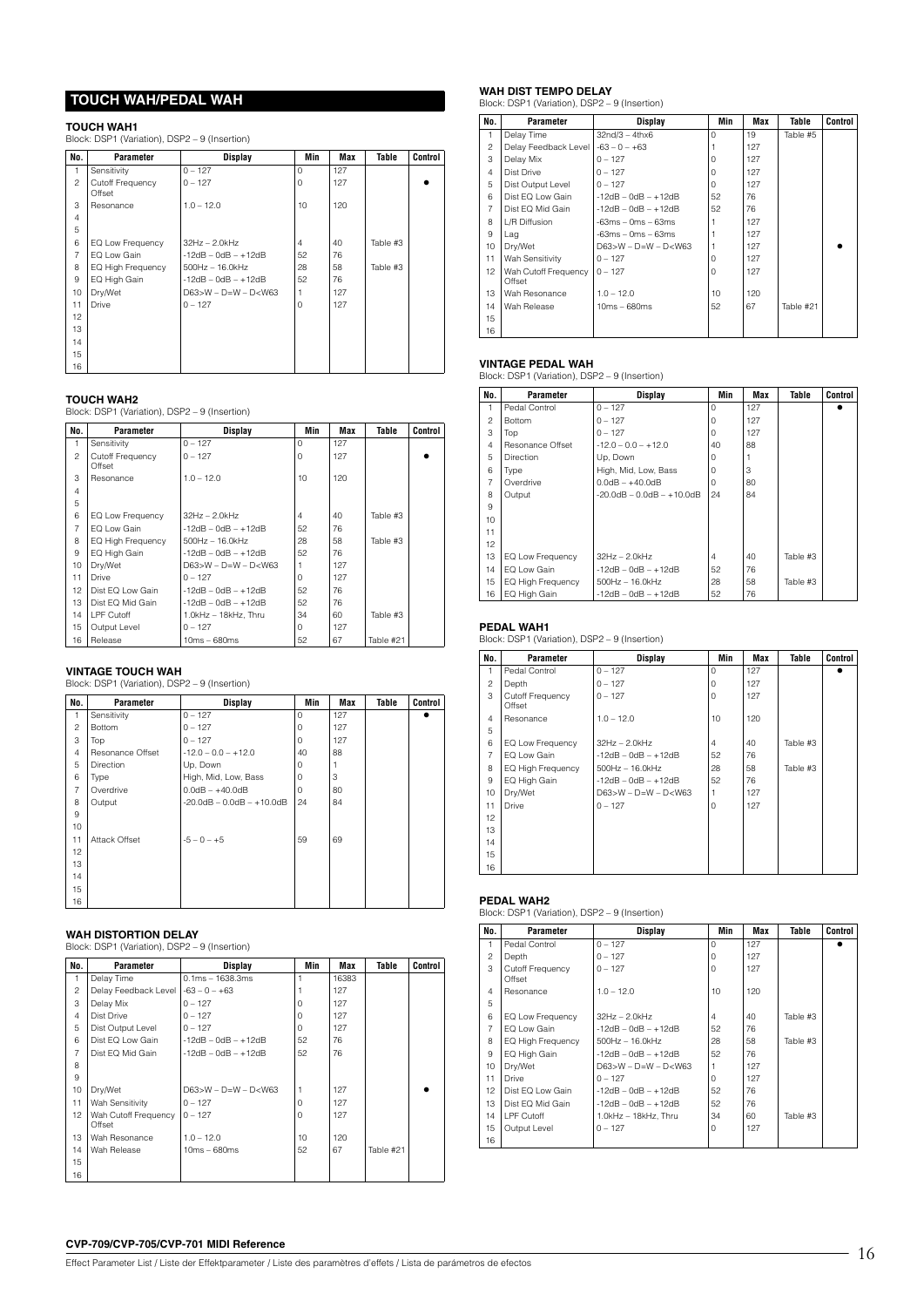### **COMPRESSOR/NOISE GATE**

### **COMPRESSOR**

Block: DSP1 (Variation), DSP2 – 9 (Insertion)

| No.            | Parameter    | <b>Display</b> | Min         | Max            | Table     | Control |
|----------------|--------------|----------------|-------------|----------------|-----------|---------|
| 1              | Attack       | $1ms - 40ms$   | 0           | 19             | Table #16 |         |
| $\overline{c}$ | Release      | $10ms - 680ms$ | 0           | 15             | Table #17 |         |
| 3              | Threshold    | $-48dB - -6dB$ | 79          | 121            |           |         |
| $\overline{4}$ | Ratio        | $1.0 - 20.0$   | $\mathbf 0$ | $\overline{7}$ | Table #18 |         |
| 5              | Output Level | $0 - 127$      | $\circ$     | 127            |           |         |
| 6              |              |                |             |                |           |         |
| $\overline{7}$ |              |                |             |                |           |         |
| 8              |              |                |             |                |           |         |
| 9              |              |                |             |                |           |         |
| 10             |              |                |             |                |           |         |
| 11             |              |                |             |                |           |         |
| 12             |              |                |             |                |           |         |
| 13             |              |                |             |                |           |         |
| 14             |              |                |             |                |           |         |
| 15             |              |                |             |                |           |         |
| 16             |              |                |             |                |           |         |

**MULTI BAND COMP** Block: DSP1 (Variation), DSP2 – 9 (Insertion), Master (96 step)

| No.            | Parameter        | <b>Display</b>                                                                                               | Min     | <b>Max</b> | Table | Control |
|----------------|------------------|--------------------------------------------------------------------------------------------------------------|---------|------------|-------|---------|
| 1              | Type             | Normal, Low, Mid, High,<br>Low/High, Low/Mid, Mid/<br>High, Full Bit, Wild, Attacky,<br>Low End, Hard, Basic | $\circ$ | 12         |       |         |
| $\overline{c}$ | Threshold Offset | $-32 - +32$                                                                                                  | 32      | 96         |       |         |
| 3              | Low Gain Offset  | $-63 - 0 - +63$                                                                                              |         | 127        |       |         |
| $\overline{4}$ | Mid Gain Offset  | $-63 - 0 - +63$                                                                                              |         | 127        |       |         |
| 5              | High Gain Offset | $-63 - 0 - +63$                                                                                              |         | 127        |       |         |
| 6              |                  |                                                                                                              |         |            |       |         |
| $\overline{7}$ |                  |                                                                                                              |         |            |       |         |
| 8              |                  |                                                                                                              |         |            |       |         |
| 9              |                  |                                                                                                              |         |            |       |         |
| 10             |                  |                                                                                                              |         |            |       |         |
| 11             |                  |                                                                                                              |         |            |       |         |
| 12             |                  |                                                                                                              |         |            |       |         |
| 13             |                  |                                                                                                              |         |            |       |         |
| 14             |                  |                                                                                                              |         |            |       |         |
| 15             |                  |                                                                                                              |         |            |       |         |
| 16             |                  |                                                                                                              |         |            |       |         |

**VINTAGE COMPRESSOR** Block: DSP1 (Variation), DSP2 – 9 (Insertion)

| No.            | Parameter    | <b>Display</b>      | Min         | <b>Max</b> | Table     | Control |
|----------------|--------------|---------------------|-------------|------------|-----------|---------|
| 1              | Input Level  | $-\infty - 0.00$ dB | $\mathbf 0$ | 200        | Table #22 |         |
| $\overline{c}$ | Output Level | $-\infty - 0.00$ dB | $\circ$     | 200        | Table #22 |         |
| 3              | Ratio        | 2, 4, 8, 12, 20     | $\circ$     | 4          |           |         |
| $\overline{4}$ | Attack       | $0.022ms - 50.40ms$ | $\mathbf 0$ | 200        | Table #23 |         |
| 5              | Release      | 10.88ms - 544.22ms  | $\circ$     | 200        | Table #24 |         |
| 6              |              |                     |             |            |           |         |
| $\overline{7}$ |              |                     |             |            |           |         |
| 8              |              |                     |             |            |           |         |
| 9              |              |                     |             |            |           |         |
| 10             |              |                     |             |            |           |         |
| 11             |              |                     |             |            |           |         |
| 12             |              |                     |             |            |           |         |
| 13             |              |                     |             |            |           |         |
| 14             |              |                     |             |            |           |         |
| 15             |              |                     |             |            |           |         |
| 16             |              |                     |             |            |           |         |

### **NOISE GATE**

Block: DSP1 (Variation), DSP2 – 9 (Insertion)

| No.            | Parameter    | <b>Display</b>  | Min         | Max | Table     | Control |
|----------------|--------------|-----------------|-------------|-----|-----------|---------|
| 1              | Attack       | $1ms - 40ms$    | $\mathbf 0$ | 19  | Table #16 |         |
| $\overline{c}$ | Release      | $10ms - 680ms$  | $\circ$     | 15  | Table #17 |         |
| 3              | Threshold    | $-72dB - -30dB$ | 55          | 97  |           |         |
| $\overline{4}$ | Output Level | $0 - 127$       | $\circ$     | 127 |           |         |
| 5              |              |                 |             |     |           |         |
| 6              |              |                 |             |     |           |         |
| $\overline{7}$ |              |                 |             |     |           |         |
| 8              |              |                 |             |     |           |         |
| 9              |              |                 |             |     |           |         |
| 10             |              |                 |             |     |           |         |
| 11             |              |                 |             |     |           |         |
| 12             |              |                 |             |     |           |         |
| 13             |              |                 |             |     |           |         |
| 14             |              |                 |             |     |           |         |
| 15             |              |                 |             |     |           |         |
| 16             |              |                 |             |     |           |         |

### **ROTARY SPEAKER/AUTO PAN/TREMOLO**

### **ROTARY SPEAKER1**

Block: Chorus, DSP1 (Variation), DSP2 – 9 (Insertion)

| No.            | Parameter                  | Display                                                                    | Min      | Max | Table    | <b>Control</b> |
|----------------|----------------------------|----------------------------------------------------------------------------|----------|-----|----------|----------------|
| 1              | Rotor Speed Slow           | $0.00$ Hz $- 2.65$ Hz                                                      | $\Omega$ | 63  | Table #8 |                |
| $\overline{c}$ | Horn Speed Slow            | $0.00$ Hz $- 2.65$ Hz                                                      | O        | 63  | Table #8 |                |
| 3              | Rotor Speed Fast           | $2.69$ Hz - 39.7Hz                                                         | 64       | 127 | Table #8 |                |
| $\overline{4}$ | Horn Speed Fast            | $2.69$ Hz - 39.7Hz                                                         | 64       | 127 | Table #8 |                |
| 5              | Slow-Fast Time of<br>Rotor | $0 - 127$                                                                  | O        | 127 |          |                |
| 6              | Slow-Fast Time of<br>Horn  | $0 - 127$                                                                  | $\Omega$ | 127 |          |                |
| $\overline{7}$ | Drive Low                  | $0 - 127$                                                                  | O        | 127 |          |                |
| 8              | Drive High                 | $0 - 127$                                                                  | O        | 127 |          |                |
| 9              | Low/High Balance           | L63>H - L=H - L <h63< td=""><td></td><td>127</td><td></td><td></td></h63<> |          | 127 |          |                |
| 10             |                            |                                                                            |          |     |          |                |
| 11             | EQ Low Frequency           | $32Hz - 2.0kHz$                                                            | 4        | 40  | Table #3 |                |
| 12             | EQ Low Gain                | $-12dB - OdB - +12dB$                                                      | 52       | 76  |          |                |
| 13             | EQ High Frequency          | 500Hz - 16.0kHz                                                            | 28       | 58  | Table #3 |                |
| 14             | EQ High Gain               | $-12dB - OdB - +12dB$                                                      | 52       | 76  |          |                |
| 15             | Mic L-R Angle              | 0deg - 180deg                                                              | U        | 60  |          |                |
| 16             | Speed Control              | Slow, Fast                                                                 | O        |     |          |                |

### **ROTARY SPEAKER2**

Block: Chorus, DSP1 (Variation), DSP2 – 9 (Insertion)

| No.            | Parameter            | <b>Display</b>         | Min            | Max | Table    | Control |
|----------------|----------------------|------------------------|----------------|-----|----------|---------|
| 1              | <b>LFO Frequency</b> | $0.00Hz - 39.7Hz$      | 0              | 127 | Table #8 |         |
| $\mathfrak{p}$ | LFO Depth            | $0 - 127$              | 0              | 127 |          |         |
| 3              |                      |                        |                |     |          |         |
| $\overline{4}$ |                      |                        |                |     |          |         |
| 5              |                      |                        |                |     |          |         |
| 6              | EQ Low Frequency     | $32Hz - 2.0kHz$        | $\overline{4}$ | 40  | Table #3 |         |
| $\overline{7}$ | EQ Low Gain          | $-12dB - OdB - +12dB$  | 52             | 76  |          |         |
| 8              | EQ High Frequency    | 500Hz - 16.0kHz        | 28             | 58  | Table #3 |         |
| 9              | EQ High Gain         | $-12dB - OdB - +12dB$  | 52             | 76  |          |         |
| 10             | Dry/Wet              | $D63>W - D=W - D< W63$ |                | 127 |          |         |
| 11             | EQ Mid Frequency     | 100Hz - 10.0kHz        | 14             | 54  | Table #3 |         |
| 12             | EQ Mid Gain          | $-12dB - OdB - +12dB$  | 52             | 76  |          |         |
| 13             | EQ Mid Width         | $0.1 - 12.0$           |                | 120 |          |         |
| 14             |                      |                        |                |     |          |         |
| 15             |                      |                        |                |     |          |         |
| 16             |                      |                        |                |     |          |         |

### **AUTO PAN1**

Block: Chorus, DSP1 (Variation), DSP2 – 9 (Insertion)

| No.            | Parameter                | Display                                 | Min            | Max | Table    | <b>Control</b> |
|----------------|--------------------------|-----------------------------------------|----------------|-----|----------|----------------|
| 1              | <b>LFO Frequency</b>     | $0.00Hz - 39.7Hz$                       | $\Omega$       | 127 | Table #8 |                |
| 2              | L/R Depth                | $0 - 127$                               | $\Omega$       | 127 |          |                |
| 3              | F/R Depth                | $0 - 127$                               | $\Omega$       | 127 |          |                |
| $\overline{4}$ | PAN Direction            | L<->R, L->R, L<-R, Lturn,<br>Rturn, L/R | 0              | 5   |          |                |
| 5              |                          |                                         |                |     |          |                |
| 6              | EQ Low Frequency         | $32Hz - 2.0kHz$                         | $\overline{4}$ | 40  | Table #3 |                |
| $\overline{7}$ | EQ Low Gain              | $-12dB - OdB - +12dB$                   | 52             | 76  |          |                |
| 8              | <b>EQ High Frequency</b> | $500$ Hz $- 16.0$ kHz                   | 28             | 58  | Table #3 |                |
| 9              | EQ High Gain             | $-12dB - OdB - +12dB$                   | 52             | 76  |          |                |
| 10             |                          |                                         |                |     |          |                |
| 11             | EQ Mid Frequency         | 100Hz - 10.0kHz                         | 14             | 54  | Table #3 |                |
| 12             | EQ Mid Gain              | $-12dB - OdB - +12dB$                   | 52             | 76  |          |                |
| 13             | EQ Mid Width             | $0.1 - 12.0$                            |                | 120 |          |                |
| 14             |                          |                                         |                |     |          |                |
| 15             |                          |                                         |                |     |          |                |
| 16             |                          |                                         |                |     |          |                |

### **TREMOLO**

Block: Chorus, DSP1 (Variation), DSP2 – 9 (Insertion)

| No.             | Parameter                   | Display                                              | Min            | Max | Table    | <b>Control</b> |
|-----------------|-----------------------------|------------------------------------------------------|----------------|-----|----------|----------------|
| 1.              | <b>LFO Frequency</b>        | $0.00$ Hz $-$ 39.7Hz                                 | $\Omega$       | 127 | Table #8 |                |
| $\mathfrak{p}$  | AM Depth                    | $0 - 127$                                            | $\Omega$       | 127 |          |                |
| 3               | PM Depth                    | $0 - 127$                                            | $\Omega$       | 127 |          |                |
| $\overline{4}$  |                             |                                                      |                |     |          |                |
| 5               |                             |                                                      |                |     |          |                |
| 6               | EQ Low Frequency            | $32Hz - 2.0kHz$                                      | $\overline{4}$ | 40  | Table #3 |                |
| $\overline{7}$  | EQ Low Gain                 | $-12dB - OdB - +12dB$                                | 52             | 76  |          |                |
| 8               | <b>EQ High Frequency</b>    | $500Hz - 16.0kHz$                                    | 28             | 58  | Table #3 |                |
| 9               | EQ High Gain                | $-12dB - OdB - +12dB$                                | 52             | 76  |          |                |
| 10 <sup>1</sup> |                             |                                                      |                |     |          |                |
| 11              | EQ Mid Frequency            | 100Hz - 10.0kHz                                      | 14             | 54  | Table #3 |                |
| 12 <sup>2</sup> | EQ Mid Gain                 | $-12dB - OdB - +12dB$                                | 52             | 76  |          |                |
| 13              | EQ Mid Width                | $0.1 - 12.0$                                         |                | 120 |          |                |
| 14              | <b>LFO Phase Difference</b> | $-180$ deg – 0deg – $+180$ deg<br>(resolution=3deg.) | $\overline{4}$ | 124 |          |                |
| 15              |                             |                                                      | $\Omega$       |     |          |                |
|                 | Input Mode                  | Mono, Stereo                                         |                |     |          |                |
| 16              |                             |                                                      |                |     |          |                |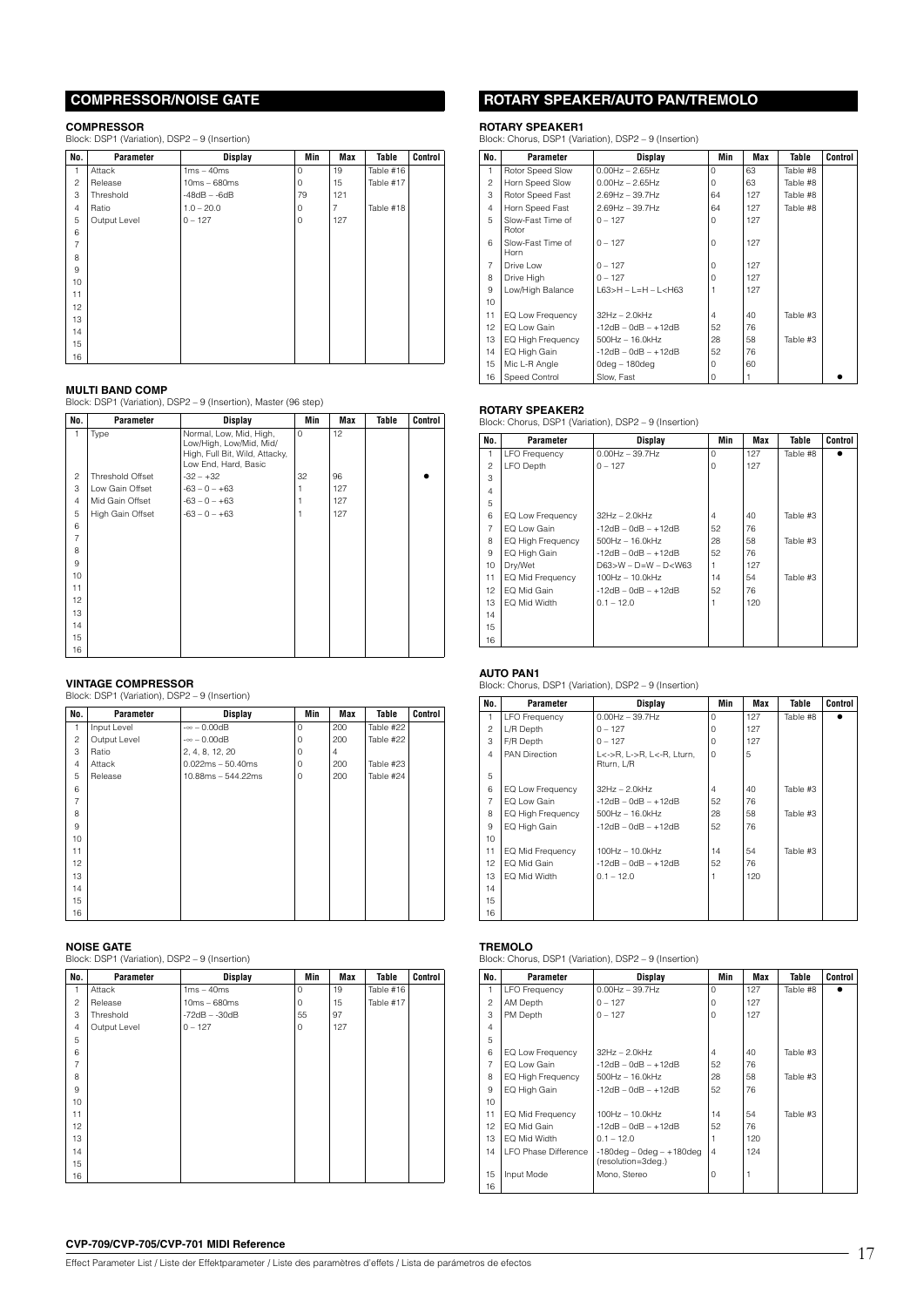**2WAY ROTARY SPEAKER**<br>Block: Chorus, DSP1 (Variation), DSP2 – 9 (Insertion)

| No.            | Parameter           | <b>Display</b>                           | Min      | Max | Table    | Control |
|----------------|---------------------|------------------------------------------|----------|-----|----------|---------|
|                | Rotor Speed         | $0.00$ Hz $-$ 39.7Hz                     | $\Omega$ | 127 | Table #8 |         |
| $\overline{c}$ | Drive Low           | $0 - 127$                                | $\Omega$ | 127 |          |         |
| 3              | Drive High          | $0 - 127$                                | O        | 127 |          |         |
| $\overline{4}$ | Low/High Balance    | $L63 > H - L = H - L < H63$              |          | 127 |          |         |
| 5              |                     |                                          |          |     |          |         |
| 6              | EQ Low Frequency    | $32Hz - 2.0kHz$                          | 4        | 40  | Table #3 |         |
| $\overline{7}$ | EQ Low Gain         | $-12dB - 0dB - +12dB$                    | 52       | 76  |          |         |
| 8              | EQ High Frequency   | 500Hz - 16.0kHz                          | 28       | 58  | Table #3 |         |
| 9              | EQ High Gain        | $-12dB - OdB - +12dB$                    | 52       | 76  |          |         |
| 10             |                     |                                          |          |     |          |         |
| 11             | Crossover Frequency | 100Hz - 10.0kHz                          | 14       | 54  | Table #3 |         |
| 12             | Mic L-R Angle       | $0$ deg $-180$ deg<br>(resolution=3deg.) | $\Omega$ | 60  |          |         |
| 13             |                     |                                          |          |     |          |         |
| 14             |                     |                                          |          |     |          |         |
| 15             |                     |                                          |          |     |          |         |
| 16             |                     |                                          |          |     |          |         |

**DIST ROTARY SPEAKER** Block: DSP1 (Variation), DSP2 – 9 (Insertion)

| No.            | Parameter            | <b>Display</b>              | Min      | Max | Table    | Control |
|----------------|----------------------|-----------------------------|----------|-----|----------|---------|
| 1              | <b>LFO</b> Frequency | $0.00$ Hz $-$ 39.7Hz        | $\Omega$ | 127 | Table #8 |         |
| 2              | <b>LFO Depth</b>     | $0 - 127$                   | $\Omega$ | 127 |          |         |
| 3              |                      |                             |          |     |          |         |
| $\overline{4}$ |                      |                             |          |     |          |         |
| 5              |                      |                             |          |     |          |         |
| 6              | EQ Low Frequency     | $32Hz - 2.0kHz$             | 4        | 40  | Table #3 |         |
| $\overline{7}$ | EQ Low Gain          | $-12dB - OdB - +12dB$       | 52       | 76  |          |         |
| 8              | EQ High Frequency    | 500Hz - 16.0kHz             | 28       | 58  | Table #3 |         |
| 9              | EQ High Gain         | $-12dB - OdB - +12dB$       | 52       | 76  |          |         |
| 10             | Dry/Wet              | $D63 > W - D = W - D < W63$ |          | 127 |          |         |
| 11             |                      |                             |          |     |          |         |
| 12             |                      |                             |          |     |          |         |
| 13             |                      |                             |          |     |          |         |
| 14             | <b>Drive</b>         | $0 - 127$                   | $\Omega$ | 127 |          |         |
| 15             | LPF Cutoff           | 1.0kHz - 18kHz. Thru        | 34       | 60  | Table #3 |         |
| 16             | Output Level         | $0 - 127$                   | $\Omega$ | 127 |          |         |

**DIST 2WAY ROTARY SP** Block: DSP1 (Variation), DSP2 – 9 (Insertion)

| No.            | Parameter                | Display                | Min      | <b>Max</b> | Table    | Control |
|----------------|--------------------------|------------------------|----------|------------|----------|---------|
| 1              | Rotor Speed              | $0.00$ Hz $-$ 39.7Hz   | $\Omega$ | 127        | Table #8 |         |
| $\overline{c}$ | Drive Low                | $0 - 127$              | $\Omega$ | 127        |          |         |
| 3              | Drive High               | $0 - 127$              | 0        | 127        |          |         |
| $\overline{4}$ | Low/High Balance         | $L63>H - L=H - L< H63$ |          | 127        |          |         |
| 5              |                          |                        |          |            |          |         |
| 6              | EQ Low Frequency         | $32Hz - 2.0kHz$        | 4        | 40         | Table #3 |         |
| $\overline{7}$ | EQ Low Gain              | $-12dB - OdB - +12dB$  | 52       | 76         |          |         |
| 8              | <b>EQ High Frequency</b> | $500Hz - 16.0kHz$      | 28       | 58         | Table #3 |         |
| 9              | EQ High Gain             | $-12dB - OdB - +12dB$  | 52       | 76         |          |         |
| 10             |                          |                        |          |            |          |         |
| 11             | Crossover Frequency      | 100Hz - 10.0kHz        | 14       | 54         | Table #3 |         |
| 12             | Mic L-R Angle            | 0dea - 180dea          | 0        | 60         |          |         |
| 13             |                          |                        |          |            |          |         |
| 14             | Drive                    | $0 - 127$              | $\Omega$ | 127        |          |         |
| 15             | LPF Cutoff               | 1.0kHz - 18kHz. Thru   | 34       | 60         | Table #3 |         |
| 16             | Output Level             | $0 - 127$              | 0        | 127        |          |         |

**AMP ROTARY SPEAKER** Block: DSP1 (Variation), DSP2 – 9 (Insertion)

| No.            | Parameter            | <b>Display</b>              | Min      | <b>Max</b> | Table    | Control |
|----------------|----------------------|-----------------------------|----------|------------|----------|---------|
| 1              | <b>LFO Frequency</b> | $0.00$ Hz $-$ 39.7Hz        | $\Omega$ | 127        | Table #8 |         |
| $\overline{c}$ | <b>LFO</b> Depth     | $0 - 127$                   | $\Omega$ | 127        |          |         |
| 3              | AMP Type             | Off, Stack, Combo, Tube     | 0        | 3          |          |         |
| $\overline{4}$ |                      |                             |          |            |          |         |
| 5              |                      |                             |          |            |          |         |
| 6              | EQ Low Frequency     | $32Hz - 2.0kHz$             | 4        | 40         | Table #3 |         |
| $\overline{7}$ | EQ Low Gain          | $-12dB - OdB - +12dB$       | 52       | 76         |          |         |
| 8              | EQ High Frequency    | 500Hz - 16.0kHz             | 28       | 58         | Table #3 |         |
| 9              | EQ High Gain         | $-12dB - OdB - +12dB$       | 52       | 76         |          |         |
| 10             | Dry/Wet              | $D63 > W - D = W - D < W63$ |          | 127        |          |         |
| 11             |                      |                             |          |            |          |         |
| 12             |                      |                             |          |            |          |         |
| 13             |                      |                             |          |            |          |         |
| 14             | Drive                | $0 - 127$                   | $\Omega$ | 127        |          |         |
| 15             | LPF Cutoff           | 1.0kHz - 18kHz, Thru        | 34       | 60         | Table #3 |         |
| 16             | Output Level         | $0 - 127$                   | 0        | 127        |          |         |

**AMP 2WAY ROTARY SP** Block: DSP1 (Variation), DSP2 – 9 (Insertion)

| No.            | Parameter           | Display                     | Min      | <b>Max</b> | Table    | Control |
|----------------|---------------------|-----------------------------|----------|------------|----------|---------|
| 1              | Rotor Speed         | $0.00$ Hz $-$ 39.7Hz        | $\Omega$ | 127        | Table #8 |         |
| $\overline{c}$ | Drive Low           | $0 - 127$                   | 0        | 127        |          |         |
| 3              | Drive High          | $0 - 127$                   | $\Omega$ | 127        |          |         |
| $\overline{4}$ | Low/High Balance    | $L63 > H - L = H - L < H63$ |          | 127        |          |         |
| 5              |                     |                             |          |            |          |         |
| 6              | EQ Low Frequency    | $32Hz - 2.0kHz$             | 4        | 40         | Table #3 |         |
| $\overline{7}$ | FO Low Gain         | $-12dB - OdB - +12dB$       | 52       | 76         |          |         |
| 8              | EQ High Frequency   | $500$ Hz $- 16.0$ kHz       | 28       | 58         | Table #3 |         |
| 9              | EQ High Gain        | $-12dB - 0dB - +12dB$       | 52       | 76         |          |         |
| 10             |                     |                             |          |            |          |         |
| 11             | Crossover Frequency | 100Hz - 10.0kHz             | 14       | 54         | Table #3 |         |
| 12             | Mic L-R Angle       | $0$ deg – 180 $deq$         | 0        | 60         |          |         |
| 13             | AMP Type            | Off, Stack, Combo, Tube     | 0        | 3          |          |         |
| 14             | <b>Drive</b>        | $0 - 127$                   | 0        | 127        |          |         |
| 15             | LPF Cutoff          | 1.0kHz - 18kHz, Thru        | 34       | 60         | Table #3 |         |
| 16             | Output Level        | $0 - 127$                   | 0        | 127        |          |         |

**VIBE VIBRATE** Block: Chorus, DSP1 (Variation), DSP2 – 9 (Insertion)

| No.            | Parameter                   | Display                        | Min            | Max | Table    | <b>Control</b> |
|----------------|-----------------------------|--------------------------------|----------------|-----|----------|----------------|
| 1              | Rotor Speed                 | $0.00$ Hz $-$ 39.7Hz           | $\Omega$       | 127 | Table #8 |                |
| $\mathfrak{p}$ | AM Depth                    | $0 - 127$                      | $\Omega$       | 127 |          |                |
| 3              | PM Depth                    | $0 - 127$                      | $\Omega$       | 127 |          |                |
| $\overline{4}$ |                             |                                |                |     |          |                |
| 5              |                             |                                |                |     |          |                |
| 6              | EQ Low Frequency            | $32Hz - 2.0kHz$                | $\overline{4}$ | 40  | Table #3 |                |
| $\overline{7}$ | EQ Low Gain                 | $-12dB - OdB - +12dB$          | 52             | 76  |          |                |
| 8              | <b>EQ High Frequency</b>    | $500$ Hz $- 16.0$ kHz          | 28             | 58  | Table #3 |                |
| 9              | EQ High Gain                | $-12dB - OdB - +12dB$          | 52             | 76  |          |                |
| 10             | Dry/Wet                     | $D63 > W - D = W - D < W63$    |                | 127 |          |                |
| 11             | EQ Mid Frequency            | 100Hz - 10.0kHz                | 14             | 54  | Table #3 |                |
| 12             | EQ Mid Gain                 | $-12$ dB $-$ 0dB $ +12$ dB     | 52             | 76  |          |                |
| 13             | EQ Mid Width                | $0.1 - 12.0$                   |                | 120 |          |                |
| 14             | <b>LFO Phase Difference</b> | $-180$ deg – 0deg – $+180$ deg | $\overline{4}$ | 124 |          |                |
|                |                             | (resolution=3deg.)             |                |     |          |                |
| 15             | Input Mode                  | Mono, Stereo                   | $\Omega$       |     |          |                |
| 16             | Rotor SW                    | Off. On                        | O              |     |          |                |

### **TEMPO TREMOLO**

Block: Chorus, DSP1 (Variation), DSP2 – 9 (Insertion)

| No.            | <b>Parameter</b>     | Display                                              | Min            | Max | Table    | Control |
|----------------|----------------------|------------------------------------------------------|----------------|-----|----------|---------|
| 1.             | <b>LFO Frequency</b> | $16th - 4thx16$                                      | 5              | 29  | Table #5 |         |
| 2              | AM Depth             | $0 - 127$                                            | O              | 127 |          |         |
| 3              | PM Depth             | $0 - 127$                                            | $\Omega$       | 127 |          |         |
| $\overline{4}$ |                      |                                                      |                |     |          |         |
| 5              |                      |                                                      |                |     |          |         |
| 6              | EQ Low Frequency     | 32Hz - 2.0kHz                                        | $\overline{4}$ | 40  | Table #3 |         |
| $\overline{7}$ | EQ Low Gain          | $-12dB - OdB - +12dB$                                | 52             | 76  |          |         |
| 8              | EQ High Frequency    | 500Hz - 16.0kHz                                      | 28             | 58  | Table #3 |         |
| 9              | EQ High Gain         | $-12dB - OdB - +12dB$                                | 52             | 76  |          |         |
| 10             |                      |                                                      |                |     |          |         |
| 11             | EQ Mid Frequency     | 100Hz - 10.0kHz                                      | 14             | 54  | Table #3 |         |
| 12             | EQ Mid Gain          | $-12dB - 0dB - +12dB$                                | 52             | 76  |          |         |
| 13             | EQ Mid Width         | $0.1 - 12.0$                                         |                | 120 |          |         |
| 14             | LFO Phase Difference | $-180$ deg – 0deg – $+180$ deg<br>(resolution=3deg.) | $\overline{4}$ | 124 |          |         |
| 15             | Input Mode           | Mono, Stereo                                         | 0              |     |          |         |
| 16             |                      |                                                      |                |     |          |         |

**AUTO PAN2** Block: Chorus, DSP1 (Variation), DSP2 – 9 (Insertion)

| No.            | Parameter                | Display                                 | Min      | Max | Table    | Control |
|----------------|--------------------------|-----------------------------------------|----------|-----|----------|---------|
| 1              | <b>LFO Frequency</b>     | $0.00Hz - 39.7Hz$                       | $\Omega$ | 127 | Table #8 |         |
| $\mathfrak{p}$ | L/R Depth                | $0 - 127$                               | O        | 127 |          |         |
| 3              | F/R Depth                | $0 - 127$                               | $\Omega$ | 127 |          |         |
| $\overline{4}$ | <b>PAN Direction</b>     | L<->R, L->R, L<-R, Lturn,<br>Rturn, L/R | $\Omega$ | 5   |          |         |
| 5              | I FO Wave                | $0 - 28$                                | $\Omega$ | 28  |          |         |
| 6              | EQ Low Frequency         | $32Hz - 2.0kHz$                         | 4        | 40  | Table #3 |         |
| $\overline{7}$ | EQ Low Gain              | $-12dB - OdB - +12dB$                   | 52       | 76  |          |         |
| 8              | <b>EQ High Frequency</b> | $500$ Hz $- 16.0$ kHz                   | 28       | 58  | Table #3 |         |
| 9              | EQ High Gain             | $-12dB - OdB - +12dB$                   | 52       | 76  |          |         |
| 10             |                          |                                         |          |     |          |         |
| 11             | EQ Mid Frequency         | 100Hz - 10.0kHz                         | 14       | 54  | Table #3 |         |
| 12             | EQ Mid Gain              | $-12dB - OdB - +12dB$                   | 52       | 76  |          |         |
| 13             | EQ Mid Width             | $0.1 - 12.0$                            |          | 120 |          |         |
| 14             |                          |                                         |          |     |          |         |
| 15             | Input Mode               | Mono, Stereo                            | $\Omega$ |     |          |         |
| 16             |                          |                                         |          |     |          |         |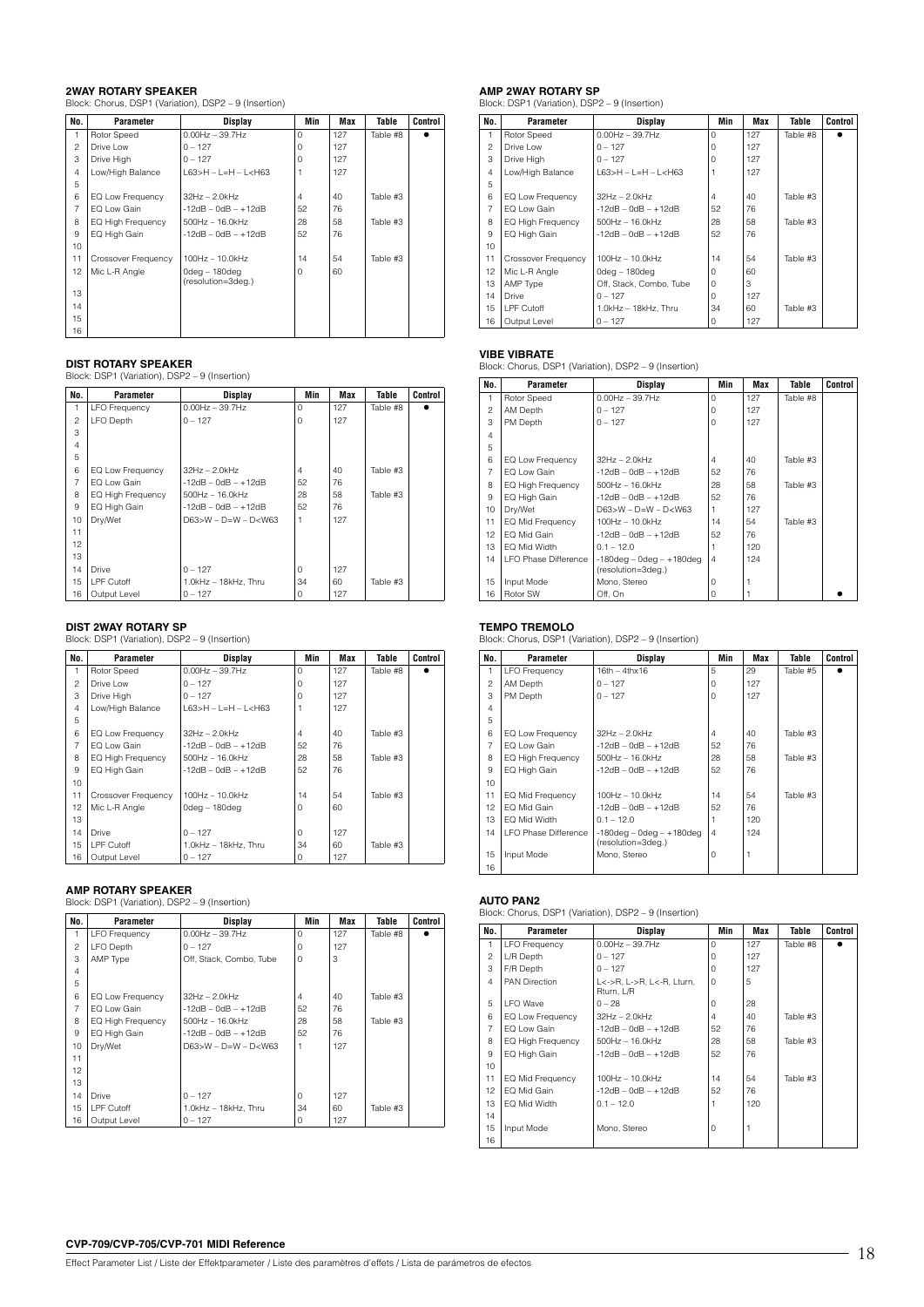### **TEMPO AUTO PAN1**

Block: Chorus, DSP1 (Variation), DSP2 – 9 (Insertion)

| No.            | Parameter            | Display                                 | Min      | Max | Table    | Control |
|----------------|----------------------|-----------------------------------------|----------|-----|----------|---------|
|                | <b>LFO</b> Frequency | $16th - 4th \times 16$                  | 5        | 29  | Table #5 |         |
| $\overline{c}$ | L/R Depth            | $0 - 127$                               | $\Omega$ | 127 |          |         |
| 3              | F/R Depth            | $0 - 127$                               | 0        | 127 |          |         |
| $\overline{4}$ | PAN Direction        | L<->R, L->R, L<-R, Lturn,<br>Rturn, L/R | $\Omega$ | 5   |          |         |
| 5              |                      |                                         |          |     |          |         |
| 6              | EQ Low Frequency     | $32Hz - 2.0kHz$                         | 4        | 40  | Table #3 |         |
| $\overline{7}$ | EQ Low Gain          | $-12dB - OdB - +12dB$                   | 52       | 76  |          |         |
| 8              | EQ High Frequency    | $500$ Hz $- 16.0$ kHz                   | 28       | 58  | Table #3 |         |
| 9              | EQ High Gain         | $-12dB - OdB - +12dB$                   | 52       | 76  |          |         |
| 10             |                      |                                         |          |     |          |         |
| 11             | EQ Mid Frequency     | 100Hz - 10.0kHz                         | 14       | 54  | Table #3 |         |
| 12             | EQ Mid Gain          | $-12dB - 0dB - +12dB$                   | 52       | 76  |          |         |
| 13             | EQ Mid Width         | $0.1 - 12.0$                            |          | 120 |          |         |
| 14             |                      |                                         |          |     |          |         |
| 15             |                      |                                         |          |     |          |         |
| 16             |                      |                                         |          |     |          |         |

**TEMPO AUTO PAN2** Block: Chorus, DSP1 (Variation), DSP2 – 9 (Insertion)

| No.            | Parameter            | <b>Display</b>                          | Min      | Max | Table    | Control |
|----------------|----------------------|-----------------------------------------|----------|-----|----------|---------|
|                | <b>LFO Frequency</b> | $16th - 4th \times 16$                  | 5        | 29  | Table #5 |         |
| $\overline{c}$ | L/R Depth            | $0 - 127$                               | $\Omega$ | 127 |          |         |
| 3              | F/R Depth            | $0 - 127$                               | 0        | 127 |          |         |
| $\overline{4}$ | <b>PAN Direction</b> | L<->R, L->R, L<-R, Lturn,<br>Rturn, L/R | $\Omega$ | 5   |          |         |
| 5              | <b>LFO</b> Wave      | $0 - 28$                                | $\Omega$ | 28  |          |         |
| 6              | EQ Low Frequency     | 32Hz - 2.0kHz                           | 4        | 40  | Table #3 |         |
| $\overline{7}$ | EQ Low Gain          | $-12dB - OdB - +12dB$                   | 52       | 76  |          |         |
| 8              | EQ High Frequency    | 500Hz - 16.0kHz                         | 28       | 58  | Table #3 |         |
| 9              | EQ High Gain         | $-12dB - OdB - +12dB$                   | 52       | 76  |          |         |
| 10             |                      |                                         |          |     |          |         |
| 11             | EQ Mid Frequency     | 100Hz - 10.0kHz                         | 14       | 54  | Table #3 |         |
| 12             | EQ Mid Gain          | $-12dB - OdB - +12dB$                   | 52       | 76  |          |         |
| 13             | EQ Mid Width         | $0.1 - 12.0$                            |          | 120 |          |         |
| 14             |                      |                                         |          |     |          |         |
| 15             | Input Mode           | Mono, Stereo                            | 0        |     |          |         |
| 16             |                      |                                         |          |     |          |         |

### **EQ/ENHANCER**

### **3BAND EQ**

Block: DSP1 (Variation), DSP2 – 9 (Insertion)

| No.            | <b>Parameter</b>  | <b>Display</b>        | Min | <b>Max</b> | Table    | Control |
|----------------|-------------------|-----------------------|-----|------------|----------|---------|
| 1              | EQ Low Gain       | $-12dB - OdB - +12dB$ | 52  | 76         |          |         |
| 2              | EQ Mid Frequency  | 100Hz - 16.0kHz       | 14  | 58         | Table #3 |         |
| 3              | EQ Mid Gain       | $-12dB - 0dB - +12dB$ | 52  | 76         |          |         |
| $\overline{4}$ | EQ Mid Width      | $0.1 - 12.0$          |     | 120        |          |         |
| 5              | EQ High Gain      | $-12dB - OdB - +12dB$ | 52  | 76         |          |         |
| 6              | EQ Low Frequency  | 50Hz - 2.0kHz         | 8   | 40         | Table #3 |         |
| 7              | EQ High Frequency | 500Hz - 16.0kHz       | 28  | 58         | Table #3 |         |
| 8              |                   |                       |     |            |          |         |
| 9              |                   |                       |     |            |          |         |
| 10             |                   |                       |     |            |          |         |
| 11             |                   |                       |     |            |          |         |
| 12             |                   |                       |     |            |          |         |
| 13             |                   |                       |     |            |          |         |
| 14             |                   |                       |     |            |          |         |
| 15             | Input Mode        | Mono, Stereo          | 0   |            |          |         |
| 16             |                   |                       |     |            |          |         |

### **2BAND EQ**

Block: DSP1 (Variation), DSP2 – 9 (Insertion)

| No.            | Parameter         | <b>Display</b>        | Min            | Max | Table    | Control |
|----------------|-------------------|-----------------------|----------------|-----|----------|---------|
| 1              | EQ Low Frequency  | 32Hz - 2.0kHz         | $\overline{4}$ | 40  | Table #3 |         |
| $\overline{c}$ | EQ Low Gain       | $-12dB - OdB - +12dB$ | 52             | 76  |          |         |
| 3              | EQ High Frequency | 500Hz - 16.0kHz       | 28             | 58  | Table #3 |         |
| $\overline{4}$ | EQ High Gain      | $-12dB - OdB - +12dB$ | 52             | 76  |          |         |
| 5              |                   |                       |                |     |          |         |
| 6              |                   |                       |                |     |          |         |
| $\overline{7}$ |                   |                       |                |     |          |         |
| 8              |                   |                       |                |     |          |         |
| 9              |                   |                       |                |     |          |         |
| 10             |                   |                       |                |     |          |         |
| 11             |                   |                       |                |     |          |         |
| 12             |                   |                       |                |     |          |         |
| 13             |                   |                       |                |     |          |         |
| 14             |                   |                       |                |     |          |         |
| 15             |                   |                       |                |     |          |         |
| 16             |                   |                       |                |     |          |         |

**HARMONIC ENHANCER**  Block: DSP1 (Variation), DSP2 – 9 (Insertion)

| No.            | Parameter         | <b>Display</b>  | Min                 | Max | Table | Control |
|----------------|-------------------|-----------------|---------------------|-----|-------|---------|
| $\mathbf{1}$   | <b>HPF Cutoff</b> | 500Hz - 16.0kHz | 28                  | 58  |       |         |
| $\overline{c}$ | Drive             | $0 - 127$       | $\mathsf{O}\xspace$ | 127 |       |         |
| 3              | Mix Level         | $0 - 127$       | 0                   | 127 |       |         |
| $\overline{4}$ |                   |                 |                     |     |       |         |
| 5              |                   |                 |                     |     |       |         |
| 6              |                   |                 |                     |     |       |         |
| $\overline{7}$ |                   |                 |                     |     |       |         |
| 8              |                   |                 |                     |     |       |         |
| 9              |                   |                 |                     |     |       |         |
| 10             |                   |                 |                     |     |       |         |
| 11             |                   |                 |                     |     |       |         |
| 12             |                   |                 |                     |     |       |         |
| 13             |                   |                 |                     |     |       |         |
| 14             |                   |                 |                     |     |       |         |
| 15             |                   |                 |                     |     |       |         |
| 16             |                   |                 |                     |     |       |         |

### **MISC**

### **VOICE CANCELAR** Block: DSP1 (Variation), DSP2 – 9 (Insertion)

| No.            | Parameter   | <b>Display</b> | Min                 | Max | Table | Control |
|----------------|-------------|----------------|---------------------|-----|-------|---------|
| 1              |             |                |                     |     |       |         |
| $\overline{c}$ |             |                |                     |     |       |         |
| 3              |             |                |                     |     |       |         |
| $\overline{4}$ |             |                |                     |     |       |         |
| 5              |             |                |                     |     |       |         |
| 6              |             |                |                     |     |       |         |
| $\overline{7}$ |             |                |                     |     |       |         |
| 8              |             |                |                     |     |       |         |
| $\hbox{9}$     |             |                |                     |     |       |         |
| 10             |             |                |                     |     |       |         |
| 11             | Low Adjust  | $0 - 26$       | 0                   | 26  |       |         |
| 12             | High Adjust | $0 - 26$       | $\mathsf{O}\xspace$ | 26  |       |         |
| 13             |             |                |                     |     |       |         |
| 14             |             |                |                     |     |       |         |
| 15             |             |                |                     |     |       |         |
| 16             |             |                |                     |     |       |         |

### **AMBIENCE**

Block: DSP1 (Variation), DSP2 – 9 (Insertion)

| No.            | <b>Parameter</b>  | <b>Display</b>              | Min            | <b>Max</b> | Table    | <b>Control</b> |
|----------------|-------------------|-----------------------------|----------------|------------|----------|----------------|
| 1              | Delay Time        | $0.0ms - 50ms$              | $\Omega$       | 127        | Table #9 |                |
| $\overline{c}$ | Output Phase      | Normal, Inverse             | $\Omega$       |            |          |                |
| 3              |                   |                             |                |            |          |                |
| $\overline{4}$ |                   |                             |                |            |          |                |
| 5              |                   |                             |                |            |          |                |
| 6              | EQ Low Frequency  | $32Hz - 2.0kHz$             | $\overline{4}$ | 40         | Table #3 |                |
| $\overline{7}$ | EQ Low Gain       | $-12dB - OdB - +12dB$       | 52             | 76         |          |                |
| 8              | EQ High Frequency | $500$ Hz $- 16.0$ kHz       | 28             | 58         | Table #3 |                |
| 9              | EQ High Gain      | $-12dB - OdB - +12dB$       | 52             | 76         |          |                |
| 10             | Dry/Wet           | $D63 > W - D = W - D < W63$ | 1              | 127        |          |                |
| 11             |                   |                             |                |            |          |                |
| 12             |                   |                             |                |            |          |                |
| 13             |                   |                             |                |            |          |                |
| 14             |                   |                             |                |            |          |                |
| 15             |                   |                             |                |            |          |                |
| 16             |                   |                             |                |            |          |                |

### **TALKING MODULATION**

| No.            | <b>Parameter</b> | <b>Display</b> | Min         | <b>Max</b>     | <b>Table</b> | Control |
|----------------|------------------|----------------|-------------|----------------|--------------|---------|
| 1              | Vowel            | a, i, u, e, o  | 0           | $\overline{4}$ |              |         |
| $\overline{c}$ | Move Speed       | $1 - 62$       |             | 62             |              |         |
| 3              | Drive            | $0 - 127$      | 0           | 127            |              |         |
| $\overline{4}$ | Output Level     | $0 - 127$      | $\mathbf 0$ | 127            |              |         |
| 5              |                  |                |             |                |              |         |
| 6              |                  |                |             |                |              |         |
| $\overline{7}$ |                  |                |             |                |              |         |
| 8              |                  |                |             |                |              |         |
| 9              |                  |                |             |                |              |         |
| 10             |                  |                |             |                |              |         |
| 11             |                  |                |             |                |              |         |
| 12             |                  |                |             |                |              |         |
| 13             |                  |                |             |                |              |         |
| 14             |                  |                |             |                |              |         |
| 15             |                  |                |             |                |              |         |
| 16             |                  |                |             |                |              |         |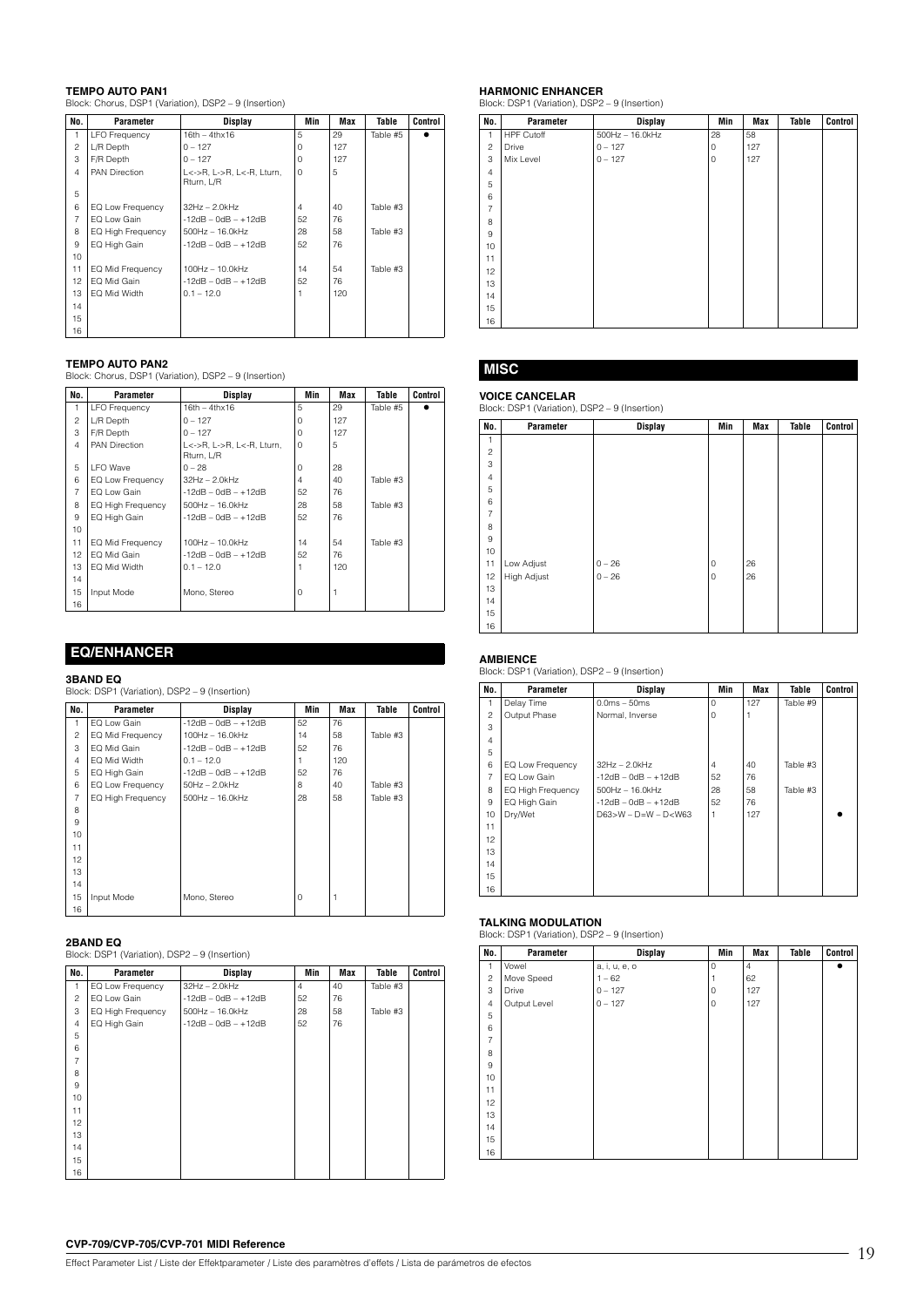**LO FI** Block: DSP1 (Variation), DSP2 – 9 (Insertion)

| No.            | Parameter                     | Display                                    | Min      | <b>Max</b> | Table     | Control |
|----------------|-------------------------------|--------------------------------------------|----------|------------|-----------|---------|
| 1              | Sampling Frequency<br>Control | 44.1kHz - 345Hz                            | $\Omega$ | 127        | Table #25 |         |
| $\overline{c}$ | Word Length                   | $1 - 127$                                  |          | 127        |           |         |
| 3              | Output Gain                   | $-6dB - +36dB$                             | $\Omega$ | 42         |           |         |
| $\overline{4}$ | LPF Cutoff                    | 63Hz - 18kHz, Thru                         | 10       | 60         | Table #3  |         |
| 5              | Filter Type                   | Thru, PowerBass, Radio,<br>Tel, Clean, Low | $\Omega$ | 5          |           |         |
| 6              | <b>LPF Resonance</b>          | $1.0 - 12.0$                               | 10       | 120        |           |         |
| $\overline{7}$ | <b>Bit Assign</b>             | $0 - 6$                                    | $\Omega$ | 6          |           |         |
| 8              | Emphasis                      | Off, On                                    | 0        |            |           |         |
| 9              |                               |                                            |          |            |           |         |
| 10             | Dry/Wet                       | $D63>W - D=W - D< W63$                     |          | 127        |           |         |
| 11             |                               |                                            |          |            |           |         |
| 12             |                               |                                            |          |            |           |         |
| 13             |                               |                                            |          |            |           |         |
| 14             |                               |                                            |          |            |           |         |
| 15             | Input Mode                    | Mono, Stereo                               | 0        |            |           |         |
| 16             |                               |                                            |          |            |           |         |

### **DYNAMIC FILTER**

Block: DSP1 (Variation), DSP2 – 9 (Insertion)

| No.            | Parameter                | Display                                           | Min      | Max | Table     | Control |
|----------------|--------------------------|---------------------------------------------------|----------|-----|-----------|---------|
| 1              | Filter Type              | LPF(12dB), LPF(18dB),<br>LPF(24dB), HPF, BPF, BEF | $\Omega$ | 5   |           |         |
| $\overline{c}$ | Sensitivity              | $0 - 127$                                         | n        | 127 |           |         |
| 3              | Dyna Level Offset        | $0 - 127$                                         |          | 127 |           |         |
| $\overline{4}$ | Resonance                | $-16 - +111$                                      |          | 127 |           |         |
| 5              | Attack Time              | $0.3ms - 227ms$                                   |          | 127 | Table #13 |         |
| 6              | Release Time             | $2.6ms - 2171.4ms$                                |          | 127 | Table #14 |         |
| $\overline{7}$ | Release Curve            | $0 - 127$                                         |          | 127 |           |         |
| 8              | <b>Direction</b>         | Up, Down                                          |          |     |           |         |
| 9              | Dyna Threshold Level     | $0 - 127$                                         |          | 127 |           |         |
| 10             | Dry/Wet                  | $D63 > W - D=W - D <$ W63                         |          | 127 |           |         |
| 11             |                          |                                                   |          |     |           |         |
| 12             |                          |                                                   |          |     |           |         |
| 13             | EQ Low Frequency         | $32Hz - 2.0kHz$                                   | $\Delta$ | 40  | Table #3  |         |
| 14             | EQ Low Gain              | $-12dB - 0dB - +12dB$                             | 52       | 76  |           |         |
| 15             | <b>EQ High Frequency</b> | $500$ Hz $- 16.0$ kHz                             | 28       | 58  | Table #3  |         |
| 16             | EQ High Gain             | $-12dB - OdB - +12dB$                             | 52       | 76  |           |         |

**DYNAMIC RING MOD** Block: DSP1 (Variation), DSP2 – 9 (Insertion)

| No.            | Parameter                   | Display                    | Min      | Max | Table     | Control |
|----------------|-----------------------------|----------------------------|----------|-----|-----------|---------|
| 1              | Sensitivity                 | $0 - 127$                  | $\Omega$ | 127 |           |         |
| $\mathfrak{p}$ | <b>HPF Cutoff Frequency</b> | Thru. 22Hz - 8.0kHz        | $\Omega$ | 52  | Table #3  |         |
| 3              | LPF Cutoff Frequency        | 1.0kHz - 18kHz. Thru       | 34       | 60  | Table #3  |         |
| $\overline{4}$ | Attack Time                 | $0.3ms - 227ms$            | $\Omega$ | 127 | Table #13 |         |
| 5              | Release Time                | $2.6ms - 2171.4ms$         | $\Omega$ | 127 | Table #14 |         |
| ĥ              | Release Curve               | $0 - 127$                  | $\Omega$ | 127 |           |         |
| $\overline{7}$ | <b>Direction</b>            | Up, Down                   | $\Omega$ |     |           |         |
| 8              | Dyna Threshold Level        | $0 - 127$                  | $\Omega$ | 127 |           |         |
| 9              | Dyna Level Offset           | $0 - 127$                  | $\Omega$ | 127 |           |         |
| 10             | Drv/Wet                     | $D63 > W - D=W - D <$ W63  |          | 127 |           |         |
| 11             |                             |                            |          |     |           |         |
| 12             |                             |                            |          |     |           |         |
| 13             | EQ Low Frequency            | $32Hz - 2.0kHz$            | 4        | 40  | Table #3  |         |
| 14             | EQ Low Gain                 | $-12$ dB $-$ 0dB $ +12$ dB | 52       | 76  |           |         |
| 15             | EQ High Frequency           | 500Hz - 16.0kHz            | 28       | 58  | Table #3  |         |
| 16             | EQ High Gain                | $-12dB - OdB - +12dB$      | 52       | 76  |           |         |

### **RING MODULATOR**

Block: DSP1 (Variation), DSP2 – 9 (Insertion)

| No.            | Parameter                   | <b>Display</b>            | Min            | Max | <b>Table</b> | Control |
|----------------|-----------------------------|---------------------------|----------------|-----|--------------|---------|
| 1              | <b>OSC Frequency</b>        | $0.7$ Hz $-5002.6$ kHz    | $\Omega$       | 127 | Table #26    |         |
|                | Coarse                      |                           |                |     |              |         |
| $\mathfrak{p}$ | OSC Frequency Fine          | $0 - 127$                 | $\Omega$       | 127 |              |         |
| 3              | <b>LFO</b> Wave             | Triangle, Sine            | $\Omega$       |     |              |         |
| $\overline{4}$ | LFO Depth                   | $0 - 127$                 | $\Omega$       | 127 |              |         |
| 5              | <b>LFO Frequency</b>        | $0.00Hz - 39.7Hz$         | $\Omega$       | 127 | Table #8     |         |
| 6              | <b>HPF Cutoff Frequency</b> | Thru. 22Hz - 8.0kHz       | $\Omega$       | 52  | Table #3     |         |
| $\overline{7}$ | <b>LPF Cutoff Frequency</b> | 1.0kHz - 18kHz. Thru      | 34             | 60  | Table #3     |         |
| 8              |                             |                           |                |     |              |         |
| 9              |                             |                           |                |     |              |         |
| 10             | Dry/Wet                     | $D63 > W - D=W - D <$ W63 |                | 127 |              |         |
| 11             |                             |                           |                |     |              |         |
| 12             |                             |                           |                |     |              |         |
| 13             | EQ Low Frequency            | $32Hz - 2.0kHz$           | $\overline{4}$ | 40  | Table #3     |         |
| 14             | EQ Low Gain                 | $-12dB - 0dB - +12dB$     | 52             | 76  |              |         |
| 15             | EQ High Frequency           | $500$ Hz $- 16.0$ kHz     | 28             | 58  | Table #3     |         |
| 16             | EQ High Gain                | $-12dB - 0dB - +12dB$     | 52             | 76  |              |         |

**ISOLATOR** Block: DSP1 (Variation), DSP2 – 9 (Insertion)

| No.            | <b>Parameter</b> | <b>Display</b> | Min            | Max | Table | Control |
|----------------|------------------|----------------|----------------|-----|-------|---------|
| 1              | On/Off SW        | Off, On        | 0              |     |       |         |
| $\overline{c}$ | Low Level        | $0 - 127$      | 0              | 127 |       |         |
| 3              | Mid Level        | $0 - 127$      | 0              | 127 |       |         |
| $\overline{4}$ | High Level       | $0 - 127$      | $\mathbf 0$    | 127 |       |         |
| 5              | Low Mute         | Off, On        | 0              |     |       |         |
| 6              | Mid Mute         | Off, On        | $\overline{0}$ |     |       |         |
| $\overline{7}$ | High Mute        | Off, On        | $\circ$        |     |       |         |
| 8              |                  |                |                |     |       |         |
| 9              |                  |                |                |     |       |         |
| 10             |                  |                |                |     |       |         |
| 11             |                  |                |                |     |       |         |
| 12             |                  |                |                |     |       |         |
| 13             |                  |                |                |     |       |         |
| 14             |                  |                |                |     |       |         |
| 15             |                  |                |                |     |       |         |
| 16             |                  |                |                |     |       |         |

### **NO EFFECT**

Block: Reverb, Chorus, DSP1 (Variation)

| No.            | Parameter | <b>Display</b> | Min | Max | Table | <b>Control</b> |
|----------------|-----------|----------------|-----|-----|-------|----------------|
| 1              |           |                |     |     |       |                |
| $\overline{c}$ |           |                |     |     |       |                |
| 3              |           |                |     |     |       |                |
| $\overline{4}$ |           |                |     |     |       |                |
| 5              |           |                |     |     |       |                |
| 6              |           |                |     |     |       |                |
| $\overline{7}$ |           |                |     |     |       |                |
| 8              |           |                |     |     |       |                |
| 9              |           |                |     |     |       |                |
| 10             |           |                |     |     |       |                |
| 11             |           |                |     |     |       |                |
| 12             |           |                |     |     |       |                |
| 13             |           |                |     |     |       |                |
| 14             |           |                |     |     |       |                |
| 15             |           |                |     |     |       |                |
| 16             |           |                |     |     |       |                |

### <span id="page-19-0"></span>**THRU**

Block: DSP1 (Variation), DSP2 – 9 (Insertion)

| No.            | Parameter | <b>Display</b> | Min | Max | Table | Control |
|----------------|-----------|----------------|-----|-----|-------|---------|
| 1              |           |                |     |     |       |         |
| $\overline{c}$ |           |                |     |     |       |         |
| 3              |           |                |     |     |       |         |
| $\overline{4}$ |           |                |     |     |       |         |
| 5              |           |                |     |     |       |         |
| 6              |           |                |     |     |       |         |
| $\overline{7}$ |           |                |     |     |       |         |
| 8              |           |                |     |     |       |         |
| 9              |           |                |     |     |       |         |
| 10             |           |                |     |     |       |         |
| 11             |           |                |     |     |       |         |
| 12             |           |                |     |     |       |         |
| 13             |           |                |     |     |       |         |
| 14             |           |                |     |     |       |         |
| 15             |           |                |     |     |       |         |
| 16             |           |                |     |     |       |         |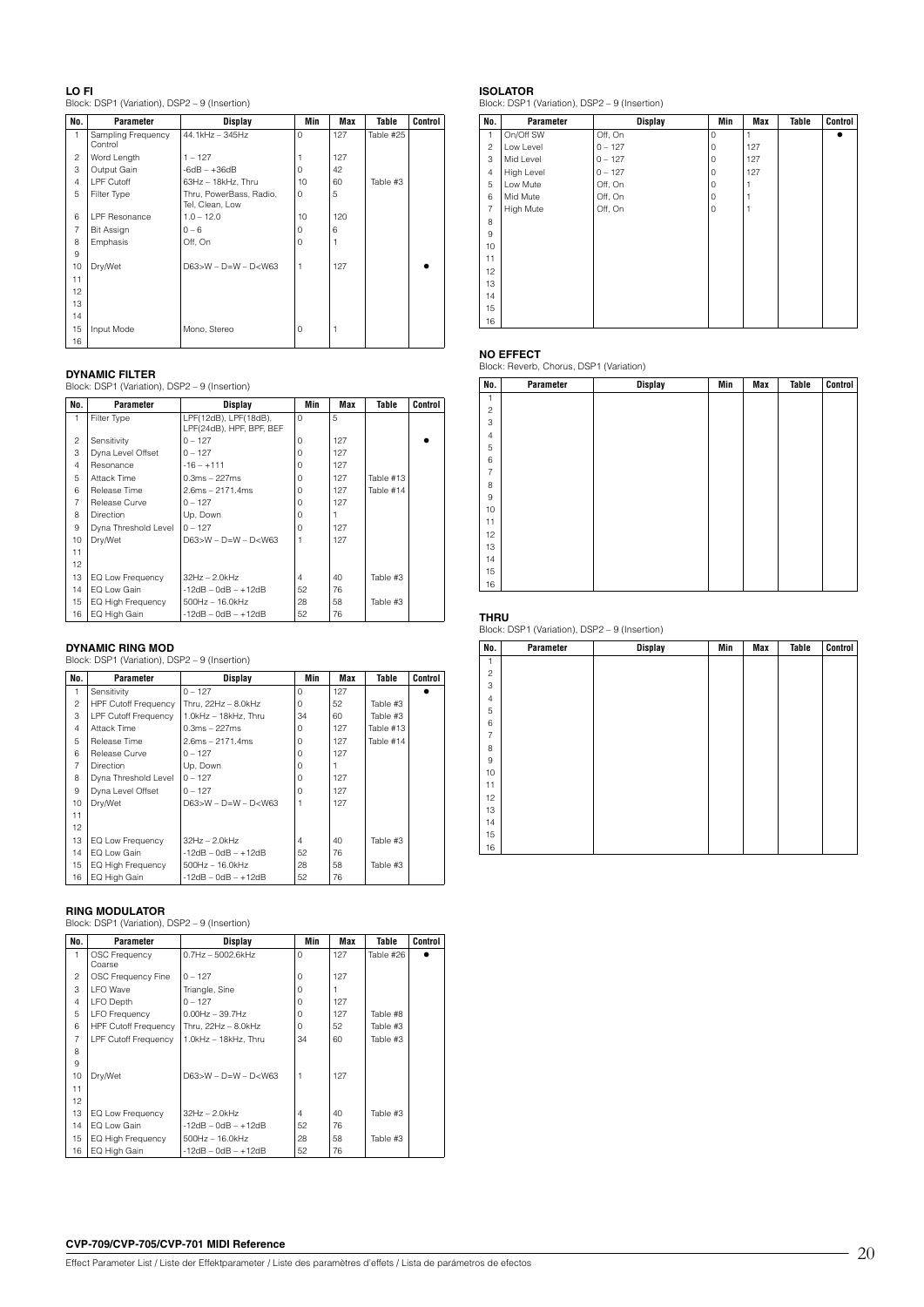# <span id="page-20-0"></span>**Effect Data Assign Table / Effektdaten-Zuordnungstabelle / Tableau d'assignation des données d'effets / Tabla de asignación de datos para efectos**

### **Table #1**

| Reverb Time [s] |       |             |       |             |       |  |  |  |  |  |
|-----------------|-------|-------------|-------|-------------|-------|--|--|--|--|--|
| <b>Data</b>     | Value | <b>Data</b> | Value | <b>Data</b> | Value |  |  |  |  |  |
| 0               | 0.3   | 32          | 3.5   | 64          | 17.0  |  |  |  |  |  |
| 1               | 0.4   | 33          | 3.6   | 65          | 18.0  |  |  |  |  |  |
| $\overline{2}$  | 0.5   | 34          | 3.7   | 66          | 19.0  |  |  |  |  |  |
| 3               | 0.6   | 35          | 3.8   | 67          | 20.0  |  |  |  |  |  |
| 4               | 0.7   | 36          | 3.9   | 68          | 25.0  |  |  |  |  |  |
| 5               | 0.8   | 37          | 4.0   | 69          | 30.0  |  |  |  |  |  |
| 6               | 0.9   | 38          | 4.1   |             |       |  |  |  |  |  |
| $\overline{7}$  | 1.0   | 39          | 4.2   |             |       |  |  |  |  |  |
| 8               | 1.1   | 40          | 4.3   |             |       |  |  |  |  |  |
| 9               | 1.2   | 41          | 4.4   |             |       |  |  |  |  |  |
| 10              | 1.3   | 42          | 4.5   |             |       |  |  |  |  |  |
| 11              | 1.4   | 43          | 4.6   |             |       |  |  |  |  |  |
| 12              | 1.5   | 44          | 4.7   |             |       |  |  |  |  |  |
| 13              | 1.6   | 45          | 4.8   |             |       |  |  |  |  |  |
| 14              | 1.7   | 46          | 4.9   |             |       |  |  |  |  |  |
| 15              | 1.8   | 47          | 5.0   |             |       |  |  |  |  |  |
| 16              | 1.9   | 48          | 5.5   |             |       |  |  |  |  |  |
| 17              | 2.0   | 49          | 6.0   |             |       |  |  |  |  |  |
| 18              | 2.1   | 50          | 6.5   |             |       |  |  |  |  |  |
| 19              | 2.2   | 51          | 7.0   |             |       |  |  |  |  |  |
| 20              | 2.3   | 52          | 7.5   |             |       |  |  |  |  |  |
| 21              | 2.4   | 53          | 8.0   |             |       |  |  |  |  |  |
| 22              | 2.5   | 54          | 8.5   |             |       |  |  |  |  |  |
| 23              | 2.6   | 55          | 9.0   |             |       |  |  |  |  |  |
| 24              | 2.7   | 56          | 9.5   |             |       |  |  |  |  |  |
| 25              | 2.8   | 57          | 10.0  |             |       |  |  |  |  |  |
| 26              | 2.9   | 58          | 11.0  |             |       |  |  |  |  |  |
| $\overline{27}$ | 3.0   | 59          | 12.0  |             |       |  |  |  |  |  |
| 28              | 3.1   | 60          | 13.0  |             |       |  |  |  |  |  |
| 29              | 3.2   | 61          | 14.0  |             |       |  |  |  |  |  |
| 30              | 3.3   | 62          | 15.0  |             |       |  |  |  |  |  |
| 31              | 3.4   | 63          | 16.0  |             |       |  |  |  |  |  |

| 0                       | THRU (20) | 32 | 800          |
|-------------------------|-----------|----|--------------|
| $\mathbf{1}$            | 22        | 33 | 900          |
| $\overline{2}$          | 25        | 34 | 1.0k         |
| 3                       | 28        | 35 | 1.1k         |
| $\overline{\mathbf{4}}$ | 32        | 36 | 1.2k         |
| 5                       | 36        | 37 | 1.4k         |
| 6                       | 40        | 38 | 1.6k         |
| 7                       | 45        | 39 | 1.8k         |
| 8                       | 50        | 40 | 2.0k         |
| 9                       | 56        | 41 | 2.2k         |
| 10                      | 63        | 42 | 2.5k         |
| $\overline{11}$         | 70        | 43 | 2.8k         |
| 12                      | 80        | 44 | 3.2k         |
| 13                      | 90        | 45 | 3.6k         |
| 14                      | 100       | 46 | 4.0k         |
| 15                      | 110       | 47 | 4.5k         |
| 16                      | 125       | 48 | 5.0k         |
| 17                      | 140       | 49 | 5.6k         |
| 18                      | 160       | 50 | 6.3k         |
| 19                      | 180       | 51 | 7.0k         |
| 20                      | 200       | 52 | 8.0k         |
| 21                      | 225       | 53 | 9.0k         |
| 22                      | 250       | 54 | 10.0k        |
| 23                      | 280       | 55 | 11.0k        |
| 24                      | 315       | 56 | 12.0k        |
| 25                      | 355       | 57 | 14.0k        |
| 26                      | 400       | 58 | 16.0k        |
| 27                      | 450       | 59 | 18.0k        |
| 28                      | 500       | 60 | THRU (20.0k) |
| 29                      | 560       |    |              |
| 30                      | 630       |    |              |
| 31                      | 700       |    |              |
|                         |           |    |              |

**Table #3 EQ Frequency [Hz]**

**Data Value Data Value**

### **Table #2 Delay Time (0.1 – 200.0 [ms])**

|                 | Data Value | <b>Data</b> | Value | <b>Data</b> | Value |     | Data Value |
|-----------------|------------|-------------|-------|-------------|-------|-----|------------|
| 0               | 0.1        | 32          | 50.5  | 64          | 100.8 | 96  | 151.2      |
| 1               | 1.7        | 33          | 52.0  | 65          | 102.4 | 97  | 152.8      |
| $\mathfrak{p}$  | 3.2        | 34          | 53.6  | 66          | 104.0 | 98  | 154.4      |
| 3               | 4.8        | 35          | 55.2  | 67          | 105.6 | 99  | 155.9      |
| $\overline{4}$  | 6.4        | 36          | 56.8  | 68          | 107.1 | 100 | 157.5      |
| 5               | 8.0        | 37          | 58.3  | 69          | 108.7 | 101 | 159.1      |
| 6               | 9.5        | 38          | 59.9  | 70          | 110.3 | 102 | 160.6      |
| $\overline{7}$  | 11.1       | 39          | 61.5  | 71          | 111.9 | 103 | 162.2      |
| 8               | 12.7       | 40          | 63.1  | 72          | 113.4 | 104 | 163.8      |
| 9               | 14.3       | 41          | 64.6  | 73          | 115.0 | 105 | 165.4      |
| 10              | 15.8       | 42          | 66.2  | 74          | 116.6 | 106 | 166.9      |
| 11              | 17.4       | 43          | 67.8  | 75          | 118.2 | 107 | 168.5      |
| 12              | 19.0       | 44          | 69.4  | 76          | 119.7 | 108 | 170.1      |
| 13              | 20.6       | 45          | 70.9  | 77          | 121.3 | 109 | 171.7      |
| 14              | 22.1       | 46          | 72.5  | 78          | 122.9 | 110 | 173.2      |
| 15              | 23.7       | 47          | 74.1  | 79          | 124.4 | 111 | 174.8      |
| 16              | 25.3       | 48          | 75.7  | 80          | 126.0 | 112 | 176.4      |
| 17              | 26.9       | 49          | 77.2  | 81          | 127.6 | 113 | 178.0      |
| 18              | 28.4       | 50          | 78.8  | 82          | 129.2 | 114 | 179.5      |
| 19              | 30.0       | 51          | 80.4  | 83          | 130.7 | 115 | 181.1      |
| 20              | 31.6       | 52          | 81.9  | 84          | 132.3 | 116 | 182.7      |
| 21              | 33.2       | 53          | 83.5  | 85          | 133.9 | 117 | 184.3      |
| 22              | 34.7       | 54          | 85.1  | 86          | 135.5 | 118 | 185.8      |
| 23              | 36.3       | 55          | 86.7  | 87          | 137.0 | 119 | 187.4      |
| 24              | 37.9       | 56          | 88.2  | 88          | 138.6 | 120 | 189.0      |
| 25              | 39.5       | 57          | 89.8  | 89          | 140.2 | 121 | 190.6      |
| 26              | 41.0       | 58          | 91.4  | 90          | 141.8 | 122 | 192.1      |
| 27              | 42.6       | 59          | 93.0  | 91          | 143.3 | 123 | 193.7      |
| 28              | 44.2       | 60          | 94.5  | 92          | 144.9 | 124 | 195.3      |
| 29              | 45.7       | 61          | 96.1  | 93          | 146.5 | 125 | 196.9      |
| 30              | 47.3       | 62          | 97.7  | 94          | 148.1 | 126 | 198.4      |
| $\overline{31}$ | 48.9       | 63          | 99.3  | 95          | 149.6 | 127 | 200.0      |

# **Table #4**

|                 |            |             | Reverb Width; Depth; Height [m] |                 |       |             |       |
|-----------------|------------|-------------|---------------------------------|-----------------|-------|-------------|-------|
|                 | Data Value | <b>Data</b> | Value                           | <b>Data</b>     | Value | <b>Data</b> | Value |
| 0               | 0.5        | 32          | 8.8                             | 64              | 17.6  | 96          | 27.5  |
| 1               | 0.8        | 33          | 9.1                             | 65              | 17.9  | 97          | 27.8  |
| $\overline{c}$  | 1.0        | 34          | 9.4                             | 66              | 18.2  | 98          | 28.1  |
| 3               | 1.3        | 35          | 9.6                             | 67              | 18.5  | 99          | 28.5  |
| $\overline{4}$  | 1.5        | 36          | 9.9                             | 68              | 18.8  | 100         | 28.8  |
| 5               | 1.8        | 37          | 10.2                            | 69              | 19.1  | 101         | 29.2  |
| 6               | 2.0        | 38          | 10.4                            | 70              | 19.4  | 102         | 29.5  |
| $\overline{7}$  | 2.3        | 39          | 10.7                            | 71              | 19.7  | 103         | 29.9  |
| 8               | 2.6        | 40          | 11.0                            | $\overline{72}$ | 20.0  | 104         | 30.2  |
| 9               | 2.8        | 41          | 11.2                            | 73              | 20.2  |             |       |
| 10              | 3.1        | 42          | 11.5                            | 74              | 20.5  |             |       |
| 11              | 3.3        | 43          | 11.8                            | 75              | 20.8  |             |       |
| 12              | 3.6        | 44          | 12.1                            | 76              | 21.1  |             |       |
| 13              | 3.9        | 45          | 12.3                            | 77              | 21.4  |             |       |
| 14              | 4.1        | 46          | 12.6                            | 78              | 21.7  |             |       |
| 15              | 4.4        | 47          | 12.9                            | 79              | 22.0  |             |       |
| 16              | 4.6        | 48          | 13.1                            | 80              | 22.4  |             |       |
| 17              | 4.9        | 49          | 13.4                            | 81              | 22.7  |             |       |
| 18              | 5.2        | 50          | 13.7                            | 82              | 23.0  |             |       |
| 19              | 5.4        | 51          | 14.0                            | 83              | 23.3  |             |       |
| 20              | 5.7        | 52          | 14.2                            | 84              | 23.6  |             |       |
| 21              | 5.9        | 53          | 14.5                            | 85              | 23.9  |             |       |
| 22              | 6.2        | 54          | 14.8                            | 86              | 24.2  |             |       |
| 23              | 6.5        | 55          | 15.1                            | 87              | 24.5  |             |       |
| $\overline{24}$ | 6.7        | 56          | 15.4                            | 88              | 24.9  |             |       |
| 25              | 7.0        | 57          | 15.6                            | 89              | 25.2  |             |       |
| 26              | 7.2        | 58          | 15.9                            | 90              | 25.5  |             |       |
| 27              | 7.5        | 59          | 16.2                            | 91              | 25.8  |             |       |
| 28              | 7.8        | 60          | 16.5                            | 92              | 26.1  |             |       |
| 29              | 8.0        | 61          | 16.8                            | 93              | 26.5  |             |       |
| 30              | 8.3        | 62          | 17.1                            | 94              | 26.8  |             |       |
| $\overline{31}$ | 8.6        | 63          | 17.3                            | 95              | 27.1  |             |       |

# **Data Value Data Value Data Value**

**Table #5 Tempo**

| 0              | 32nd/3  | 32 | 4thX19  | 64 | 4thX51  |
|----------------|---------|----|---------|----|---------|
| $\mathbf{1}$   | 64th.   | 33 | 4th X20 | 65 | 4thX52  |
| $\overline{2}$ | 32nd    | 34 | 4thX21  | 66 | 4thX53  |
| 3              | 16th/3  | 35 | 4thX22  | 67 | 4thX54  |
| 4              | 32nd.   | 36 | 4thX23  | 68 | 4thX55  |
| 5              | 16th    | 37 | 4thX24  | 69 | 4thX56  |
| 6              | 8th/3   | 38 | 4th X25 | 70 | 4th X57 |
| 7              | 16th.   | 39 | 4thX26  | 71 | 4th X58 |
| 8              | 8th     | 40 | 4thX27  | 72 | 4thX59  |
| 9              | 4th/3   | 41 | 4thX28  | 73 | 4thX60  |
| 10             | 8th.    | 42 | 4thX29  | 74 | 4thX61  |
| 11             | 4th     | 43 | 4thX30  | 75 | 4thX62  |
| 12             | 2nd/3   | 44 | 4thX31  | 76 | 4thX63  |
| 13             | 4th.    | 45 | 4thX32  | 77 | 4thX64  |
| 14             | 2nd     | 46 | 4thX33  |    |         |
| 15             | Whole/3 | 47 | 4thX34  |    |         |
| 16             | 2nd.    | 48 | 4thX35  |    |         |
| 17             | 4thX4   | 49 | 4thX36  |    |         |
| 18             | 4thX5   | 50 | 4thX37  |    |         |
| 19             | 4thX6   | 51 | 4thX38  |    |         |
| 20             | 4thX7   | 52 | 4thX39  |    |         |
| 21             | 4thX8   | 53 | 4thX40  |    |         |
| 22             | 4thX9   | 54 | 4thX41  |    |         |
| 23             | 4thX10  | 55 | 4thX42  |    |         |
| 24             | 4thX11  | 56 | 4thX43  |    |         |
| 25             | 4thX12  | 57 | 4thX44  |    |         |
| 26             | 4thX13  | 58 | 4thX45  |    |         |
| 27             | 4thX14  | 59 | 4thX46  |    |         |
| 28             | 4th X15 | 60 | 4thX47  |    |         |
| 29             | 4thX16  | 61 | 4thX48  |    |         |
| 30             | 4thX17  | 62 | 4thX49  |    |         |
| 31             | 4th X18 | 63 | 4th X50 |    |         |

**Table #6 Delay Time (0.1 – 400.0 [ms])**

**Data Value Data Value Data Value Data Value** 0 0.1 32 100.9 64 201.6 96 302.4 1 3.2 33 104.0 65 204.8 97 305.5 2 6.4 34 107.2 66 207.9 98 308.7 3 9.5 35 110.3 67 211.1 99 311.8 4 12.7 36 113.5 68 214.2 100 315.0 5 15.8 37 116.6 69 217.4 101 318.1 6 19.0 38 119.8 70 220.5 102 321.3 7 22.1 39 122.9 71 223.7 103 324.4 8 25.3 40 126.1 72 226.8 104 327.6 9 28.4 41 129.2 73 230.0 105 330.7 10 31.6 42 132.4 74 233.1 106 333.9 11 34.7 43 135.5 75 236.3 107 337.0 12 37.9 44 138.6 76 239.4 108 340.2 13 41.0 45 141.8 77 242.6 109 343.3 14 44.2 46 144.9 78 245.7 110 346.5 15 47.3 47 148.1 79 248.9 111 349.6 16 50.5 48 151.2 80 252.0 112 352.8 17 53.6 49 154.4 81 255.2 113 355.9 18 56.8 50 157.5 82 258.3 114 359.1 19 59.9 51 160.7 83 261.5 115 362.2 20 63.1 52 163.8 84 264.6 116 365.4 21 66.2 53 167.0 85 267.7 117 368.5 22 69.4 54 170.1 86 270.9 118 371.7 23 72.5 55 173.3 87 274.0 119 374.8 24 75.7 56 176.4 88 277.2 120 378.0 25 78.8 57 179.6 89 280.3 121 381.1 26 82.0 58 182.7 90 283.5 122 384.3 27 85.1 59 185.9 91 286.6 123 387.4 28 88.3 60 189.0 92 289.8 124 390.6 29 91.4 61 192.2 93 292.9 125 393.7 30 94.6 62 195.3 94 296.1 126 396.9 31 97.7 63 198.5 95 299.2 127

**Table #7 Room Size**

|                | Data Value |    | Data Value Data Value Data Value |    |      |     |      |
|----------------|------------|----|----------------------------------|----|------|-----|------|
| 0              | 0.1        | 32 | 5.1                              | 64 | 10.1 | 96  | 15.1 |
| 1              | 0.3        | 33 | 5.3                              | 65 | 10.3 | 97  | 15.3 |
| $\overline{2}$ | 0.4        | 34 | 5.4                              | 66 | 10.4 | 98  | 15.5 |
| 3              | 0.6        | 35 | 5.6                              | 67 | 10.6 | 99  | 15.6 |
| $\overline{4}$ | 0.7        | 36 | 5.7                              | 68 | 10.8 | 100 | 15.8 |
| 5              | 0.9        | 37 | 5.9                              | 69 | 10.9 | 101 | 15.9 |
| 6              | 1.0        | 38 | 6.1                              | 70 | 11.1 | 102 | 16.1 |
| $\overline{7}$ | 1.2        | 39 | 6.2                              | 71 | 11.2 | 103 | 16.2 |
| 8              | 1.4        | 40 | 6.4                              | 72 | 11.4 | 104 | 16.4 |
| 9              | 1.5        | 41 | 6.5                              | 73 | 11.5 | 105 | 16.6 |
| 10             | 1.7        | 42 | 6.7                              | 74 | 11.7 | 106 | 16.7 |
| 11             | 1.8        | 43 | 6.8                              | 75 | 11.9 | 107 | 16.9 |
| 12             | 2.0        | 44 | 7.0                              | 76 | 12.0 | 108 | 17.0 |
| 13             | 2.1        | 45 | 7.2                              | 77 | 12.2 | 109 | 17.2 |
| 14             | 2.3        | 46 | 7.3                              | 78 | 12.3 | 110 | 17.3 |
| 15             | 2.5        | 47 | 7.5                              | 79 | 12.5 | 111 | 17.5 |
| 16             | 2.6        | 48 | 7.6                              | 80 | 12.6 | 112 | 17.6 |
| 17             | 2.8        | 49 | 7.8                              | 81 | 12.8 | 113 | 17.8 |
| 18             | 2.9        | 50 | 7.9                              | 82 | 12.9 | 114 | 18.0 |
| 19             | 3.1        | 51 | 8.1                              | 83 | 13.1 | 115 | 18.1 |
| 20             | 3.2        | 52 | 8.2                              | 84 | 13.3 | 116 | 18.3 |
| 21             | 3.4        | 53 | 8.4                              | 85 | 13.4 | 117 | 18.4 |
| 22             | 3.5        | 54 | 8.6                              | 86 | 13.6 | 118 | 18.6 |
| 23             | 3.7        | 55 | 8.7                              | 87 | 13.7 | 119 | 18.7 |
| 24             | 3.9        | 56 | 8.9                              | 88 | 13.9 | 120 | 18.9 |
| 25             | 4.0        | 57 | 9.0                              | 89 | 14.0 | 121 | 19.1 |
| 26             | 4.2        | 58 | 9.2                              | 90 | 14.2 | 122 | 19.2 |
| 27             | 4.3        | 59 | 9.3                              | 91 | 14.4 | 123 | 19.4 |
| 28             | 4.5        | 60 | 9.5                              | 92 | 14.5 | 124 | 19.5 |
| 29             | 4.6        | 61 | 9.7                              | 93 | 14.7 | 125 | 19.7 |
| 30             | 4.8        | 62 | 9.8                              | 94 | 14.8 | 126 | 19.8 |
| 31             | 5.0        | 63 | 10.0                             | 95 | 15.0 | 127 | 20.0 |

### **Table #8 LFO Frequency [Hz]**

| <b>Data</b>     | Value | <b>Data</b> | Value Data |    | Value | <b>Data</b> | Value |
|-----------------|-------|-------------|------------|----|-------|-------------|-------|
| $\Omega$        | 0.00  | 32          | 1.35       | 64 | 2.69  | 96          | 8.41  |
| 1               | 0.04  | 33          | 1.39       | 65 | 2.78  | 97          | 8.75  |
| $\overline{c}$  | 0.08  | 34          | 1.43       | 66 | 2.86  | 98          | 9.08  |
| 3               | 0.13  | 35          | 1.47       | 67 | 2.94  | 99          | 9.42  |
| 4               | 0.17  | 36          | 1.51       | 68 | 3.03  | 100         | 9.76  |
| 5               | 0.21  | 37          | 1.56       | 69 | 3.11  | 101         | 10.1  |
| 6               | 0.25  | 38          | 1.60       | 70 | 3.20  | 102         | 10.8  |
| 7               | 0.29  | 39          | 1.64       | 71 | 3.28  | 103         | 11.4  |
| 8               | 0.34  | 40          | 1.68       | 72 | 3.37  | 104         | 12.1  |
| 9               | 0.38  | 41          | 1.72       | 73 | 3.45  | 105         | 12.8  |
| 10              | 0.42  | 42          | 1.77       | 74 | 3.53  | 106         | 13.5  |
| 11              | 0.46  | 43          | 1.81       | 75 | 3.62  | 107         | 14.1  |
| 12              | 0.51  | 44          | 1.85       | 76 | 3.70  | 108         | 14.8  |
| 13              | 0.55  | 45          | 1.89       | 77 | 3.87  | 109         | 15.5  |
| $\overline{1}4$ | 0.59  | 46          | 1.94       | 78 | 4.04  | 110         | 16.2  |
| 15              | 0.63  | 47          | 1.98       | 79 | 4.21  | 111         | 16.8  |
| 16              | 0.67  | 48          | 2.02       | 80 | 4.37  | 112         | 17.5  |
| 17              | 0.72  | 49          | 2.06       | 81 | 4.54  | 113         | 18.2  |
| 18              | 0.76  | 50          | 2.10       | 82 | 4.71  | 114         | 19.5  |
| 19              | 0.80  | 51          | 2.15       | 83 | 4.88  | 115         | 20.9  |
| 20              | 0.84  | 52          | 2.19       | 84 | 5.05  | 116         | 22.2  |
| 21              | 0.88  | 53          | 2.23       | 85 | 5.22  | 117         | 23.6  |
| 22              | 0.93  | 54          | 2.27       | 86 | 5.38  | 118         | 24.9  |
| 23              | 0.97  | 55          | 2.31       | 87 | 5.55  | 119         | 26.2  |
| 24              | 1.01  | 56          | 2.36       | 88 | 5.72  | 120         | 27.6  |
| 25              | 1.05  | 57          | 2.40       | 89 | 6.06  | 121         | 28.9  |
| 26              | 1.09  | 58          | 2.44       | 90 | 6.39  | 122         | 30.3  |
| 27              | 1.14  | 59          | 2.48       | 91 | 6.73  | 123         | 31.6  |
| 28              | 1.18  | 60          | 2.52       | 92 | 7.07  | 124         | 33.0  |
| 29              | 1.22  | 61          | 2.57       | 93 | 7.40  | 125         | 34.3  |
| 30              | 1.26  | 62          | 2.61       | 94 | 7.74  | 126         | 37.0  |
| 31              | 1.30  | 63          | 2.65       | 95 | 8.08  | 127         | 39.7  |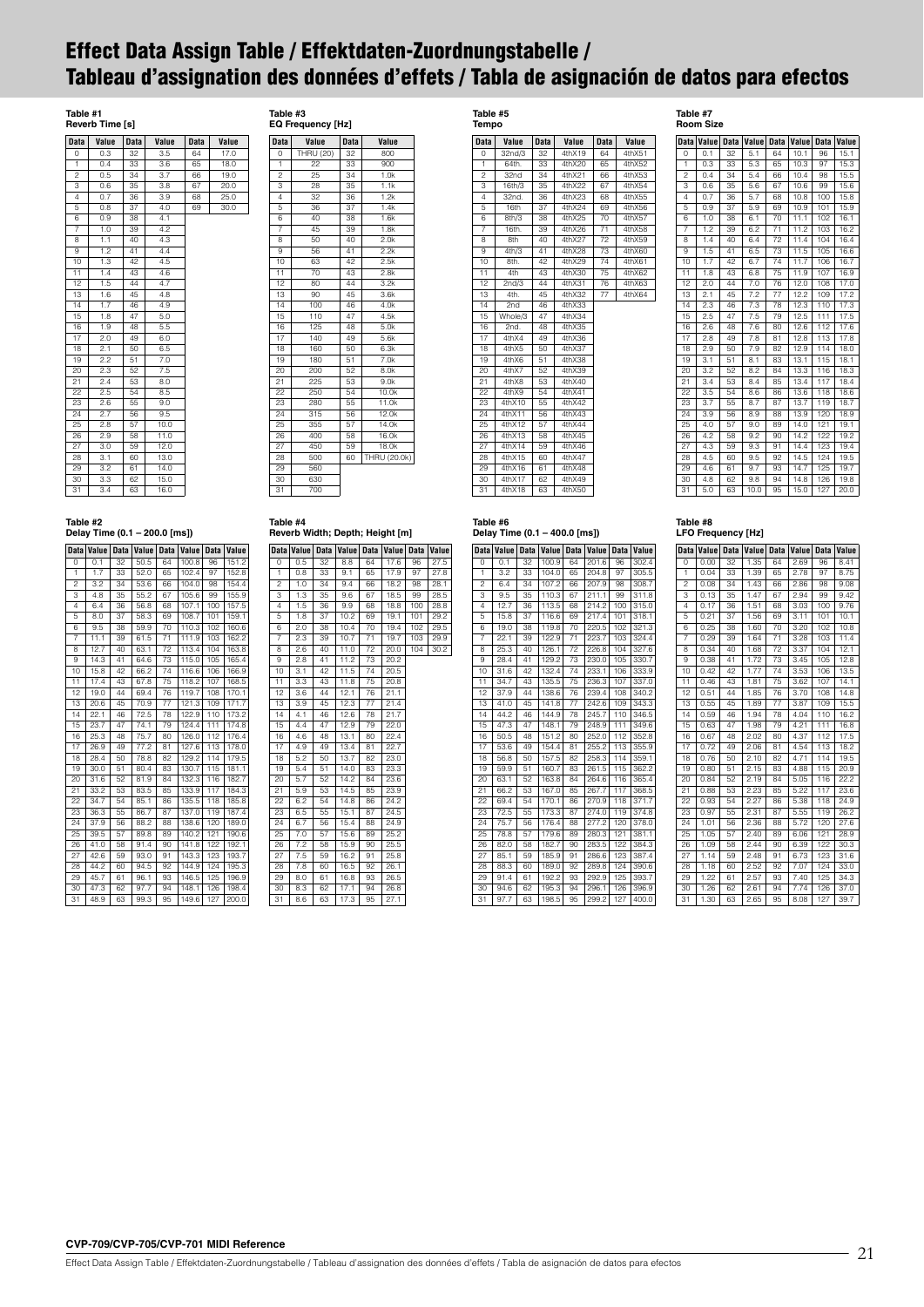### **Table #9**

| <b>Modulation Delay Offset [ms]</b> |  |
|-------------------------------------|--|
|-------------------------------------|--|

|                | Data Value |    | Data Value Data Value Data Value |    |     |     |      |
|----------------|------------|----|----------------------------------|----|-----|-----|------|
| 0              | 0.0        | 32 | 3.2                              | 64 | 6.4 | 96  | 9.6  |
| 1              | 0.1        | 33 | 3.3                              | 65 | 6.5 | 97  | 9.7  |
| $\overline{c}$ | 0.2        | 34 | 3.4                              | 66 | 6.6 | 98  | 9.8  |
| 3              | 0.3        | 35 | 3.5                              | 67 | 6.7 | 99  | 9.9  |
| 4              | 0.4        | 36 | 3.6                              | 68 | 6.8 | 100 | 10.0 |
| 5              | 0.5        | 37 | 3.7                              | 69 | 6.9 | 101 | 11.1 |
| 6              | 0.6        | 38 | 3.8                              | 70 | 7.0 | 102 | 12.2 |
| 7              | 0.7        | 39 | 3.9                              | 71 | 7.1 | 103 | 13.3 |
| 8              | 0.8        | 40 | 4.0                              | 72 | 7.2 | 104 | 14.4 |
| 9              | 0.9        | 41 | 4.1                              | 73 | 7.3 | 105 | 15.5 |
| 10             | 1.0        | 42 | 4.2                              | 74 | 7.4 | 106 | 17.1 |
| 11             | 1.1        | 43 | 4.3                              | 75 | 7.5 | 107 | 18.6 |
| 12             | 1.2        | 44 | 4.4                              | 76 | 7.6 | 108 | 20.2 |
| 13             | 1.3        | 45 | 4.5                              | 77 | 7.7 | 109 | 21.8 |
| 14             | 1.4        | 46 | 4.6                              | 78 | 7.8 | 110 | 23.3 |
| 15             | 1.5        | 47 | 4.7                              | 79 | 7.9 | 111 | 24.9 |
| 16             | 1.6        | 48 | 4.8                              | 80 | 8.0 | 112 | 26.5 |
| 17             | 1.7        | 49 | 4.9                              | 81 | 8.1 | 113 | 28.0 |
| 18             | 1.8        | 50 | 5.0                              | 82 | 8.2 | 114 | 29.6 |
| 19             | 1.9        | 51 | 5.1                              | 83 | 8.3 | 115 | 31.2 |
| 20             | 2.0        | 52 | 5.2                              | 84 | 8.4 | 116 | 32.8 |
| 21             | 2.1        | 53 | 5.3                              | 85 | 8.5 | 117 | 34.3 |
| 22             | 2.2        | 54 | 5.4                              | 86 | 8.6 | 118 | 35.9 |
| 23             | 2.3        | 55 | 5.5                              | 87 | 8.7 | 119 | 37.5 |
| 24             | 2.4        | 56 | 5.6                              | 88 | 8.8 | 120 | 39.0 |
| 25             | 2.5        | 57 | 5.7                              | 89 | 8.9 | 121 | 40.6 |
| 26             | 2.6        | 58 | 5.8                              | 90 | 9.0 | 122 | 42.2 |
| 27             | 2.7        | 59 | 5.9                              | 91 | 9.1 | 123 | 43.7 |
| 28             | 2.8        | 60 | 6.0                              | 92 | 9.2 | 124 | 45.3 |
| 29             | 2.9        | 61 | 6.1                              | 93 | 9.3 | 125 | 46.9 |
| 30             | 3.0        | 62 | 6.2                              | 94 | 9.4 | 126 | 48.4 |
| 31             | 3.1        | 63 | 6.3                              | 95 | 9.5 | 127 | 50.0 |

| 1              | 0.042          | 97  | 0.505 | 193 | 4.037 |
|----------------|----------------|-----|-------|-----|-------|
| 2              | 0.045          | 98  | 0.515 | 194 | 4.122 |
| 3              | 0.047          | 99  | 0.526 | 195 | 4.206 |
| $\overline{4}$ | 0.050          | 100 | 0.536 | 196 | 4.290 |
| 5              | 0.053          | 101 | 0.547 | 197 | 4.374 |
| 6              | 0.055          | 102 | 0.563 | 198 | 4.500 |
| 7              | 0.058          | 103 | 0.573 | 199 | 4.584 |
| 8              | 0.060          | 104 | 0.589 | 200 | 4.668 |
| 9              | 0.063          | 105 | 0.599 | 201 | 4.752 |
| 10             | 0.066          | 106 | 0.615 | 202 | 4.879 |
| 11             |                | 107 | 0.626 | 203 | 5.005 |
| 12             | 0.068          |     |       | 204 |       |
|                | 0.071          | 108 | 0.636 |     | 5.131 |
| 13             | 0.074          | 109 | 0.652 | 205 | 5.215 |
| 14             | 0.076          | 110 | 0.668 | 206 | 5.341 |
| 15             | 0.079          | 111 | 0.683 | 207 | 5.467 |
| 16             | 0.081          | 112 | 0.704 | 208 | 5.552 |
| 17             | 0.084          | 113 | 0.715 | 209 | 5.720 |
| 18             | 0.087          | 114 | 0.725 | 210 | 5.804 |
| 19             | 0.089          | 115 | 0.747 | 211 | 5.972 |
| 20             | 0.092          | 116 | 0.757 | 212 | 6.056 |
| 21             | 0.095          | 117 | 0.778 | 213 | 6.224 |
| 22             | 0.097          | 118 | 0.789 | 214 | 6.309 |
| 23             | 0.100          | 119 | 0.810 | 215 | 6.477 |
| 24             | 0.102          | 120 | 0.831 | 216 | 6.645 |
| 25             | 0.105          | 121 | 0.852 | 217 | 6.813 |
| 26             | 0.108          | 122 | 0.862 | 218 | 6.897 |
| 27             | 0.110          | 123 | 0.883 | 219 | 7.066 |
| 28             | 0.113          | 124 | 0.904 | 220 | 7.234 |
| 29             | 0.116          | 125 | 0.925 | 221 | 7.402 |
|                |                | 126 | 0.946 | 222 |       |
| 30             | 0.118<br>0.121 |     |       |     | 7.570 |
| 31             |                | 127 | 0.967 | 223 | 7.738 |
| 32             | 0.124          | 128 | 0.988 | 224 | 7.907 |
| 33             | 0.126          | 129 | 1.009 | 225 | 8.075 |
| 34             | 0.129          | 130 | 1.030 | 226 | 8.243 |
| 35             | 0.131          | 131 | 1.051 | 227 | 8.411 |
| 36             | 0.134          | 132 | 1.072 | 228 | 8.580 |
| 37             | 0.137          | 133 | 1.093 | 229 | 8.748 |
| 38             | 0.139          | 134 | 1.125 | 230 | 9.000 |
| 39             | 0.145          | 135 | 1.146 | 231 | 9.168 |
| 40             | 0.147          | 136 | 1.167 | 232 | 9.337 |
| 41             | 0.150          | 137 | 1.199 | 233 | 9.589 |
| 42             | 0.152          | 138 | 1.220 | 234 | 9.757 |
| 43             | 0.158          | 139 | 1.251 | 235 | 10.00 |
| 44             | 0.160          | 140 | 1.272 |     |       |
| 45             | 0.163          | 141 | 1.304 |     |       |
| 46             | 0.168          | 142 | 1.335 |     |       |
| 47             | 0.171          | 143 | 1.367 |     |       |
| 48             | 0.173          | 144 | 1.409 |     |       |
| 49             | 0.179          | 145 | 1.430 |     |       |
|                |                |     |       |     |       |
| 50             | 0.181          | 146 | 1.451 |     |       |
| 51             | 0.187          | 147 | 1.493 |     |       |
| 52             | 0.189          | 148 | 1.514 |     |       |
| 53             | 0.195          | 149 | 1.556 |     |       |
| 54             | 0.197          | 150 | 1.577 |     |       |
| 55             | 0.202          | 151 | 1.619 |     |       |
| 56             | 0.208          | 152 | 1.661 |     |       |
| 57             | 0.210          | 153 | 1.682 |     |       |
| 58             | 0.216          | 154 | 1.724 |     |       |
| 59             | 0.221          | 155 | 1.766 |     |       |
| 60             | 0.226          | 156 | 1.808 |     |       |
| 61             | 0.231          | 157 | 1.851 |     |       |
| 62             | 0.237          | 158 | 1.893 |     |       |
| 63             | 0.242          | 159 | 1.935 |     |       |
| 64             | 0.247          | 160 | 1.977 |     |       |
| 65             | 0.252          | 161 | 2.019 |     |       |
| 66             | 0.258          | 162 | 2.061 |     |       |
| 67             | 0.263          | 163 | 2.103 |     |       |
| 68             | 0.268          | 164 | 2.145 |     |       |
| 69             | 0.273          | 165 | 2.187 |     |       |
| 70             | 0.281          | 166 | 2.250 |     |       |
| 71             | 0.287          | 167 | 2.292 |     |       |
| 72             | 0.292          | 168 | 2.334 |     |       |
| 73             | 0.300          | 169 | 2.397 |     |       |
| 74             | 0.308          | 170 | 2.460 |     |       |
| 75             | 0.313          | 171 | 2.502 |     |       |
| 76             | 0.321          | 172 | 2.565 |     |       |
|                |                |     |       |     |       |
| 77             | 0.326          | 173 | 2.608 |     |       |
| 78             | 0.334          | 174 | 2.671 |     |       |
| 79             | 0.342          | 175 | 2.733 |     |       |
| 80             | 0.347          | 176 | 2.776 |     |       |
| 81             | 0.357          | 177 | 2.860 |     |       |
| 82             | 0.363          | 178 | 2.902 |     |       |
| 83             | 0.373          | 179 | 2.986 |     |       |
| 84             | 0.379          | 180 | 3.028 |     |       |
| 85             | 0.389          | 181 | 3.112 |     |       |
| 86             | 0.400          | 182 | 3.154 |     |       |
| 87             | 0.405          | 183 | 3.238 |     |       |
| 88             | 0.415          | 184 | 3.323 |     |       |
| 89             | 0.426          | 185 | 3.365 |     |       |
| 90             | 0.431          | 186 | 3.449 |     |       |
| 91             | 0.442          | 187 | 3.533 |     |       |
| 92             | 0.452          | 188 | 3.617 |     |       |
| 93             | 0.463          | 189 | 3.701 |     |       |
| 94             | 0.473          | 190 | 3.785 |     |       |
| 95             | 0.484          | 191 | 3.869 |     |       |
|                |                |     |       |     |       |
|                |                |     |       |     |       |

**Table #10 VCM Flanger Speed [Hz]**

**Data Value Data Value Data Value** 0 0.040 96 0.494 192 3.953

|             | Table #11<br>V-Flanger Delay Offset [ms] |    |       |  |  |
|-------------|------------------------------------------|----|-------|--|--|
| <b>Data</b> | Value Data                               |    | Value |  |  |
| O           | 0.09                                     | 64 | 4.72  |  |  |

| Data            | Value        | Data            | Value             | Data | Value |
|-----------------|--------------|-----------------|-------------------|------|-------|
| 0               | 0.09         | 64              | 4.72              | 128  | 31.38 |
| 1               | 0.11         | 65              | 4.96              | 129  | 31.82 |
| $\overline{c}$  | 0.13         | 66              | 5.21              | 130  | 32.25 |
| 3               | 0.15         | 67              | 5.47              | 131  | 32.69 |
| $\overline{4}$  | 0.18         | 68              | 5.75              | 132  | 33.13 |
| 5               | 0.20         | 69              | 6.04              | 133  | 33.57 |
| 6               | 0.22         | 70              | 6.35              | 134  | 34.01 |
| 7               | 0.24         | $\overline{71}$ | 6.67              | 135  | 34.45 |
| 8               | 0.27         | 72              | 7.01              | 136  | 34.89 |
| q               | 0.29         | 73              | $7.\overline{37}$ | 137  | 35.33 |
| 10              | 0.31         | 74              | 7.74              | 138  | 35.77 |
| 11              | 0.34         | 75              | 8.13              | 139  | 36.21 |
| 12              | 0.36         | 76              | 8.54              |      |       |
| 13              | 0.38         | 77              | 8.97              |      |       |
| 14              | 0.40         | 78              | 9.41              |      |       |
| 15              | 0.42         | 79              | 9.85              |      |       |
| 16              | 0.43         | 80              | 10.29             |      |       |
| 17              | 0.46         | 81              | 10.73             |      |       |
| 18              | 0.48         | 82              | 11.17             |      |       |
| 19              | 0.51         | 83              | 11.61             |      |       |
| 20              | 0.53         | 84              | 12.05             |      |       |
| 21              | 0.56         | 85              | 12.49             |      |       |
| 22              | 0.59         | 86              | 12.93             |      |       |
| 23              | 0.62         | 87              | 13.37             |      |       |
| $\overline{24}$ | 0.65         | 88              | 13.81             |      |       |
| 25              | 0.68         | 89              | 14.24             |      |       |
| 26              | 0.72         | 90              | 14.68             |      |       |
| 27              | 0.76         | 91              | 15.12             |      |       |
| 28              | 0.79         | 92              | 15.56             |      |       |
| 29              | 0.83         | 93              | 16.00             |      |       |
| $\overline{30}$ | 0.88         | $Q_{\Delta}$    | 16.44             |      |       |
| 31              | 0.92         | 95              | 16.88             |      |       |
|                 |              |                 |                   |      |       |
| 32<br>33        | 0.97         | 96              | 17.32             |      |       |
| 34              | 1.02<br>1.07 | 97<br>98        | 17.76<br>18.20    |      |       |
| 35              |              |                 |                   |      |       |
| 36              | 1.12<br>1.18 | 99<br>100       | 18.64<br>19.08    |      |       |
|                 |              |                 |                   |      |       |
| 37              | 1.24         | 101             | 19.52             |      |       |
| 38<br>39        | 1.30<br>1.37 | 102<br>103      | 19.96<br>20.40    |      |       |
| 40              | 1.44         | 104             | 20.83             |      |       |
|                 |              |                 |                   |      |       |
| 41              | 1.51         | 105             | 21.27             |      |       |
| 42              | 1.59         | 106             | 21.71             |      |       |
| 43              | 1.67         | 107             | 22.15             |      |       |
| 44              | 1.76         | 108             | 22.59             |      |       |
| 45              | 1.84         | 109             | 23.03             |      |       |
| 46              | 1.94         | T10             | 23.47             |      |       |
| 47              | 2.04         | 111             | 23.91             |      |       |
| 48              | 2.14         | 112             | 24.35             |      |       |
| 49              | 2.25         | 113             | 24.79             |      |       |
| 50              | 2.36         | 114             | 25.23             |      |       |
| 51              | 2.48         | 115             | 25.66             |      |       |
| 52              | 2.61         | 116             | 26.10             |      |       |
| 53              | 2.74         | 117             | 26.54             |      |       |
| 54              | 2.88         | 118             | 26.98             |      |       |
| 55              | 3.03         | 119             | 27.42             |      |       |
| 56              | 3.18         | 120             | 27.86             |      |       |
| 57              | 3.34         | 121             | 28.30             |      |       |
| 58              | 3.51         | 122             | 28.74             |      |       |
| 59              | 3.69         | 123             | 29.18             |      |       |
| 60              | 3.87         | 124             | 29.62             |      |       |
| 61              | 4.07         | 125             | 30.06             |      |       |
| 62              | 4.28         | 126             | 30.50             |      |       |
| 63              | 4.49         | 127             | 30.94             |      |       |

**Table #13 Dyna Attack Time [ms]**

|                | Data Value | Data | Value | <b>Data</b> | Value | <b>Data</b> | Value |
|----------------|------------|------|-------|-------------|-------|-------------|-------|
| $\Omega$       | 0.3        | 32   | 54.0  | 64          | 112   | 96          | 170   |
| 1              | 0.9        | 33   | 56.0  | 65          | 114   | 97          | 172   |
| $\overline{c}$ | 1.8        | 34   | 58.0  | 66          | 116   | 98          | 174   |
| 3              | 2.7        | 35   | 60.0  | 67          | 118   | 99          | 176   |
| 4              | 3.6        | 36   | 61.0  | 68          | 120   | 100         | 178   |
| 5              | 5.4        | 37   | 63.0  | 69          | 121   | 101         | 180   |
| 6              | 7.2        | 38   | 65.0  | 70          | 123   | 102         | 181   |
| 7              | 9.0        | 39   | 67.0  | 71          | 125   | 103         | 183   |
| 8              | 10.0       | 40   | 69.0  | 72          | 127   | 104         | 185   |
| 9              | 12.0       | 41   | 70.0  | 73          | 129   | 105         | 187   |
| 10             | 14.0       | 42   | 72.0  | 74          | 130   | 106         | 189   |
| 11             | 16.0       | 43   | 74.0  | 75          | 132   | 107         | 190   |
| 12             | 18.0       | 44   | 76.0  | 76          | 134   | 108         | 192   |
| 13             | 20.0       | 45   | 78.0  | 77          | 136   | 109         | 194   |
| 14             | 21.0       | 46   | 80.0  | 78          | 138   | 110         | 196   |
| 15             | 23.0       | 47   | 81.0  | 79          | 140   | 111         | 198   |
| 16             | 25.0       | 48   | 83.0  | 80          | 141   | 112         | 200   |
| 17             | 27.0       | 49   | 85.0  | 81          | 143   | 113         | 201   |
| 18             | 29.0       | 50   | 87.0  | 82          | 145   | 114         | 203   |
| 19             | 30.0       | 51   | 89.0  | 83          | 147   | 115         | 205   |
| 20             | 32.0       | 52   | 90.0  | 84          | 149   | 116         | 207   |
| 21             | 34.0       | 53   | 92.0  | 85          | 150   | 117         | 209   |
| 22             | 36.0       | 54   | 94.0  | 86          | 152   | 118         | 210   |
| 23             | 38.0       | 55   | 96.0  | 87          | 154   | 119         | 212   |
| 24             | 40.0       | 56   | 98.0  | 88          | 156   | 120         | 214   |
| 25             | 41.0       | 57   | 100.0 | 89          | 158   | 121         | 216   |
| 26             | 43.0       | 58   | 101.0 | 90          | 160   | 122         | 218   |
| 27             | 45.0       | 59   | 103.0 | 91          | 161   | 123         | 220   |
| 28             | 47.0       | 60   | 105.0 | 92          | 163   | 124         | 221   |
| 29             | 49.0       | 61   | 107.0 | 93          | 165   | 125         | 223   |
| 30             | 50.0       | 62   | 109.0 | 94          | 167   | 126         | 225   |
| 31             | 52.0       | 63   | 110.0 | 95          | 169   | 127         | 227   |

# **Table #14 Dyna Release Time [ms]**

|                 | Data Value |    | Data Value Data |    | Value  | <b>Data</b> | Value  |
|-----------------|------------|----|-----------------|----|--------|-------------|--------|
| 0               | 2.6        | 32 | 86.8            | 64 | 369.1  | 96          | 1064.0 |
| 1               | 3.0        | 33 | 91.2            | 65 | 390.8  | 97          | 1085.7 |
| $\overline{c}$  | 3.4        | 34 | 95.5            | 66 | 412.5  | 98          | 1107.4 |
| 3               | 3.9        | 35 | 99.8            | 67 | 434.2  | 99          | 1129.1 |
| 4               | 4.3        | 36 | 104.2           | 68 | 456.0  | 100         | 1150.8 |
| 5               | 4.7        | 37 | 108.5           | 69 | 477.7  | 101         | 1172.5 |
| 6               | 5.2        | 38 | 112.9           | 70 | 499.4  | 102         | 1194.3 |
| $\overline{7}$  | 5.6        | 39 | 117.2           | 71 | 521.1  | 103         | 1216.0 |
| 8               | 6.0        | 40 | 121.6           | 72 | 542.8  | 104         | 1237.7 |
| 9               | 6.5        | 41 | 125.9           | 73 | 564.5  | 105         | 1259.4 |
| 10              | 6.9        | 42 | 130.2           | 74 | 586.2  | 106         | 1281.1 |
| 11              | 7.3        | 43 | 134.6           | 75 | 608.0  | 107         | 1302.8 |
| 12              | 7.8        | 44 | 138.9           | 76 | 629.7  | 108         | 1346.3 |
| 13              | 8.2        | 45 | 143.3           | 77 | 651.4  | 109         | 1389.7 |
| 14              | 8.6        | 46 | 147.6           | 78 | 673.1  | 110         | 1433.1 |
| 15              | 13.0       | 47 | 152.0           | 79 | 694.8  | 111         | 1476.6 |
| 16              | 17.3       | 48 | 156.3           | 80 | 716.5  | 112         | 1520.0 |
| 17              | 21.7       | 49 | 160.6           | 81 | 738.3  | 113         | 1563.4 |
| 18              | 26.0       | 50 | 165.0           | 82 | 760.0  | 114         | 1606.8 |
| 19              | 30.4       | 51 | 169.3           | 83 | 781.7  | 115         | 1650.3 |
| 20              | 34.7       | 52 | 173.7           | 84 | 803.4  | 116         | 1693.7 |
| 21              | 39.0       | 53 | 178.0           | 85 | 825.1  | 117         | 1737.1 |
| 22              | 43.4       | 54 | 182.4           | 86 | 846.8  | 118         | 1780.6 |
| 23              | 47.7       | 55 | 186.7           | 87 | 868.5  | 119         | 1824.0 |
| 24              | 52.1       | 56 | 195.4           | 88 | 890.3  | 120         | 1867.4 |
| 25              | 56.4       | 57 | 217.1           | 89 | 912.0  | 121         | 1910.8 |
| 26              | 60.8       | 58 | 238.8           | 90 | 933.7  | 122         | 1954.3 |
| 27              | 65.1       | 59 | 260.5           | 91 | 955.4  | 123         | 1997.7 |
| 28              | 69.4       | 60 | 282.2           | 92 | 977.1  | 124         | 2041.1 |
| 29              | 73.8       | 61 | 304.0           | 93 | 998.8  | 125         | 2084.6 |
| 30              | 78.1       | 62 | 325.7           | 94 | 1020.5 | 126         | 2128.0 |
| $\overline{31}$ | 82.5       | 63 | 347.4           | 95 | 1042.3 | 127         | 2171.4 |

### **Table #12 V-Flanger Modulation Phase [deg]**

| <b>Data</b>    | Value  |  |
|----------------|--------|--|
| 0              | $-180$ |  |
| $\overline{1}$ | $-158$ |  |
| $\overline{c}$ | $-135$ |  |
| 3              | $-113$ |  |
| 4              | $-90$  |  |
| 5              | $-68$  |  |
| 6              | $-45$  |  |
| $\overline{7}$ | $-23$  |  |
| 8              | 0      |  |
| 9              | 23     |  |
| 10             | 45     |  |
| 11             | 68     |  |
| 12             | 90     |  |
| 13             | 113    |  |
| 14             | 135    |  |
| 15             | 158    |  |
| 16             | 180    |  |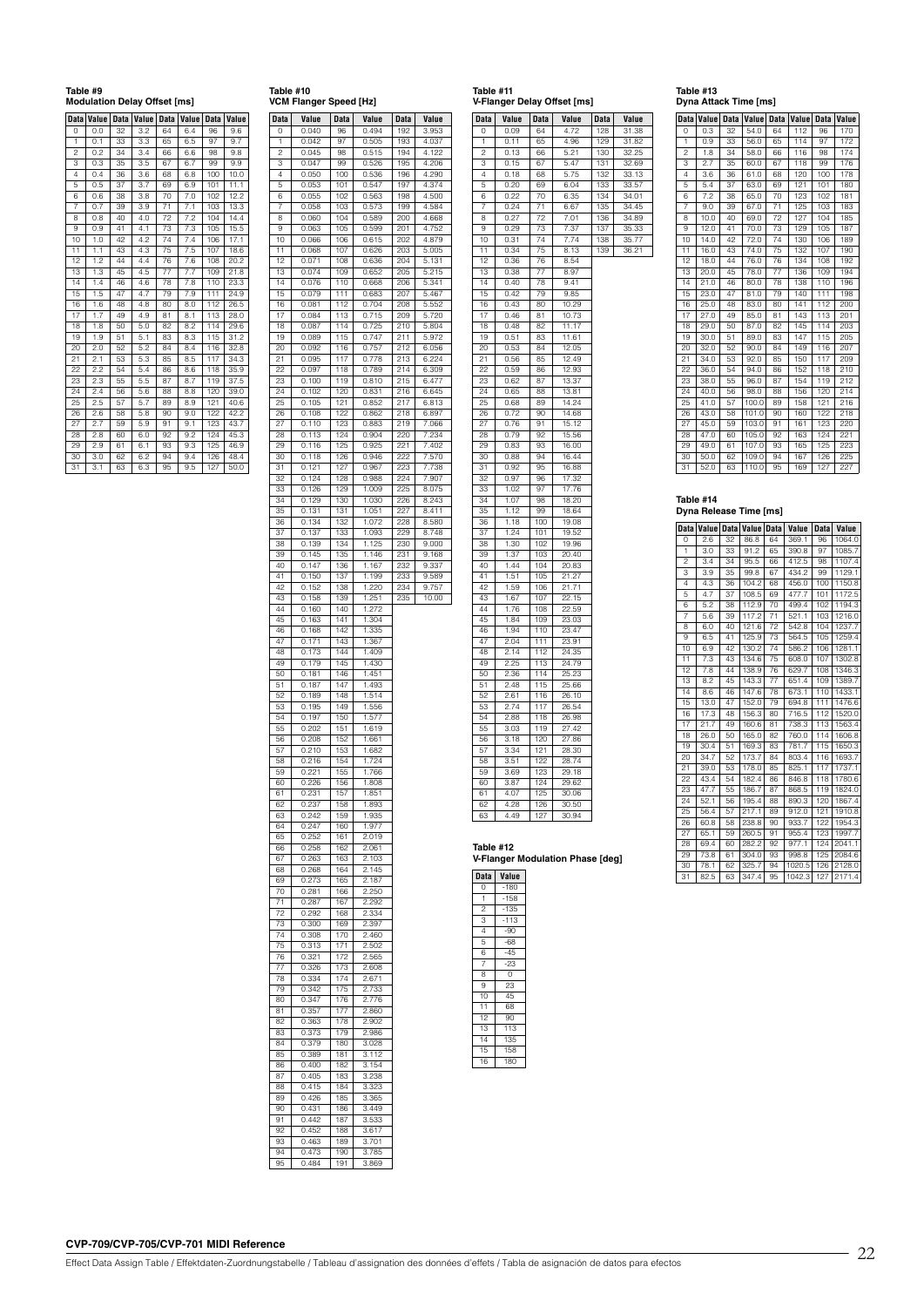| Table #15           | VCM Phaser Speed [Hz] |                  |                |                   |                |
|---------------------|-----------------------|------------------|----------------|-------------------|----------------|
| Data                | Value                 | <b>Data</b>      | Value          | Data              | Value          |
| O                   | 0.100                 | 96               | 0.599          | 192               | 3.365          |
| 1                   | 0.103                 | 97               | 0.610          | 193               | 3.449          |
| $\overline{c}$<br>з | 0.105<br>0.108        | 98<br>99         | 0.620<br>0.631 | 194<br>195        | 3.491<br>3.575 |
| 4                   | 0.110                 | 100              | 0.641          | 196               | 3.659          |
| 5                   | 0.113                 | 101              | 0.652          | 197               | 3.701          |
| 6<br>7              | 0.116<br>0.118        | 102<br>103       | 0.668<br>0.683 | 198<br>199        | 3.785<br>3.827 |
| 8                   | 0.121                 | 104              | 0.694          | 200               | 3.911          |
| 9                   | 0.124                 | 105              | 0.704          | 201               | 3.995          |
| 10<br>11            | 0.126<br>0.129        | 106              | 0.715<br>0.725 | 202               | 4.080<br>4.122 |
| 12                  | 0.131                 | 107<br>108       | 0.747          | 203<br>204        | 4.206          |
| 13                  | 0.134                 | 109              | 0.758          | 205               | 4.290          |
| 14                  | 0.137                 | 110              | 0.768          | 206<br>207        | 4.374<br>4.458 |
| 15<br>16            | 0.139<br>0.142        | 111<br>112       | 0.789<br>0.799 | 208               | 4.500          |
| 17                  | 0.145                 | 113              | 0.810          | 209               | 4.584          |
| 18                  | 0.147                 | 114              | 0.831          | $\overline{2}$ 10 | 4.668          |
| 19<br>20            | 0.150<br>0.152        | 115<br>116       | 0.841<br>0.862 | 211<br>212        | 4.752<br>4.837 |
| 21                  | 0.155                 | 117              | 0.873          | 213               | 4.921          |
| 22                  | 0.158                 | 118              | 0.894          | 214               | 5.047          |
| 23<br>24            | 0.160<br>0.163        | 119<br>120       | 0.904<br>0.925 | 215<br>216        | 5.131<br>5.215 |
| 25                  | 0.166                 | 121              | 0.936          | 217               | 5.299          |
| 26                  | 0.168                 | 122              | 0.957          | 218               | 5.383          |
| 27<br>28            | 0.171<br>0.173        | 123<br>124       | 0.967<br>0.988 | 219<br>220        | 5.551<br>5.636 |
| 29                  | 0.179                 | 125              | 1.000          | 221               | 5.720          |
| 30                  | 0.181                 | 126              | 1.030          | 222               | 5.804          |
| 31                  | 0.184                 | 127              | 1.051          | 223               | 5.888          |
| 32<br>33            | 0.187<br>0.192        | 128<br>129       | 1.062<br>1.083 | 224<br>225        | 6.056<br>6.140 |
| 34                  | 0.195                 | 130              | 1.104          | 226               | 6.224          |
| 35                  | 0.200                 | 131              | 1.125          | 227               | 6.393          |
| 36<br>37            | 0.202<br>0.205        | 132<br>133       | 1.146<br>1.167 | 228<br>229        | 6.477<br>6.561 |
| 38                  | 0.210                 | 134              | 1.188          | 230               | 6.729          |
| 39                  | 0.213                 | 135              | 1.209          | 231               | 6.813          |
| 40<br>41            | 0.218<br>0.221        | 136<br>137       | 1.230<br>1.251 | 232<br>233        | 6.981<br>7.066 |
| 42                  | 0.226                 | 138              | 1.272          | 234               | 7.234          |
| 43                  | 0.229                 | 139              | 1.304          | 235               | 7.318          |
| 44                  | 0.234                 | 140              | 1.325          | 236               | 7.486<br>7.654 |
| 45<br>46            | 0.237<br>0.242        | 141<br>142       | 1.346<br>1.367 | 237<br>238        | 7.774          |
| 47                  | 0.247                 | 143              | 1.410          | 239               | 7.907          |
| 48<br>49            | 0.250                 | 144              | 1.430          | 240               | 8.075          |
| 50                  | 0.255<br>0.260        | 145<br>146       | 1.451<br>1.472 | 241<br>242        | 8.159<br>8.327 |
| 51                  | 0.265                 | 147              | 1.493          | 243               | 8.496          |
| 52                  | 0.271                 | 148              | 1.535          | 244               | 8.664          |
| 53<br>54            | 0.276<br>0.281        | 149<br>150       | 1.556<br>1.577 | 245<br>246        | 8.832<br>9.000 |
| 55                  | 0.287                 | $\overline{1}51$ | 1.619          | 247               | 9.168          |
| 56                  | 0.289                 | 152              | 1.640          | 248               | 9.337          |
| 57<br>58            | 0.294<br>0.300        | 153<br>154       | 1.682<br>1.703 | 249<br>250        | 9.505<br>9.673 |
| 59                  | 0.308                 | 155              | 1.724          | 251               | 9.841          |
| 60                  | 0.310                 | 156              | 1.767          | 252               | 10.00          |
| 61<br>62            | 0.318<br>0.323        | 157<br>158       | 1.808<br>1.829 |                   |                |
| 63                  | 0.329                 | 159              | 1.872          |                   |                |
| 64                  | 0.334                 | 160              | 1.893          |                   |                |
| 65<br>66            | 0.342<br>0.347        | 161<br>162       | 1.935<br>1.977 |                   |                |
| 67                  | 0.357                 | 163              | 2.000          |                   |                |
| 68                  | 0.363                 | 164              | 2.040          |                   |                |
| 69                  | 0.368                 | 165              | 2.082          |                   |                |
| 70<br>71            | 0.373<br>0.379        | 166<br>167       | 2.124<br>2.145 |                   |                |
| 72                  | 0.389                 | 168              | 2.187          |                   |                |
| 73                  | 0.394                 | 169              | 2.229          |                   |                |
| 74<br>75            | 0.400<br>0.410        | 170<br>171       | 2.271<br>2.313 |                   |                |
| 76                  | 0.415                 | 172              | 2.355          |                   |                |
| 77                  | 0.426                 | 173              | 2.397          |                   |                |
| 78<br>79            | 0.431<br>0.442        | 174<br>175       | 2.439<br>2.503 |                   |                |
| 80                  | 0.447                 | 176              | 2.544          |                   |                |
| 81                  | 0.457                 | 177              | 2.587          |                   |                |
| 82<br>83            | 0.463<br>0.473        | 178<br>179       | 2.629<br>2.671 |                   |                |
| 84                  | 0.478                 | 180              | 2.734          |                   |                |
| 85                  | 0.489                 | 181              | 2.776          |                   |                |
| 86                  | 0.499                 | 182              | 2.860          |                   |                |
| 87<br>88            | 0.510<br>0.515        | 183<br>184       | 2.902<br>2.944 |                   |                |
| 89                  | 0.526                 | 185              | 2.986          |                   |                |
| 90                  | 0.536                 | 186              | 3.028          |                   |                |
| 91<br>92            | 0.547<br>0.557        | 187<br>188       | 3.070<br>3.154 |                   |                |
| 93                  | 0.568                 | 189              | 3.196          |                   |                |
| 94                  | 0.578                 | 190              | 3.280          |                   |                |
| 95                  | 0.589                 | 191              | 3.323          |                   |                |

### **Table #16 Compressor Attack Time [ms]**

| <b>Data</b>             | Value          |  |
|-------------------------|----------------|--|
| 0                       | 1              |  |
| 1                       | $\overline{c}$ |  |
| $\overline{2}$          | $\frac{1}{3}$  |  |
| 3                       | $\overline{4}$ |  |
| 4                       | 5              |  |
| $\overline{5}$          | 6              |  |
| 6                       | $\overline{7}$ |  |
| $\overline{7}$          | 8              |  |
| $\overline{\mathbf{8}}$ | 9              |  |
| 9                       | 10             |  |
| 10                      | 12             |  |
| 11                      | 14             |  |
| 12                      | 16             |  |
| 13                      | 18             |  |
| 14                      | 20             |  |
| 15                      | 23             |  |
| 16                      | 26             |  |

### **Table #17**

17 30 18 35 19

**Compressor Release Time [ms]**

| <b>Data</b>     | Value |  |
|-----------------|-------|--|
| 0               | 10    |  |
| $\mathbf{1}$    | 15    |  |
| $\overline{c}$  | 25    |  |
| 3               | 35    |  |
| $\overline{4}$  | 45    |  |
| 5               | 55    |  |
| 6               | 65    |  |
| 7               | 75    |  |
| 8               | 85    |  |
| 9               | 100   |  |
| 10              | 115   |  |
| 11              | 140   |  |
| 12              | 170   |  |
| 13              | 230   |  |
| 14              | 340   |  |
| $\overline{15}$ | 680   |  |

### **Table #18 Compressor Ratio**

| <b>Data</b> | Value |
|-------------|-------|
|             | 1.0   |
|             | 1.5   |
| 2           | 2.0   |
| 3           | 3.0   |
| Δ           | 5.0   |
| 5           | 7.0   |
| 6           | 10.0  |
|             | 20.0  |

| <b>Data</b>          | Value     | Data            | Value     |
|----------------------|-----------|-----------------|-----------|
| Ō                    | 0.100     | 64              | 1.009     |
| 1                    | 0.103     | 65              | 1.051     |
| $\overline{c}$       | 0.105     | 66              | 1.093     |
| 3                    | 0.110     | 67              | 1.125     |
| $\overline{\Lambda}$ | 0.113     | 68              | 1.167     |
| 5                    | 0.118     | 69              | 1.22      |
| 6                    | 124<br>ō. | $\overline{70}$ | 1.262     |
| 7                    |           |                 | 1.304     |
|                      | 0.129     | 71              |           |
| 8                    | 0.131     | 72              | 1.346     |
| 9                    | 0.137     | 73              | 1.409     |
| 10                   | 0.142     | 74              | 1.451     |
| 11                   | 0.147     | 75              | 1.514     |
| 12                   | 0.152     | 76              | 1.556     |
| 13                   | 0.158     | 77              | 1.619     |
| 14                   | 0.166     | 78              | 1.682     |
| 15                   | 0.171     | 79              | 1.745     |
| 16                   | 0.176     | 80              | 1.808     |
| $\overline{17}$      | 184<br>0. | 81              | 1.872     |
| 18                   | 0.192     | 82              | 1.956     |
| 19                   | 0.197     | 83              | 2.019     |
|                      |           |                 |           |
| 20                   | 0.205     | 84              | 2.103     |
| 21                   | 0.213     | 85              | 2.166     |
| 22                   | 0.221     | 86              | 2.25      |
| 23                   | 0.229     | 87              | 2.334     |
| $\overline{24}$      | 0.237     | 88              | 2.418     |
| 25                   | 0.247     | 89              | 2.502     |
| 26                   | 0.255     | 90              | 2.608     |
| 27                   | 0.265     | 91              | 2.692     |
| 28                   | 0.276     | 92              | 2.776     |
| 29                   | 0.284     | 93              | 2.902     |
| 30                   | 0.294     | 94              | 2.986     |
| 31                   | 0.308     | 95              | 3.112     |
|                      |           |                 |           |
| 32                   | 0.318     | 96              | 3.238     |
| 33                   | 0.329     | 97              | 3.365     |
| 34                   | 0.342     | 98              | 3.491     |
| $\overline{35}$      | 0.352     | 99              | 3.617     |
| 36                   | 0.368     | 100             | 3.743     |
| 37                   | 0.379     | 101             | 3.869     |
| 38                   | 0.394     | 102             | 4.037     |
| ςÓ                   | 0.410     | 103             | 4.164     |
| 40                   | 0.426     | 104             | 4.332     |
| 41                   | 0.442     | 105             | 4.500     |
| 42                   | 0.457     | 106             | 4.668     |
| 43                   | 0.473     | 107             | 4.837     |
| 44                   | 0.489     | 108             | 5.005     |
| 45                   | 0.51      | 109             | 5.173     |
| 46                   | 0.526     | 110             | 5.383     |
|                      |           |                 |           |
| 47                   | 0.547     | 111             | 5.552     |
| 48                   | 0.568     | 112             | 5.804     |
| 49                   | 0.589     | 113             | 5.972     |
| 50                   | 0.61      | 14<br>1         | 6.224     |
| 51                   | 0.631     | 115             | 6.393     |
| $5\overline{2}$      | 0.657     | 116             | 6.645     |
| 53                   | 0.673     | 117             | 6.897     |
| 54                   | 0.704     | 118             | 7.15      |
| 55                   | 0.725     | 119             | 7.402     |
| 56                   | 0.757     | 120             | 7.738     |
| 57                   | 0.789     | 121             | .991<br>7 |
| 58                   | 0.81      | 122             | 8.327     |
| 59                   | 0.841     | 123             | 8.58      |
|                      |           |                 |           |
| 60                   | 0.873     | 124             | 8.916     |
| 61                   | 0.904     | 125             | 9.253     |
| 62                   | 0.946     | 126             | 9.589     |
| 63                   | 0.978     | 127             | 9.925     |

**Table #19 EgMultiFx LFO Freq [Hz]**

# **Table #20**

|             | VCM Wah Speed [Hz] |             |                     |            |                |
|-------------|--------------------|-------------|---------------------|------------|----------------|
| <b>Data</b> | Value              | <b>Data</b> | Value               | Data       | Value          |
| O           | 0.100              | 96          | 0.747               | 192        | 5.552          |
| 1           | 0.103              | 97          | 0.768               | 193        | 5.636          |
| 2           | 0.105              | 98          | 0.778               | 194        | 5.720          |
| 3           | 0.108              | 99          | 0.799               | 195        | 5.888          |
| 4           | 0.110              | 100         | 0.820               | 196        | 5.972          |
| 5           | 0.113              | 101         | 0.831               | 197        | 6.140          |
| 6           | 0.116              | 102         | 0.852               | 198        | 6.224          |
| 7           | 0.118              | 103         | 0.873               | 199        | 6.393          |
| 8           | 0.121              | 104         | 0.883               | 200        | 6.477          |
| g           | 0.124              | 105         | 0.904               | 201        | 6.665          |
| 10          | 0.126              | 106         | 0.935               | 202        | 6.813          |
| 11          | 0.129              | 107         | 0.946               | 203        | 6.897          |
| 12          | 0.131              | 108         | 0.967               | 204        | 7.066          |
| 13          | 0.134              | 109         | 0.988               | 205        | 7.234          |
| 14          | 0.137              | 110         | 0.999               | 206        | 7.402          |
| 15          | 0.139              | 111         | 1.020               | 207        | 7.570          |
| 16          | 0.142              | 112         | 1.051               | 208        | 7.654          |
| 17          | 0.145              | 113         | 1.072               | 209        | 7.823          |
| 18          | 0.147              | 114         | 1.093               | 210        | 7.991          |
| 19<br>20    | 0.152<br>0.155     | 115<br>116  | 1.115<br>1.136      | 211<br>212 | 8.159<br>8.327 |
| 21          | 0.157              | 117         | 1.157               | 213        | 8.496          |
| 22          | 0.163              | 118         | 1.188               | 214        | 8.748          |
| 23          | 0.166              | 119         | 1.209               | 215        | 8.916          |
| 24          | 0.168              | 120         | 1.241               | 216        | 9.084          |
| 25          | 0.173              | 121         | 1.262               | 217        | 9.253          |
| 26          | 0.176              | 122         | 1.293               | 218        | 9.505          |
| 27          | 0.179              | 123         | 1.314               | 219        | 9.673          |
| 28          | 0.184              | 124         | 1.346               | 220        | 9.841          |
| 29          | 0.187              | 125         | 1.367               | 221        | 10.09          |
| 30          | 0.189              | 126         | 1.409               | 222        | 10.26          |
| 31          | 0.195              | 127         | 1.430               | 223        | 10.51          |
| 32          | 0.200              | 128         | $\overline{1}$ .451 | 224        | 10.77          |
| 33          | 0.202              | 129         | 1.493               | 225        | 10.93          |
| 34          | 0.208              | 130         | 1.514               | 226        | 11.10          |
| 35          | 0.210              | 131         | 1.556               | 227        | 11.44          |
| 36          | 0.216              | 132         | 1.598               | 228        | 11.61          |
| 37          | 0.221              | 133         | 1.619               | 229        | 11.94          |
| 38          | 0.226              | 134         | 1.661               | 230        | 12.11          |
| 39          | 0.231              | 135         | 1.703               | 231        | 12.45          |
| 40          | 0.234              | 136         | 1.724               | 232        | 12.62          |
| 41          | 0.239              | 137         | 1.766               | 233        | 12.95          |
| 42<br>43    | 0.244<br>0.250     | 138<br>139  | 1.808<br>1.851      | 234<br>235 | 13.29<br>13.46 |
| 44          | 0.255              | 140         | 1.872               | 236        | 13.79          |
| 45          | 0.260              | 141         | 1.914               | 237        | 13.96          |
| 46          | 0.265              | 142         | 1.956               | 238        | 14.30          |
| 47          | 0.271              | 143         | 1.999               | 239        | 14.64          |
| 48          | 0.276              | 144         | 2.040               | 240        | 14.97          |
| 49          | 0.284              | 145         | 2.082               | 241        | 15.31          |
| 50          | 0.289              | 146         | 2.124               | 242        | 15.65          |
| 51          | 0.294              | 147         | 2.166               | 243        | 15.98          |
| 52          | 0.302              | 148         | 2.229               | 244        | 16.32          |
| 53          | 0.308              | 149         | 2.250               | 245        | 16.65          |
| 54          | 0.315              | 150         | 2.313               | 246        | 16.99          |
| 55          | 0.321              | 151         | 2.355               | 247        | 17.33          |
| 56          | 0.326<br>0.334     | 152<br>153  | 2.397               | 248        | 17.66          |
| 57          |                    | 154         | 2.460               | 249<br>250 | 18.00<br>18.34 |
| 58<br>59    | 0.342              |             | 2.502               |            |                |
| 60          | 0.347<br>0.357     | 155<br>156  | 2.566<br>2.608      | 251<br>252 | 18.84<br>19.18 |
| 61          | 0.363              | 157         | 2.671               | 253        | 19.51          |
| 62          | 0.368              | 158         | 2.734               | 254        | 20.00          |
| 63          | 0.379              | 159         | 2.776               |            |                |
| 64          | 0.384              | 160         | 2.818               |            |                |
| 65          | 0.394              | 161         | 2.902               |            |                |
| 66          | 0.405              | 162         | 2.944               |            |                |
| 67          | 0.410              | 163         | 3.028               |            |                |
| 68          | 0.421              | 164         | 3.070               |            |                |
| 69          | 0.426              | 165         | 3.154               |            |                |
| 70          | 0.436              | 166         | 3.196               |            |                |
| 71          | 0.447              | 167         | 3.280               |            |                |
| 72          | 0.457              | 168         | 3.336               |            |                |
| 73          | 0.463              | 169         | 3.407               |            |                |
| 74          | 0.473              | 170         | 3.491               |            |                |
| 75          | 0.484              | 171         | 3.575               |            |                |
| 76          | 0.494              | 172         | 3.659               |            |                |
| 77          | 0.505              | 173         | 3.701               |            |                |
| 78          | 0.515              | 174         | 3.785               |            |                |
| 79<br>80    | 0.526<br>0.536     | 175<br>176  | 3.869<br>3.953      |            |                |
| 81          | 0.547              | 177         | 4.037               |            |                |
| 82          | 0.563              | 178         | 4.122               |            |                |
| 83          | 0.573              | 179         | 4.206               |            |                |
| 84          | 0.584              | 180         | 4.290               |            |                |
| 85          | 0.599              | 181         | 4.374               |            |                |
| 86          | 0.610              | 182         | 4.500               |            |                |
| 87          | 0.620              | 183         | 4.584               |            |                |
| 88          | 0.636              | 184         | 4.668               |            |                |
| 89          | 0.652              | 185         | 4.795               |            |                |
| 90          | 0.662              | 186         | 4.879               |            |                |
| 91          | 0.673              | 187         | 4.963               |            |                |
| 92          | 0.694              | 188         | 5.090               |            |                |
| 93          | 0.704              | 189         | 5.173               |            |                |
| 94          | 0.725              | 190         | 5.299               |            |                |
| 95          | 0.736              | 191         | 5.383               |            |                |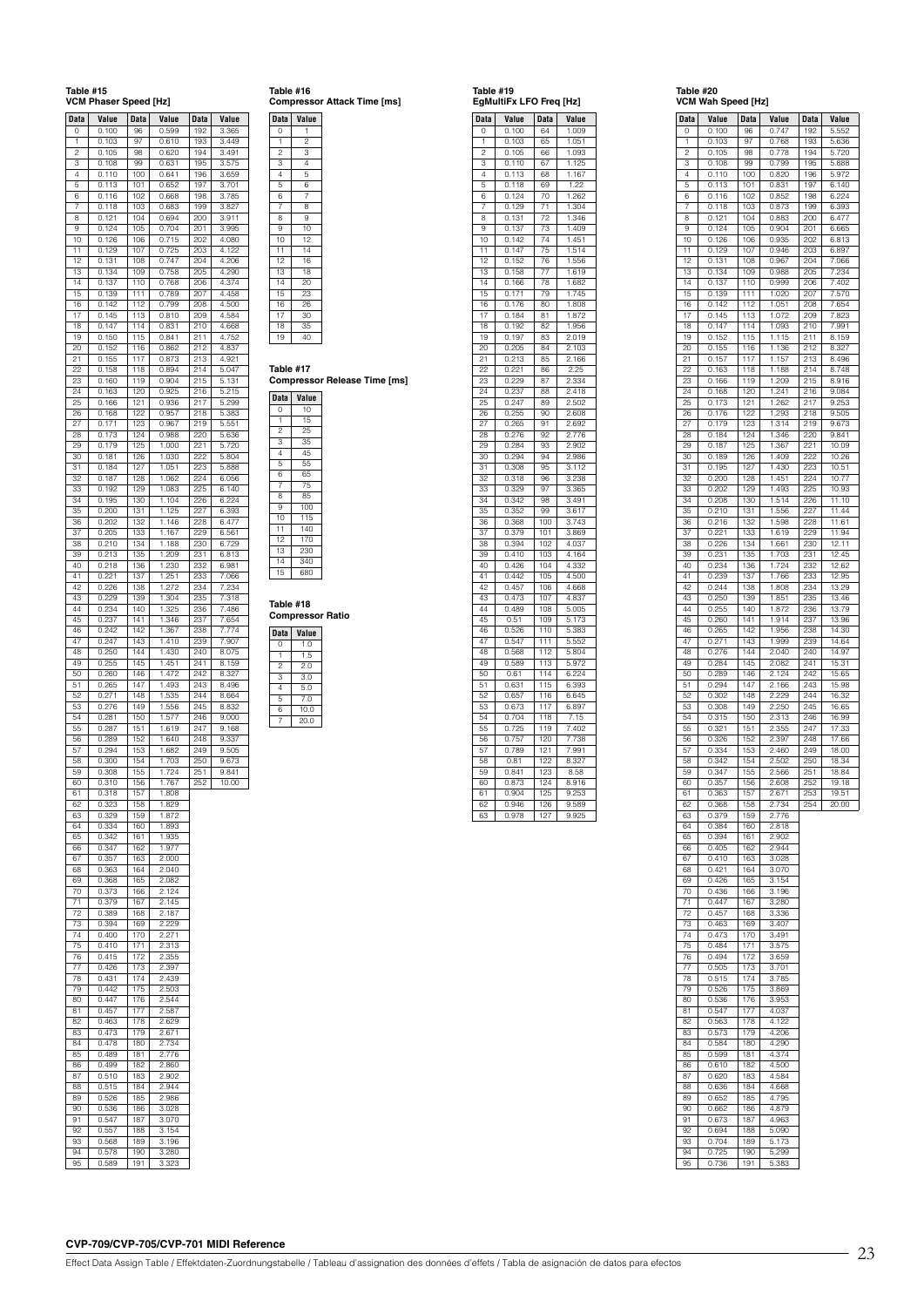# **Table #21 Wah Release Time [ms]**

| <b>Data</b> | Value   |
|-------------|---------|
| 52          | 10      |
| 53          | 15      |
| 54          | 25      |
| 55          | 35      |
| 56          | 45      |
| 57          | 55      |
| 58          | 65      |
| 59          | 75      |
| 60          | 85      |
| 61          | $100 -$ |
| 62          | 115     |
| 63          | 140     |
| 64          | 170     |
| 65          | 230     |
| 66          | 340     |
| 67          | 680     |

| 18DI <del>e</del> #22 |  |
|-----------------------|--|
| VCM Comp Level I      |  |

| Table #22<br>VCM Comp Level [dB] |                      |             |                      |            |                    |
|----------------------------------|----------------------|-------------|----------------------|------------|--------------------|
| <b>Data</b>                      | Value                | <b>Data</b> | Value                | Data       | Value              |
| U<br>1                           | $-138.0$             | 96<br>97    | 19.13<br>$-18.86$    | 192<br>193 | 1.06<br>$-0.93$    |
| $\overline{c}$                   | $-120.0$             | 98          | $-18.59$             | 194        | $-0.79$            |
| з                                | -109.4               | 99          | $-18.32$             | 195        | $-0.66$            |
| $\overline{4}$<br>5              | $-101.9$<br>$-96.12$ | 100<br>101  | $-18.06$<br>$-17.80$ | 196<br>197 | $-0.53$<br>$-0.39$ |
| 6                                | $-91.37$             | 102         | $-17.55$             | 198        | $-0.26$            |
| 7                                | $-87.36$             | 103         | $-17.29$             | 199        | $-0.13$            |
| 8<br>9                           | $-83.88$<br>-80.81   | 104<br>105  | $-17.04$<br>$-16.79$ | 200        | 0.00               |
| 10                               | $-78.06$             | 106         | $-16.54$             |            |                    |
| 11<br>12                         | $-75.58$<br>$-73.31$ | 107<br>108  | $-16.30$<br>-16.06   |            |                    |
| 13                               | $-71.23$             | 109         | $-15.82$             |            |                    |
| 14                               | $-69.29$             | 110         | $-15.58$             |            |                    |
| 15<br>16                         | $-67.50$<br>$-65.81$ | 111<br>112  | $-15.34$<br>$-15.11$ |            |                    |
| 17                               | $-64.23$             | 113         | $-14.88$             |            |                    |
| 18<br>19                         | $-62.75$             | 114<br>115  | $-14.65$<br>$-14.42$ |            |                    |
| 20                               | $-61.34$<br>$-60.00$ | 116         | $-14.19$             |            |                    |
| 21                               | $-58.73$             | 117         | $-13.97$             |            |                    |
| 22<br>23                         | 57.52<br>$-56.36$    | 118<br>119  | -13.75<br>$-13.53$   |            |                    |
| 24                               | $-55.25$             | 120         | $-13.31$             |            |                    |
| 25                               | $-54.19$             | 121         | $-13.09$             |            |                    |
| 26<br>27                         | $-53.16$<br>$-52.18$ | 122<br>123  | $-12.88$<br>$-12.67$ |            |                    |
| 28                               | $-51.23$             | 124         | $-12.46$             |            |                    |
| 29                               | $-50.32$             | 125         | $-12.25$             |            |                    |
| 30<br>31                         | -49.43<br>$-48.58$   | 126<br>127  | $-12.04$<br>$-11.83$ |            |                    |
| 32                               | $-47.75$             | 128         | $-11.63$             |            |                    |
| 33<br>34                         | $-46.95$             | 129<br>130  | $-11.43$             |            |                    |
| 35                               | $-46.17$<br>$-45.42$ | 131         | $-11.23$<br>$-11.03$ |            |                    |
| 36                               | 44.68                | 132         | $-10.83$             |            |                    |
| 37<br>38                         | $-43.97$<br>$-43.27$ | 133<br>134  | $-10.63$<br>$-10.44$ |            |                    |
| 39                               | $-42.60$             | 135         | $-10.24$             |            |                    |
| 40                               | $-41.94$             | 136         | $-10.05$             |            |                    |
| 41<br>42                         | $-41.29$<br>$-40.67$ | 137<br>138  | $-9.86$<br>$-9.67$   |            |                    |
| 43                               | $-40.05$             | 139         | $-9.48$              |            |                    |
| 44                               | $-39.45$             | 140         | $-9.29$              |            |                    |
| 45<br>46                         | $-38.87$<br>$-38.30$ | 141<br>142  | $-9.11$<br>$-8.92$   |            |                    |
| 47                               | $-37.74$             | 143         | $-8.74$              |            |                    |
| 48<br>49                         | $-37.19$<br>$-36.65$ | 144<br>145  | $-8.56$<br>$-8.38$   |            |                    |
| 50                               | $-36.12$             | 146         | $-8.20$              |            |                    |
| 51                               | $-35.61$             | 147         | $-8.02$              |            |                    |
| 52<br>53                         | $-35.10$<br>$-34.61$ | 148<br>149  | $-7.85$<br>$-7.67$   |            |                    |
| 54                               | $-34.12$             | 150         | $-7.50$              |            |                    |
| 55                               | 33.64                | 151         | $-7.\overline{32}$   |            |                    |
| 56<br>57                         | $-33.17$<br>$-32.71$ | 152<br>153  | $-7.15$<br>$-6.98$   |            |                    |
| 58                               | $-32.26$             | 154         | $-6.81$              |            |                    |
| 59                               | $-31.81$             | 155         | $-6.64$              |            |                    |
| ou<br>61                         | $-30.94$             | 156<br>157  | $-6.31$              |            |                    |
| 62                               | $-30.52$             | 158         | $-6.14$              |            |                    |
| 63<br>64                         | $-30.10$<br>$-29.69$ | 159<br>160  | $-5.98$<br>$-5.81$   |            |                    |
| 65                               | $-29.29$             | 161         | $-5.65$              |            |                    |
| 66                               | $-28.89$             | 162         | $-5.49$              |            |                    |
| 67<br>68                         | $-28.50$<br>$-28.11$ | 163<br>164  | $-5.33$<br>$-5.17$   |            |                    |
| 69                               | $-27.73$             | 165         | $-5.01$              |            |                    |
| 70                               | $-27.36$             | 166         | $-4.86$              |            |                    |
| 71<br>72                         | $-26.99$<br>$-26.62$ | 167<br>168  | $-4.70$<br>$-4.54$   |            |                    |
| 73                               | $-26.26$             | 169         | $-4.39$              |            |                    |
| 74                               | $-25.91$             | 170         | $-4.23$              |            |                    |
| 75<br>76                         | $-25.56$<br>$-25.21$ | 171<br>172  | $-4.08$<br>$-3.93$   |            |                    |
| 77                               | $-24.87$             | 173         | $-3.78$              |            |                    |
| 78                               | $-24.54$             | 174         | $-3.63$              |            |                    |
| 79<br>80                         | $-24.20$<br>$-23.88$ | 175<br>176  | $-3.48$<br>$-3.33$   |            |                    |
| 81                               | $-23.55$             | 177         | $-3.18$              |            |                    |
| 82<br>83                         | $-23.23$<br>$-22.92$ | 178<br>179  | $-3.04$<br>$-2.89$   |            |                    |
| 84                               | $-22.61$             | 180         | $-2.75$              |            |                    |
| 85                               | $-22.30$             | 181         | $-2.60$              |            |                    |
| 86<br>87                         | $-21.99$<br>$-21.69$ | 182<br>183  | $-2.46$<br>$-2.31$   |            |                    |
| 88                               | $-21.39$             | 184         | $-2.17$              |            |                    |
| 89                               | $-21.10$             | 185         | $-2.03$              |            |                    |
| 90<br>91                         | $-20.81$<br>$-20.52$ | 186<br>187  | $-1.89$<br>$-1.75$   |            |                    |
| 92                               | $-20.23$             | 188         | $-1.61$              |            |                    |
| 93                               | -19.95               | 189         | $-1.47$              |            |                    |
| 94<br>95                         | $-19.67$<br>$-19.40$ | 190<br>191  | $-1.34$<br>$-1.20$   |            |                    |

| Data     | Value               | <b>Data</b> | Value          | Data       | Value          |
|----------|---------------------|-------------|----------------|------------|----------------|
| 0        | 0.022               | 96          | 8.063          | 192        | 45.51          |
| 1        | 0.023               | 97          | 8.274          | 193        | 46.10          |
| 2<br>З   | 0.024<br>0.025      | 98<br>99    | 8.489          | 194<br>195 | 46.70          |
| 4        | 0.026               | 100         | 8.706<br>8.927 | 196        | 47.31<br>47.91 |
| 5        | 0.028               | 101         | 9.151          | 197        | 48.53          |
| 6        | 0.031               | 102         | 9.379          | 198        | 49.15          |
| 7        | 0.035               | 103         | 9.610          | 199        | 49.77          |
| 8<br>9   | 0.039<br>0.045      | 104<br>105  | 9.844<br>10.09 | 200        | 50.40          |
| 10       | 0.051               | 106         | 10.33          |            |                |
| 11       | 0.059               | 107         | 10.57          |            |                |
| 12       | 0.068               | 108         | 10.82          |            |                |
| 13       | 0.077<br>0.088      | 109<br>110  | 11.07          |            |                |
| 14<br>15 | 0.101               | 111         | 11.33<br>11.59 |            |                |
| 16       | 0.114               | 112         | 11.85          |            |                |
| 17       | 0.129               | 113         | 12.11          |            |                |
| 18<br>19 | 0.146<br>0.163      | 114<br>115  | 12.38<br>12.66 |            |                |
| 20       | 0.182               | 116         | 12.93          |            |                |
| 21       | 0.203               | 117         | 13.21          |            |                |
| 22       | 0.225               | 118         | 13.50          |            |                |
| 23<br>24 | 0.249               | 119         | 13.78          |            |                |
| 25       | 0.274<br>0.301      | 120<br>121  | 14.07<br>14.37 |            |                |
| 26       | 0.330               | 122         | 14.67          |            |                |
| 27       | 0.360               | 123         | 14.97          |            |                |
| 28       | 0.393               | 124         | 15.27          |            |                |
| 29<br>30 | 0.426<br>0.462      | 125<br>126  | 15.58<br>15.90 |            |                |
| 31       | 0.500               | 127         | 16.21          |            |                |
| 32       | 0.539               | 128         | 16.53          |            |                |
| 33       | 0.580               | 129         | 16.86          |            |                |
| 34<br>35 | 0.623<br>0.668      | 130<br>131  | 17.18<br>17.52 |            |                |
| 36       | 0.716               | 132         | 17.85          |            |                |
| 37       | 0.765               | 133         | 18.19          |            |                |
| 38       | 0.816               | 134         | 18.53          |            |                |
| 39<br>40 | 0.869<br>0.924      | 135<br>136  | 18.88<br>19.23 |            |                |
| 41       | 0.982               | 137         | 19.59          |            |                |
| 42       | 1.041               | 138         | 19.95          |            |                |
| 43       | $\overline{1}$ .103 | 139         | 20.31          |            |                |
| 44<br>45 | 1.167<br>1.233      | 140<br>141  | 20.68<br>21.05 |            |                |
| 46       | 1.301               | 142         | 21.42          |            |                |
| 47       | 1.372               | 143         | 21.80          |            |                |
| 48       | 1.444               | 144         | 22.18          |            |                |
| 49<br>50 | 1.520<br>1.597      | 145<br>146  | 22.57<br>22.96 |            |                |
| 51       | 1.677               | 147         | 23.36          |            |                |
| 52       | 1.759               | 148         | 23.75          |            |                |
| 53       | 1.844               | 149         | 24.16          |            |                |
| 54<br>55 | 1.931<br>2.021      | 150<br>151  | 24.56<br>24.97 |            |                |
| 56       | 2.113               | 152         | 25.39          |            |                |
| 57       | 2.207               | 153         | 25.81          |            |                |
| 58       | 2.304               | 154         | 26.23          |            |                |
| 59<br>60 | 2.404<br>2.506      | 155<br>156  | 26.66<br>27.09 |            |                |
| 61       | 2.611               | 157         | 27.53          |            |                |
| 62       | 2.718               | 158         | 27.97          |            |                |
| 63       | 2.828               | 159         | 28.41          |            |                |
| 64       | 2.941               | 160         | 28.86          |            |                |
| 65<br>66 | 3.056<br>3.174      | 161<br>162  | 29.31<br>29.77 |            |                |
| 67       | 3.295               | 163         | 30.23          |            |                |
| 68       | 3.418               | 164         | 30.70          |            |                |
| 69       | 3.544               | 165         | 31.17          |            |                |
| 70<br>71 | 3.673<br>3.805      | 166<br>167  | 31.64          |            |                |
| 72       | 3.940               | 168         | 32.12<br>32.60 |            |                |
| 73       | 4.077               | 169         | 33.09          |            |                |
| 74       | 4.217               | 170         | 33.58          |            |                |
| 75       | 4.361               | 171         | 34.07          |            |                |
| 76<br>77 | 4.507<br>4.656      | 172<br>173  | 34.57<br>35.08 |            |                |
| 78       | 4.807               | 174         | 35.59          |            |                |
| 79       | 4.962               | 175         | 36.10          |            |                |
| 80       | 5.120               | 176         | 36.62          |            |                |
| 81       | 5.281               | 177         | 37.14          |            |                |
| 82<br>83 | 5.445<br>5.611      | 178<br>179  | 37.67<br>38.20 |            |                |
| 84       | 5.781               | 180         | 38.73          |            |                |
| 85       | 5.954               | 181         | 39.27          |            |                |
| 86       | 6.130               | 182         | 39.82          |            |                |
| 87       | 6.309               | 183         | 40.36          |            |                |
| 88<br>89 | 6.491<br>6.677      | 184<br>185  | 40.92<br>41.48 |            |                |
| 90       | 6.865               | 186         | 42.04          |            |                |
| 91       | 7.057               | 187         | 42.61          |            |                |
| 92       | 7.252               | 188         | 43.18          |            |                |
| 93<br>94 | 7.450<br>7.651      | 189<br>190  | 43.75<br>44.33 |            |                |
| 95       | 7.855               | 191         | 44.92          |            |                |
|          |                     |             |                |            |                |

| Table #24                  |  |  |
|----------------------------|--|--|
| VCM Comp Release Time [ms] |  |  |

|          | опр⊥             | ыеа        | е<br>rune [ms]   |             |        |
|----------|------------------|------------|------------------|-------------|--------|
| Data     | Value            | Data       | Value            | <b>Data</b> | Value  |
| 0        | 10.88            | 96         | 133.76           | 192         | 502.40 |
| 1        | 10.90            | 97         | 136.34           | 193         | 507.54 |
| 2        | 10.94            | 98         | 138.94           | 194         | 512.70 |
| 3        | 11.00            | 99         | 141.56           | 195         | 517.88 |
| 4        | 11.10            | 100        | 144.22           | 196         | 523.10 |
| 5        | 11.22            | 101        | 146.90           | 197         | 528.34 |
| 6        | 11.36            | 102        | 149.60           | 198         | 533.60 |
| 7<br>8   | 11.54            | 103<br>104 | 152.34           | 199<br>200  | 538.90 |
| 9        | 11.74<br>11.96   | 105        | 155.10<br>157.88 |             | 544.22 |
| 10       | 12.22            | 106        | 160.70           |             |        |
| 11       | 12.50            | 107        | 163.54           |             |        |
| 12       | 12.80            | 108        | 166.40           |             |        |
| 13       | 13.14            | 109        | 169.30           |             |        |
| 14       | 13.50            | 110        | 172.22           |             |        |
| 15       | 13.88            | 111        | 175.16           |             |        |
| 16       | 14.30            | 112        | 178.14           |             |        |
| 17       | 14.74            | 113        | 181.14           |             |        |
| 18       | 15.20            | 114        | 184.16           |             |        |
| 19       | 15.70            | 115        | 187.22           |             |        |
| 20       | 16.22            | 116        | 190.30           |             |        |
| 21<br>22 | 16.76            | 117        | 193.40           |             |        |
| 23       | 17.34<br>17.94   | 118<br>119 | 196.54<br>199.70 |             |        |
| 24       | 18.56            | 120        | 202.88           |             |        |
| 25       | 19.22            | 121        | 206.10           |             |        |
| 26       | 19.90            | 122        | 209.34           |             |        |
| 27       | 20.60            | 123        | 212.60           |             |        |
| 28       | 21.34            | 124        | 215.90           |             |        |
| 29       | 22.10            | 125        | 219.22           |             |        |
| 30       | 22.88            | 126        | 222.56           |             |        |
| 31       | 23.70            | 127        | 225.94           |             |        |
| 32       | 24.54            | 128        | 229.34           |             |        |
| 33       | 25.40            | 129        | 232.76           |             |        |
| 34       | 26.30            | 130        | 236.22           |             |        |
| 35       | 27.22            | 131        | 239.70           |             |        |
| 36       | 28.16            | 132        | 243.20           |             |        |
| 37<br>38 | 29.14<br>30.14   | 133<br>134 | 246.74<br>250.30 |             |        |
| 39       | 31.16            | 135        | 253.88           |             |        |
| 40       | 32.22            | 136        | 257.50           |             |        |
| 41       | 33.30            | 137        | 261.14           |             |        |
| 42       | 34.40            | 138        | 264.80           |             |        |
| 43       | 35.54            | 139        | 268.50           |             |        |
| 44       | 36.70            | 140        | 272.22           |             |        |
| 45       | 37.88            | 141        | 275.96           |             |        |
| 46       | 39.10            | 142        | 279.74           |             |        |
| 47       | 40.34            | 143        | 283.54           |             |        |
| 48       | 41.60            | 144        | 287.36           |             |        |
| 49       | 42.90            | 145        | 291.22           |             |        |
| 50       | 44.22            | 146        | 295.10           |             |        |
| 51<br>52 | 45.56<br>46.94   | 147<br>148 | 299.00<br>302.94 |             |        |
| 53       | 48.34            | 149        | 306.90           |             |        |
| 54       | 49.76            | 150        | 310.88           |             |        |
| 55       | 51.22            | 151        | 314.90           |             |        |
| 56       | 52.70            | 152        | 318.94           |             |        |
| 57       | 54.20            | 153        | 323.00           |             |        |
| 58       | 55.74            | 154        | 327.10           |             |        |
| 59       | 57.30            | 155        | 331.22           |             |        |
| 60       | 58.88            | 156        | 335.36           |             |        |
| 61       | 60.50            | 157        | 339.54           |             |        |
| 62       | 62.14            | 158        | 343.74<br>347.96 |             |        |
| 63<br>64 | 63.80<br>65.50   | 159        |                  |             |        |
| 65       | 67.22            | 160<br>161 | 352.22<br>356.50 |             |        |
| 66       | 68.96            | 162        | 360.80           |             |        |
| 67       | 70.74            | 163        | 365.14           |             |        |
| 68       | 72.54            | 164        | 369.50           |             |        |
| 69       | 74.36            | 165        | 373.88           |             |        |
| 70       | 76.22            | 166        | 378.30           |             |        |
| 71       | 78.10            | 167        | 382.74           |             |        |
| 72       | 80.00            | 168        | 387.20           |             |        |
| 73       | 81.94            | 169        | 391.70           |             |        |
| 74       | 83.90            | 170        | 396.22           |             |        |
| 75       | 85.88            | 171        | 400.76           |             |        |
| 76       | 87.90            | 172        | 405.34           |             |        |
| 77<br>78 | 89.94<br>92.00   | 173<br>174 | 409.94           |             |        |
| 79       |                  | 175        | 414.56<br>419.22 |             |        |
| 80       | 94.10<br>96.22   | 176        | 423.90           |             |        |
| 81       | 98.36            | 177        | 428.60           |             |        |
| 82       | 100.54           | 178        | 433.34           |             |        |
| 83       | 102.74           | 179        | 438.10           |             |        |
| 84       | 104.96           | 180        | 442.88           |             |        |
| 85       | 107.22           | 181        | 447.70           |             |        |
| 86       | 109.50           | 182        | 452.54           |             |        |
| 87       | 111.80           | 183        | 457.40           |             |        |
| 88       | 114.14           | 184        | 462.30           |             |        |
| 89       | 116.50           | 185        | 467.22           |             |        |
| 90       | 118.88           | 186        | 472.16           |             |        |
| 91       | 121.30           | 187        | 477.14           |             |        |
| 92       | 123.74           | 188        | 482.14           |             |        |
| 93       | 126.20           | 189        | 487.16           |             |        |
| 94<br>95 | 128.70<br>131.22 | 190<br>191 | 492.22<br>497.30 |             |        |
|          |                  |            |                  |             |        |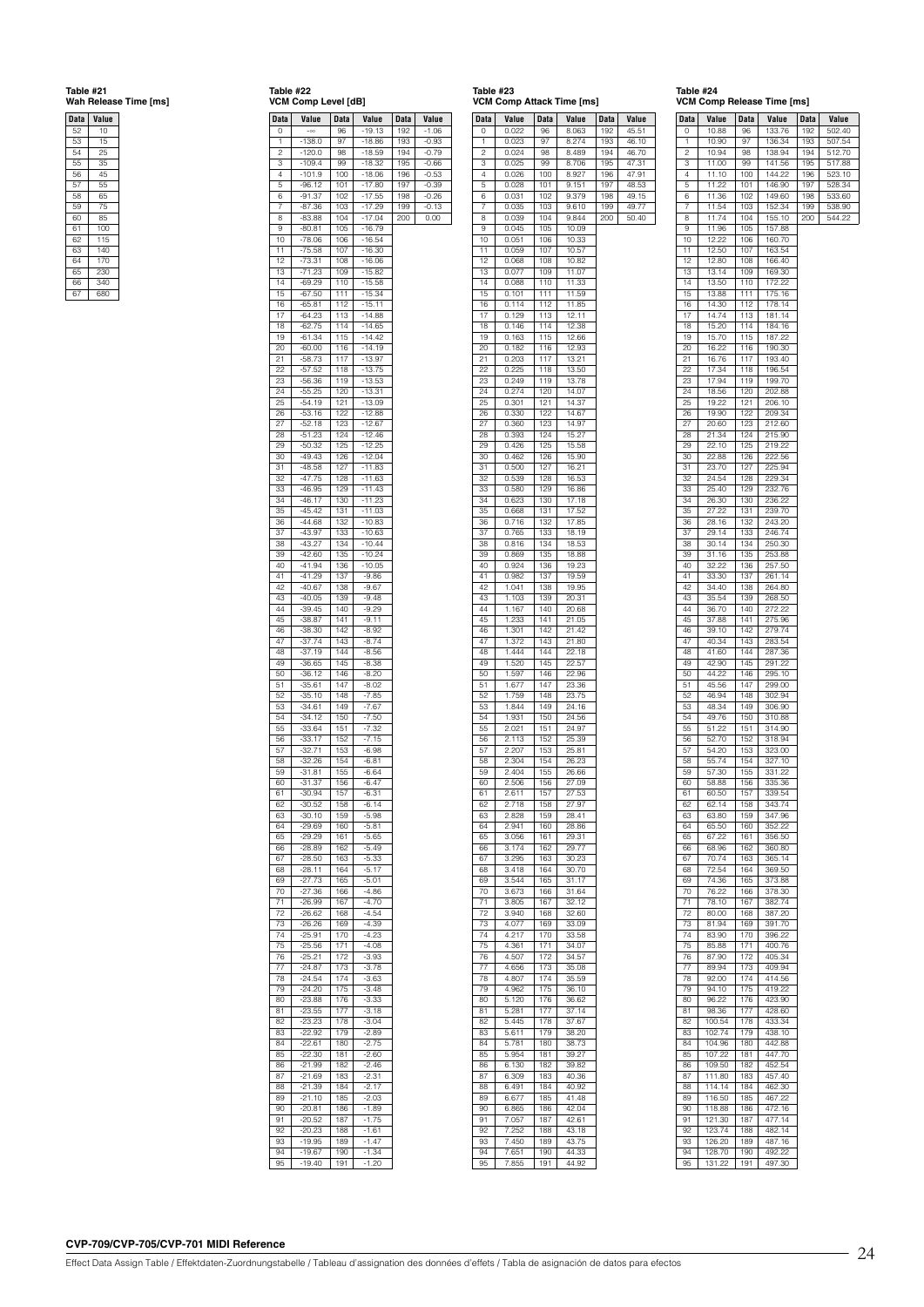**Table #25 LO-FI Sampling Frequency Control [Hz]**

| งle #26 |                     |  |
|---------|---------------------|--|
|         | ia Mod OSC Frea Co. |  |

| Data            | Value              | Data            | Value              |
|-----------------|--------------------|-----------------|--------------------|
| O               | 44.1k              | 64              | 678.0              |
| 1               | 22.1k              | 65              | 668.0              |
| 2               | 14.7k              | 66              | 658.0              |
| ä               | 1.0k<br>1          | 67              | 649.0              |
| $\Delta$        | 8.8k               | 68              | 639.0              |
| 5               | 7.4k               | 69              | 630.0              |
| 6               | 6.3k               | 70              | 621.0              |
| 7               | 5.5k               | $\overline{71}$ | 613.0              |
| 8               | 4.9k               | 72              | 604.0              |
| $\mathbf{Q}$    | 4.4k               | 73              | 596.0              |
| 10              | 4.0k               | 74              | 588.0              |
| 11              | 3.7k               | 75              | 580.0              |
| 12              | 3.4k               | 76              | 573.0              |
| 13              | 3.2k               | 77              | 565.0              |
| 14              | 2.9k               | 78              | 558.0              |
| 15              | 2.8k               | 79              | 551.0              |
| 16              | 2.6k               | R <sub>0</sub>  | 5440               |
| 17              | 2.5k               | 81              | 538.0              |
| 18              |                    | 82              |                    |
|                 | 2.3k               |                 | 531.0              |
| 19              | 2.2k               | 83              | 525.0              |
| 20              | 2.1k               | 84              | 519.0              |
| $^{21}$         | 2.0k               | 85              | 513.0              |
| 22              | 1.92k              | 86              | 507.0              |
| 23              | $1$ $84k$          | 87              | 501.0              |
| 24              | 1.76k              | 88              | 496.0              |
| $\overline{25}$ | 1.70k              | RQ              | 490.0              |
| 26              | 1.63k              | 90              | 485.0              |
| $2\overline{7}$ | 1.58k              | 91              | 479.0              |
| 28              | 1.52k              | 92              | 474.0              |
| 29              | 1.47k              | 93              | 469.0              |
| 30              | 1.42k              | 94              | 464.0              |
| 31              | 1.38k              | 95              | 459.0              |
| 32              | 1.34k              | 96              | 455.0              |
| 33              | 1.30k              | 97              | 450.0              |
| 34              | 1.26k              | 98              | 445.0              |
| 35              | 1.23k              | 99              | 441.0              |
| 36              | 1.19k              | 100             | 437.0              |
| 37              | 1.<br>16k          | 101             | 432.0              |
| 38              | 13k<br>1.          | 102             | 428.0              |
| ٩q              | 10k<br>1.          | 103             | 424.0              |
| 40              | 1.08k              | 104             | 420.0              |
| 41              | $\overline{1.05k}$ | 105             | 416.0              |
| 42              |                    | 106             |                    |
| 43              | 1.03k<br>1.00k     | 107             | 412.0<br>408.0     |
| 44              | 980.0              |                 | 405.0              |
|                 |                    | 108             |                    |
| 45              | 959.0              | 109             | 401.0              |
| 46              | 938.0              | 110             | 397.0              |
| 47              | 919.0              | 111             | 394.0              |
| 48              | 900.0              | 112             | 390.0              |
| 49              | 882.0              | 113             | 387.0              |
| 50              | 865.0              | 114             | 383.0              |
| 51              | 848.0              | 115             | 380.0              |
| 52              | 832.0              | 116             | 377.0              |
| 53              | 817.0              | 117             | 374.0              |
| 54              | 802.0              | 118             | 371.0              |
| 55              | 788.0              | 119             | 368.0              |
| 56              | 774.0              | 120             | 364.0              |
| 57              | 760.0              | 121             | $\frac{1}{36}$ 1.0 |
|                 | 747.0              | 122             | 359.0              |
|                 |                    |                 |                    |
| 58              |                    |                 |                    |
| 59              | 735.0              | 123             | 356.0              |
| 60              | 723.0              | 124             | 353.0              |
| 61<br>62        | 711.0<br>700.0     | 125<br>126      | 350.0<br>347.0     |

| <b>Data</b>    | Value             | Data       | Value                 |
|----------------|-------------------|------------|-----------------------|
| O              | 0.7               | 64         | 151.4                 |
| 1              | 1.3               | 65         | 160.2                 |
| $\overline{c}$ | 2.0               | 66         | 169.6                 |
| 3              | 2.7               | 67         | 179.0                 |
| Δ              | 3.4               | 68         | 189.1                 |
| 5              | 4.0               | 69         | 199.9                 |
| ค              | 4.7               | 70         | 211.3                 |
| 7              | 5.4               | 71         | 223.4                 |
| R              | 6.1               | 72         | 236.2                 |
| q              | 6.7               | 72         | 249                   |
| 10             | 7.4               | 74         | 263.8                 |
| 11             | 8.1               | 75         | 279.3                 |
| 12             | 8.7               | 76         | 294.7                 |
| 13             | 94                | 77         | 311.6                 |
| 14             | 10.1              | 78         | 329.7                 |
| 15             | 10.8              | 79         | 348.6                 |
| 16             | 11.4              | 80         | 368.1                 |
| 17             | 12.1              | 81         | 389.6                 |
| 18             | 12.8              | 82         | 411.8                 |
| 19             | 13.5              | 83         | 435.4                 |
| 20             | 14.1              | 84         | 459.6                 |
| 21             | 14.8              | 85         | 485.9                 |
| 22             | 15.5              | 86         | 514.1                 |
| 23             | 16.2              | 87         | 543.1                 |
| 24             | 16.8              | 88         | 574.0                 |
| 25             | 17.5              | 89         | 607.0                 |
| 26             | 18.2              | 90         | 642.0                 |
| 27             | 19.5              | 91         | 678.3                 |
| 28             | 20.9              | 92         | 717.3                 |
| 29             | $\frac{1}{2}$ 1.5 | 93         | $\overline{757}$<br>7 |
| 30             | 22.9              | 94         | 801.5                 |
| 31             | 24.2              | 95         | 847.2                 |
| 32             | 25.6              | 96         | 895.0                 |
| 33             | 26.9              | 97         | 946.                  |
| 34             | 28.9              | 98         | 1<br>1000<br>7        |
| 35             |                   | 99         |                       |
| 36             | 30.3<br>32.3      | 100        | 1057.2<br>1117.7      |
| 37             | 33.6              | 101        | 1181.7                |
| 38             | 35.7              | 102        | 1249.0                |
| 39             |                   | 103        | 1320.3                |
| 40             | 37.7<br>39.7      | 104        | 1395.7                |
| 41             | 42.4              | 105        | 1475.1                |
| 42             | 44.4              | 106        | 1559.2                |
| 43             | 47<br>1           | 107        | 1648<br>7             |
| 44             | 49.8              | 108        | 1742.9                |
| 45             | 52.5              | 109        | 1841.8                |
| 46             | 55.9              | 110        | 1947.5                |
| 47             |                   | 111        | 2058.5                |
|                | 59.2              |            |                       |
| 48<br>49       | 62.6              | 112<br>113 | 2175.6<br>2300.1      |
|                | 65.9              | 114        |                       |
| 50             | 70.0              |            | 2431.3                |
| 51             | 73.3              | 115        | 2569.9<br>2716.6      |
| 52             | 78.1              | 116        |                       |
| 53             | 82.1              | 117        | 2871.4                |
| 54             | 86.8              | 118        | 3035.6                |
| 55             | 92.2              | 119        | 3208.5                |
| 56             | 96.9              | 120        | 3391.6                |
| 57             | 103.0             | 121        | 3585.4                |
| 58             | 108.3             | 122        | 3790.0                |
| 59             | 115.1             | 123        | 4006.6                |
| 60             | 121.1             | 124        | 4234.8                |
| 61             | 128.5             | 125        | 4477.0                |
| 62             | 135.9             | 126        | 4732.1                |
| 63             | 143.3             | 127        | 5002.<br>6            |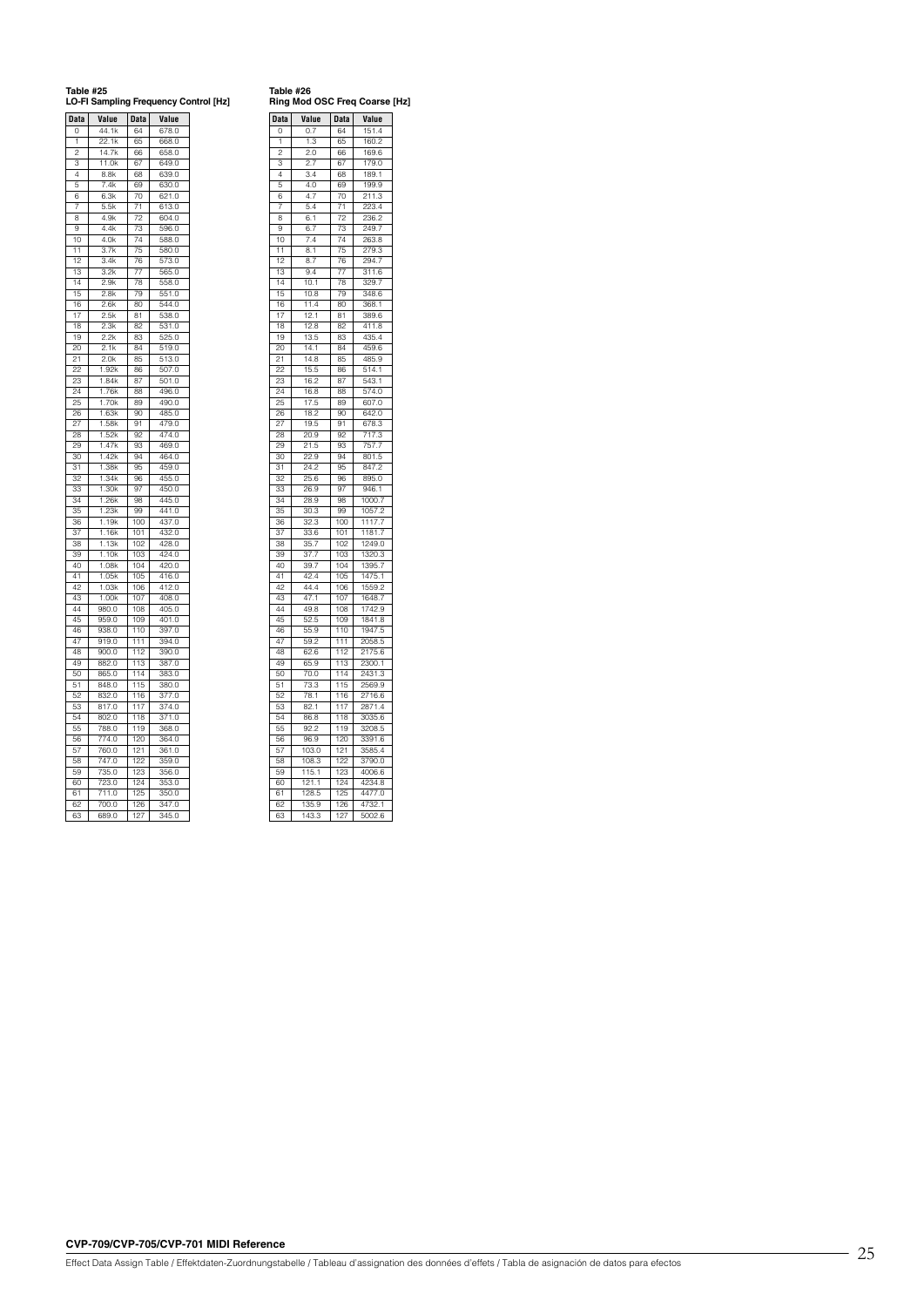# <span id="page-25-0"></span>**Vocal Harmony Parameter List (CVP-709/CVP-705) / Liste der Vokalharmonie-Parameter (CVP-709/CVP-705) / Liste des paramètres liés à l'harmonie vocale (CVP-709/CVP-705) / Lista de parámetros de armonía vocal (CVP-709/CVP-705)**

# **Chordal Type List**

| <b>Type Name</b>       | <b>Description</b>                                                                                                                                                                                                                                                                                                                                                                                                                                                                                                                                                                                                                                                                     |
|------------------------|----------------------------------------------------------------------------------------------------------------------------------------------------------------------------------------------------------------------------------------------------------------------------------------------------------------------------------------------------------------------------------------------------------------------------------------------------------------------------------------------------------------------------------------------------------------------------------------------------------------------------------------------------------------------------------------|
| 2Abv&1Blw.Simple       | Harmony based on 3-tone chord, 2 above and 1 below; suitable for backing chorus parts. Basically it generates harmonies within an octave.                                                                                                                                                                                                                                                                                                                                                                                                                                                                                                                                              |
| 1Abv&2Blw.Simple       | Harmony based on 3-tone chord, 1 above and 2 below; suitable for backing chorus parts. Basically it generates harmonies within an octave.                                                                                                                                                                                                                                                                                                                                                                                                                                                                                                                                              |
| 1Abv&2Blw.Open         | Harmony based on 3 total tones from chords and scales, 1 above and 2 below; it can produce a feeling of movement. Basically it generates open<br>harmonies of an octave or more.                                                                                                                                                                                                                                                                                                                                                                                                                                                                                                       |
| 1Abv&2Blw.OpenPara     | Harmony based on 3 total tones from chords and scales, 1 above and 2 below; it can produce a feeling of movement. Basically it generates open<br>harmonies of an octave or more. It includes the effect of creating parallel motion of a half tone in certain conditions.                                                                                                                                                                                                                                                                                                                                                                                                              |
| 1Abv&2Blw.OpenBlues    | Harmony based on 3 total tones from chords and scales, 1 above and 2 below; it can produce a feeling of movement. Basically it generates open<br>harmonies of an octave or more. Since it adds a major second as a scale tone to harmony during 7th chords, it provides a passing tone during 7th<br>chords. Suitable for 3-tone chord blues or for country rock in major keys. There are cases where it is not suitable during 7th chord in minor keys.                                                                                                                                                                                                                               |
| 1Abv&1Blw+UnsD.Simple  | Harmony suitable for a trio based on 2-tone chord, 1 above and 1 below (+ Oct. below the input pitch); it is suitable for backing chorus parts.                                                                                                                                                                                                                                                                                                                                                                                                                                                                                                                                        |
| 3Blw.Closed            | Harmony based on 3 total tones from chords and scales, 3 below; it can produce a feeling of movement. Basically it generates harmonies within an<br>octave. It is unsuitable for low input pitch, because the harmonies are low.                                                                                                                                                                                                                                                                                                                                                                                                                                                       |
| 3Blw.ClosedPara        | Harmony based on 3 total tones from chords and scales, 3 below; it can produce a feeling of movement. Basically it generates harmonies within an<br>octave. It is unsuitable for low input pitch, because the harmonies are low. It includes the effect of creating parallel motion of a half tone in certain<br>conditions.                                                                                                                                                                                                                                                                                                                                                           |
| 3Blw.ClosedBlues       | Harmony based on 3 total tones from chords and scales, 3 below; it can produce a feeling of movement. Basically it generates harmonies within an<br>octave. It is unsuitable for low input pitch, because the harmonies are low. Because it adds the major second as the scale tone to harmony during 7th<br>chord, it provides a passing tone during 7th chords. Suitable for 3-tone chord blues in major keys or for country rock. There are cases where it is not<br>suitable during 7th chord in minor keys.                                                                                                                                                                       |
| 2Blw+Bass.Chordal      | Harmony based on 3-tone chord, 2 below and a chord root; it is suited for backing chorus parts.                                                                                                                                                                                                                                                                                                                                                                                                                                                                                                                                                                                        |
| 2Blw+UnsD.Modal        | Harmony suitable for a trio based on 2 total tones from chords and scales, 2 below (+ Oct. below the input pitch); it can produce a feeling of movement.                                                                                                                                                                                                                                                                                                                                                                                                                                                                                                                               |
| 2Blw+UnsD.ModalBlues   | Harmony suitable for a trio based on 2 total tones from chords and scales, 2 below (+ Oct. below the input pitch); it can produce a feeling of movement.<br>Because it adds a major second as a scale tone to harmony during 7th chords, it provides a passing tone during 7th chords. Suitable for 3-tone chord<br>blues or for country rock in major keys. There are cases where it is not suitable during 7th chord in minor keys.                                                                                                                                                                                                                                                  |
| 1Blw+UnsD+Bass         | Harmony suitable for a duet based on 1 total tone from chord and scale, the nearby 1 below (+ Oct. below the input pitch and chord root); it can produce<br>a feeling of movement.                                                                                                                                                                                                                                                                                                                                                                                                                                                                                                     |
| 1Blw.Far+UnsD+Bass     | Harmony suitable for a duet based on 1-tone chord, 1 below, (priority on character) (+ Oct. below the input pitch and chord root). This setting skillfully<br>expresses the chord character.                                                                                                                                                                                                                                                                                                                                                                                                                                                                                           |
| 3Abv.Jazz              | Harmony based on 3 total tones from chords and scales, 3 above; it can produce a feeling of movement. Basically it generates harmonies within an<br>octave. It is suitable for low pitched vocals.                                                                                                                                                                                                                                                                                                                                                                                                                                                                                     |
| 3Abv.Chordal           | Harmony based on 3-tone chord, 3 above; it is suitable for backing chorus parts. It is also good for low pitched vocals.                                                                                                                                                                                                                                                                                                                                                                                                                                                                                                                                                               |
| 3Abv.JazzPara          | Harmony based on 3 total tones from chords and scales, 3 above; it handles a major triad as add 6th chord. Because it handles the major second as a<br>scale tone in major triads, it can also provide passing tones. Basically it generates harmonies within an octave. It includes the effect of creating parallel<br>motion of a half tone in certain conditions. It is suitable for low pitched vocals.                                                                                                                                                                                                                                                                            |
| 3Abv.JazzBluesPara     | Harmony based on 3 total tones from chords and scales, 3 above; it handles a major triad as add 6th chord. Since it handles the major second as a<br>scale tone in major triads, it can also provide passing tones. Because it adds a major second as a scale tone to harmony during 7th chords, it provides<br>a passing tone during 7th chords. Suitable for 3-tone chord blues or for country rock in major keys. Basically it generates harmonies within an octave. It<br>includes the effect of creating parallel motion of a half tone in certain conditions. There are cases where it is not suitable during 7th chord in minor keys.<br>It is suitable for low pitched vocals. |
| 2Abv&1Blw.WideH        | Harmony based on 3 total tones from chords and scales, 2 above and 1 below; it can produce a feeling of movement. Basically it generates open<br>harmonies of an octave or more. It is suitable for low pitched vocals.                                                                                                                                                                                                                                                                                                                                                                                                                                                                |
| 2Abv&1Blw.forDuo       | Harmony based on 3 total tones from chords and scales, 2 above and 1 below; it can produce a feeling of movement. Because it combines elements<br>suited for duets. Harmony1, 2 and 3 can be independently selected for use for duets. It can also be used for octave transposing. Basically, the highest<br>tone (Harmony1) is an octave above the lowest tone (Harmony3), and this tone (Harmony1 or Harmony3) handles the major second as the scale tone in<br>major triads. (You should be careful, however, depending on the song.) It is suited for low pitched vocals in situations where all harmonies are used for a<br>quartet.                                              |
| 2Abv&1Blw.Jazz         | Harmony based on 3 total tones from chords and scales, 2 above and 1 below; it handles a major triad as add 6th chord. Because it handles the major<br>second as a scale tone in major triads, it can also provide passing tones. Basically, the highest tone (Harmony1) is an octave above the lowest tone<br>(Harmony3). Each of its tones is treated as an element, so it can be used for duets or trios. It is suitable for low pitched vocals.                                                                                                                                                                                                                                    |
| 2Abv&1Blw.WideL        | Harmony based on 3 total tones from chords and scales, 2 above and 1 below; it can produce a feeling of movement. Its harmony range tends to be<br>lower than that of "2Abv&1Blw.WideH." Basically it generates open harmonies of an octave or more. It is suitable for low pitched vocals.                                                                                                                                                                                                                                                                                                                                                                                            |
| 2Abv+UnsD.Modal6th     | Harmony suitable for a trio based on 2 total tones from chords and scales, 2 above (+ Oct. below the input pitch); it handles a major triad as add 6th<br>chord. Because it handles the major second as a scale tone in major triads, it can also provide passing tones. It is suitable for low pitched vocals.                                                                                                                                                                                                                                                                                                                                                                        |
| 2Abv+Bass.Modal6th     | Harmony suitable for a trio based on 2 total tones from chords and scales, 2 above (+ chord root); it handles a maior triad as add 6th chord. Because it<br>handles the major second as a scale tone in major triads, it can also provide passing tones. It is suitable for low pitched vocals.                                                                                                                                                                                                                                                                                                                                                                                        |
| UnsU+1Abv+Bass.Open    | Harmony suitable for a duet based on 1 total tone from chord and scale, the nearby 1 above (+ Oct. below the input pitch and chord root); it can produce<br>a feeling of movement.                                                                                                                                                                                                                                                                                                                                                                                                                                                                                                     |
| 1Abv&2Blw.Jazz         | Harmony based on 3 total tones from chords and scales, 1 above and 2 below; it can produce a feeling of movement. Because it handles the major<br>second as a scale tone in major triads, it can also provide passing tones. Basically it is a closed harmony within an octave.                                                                                                                                                                                                                                                                                                                                                                                                        |
| 1Abv&2Blw.80s          | Harmony based on 3 total tones from chords and scales, 1 above and 2 below; it can produce a feeling of movement. Because it handles the major<br>second as a scale tone in maior triads, it can also provide passing tone. With priority on the chord's character, it is good for broadening the sound in<br>which Maj7 and m7 chords are often used. Basically it generates closed harmonies within an octave.                                                                                                                                                                                                                                                                       |
| 1Abv&2Blw.Blues        | Harmony based on 3 total tones from chords and scales, 1 above and 2 below; it can produce a feeling of movement. Since it handles the major second<br>as a scale tone in major triads, it can also provide passing tones. Because it adds the major second as a scale tone to harmony during 7th chords, it<br>provides a passing tone during 7th chords. Suitable for 3-tone chord blues in major keys or for country rock. Basically it generates closed harmonies<br>within an octave.                                                                                                                                                                                             |
| 1Abv&2Blw.ChordalBlues | Harmony based on 3 total tones from chords and scales, 1 above and 2 below; it can produce a feeling of movement. Because it handles the major<br>second as a scale tone in major triads, it can also provide passing tones. Because it adds the major second as a scale tone to harmony during 7th<br>chords, it provides a passing tone during 7th chords. Suitable for 3-tone chord blues in major keys or for country rock. With priority on the chord's<br>character, it is good for broadening the sound in which Maj7 and m7 chords are often used. Basically it generates closed harmonies within an octave.                                                                   |
| 1Abv&2Blw.Chordal      | Harmony based on tone chords and scale tones used as duet, 1 above and 2 below; it can produce a feeling of movement. Harmony1 is a tone above<br>and nearest the input pitch. Harmony2, tone which is below the input pitch and nearest the input pitch, handles a major triad as add 6th chord.<br>Harmony3 is harmony with priority on the chord character of the lower notes. Because it handles the major second as a scale tone in major triads, it can<br>also provide passing tones.                                                                                                                                                                                           |
| 1Abv&2Blw.Wide         | Harmony based on 3 total tones from chords and scales, 1 above and 2 below; it can produce a feeling of movement. It handles a major triad as add 6th<br>chord. Since it handles the major second as a scale tone, it can also provide passing tones. Basically it generates open harmonies of an octave or more.                                                                                                                                                                                                                                                                                                                                                                      |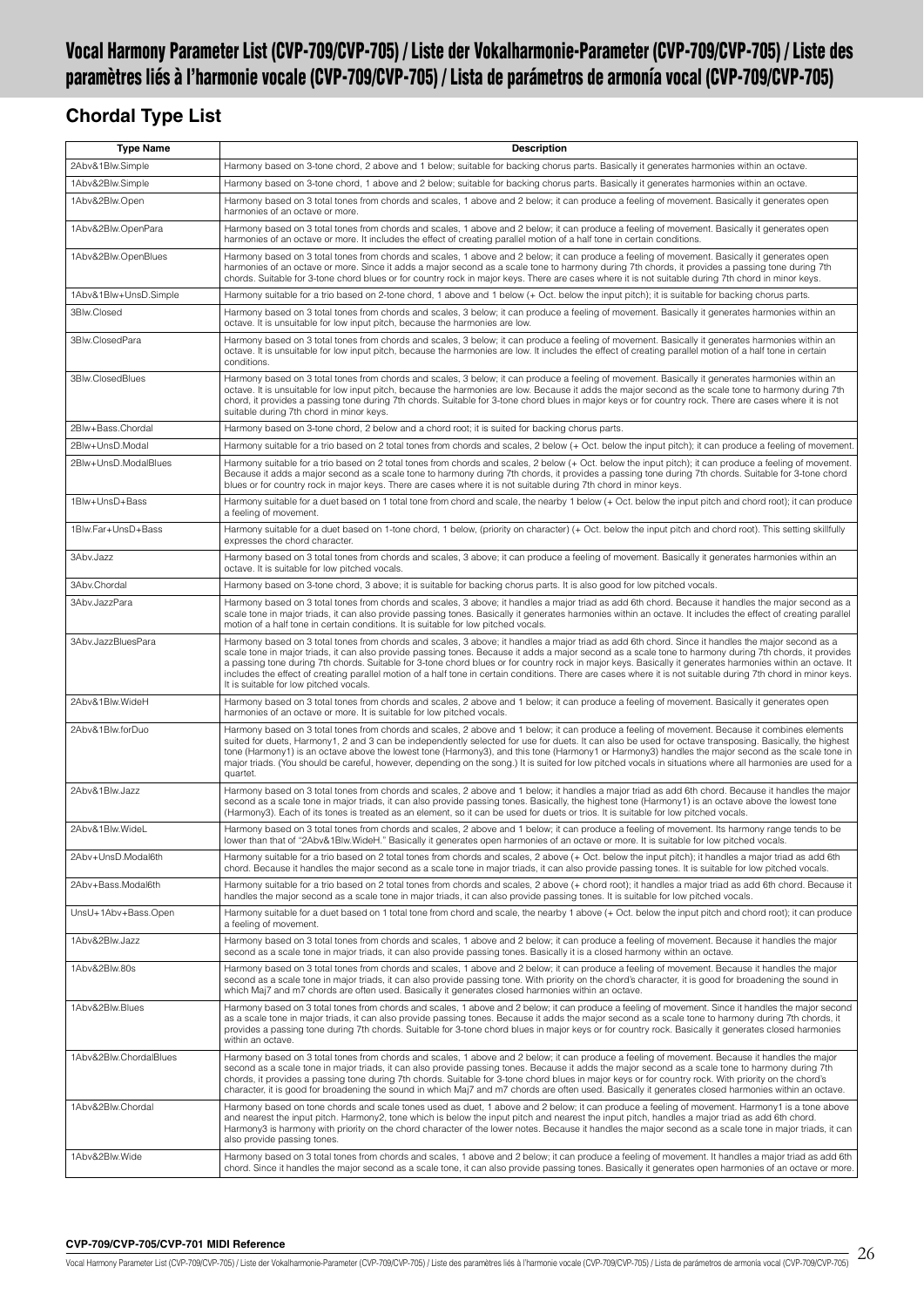| <b>Type Name</b>        | <b>Description</b>                                                                                                                                                                                                                                                                                                                                                                                                                                                                                                     |
|-------------------------|------------------------------------------------------------------------------------------------------------------------------------------------------------------------------------------------------------------------------------------------------------------------------------------------------------------------------------------------------------------------------------------------------------------------------------------------------------------------------------------------------------------------|
| 1Abv&2Blw.WideBlues     | Harmony based on 3 total tones from chords and scales, 1 above and 2 below; it can produce a feeling of movement. Since it handles a major triad as<br>add 6th chord, and handles the major second as a scale tone, it can also provide passing tones. Because it adds the major second as a scale tone to<br>harmony during 7th chords, it provides a passing tone during 7th chords. Suitable for 3-tone chord in major keys or for country rock. Basically it<br>generates open harmonies of an octave or more.     |
| 1Abv&1Blw+Bass          | Harmony based on tone chords and scale tones used as duet, 1 above and 1 below; (+ chord root); it can produce a feeling of movement. Harmony1 is<br>a tone above and nearest the input pitch. Harmony2, tone which is below the input pitch and nearest the input pitch, handles a major triad as add 6th<br>chord, and since it handles the major second as a scale tone in major triads, it can provide passing tones.                                                                                              |
| 1Aby&1Blw+UnsD.Modal6th | Harmony suitable for a trio based on 2 total tones from chords and scales, a above and below (+ Oct. below the input pitch); it can produce a feeling of<br>movement. Because it handles a major triad as add 6th chord, and handles the major second as a scale tone, it can provide passing tones.                                                                                                                                                                                                                   |
| 1Abv&1Blw+Bass.Modal6th | Harmony based on tone chords and scale tones used as duet, 1 above and 1 below (+ chord root); it can produce a feeling of movement. Harmony1 is<br>harmony of above tone with priority on the chord character. Harmony2, harmony near the below side, handles a major triad as add 6th chord, and since<br>it handles the major second as a scale tone in major triads, it can provide passing tones.                                                                                                                 |
| 3Blw.Jazz               | Harmony based on 3 total tones from chords and scales, 3 below; it handles a major triad as add 6th chord. Because it handles the major second as a<br>scale tone in major triads, it can also provide passing tones. Basically it generates harmonies within an octave. It is suitable for high pitched vocals.                                                                                                                                                                                                       |
| 3Blw.JazzBlues          | Harmony based on 3 total tones from chords and scales, 3 below; it handles a major triad as add 6th chord. Because it handles the major second as a<br>scale tone in major triads, it can also provide passing tones. Because it adds the major second as a scale tone to harmony during 7th chords, it provides<br>a passing tone during 7th chords. Suitable for 3-tone chord blues or for country rock in major keys. Basically it generates harmonies within an octave. It<br>is suitable for high pitched vocals. |
| 2Blw+UnsD.Modal6th      | Harmony suitable for a trio based on 2 total tones from chords and scales, 2 below (+ Oct. below input pitch); it handles a major triad as add 6th chord.<br>Because it handles the major second as a scale tone in major triads, it can also provide passing tones. Basically it generates harmonies within an<br>octave. It is suitable for high pitched vocals.                                                                                                                                                     |
| 2Blw+Bass.Modal6th      | Harmony suitable for a trio based on 2 total tones from chords and scales, 2 below (+ chord root); it handles a major triad as add 6th chord. Because it<br>handles the major second as a scale tone in major triads, it can also provide passing tones. Basically it generates harmonies within an octave. It is<br>suitable for high pitched vocals.                                                                                                                                                                 |
| ScaleDiatonic           | This generates harmonies based on the scale specified by the KEY ROOT/TYPE value and the degree specified by the DEGREE value. The harmonies<br>are not dependent on a chord. If there are many notes, the chord feeling intensifies, so it is suitable for use as duets, fixed at a third above. This setting<br>is good for modal church music or modal jazz.                                                                                                                                                        |
| Parallel                | This can reproduce harmonies for which semitone pitches are fixed 4th build or diminished sounds, for example. This setting is good, for example, in<br>modal jazz scales (when you want to eliminate chordal feeling) or in progressive music.                                                                                                                                                                                                                                                                        |

# **Harmony Assign Parameters**

| Parameter                                                                                                    | Value                                                                           | <b>Description</b>                                                                                                                                   |  |
|--------------------------------------------------------------------------------------------------------------|---------------------------------------------------------------------------------|------------------------------------------------------------------------------------------------------------------------------------------------------|--|
| TRANS.MODE                                                                                                   | $\Omega$                                                                        | Assigns the harmony to the octave range centered around the pitch of the played note.                                                                |  |
| *These are effective only when<br>Vocoder or Vocoder-Mono is                                                 | Auto                                                                            | Assigns the harmony to the same octave range as the vocal (microphone) input.                                                                        |  |
| selected in Mode.                                                                                            | $-3$                                                                            | Assigns the harmony to a range roughly 3 octaves below the pitch of the played note.                                                                 |  |
|                                                                                                              | $-2$                                                                            | Assigns the harmony to a range roughly 2 octaves below the pitch of the played note.                                                                 |  |
|                                                                                                              | $-1$                                                                            | Assigns the harmony to a range roughly 1 octave below the pitch of the played note.                                                                  |  |
|                                                                                                              | $\mathbf{1}$                                                                    | Assigns the harmony to a range roughly 1 octave above the pitch of the played note.                                                                  |  |
|                                                                                                              | $\overline{c}$                                                                  | Assigns the harmony to a range roughly 2 octaves above the pitch of the played note.                                                                 |  |
|                                                                                                              | 3                                                                               | Assigns the harmony to a range roughly 3 octaves above the pitch of the played note.                                                                 |  |
| <b>SESSION TABLE</b>                                                                                         | Normal                                                                          | The chord designation is used as shown. This is for general use in conventional music genres.                                                        |  |
| *These are effective only when a<br>Chordal Type other than Scale                                            | Simple                                                                          | Tends to add a simpler harmony. Use this when you need simple accompaniment.                                                                         |  |
| Diatonic or Parallel is selected.                                                                            | R&R                                                                             | Tends to add harmony with a strong major 6th in both major and minor triads. This is good with rock 'n' roll music.                                  |  |
|                                                                                                              | UrbanA                                                                          | Tends to add harmony with a strong major 6th to the major triad and a minor 7th to the minor triad. This is good for a sophisticated,<br>urban feel. |  |
|                                                                                                              | UrbanB                                                                          | Tends to add harmony with a strong major 7th to the major triad and a minor 7th to the minor triad. This is good for a sophisticated,<br>urban feel. |  |
|                                                                                                              | Blues7                                                                          | Tends to add harmony with a strong minor 7th. This is good for blues music.                                                                          |  |
|                                                                                                              | UrbanC                                                                          | Tends to add harmony with a strong major 9th to both the major and minor triads. This is good for a sophisticated, urban feel.                       |  |
| <b>KEY ROOT</b><br>*These are effective only When the<br>Chordal Type parameter is set to<br>Scale Diatonic. |                                                                                 | Determines the root key for the transposition. Refer to the Reference Manual.                                                                        |  |
| <b>KFY TYPF</b><br>*These are effective only When the<br>Chordal Type parameter is set to<br>Scale Diatonic. | Determines the scale type for the transposition. Refer to the Reference Manual. |                                                                                                                                                      |  |

# **Pitch Correct Parameters**

| Parameter                                                                                                                                                  | <b>Description</b>                                                                                                                                          |  |  |  |
|------------------------------------------------------------------------------------------------------------------------------------------------------------|-------------------------------------------------------------------------------------------------------------------------------------------------------------|--|--|--|
| OFF                                                                                                                                                        | The input sound is not pitch corrected. Since the harmony has a more natural sound, this setting is good for duets, etc.                                    |  |  |  |
| SOFT1                                                                                                                                                      | The input sound is almost without pitch correction. Since the pitches of the harmony are more accurate, this setting is good for backing chorus parts, etc. |  |  |  |
| SOFT <sub>2</sub>                                                                                                                                          | The input sound is slightly pitch corrected. Since the harmony has a more natural sound, this setting is good for duets, etc.                               |  |  |  |
| The input sound is pitch corrected. Since the pitches of the harmony are more accurate, this setting is good for backing chorus parts, etc.<br><b>HARD</b> |                                                                                                                                                             |  |  |  |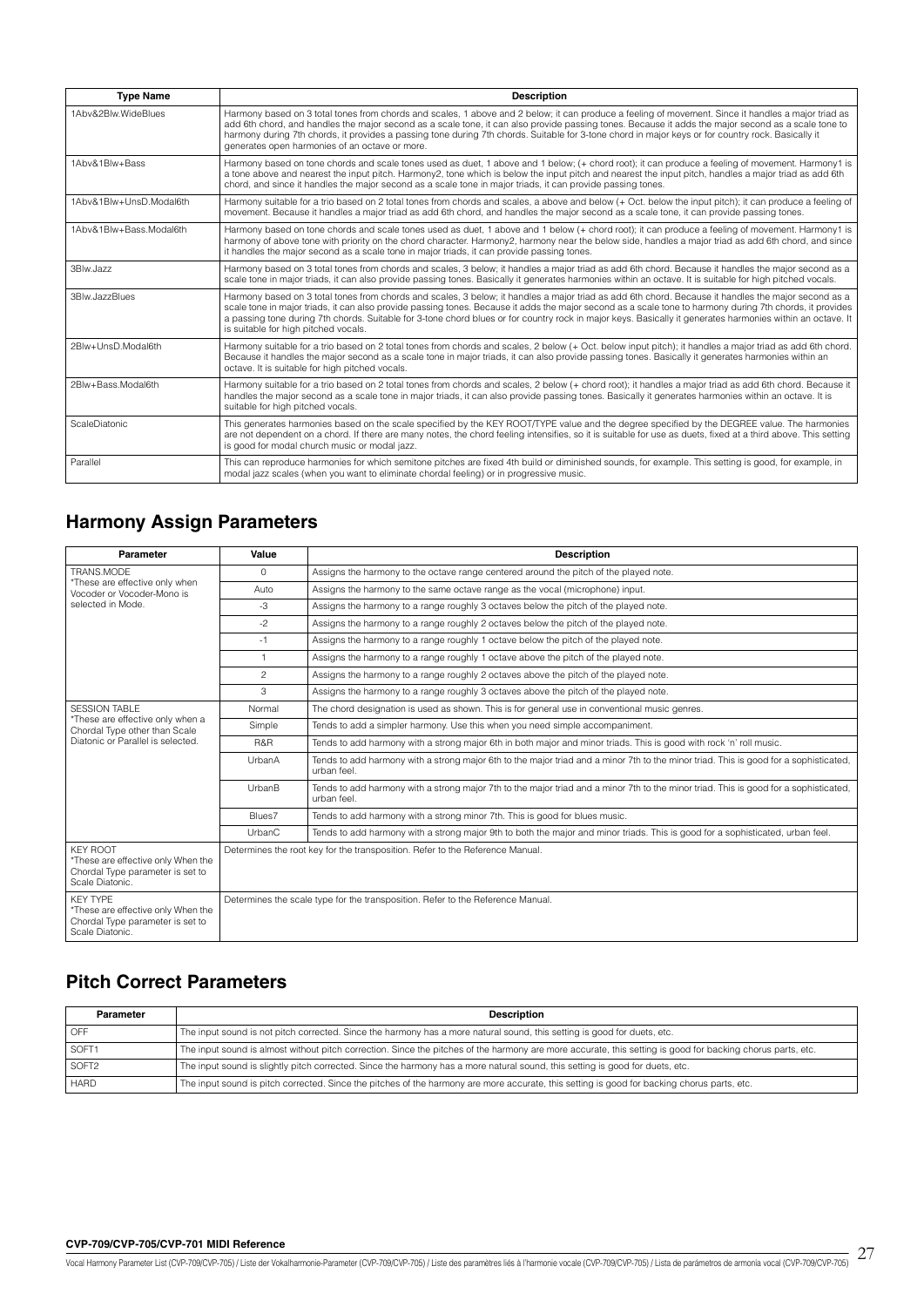# **Vocal Harmony Edit (Detail) Parameters**

| <b>Parameter</b><br>Value<br><b>Description</b> |                |                                                                                                                                                                     |
|-------------------------------------------------|----------------|---------------------------------------------------------------------------------------------------------------------------------------------------------------------|
| HUMANIZE                                        | OFF            | The harmony will not be humanized.                                                                                                                                  |
|                                                 | $\mathbf{1}$   | The harmony will be humanized so as to feel more natural. An authentic-sounding widening effect will be applied, giving the<br>impression of more people playing.   |
|                                                 | $\overline{c}$ | The harmony will be humanized so as to have a more distinct groove. Even faster passages will retain their rhythmic essence.                                        |
|                                                 | 3              | The harmony will reflect the way in which vocalist and back chorus interact, with the lead vocal out front. In addition, the timing will<br>be slightly relaxed.    |
| LEAD PITCH DETECT SPEED/                        | as Mic Setting | This setting gives priority to the speed which is set on the Vocal page of the Mic Setting display.                                                                 |
| HARM. PITCH DETECT SPEED                        | 1 (Slow)       | This setting responds most slowly to pitch changes, and even if the vocal is slightly off pitch, the harmony easily follows.                                        |
|                                                 | $\overline{c}$ | This setting responds relatively slowly to pitch changes, and even if the vocal is slightly off pitch, the harmony easily follows.                                  |
|                                                 | 3              | This setting responds relatively quickly to pitch changes, and even if the vocal is slightly off pitch, the harmony easily follows.                                 |
|                                                 | 4 (Normal)     | This setting responds relatively quickly to pitch changes, and pitch detection is moderately precise.                                                               |
|                                                 | 5              | This setting responds a little quickly to pitch changes, and even if the vocal is slightly off pitch, the harmony easily follows.                                   |
|                                                 | 6              | This setting responds a little quickly to pitch changes, and pitch detection is moderately precise.                                                                 |
|                                                 | $\overline{7}$ | This setting responds a little quickly to pitch changes, and sensitivity of pitch detection is slightly low.                                                        |
|                                                 | 8              | This setting responds a little quickly to pitch changes, and sensitivity of pitch detection is slightly high.                                                       |
|                                                 | 9              | This setting responds fairly quickly to pitch changes, and even if the vocal is slightly off pitch, the harmony easily follows.                                     |
|                                                 | 10             | This setting responds a little quickly to pitch changes, and pitch detection is moderately precise.                                                                 |
|                                                 | 11             | This setting responds a little quickly to pitch changes, and sensitivity of pitch detection is slightly low.                                                        |
|                                                 | 12             | This setting responds a little quickly to pitch changes, and sensitivity of pitch detection is slightly high.                                                       |
|                                                 | 13             | This setting responds quickly to pitch changes, and sensitivity of pitch detection is slightly high.                                                                |
|                                                 | 14             | This setting responds even more quickly to pitch changes, and sensitivity of pitch detection is slightly high.                                                      |
|                                                 | 15 (Fast)      | This setting responds even more quickly to pitch changes, and even if the vocal is slightly off pitch, the harmony easily follows;<br>however, sensitivity is high. |
| <b>HARMONY EFFECT</b>                           | Thru           | This is a bypass setting. It has no harmony effect.                                                                                                                 |
|                                                 | <b>Basic</b>   | This setting is suited for male vocalists.                                                                                                                          |
|                                                 | Lite           | This setting is suited for male vocalists. It attenuates the bass range and provides a light image.                                                                 |
|                                                 | Female         | This setting is suited for female vocalists.                                                                                                                        |
|                                                 | Female Lite    | This setting is suited for female vocalists. It attenuates the bass range and provides a light image.                                                               |
|                                                 | EQ Hi          | This EQ setting emphasizes the treble range.                                                                                                                        |
|                                                 | EQ HiLo        | This EQ setting emphasizes the treble and bass ranges.                                                                                                              |
|                                                 | EQ Heavy       | This EQ setting has a heavy feeling.                                                                                                                                |
|                                                 | EQ Lite        | This EQ setting has a light feeling, while emphasizing the bass range.                                                                                              |
|                                                 | EQ Mid         | This EQ setting emphasizes the mid range.                                                                                                                           |
|                                                 | EQ Wide        | This is a well-balanced EQ setting which covers a wide spectrum range.                                                                                              |
|                                                 | Cmp            | This compresses strong peaks for a narrower dynamic range.                                                                                                          |
|                                                 | Cmp&EQ Hi      | This EQ setting emphasizes the treble range. It also compresses strong peaks for a narrower dynamic range.                                                          |
|                                                 | Cmp&EQ HiLo    | This EQ setting emphasizes the treble and bass ranges. It also compresses strong peaks for a narrower dynamic range.                                                |
|                                                 | Cmp&EQ Heavy   | This EQ setting has a heavy feel. It also uses compresses strong peaks for a narrower dynamic range.                                                                |
|                                                 | Cmp&EQ Lite    | This EQ setting has a light feel, while emphasizing the bass range. It also compresses strong peaks for a narrower dynamic range.                                   |
|                                                 | Cmp&EQ Mid     | An EQ setting which emphasizes the mid range, it also compresses strong peaks for a narrower dynamic range.                                                         |
|                                                 | Cmp&EQ Wide    | This is a well-balanced EQ setting covering a wide range. It also compress strong peaks for a narrower dynamic range.                                               |
|                                                 | Cmp&EQ Solid   | This compresses strong peaks and consonant sounds, etc.                                                                                                             |
| HARMONY STABILITY                               | Dynamic        | This tends to add harmony with motion according to the input sound.                                                                                                 |
|                                                 | Stable         | This has a relatively stable sound with little harmony motion.                                                                                                      |
| LEAD VIBRATO DEPTH                              |                | This specifies the vibrato depth of the lead sound.                                                                                                                 |
| HARM. VIBRATO DEPTH                             |                | This specifies the vibrato depth of the harmony sound.                                                                                                              |
| VIBRATO SPEED                                   |                | It specifies the vibrato speed of both the lead and harmony sounds.                                                                                                 |
| VIBRATO DELAY                                   |                | It specifies the vibrato delay of both the lead and harmony sounds.                                                                                                 |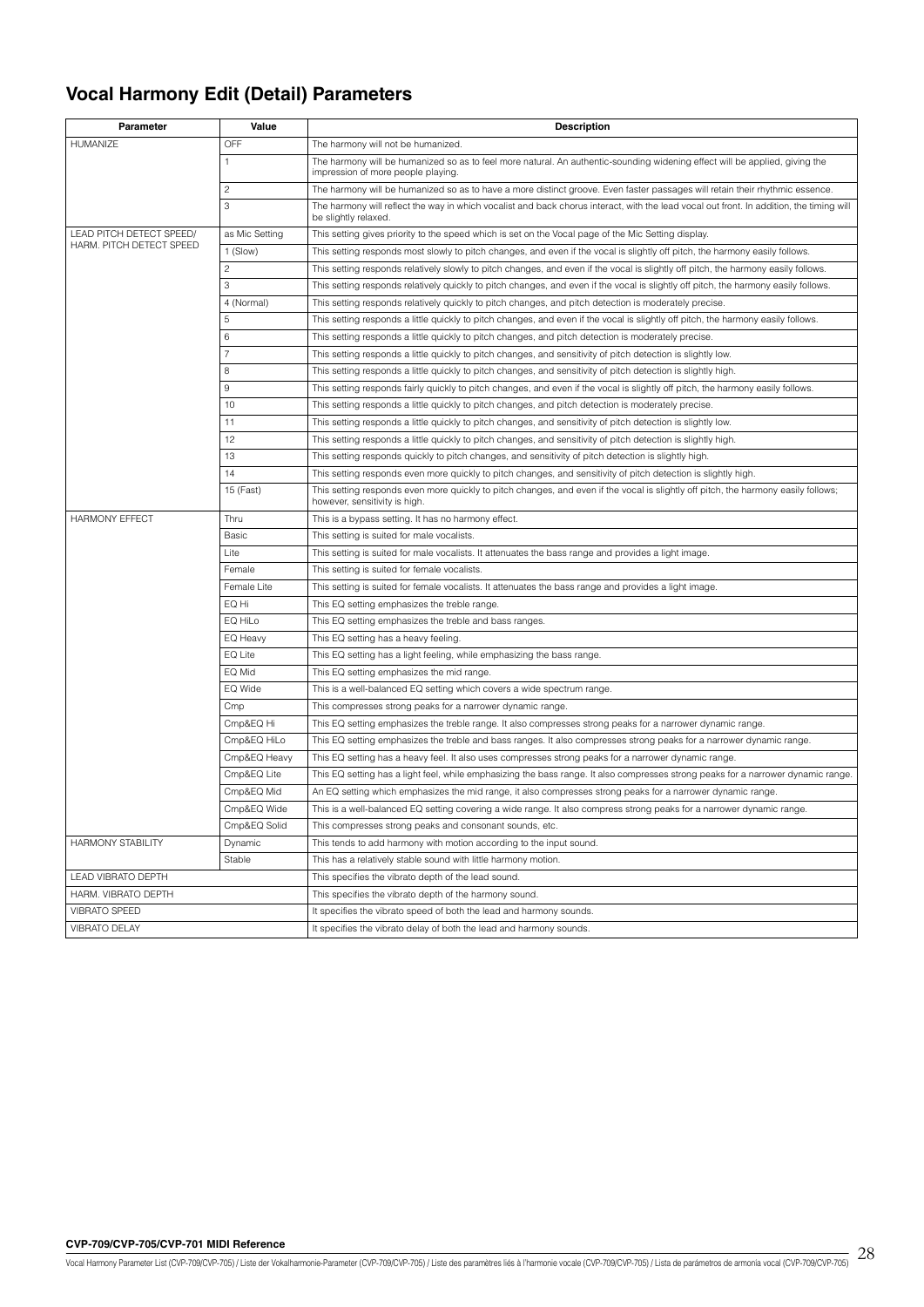# **Vocal Effect Parameter List**

Table: Indicates the corresponding table number in the Effect Data Assign Table.

### **Romantic Rev, 80s Pop Rev, Room, Stage, Plate**

| No.            | Parameter                | Display                     | Min | Max | Table    |
|----------------|--------------------------|-----------------------------|-----|-----|----------|
| 1              | Reverb Time              | $0.3s - 30.0s$              | U   | 69  | Table #1 |
| $\overline{c}$ | Diffusion                | $0 - 10$                    | O   | 10  |          |
| 3              | <b>Initial Delay</b>     | $0.1ms - 99.3ms$            | O   | 63  | Table #2 |
| $\overline{4}$ | <b>HPF Cutoff</b>        | Thru, 22Hz - 8.0kHz         | O   | 52  | Table #3 |
| 5              | LPF Cutoff               | 1.0kHz - 18kHz, Thru        | 34  | 60  | Table #3 |
| 6              |                          |                             |     |     |          |
| $\overline{7}$ |                          |                             |     |     |          |
| 8              |                          |                             |     |     |          |
| 9              |                          |                             |     |     |          |
| 10             |                          |                             |     |     |          |
| 11             | Reverb Delay             | $0.1ms - 99.3ms$            | U   | 63  | Table #2 |
| 12             | Density                  | $0 - 4$                     | 0   | 4   |          |
| 13             | <b>ER/Reverb Balance</b> | $E63 > R - E = R - E < R63$ |     | 127 |          |
| 14             | High Damp                | $0.1 - 1.0$                 |     | 10  |          |
| 15             | Feedback Level           | $-63 - 0 - +63$             |     | 127 |          |
| 16             |                          |                             |     |     |          |

### **VocalDoubler, StereoSpread, Delay, Short Delay, R&R Delay**

| No.            | Parameter                | <b>Display</b>        | Min | Max   | Table    |
|----------------|--------------------------|-----------------------|-----|-------|----------|
|                | L ch Delay               | $0.1ms - 1486.0ms$    |     | 14860 |          |
| $\overline{c}$ | R ch Delay               | $0.1ms - 1486.0ms$    |     | 14860 |          |
| 3              | C ch Delay               | $0.1ms - 1486.0ms$    |     | 14860 |          |
| $\overline{4}$ | Feedback Delay           | $0.1ms - 1486.0ms$    |     | 14860 |          |
| 5              | Feedback Level           | $-63 - 0 - +63$       |     | 127   |          |
| 6              | C ch Level               | $0 - 127$             | n   | 127   |          |
| $\overline{7}$ | High Damp                | $0.1 - 1.0$           |     | 10    |          |
| 8              |                          |                       |     |       |          |
| 9              |                          |                       |     |       |          |
| 10             |                          |                       |     |       |          |
| 11             |                          |                       |     |       |          |
| 12             |                          |                       |     |       |          |
| 13             | EQ Low Frequency         | $32Hz - 2.0kHz$       | 4   | 40    | Table #3 |
| 14             | EQ Low Gain              | $-12dB - 0dB - +12dB$ | 52  | 76    |          |
| 15             | <b>EQ High Frequency</b> | 500Hz - 16.0kHz       | 28  | 58    | Table #3 |
| 16             | EQ High Gain             | -12dB – 0dB – +12dB   | 52  | 76    |          |

### **Cross Delay**

| No.            | Parameter                | <b>Display</b>        | Min            | Max  | Table    |
|----------------|--------------------------|-----------------------|----------------|------|----------|
| 1              | L->R Delay               | $0.1ms - 743.0ms$     |                | 7430 |          |
| $\overline{c}$ | R->L Delay               | $0.1ms - 743.0ms$     |                | 7430 |          |
| 3              | Feedback Level           | $-63 - 0 - +63$       | 1              | 127  |          |
| $\overline{4}$ | Input Select             | L, R, L&R             | $\Omega$       | 2    |          |
| 5              | High Damp                | $0.1 - 1.0$           | 1              | 10   |          |
| 6              |                          |                       |                |      |          |
| $\overline{7}$ |                          |                       |                |      |          |
| 8              |                          |                       |                |      |          |
| 9              |                          |                       |                |      |          |
| 10             |                          |                       |                |      |          |
| 11             |                          |                       |                |      |          |
| 12             |                          |                       |                |      |          |
| 13             | EQ Low Frequency         | 32Hz - 2.0kHz         | $\overline{4}$ | 40   | Table #3 |
| 14             | EQ Low Gain              | $-12dB - OdB - +12dB$ | 52             | 76   |          |
| 15             | <b>EQ High Frequency</b> | 500Hz - 16.0kHz       | 28             | 58   | Table #3 |
| 16             | EQ High Gain             | $-12dB - OdB - +12dB$ | 52             | 76   |          |

### **Tempo Delay**

| No.            | Parameter                | <b>Display</b>        | Min | Max | Table    |
|----------------|--------------------------|-----------------------|-----|-----|----------|
|                | Delay Time               | $64th/3 - 4thx6$      | U   | 19  | Table #5 |
| $\overline{c}$ | Feedback Level           | $-63 - 0 - +63$       |     | 127 |          |
| 3              | Feedback High Dump       | $0.1 - 1.0$           |     | 10  |          |
| $\overline{4}$ | L/R Diffusion            | $-63ms - 0ms - 63ms$  |     | 127 |          |
| 5              | Lag                      | $-63ms - 0ms - 63ms$  |     | 127 |          |
| 6              |                          |                       |     |     |          |
| $\overline{7}$ |                          |                       |     |     |          |
| 8              |                          |                       |     |     |          |
| 9              |                          |                       |     |     |          |
| 10             |                          |                       |     |     |          |
| 11             |                          |                       |     |     |          |
| 12             |                          |                       |     |     |          |
| 13             | EQ Low Frequency         | $32Hz - 2.0kHz$       | 4   | 40  |          |
| 14             | EQ Low Gain              | $-12dB - OdB - +12dB$ | 52  | 76  |          |
| 15             | <b>EQ High Frequency</b> | $500Hz - 16.0kHz$     | 28  | 58  |          |
| 16             | EQ High Gain             | $-12dB - OdB - +12dB$ | 52  | 76  |          |

### **Tempo Cross**

| No.            | Parameter                | Display               | Min      | Max | Table    |
|----------------|--------------------------|-----------------------|----------|-----|----------|
| 1              | Delay Time L>R           | $64th/3 - 4thx6$      | $\Omega$ | 19  | Table #5 |
| $\mathfrak{p}$ | Delay Time R>L           | $64th/3 - 4thx6$      | $\Omega$ | 19  | Table #5 |
| 3              | Feedback Level           | $-63 - 0 - +63$       |          | 127 |          |
| $\overline{4}$ | Input Select             | L. R. L&R             | $\Omega$ | 2   |          |
| 5              | Feedback High Dump       | $0.1 - 1.0$           |          | 10  |          |
| 6              | Lag                      | $-63ms - 0ms - 63ms$  |          | 127 |          |
| 7              |                          |                       |          |     |          |
| 8              |                          |                       |          |     |          |
| 9              |                          |                       |          |     |          |
| 10             |                          |                       |          |     |          |
| 11             |                          |                       |          |     |          |
| 12             |                          |                       |          |     |          |
| 13             | EQ Low Frequency         | $32Hz - 2.0kHz$       | 4        | 40  |          |
| 14             | EQ Low Gain              | $-12dB - OdB - +12dB$ | 52       | 76  |          |
| 15             | <b>EQ High Frequency</b> | $500$ Hz $- 16.0$ kHz | 28       | 58  |          |
| 16             | EQ High Gain             | $-12dB - OdB - +12dB$ | 52       | 76  |          |

### **Chorus**

| No.             | Parameter            | Display               | Min      | Max | Table    |
|-----------------|----------------------|-----------------------|----------|-----|----------|
| 1               | <b>LFO Frequency</b> | $0.00$ Hz $-$ 39.7Hz  | $\Omega$ | 127 | Table #8 |
| $\overline{c}$  | LFO Depth            | $0 - 127$             | O        | 127 |          |
| 3               | Feedback Level       | $-63 - 0 - +63$       |          | 127 |          |
| $\overline{4}$  | Delay Offset         | $0.0ms - 50ms$        | O        | 127 | Table #9 |
| 5               |                      |                       |          |     |          |
| 6               | EQ Low Frequency     | $32Hz - 2.0kHz$       | 4        | 40  | Table #3 |
| 7               | EQ Low Gain          | $-12dB - OdB - +12dB$ | 52       | 76  |          |
| 8               | EQ High Frequency    | $500$ Hz $- 16.0$ kHz | 28       | 58  | Table #3 |
| 9               | EQ High Gain         | $-12dB - OdB - +12dB$ | 52       | 76  |          |
| 10              |                      |                       |          |     |          |
| 11              | EQ Mid Frequency     | 100Hz - 10.0kHz       | 14       | 54  | Table #3 |
| 12 <sup>2</sup> | EQ Mid Gain          | $-12dB - 0dB - +12dB$ | 52       | 76  |          |
| 13              | EQ Mid Width         | $0.1 - 12.0$          |          | 120 |          |
| 14              |                      |                       |          |     |          |
| 15              | Input Mode           | Mono, Stereo          | $\Omega$ |     |          |
| 16              |                      |                       |          |     |          |

### **EQ Hi-Fi, EQ Tel**

| No.            | Parameter         | <b>Display</b>        | Min      | Max | Table    |
|----------------|-------------------|-----------------------|----------|-----|----------|
|                | EQ Low Gain       | $-12dB - 0dB - +12dB$ | 52       | 76  |          |
| $\overline{c}$ | EQ Mid Frequency  | 100Hz - 16.0kHz       | 14       | 58  | Table #3 |
| 3              | EQ Mid Gain       | $-12dB - OdB - +12dB$ | 52       | 76  |          |
| $\overline{4}$ | EQ Mid Width      | $0.1 - 12.0$          |          | 120 |          |
| 5              | EQ High Gain      | $-12dB - OdB - +12dB$ | 52       | 76  |          |
| 6              | EQ Low Frequency  | $50Hz - 2.0kHz$       | 8        | 40  | Table #3 |
| $\overline{7}$ | EQ High Frequency | $500$ Hz $- 16.0$ kHz | 28       | 58  | Table #3 |
| 8              |                   |                       |          |     |          |
| 9              |                   |                       |          |     |          |
| 10             |                   |                       |          |     |          |
| 11             |                   |                       |          |     |          |
| 12             |                   |                       |          |     |          |
| 13             |                   |                       |          |     |          |
| 14             |                   |                       |          |     |          |
| 15             | Input Mode        | Mono, Stereo          | $\Omega$ |     |          |
| 16             |                   |                       |          |     |          |

### **Gramophone, Robot**

| No.            | Parameter             | <b>Display</b>                             | Min      | Max | Table     |
|----------------|-----------------------|--------------------------------------------|----------|-----|-----------|
|                | Sampling Freq Control | 44.1kHz - 345Hz                            | $\Omega$ | 127 | Table #25 |
| $\overline{c}$ | Word Length           | $1 - 127$                                  |          | 127 |           |
| 3              | Output Gain           | $-6dB - +36dB$                             | O        | 42  |           |
| $\overline{4}$ | LPF Cutoff            | 63Hz - 18kHz, Thru                         | 10       | 60  | Table #3  |
| 5              | Filter Type           | Thru, PowerBass, Radio,<br>Tel, Clean, Low | $\Omega$ | 5   |           |
| 6              | LPF Resonance         | $1.0 - 12.0$                               | 10       | 120 |           |
| $\overline{7}$ | <b>Bit Assign</b>     | $0 - 6$                                    | $\Omega$ | 6   |           |
| 8              | Emphasis              | Off, On                                    | $\Omega$ |     |           |
| 9              |                       |                                            |          |     |           |
| 10             |                       |                                            |          |     |           |
| 11             |                       |                                            |          |     |           |
| 12             |                       |                                            |          |     |           |
| 13             |                       |                                            |          |     |           |
| 14             |                       |                                            |          |     |           |
| 15             | Input Mode            | Mono, Stereo                               | $\Omega$ |     |           |
| 16             |                       |                                            |          |     |           |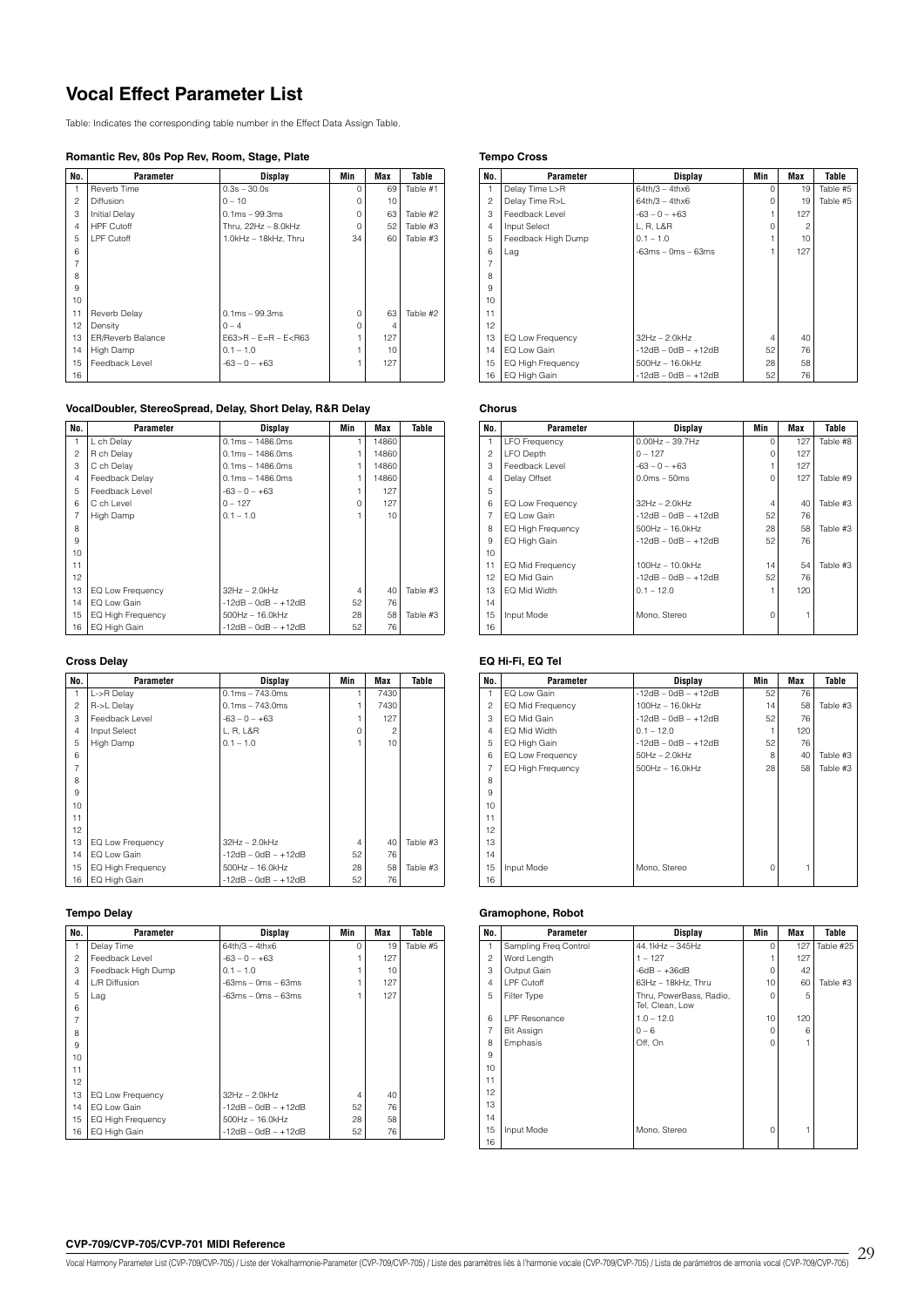### **Overdriven, Scream&Shout**

| No.            | Parameter    | <b>Display</b>                                 | Min         | Max | Table |
|----------------|--------------|------------------------------------------------|-------------|-----|-------|
| 1              | Overdrive    | $0\% - 100\%$                                  | $\Omega$    | 100 |       |
| $\overline{c}$ | Device       | Transistor, VintageTube,<br>Dist1, Dist2, Fuzz | $\Omega$    | 4   |       |
| 3              | Speaker      | Flat, Stack, Combo, Twin,<br>Radio, Megaphone  | $\Omega$    | 5   |       |
| $\overline{4}$ | Presence     | $0 - 20$                                       | $\mathbf 0$ | 20  |       |
| 5              | Output Level | $0\% - 100\%$                                  | 0           | 100 |       |
| 6              |              |                                                |             |     |       |
| $\overline{7}$ |              |                                                |             |     |       |
| 8              |              |                                                |             |     |       |
| 9              |              |                                                |             |     |       |
| 10             |              |                                                |             |     |       |
| 11             |              |                                                |             |     |       |
| 12             |              |                                                |             |     |       |
| 13             |              |                                                |             |     |       |
| 14             |              |                                                |             |     |       |
| 15             |              |                                                |             |     |       |
| 16             |              |                                                |             |     |       |

### **TempoFlanger**

| No.            | Parameter                   | <b>Display</b>                 | Min      | Max | Table    |
|----------------|-----------------------------|--------------------------------|----------|-----|----------|
| 1              | <b>LFO Frequency</b>        | $16th - 4thx16$                | 5        | 29  | Table #5 |
| $\overline{c}$ | <b>LFO</b> Depth            | $0 - 127$                      | O        | 127 |          |
| 3              | Feedback Level              | $-63 - 0 - +63$                |          | 127 |          |
| 4              | Delay Offset                | $0.0ms - 50ms$                 | $\Omega$ | 127 | Table #9 |
| 5              |                             |                                |          |     |          |
| 6              | EQ Low Frequency            | $32Hz - 2.0kHz$                | 4        | 40  | Table #3 |
| $\overline{7}$ | EQ Low Gain                 | $-12dB - 0dB - +12dB$          | 52       | 76  |          |
| 8              | <b>EQ High Frequency</b>    | $500Hz - 16.0kHz$              | 28       | 58  | Table #3 |
| 9              | EQ High Gain                | $-12dB - OdB - +12dB$          | 52       | 76  |          |
| 10             |                             |                                |          |     |          |
| 11             | EQ Mid Frequency            | 100Hz - 10.0kHz                | 14       | 54  | Table #3 |
| 12             | EQ Mid Gain                 | $-12dB - 0dB - +12dB$          | 52       | 76  |          |
| 13             | EQ Mid Width                | $0.1 - 12.0$                   |          | 120 |          |
| 14             | <b>LFO Phase Difference</b> | $-180$ deg – 0deg – $+180$ deg | 4        | 124 |          |
| 15             |                             |                                |          |     |          |
| 16             |                             |                                |          |     |          |

### **TempoPhaser**

| No.            | Parameter                   | Display                        | Min      | Max | Table    |
|----------------|-----------------------------|--------------------------------|----------|-----|----------|
| 1              | <b>LFO Frequency</b>        | $16th - 4thx16$                | 5        | 29  | Table #5 |
| $\overline{c}$ | <b>LFO Depth</b>            | $0 - 127$                      | $\Omega$ | 127 |          |
| 3              | Phase Shift Offset          | $0 - 127$                      | $\Omega$ | 127 |          |
| $\overline{4}$ | Feedback Level              | $-63 - 0 - +63$                |          | 127 |          |
| 5              |                             |                                |          |     |          |
| 6              | EQ Low Frequency            | $32Hz - 2.0kHz$                | 4        | 40  | Table #3 |
| $\overline{7}$ | EQ Low Gain                 | $-12dB - 0dB - +12dB$          | 52       | 76  |          |
| 8              | <b>EQ High Frequency</b>    | $500Hz - 16.0kHz$              | 28       | 58  | Table #3 |
| 9              | EQ High Gain                | $-12$ dB $-$ 0dB $ +12$ dB     | 52       | 76  |          |
| 10             |                             |                                |          |     |          |
| 11             | Stage                       | $3 - 11$                       | 3        | 11  |          |
| 12             |                             |                                |          |     |          |
| 13             | <b>LFO Phase Difference</b> | $-180$ deg – 0deg – $+180$ deg | 4        | 124 |          |
| 14             |                             |                                |          |     |          |
| 15             |                             |                                |          |     |          |
| 16             |                             |                                |          |     |          |

### **TempoAutoPan**

| No.            | Parameter                | Display                                 | Min      | Max | Table    |
|----------------|--------------------------|-----------------------------------------|----------|-----|----------|
| 1              | <b>LFO</b> Frequency     | $16th - 4thx16$                         | 5        | 29  | Table #5 |
| $\overline{c}$ | L/R Depth                | $0 - 127$                               | O        | 127 |          |
| 3              | F/R Depth                | $0 - 127$                               | Ω        | 127 |          |
| 4              | <b>PAN Direction</b>     | L<->R, L->R, L<-R, Lturn,<br>Rturn, L/R | U        | 5   |          |
| 5              | I FO Wave                | $0 - 28$                                | O        | 28  |          |
| 6              | EQ Low Frequency         | 32Hz - 2.0kHz                           | 4        | 40  | Table #3 |
| $\overline{7}$ | EQ Low Gain              | $-12dB - 0dB - +12dB$                   | 52       | 76  |          |
| 8              | <b>EQ High Frequency</b> | $500Hz - 16.0kHz$                       | 28       | 58  | Table #3 |
| 9              | EQ High Gain             | $-12dB - 0dB - +12dB$                   | 52       | 76  |          |
| 10             |                          |                                         |          |     |          |
| 11             | EQ Mid Frequency         | 100Hz - 10.0kHz                         | 14       | 54  | Table #3 |
| 12             | EQ Mid Gain              | $-12dB - 0dB - +12dB$                   | 52       | 76  |          |
| 13             | EQ Mid Width             | $0.1 - 12.0$                            |          | 120 |          |
| 14             |                          |                                         |          |     |          |
| 15             | Input Mode               | Mono, Stereo                            | $\Omega$ |     |          |
| 16             |                          |                                         |          |     |          |

### **NO EFFECT**

| No.            | Parameter | <b>Display</b> | Min | Max | Table |
|----------------|-----------|----------------|-----|-----|-------|
| 1              |           |                |     |     |       |
| $\overline{c}$ |           |                |     |     |       |
| 3              |           |                |     |     |       |
| $\overline{4}$ |           |                |     |     |       |
| 5              |           |                |     |     |       |
| 6              |           |                |     |     |       |
| $\overline{7}$ |           |                |     |     |       |
| 8              |           |                |     |     |       |
| $\hbox{9}$     |           |                |     |     |       |
| 10             |           |                |     |     |       |
| 11             |           |                |     |     |       |
| 12             |           |                |     |     |       |
| 13             |           |                |     |     |       |
| 14             |           |                |     |     |       |
| 15             |           |                |     |     |       |
| 16             |           |                |     |     |       |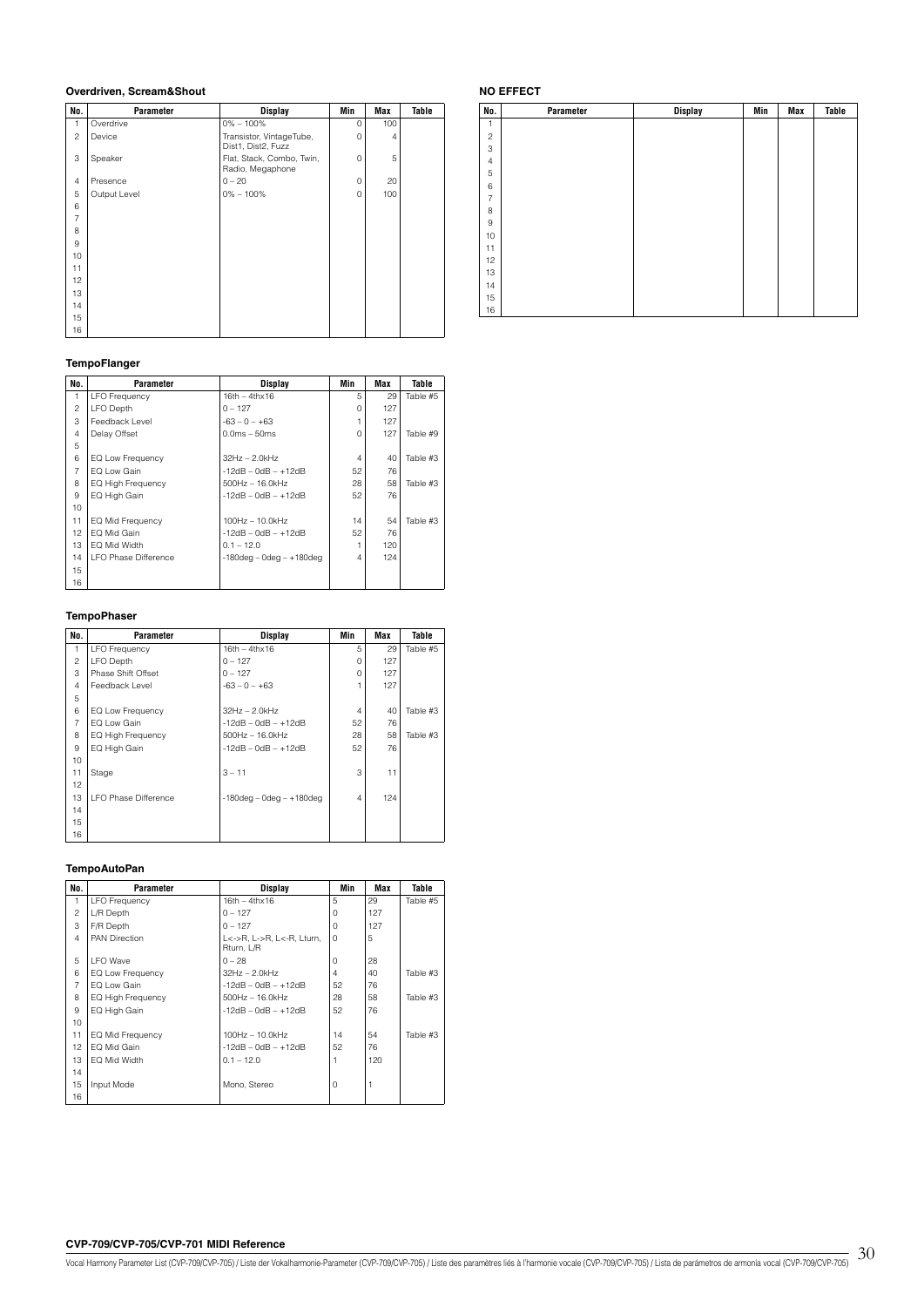# <span id="page-30-0"></span>**MIDI Data Format / MIDI-Datenformat / Format des données MIDI / Formato de datos MIDI**

Many MIDI messages listed in the MIDI Data Format are expressed in decimal numbers, binary numbers and hexadecimal numbers. Hexadecimal numbers may include the letter "H" as a suffix. Also, "n" can freely be defined as any whole number. To enter data/values, refer to the table below.

| <b>Decimal</b> | Hexadecimal    | <b>Binary</b> | <b>Decimal</b> | Hexadecimal | <b>Binary</b> | <b>Decimal</b> | <b>Hexadecimal</b> | <b>Binary</b> | <b>Decimal</b> | Hexadecimal    | <b>Binary</b> |
|----------------|----------------|---------------|----------------|-------------|---------------|----------------|--------------------|---------------|----------------|----------------|---------------|
| $\Omega$       | 0 <sup>0</sup> | 0000 0000     | 32             | 20          | 0010 0000     | 64             | 40                 | 0100 0000     | 96             | 60             | 0110 0000     |
| $\mathbf{1}$   | 01             | 0000 0001     | 33             | 21          | 0010 0001     | 65             | 41                 | 0100 0001     | 97             | 61             | 0110 0001     |
| 2              | 02             | 0000 0010     | 34             | 22          | 0010 0010     | 66             | 42                 | 0100 0010     | 98             | 62             | 0110 0010     |
| 3              | 03             | 0000 0011     | 35             | 23          | 0010 0011     | 67             | 43                 | 0100 0011     | 99             | 63             | 0110 0011     |
| $\overline{4}$ | 04             | 0000 0100     | 36             | 24          | 0010 0100     | 68             | 44                 | 0100 0100     | 100            | 64             | 0110 0100     |
| 5              | 05             | 0000 0101     | 37             | 25          | 0010 0101     | 69             | 45                 | 0100 0101     | 101            | 65             | 0110 0101     |
| 6              | 06             | 0000 0110     | 38             | 26          | 0010 0110     | 70             | 46                 | 0100 0110     | 102            | 66             | 0110 0110     |
| $\overline{7}$ | 07             | 0000 0111     | 39             | 27          | 0010 0111     | 71             | 47                 | 0100 0111     | 103            | 67             | 0110 0111     |
| 8              | 08             | 0000 1000     | 40             | 28          | 0010 1000     | 72             | 48                 | 0100 1000     | 104            | 68             | 0110 1000     |
| 9              | 09             | 0000 1001     | 41             | 29          | 0010 1001     | 73             | 49                 | 0100 1001     | 105            | 69             | 0110 1001     |
| 10             | 0A             | 0000 1010     | 42             | 2A          | 0010 1010     | 74             | 4A                 | 0100 1010     | 106            | 6A             | 0110 1010     |
| 11             | 0B             | 0000 1011     | 43             | 2B          | 0010 1011     | 75             | 4B                 | 0100 1011     | 107            | 6B             | 0110 1011     |
| 12             | $_{0C}$        | 0000 1100     | 44             | 2C          | 0010 1100     | 76             | 4C                 | 0100 1100     | 108            | 6C             | 0110 1100     |
| 13             | 0D             | 0000 1101     | 45             | 2D          | 0010 1101     | 77             | 4D                 | 0100 1101     | 109            | 6D             | 0110 1101     |
| 14             | 0E             | 0000 1110     | 46             | 2E          | 0010 1110     | 78             | 4E                 | 0100 1110     | 110            | 6E             | 0110 1110     |
| 15             | 0F             | 0000 1111     | 47             | 2F          | 0010 1111     | 79             | 4F                 | 0100 1111     | 111            | 6F             | 0110 1111     |
| 16             | 10             | 0001 0000     | 48             | 30          | 0011 0000     | 80             | 50                 | 0101 0000     | 112            | 70             | 0111 0000     |
| 17             | 11             | 0001 0001     | 49             | 31          | 0011 0001     | 81             | 51                 | 0101 0001     | 113            | 71             | 0111 0001     |
| 18             | 12             | 0001 0010     | 50             | 32          | 0011 0010     | 82             | 52                 | 0101 0010     | 114            | 72             | 0111 0010     |
| 19             | 13             | 0001 0011     | 51             | 33          | 0011 0011     | 83             | 53                 | 0101 0011     | 115            | 73             | 0111 0011     |
| 20             | 14             | 0001 0100     | 52             | 34          | 0011 0100     | 84             | 54                 | 0101 0100     | 116            | 74             | 0111 0100     |
| 21             | 15             | 0001 0101     | 53             | 35          | 0011 0101     | 85             | 55                 | 0101 0101     | 117            | 75             | 0111 0101     |
| 22             | 16             | 0001 0110     | 54             | 36          | 0011 0110     | 86             | 56                 | 0101 0110     | 118            | 76             | 0111 0110     |
| 23             | 17             | 0001 0111     | 55             | 37          | 0011 0111     | 87             | 57                 | 0101 0111     | 119            | 77             | 0111 0111     |
| 24             | 18             | 0001 1000     | 56             | 38          | 0011 1000     | 88             | 58                 | 0101 1000     | 120            | 78             | 0111 1000     |
| 25             | 19             | 0001 1001     | 57             | 39          | 0011 1001     | 89             | 59                 | 0101 1001     | 121            | 79             | 0111 1001     |
| 26             | 1A             | 0001 1010     | 58             | 3A          | 0011 1010     | 90             | 5A                 | 0101 1010     | 122            | 7A             | 0111 1010     |
| 27             | 1B             | 0001 1011     | 59             | 3B          | 0011 1011     | 91             | 5B                 | 0101 1011     | 123            | 7B             | 0111 1011     |
| 28             | 1 <sup>C</sup> | 0001 1100     | 60             | 3C          | 0011 1100     | 92             | 5C                 | 0101 1100     | 124            | 7 <sup>C</sup> | 0111 1100     |
| 29             | 1D             | 0001 1101     | 61             | 3D          | 0011 1101     | 93             | 5D                 | 0101 1101     | 125            | 7D             | 0111 1101     |
| 30             | 1E             | 0001 1110     | 62             | 3E          | 0011 1110     | 94             | 5E                 | 0101 1110     | 126            | <b>7E</b>      | 0111 1110     |
| 31             | 1F             | 0001 1111     | 63             | 3F          | 0011 1111     | 95             | 5F                 | 0101 1111     | 127            | <b>7F</b>      | 0111 1111     |

Except the table above, for example 144-159 (decimal)/9nH/1001 0000-1001 1111 (binary) denotes the Note On Message for each channel (1-16). 176-191/BnH/1011 0000-1011 1111 (binary) denotes the Note On Message for each chan

• aaH (hexidecimal)/0aaaaaaa (binary) denotes the data address. The address contains High, Mid, and Low.

• bbH/0bbbbbbb denotes the byte count.

• ccH/0ccccccc denotes the check sum.

• ddH/0ddddddd denotes the data/value.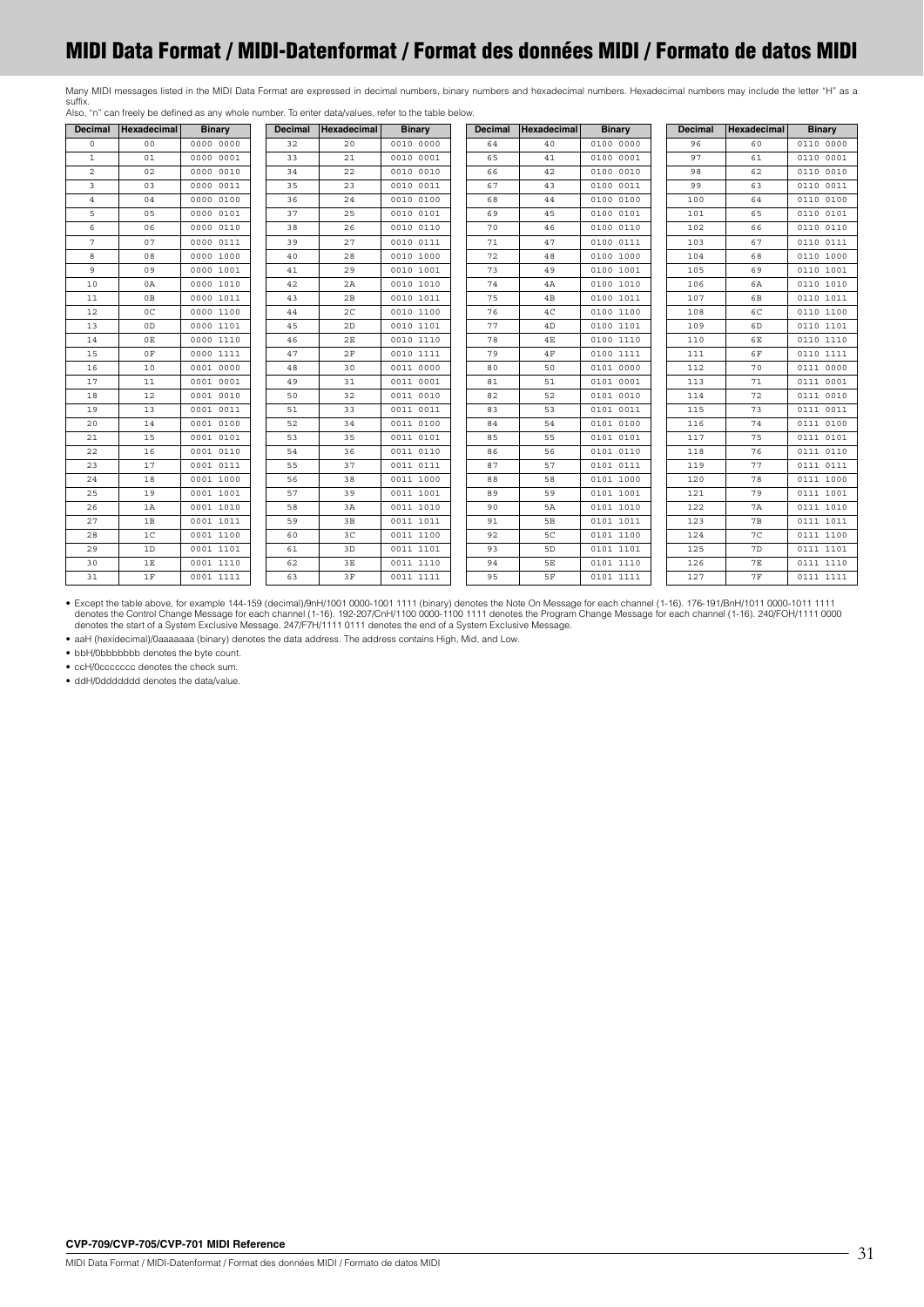# **MIDI CHANNEL MESSAGE (1)**

[GM1] ... GM Required Parameter [GM2] ... GM Level 2 Required Parameter

|                            |     |                        |              |       |                                                   |                                                                                                           |                                                                                                                            |                                                                                                                                                                                                                                               |                                                                   |                                             | [MIDI]  |                                                                                   |                                              |             |          |                                                                                   |           |                                |                       |         |             | [Internal Sequencer]                                                                                  |
|----------------------------|-----|------------------------|--------------|-------|---------------------------------------------------|-----------------------------------------------------------------------------------------------------------|----------------------------------------------------------------------------------------------------------------------------|-----------------------------------------------------------------------------------------------------------------------------------------------------------------------------------------------------------------------------------------------|-------------------------------------------------------------------|---------------------------------------------|---------|-----------------------------------------------------------------------------------|----------------------------------------------|-------------|----------|-----------------------------------------------------------------------------------|-----------|--------------------------------|-----------------------|---------|-------------|-------------------------------------------------------------------------------------------------------|
| <b>MIDI Events</b>         |     | <b>Status byte</b>     |              |       | 1st Data byte                                     |                                                                                                           |                                                                                                                            | 2nd Data byte                                                                                                                                                                                                                                 |                                                                   | Voice                                       |         |                                                                                   | <b>MIDI Reception</b>                        |             |          |                                                                                   |           | <b>MIDI Transmission</b>       |                       |         | <b>PLAY</b> | <b>REC</b>                                                                                            |
|                            |     | <b>Status</b>          | <b>Data</b>  | (Hex) | Parameter                                         | <b>Data</b>                                                                                               | (Hex)                                                                                                                      | Parameter                                                                                                                                                                                                                                     | Regular/<br>Drum/<br>Natural/<br>Organ<br>Voice                   | Mic/Vocal<br>Harmony                        | Song    | CVP-705/<br>709: Main/<br>Layer/Left<br><b>CVP-701:</b><br>Right1/<br>Right2/Left | (respond/ignored)<br>Keyboard                | Style Extra |          | CVP-705/<br>709: Main/<br>Layer/Left<br><b>CVP-701:</b><br>Right1/<br>Right2/Left |           | (generated data)<br>Style Song | <b>Upper</b><br>Lower |         |             | <b>PLAY   REW   From panel</b><br>(CVP-705/<br>709: Main/<br>Layer/Left<br><b>CVP-701:</b><br>Right1/ |
| Key Off                    | 8nH | (n: Channel            | kk           |       | Key no. (0-127)                                   | VV                                                                                                        |                                                                                                                            | Velocity (0-127)                                                                                                                                                                                                                              | $\circ$                                                           | $\circ$                                     | $\circ$ | $\circ$                                                                           | $\circ$                                      | $\circ$     | $\circ$  | $\circ$                                                                           | $\times$  | $\circ$                        | $\circ$               | $\circ$ | $\times$    | Right <sub>2</sub> /<br>Left)<br>$\circ$                                                              |
| [GM1] [GM2] [GS]<br>Key On | 9nH | Number)<br>(n: Channel | kk           |       | Key no. (0-127)                                   | VV                                                                                                        |                                                                                                                            | Key On: vv=1-127                                                                                                                                                                                                                              | $\circ$                                                           | (Harmony<br>Channel)<br>$\circ$             | $\circ$ | $\circ$                                                                           | $\circ$                                      | $\circ$     | O        | $\bullet$                                                                         | $\circ$   | $\circ$                        | $\bullet$             | O       | $\times$    | $\circ$                                                                                               |
| [GM1] [GM2] [GS]           |     | Number)                |              |       |                                                   |                                                                                                           |                                                                                                                            | Key Off: vv=0                                                                                                                                                                                                                                 |                                                                   | (Harmony<br>Channel)                        |         |                                                                                   |                                              |             |          |                                                                                   |           |                                |                       |         |             |                                                                                                       |
| Control Change             | BnH |                        | 0            | (00H) | <b>Bank Select MSB</b><br>[GM2] [GS]              | $\bf{0}$<br>$\mathbb O$<br>$\,$ 8<br>8<br>8<br>64<br>104<br>104<br>118<br>119<br>120<br>121<br>126<br>127 | (00H)<br>(00H)<br>(08H)<br>(08H)<br>(08H)<br>(40H)<br>(68H)<br>(68H)<br>(76H)<br>(77H)<br>(78H)<br>(79H)<br>(7EH)<br>(7FH) | Normal<br>S.Articulation Voice<br>MegaVoice<br>S.Articulation Voice<br>S.Articulation2 Voice<br><b>SFX Voice</b><br>Normal<br>S.Articulation Voice<br><b>GS Rhythm</b><br><b>GS Normal</b><br>GM2 Rhythm<br>GM2 Normal<br>SFX kit<br>Drum kit | $\circ$                                                           | $\times$                                    | $\circ$ | $\circ$                                                                           | $\circ$<br>(Right1)                          | $\circ$     | O        | $\bullet$                                                                         | $\bullet$ | $\bullet$                      | $\times$              | $\circ$ | $\circ$     | $\circ$                                                                                               |
|                            |     |                        | $\mathbf{1}$ | (01H) | Modulation<br>[GM1] [GM2] [GS]                    |                                                                                                           | 0-127 (00H7FH) Data                                                                                                        |                                                                                                                                                                                                                                               | $\circ$                                                           | $\times$                                    | $\circ$ | $\circ$                                                                           | $\circ$<br>(All keyboard                     | $\circ$     | $\circ$  | $\bullet$                                                                         | $\circ$   | $\circ$                        | $\bullet$             | $\circ$ | $\circ$     | $\circ$                                                                                               |
|                            |     |                        | 5            | (05H) | Portamento Time<br>[GM2] [GS]                     |                                                                                                           | 0-127 (00H7FH) Data                                                                                                        |                                                                                                                                                                                                                                               | $\circ$<br>(Except                                                | $\times$                                    | O       | $\circ$                                                                           | parts)<br>$\circ$<br>(All keyboard           | $\times$    | O        | $\bullet$                                                                         | $\times$  | $\circ$                        | $\times$              | O       | $\circ$     | $\circ$                                                                                               |
|                            |     |                        |              |       |                                                   |                                                                                                           |                                                                                                                            |                                                                                                                                                                                                                                               | S.Articula-<br>tion Piano,<br>Organ Flutes)                       |                                             |         |                                                                                   | parts)                                       |             |          |                                                                                   |           |                                |                       |         |             |                                                                                                       |
|                            |     |                        | 6            | (06H) | Data Entry MSB<br>[GM2] [GS]                      |                                                                                                           | 0-127 (00H7FH) Data                                                                                                        |                                                                                                                                                                                                                                               | $\circ$                                                           | $\circ$<br>(Harmony<br>Channel)             | $\circ$ | $\circ$                                                                           | $\circ$<br>(All keyboard<br>parts)           | $\circ$     | $\circ$  | $\bullet$                                                                         | $\circ$   | $\circ$                        | $\times$              | $\circ$ | $\times$    | $\circ$                                                                                               |
|                            |     |                        | 7            | (07H) | Main Volume<br>[GM1] [GM2] [GS]                   |                                                                                                           | 0-127 (00H7FH) Data                                                                                                        |                                                                                                                                                                                                                                               | $\circ$                                                           | $\circ$<br>(A/D Part<br>Receive<br>Channel) | $\circ$ | $\circ$                                                                           | $\circ$<br>(All keyboard<br>parts)           | $\circ$     | $\circ$  | $\bullet$                                                                         | $\bullet$ | $\bullet$                      | $\times$              | $\circ$ | $\circ$     | $\circ$                                                                                               |
|                            |     |                        | 10           | (0AH) | Panpot<br>[GM1] [GM2] [GS]                        |                                                                                                           |                                                                                                                            | 0-127 (00H7FH) L64CR63                                                                                                                                                                                                                        | $\circ$                                                           | $\circ$<br>(A/D Part<br>Receive<br>Channel) | $\circ$ | $\circ$                                                                           | $\circ$<br>(All keyboard<br>parts)           | $\circ$     | $\circ$  | $\bullet$                                                                         | $\bullet$ | $\bullet$                      | $\times$              | $\circ$ | $\circ$     | $\circ$                                                                                               |
|                            |     |                        | 11           | (OBH) | Expression<br>[GM1] [GM2] [GS]                    |                                                                                                           | 0-127 (00H7FH) Data                                                                                                        |                                                                                                                                                                                                                                               | $\circ$                                                           | $\times$                                    | $\circ$ | $\circ$                                                                           | $\circ$<br>(All keyboard                     | $\circ$     | $\circ$  | $\bullet$                                                                         | $\bullet$ | $\bullet$                      | $\bullet$             | $\circ$ | $\circ$     | $\circ$                                                                                               |
|                            |     |                        | 16           | (10H) | General Purpose<br>Controller                     |                                                                                                           | 0-127 (00H7FH) Data                                                                                                        |                                                                                                                                                                                                                                               | $\circ$                                                           | $\times$                                    | $\circ$ | $\circ$                                                                           | parts)<br>$\circ$<br>(All keyboard           | $\times$    | $\circ$  | $\times$                                                                          | $\times$  | $\circ$                        | $\times$              | $\circ$ | $\circ$     | $\times$                                                                                              |
|                            |     |                        | 32           | (20H) | <b>Bank Select LSB</b><br>[GM2] [GS]              |                                                                                                           | 0-127 (00H7FH) Data                                                                                                        |                                                                                                                                                                                                                                               | $\circ$                                                           | $\times$                                    | $\circ$ | $\circ$                                                                           | parts)<br>$\circ$<br>(Right1)                | $\circ$     | $\circ$  | $\bullet$                                                                         | $\bullet$ | $\bullet$                      | $\times$              | $\circ$ | $\circ$     | $\circ$                                                                                               |
|                            |     |                        | 38           | (26H) | Data Entry LSB<br>[GM2] [GS]                      |                                                                                                           | 0-127 (00H7FH) Data                                                                                                        |                                                                                                                                                                                                                                               | $\circ$                                                           | ×                                           | $\circ$ | $\circ$                                                                           | $\circ$<br>(All keyboard<br>parts)           | $\circ$     | $\circ$  | $\bullet$                                                                         | $\times$  | $\circ$                        | $\times$              | O       | $\times$    | $\circ$                                                                                               |
|                            |     |                        | 64           | (40H) | Sustain (Damper)<br>[GM1] [GM2] [GS]              |                                                                                                           | 0-127 (00H7FH) Data                                                                                                        |                                                                                                                                                                                                                                               | $\circ$                                                           | $\circ$<br>(Harmony<br>Channel)             | $\circ$ | $\circ$                                                                           | $\circ$<br>(All keyboard<br>parts)           | $\times$    | $\circ$  | $\bullet$                                                                         | $\times$  | $\circ$                        | $\bullet$             | $\circ$ | $\circ$     | $\circ$                                                                                               |
|                            |     |                        | 65           | (41H) | Portamento<br>[GM2] [GS]                          |                                                                                                           |                                                                                                                            | 0-127 (00H7FH) 063, 64127<br>(OFF, ON)                                                                                                                                                                                                        | $\circ$<br>(Except<br>S.Articula-<br>tion Piano,<br>Organ Flutes) | $\times$                                    | $\circ$ | $\circ$                                                                           | $\circ$<br>(All keyboard<br>parts)           | $\times$    | $\circ$  | $\bullet$                                                                         | $\times$  | $\circ$                        | $\bullet$             | $\circ$ | $\circ$     | $\circ$                                                                                               |
|                            |     |                        | 66           | (42H) | Sostenuto<br>[GM2] [GS]                           |                                                                                                           |                                                                                                                            | 0-127 (00H7FH) 063, 64127<br>$($ UFF, UN $)$                                                                                                                                                                                                  | $\circ$                                                           | $\times$                                    | $\circ$ | $\circ$                                                                           | $\circ$<br>(All keyboard<br>parts)           | $\times$    | $\circ$  | $\bullet$                                                                         | $\times$  | $\circ$                        | $\bullet$             | $\circ$ | $\circ$     | $\circ$                                                                                               |
|                            |     |                        | 67           | (43H) | Soft Pedal<br>[GM2] [GS]                          |                                                                                                           |                                                                                                                            | 0-127 (00H7FH) 063, 64127<br>(OFF, ON)                                                                                                                                                                                                        | $\circ$                                                           | $\times$                                    | $\circ$ | $\circ$                                                                           | $\circ$<br>(All keyboard<br>parts)           | $\times$    | $\circ$  | $\bullet$                                                                         | $\times$  | $\circ$                        | $\bullet$             | $\circ$ | $\circ$     | $\circ$                                                                                               |
|                            |     |                        | 71           | (47H) | Harmonic Content<br>[GM2]                         |                                                                                                           |                                                                                                                            | 0-127 (00H7FH) -640+63                                                                                                                                                                                                                        | $\circ$                                                           | $\times$                                    | $\circ$ | $\circ$                                                                           | $\circ$<br>(All keyboard<br>parts)           | $\circ$     | $\circ$  | $\bullet$                                                                         | $\bullet$ | $\bullet$                      | $\times$              | $\circ$ | $\circ$     | $\circ$                                                                                               |
|                            |     |                        | 72           | (48H) | Release Time<br>[GM2]                             |                                                                                                           |                                                                                                                            | 0-127 (00H7FH) -640+63                                                                                                                                                                                                                        | $\circ$                                                           | $\times$                                    | $\circ$ | $\circ$                                                                           | $\circ$<br>(All keyboard                     | $\circ$     | $\circ$  | $\bullet$                                                                         | $\circ$   | $\circ$                        | $\times$              | $\circ$ | $\circ$     | $\circ$                                                                                               |
|                            |     |                        | 73           | (49H) | <b>Attack Time</b><br>[GM2]                       |                                                                                                           |                                                                                                                            | 0-127 (00H7FH) -640+63                                                                                                                                                                                                                        | $\circ$                                                           | $\times$                                    | $\circ$ | $\circ$                                                                           | parts)<br>$\circ$<br>(All keyboard<br>parts) | $\circ$     | $\circ$  | $\bullet$                                                                         | $\circ$   | $\circ$                        | $\times$              | $\circ$ | $\circ$     | $\circ$                                                                                               |
|                            |     |                        | 74           | (4AH) | <b>Brightness</b><br>[GM2]                        |                                                                                                           |                                                                                                                            | 0-127 (00H7FH) -640+63                                                                                                                                                                                                                        | $\circ$                                                           | $\times$                                    | $\circ$ | $\circ$                                                                           | $\circ$<br>(All keyboard<br>parts)           | $\circ$     | $\circ$  | $\bullet$                                                                         | $\bullet$ | $\bullet$                      | $\times$              | $\circ$ | $\circ$     | $\circ$                                                                                               |
|                            |     |                        | 75           | (4BH) | Decay Time<br>[GM2]                               |                                                                                                           |                                                                                                                            | 0-127 (00H7FH) -640+63                                                                                                                                                                                                                        | $\circ$                                                           | $\times$                                    | $\circ$ | $\circ$                                                                           | $\circ$<br>(All keyboard                     | $\circ$     | $\circ$  | $\times$                                                                          | $\times$  | $\circ$                        | $\times$              | $\circ$ | $\circ$     | $\times$                                                                                              |
|                            |     |                        | 76           | (4CH) | Vibrato Rate<br>[GM2]                             |                                                                                                           |                                                                                                                            | 0-127 (00H7FH) -640+63                                                                                                                                                                                                                        | $\circ$                                                           | $\times$                                    | $\circ$ | $\circ$                                                                           | parts)<br>$\circ$<br>(All keyboard<br>parts) | $\circ$     | $\circ$  | $\times$                                                                          | $\times$  | $\circ$                        | $\times$              | $\circ$ | $\circ$     | $\times$                                                                                              |
|                            |     |                        | 77           | (4DH) | Vibrato Depth<br>[GM2]                            |                                                                                                           |                                                                                                                            | 0-127 (00H7FH) -640+63                                                                                                                                                                                                                        | $\circ$                                                           | $\times$                                    | O       | $\circ$                                                                           | $\circ$<br>(All keyboard<br>parts)           | $\circ$     | $\circ$  | $\times$                                                                          | $\times$  | $\circ$                        | $\times$              | $\circ$ | $\circ$     | $\times$                                                                                              |
|                            |     |                        | 78           | (4EH) | Vibrato Delay<br>[GM2]                            |                                                                                                           |                                                                                                                            | 0-127 (00H7FH) -640+63                                                                                                                                                                                                                        | $\circ$                                                           | $\times$                                    | $\circ$ | $\circ$                                                                           | $\circ$<br>(All keyboard<br>parts)           | $\circ$     | $\circ$  | $\times$                                                                          | $\times$  | $\circ$                        | $\times$              | $\circ$ | $\circ$     | $\times$                                                                                              |
|                            |     |                        | $80\,$       | (50H) | General Purpose<br>Controller<br>(Articulation 1) |                                                                                                           | 0-127 (00H7FH) 0: OFF                                                                                                      | 127: ON                                                                                                                                                                                                                                       | $\circ$<br>(SA/SA2<br>Voice only)                                 | $\times$                                    | $\circ$ | $\times$                                                                          | $\times$                                     | $\times$    | $\times$ | $\bullet$                                                                         | $\circ$   | $\circ$                        | $\times$              | $\circ$ | $\circ$     | $\circ$                                                                                               |
|                            |     |                        | 81           | (51H) | General Purpose<br>Controller<br>(Articulation 2) |                                                                                                           | 0-127 (00H7FH) 0: OFF                                                                                                      | 127: ON                                                                                                                                                                                                                                       | $\circ$<br>(SA2 Voice<br>only)                                    | ×                                           | $\circ$ | $\times$                                                                          | $\times$                                     | $\times$    | $\times$ | $\bullet$                                                                         | $\circ$   | $\circ$                        | $\times$              | $\circ$ | $\circ$     | $\circ$                                                                                               |
|                            |     |                        | 84           | (54H) | Portamento Control                                |                                                                                                           |                                                                                                                            | 0-127 (00H7FH) Key no. (0-127)                                                                                                                                                                                                                | $\circ$                                                           | $\times$                                    | $\circ$ | $\circ$                                                                           | $\times$                                     | $\circ$     | $\circ$  | $\circ$                                                                           | $\bullet$ | $\circ$                        | $\times$              | $\circ$ | $\times$    | $\circ$                                                                                               |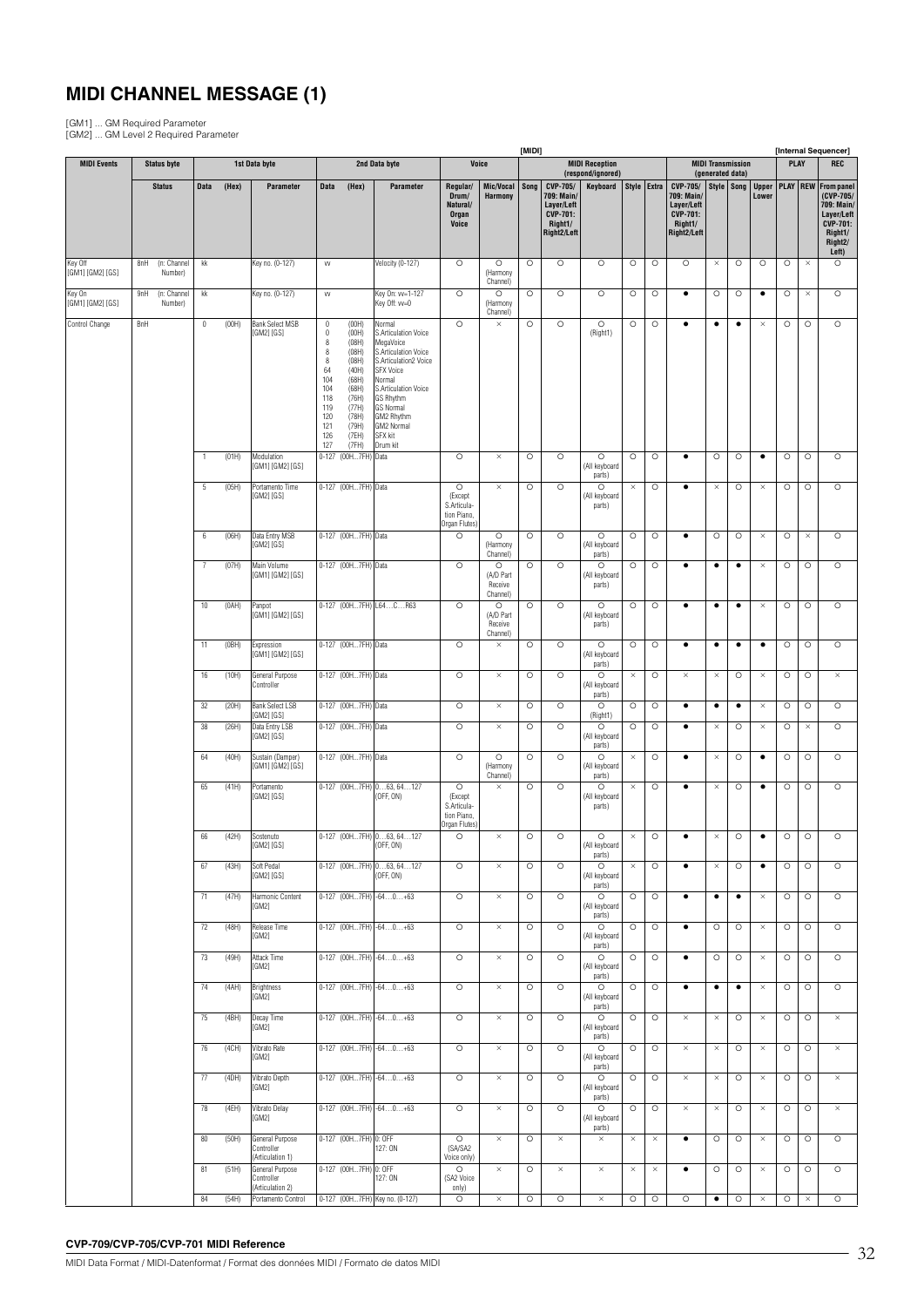|                                         |            |                        |               |               |                                                    |                |                     |                              |                                                 |                                                      | [MIDI]          |                                                                                   |                                                                                                                             |          |             |                                                                                    |                                              |            | [Internal Sequencer]  |          |                 |                                                                                                                           |  |
|-----------------------------------------|------------|------------------------|---------------|---------------|----------------------------------------------------|----------------|---------------------|------------------------------|-------------------------------------------------|------------------------------------------------------|-----------------|-----------------------------------------------------------------------------------|-----------------------------------------------------------------------------------------------------------------------------|----------|-------------|------------------------------------------------------------------------------------|----------------------------------------------|------------|-----------------------|----------|-----------------|---------------------------------------------------------------------------------------------------------------------------|--|
| <b>MIDI Events</b>                      |            | <b>Status byte</b>     |               |               | 1st Data byte                                      |                |                     | 2nd Data byte                |                                                 | Voice                                                |                 |                                                                                   | <b>MIDI Reception</b><br>(respond/ignored)                                                                                  |          |             |                                                                                    | <b>MIDI Transmission</b><br>(generated data) |            |                       |          | PLAY            | <b>REC</b>                                                                                                                |  |
|                                         |            | <b>Status</b>          | <b>Data</b>   | (Hex)         | Parameter                                          | <b>Data</b>    | (Hex)               | <b>Parameter</b>             | Regular/<br>Drum/<br>Natural/<br>Organ<br>Voice | Mic/Vocal<br>Harmony                                 | Song            | CVP-705/<br>709: Main/<br>Layer/Left<br><b>CVP-701:</b><br>Right1/<br>Right2/Left | Keyboard                                                                                                                    |          | Style Extra | CVP-705/<br>709: Main/<br>Layer/Left<br>CVP-701:<br>Right1/<br>Right2/Left         |                                              | Style Song | <b>Upper</b><br>Lower |          | <b>PLAY REW</b> | <b>From panel</b><br>(CVP-705/<br>709: Main/<br>Layer/Left<br><b>CVP-701:</b><br>Right1/<br>Right <sub>2</sub> /<br>Left) |  |
|                                         |            |                        | 91            | (5BH)         | Effect1 Depth<br>(Reverb Send Level)<br>[GM2] [GS] |                | 0-127 (00H7FH) Data |                              | $\circ$                                         | $\circ$<br>(A/D Part<br>Receive<br>Channel)          | $\circ$         | $\circ$                                                                           | $\circ$<br>(All keyboard<br>parts)                                                                                          | O        | O           | ٠                                                                                  | $\bullet$                                    | ٠          | $\times$              | $\circ$  | $\circ$         | O                                                                                                                         |  |
|                                         |            |                        | 93            | (5DH)         | Effect3 Depth<br>(Chorus Send Level)<br>[GM2] [GS] |                | 0-127 (00H7FH) Data |                              | $\circ$                                         | $\circ$<br>(A/D Part<br>Receive<br>Channel)          | $\circ$         | $\circ$                                                                           | O<br>(All keyboard<br>parts)                                                                                                | $\circ$  | $\circ$     | $\bullet$                                                                          | $\bullet$                                    | $\bullet$  | $\times$              | $\circ$  | $\circ$         | $\circ$                                                                                                                   |  |
|                                         |            |                        | 94            | (5EH)         | Effect4 Depth<br>(Variation Send Level)            |                | 0-127 (00H7FH) Data |                              | $\circ$                                         | $\times$                                             | $\circ$         | $\circ$                                                                           | $\circ$<br>(All keyboard<br>parts)                                                                                          | $\circ$  | $\circ$     | $\circ$                                                                            | $\bullet$                                    | ٠          | $\times$              | $\circ$  | $\circ$         | $\times$<br>Multi Part<br>Recording                                                                                       |  |
|                                         |            |                        | 96            | (60H)         | <b>RPN</b> Increment                               |                |                     | The data byte is<br>ignored. | $\circ$                                         | $\circ$<br>(Harmony<br>Channel)                      | $\circ$         | $\circ$                                                                           | $\times$                                                                                                                    | $\circ$  | $\circ$     | $\times$                                                                           | $\times$                                     | $\circ$    | $\times$              | $\circ$  | $\times$        | $\times$                                                                                                                  |  |
|                                         |            |                        | 97            | (61H)         | <b>RPN Decrement</b>                               |                |                     | The data byte is<br>ignored. | $\circ$                                         | $\circ$<br>(Harmony<br>Channel)                      | $\circ$         | $\circ$                                                                           | $\times$                                                                                                                    | O        | O           | $\times$                                                                           | $\times$                                     | $\circ$    | $\times$              | O        | $\times$        | $\times$                                                                                                                  |  |
|                                         |            |                        | 98            | (62H)         | NRPN LSB<br>[GS]                                   |                | 0-127 (00H7FH) Data |                              | $\circ$                                         | $\times$                                             | $\circ$         | $\circ$                                                                           | $\times$                                                                                                                    | $\circ$  | $\circ$     | $\bullet$                                                                          | $\circ$                                      | $\circ$    | $\times$              | $\circ$  | $\circ$         | $\circ$                                                                                                                   |  |
|                                         |            |                        | 99            | (63H)         | NRPN MSB<br>[GS]                                   |                | 0-127 (00H7FH) Data |                              | $\circ$                                         | $\times$                                             | O               | $\circ$                                                                           | $\times$                                                                                                                    | O        | O           | $\bullet$                                                                          | $\circ$                                      | $\circ$    | $\times$              | O        | O               | O                                                                                                                         |  |
|                                         |            |                        | 100           | (64H)         | <b>RPN LSB</b><br>[GM2] [GS]                       |                | 0-127 (00H7FH) Data |                              | $\circ$                                         | $\circ$<br>(Harmony<br>Channel)                      | $\circ$         | $\circ$                                                                           | $\circ$<br>(All keyboard<br>parts)                                                                                          | $\circ$  | $\circ$     | $\bullet$                                                                          | $\circ$                                      | $\circ$    | $\times$              | $\circ$  | O               | $\circ$                                                                                                                   |  |
|                                         |            |                        | 101           | (65H)         | RPN MSB<br>GM21 [GS]                               |                | 0-127 (00H7FH) Data |                              | $\circ$                                         | $\circ$<br>(Harmony<br>Channel)                      | $\circ$         | $\circ$                                                                           | $\circ$<br>(All keyboard<br>parts)                                                                                          | O        | $\circ$     | $\bullet$                                                                          | $\circ$                                      | $\circ$    | $\times$              | $\circ$  | O               | $\circ$                                                                                                                   |  |
| Mode Message                            | BnH        | (n: Channel<br>Number) | 120           | (78H)         | All Sound Off<br>[GM2] [GS]                        | $\mathbb O$    | (00H)               | Data                         | $\circ$                                         | ×                                                    | $\circ$         | $\circ$                                                                           | O<br>(All keyboard<br>parts)<br>Same opera-<br>tion as when<br>All Note Off)                                                | O        | O           | $\times$                                                                           | $\times$                                     | $\circ$    | $\times$              | $\circ$  | $\times$        | $\times$                                                                                                                  |  |
|                                         |            |                        | 121           | (79H)         | Reset All Controllers<br>[GM1] [GM2] [GS]          | $\bf{0}$       | (00H)               | Data                         | $\circ$                                         | $\times$                                             | $\circ$         | $\times$                                                                          | $\times$                                                                                                                    | $\times$ | $\times$    | $\times$                                                                           | $\times$                                     | $\circ$    | $\times$              | $\circ$  | $\times$        | $\times$                                                                                                                  |  |
|                                         |            |                        | 122           | (7AH)         | Local Control                                      | $\bf 0$<br>127 | (00H)<br>(7FH)      | <b>OFF</b><br>ON             |                                                 | $\overline{\phantom{0}}$                             |                 |                                                                                   | $\circ$                                                                                                                     |          |             | $\times$                                                                           | $\times$                                     | $\times$   | $\times$              | $\times$ | $\times$        | $\times$                                                                                                                  |  |
|                                         |            |                        | 123           | (7BH)         | All Note Off<br>[GM1] [GM2] [GS]                   | $\mathbb O$    | (00H)               | Data                         | $\circ$                                         | $\circ$<br>(Harmony<br>Channel)                      | $\circ$         | $\circ$                                                                           | $\circ$<br>(All keyboard<br>parts)                                                                                          | $\circ$  | $\circ$     | $\times$                                                                           | $\times$                                     | $\circ$    | $\times$              | $\circ$  | $\times$        | $\times$                                                                                                                  |  |
|                                         |            |                        | 124           | (7CH)         | Omni Off<br>[GM2] [GS]                             | $\mathbb O$    | (00H)               | Data                         | $\circ$                                         | ×                                                    | $\circ$<br>*1   | $\times$                                                                          | $\times$                                                                                                                    | ×        | $\times$    | $\times$                                                                           | $\times$                                     | $\circ$    | $\times$              | $\circ$  | $\times$        | $\times$                                                                                                                  |  |
|                                         |            |                        | 125           | (7DH)         | Omni On<br>[GM2] [GS]                              | $\bf{0}$       | (00H)               | Data                         | $\circ$                                         | $\times$                                             | $\circ$<br>$*2$ | $\times$                                                                          | $\times$                                                                                                                    | ×        | $\times$    | $\times$                                                                           | $\times$                                     | $\circ$    | $\times$              | O        | $\times$        | $\times$                                                                                                                  |  |
|                                         |            |                        | 126           | (7EH)         | Mono<br>[GM2] [GS]                                 |                | 0-16 (00H10H) Data  |                              | $\circ$                                         | $\times$                                             | $\circ$         | $\times$                                                                          | $\times$                                                                                                                    | ×        | $\times$    | $\times$                                                                           | $\times$                                     | $\circ$    | $\times$              | $\circ$  | $\times$        | $\times$                                                                                                                  |  |
|                                         |            |                        | 127           | (7FH)         | Poly<br>[GM2] [GS]                                 | $\bf{0}$       | (00H)               | Data                         | $\circ$                                         | $\times$                                             | O               | $\times$                                                                          | $\times$                                                                                                                    | ×        | $\times$    | $\times$                                                                           | $\times$                                     | $\circ$    | $\times$              | $\circ$  | $\times$        | $\times$                                                                                                                  |  |
| Program Change<br>[GM1] [GM2] [GS]      | CnH        | (n: Channel<br>Number) | pp            |               | (00H7FH) Voice no. (0-127)                         |                |                     |                              | $\circ$                                         | $\times$                                             | $\circ$         | $\circ$                                                                           | $\circ$<br>(Right1)                                                                                                         | $\circ$  | $\circ$     | $\bullet$                                                                          | $\bullet$                                    | $\bullet$  | $\times$              | $\circ$  | $\circ$         | $\circ$                                                                                                                   |  |
| Channel After Touch<br>[GM1] [GM2] [GS] | DnH        | (n: Channel<br>Number) | $\mathsf{VV}$ | (00H7FH) Data |                                                    |                |                     |                              | $\circ$                                         | $\times$                                             | O               | $\circ$                                                                           | O<br>(All keyboard<br>parts)                                                                                                | ×        | O           | $\times$                                                                           | $\times$                                     | $\circ$    | $\times$              | $\circ$  | $\times$        | O                                                                                                                         |  |
| Polyphonic After Touch<br>[GS]          | AnH        | (n: Channel<br>Number) | kk            |               | (00H7FH) Key no. (0-127)                           | VV             | (00H7FH) Data       |                              | $\circ$                                         | $\times$                                             | $\circ$         | $\times$                                                                          | $\times$                                                                                                                    | ×        | $\times$    | $\times$                                                                           | $\times$                                     | $\circ$    | $\times$              | $\circ$  | $\times$        | $\times$                                                                                                                  |  |
| Pitch Bend Change<br>[GM1] [GM2] [GS]   | EnH        | (n: Channel<br>Number) | cc            | (00H7FH) LSB  |                                                    | dd             | (00H7FH) MSB        |                              | $\circ$                                         | $\circ$<br>(Harmony<br>Channel)                      | O               | $\circ$                                                                           | O<br>(All keyboard<br>narts)                                                                                                | O        | O           | $\bullet$                                                                          | $\circ$                                      | $\circ$    | ٠                     | $\circ$  | O               | O                                                                                                                         |  |
| Realtime Message                        | F8H        | MIDI Clock             |               |               |                                                    |                |                     |                              |                                                 |                                                      |                 |                                                                                   | $\circ$<br>Received when the Clock is set to MIDI, USB1, USB2<br>or Wireless LAN.)                                          |          |             | (Transmitted when the Clock is set to<br>Internal and the Transmit Clock is set to | O<br>on.)                                    |            |                       |          |                 |                                                                                                                           |  |
|                                         | FAH        | Start                  |               |               |                                                    |                |                     |                              |                                                 | $\overline{\phantom{0}}$                             |                 |                                                                                   | $\circ$<br>(Received when the Clock is set to MIDI, USB1, USB2 (Transmitted when the Transmit Clock is<br>or Wireless LAN.) |          |             |                                                                                    | $\circ$<br>set to on.)                       |            |                       |          |                 |                                                                                                                           |  |
|                                         | FBH<br>FCH | Continue<br>Stop       |               |               |                                                    |                |                     |                              |                                                 | $\overline{\phantom{0}}$<br>$\overline{\phantom{0}}$ |                 |                                                                                   | $\times$<br>$\overline{\circ}$                                                                                              |          |             |                                                                                    | ×<br>$\overline{\circ}$                      |            |                       |          |                 |                                                                                                                           |  |
|                                         |            | FEH Active Sense       |               |               |                                                    |                |                     |                              |                                                 |                                                      |                 |                                                                                   | (Received when the Clock is set to MIDI, USB1, USB2 (Transmitted when the Transmit Clock is<br>or Wireless LAN.)<br>$\circ$ |          |             |                                                                                    | set to on.)<br>$\circ$                       |            |                       |          |                 |                                                                                                                           |  |
|                                         |            | [GM2]                  |               |               |                                                    |                |                     |                              |                                                 | $\overbrace{\phantom{123221}}$                       |                 |                                                                                   |                                                                                                                             |          |             |                                                                                    |                                              |            |                       |          |                 | $\overline{\phantom{m}}$                                                                                                  |  |
|                                         |            | FFH System Reset       |               |               |                                                    |                |                     |                              |                                                 |                                                      |                 |                                                                                   | $\times$                                                                                                                    |          |             |                                                                                    | $\times$                                     |            |                       |          |                 |                                                                                                                           |  |

: Transmitted via panel operations and keyboard/controller performances.

About Mic/Vocal Harmony column:<br>(Harmony Channel): The relevant parameters are received by the song part designated by the Special Effect's Harmony Channel Parameter.<br>(A/D Part Receive Channel): The relevant parameters are

\*1: Same operation as when receiving All Note Off. \*2: Same operation as when receiving All Note Off. OMNI ON is not enabled.

| Mic/Vocal Harmony |    |  |  |  |  |  |  |  |  |
|-------------------|----|--|--|--|--|--|--|--|--|
| CVP-701           |    |  |  |  |  |  |  |  |  |
| <b>CVP-705</b>    | ., |  |  |  |  |  |  |  |  |
| CVP-709           |    |  |  |  |  |  |  |  |  |

| CVP-701 |   |
|---------|---|
| CVP-705 | o |
| CVP-709 |   |

| Mic/Vocal Harmony |  | SA (Super Articulation) |  | SA2 (Super Articulation2) | Wireless LAN |               |
|-------------------|--|-------------------------|--|---------------------------|--------------|---------------|
| CVP-701           |  | CVP-701                 |  | <b>CVP-701</b>            |              | <b>CVP-70</b> |
| CVP-705           |  | CVP-705                 |  | <b>CVP-705</b>            |              | CVP-70        |
| CVP-709           |  | CVP-709                 |  | CVP-709                   |              | CVP-70        |

| Wireless I AN |  |
|---------------|--|
|               |  |

| CVP-701        |  |
|----------------|--|
| <b>CVP-705</b> |  |
| <b>CVP-709</b> |  |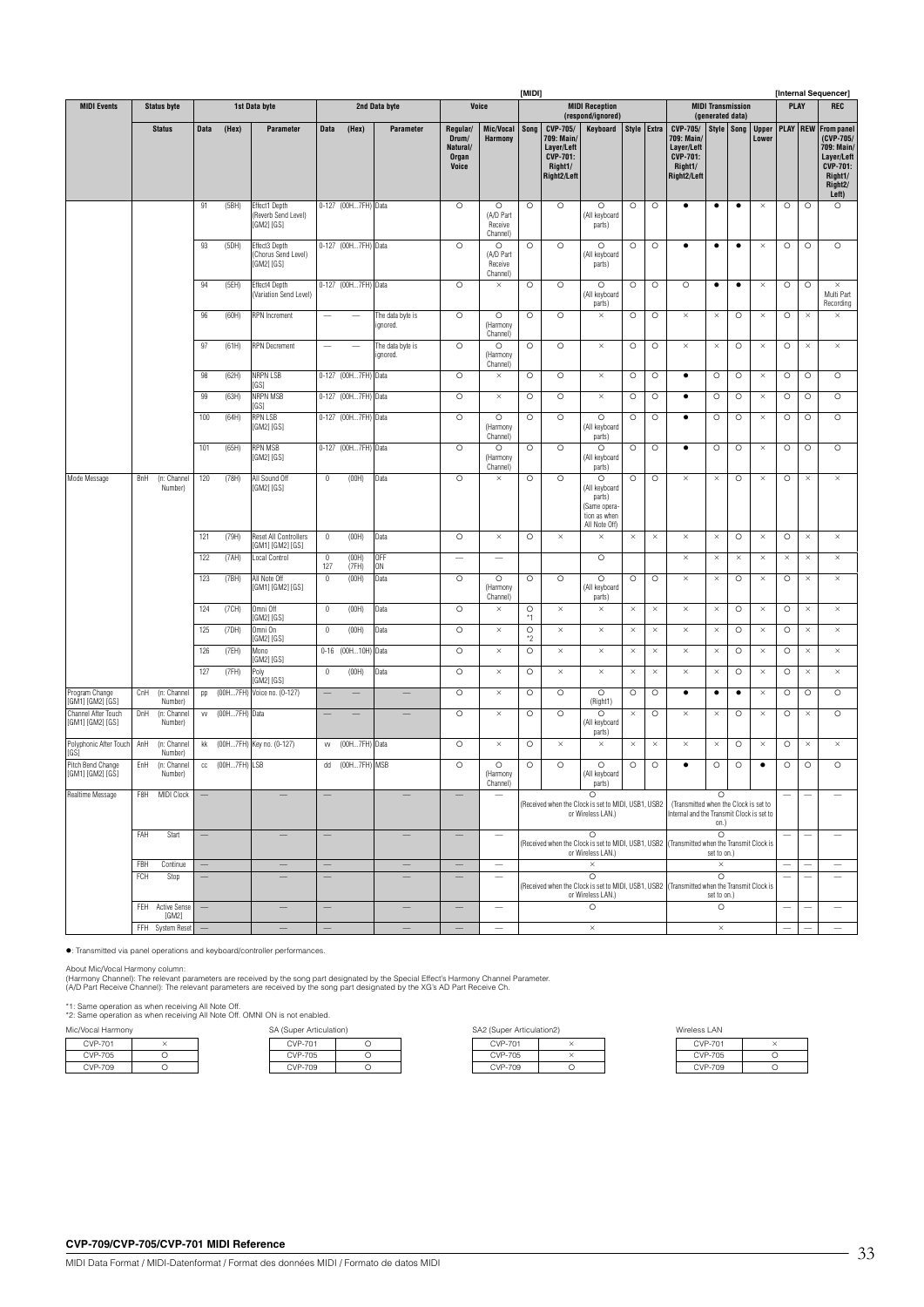# **MIDI CHANNEL MESSAGE (2)**

[GM1] ... GM Required Parameter [GM2] ... GM Level 2 Required Parameter

### **NRPN (Non Registered Parameter Number)**

|     |             |                   |                          |                                             |                                                                                                                                                              |                                                        |                                 | [MID!]             |                                                                                   |                                         |              |                    |                                                                                   |              |         |                       | [Internal Sequencer] |            |                                                                                                          |
|-----|-------------|-------------------|--------------------------|---------------------------------------------|--------------------------------------------------------------------------------------------------------------------------------------------------------------|--------------------------------------------------------|---------------------------------|--------------------|-----------------------------------------------------------------------------------|-----------------------------------------|--------------|--------------------|-----------------------------------------------------------------------------------|--------------|---------|-----------------------|----------------------|------------|----------------------------------------------------------------------------------------------------------|
|     | <b>NRPN</b> | <b>Data Entry</b> |                          | <b>Parameter</b>                            | <b>Data Range</b>                                                                                                                                            | Voice                                                  |                                 |                    |                                                                                   | <b>MIDI Reception (respond/ignored)</b> |              |                    | <b>MIDI Transmission (generated data)</b>                                         |              |         |                       | <b>PLAY</b>          |            | <b>REC</b>                                                                                               |
|     | MSB LSB     | MSB   LSB         |                          |                                             |                                                                                                                                                              | Regular/<br>Drum/<br>Natural/<br>Organ<br><b>Voice</b> | Mic/<br><b>Vocal</b><br>Harmony | Song               | CVP-705/<br>709: Main/<br>Layer/Left<br><b>CVP-701:</b><br>Right1/<br>Right2/Left | Keyboard                                | <b>Style</b> | Extra              | CVP-705/<br>709: Main/<br>Layer/Left<br><b>CVP-701:</b><br>Right1/<br>Right2/Left | <b>Style</b> | Song    | <b>Upper</b><br>Lower | PLAY                 | <b>REW</b> | <b>From panel</b><br>(CVP-705/<br>709: Main/<br>Layer/Left<br><b>CVP-701:</b><br>Right1/<br>Right2/Left) |
| 01H | 08H         | mmH               | $\overline{\phantom{a}}$ | Vibrato Rate<br>[GS]                        | mm: 00H-40H-7FH (-640+63)                                                                                                                                    | $\circ$                                                | $\times$                        | $\circ$            | $\circ$                                                                           | $\times$                                | $\circ$      | $\circ$            | $\bullet$                                                                         | $\circ$      | $\circ$ | $\times$              | $\circ$              | $\circ$    | $\circ$                                                                                                  |
| 01H | 09H         | mmH               | $\overline{\phantom{a}}$ | Vibrato Depth<br>[GS]                       | mm: 00H-40H-7FH (-640+63)                                                                                                                                    | $\circ$                                                | $\times$                        | O                  | $\circ$                                                                           | $\times$                                | $\circ$      | O                  | $\bullet$                                                                         | $\circ$      | $\circ$ | $\times$              | $\circ$              | $\circ$    | $\circ$                                                                                                  |
| 01H | 0AH         | mmH               | $\overline{\phantom{a}}$ | <b>Vibrato Delay</b><br>[GS]                | mm: 00H-40H-7FH (-640+63)                                                                                                                                    | $\circ$                                                | $\times$                        | Ō                  | $\circ$                                                                           | $\times$                                | $\circ$      | $\overline{\circ}$ | $\bullet$                                                                         | $\circ$      | $\circ$ | $\times$              | $\circ$              | $\circ$    | $\circ$                                                                                                  |
| 01H | 20H         | mmH               | $\overline{\phantom{a}}$ | Low Pass Filter Cutoff<br>Frequency<br>[GS] | mm: 00H-40H-7FH (-640+63)                                                                                                                                    | $\circ$                                                | $\times$                        | $\circ$            | $\times$                                                                          | $\times$                                | $\circ$      | $\times$           | $\times$                                                                          | $\times$     | $\circ$ | $\times$              | $\circ$              | $\circ$    | $\times$                                                                                                 |
| 01H | 21H         | mmH               | $\overline{\phantom{a}}$ | Low Pass Filter Resonance<br>[GS]           | mm: 00H-40H-7FH (-640+63)                                                                                                                                    | $\circ$                                                | $\times$                        | $\circ$            | $\times$                                                                          | $\times$                                | $\circ$      | $\times$           | $\times$                                                                          | $\times$     | $\circ$ | $\times$              | $\circ$              | $\circ$    | $\times$                                                                                                 |
| 01H | 30H         | mmH               | $\sim$                   | EQ Bass Gain                                | mm: 00H-40H-7FH (-640+63)                                                                                                                                    | $\circ$                                                | $\times$                        | $\circ$            | $\times$                                                                          | $\times$                                | $\circ$      | $\times$           | $\times$                                                                          | $\times$     | $\circ$ | $\times$              | $\circ$              | $\circ$    | $\times$                                                                                                 |
| 01H | 31H         | mmH               | $\sim$                   | EQ Treble Gain                              | mm: 00H-40H-7FH (-640+63)                                                                                                                                    | $\circ$                                                | $\times$                        | $\circ$            | $\times$                                                                          | $\times$                                | $\circ$      | $\times$           | $\times$                                                                          | $\times$     | $\circ$ | $\times$              | $\circ$              | $\circ$    | $\times$                                                                                                 |
| 01H | 34H         | mmH               | $\overline{\phantom{a}}$ | EQ Bass Frequency                           | mm: 04H-28H (322.0k[Hz])                                                                                                                                     | $\circ$                                                | $\times$                        | O                  | $\times$                                                                          | $\times$                                | $\times$     | $\times$           | $\times$                                                                          | $\times$     | $\circ$ | $\times$              | $\circ$              | $\circ$    | $\times$                                                                                                 |
| 01H | 35H         | mmH               | $\sim$                   | EQ Treble Frequency                         | mm: 1CH-3AH (50016.0k[Hz])                                                                                                                                   | $\circ$                                                | $\times$                        | $\circ$            | $\times$                                                                          | $\times$                                | $\times$     | $\times$           | $\times$                                                                          | $\times$     | $\circ$ | $\times$              | $\circ$              | $\circ$    | $\times$                                                                                                 |
| 01H | 63H         | mmH               | $\overline{\phantom{a}}$ | <b>EG Attack Time</b><br>[GS]               | mm: 00H-40H-7FH (-640+63)                                                                                                                                    | $\circ$                                                | $\times$                        | Ō                  | $\times$                                                                          | $\times$                                | $\circ$      | $\times$           | $\times$                                                                          | $\times$     | $\circ$ | $\times$              | $\circ$              | $\circ$    | $\times$                                                                                                 |
| 01H | 64H         | mmH               | $\sim$                   | EG Decay Time<br>[GS]                       | mm: 00H-40H-7FH (-640+63)                                                                                                                                    | $\circ$                                                | $\times$                        | $\circ$            | $\circ$                                                                           | $\times$                                | $\circ$      | $\circ$            | $\bullet$                                                                         | $\circ$      | $\circ$ | $\times$              | $\circ$              | $\circ$    | $\circ$                                                                                                  |
| 01H | 66H         | mmH               | $\overline{\phantom{a}}$ | <b>EG</b> Release<br>[GS]                   | mm: 00H-40H-7FH (-640+63)                                                                                                                                    | $\circ$                                                | $\times$                        | $\overline{\circ}$ | $\times$                                                                          | $\times$                                | $\circ$      | $\times$           | $\times$                                                                          | $\times$     | $\circ$ | $\times$              | $\circ$              | $\circ$    | $\times$                                                                                                 |
| 14H | rrH         | mmH               | $\sim$                   | Drum Low Pass Filter Cutoff<br>Frequency    | rr: drum instrument note number<br>mm: 00H-40H-7FH (-640+63)                                                                                                 | $\Omega$<br>(Drum only)                                | $\times$                        | $\circ$            | $\times$                                                                          | $\times$                                | $\times$     | $\times$           | $\times$                                                                          | $\circ$      | $\circ$ | $\times$              | $\circ$              | $\times$   | $\times$                                                                                                 |
| 15H | rrH         | mmH               | $\overline{\phantom{a}}$ | Drum Low Pass Filter<br>Resonance           | rr: drum instrument note number<br>mm: 00H-40H-7FH (-640+63)                                                                                                 | $\circ$<br>(Drum only)                                 | $\times$                        | $\circ$            | $\times$                                                                          | $\times$                                | $\times$     | $\times$           | $\times$                                                                          | $\circ$      | $\circ$ | $\times$              | $\circ$              | $\times$   | $\times$                                                                                                 |
| 16H | rrH         | mmH               | $\overline{\phantom{a}}$ | Drum EG Attack Rate                         | rr: drum instrument note number<br>mm: 00H-40H-7FH (-640+63)                                                                                                 | $\circ$<br>(Drum only)                                 | $\times$                        | $\circ$            | $\times$                                                                          | ×                                       | ×            | $\times$           | $\times$                                                                          | $\circ$      | O       | $\times$              | $\circ$              | $\times$   | $\times$                                                                                                 |
| 17H | rrH         | mmH               | $\overline{\phantom{a}}$ | Drum EG Decay Rate                          | rr: drum instrument note number<br>mm: 00H-40H-7FH (-640+63)                                                                                                 | $\circ$<br>(Drum only)                                 | $\times$                        | $\circ$            | $\times$                                                                          | $\times$                                | $\times$     | $\times$           | $\times$                                                                          | $\circ$      | $\circ$ | $\times$              | $\circ$              | $\times$   | $\times$                                                                                                 |
| 18H | rrH         | mmH               | $\overline{\phantom{a}}$ | Drum Pitch Coarse<br>[GS]                   | rr: drum instrument note number<br>mm: 00H-40H-7FH (-640+63)                                                                                                 | $\circ$<br>(Drum only)                                 | $\times$                        | $\circ$            | $\times$                                                                          | $\times$                                | $\times$     | $\times$           | $\times$                                                                          | $\circ$      | $\circ$ | $\times$              | $\circ$              | $\times$   | $\times$                                                                                                 |
| 19H | rrH         | mmH               | $\overline{\phantom{a}}$ | Drum Pitch Fine                             | rr: drum instrument note number<br>mm: 00H-40H-7FH (-640+63)                                                                                                 | $\circ$<br>(Drum only)                                 | $\times$                        | $\circ$            | $\times$                                                                          | $\times$                                | $\times$     | $\times$           | $\times$                                                                          | $\circ$      | $\circ$ | $\times$              | $\circ$              | $\times$   | $\times$                                                                                                 |
| 1AH | rrH         | mmH               | $\overline{\phantom{a}}$ | Drum Level<br>[GS]                          | rr: drum instrument note number<br>mm: 00H-7FH (0127)                                                                                                        | $\circ$<br>(Drum only)                                 | $\times$                        | $\circ$            | $\times$                                                                          | $\times$                                | $\times$     | $\times$           | $\times$                                                                          | $\circ$      | $\circ$ | $\times$              | $\circ$              | $\times$   | $\times$                                                                                                 |
| 1CH | rrH         | mmH               | $\overline{\phantom{a}}$ | Drum Pan<br>[GS]                            | rr: drum instrument note number<br>mm: 00H, 01H-40H-7FH (RND, L63CR63)                                                                                       | $\Omega$<br>(Drum only)                                | $\times$                        | $\circ$            | $\times$                                                                          | $\times$                                | $\times$     | $\times$           | $\times$                                                                          | $\circ$      | $\circ$ | $\times$              | $\circ$              | $\times$   | $\times$                                                                                                 |
| 1DH | rrH         | mmH               | $\overline{\phantom{a}}$ | Drum Reverb Send Level<br><b>IGS1</b>       | rr: drum instrument note number<br>mm: 00H-7FH (0127)                                                                                                        | $\circ$<br>(Drum only)                                 | $\times$                        | $\circ$            | $\times$                                                                          | $\times$                                | $\times$     | $\times$           | $\times$                                                                          | $\circ$      | $\circ$ | $\times$              | $\circ$              | $\times$   | $\times$                                                                                                 |
| 1EH | rrH         | mmH               | $\overline{\phantom{a}}$ | Drum Chorus Send Level<br>[GS]              | rr: drum instrument note number<br>mm: 00H-7FH (0127)                                                                                                        | $\circ$<br>(Drum only)                                 | $\times$                        | $\circ$            | $\times$                                                                          | $\times$                                | $\times$     | $\times$           | $\times$                                                                          | $\circ$      | $\circ$ | $\times$              | $\circ$              | $\times$   | $\times$                                                                                                 |
| 1FH | rrH         | mmH               | $\sim$                   | Drum Variation Send Level                   | rr: drum instrument note number<br>mm: 00H-7FH (0127)<br>(Variation Connection = SYSTEM)<br>mm: 00H, 01H-7FH (OFF, ON)<br>(Variation Connection = INSERTION) | $\circ$<br>(Drum only)                                 | $\times$                        | $\circ$            | $\times$                                                                          | $\times$                                | $\times$     | $\times$           | $\times$                                                                          | $\circ$      | $\circ$ | $\times$              | $\circ$              | $\times$   | $\times$                                                                                                 |
| 30H | rrH         | mmH               | $\overline{\phantom{a}}$ | Drum EQ Bass Gain                           | rr: drum instrument note number<br>mm: 00H-7FH (0127)                                                                                                        | $\times$                                               | $\times$                        | $\times$           | $\times$                                                                          | $\times$                                | $\times$     | $\times$           | $\times$                                                                          | $\times$     | $\circ$ | $\times$              | $\times$             | $\times$   | $\times$                                                                                                 |
| 31H | rrH         | mmH               | $\overline{\phantom{a}}$ | Drum EQ Treble Gain                         | rr: drum instrument note number<br>mm: 00H-7FH (0127)                                                                                                        | $\times$                                               | $\times$                        | $\times$           | $\times$                                                                          | $\times$                                | $\times$     | $\times$           | $\times$                                                                          | $\times$     | O       | $\times$              | $\times$             | $\times$   | $\times$                                                                                                 |
| 34H | rrH         | mmH               | $\sim$                   | Drum EQ Bass Frequency                      | rr: drum instrument note number<br>mm: 04H-28H (322.0k[Hz])                                                                                                  | $\times$                                               | $\times$                        | $\times$           | $\times$                                                                          | $\times$                                | $\times$     | $\times$           | $\times$                                                                          | $\times$     | $\circ$ | $\times$              | $\times$             | $\times$   | $\times$                                                                                                 |
| 35H | rrH         | mmH               | $\overline{\phantom{a}}$ | Drum EQ Treble Frequency                    | rr: drum instrument note number<br>mm: 1CH-3AH (50016.0k[Hz])                                                                                                | $\times$                                               | $\times$                        | $\times$           | $\times$                                                                          | $\times$                                | $\times$     | $\times$           | $\times$                                                                          | $\times$     | $\circ$ | $\times$              | $\times$             | $\times$   | $\times$                                                                                                 |

●: Transmitted via panel operations and keyboard/controller performances.<br>NRPN MSB: 14H-35H (for drums) message is accepted as long as the channel is set with a drum voice.<br>Data Entry LSB: Ignored.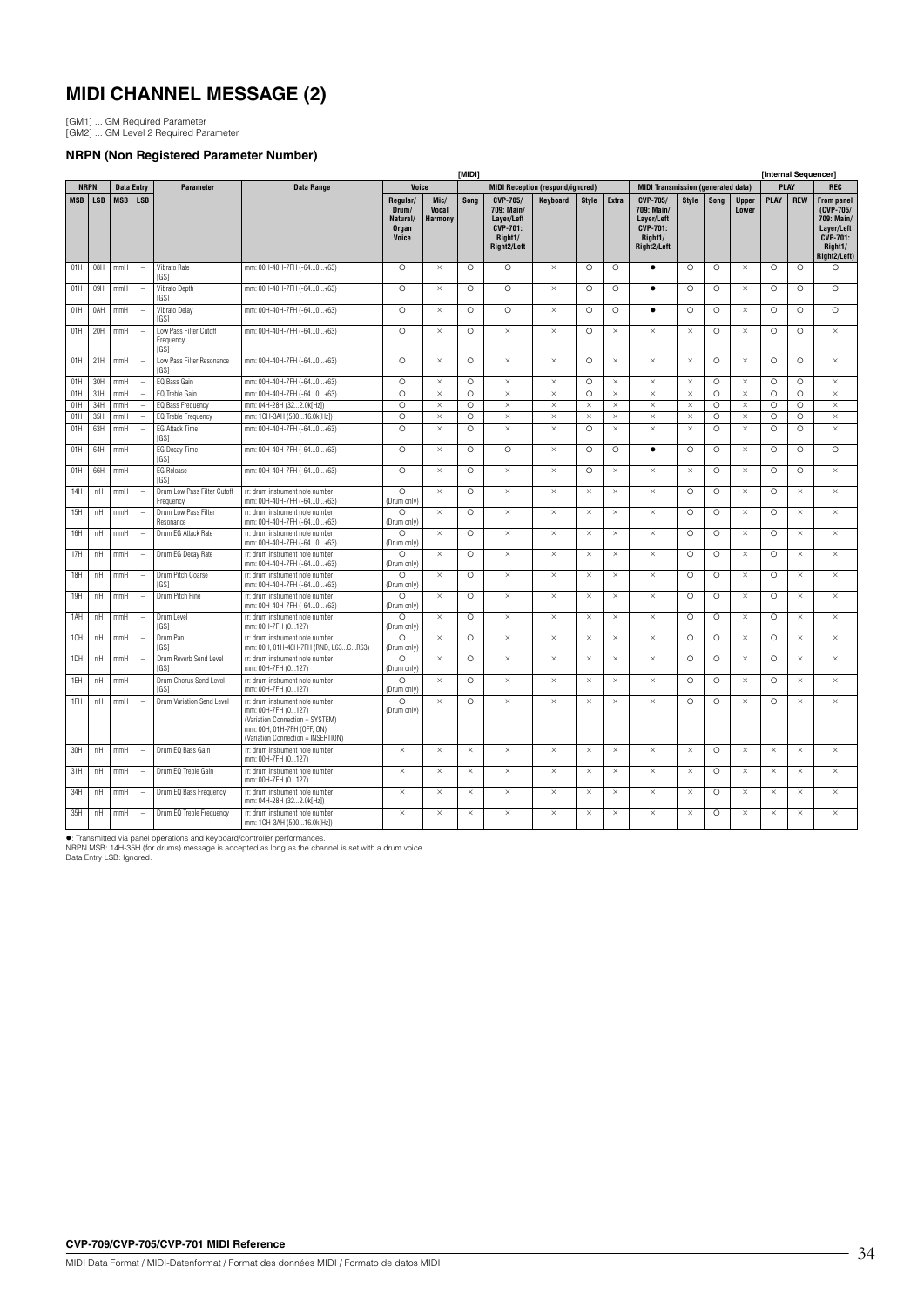### **RPN (Registered Parameter Number)**

|            |             |                   |                          |                                                   |                                                                                                |                                                 |                                 | [MIDI]  |                                                                                   |                                         |          |          |                                                                                          |          |         |                       | [Internal Sequencer] |            |                                                                                                   |
|------------|-------------|-------------------|--------------------------|---------------------------------------------------|------------------------------------------------------------------------------------------------|-------------------------------------------------|---------------------------------|---------|-----------------------------------------------------------------------------------|-----------------------------------------|----------|----------|------------------------------------------------------------------------------------------|----------|---------|-----------------------|----------------------|------------|---------------------------------------------------------------------------------------------------|
|            | <b>NRPN</b> | <b>Data Entry</b> |                          | <b>Parameter</b>                                  | Data Range                                                                                     | Voice                                           |                                 |         |                                                                                   | <b>MIDI Reception (respond/ignored)</b> |          |          | <b>MIDI Transmission (generated data)</b>                                                |          |         |                       | <b>PLAY</b>          |            | <b>REC</b>                                                                                        |
| <b>MSB</b> | <b>LSB</b>  | <b>MSB</b>        | <b>LSB</b>               |                                                   |                                                                                                | Regular/<br>Drum/<br>Natural/<br>Organ<br>Voice | Mic/<br><b>Vocal</b><br>Harmony | Song    | CVP-705/<br>709: Main/<br>Layer/Left<br><b>CVP-701:</b><br>Right1/<br>Right2/Left | Keyboard                                | Style    | Extra    | <b>CVP-705/</b><br>709: Main/<br>Layer/Left<br><b>CVP-701:</b><br>Right1/<br>Right2/Left | Style    | Song    | <b>Upper</b><br>Lower | PLAY                 | <b>REW</b> | From panel<br>(CVP-705/<br>709: Main/<br>Layer/Left<br><b>CVP-701:</b><br>Right1/<br>Right2/Left) |
| 00H        | 00H         | mmH               | $\overline{\phantom{a}}$ | <b>Pitch Bend Sensitivity</b><br>[GM1] [GM2] [GS] | mm: 00H-18H (0+24[semitones])                                                                  | $\circ$                                         | $\times$                        | $\circ$ | $\circ$                                                                           | $\circ$<br>(All keyboard<br>parts)      | $\Omega$ | $\circ$  |                                                                                          | $\circ$  | $\circ$ | $\times$              | $\circ$              | $\Omega$   | $\circ$                                                                                           |
| 00H        | 01H         | mmH               | <b>IIH</b>               | Fine Tune<br>[GM1] [GM2] [GS]                     | mm II: 00H 00H -100[cent]<br>$\cdots$<br>mm II: 40H 00H<br>O[cent]<br>mm II: 7FH 7FH 100[cent] | $\circ$                                         | $\times$                        | $\circ$ | $\circ$                                                                           | $\circ$<br>(All keyboard<br>parts)      | $\Omega$ | $\circ$  |                                                                                          | $\circ$  | $\circ$ | $\times$              | $\circ$              | $\Omega$   | $\circ$                                                                                           |
| 00H        | 02H         | mmH               | $\sim$                   | Coarse Tune<br>[GM1] [GM2] [GS]                   | mm: 00H-7FH (0127)                                                                             | $\circ$                                         | $\times$                        | $\circ$ | $\circ$                                                                           | $\circ$<br>(All keyboard<br>parts)      | $\circ$  | $\circ$  | $\times$                                                                                 | $\circ$  | $\circ$ | $\times$              | $\circ$              | $\circ$    | $\times$                                                                                          |
| 00H        | 05H         | mmH               | <b>IIH</b>               | <b>Modulation Sensitivity</b><br>[GM2]            | mm: Specified in semitone steps<br>II: Specified in 100/128 cent steps                         | $\circ$                                         | $\times$                        | $\circ$ | $\times$                                                                          | $\times$                                | $\times$ | $\times$ | $\times$                                                                                 | $\times$ | $\circ$ | $\times$              | $\circ$              | $\times$   | $\times$                                                                                          |
| 7FH        | 7FH         | $\sim$            | $\sim$                   | Null<br>[GM2]                                     |                                                                                                | $\circ$                                         | $\circ$                         | $\circ$ | $\circ$                                                                           | $\circ$<br>(All keyboard<br>parts)      | $\Omega$ | $\circ$  | $\times$                                                                                 | $\circ$  | $\circ$ | $\times$              | $\circ$              | $\times$   | $\times$                                                                                          |

 $\bullet$ : Transmitted via panel operations and keyboard/controller performances.

About Mic/Vocal Harmony column:<br>The relevant parameters are received by the song part designated by the Effect's Harmony Channel Parameter or Melody Channel Parameter.

Mic/Vocal Harmony

| CVP-701 |  |
|---------|--|
| CVP-705 |  |
| CVP-709 |  |
|         |  |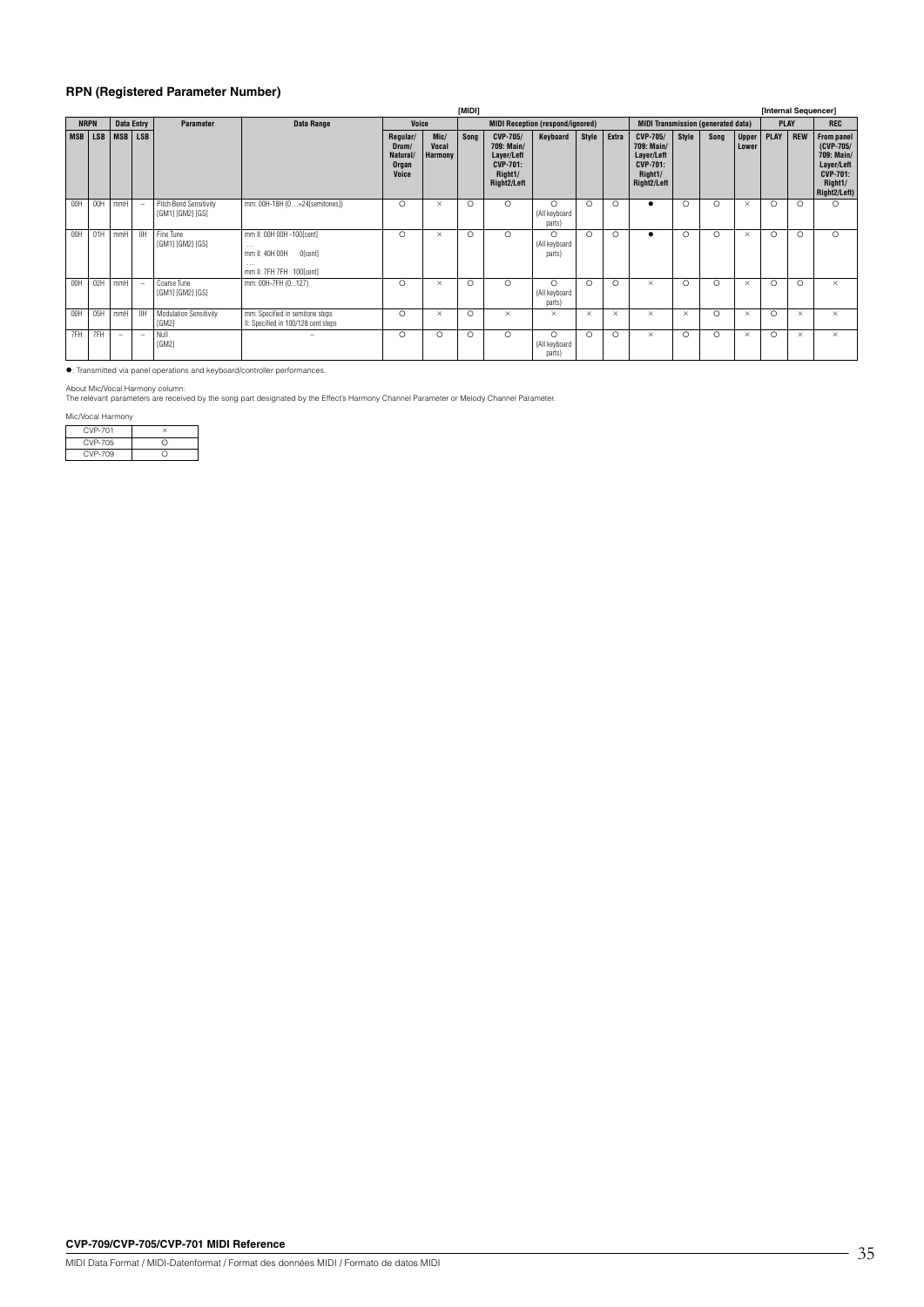# **XG PARAMETER CHANGE TABLE**

\* Not received when Receive System Exclusive Message Parameters is set to off. \* Not transmitted when Transmit System Exclusive Message Parameters is set to off.

### **MIDI Parameter Change Table (XG SYSTEM)**

|        |                |                      |             |                                          |                          |                                                                                                                                                                              |                        |                                                 |                             | [MIDI]                                            |                                                                                   |                                           |       |       |                                                                                   |                          |      |                       | [Internal Sequencer] |            |                                                                                                          |
|--------|----------------|----------------------|-------------|------------------------------------------|--------------------------|------------------------------------------------------------------------------------------------------------------------------------------------------------------------------|------------------------|-------------------------------------------------|-----------------------------|---------------------------------------------------|-----------------------------------------------------------------------------------|-------------------------------------------|-------|-------|-----------------------------------------------------------------------------------|--------------------------|------|-----------------------|----------------------|------------|----------------------------------------------------------------------------------------------------------|
|        | <b>Address</b> |                      | <b>Size</b> | Data                                     | <b>Parameter</b>         | <b>Description</b>                                                                                                                                                           | <b>XG Default</b>      | Voice                                           |                             |                                                   |                                                                                   | <b>MIDI Reception</b>                     |       |       |                                                                                   | <b>MIDI Transmission</b> |      |                       | <b>PLAY</b>          |            | <b>REC</b>                                                                                               |
|        | (H)            |                      | (H)         | (H)                                      |                          |                                                                                                                                                                              | (H)                    | Regular/<br>Drum/<br>Natural/<br>Organ<br>Voice | <b>Mic/Vocal</b><br>Harmony | Song                                              | CVP-705/<br>709: Main/<br>Layer/Left<br><b>CVP-701:</b><br>Right1/<br>Right2/Left | Keyboard                                  | Style | Extra | CVP-705/<br>709: Main/<br>Layer/Left<br><b>CVP-701:</b><br>Right1/<br>Right2/Left | Style                    | Song | <b>Upper</b><br>Lower | <b>PLAY</b>          | <b>REW</b> | <b>From panel</b><br>(CVP-705/<br>709: Main/<br>Layer/Left<br><b>CVP-701:</b><br>Right1/<br>Right2/Left) |
| $00\,$ | 00             | 00<br>01<br>02<br>03 |             | $00-0F$<br>$00-0F$<br>$00-0F$<br>$00-0F$ | MASTER TUNE              | $-102.40+102.3[cent]$<br>1st bit 3-0 $\rightarrow$ bit 15-12<br>2nd bit 3-0 $\rightarrow$ bit 11-8<br>3rd bit 3-0 $\rightarrow$ bit 7-4<br>4th bit 3-0 $\rightarrow$ bit 3-0 | Panel setting<br>value | $\circ$                                         | $\circ$                     | $\circ$<br>$\Omega$                               |                                                                                   |                                           |       |       |                                                                                   |                          |      |                       | $\circ$              | $\times$   | $\times$                                                                                                 |
|        |                | 04                   |             | $00-7F$                                  | MASTER VOLUME            | 0127                                                                                                                                                                         | 7F                     | $\circ$                                         | $\times$                    | (Available for extra parts and Song)              |                                                                                   |                                           |       |       |                                                                                   | $\circ$                  |      |                       | $\circ$              | $\circ$    | $\times$                                                                                                 |
|        |                | 05                   |             | $00-7F$                                  | <b>MASTER ATTENUATOR</b> | 0127                                                                                                                                                                         | 00                     | $\times$                                        | $\times$                    |                                                   |                                                                                   | $\times$                                  |       |       |                                                                                   | $\times$                 |      |                       | $\times$             | $\times$   | $\times$                                                                                                 |
|        |                | 06                   |             | 28-58                                    | TRANSPOSE                | $-240+24$ [semitones]                                                                                                                                                        | 40                     | $\circ$                                         | $\circ$                     | $\bigcap$<br>(Available for extra parts and Song) |                                                                                   |                                           |       |       |                                                                                   | $\circ$                  |      |                       | $\circ$              | $\circ$    | $\times$                                                                                                 |
|        |                | 7D                   |             | $\mathsf{N}$                             | DRUM SETUP RESET         | N: Drum setup number                                                                                                                                                         |                        | $\circ$<br>(Drum only)                          | $\times$                    | (Available for extra parts and Song)              |                                                                                   |                                           |       |       |                                                                                   | $\circ$                  |      |                       | $\Omega$             | $\times$   | $\circ$                                                                                                  |
|        |                | 7E                   |             | 00                                       | XG SYSTEM ON             | 00=XG system ON                                                                                                                                                              |                        | $\circ$                                         | $\times$                    | (Available for extra parts and Song)              |                                                                                   |                                           |       |       |                                                                                   | $\circ$                  |      |                       | $\circ$              | $\times$   | $\circ$                                                                                                  |
|        |                | 7F                   |             | 00                                       | ALL PARAMETER RESET      | $00 = 0N$                                                                                                                                                                    |                        | $\circ$                                         | $\times$                    |                                                   |                                                                                   | ∩<br>(Available for extra parts and Song) |       |       |                                                                                   | $\circ$                  |      |                       | $\circ$              | $\times$   | $\times$                                                                                                 |

TOTAL SIZE 07 : Transmitted via panel operations

### **MIDI Parameter Change Table (SYSTEM INFORMATION)**

|                |                                  |             |                                |                                                                   |                                                                |                                                     |                           | [MIDI] |                                                                              |                       |       |                                                                              |                                             |                          |             |            | [Internal Sequencer]                                                                         |            |
|----------------|----------------------------------|-------------|--------------------------------|-------------------------------------------------------------------|----------------------------------------------------------------|-----------------------------------------------------|---------------------------|--------|------------------------------------------------------------------------------|-----------------------|-------|------------------------------------------------------------------------------|---------------------------------------------|--------------------------|-------------|------------|----------------------------------------------------------------------------------------------|------------|
| <b>Address</b> |                                  | <b>Size</b> | <b>Data</b>                    | Parameter                                                         | <b>Description</b>                                             | Voice                                               |                           |        |                                                                              | <b>MIDI Reception</b> |       |                                                                              |                                             | <b>MIDI Transmission</b> |             |            | <b>PLAY</b>                                                                                  | <b>REC</b> |
| (H)            |                                  | (H)         | (H)                            |                                                                   |                                                                | Regular/<br>Drum/<br>Natural/<br><b>Organ Voice</b> | Mic/Vocal Song<br>Harmony |        | CVP-705/709:<br>Main/Layer/Left<br><b>CVP-701:</b><br>Right1/Right2/<br>Left | Keyboard              | Extra | CVP-705/709:<br>Main/Layer/Left<br><b>CVP-701:</b><br>Right1/Right2/<br>Left | Style                                       | Song   Upper  <br>Lower  | <b>PLAY</b> | <b>REW</b> | From panel<br>(CVP-705/709:<br>Main/Layer/Left<br><b>CVP-701:</b><br>Right1/Right2/<br>Left) |            |
| $01$ 00        | 00<br>$\cdots$<br>0D<br>0E<br>0F | F.          | $20-7F$<br>$\cdots$<br>$20-7F$ | Model Name 1<br>$\cdots$<br>Model Name 14<br>NOT USED<br>NOT USED | 32127 (ASCII CHARACTER)<br>$\cdots$<br>32127 (ASCII CHARACTER) | $\sim$                                              | $\overline{\phantom{a}}$  |        |                                                                              |                       |       |                                                                              | (Available only when receiving requests via | MIDI)                    |             | $\sim$     | $\overline{\phantom{a}}$                                                                     | -          |

TOTAL SIZE 10 Transmitted in response to Dump Request. Not received.

### **MIDI Parameter Change Table (EFFECT1)**

|    |                |                |                |                  |                                                  |                                 |                                                                                        |                                                 |                             | [MID!]             |                                                                            |                 |       |       |                                                                            |              |      |                       | [Internal Sequencer] |            |                                                                                                          |
|----|----------------|----------------|----------------|------------------|--------------------------------------------------|---------------------------------|----------------------------------------------------------------------------------------|-------------------------------------------------|-----------------------------|--------------------|----------------------------------------------------------------------------|-----------------|-------|-------|----------------------------------------------------------------------------|--------------|------|-----------------------|----------------------|------------|----------------------------------------------------------------------------------------------------------|
|    | <b>Address</b> |                | <b>Size</b>    | <b>Data</b>      | Parameter                                        | <b>Description</b>              | <b>XG Default</b><br>Voice<br><b>MIDI Reception</b><br><b>MIDI Transmission</b><br>(H) |                                                 |                             |                    |                                                                            |                 |       |       |                                                                            |              |      |                       | <b>PLAY</b>          |            | <b>REC</b>                                                                                               |
|    | (H)            |                | (H)            | (H)              |                                                  |                                 |                                                                                        | Regular/<br>Drum/<br>Natural/<br>Organ<br>Voice | Mic/Vocal<br><b>Harmony</b> | Sona               | CVP-705/<br>709: Main/<br>Layer/Left<br>CVP-701:<br>Right1/<br>Right2/Left | <b>Keyboard</b> | Style | Extra | CVP-705/<br>709: Main/<br>Layer/Left<br>CVP-701:<br>Right1/<br>Right2/Left | <b>Style</b> | Song | <b>Upper</b><br>Lower | PLAY                 | <b>REW</b> | <b>From panel</b><br>(CVP-705/<br>709: Main/<br>Layer/Left<br><b>CVP-701:</b><br>Right1/<br>Right2/Left) |
| 02 | 01             | 00             | $\overline{2}$ | 00-7F<br>$00-7F$ | <b>REVERB TYPE MSB</b><br><b>REVERB TYPE LSB</b> | Refer to Effect Parameter List  | $01$ (=HALL1)<br>00                                                                    | $\circ$                                         | $\circ$                     |                    |                                                                            | $\circ$         |       |       |                                                                            | $\bullet$    |      |                       | $\Omega$             | $\circ$    | $\circ$                                                                                                  |
|    |                | 02             |                | 00-7F            | <b>REVERB PARAMETER 1</b>                        | ٠                               | Depends on<br>Reverb Type                                                              | $\circ$                                         | $\circ$                     |                    |                                                                            | $\circ$         |       |       |                                                                            | $\bullet$    |      |                       | $\Omega$             | $\Omega$   | $\circ$                                                                                                  |
|    |                | 03             |                | $00-7F$          | <b>REVERB PARAMETER 2</b>                        |                                 | Depends on<br>Reverb Type                                                              | $\circ$                                         | $\circ$                     | $\circ$<br>$\circ$ |                                                                            |                 |       |       |                                                                            | $\bullet$    |      |                       | $\circ$              | $\circ$    | $\circ$                                                                                                  |
|    |                | 04             |                | $00-7F$          | <b>REVERB PARAMETER 3</b>                        | ÷                               | Depends on<br>Reverb Type                                                              | $\circ$                                         | $\circ$                     | $\overline{\circ}$ |                                                                            |                 |       |       |                                                                            | $\bullet$    |      |                       | $\Omega$             | $\circ$    | $\circ$                                                                                                  |
|    |                | 0 <sub>5</sub> |                | 00-7F            | <b>REVERB PARAMETER 4</b>                        | ÷                               | Depends on<br>Reverb Type                                                              | $\circ$                                         | $\circ$                     |                    |                                                                            |                 |       |       |                                                                            | $\bullet$    |      |                       | $\Omega$             | $\circ$    | $\circ$                                                                                                  |
|    |                | 06             |                | $00-7F$          | <b>REVERB PARAMETER 5</b>                        | ÷                               | Depends on<br>Reverb Type                                                              | $\circ$                                         | $\circ$                     |                    |                                                                            | $\circ$         |       |       |                                                                            | $\bullet$    |      |                       | $\circ$              | $\circ$    | $\circ$                                                                                                  |
|    |                | 07             |                | $00-7F$          | <b>REVERB PARAMETER 6</b>                        | ÷                               | Depends on<br>Reverb Type                                                              | $\circ$                                         | $\circ$                     |                    |                                                                            | $\circ$         |       |       |                                                                            | $\bullet$    |      |                       | $\circ$              | $\circ$    | $\circ$                                                                                                  |
|    |                | 08             |                | 00-7F            | <b>REVERB PARAMETER 7</b>                        | $\cdot$                         | Depends on<br>Reverb Type                                                              | $\circ$                                         | $\circ$                     |                    |                                                                            | $\circ$         |       |       |                                                                            | $\bullet$    |      |                       | $\Omega$             | $\circ$    | $\circ$                                                                                                  |
|    |                | 09             |                | $00-7F$          | <b>REVERB PARAMETER 8</b>                        | ÷                               | Depends on<br>Reverb Type                                                              | $\circ$                                         | $\circ$                     |                    |                                                                            | $\circ$         |       |       |                                                                            | $\bullet$    |      |                       | $\circ$              | $\circ$    | $\circ$                                                                                                  |
|    |                | 0A             |                | $00-7F$          | <b>REVERB PARAMETER 9</b>                        | ÷                               | Depends on<br>Reverb Type                                                              | $\circ$                                         | $\circ$                     |                    |                                                                            | $\circ$         |       |       |                                                                            | $\bullet$    |      |                       | $\Omega$             | $\circ$    | $\circ$                                                                                                  |
|    |                | 0 <sub>B</sub> |                | 00-7F            | REVERB PARAMETER 10                              | ÷                               | Depends on<br>Reverb Type                                                              | $\circ$                                         | $\circ$                     |                    |                                                                            | $\circ$         |       |       |                                                                            | $\bullet$    |      |                       | $\circ$              | $\circ$    | $\Omega$                                                                                                 |
|    |                | <sub>0</sub> C |                | $00-7F$          | <b>REVERB RETURN</b>                             | $-\infty$ dBOdB+6dB<br>(064127) | 40                                                                                     | $\circ$                                         | $\circ$                     | $\circ$            |                                                                            |                 |       |       |                                                                            | $\bullet$    |      |                       | $\circ$              | $\circ$    | $\circ$                                                                                                  |
|    |                | 0D             |                | $01-7F$          | <b>REVERB PAN</b>                                | L63CR63                         | 40                                                                                     | $\circ$                                         | $\circ$                     |                    |                                                                            | $\circ$         |       |       |                                                                            | $\circ$      |      |                       | $\circ$              | $\circ$    | $\times$                                                                                                 |

TOTAL SIZE 0E

| 02 | 01 |  | 00-7F REVERB PARAMETER 11 | Refer to Effect Parameter List | Depends on<br>Reverb Type | $\sim$<br>U  |  |  |  |
|----|----|--|---------------------------|--------------------------------|---------------------------|--------------|--|--|--|
|    |    |  | 00-7F REVERB PARAMETER 12 |                                | Depends on<br>Reverb Type | O            |  |  |  |
|    |    |  | 00-7F REVERB PARAMETER 13 |                                | Depends on<br>Reverb Type | $\cap$<br>U. |  |  |  |
|    |    |  | 00-7F REVERB PARAMETER 14 |                                | Depends on<br>Reverb Type | O            |  |  |  |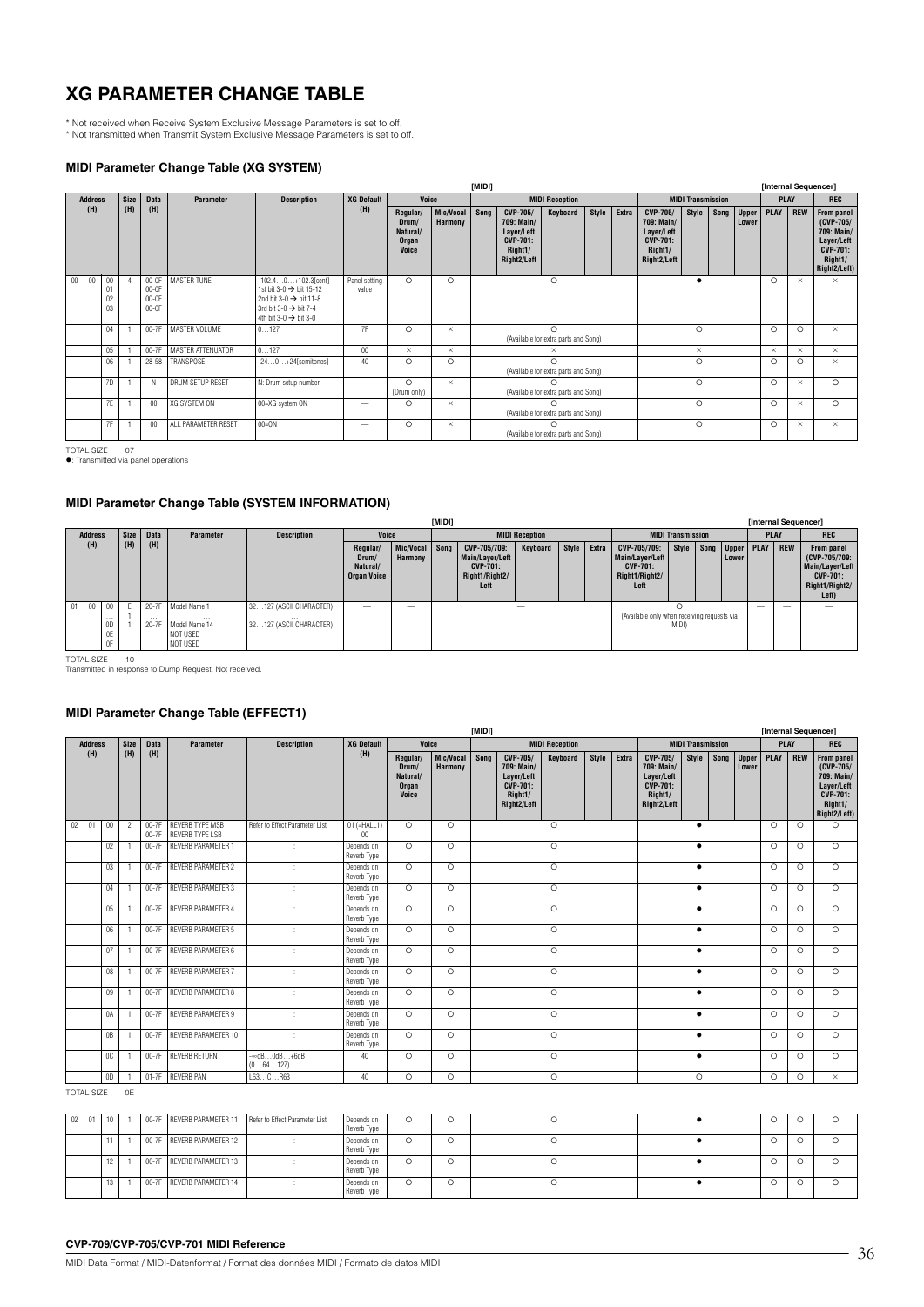|  |  | $00-7F$ | <b>REVERB PARAMETER 15</b> | יט וטא ט<br>Reverb Type | $\sim$ |  |  |  |
|--|--|---------|----------------------------|-------------------------|--------|--|--|--|
|  |  | $UU-1$  | EVERB PARAMETER 16         | enus (<br>Reverb Typ    |        |  |  |  |

TOTAL SIZE 06 : Transmitted via panel operations.

|    |                |    |                |                    |                                    |                                             |                           |                                                        |                                        | [MIDI] |                                                                                   |                       |       |       |                                                                                   |                          |      |                       | [Internal Sequencer] |            |                                                                                                          |
|----|----------------|----|----------------|--------------------|------------------------------------|---------------------------------------------|---------------------------|--------------------------------------------------------|----------------------------------------|--------|-----------------------------------------------------------------------------------|-----------------------|-------|-------|-----------------------------------------------------------------------------------|--------------------------|------|-----------------------|----------------------|------------|----------------------------------------------------------------------------------------------------------|
|    | <b>Address</b> |    | <b>Size</b>    | <b>Data</b>        | <b>Parameter</b>                   | <b>Description</b>                          | <b>XG Default</b>         | Voice                                                  |                                        |        |                                                                                   | <b>MIDI Reception</b> |       |       |                                                                                   | <b>MIDI Transmission</b> |      |                       | <b>PLAY</b>          |            | <b>REC</b>                                                                                               |
|    | (H)            |    | (H)            | (H)                |                                    |                                             | (H)                       | Regular/<br>Drum/<br>Natural/<br><b>Organ</b><br>Voice | Mic/<br><b>Vocal</b><br><b>Harmony</b> | Song   | CVP-705/<br>709: Main/<br>Layer/Left<br><b>CVP-701:</b><br>Right1/<br>Right2/Left | <b>Keyboard</b>       | Style | Extra | CVP-705/<br>709: Main/<br>Layer/Left<br><b>CVP-701:</b><br>Right1/<br>Right2/Left | Style                    | Song | <b>Upper</b><br>Lower | PLAY                 | <b>REW</b> | <b>From panel</b><br>(CVP-705/<br>709: Main/<br>Layer/Left<br><b>CVP-701:</b><br>Right1/<br>Right2/Left) |
| 02 | 01             | 20 | $\overline{2}$ | $00-7F$<br>$00-7F$ | CHORUS TYPE MSB<br>CHORUS TYPE LSB | Refer to Effect Parameter List              | 41 (=CHORUS1)<br>00       | $\circ$                                                | $\circ$                                |        |                                                                                   | $\circ$               |       |       |                                                                                   | ٠                        |      |                       | $\circ$              | $\circ$    | $\circ$                                                                                                  |
|    |                | 22 |                | $00-7F$            | CHORUS PARAMETER 1                 | ÷                                           | Depends on<br>Chorus Type | $\circ$                                                | $\circ$                                |        |                                                                                   | $\circ$               |       |       |                                                                                   | ٠                        |      |                       | $\circ$              | $\circ$    | $\circ$                                                                                                  |
|    |                | 23 |                | $00-7F$            | CHORUS PARAMETER 2                 | ÷                                           | Depends on<br>Chorus Type | $\circ$                                                | $\circ$                                |        |                                                                                   | $\circ$               |       |       |                                                                                   | ٠                        |      |                       | $\circ$              | $\circ$    | $\Omega$                                                                                                 |
|    |                | 24 |                | $00-7F$            | CHORUS PARAMETER 3                 | ÷                                           | Depends on<br>Chorus Type | $\circ$                                                | $\circ$                                |        |                                                                                   | $\circ$               |       |       |                                                                                   | ٠                        |      |                       | $\circ$              | $\circ$    | $\circ$                                                                                                  |
|    |                | 25 |                | $00-7F$            | CHORUS PARAMETER 4                 | ÷                                           | Depends on<br>Chorus Type | $\circ$                                                | $\Omega$                               |        |                                                                                   | $\circ$               |       |       |                                                                                   | ٠                        |      |                       | $\circ$              | $\circ$    | $\circ$                                                                                                  |
|    |                | 26 |                | $00-7F$            | CHORUS PARAMETER 5                 | ÷                                           | Depends on<br>Chorus Type | $\circ$                                                | $\circ$                                |        |                                                                                   | $\circ$               |       |       |                                                                                   | $\bullet$                |      |                       | $\circ$              | $\circ$    | $\Omega$                                                                                                 |
|    |                | 27 |                | $00-7F$            | CHORUS PARAMETER 6                 | ÷                                           | Depends on<br>Chorus Type | $\circ$                                                | $\Omega$                               |        |                                                                                   | $\circ$               |       |       |                                                                                   |                          |      |                       | $\circ$              | $\circ$    | $\Omega$                                                                                                 |
|    |                | 28 |                | $00-7F$            | CHORUS PARAMETER 7                 | ÷                                           | Depends on<br>Chorus Type | $\circ$                                                | $\circ$                                |        |                                                                                   | $\circ$               |       |       |                                                                                   |                          |      |                       | $\circ$              | $\circ$    | $\circ$                                                                                                  |
|    |                | 29 |                | $00-7F$            | CHORUS PARAMETER 8                 | ٠                                           | Depends on<br>Chorus Type | $\circ$                                                | $\circ$                                |        |                                                                                   | $\circ$               |       |       |                                                                                   | ٠                        |      |                       | $\Omega$             | $\circ$    | $\circ$                                                                                                  |
|    |                | 2A |                | $00-7F$            | CHORUS PARAMETER 9                 | ÷                                           | Depends on<br>Chorus Type | $\circ$                                                | $\circ$                                |        |                                                                                   | $\circ$               |       |       |                                                                                   | ٠                        |      |                       | $\circ$              | $\circ$    | $\circ$                                                                                                  |
|    |                | 2B |                | $00-7F$            | CHORUS PARAMETER 10                | ÷                                           | Depends on<br>Chorus Type | $\circ$                                                | $\Omega$                               |        |                                                                                   | $\circ$               |       |       |                                                                                   | ٠                        |      |                       | $\Omega$             | $\circ$    | $\circ$                                                                                                  |
|    |                | 2C |                | $00-7F$            | CHORUS RETURN                      | $-\infty$ dBOdB $+\text{6dB}$<br>(064127)   | 40                        | $\circ$                                                | $\circ$                                |        |                                                                                   | $\circ$               |       |       |                                                                                   | $\bullet$                |      |                       | $\Omega$             | $\circ$    | $\circ$                                                                                                  |
|    |                | 2D |                | $01-7F$            | CHORUS PAN                         | L63CR63                                     | 40                        | $\circ$                                                | $\circ$                                |        |                                                                                   | $\circ$               |       |       |                                                                                   | $\circ$                  |      |                       | $\circ$              | $\circ$    | $\times$                                                                                                 |
|    |                | 2E |                | $00-7F$            | SEND CHORUS TO REVERB              | $ \sim$ d $B$ Od $B$ $+6$ d $B$<br>(064127) | 00                        | $\circ$                                                | $\circ$                                |        |                                                                                   | $\circ$               |       |       |                                                                                   | $\circ$                  |      |                       | $\circ$              | $\circ$    | $\times$                                                                                                 |

TOTAL SIZE OF

| 02 | 01 | 30 |         | 00-7F CHORUS PARAMETER 11 | Refer to Effect Parameter List | Depends on<br>Chorus Type | Ω | O  |   |  |   |
|----|----|----|---------|---------------------------|--------------------------------|---------------------------|---|----|---|--|---|
|    |    | 31 | $00-7F$ | CHORUS PARAMETER 12       |                                | Depends on<br>Chorus Type | O | Ô  | Ω |  | Ω |
|    |    | 32 | $00-7F$ | CHORUS PARAMETER 13       |                                | Depends on<br>Chorus Type |   | C. | O |  |   |
|    |    | 33 |         | 00-7F CHORUS PARAMETER 14 |                                | Depends on<br>Chorus Type | O | Ο  | Ω |  | Ω |
|    |    | 34 | $00-7F$ | CHORUS PARAMETER 15       |                                | Depends on<br>Chorus Type | Ō | O  |   |  |   |
|    |    | 35 | $00-7F$ | CHORUS PARAMETER 16       |                                | Depends on<br>Chorus Type |   |    |   |  |   |

TOTAL SIZE 06 : Transmitted via panel operations.

|    |                |    |                |                    |                                                          |                                            |                              |                                                 |                                        | [MIDI] |                                                                                   |                       |              |       |                                                                                   |                          |      |                       | [Internal Sequencer] |            |                                                                                                          |
|----|----------------|----|----------------|--------------------|----------------------------------------------------------|--------------------------------------------|------------------------------|-------------------------------------------------|----------------------------------------|--------|-----------------------------------------------------------------------------------|-----------------------|--------------|-------|-----------------------------------------------------------------------------------|--------------------------|------|-----------------------|----------------------|------------|----------------------------------------------------------------------------------------------------------|
|    | <b>Address</b> |    | <b>Size</b>    | <b>Data</b>        | Parameter                                                | <b>Description</b>                         | <b>XG Default</b>            | Voice                                           |                                        |        |                                                                                   | <b>MIDI Reception</b> |              |       |                                                                                   | <b>MIDI Transmission</b> |      |                       | <b>PLAY</b>          |            | <b>REC</b>                                                                                               |
|    | (H)            |    | (H)            | (H)                |                                                          |                                            | (H)                          | Regular/<br>Drum/<br>Natural/<br>Organ<br>Voice | Mic/<br><b>Vocal</b><br><b>Harmony</b> | Sona   | CVP-705/<br>709: Main/<br>Layer/Left<br><b>CVP-701:</b><br>Right1/<br>Right2/Left | Keyboard              | <b>Style</b> | Extra | CVP-705/<br>709: Main/<br>Layer/Left<br><b>CVP-701:</b><br>Right1/<br>Right2/Left | Style                    | Song | <b>Upper</b><br>Lower | PLAY                 | <b>REW</b> | <b>From panel</b><br>(CVP-705/<br>709: Main/<br>Layer/Left<br><b>CVP-701:</b><br>Right1/<br>Right2/Left) |
| 02 | 01             | 40 | $\overline{c}$ | $00-7F$<br>00-7F   | VARIATION TYPE MSB<br>VARIATION TYPE LSB                 | Refer to Effect<br>Parameter List          | 05 (=DELAY L.<br>C, R<br>00  | $\circ$                                         | $\circ$                                |        |                                                                                   | $\circ$               |              |       |                                                                                   | $\bullet$                |      |                       | $\Omega$             | $\circ$    | $\circ$                                                                                                  |
|    |                | 42 | $\overline{2}$ | $00-7F$<br>00-7F   | VARIATION PARAMETER 1 MSB<br>VARIATION PARAMETER 1 LSB   | ÷                                          | Depends on<br>Variation Type | $\Omega$                                        | $\Omega$                               |        |                                                                                   | $\circ$               |              |       |                                                                                   | $\bullet$                |      |                       | $\circ$              | $\circ$    | $\circ$                                                                                                  |
|    |                | 44 | $\overline{2}$ | $00-7F$<br>$00-7F$ | VARIATION PARAMETER 2 MSB<br>VARIATION PARAMETER 2 LSB   | ÷                                          | Depends on<br>Variation Type | $\circ$                                         | $\Omega$                               |        |                                                                                   | $\circ$               |              |       |                                                                                   | $\bullet$                |      |                       | $\Omega$             | $\circ$    | $\circ$                                                                                                  |
|    |                | 46 | $\overline{2}$ | 00-7F<br>$00-7F$   | VARIATION PARAMETER 3 MSB<br>VARIATION PARAMETER 3 LSB   | ÷                                          | Depends on<br>Variation Type | $\circ$                                         | $\circ$                                |        |                                                                                   | $\circ$               |              |       |                                                                                   | $\bullet$                |      |                       | $\Omega$             | $\circ$    | $\circ$                                                                                                  |
|    |                | 48 | $\overline{2}$ | 00-7F<br>00-7F     | VARIATION PARAMETER 4 MSB<br>VARIATION PARAMETER 4 LSB   | ÷                                          | Depends on<br>Variation Type | $\circ$                                         | $\circ$                                |        |                                                                                   | $\circ$               |              |       |                                                                                   | $\bullet$                |      |                       | $\circ$              | $\circ$    | $\circ$                                                                                                  |
|    |                | 4A | $\overline{2}$ | 00-7F<br>$00-7F$   | VARIATION PARAMETER 5 MSB<br>VARIATION PARAMETER 5 LSB   | ÷                                          | Depends on<br>Variation Type | $\circ$                                         | $\circ$                                |        |                                                                                   | $\circ$               |              |       |                                                                                   | $\bullet$                |      |                       | $\Omega$             | $\circ$    | $\circ$                                                                                                  |
|    |                | 4C | $\overline{2}$ | 00-7F<br>00-7F     | VARIATION PARAMETER 6 MSB<br>VARIATION PARAMETER 6 LSB   |                                            | Depends on<br>Variation Type | $\circ$                                         | $\Omega$                               |        |                                                                                   | $\circ$               |              |       |                                                                                   | $\bullet$                |      |                       | $\Omega$             | $\circ$    | $\circ$                                                                                                  |
|    |                | 4F | $\overline{2}$ | 00-7F<br>00-7F     | VARIATION PARAMETER 7 MSB<br>VARIATION PARAMETER 7 LSB   | ÷                                          | Depends on<br>Variation Type | $\circ$                                         | $\Omega$                               |        |                                                                                   | $\Omega$              |              |       |                                                                                   | $\bullet$                |      |                       | $\Omega$             | $\circ$    | $\circ$                                                                                                  |
|    |                | 50 | $\overline{2}$ | 00-7F<br>$00-7F$   | VARIATION PARAMETER 8 MSB<br>VARIATION PARAMETER 8 LSB   | ÷                                          | Depends on<br>Variation Type | $\circ$                                         | $\circ$                                |        |                                                                                   | $\circ$               |              |       |                                                                                   | $\bullet$                |      |                       | $\circ$              | $\circ$    | $\circ$                                                                                                  |
|    |                | 52 | $\overline{2}$ | 00-7F<br>00-7F     | VARIATION PARAMETER 9 MSB<br>VARIATION PARAMETER 9 LSB   |                                            | Depends on<br>Variation Type | $\circ$                                         | $\circ$                                |        |                                                                                   | $\circ$               |              |       |                                                                                   | $\bullet$                |      |                       | $\circ$              | $\circ$    | $\circ$                                                                                                  |
|    |                | 54 | $\overline{2}$ | 00-7F<br>$00-7F$   | VARIATION PARAMETER 10 MSB<br>VARIATION PARAMETER 10 LSB | ÷                                          | Depends on<br>Variation Type | $\circ$                                         | $\Omega$                               |        |                                                                                   | $\circ$               |              |       |                                                                                   | $\bullet$                |      |                       | $\Omega$             | $\circ$    | $\circ$                                                                                                  |
|    |                | 56 |                | 00-7F              | VARIATION RETURN                                         | $-\infty$ d $B0$ d $B+6$ d $B$<br>(064127) | 40                           | $\circ$                                         | $\Omega$                               |        |                                                                                   | $\circ$               |              |       |                                                                                   | $\bullet$                |      |                       | $\Omega$             | $\circ$    | $\circ$                                                                                                  |
|    |                | 57 |                | $01-7F$            | VARIATION PAN                                            | L63CR63                                    | 40                           | $\Omega$                                        | $\circ$                                |        |                                                                                   | $\circ$               |              |       |                                                                                   | $\circ$                  |      |                       | $\Omega$             | $\circ$    | $\times$                                                                                                 |
|    |                | 58 |                | $00-7F$            | SEND VARIATION TO REVERB                                 | $ \infty$ dB0dB $+6$ dB<br>(064127)        | 00                           | $\circ$                                         | $\Omega$                               |        |                                                                                   | $\circ$               |              |       |                                                                                   | $\circ$                  |      |                       | $\circ$              | $\circ$    | $\times$                                                                                                 |
|    |                | 59 |                | 00-7F              | SEND VARIATION TO CHORUS                                 | $ \triangleleft$ BOdB+6dB<br>(064127)      | 00                           | $\circ$                                         | $\Omega$                               |        |                                                                                   | $\circ$               |              |       |                                                                                   | $\Omega$                 |      |                       | $\circ$              | $\circ$    | $\times$                                                                                                 |
|    |                | 5A |                | $00 - 01$          | VARIATION CONNECTION                                     | <b>INSERTION, SYSTEM</b>                   | 00                           | $\circ$                                         | $\Omega$                               |        |                                                                                   | $\Omega$              |              |       |                                                                                   | $\bullet$                |      |                       | $\Omega$             | $\circ$    | $\Omega$                                                                                                 |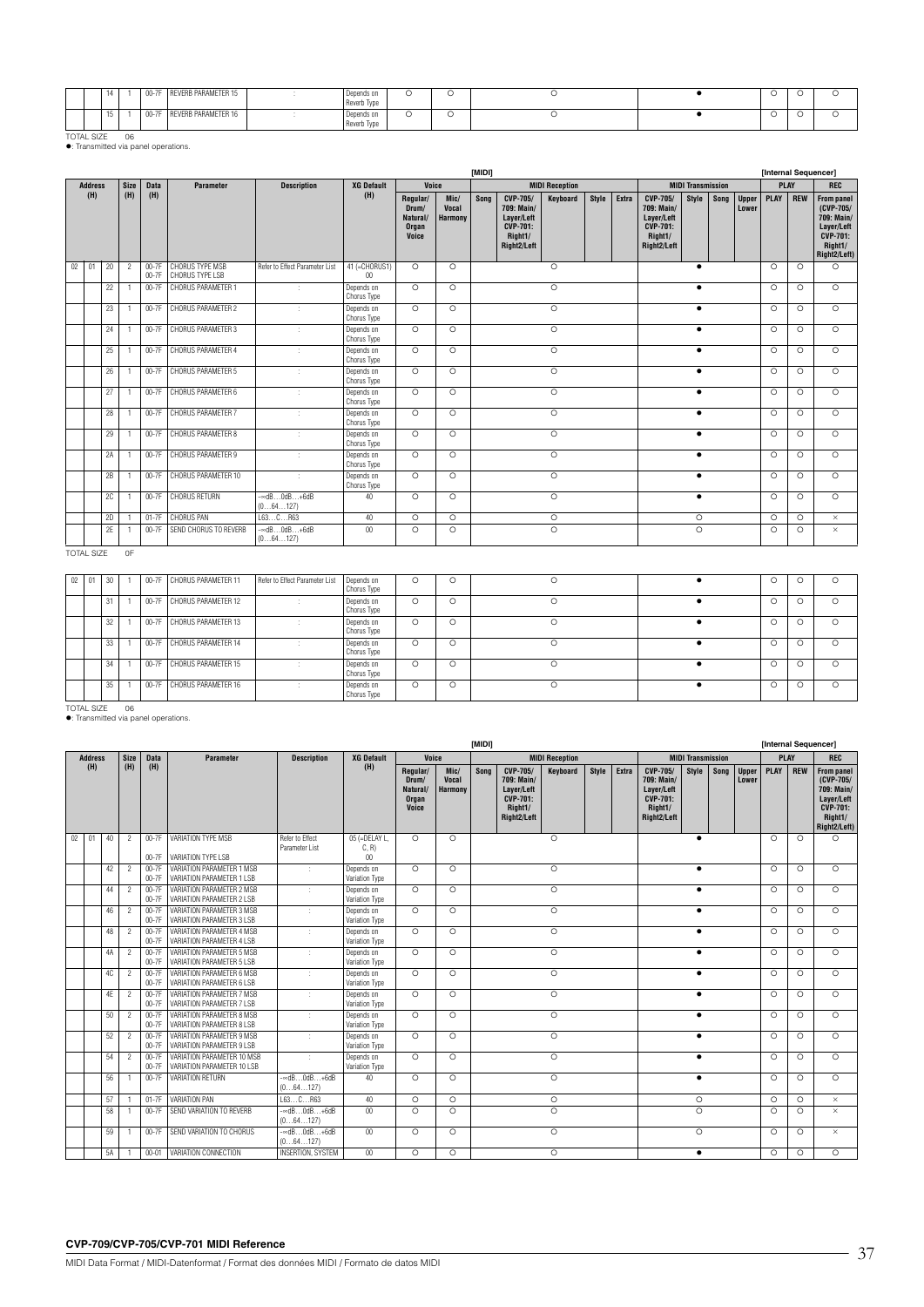|                |    |             |             |                              |                                                                                       |                   |                                                 |                                 | [MIDI]  |                                                                                          |                       |         |       |                                                                                          |                          |         |                       | [Internal Sequencer] |             |                                                                                                     |
|----------------|----|-------------|-------------|------------------------------|---------------------------------------------------------------------------------------|-------------------|-------------------------------------------------|---------------------------------|---------|------------------------------------------------------------------------------------------|-----------------------|---------|-------|------------------------------------------------------------------------------------------|--------------------------|---------|-----------------------|----------------------|-------------|-----------------------------------------------------------------------------------------------------|
| <b>Address</b> |    | <b>Size</b> | <b>Data</b> | <b>Parameter</b>             | <b>Description</b>                                                                    | <b>XG Default</b> | Voice                                           |                                 |         |                                                                                          | <b>MIDI Reception</b> |         |       |                                                                                          | <b>MIDI Transmission</b> |         |                       |                      | <b>PLAY</b> | <b>REC</b>                                                                                          |
| (H)            |    | (H)         | (H)         |                              |                                                                                       | (H)               | Regular/<br>Drum/<br>Natural/<br>Organ<br>Voice | Mic/<br><b>Vocal</b><br>Harmony | Song    | <b>CVP-705/</b><br>709: Main/<br>Layer/Left<br><b>CVP-701:</b><br>Right1/<br>Right2/Left | Keyboard              | Style   | Extra | <b>CVP-705/</b><br>709: Main/<br>Layer/Left<br><b>CVP-701:</b><br>Right1/<br>Right2/Left | Style                    | Song    | <b>Upper</b><br>Lower | <b>PLAY</b>          | <b>REW</b>  | From panel<br>$(CVP-705/$<br>709: Main/<br>Layer/Left<br><b>CVP-701:</b><br>Right1/<br>Right2/Left) |
|                | 5B |             | 00-7F       | VARIATION PART NUMBER        | Reception:<br>Part116 (015)<br>Transmission:<br>Part116 (015)<br>AD (64)<br>OFF (127) | 7F                | O                                               | $\circ$                         |         |                                                                                          | $\circ$               |         |       |                                                                                          |                          | $\circ$ | $\Omega$              | $\circ$              |             |                                                                                                     |
|                | 5C |             | $00-7F$     | MW VARIATION CONTROL DEPTH   | $-640+63$                                                                             | 40                | O                                               | $\circ$                         |         |                                                                                          | $\circ$               |         |       |                                                                                          | $\circ$                  |         |                       | $\circ$              | $\Omega$    | $\times$                                                                                            |
|                | 5D |             | $00-7F$     | BEND VARIATION CONTROL DEPTH | $-640+63$                                                                             | 40                | O                                               | $\circ$                         |         |                                                                                          | $\circ$               |         |       |                                                                                          | $\circ$                  |         |                       | $\circ$              | $\Omega$    | $\times$                                                                                            |
|                | 5E |             | 00-7F       | CAT VARIATION CONTROL DEPTH  | $-640+63$                                                                             | 40                | O                                               | $\circ$                         | $\circ$ |                                                                                          |                       | $\circ$ |       |                                                                                          | $\circ$                  | $\circ$ | $\times$              |                      |             |                                                                                                     |
|                | 5F |             | $00-7F$     | AC1 VARIATION CONTROL DEPTH  | $-640+63$                                                                             | 40                | 0                                               | $\circ$                         | O       |                                                                                          |                       |         |       | $\circ$                                                                                  |                          |         | $\circ$               | $\circ$              | $\times$    |                                                                                                     |
|                | 60 |             | $00-7F$     | AC2 VARIATION CONTROL DEPTH  | $-640+63$                                                                             | 40                | O                                               | $\circ$                         |         |                                                                                          | $\circ$               |         |       |                                                                                          | $\circ$                  |         |                       | $\circ$              | $\circ$     | $\times$                                                                                            |

TOTAL SIZE 21

| 02 | 01 | 70       | $00-7F$ | VARIATION PARAMETER 11 | Refer to Effect<br>Parameter List | Depends on<br>Variation Type |   | O |   |         |          |  |
|----|----|----------|---------|------------------------|-----------------------------------|------------------------------|---|---|---|---------|----------|--|
|    |    | $-1$     | $00-7F$ | VARIATION PARAMETER 12 |                                   | Depends on<br>Variation Type | O | O | О |         |          |  |
|    |    | 72       | $00-7F$ | VARIATION PARAMETER 13 |                                   | Depends on<br>Variation Type | O | O |   |         |          |  |
|    |    | 73       | $00-7F$ | VARIATION PARAMETER 14 |                                   | Depends on<br>Variation Type |   | O |   | $\circ$ |          |  |
|    |    | 74       | $00-7F$ | VARIATION PARAMETER 15 |                                   | Depends on<br>Variation Type | O | O | O | $\circ$ | $\Omega$ |  |
|    |    | 75<br>70 | $00-7F$ | VARIATION PARAMETER 16 |                                   | Depends on<br>Variation Type | n |   |   |         |          |  |

TOTAL SIZE 06 : Transmitted via panel operations.

### **MIDI Parameter Change Table (MULTI EQ)**

|    |                |        |             |             |                  |                                 |                                                                                 |                                                 |                                 | [MIDI]  |                                                                                   |                                 |       |                          |                                                                                   |                          |                          |                       | [Internal Sequencer]     |            |                                                                                                            |
|----|----------------|--------|-------------|-------------|------------------|---------------------------------|---------------------------------------------------------------------------------|-------------------------------------------------|---------------------------------|---------|-----------------------------------------------------------------------------------|---------------------------------|-------|--------------------------|-----------------------------------------------------------------------------------|--------------------------|--------------------------|-----------------------|--------------------------|------------|------------------------------------------------------------------------------------------------------------|
|    | <b>Address</b> |        | <b>Size</b> | <b>Data</b> | <b>Parameter</b> | <b>Description</b>              | * The MULTI EQ                                                                  | Voice                                           |                                 |         |                                                                                   | <b>MIDI Reception</b>           |       |                          |                                                                                   | <b>MIDI Transmission</b> |                          |                       | <b>PLAY</b>              |            | <b>REC</b>                                                                                                 |
|    | (H)            |        | (H)         | (H)         |                  |                                 | Parameter<br>cannot be reset<br>to its factory<br>setting with XG<br>SYSTEM ON. | Regular/<br>Drum/<br>Natural/<br>Organ<br>Voice | Mic/<br>Vocal<br><b>Harmony</b> | Sona    | CVP-705/<br>709: Main/<br>Layer/Left<br><b>CVP-701:</b><br>Right1/<br>Right2/Left | Keyboard                        | Style | Extra                    | CVP-705/<br>709: Main/<br>Layer/Left<br><b>CVP-701:</b><br>Right1/<br>Right2/Left | Style                    | Song                     | <b>Upper</b><br>Lower | PLAY                     | <b>REW</b> | <b>From panel</b><br>$(CVP-705/$<br>709: Main/<br>Layer/Left<br><b>CVP-701:</b><br>Right1/<br>Right2/Left) |
| 02 | 40             | $00\,$ |             | $00 - 04$   | EQ TYPE          | flat, jazz, pops, rock, classic |                                                                                 | $\circ$                                         | $\circ$                         |         |                                                                                   | $\circ$                         |       |                          |                                                                                   | $\circ$                  |                          |                       | $\circ$                  | $\times$   | $\times$                                                                                                   |
|    |                | 01     |             | 34-4C       | EQ GAIN1         | $-120+12[dB]$                   |                                                                                 | $\circ$                                         | $\circ$                         |         |                                                                                   | $\circ$                         |       |                          |                                                                                   | $\bullet$                |                          |                       | $\circ$                  | $\times$   | $\times$                                                                                                   |
|    |                | 02     |             | $04 - 28$   | EQ FREQUENCY1    | 322.0k[Hz]                      |                                                                                 | $\circ$                                         | $\circ$                         |         | $\circ$<br>$\circ$                                                                |                                 |       |                          |                                                                                   | $\bullet$                |                          |                       | $\circ$                  | $\times$   | $\times$                                                                                                   |
|    |                | 03     |             | $01 - 78$   | EQ Q1            | 0.112.0                         |                                                                                 | $\circ$                                         | $\circ$                         |         |                                                                                   |                                 |       |                          | $\circ$                                                                           |                          |                          | $\circ$               | $\times$                 | $\times$   |                                                                                                            |
|    |                | 04     |             | $00 - 01$   | EQ SHAPE1        | shelving, peaking               |                                                                                 | $\circ$                                         | $\Omega$                        |         | $\circ$                                                                           |                                 |       |                          | $\circ$                                                                           |                          |                          | $\circ$               | $\times$                 | $\times$   |                                                                                                            |
|    |                | 05     |             | 34-4C       | EQ GAIN2         | $-120+12[dB]$                   |                                                                                 | $\circ$                                         | $\circ$                         | $\circ$ |                                                                                   |                                 |       | $\bullet$                |                                                                                   |                          | $\circ$                  | $\times$              | $\times$                 |            |                                                                                                            |
|    |                | 06     |             | 0E-36       | EQ FREQUENCY2    | 10010.0kfHz1                    |                                                                                 | $\circ$                                         | $\circ$                         | $\circ$ |                                                                                   |                                 |       | $\bullet$                |                                                                                   |                          | $\circ$                  | $\times$              | $\times$                 |            |                                                                                                            |
|    |                | 07     |             | $01 - 78$   | EQ 02            | 0.112.0                         |                                                                                 | $\circ$                                         | $\circ$                         |         |                                                                                   | $\circ$                         |       |                          |                                                                                   | $\bullet$                |                          |                       | $\circ$                  | $\times$   | $\times$                                                                                                   |
|    |                | 08     |             |             | NOT USED         |                                 |                                                                                 | -                                               | $\overline{\phantom{0}}$        |         |                                                                                   | $\hspace{0.1mm}-\hspace{0.1mm}$ |       |                          |                                                                                   | $\qquad \qquad$          |                          |                       | -                        | -          | $\overline{\phantom{a}}$                                                                                   |
|    |                | 09     |             | 34-4C       | EQ GAIN3         | $-120+12[dB]$                   |                                                                                 | $\circ$                                         | $\circ$                         |         |                                                                                   | $\circ$                         |       |                          |                                                                                   | $\bullet$                |                          |                       | $\circ$                  | $\times$   | $\times$                                                                                                   |
|    |                | 0A     |             | 0E-36       | EQ FREQUENCY3    | 10010.0k[Hz]                    |                                                                                 | $\circ$                                         | $\circ$                         |         |                                                                                   | $\circ$                         |       |                          |                                                                                   | $\bullet$                |                          |                       | $\circ$                  | $\times$   | $\times$                                                                                                   |
|    |                | 0B     |             | $01 - 78$   | EQ 03            | 0.112.0                         |                                                                                 | $\circ$                                         | $\circ$                         |         |                                                                                   | $\circ$                         |       |                          |                                                                                   | $\bullet$                |                          |                       | $\circ$                  | $\times$   | $\times$                                                                                                   |
|    |                | 0C     |             |             | NOT USED         |                                 |                                                                                 |                                                 | $\overline{\phantom{m}}$        |         |                                                                                   | $\hspace{0.1mm}-\hspace{0.1mm}$ |       |                          |                                                                                   |                          |                          |                       | -                        |            |                                                                                                            |
|    |                | 0D     |             | 34-4C       | EQ GAIN4         | $-120+12[dB]$                   |                                                                                 | $\circ$                                         | $\circ$                         |         |                                                                                   | $\circ$                         |       |                          |                                                                                   | $\bullet$                |                          |                       | $\circ$                  | $\times$   | $\times$                                                                                                   |
|    |                | 0E     |             | 0E-36       | EQ FREQUENCY4    | 10010.0k[Hz]                    |                                                                                 | $\circ$                                         | $\circ$                         |         |                                                                                   | $\circ$                         |       |                          |                                                                                   | $\bullet$                |                          |                       | $\circ$                  | $\times$   | $\times$                                                                                                   |
|    |                | 0F     |             | $01 - 78$   | EQ 04            | 0.112.0                         |                                                                                 | $\circ$                                         | $\Omega$                        | $\circ$ |                                                                                   |                                 |       | $\bullet$                |                                                                                   |                          | $\circ$                  | $\times$              | $\times$                 |            |                                                                                                            |
|    |                | 10     |             |             | NOT USED         |                                 |                                                                                 |                                                 |                                 |         |                                                                                   |                                 |       | $\overline{\phantom{a}}$ |                                                                                   |                          | $\overline{\phantom{m}}$ | -                     | $\overline{\phantom{m}}$ |            |                                                                                                            |
|    |                | 11     |             | 34-4C       | EQ GAIN5         | $-120+12[dB]$                   |                                                                                 | $\circ$                                         | $\circ$                         | $\circ$ |                                                                                   |                                 |       | $\bullet$                |                                                                                   |                          | $\circ$                  | $\times$              | $\times$                 |            |                                                                                                            |
|    |                | 12     |             | $1C-3A$     | EQ FREQUENCY5    | 0.5k16.0k[Hz]                   |                                                                                 | $\circ$                                         | $\circ$                         | $\circ$ |                                                                                   |                                 |       | $\bullet$                |                                                                                   |                          | $\circ$                  | $\times$              | $\times$                 |            |                                                                                                            |
|    |                | 13     |             | $01 - 78$   | EQ 05            | 0.112.0                         |                                                                                 | $\circ$                                         | $\overline{\circ}$              | $\circ$ |                                                                                   |                                 |       |                          | $\circ$                                                                           |                          |                          | $\circ$               | $\times$                 | $\times$   |                                                                                                            |
|    |                | 14     |             | $00 - 01$   | EQ SHAPE5        | shelving, peaking               |                                                                                 | $\circ$                                         | $\circ$                         |         |                                                                                   | $\circ$                         |       |                          |                                                                                   | $\circ$                  |                          |                       | $\circ$                  | $\times$   | $\times$                                                                                                   |

TOTAL SIZE<br>●: Transmitted via panel operations.<br>About PLAY column:<br>Not available when Function → Utility → Parameter Lock is checked.

EQ GAIN 1 – 5 EQ FREQUENCY 1 – 5

| $EOQ1 - 5$<br>EQ SHAPE $1 - 5$ |    |
|--------------------------------|----|
| <b>CVP-701</b>                 | ٢٦ |
| <b>CVP-705</b>                 | ٢٦ |
| CVP-709                        |    |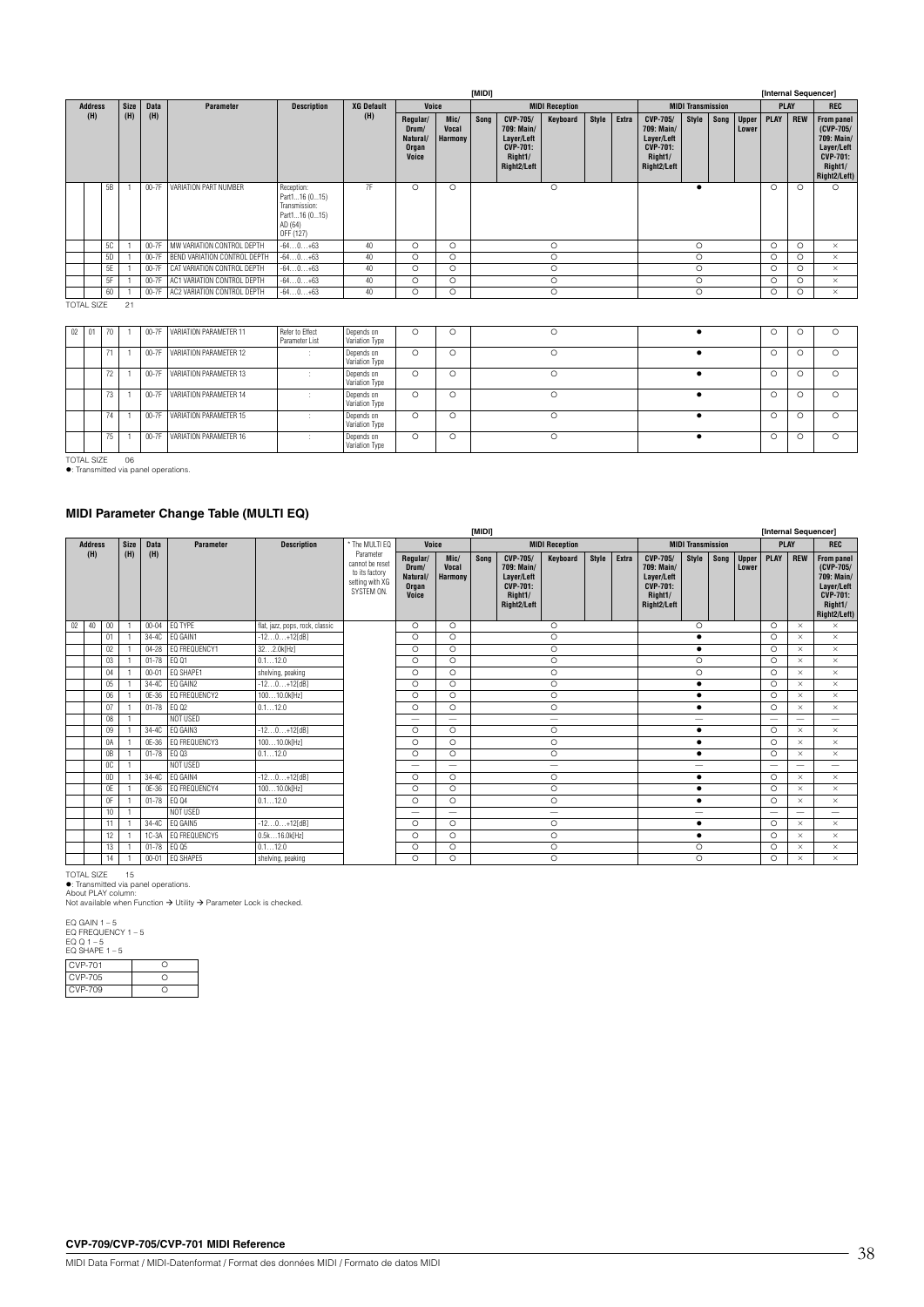### **MIDI Parameter Change Table (EFFECT2)**

|    |                   |                |                              |                    |                                                                                    |                                                                                       |                                                                                 |                                                 |                                 | [MIDI] |                                                                                   |                               |              |              |                                                                                          |                          |      |                       | [Internal Sequencer] |                    |                                                                                                          |
|----|-------------------|----------------|------------------------------|--------------------|------------------------------------------------------------------------------------|---------------------------------------------------------------------------------------|---------------------------------------------------------------------------------|-------------------------------------------------|---------------------------------|--------|-----------------------------------------------------------------------------------|-------------------------------|--------------|--------------|------------------------------------------------------------------------------------------|--------------------------|------|-----------------------|----------------------|--------------------|----------------------------------------------------------------------------------------------------------|
|    | <b>Address</b>    |                | Size                         | <b>Data</b>        | Parameter                                                                          | <b>Description</b>                                                                    | * The EFFECT 2                                                                  | Voice                                           |                                 |        |                                                                                   | <b>MIDI Reception</b>         |              |              |                                                                                          | <b>MIDI Transmission</b> |      |                       | <b>PLAY</b>          |                    | <b>REC</b>                                                                                               |
|    | (H)               |                | (H)                          | (H)                |                                                                                    |                                                                                       | Parameter<br>cannot be reset<br>to its factory<br>setting with XG<br>SYSTEM ON. | Regular/<br>Drum/<br>Natural/<br>Organ<br>Voice | Mic/<br><b>Vocal</b><br>Harmony | Song   | CVP-705/<br>709: Main/<br>Layer/Left<br><b>CVP-701:</b><br>Right1/<br>Right2/Left | Keyboard                      | <b>Style</b> | <b>Extra</b> | <b>CVP-705/</b><br>709: Main/<br>Layer/Left<br><b>CVP-701:</b><br>Right1/<br>Right2/Left | <b>Style</b>             | Song | <b>Upper</b><br>Lower | PLAY                 | <b>REW</b>         | <b>From panel</b><br>(CVP-705/<br>709: Main/<br>Layer/Left<br><b>CVP-701:</b><br>Right1/<br>Right2/Left) |
| 03 | $\mathsf n$       | $00\,$         | $\overline{c}$               | $00-7F$<br>$00-7F$ | <b>INSERTION EFFECT TYPE MSB</b><br><b>INSERTION EFFECT TYPE LSB</b>               | Refer to Effect<br>Parameter List                                                     |                                                                                 | $\circ$                                         | $\circ$                         |        |                                                                                   | O                             |              |              |                                                                                          | $\bullet$                |      |                       | $\circ$              | $\circ$            | $\circ$                                                                                                  |
|    |                   | 02             | $\mathbf{1}$                 | 00-7F              | <b>INSERTION EFFECT PARAMETER 1</b>                                                |                                                                                       |                                                                                 | $\circ$                                         | $\circ$                         |        |                                                                                   | $\circ$                       |              |              |                                                                                          | $\bullet$                |      |                       | $\circ$              | $\circ$            | $\circ$                                                                                                  |
|    |                   | 03             | $\mathbf{1}$                 | $00-7F$            | INSERTION EFFECT PARAMETER 2                                                       |                                                                                       |                                                                                 | $\circ$                                         | $\circ$                         |        |                                                                                   | $\circ$                       |              |              |                                                                                          | $\bullet$                |      |                       | $\circ$              | $\circ$            | $\circ$                                                                                                  |
|    |                   | 04             | $\mathbf{1}$                 | 00-7F              | INSERTION EFFECT PARAMETER 3                                                       | ÷                                                                                     |                                                                                 | $\circ$                                         | $\circ$                         |        |                                                                                   | $\circ$                       |              |              |                                                                                          | $\bullet$                |      |                       | $\circ$              | $\circ$            | $\circ$                                                                                                  |
|    |                   | 05             | $\mathbf{1}$                 | 00-7F              | INSERTION EFFECT PARAMETER 4                                                       | ÷                                                                                     |                                                                                 | $\circ$                                         | $\circ$                         |        |                                                                                   | $\circ$                       |              |              |                                                                                          | $\bullet$                |      |                       | $\circ$              | $\circ$            | $\circ$                                                                                                  |
|    |                   | 06             | $\mathbf{1}$                 | 00-7F              | INSERTION EFFECT PARAMETER 5                                                       | ÷                                                                                     |                                                                                 | $\circ$                                         | $\circ$                         |        |                                                                                   | $\circ$<br>$\circ$            |              |              |                                                                                          | $\bullet$                |      |                       | $\circ$<br>$\circ$   | $\circ$            | $\circ$                                                                                                  |
|    |                   | 07<br>08       | $\mathbf{1}$<br>1            | 00-7F<br>$00-7F$   | INSERTION EFFECT PARAMETER 6<br>INSERTION EFFECT PARAMETER 7                       | ÷<br>÷                                                                                |                                                                                 | $\circ$<br>$\circ$                              | $\circ$<br>$\circ$              |        |                                                                                   | $\circ$                       |              |              |                                                                                          | $\bullet$<br>$\bullet$   |      |                       | $\circ$              | $\circ$<br>$\circ$ | $\circ$<br>$\circ$                                                                                       |
|    |                   | 09             | $\mathbf{1}$                 | 00-7F              | INSERTION EFFECT PARAMETER 8                                                       |                                                                                       |                                                                                 | $\circ$                                         | $\circ$                         |        |                                                                                   | $\circ$                       |              |              |                                                                                          | ٠                        |      |                       | $\circ$              | $\circ$            | $\circ$                                                                                                  |
|    |                   | 0A             | 1                            | 00-7F              | INSERTION EFFECT PARAMETER 9                                                       | ÷                                                                                     |                                                                                 | $\circ$                                         | $\circ$                         |        |                                                                                   | $\circ$                       |              |              |                                                                                          | $\bullet$                |      |                       | $\circ$              | O                  | $\circ$                                                                                                  |
|    |                   | 0B             | $\overline{1}$               | 00-7F              | INSERTION EFFECT PARAMETER 10                                                      |                                                                                       |                                                                                 | $\circ$                                         | $\circ$                         |        |                                                                                   | $\circ$                       |              |              |                                                                                          | $\bullet$                |      |                       | $\circ$              | $\circ$            | $\circ$                                                                                                  |
|    |                   | 0C             | 1                            | $00-7F$            | INSERTION EFFECT PART NUMBER                                                       | Reception:<br>Part116 (015)<br>Transmission:<br>Part116 (015)<br>AD (64)<br>OFF (127) |                                                                                 | $\circ$                                         | $\circ$                         |        |                                                                                   | $\circ$                       |              |              |                                                                                          | $\bullet$                |      |                       | $\circ$              | $\circ$            | $\circ$                                                                                                  |
|    |                   | O <sub>D</sub> | $\overline{1}$               | $00-7F$            | MW INSERTION CONTROL DEPTH                                                         | $-640+63$                                                                             |                                                                                 | $\Omega$                                        | $\Omega$                        |        |                                                                                   | $\circ$                       |              |              |                                                                                          | $\circ$                  |      |                       | $\circ$              | $\circ$            | $\times$                                                                                                 |
|    |                   | 0E             | 1.                           | $00-7F$            | BEND INSERTION CONTROL DEPTH                                                       | $-640+63$                                                                             |                                                                                 | $\circ$                                         | $\Omega$                        |        |                                                                                   | $\overline{\circ}$            |              |              |                                                                                          | $\Omega$                 |      |                       | $\circ$              | $\circ$            | $\times$                                                                                                 |
|    |                   | 0F<br>10       | $\mathbf{1}$<br>1            | 00-7F<br>00-7F     | CAT INSERTION CONTROL DEPTH<br>AC1 INSERTION CONTROL DEPTH                         | $-640+63$                                                                             |                                                                                 | $\circ$<br>$\circ$                              | $\overline{\circ}$<br>$\circ$   |        |                                                                                   | $\overline{\circ}$<br>$\circ$ |              |              |                                                                                          | $\circ$<br>$\circ$       |      |                       | $\circ$<br>$\circ$   | $\circ$            | $\times$                                                                                                 |
|    |                   | 11             | $\mathbf{1}$                 | 00-7F              | AC2 INSERTION CONTROL DEPTH                                                        | $-640+63$<br>$-640+63$                                                                |                                                                                 | $\circ$                                         | $\circ$                         |        |                                                                                   | $\circ$                       |              |              |                                                                                          | $\circ$                  |      |                       | $\circ$              | $\circ$<br>$\circ$ | $\times$<br>$\circ$                                                                                      |
|    | <b>TOTAL SIZE</b> | $20\,$         | 12<br>1                      | $00-7F$            | INSERTION EFFECT PARAMETER 11                                                      | Refer to Effect<br>Parameter List                                                     |                                                                                 | $\circ$                                         | $\circ$                         |        |                                                                                   | $\circ$                       |              |              |                                                                                          | $\bullet$                |      |                       | $\circ$              | $\circ$            | $\circ$                                                                                                  |
|    |                   | 21             | 1                            | $00-7F$            | INSERTION EFFECT PARAMETER 12                                                      |                                                                                       |                                                                                 | $\circ$                                         | $\circ$                         |        |                                                                                   | $\circ$                       |              |              |                                                                                          | $\bullet$                |      |                       | $\circ$              | $\circ$            | $\circ$                                                                                                  |
|    |                   | 22             | $\mathbf{1}$                 | $00-7F$            | INSERTION EFFECT PARAMETER 13                                                      |                                                                                       |                                                                                 | $\circ$                                         | $\circ$                         |        |                                                                                   | $\circ$                       |              |              |                                                                                          | $\bullet$                |      |                       | $\circ$              | $\circ$            | $\circ$                                                                                                  |
|    |                   | 23             | $\mathbf{1}$                 | $00-7F$            | <b>INSERTION EFFECT PARAMETER 14</b>                                               | ÷                                                                                     |                                                                                 | $\circ$                                         | $\circ$                         |        |                                                                                   | $\circ$                       |              |              |                                                                                          | $\bullet$                |      |                       | $\circ$              | $\circ$            | $\circ$                                                                                                  |
|    |                   | 24<br>25       | $\mathbf{1}$<br>$\mathbf{1}$ | 00-7F<br>$00-7F$   | INSERTION EFFECT PARAMETER 15<br>INSERTION EFFECT PARAMETER 16                     | ÷                                                                                     |                                                                                 | $\circ$<br>$\circ$                              | $\circ$<br>$\circ$              |        |                                                                                   | $\circ$<br>$\circ$            |              |              |                                                                                          | $\bullet$<br>$\bullet$   |      |                       | $\circ$<br>$\circ$   | $\circ$<br>$\circ$ | $\circ$<br>$\circ$                                                                                       |
|    | <b>TOTAL SIZE</b> |                | 6                            |                    |                                                                                    |                                                                                       |                                                                                 |                                                 |                                 |        |                                                                                   |                               |              |              |                                                                                          |                          |      |                       |                      |                    |                                                                                                          |
|    |                   | 30             | $\overline{c}$               | $00-7F$<br>$00-7F$ | <b>INSERTION EFFECT PARAMETER 1 MSB</b><br>INSERTION EFFECT PARAMETER 1 LSB        | Refer to Effect<br>Parameter List                                                     |                                                                                 | $\circ$                                         | $\circ$                         |        |                                                                                   | $\circ$                       |              |              |                                                                                          | $\bullet$                |      |                       | $\circ$              | $\circ$            | $\circ$                                                                                                  |
|    |                   | 32             | $\overline{c}$               | $00-7F$<br>$00-7F$ | INSERTION EFFECT PARAMETER 2 MSB<br>INSERTION EFFECT PARAMETER 2 LSB               | ÷                                                                                     |                                                                                 | $\circ$                                         | $\circ$                         |        |                                                                                   | Ō                             |              |              |                                                                                          | $\bullet$                |      |                       | $\circ$              | $\circ$            | $\circ$                                                                                                  |
|    |                   | 34             | $\sqrt{2}$                   | 00-7F<br>$00-7F$   | INSERTION EFFECT PARAMETER 3 MSB<br>INSERTION EFFECT PARAMETER 3 LSB               | $\ddot{\phantom{a}}$                                                                  |                                                                                 | $\circ$                                         | $\circ$                         |        |                                                                                   | $\circ$                       |              |              |                                                                                          | $\bullet$                |      |                       | $\circ$              | $\circ$            | $\circ$                                                                                                  |
|    |                   | 36             | $\overline{\mathbf{c}}$      | 00-7F<br>$00-7F$   | <b>INSERTION EFFECT PARAMETER 4 MSB</b><br><b>INSERTION EFFECT PARAMETER 4 LSB</b> | ÷                                                                                     |                                                                                 | $\circ$                                         | $\circ$                         |        |                                                                                   | $\circ$                       |              |              |                                                                                          | $\bullet$                |      |                       | $\circ$              | $\circ$            | $\circ$                                                                                                  |
|    |                   | 38             | $\sqrt{2}$                   | $00-7F$<br>00-7F   | <b>INSERTION EFFECT PARAMETER 5 MSB</b><br>INSERTION EFFECT PARAMETER 5 LSB        | $\cdot$                                                                               |                                                                                 | $\circ$                                         | $\circ$                         |        |                                                                                   | $\circ$                       |              |              |                                                                                          | $\bullet$                |      |                       | $\circ$              | $\circ$            | $\circ$                                                                                                  |
|    |                   | 3A             | $\overline{c}$               | 00-7F<br>$00-7F$   | INSERTION EFFECT PARAMETER 6 MSB<br><b>INSERTION EFFECT PARAMETER 6 LSB</b>        | ÷                                                                                     |                                                                                 | $\circ$                                         | $\circ$                         |        |                                                                                   | $\circ$                       |              |              |                                                                                          | $\bullet$                |      |                       | $\circ$              | $\circ$            | $\circ$                                                                                                  |
|    |                   | 3C             | $\overline{c}$               | 00-7F<br>00-7F     | <b>INSERTION EFFECT PARAMETER 7 MSB</b><br><b>INSERTION EFFECT PARAMETER 7 LSB</b> | $\cdot$                                                                               |                                                                                 | $\circ$                                         | $\circ$                         |        |                                                                                   | $\circ$                       |              |              |                                                                                          | $\bullet$                |      |                       | $\circ$              | $\circ$            | $\circ$                                                                                                  |
|    |                   | 3E             | $\overline{\mathbf{c}}$      | $00-7F$<br>00-7F   | <b>INSERTION EFFECT PARAMETER 8 MSB</b><br>INSERTION EFFECT PARAMETER 8 LSB        |                                                                                       |                                                                                 | $\circ$                                         | $\circ$                         |        |                                                                                   | $\circ$                       |              |              |                                                                                          | $\bullet$                |      |                       | $\circ$              | $\circ$            | $\circ$                                                                                                  |
|    |                   | 40             | $\overline{c}$               | 00-7F<br>00-7F     | INSERTION EFFECT PARAMETER 9 MSB<br>INSERTION EFFECT PARAMETER 9 LSB               | ÷                                                                                     |                                                                                 | $\circ$                                         | $\circ$                         |        |                                                                                   | O                             |              |              |                                                                                          | $\bullet$                |      |                       | $\circ$              | $\circ$            | $\circ$                                                                                                  |
|    |                   | 42             | $\overline{c}$               | 00-7F<br>$00-7F$   | INSERTION EFFECT PARAMETER 10 MSB<br>INSERTION EFFECT PARAMETER 10 LSB             | $\ddot{\phantom{a}}$                                                                  |                                                                                 | $\circ$                                         | $\circ$                         |        |                                                                                   | O                             |              |              |                                                                                          | $\bullet$                |      |                       | $\circ$              | $\circ$            | $\circ$                                                                                                  |
|    | $-$               |                |                              |                    |                                                                                    |                                                                                       |                                                                                 |                                                 |                                 |        |                                                                                   |                               |              |              |                                                                                          |                          |      |                       |                      |                    |                                                                                                          |

TOTAL SIZE 14 : Transmitted via panel operations

The second byte of the address is considered as an Insertion effect number

| n: insertion effect number |             |
|----------------------------|-------------|
| <b>CVP-701</b>             | $n = 0 - 2$ |
| CVP-705                    | $n = 0 - 2$ |
| CVP-709                    | $n = 0 - 5$ |

For effect types that do not require MSB, the Parameters for Address 02-0B will be received and the Parameters for Address 30-42 will not be received.<br>For effect types that require MSB, the Parameters for Address 30-42 wil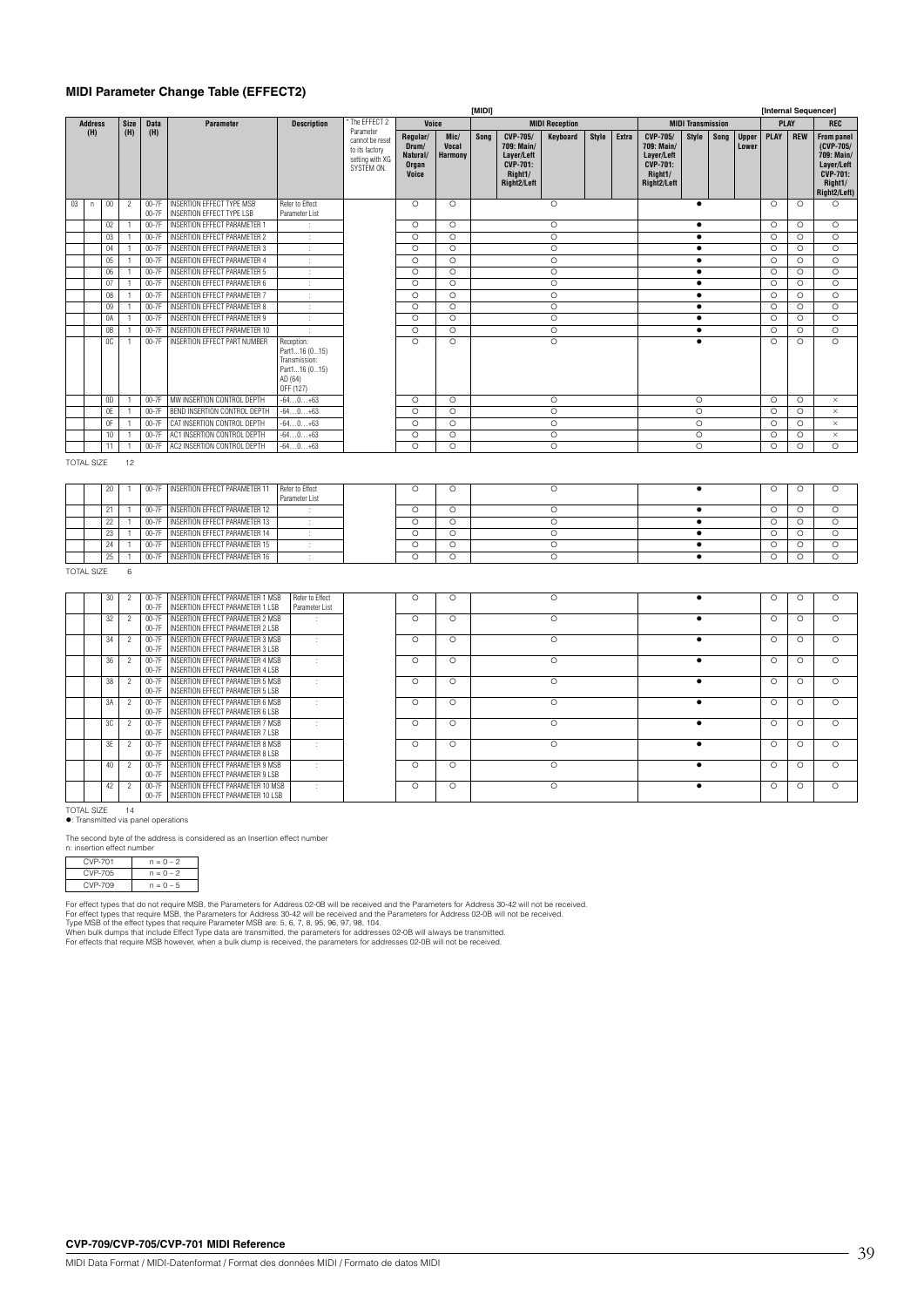### **MIDI Parameter Change Table (SPECIAL EFFECT)**

| CVP-701 |  |
|---------|--|
| CVP-705 |  |
| CVP-709 |  |

|    |                   |          |                              |                    |                                                          |                                                                                                                                     |                                                                                           |                                                        |                                 | [MIDI] |                                                                                   |                       |              |       |                                                                                   |                          |      |                       | [Internal Sequencer] |                    |                                                                                                          |
|----|-------------------|----------|------------------------------|--------------------|----------------------------------------------------------|-------------------------------------------------------------------------------------------------------------------------------------|-------------------------------------------------------------------------------------------|--------------------------------------------------------|---------------------------------|--------|-----------------------------------------------------------------------------------|-----------------------|--------------|-------|-----------------------------------------------------------------------------------|--------------------------|------|-----------------------|----------------------|--------------------|----------------------------------------------------------------------------------------------------------|
|    | <b>Address</b>    |          | Size                         | <b>Data</b>        | Parameter                                                | <b>Description</b>                                                                                                                  | The SPECIAL                                                                               |                                                        | Voice                           |        |                                                                                   | <b>MIDI Reception</b> |              |       |                                                                                   | <b>MIDI Transmission</b> |      |                       | <b>PLAY</b>          |                    | <b>REC</b>                                                                                               |
|    | (H)               |          | (H)                          | (H)                |                                                          |                                                                                                                                     | EFFECT<br>Parameter<br>cannot be reset<br>to its factory<br>setting with XG<br>SYSTEM ON. | Regular/<br>Drum/<br>Natural/<br><b>Organ</b><br>Voice | Mic/<br><b>Vocal</b><br>Harmony | Song   | CVP-705/<br>709: Main/<br>Layer/Left<br><b>CVP-701:</b><br>Right1/<br>Right2/Left | Keyboard              | <b>Style</b> | Extra | CVP-705/<br>709: Main/<br>Layer/Left<br><b>CVP-701:</b><br>Right1/<br>Right2/Left | <b>Style</b>             | Song | <b>Upper</b><br>Lower | PLAY                 | <b>REW</b>         | <b>From panel</b><br>(CVP-705/<br>709: Main/<br>Layer/Left<br><b>CVP-701:</b><br>Right1/<br>Right2/Left) |
| 04 | $00\,$            | $00\,$   | $\overline{2}$               | $00-7F$            | VOCAL HARMONY TYPE MSB                                   | Vocal Harmony (12),                                                                                                                 |                                                                                           | $\times$                                               | $\circ$                         |        |                                                                                   | O                     |              |       |                                                                                   | ٠                        |      |                       | $\circ$              | $\circ$            | $\times$                                                                                                 |
|    |                   |          |                              |                    |                                                          | Synth Vocoder (13),<br>Vocoder XG (89),<br>Chordal XG (90),<br>Detune XG (91),<br>Chromatic XG (92),<br>Thru $(011,$<br>1488, 93127 |                                                                                           |                                                        |                                 |        |                                                                                   |                       |              |       |                                                                                   |                          |      |                       |                      |                    |                                                                                                          |
|    |                   |          |                              | 00-7F              | VOCAL HARMONY TYPE LSB                                   |                                                                                                                                     |                                                                                           |                                                        |                                 |        |                                                                                   |                       |              |       |                                                                                   |                          |      |                       |                      |                    |                                                                                                          |
|    |                   | 02       | $\mathbf{1}$                 | $00-7F$            | VOCAL HARMONY PARAMETER 1                                |                                                                                                                                     |                                                                                           | $\times$                                               | $\circ$                         |        |                                                                                   | $\circ$               |              |       |                                                                                   | ٠                        |      |                       | $\circ$              | $\circ$            | $\times$                                                                                                 |
|    |                   | 03       | $\mathbf{1}$                 | 00-7F              | VOCAL HARMONY PARAMETER 2                                |                                                                                                                                     |                                                                                           | $\times$                                               | $\circ$                         |        |                                                                                   | $\circ$               |              |       |                                                                                   | $\bullet$                |      |                       | $\circ$              | $\circ$            | $\times$                                                                                                 |
|    |                   | 04       | $\mathbf{1}$                 | $00-7F$            | VOCAL HARMONY PARAMETER 3                                |                                                                                                                                     |                                                                                           | $\times$                                               | $\circ$                         |        |                                                                                   | Ō                     |              |       |                                                                                   | $\bullet$                |      |                       | $\circ$              | $\circ$            | $\times$                                                                                                 |
|    |                   | 05       | 1                            | $00-7F$            | VOCAL HARMONY PARAMETER 4                                |                                                                                                                                     |                                                                                           | $\times$                                               | $\circ$                         |        |                                                                                   | $\circ$               |              |       |                                                                                   | $\bullet$                |      |                       | $\circ$              | $\circ$            | $\times$                                                                                                 |
|    |                   | 06       | $\mathbf{1}$                 | $00-7F$            | VOCAL HARMONY PARAMETER 5                                |                                                                                                                                     |                                                                                           | $\times$                                               | $\circ$                         |        |                                                                                   | $\circ$               |              |       |                                                                                   | $\circ$                  |      |                       | $\circ$              | $\circ$            | $\times$                                                                                                 |
|    |                   | 07       | 1                            | $00-7F$            | VOCAL HARMONY PARAMETER 6                                |                                                                                                                                     |                                                                                           | $\times$                                               | $\circ$                         |        |                                                                                   | $\circ$               |              |       |                                                                                   | $\circ$                  |      |                       | $\circ$              | $\circ$            | $\times$                                                                                                 |
|    |                   | 08       | $\mathbf{1}$                 | $00-7F$            | VOCAL HARMONY PARAMETER 7                                |                                                                                                                                     |                                                                                           | $\times$                                               | $\circ$                         |        |                                                                                   | $\circ$               |              |       |                                                                                   | $\bullet$                |      |                       | $\circ$              | $\circ$            | $\times$                                                                                                 |
|    |                   | 09       | 1                            | $00-7F$            | VOCAL HARMONY PARAMETER 8                                |                                                                                                                                     |                                                                                           | $\times$                                               | $\circ$                         |        |                                                                                   | $\circ$               |              |       |                                                                                   | $\bullet$                |      |                       | $\circ$              | O                  | $\times$                                                                                                 |
|    |                   | 0A       | $\mathbf{1}$                 | $00-7F$            | VOCAL HARMONY PARAMETER 9                                |                                                                                                                                     |                                                                                           | $\times$                                               | $\circ$                         |        |                                                                                   | $\circ$               |              |       |                                                                                   | ٠                        |      |                       | $\circ$              | $\circ$            | $\times$                                                                                                 |
|    |                   | 0B<br>0C | $\mathbf{1}$<br>$\mathbf{1}$ | $00-7F$<br>00-7F   | VOCAL HARMONY PARAMETER 10<br>VOCAL HARMONY PART NUMBER  | ON (64), OFF (063,<br>65127                                                                                                         |                                                                                           | $\times$<br>$\times$                                   | $\circ$<br>$\circ$              |        |                                                                                   | $\circ$<br>$\circ$    |              |       |                                                                                   | $\circ$<br>٠             |      |                       | $\circ$<br>$\circ$   | $\circ$<br>$\circ$ | $\times$<br>$\circ$                                                                                      |
|    |                   | OD.      | $\mathbf{1}$                 | 00-7F              | MW INSERTION CONTROL DEPTH                               | $-640+63$                                                                                                                           |                                                                                           | $\times$                                               | $\times$                        |        |                                                                                   | $\times$              |              |       |                                                                                   | $\times$                 |      |                       | $\times$             | $\times$           | $\times$                                                                                                 |
|    |                   | 0E       | $\mathbf{1}$                 | $00-7F$            | BEND INSERTION CONTROL DEPTH                             | $-640+63$                                                                                                                           |                                                                                           | $\times$                                               | $\times$                        |        |                                                                                   | $\times$              |              |       |                                                                                   | $\times$                 |      |                       | $\times$             | $\times$           | $\times$                                                                                                 |
|    |                   | 0F       | $\mathbf{1}$                 | 00-7F              | CAT INSERTION CONTROL DEPTH                              | $-640+63$                                                                                                                           |                                                                                           | $\times$                                               | $\times$                        |        |                                                                                   | $\times$              |              |       |                                                                                   | $\times$                 |      |                       | $\times$             | $\times$           | $\times$                                                                                                 |
|    |                   | 10       | $\mathbf{1}$                 | $00-7F$            | AC1 INSERTION CONTROL DEPTH                              | $-640+63$                                                                                                                           |                                                                                           | $\times$                                               | $\times$                        |        |                                                                                   | $\times$              |              |       |                                                                                   | $\times$                 |      |                       | $\times$             | $\times$           | $\times$                                                                                                 |
|    |                   | 11       | $\mathbf{1}$                 | $00-7F$            | AC2 INSERTION CONTROL DEPTH                              | $-640+63$                                                                                                                           |                                                                                           | $\times$                                               | $\times$                        |        |                                                                                   | $\times$              |              |       |                                                                                   | $\times$                 |      |                       | $\times$             | $\times$           | $\times$                                                                                                 |
|    | <b>TOTAL SIZE</b> |          | 0D                           |                    |                                                          |                                                                                                                                     |                                                                                           |                                                        |                                 |        |                                                                                   |                       |              |       |                                                                                   |                          |      |                       |                      |                    |                                                                                                          |
|    |                   | 14       | 1                            | 00-7F              | HARMONY CHANNEL                                          | $116(015)$ ,<br>OFF (127)                                                                                                           |                                                                                           | $\times$                                               | $\circ$                         |        |                                                                                   | $\circ$               |              |       |                                                                                   | ٠                        |      |                       | $\circ$              | $\circ$            | $\times$                                                                                                 |
|    |                   | 15       | $\mathbf{1}$                 | $00-7F$            | MELODY CHANNEL                                           | $116(015)$ ,                                                                                                                        |                                                                                           | $\times$                                               | $\circ$                         |        |                                                                                   | $\circ$               |              |       |                                                                                   | $\circ$                  |      |                       | $\circ$              | $\circ$            | $\times$                                                                                                 |
|    |                   |          |                              |                    |                                                          | OFF (127)                                                                                                                           |                                                                                           |                                                        |                                 |        |                                                                                   |                       |              |       |                                                                                   |                          |      |                       |                      |                    |                                                                                                          |
|    | <b>TOTAL SIZE</b> |          | $\sqrt{2}$                   |                    |                                                          |                                                                                                                                     |                                                                                           |                                                        |                                 |        |                                                                                   |                       |              |       |                                                                                   |                          |      |                       |                      |                    |                                                                                                          |
|    |                   | 16       | 1                            | $00-7F$            | Lead Output Level                                        |                                                                                                                                     |                                                                                           | $\times$                                               | $\circ$                         |        |                                                                                   | $\circ$               |              |       |                                                                                   | $\bullet$                |      |                       | $\circ$              | $\circ$            | $\times$                                                                                                 |
|    |                   | 17       | $\mathbf{1}$                 | 00-7F              | Harmony Output Level                                     |                                                                                                                                     |                                                                                           | $\times$                                               | $\circ$                         |        |                                                                                   | $\circ$               |              |       |                                                                                   | $\bullet$                |      |                       | $\circ$              | $\circ$            | $\times$                                                                                                 |
|    | <b>TOTAL SIZE</b> |          | $\sqrt{2}$                   |                    |                                                          |                                                                                                                                     |                                                                                           |                                                        |                                 |        |                                                                                   |                       |              |       |                                                                                   |                          |      |                       |                      |                    |                                                                                                          |
|    |                   | 18       | $\mathbf{1}$                 | $00-7F$            | Lead Vocal Effect Dry Level                              |                                                                                                                                     |                                                                                           | ×                                                      | $\circ$                         |        |                                                                                   | O                     |              |       |                                                                                   | $\bullet$                |      |                       | $\circ$              | $\circ$            | $\times$                                                                                                 |
|    |                   | 19       | $\mathbf{1}$                 | 00-7F              | Harmony Vocal Effect Dry Level                           |                                                                                                                                     |                                                                                           | $\times$                                               | $\circ$                         |        |                                                                                   | $\circ$               |              |       |                                                                                   | $\bullet$                |      |                       | $\circ$              | $\circ$            | $\times$                                                                                                 |
|    |                   | 1A       | $\mathbf{1}$                 | $00-7F$            | Lead Vocal Effect Send Level                             |                                                                                                                                     |                                                                                           | $\times$                                               | $\circ$                         |        |                                                                                   | $\circ$               |              |       |                                                                                   | $\bullet$                |      |                       | $\circ$              | $\circ$            | $\times$                                                                                                 |
|    |                   | 1B       | $\mathbf{1}$                 | $00-7F$            | Harmony Vocal Effect Send Level                          |                                                                                                                                     |                                                                                           | $\times$                                               | $\circ$                         |        |                                                                                   | $\circ$               |              |       |                                                                                   | $\bullet$                |      |                       | $\circ$              | $\circ$            | $\times$                                                                                                 |
|    | <b>TOTAL SIZE</b> |          | $\overline{4}$               |                    |                                                          |                                                                                                                                     |                                                                                           |                                                        |                                 |        |                                                                                   |                       |              |       |                                                                                   |                          |      |                       |                      |                    |                                                                                                          |
|    |                   | 20       | $\mathbf{1}$                 | $00-7F$            | VOCAL HARMONY PARAMETER 11                               |                                                                                                                                     |                                                                                           | $\times$                                               | $\circ$                         |        |                                                                                   | $\circ$               |              |       |                                                                                   | $\bullet$                |      |                       | $\circ$              | $\circ$            | ×                                                                                                        |
|    |                   | 21       | $\mathbf{1}$                 | $00-7F$            | VOCAL HARMONY PARAMETER 12                               |                                                                                                                                     |                                                                                           | $\times$                                               | $\circ$                         |        |                                                                                   | $\circ$               |              |       |                                                                                   | $\bullet$                |      |                       | $\circ$              | $\circ$            | $\times$                                                                                                 |
|    |                   | 22       | 1                            | $00-7F$            | VOCAL HARMONY PARAMETER 13                               |                                                                                                                                     |                                                                                           | $\times$                                               | $\circ$                         |        |                                                                                   | $\circ$               |              |       |                                                                                   | $\bullet$                |      |                       | $\circ$              | $\circ$            | $\times$                                                                                                 |
|    |                   | 23       | $\mathbf{1}$                 | $00-7F$            | VOCAL HARMONY PARAMETER 14                               |                                                                                                                                     |                                                                                           | $\times$                                               | $\circ$                         |        |                                                                                   | $\circ$               |              |       |                                                                                   | $\bullet$                |      |                       | $\circ$              | $\circ$            | $\times$                                                                                                 |
|    |                   | 24       | 1                            | 00-7F              | VOCAL HARMONY PARAMETER 15                               |                                                                                                                                     |                                                                                           | $\times$                                               | $\circ$                         |        |                                                                                   | Ō                     |              |       |                                                                                   | $\bullet$                |      |                       | $\circ$              | $\circ$            | $\times$                                                                                                 |
|    |                   | 25       | 1                            | $00-7F$            | VOCAL HARMONY PARAMETER 16                               |                                                                                                                                     |                                                                                           | $\times$                                               | $\circ$                         |        |                                                                                   | $\circ$               |              |       |                                                                                   | $\bullet$                |      |                       | $\circ$              | $\circ$            | $\times$                                                                                                 |
|    | <b>TOTAL SIZE</b> |          | 6                            |                    |                                                          |                                                                                                                                     |                                                                                           |                                                        |                                 |        |                                                                                   |                       |              |       |                                                                                   |                          |      |                       |                      |                    |                                                                                                          |
|    |                   | 26       | $\mathbf{1}$                 | $00-7F$            | VOCAL HARMONY PARAMETER 17                               |                                                                                                                                     |                                                                                           | $\times$                                               | $\circ$                         |        |                                                                                   | O                     |              |       |                                                                                   | $\bullet$                |      |                       | $\circ$              | $\circ$            | $\times$                                                                                                 |
|    |                   | 27       | $\mathbf{1}$                 | $00-7F$            | VOCAL HARMONY PARAMETER 18                               |                                                                                                                                     |                                                                                           | $\times$                                               | $\circ$                         |        |                                                                                   | $\circ$               |              |       |                                                                                   | $\bullet$                |      |                       | $\circ$              | $\circ$            | $\times$                                                                                                 |
|    |                   | 28       | $\mathbf{1}$                 | $00-7F$            | VOCAL HARMONY PARAMETER 19                               |                                                                                                                                     |                                                                                           | $\times$                                               | $\circ$                         |        |                                                                                   | $\circ$               |              |       |                                                                                   | $\bullet$                |      |                       | $\circ$              | $\circ$            | $\times$                                                                                                 |
|    |                   | 29       | $\mathbf{1}$                 |                    | 00-7F VOCAL HARMONY PARAMETER 20                         |                                                                                                                                     |                                                                                           | $\times$                                               | $\circ$                         |        |                                                                                   | $\circ$               |              |       |                                                                                   | $\bullet$                |      |                       | $\circ$              | $\circ$            | $\times$                                                                                                 |
|    |                   | 2A       | $\mathbf{1}$                 | $00-7F$            | VOCAL HARMONY PARAMETER 21<br>VOCAL HARMONY PARAMETER 22 |                                                                                                                                     |                                                                                           | $\times$                                               | $\circ$                         |        |                                                                                   | $\circ$               |              |       |                                                                                   | $\bullet$                |      |                       | $\circ$              | $\circ$            | $\times$                                                                                                 |
|    |                   | 2В       | $\mathbf{1}$                 | 00-7F<br>$00-7F$   | VOCAL HARMONY PARAMETER 23                               |                                                                                                                                     |                                                                                           | $\times$                                               | O<br>$\circ$                    |        |                                                                                   | $\circ$<br>$\circ$    |              |       |                                                                                   | $\bullet$<br>$\bullet$   |      |                       | $\circ$<br>$\circ$   | $\circ$            | $\times$<br>$\times$                                                                                     |
|    |                   | 2C<br>2D | $\mathbf{1}$<br>$\mathbf{1}$ | 00-7F              | VOCAL HARMONY PARAMETER 24                               |                                                                                                                                     |                                                                                           | $\times$<br>$\times$                                   | $\circ$                         |        |                                                                                   | $\circ$               |              |       |                                                                                   | $\bullet$                |      |                       | $\circ$              | $\circ$<br>$\circ$ | $\times$                                                                                                 |
|    |                   | 2E       | $\mathbf{1}$                 | $00-7F$            | VOCAL HARMONY PARAMETER 25                               |                                                                                                                                     |                                                                                           | $\times$                                               | $\circ$                         |        |                                                                                   | $\circ$               |              |       |                                                                                   | $\bullet$                |      |                       | $\circ$              | $\circ$            | $\times$                                                                                                 |
|    |                   | 2F       | $\mathbf{1}$                 | $00-7F$            | VOCAL HARMONY PARAMETER 26                               |                                                                                                                                     |                                                                                           | $\times$                                               | O                               |        |                                                                                   | $\circ$               |              |       |                                                                                   | $\bullet$                |      |                       | $\circ$              | $\circ$            | $\times$                                                                                                 |
|    |                   | 30       | $\mathbf{1}$                 | $00-7F$            | VOCAL HARMONY PARAMETER 27                               |                                                                                                                                     |                                                                                           | $\times$                                               | $\circ$                         |        |                                                                                   | $\circ$               |              |       |                                                                                   | $\bullet$                |      |                       | $\circ$              | $\circ$            | $\times$                                                                                                 |
|    |                   | 31       | $\mathbf{1}$                 | 00-7F              | VOCAL HARMONY PARAMETER 28                               |                                                                                                                                     |                                                                                           | $\times$                                               | O                               |        |                                                                                   | $\circ$               |              |       |                                                                                   | $\bullet$                |      |                       | $\circ$              | $\circ$            | $\times$                                                                                                 |
|    |                   | 32       | $\mathbf{1}$                 | $00-7F$            | VOCAL HARMONY PARAMETER 29                               |                                                                                                                                     |                                                                                           | $\times$                                               | $\circ$                         |        |                                                                                   | $\circ$               |              |       |                                                                                   | $\bullet$                |      |                       | $\circ$              | $\circ$            | $\times$                                                                                                 |
|    |                   | 33       | $\mathbf{1}$                 | $00-7F$            | VOCAL HARMONY PARAMETER 30                               |                                                                                                                                     |                                                                                           | $\times$                                               | O                               |        |                                                                                   | $\circ$               |              |       |                                                                                   | $\bullet$                |      |                       | $\circ$              | $\circ$            | $\times$                                                                                                 |
|    |                   | 34       | $\mathbf{1}$                 | $00-7F$            | VOCAL HARMONY PARAMETER 31                               |                                                                                                                                     |                                                                                           | $\times$                                               | O                               |        |                                                                                   | $\circ$               |              |       |                                                                                   | $\bullet$                |      |                       | $\circ$              | $\circ$            | $\times$                                                                                                 |
|    |                   | 35       | 1.                           | 00-7F              | VOCAL HARMONY PARAMETER 32                               |                                                                                                                                     |                                                                                           | $\times$                                               | O                               |        |                                                                                   | $\circ$               |              |       |                                                                                   | $\bullet$                |      |                       | $\circ$              | $\circ$            | $\times$                                                                                                 |
|    |                   | 36       | $\mathbf{1}$                 | $00-7F$            | VOCAL HARMONY PARAMETER 33                               |                                                                                                                                     |                                                                                           | $\times$                                               | $\circ$                         |        |                                                                                   | $\circ$               |              |       |                                                                                   | $\bullet$                |      |                       | $\circ$              | $\circ$            | $\times$                                                                                                 |
|    |                   | 37       | 1.                           | $00-7F$            | VOCAL HARMONY PARAMETER 34                               |                                                                                                                                     |                                                                                           | $\times$                                               | O                               |        |                                                                                   | $\circ$               |              |       |                                                                                   | $\bullet$                |      |                       | $\circ$              | $\circ$            | $\times$                                                                                                 |
|    |                   | 38       | $\mathbf{1}$                 | $00-7F$            | VOCAL HARMONY PARAMETER 35                               |                                                                                                                                     |                                                                                           | $\times$                                               | $\circ$                         |        |                                                                                   | $\circ$               |              |       |                                                                                   | $\bullet$                |      |                       | $\circ$              | $\circ$            | $\times$                                                                                                 |
|    |                   | 39       | 1.                           | $00-7F$            | VOCAL HARMONY PARAMETER 36                               |                                                                                                                                     |                                                                                           | $\times$                                               | O                               |        |                                                                                   | $\circ$               |              |       |                                                                                   | $\bullet$                |      |                       | $\circ$              | $\circ$            | $\times$                                                                                                 |
|    |                   | 3A       | $\mathbf{1}$                 | $00-7F$            | VOCAL HARMONY PARAMETER 37                               |                                                                                                                                     |                                                                                           | $\times$                                               | $\circ$                         |        |                                                                                   | $\circ$               |              |       |                                                                                   | $\bullet$                |      |                       | $\circ$              | $\circ$            | $\times$                                                                                                 |
|    |                   | 3B       | $\mathbf{1}$                 | $00-7F$            | VOCAL HARMONY PARAMETER 38                               |                                                                                                                                     |                                                                                           | $\times$                                               | $\circ$                         |        |                                                                                   | $\circ$               |              |       |                                                                                   | $\bullet$                |      |                       | $\circ$              | $\circ$            | $\times$                                                                                                 |
|    |                   | 3C       | $\mathbf{1}$                 | $00-7F$            | VOCAL HARMONY PARAMETER 39                               |                                                                                                                                     |                                                                                           | $\times$                                               | $\circ$                         |        |                                                                                   | $\circ$               |              |       |                                                                                   | $\bullet$                |      |                       | $\circ$              | $\circ$            | $\times$                                                                                                 |
|    |                   | 3D       | $\mathbf{1}$                 | $00-7F$            | VOCAL HARMONY PARAMETER 40                               |                                                                                                                                     |                                                                                           | $\times$                                               | $\circ$                         |        |                                                                                   | $\circ$               |              |       |                                                                                   | $\bullet$                |      |                       | $\circ$              | $\circ$            | $\times$                                                                                                 |
|    |                   | 3E       | $\mathbf{1}$                 | $00-7F$            | VOCAL HARMONY PARAMETER 41                               |                                                                                                                                     |                                                                                           | $\times$                                               | $\circ$                         |        |                                                                                   | $\circ$               |              |       |                                                                                   | $\bullet$                |      |                       | $\circ$              | $\circ$            | $\times$                                                                                                 |
|    |                   | 3F       | $\mathbf{1}$                 | $00-7F$            | VOCAL HARMONY PARAMETER 42                               |                                                                                                                                     |                                                                                           | $\times$                                               | $\circ$                         |        |                                                                                   | $\circ$               |              |       |                                                                                   | $\bullet$                |      |                       | $\circ$              | $\circ$            | $\times$                                                                                                 |
|    |                   | 40       | $\mathbf{1}$                 | $00-7F$            | VOCAL HARMONY PARAMETER 43                               |                                                                                                                                     |                                                                                           | $\times$                                               | $\circ$                         |        |                                                                                   | $\circ$<br>$\circ$    |              |       |                                                                                   | $\bullet$                |      |                       | $\circ$              | $\circ$            | $\times$                                                                                                 |
|    |                   | 41       | 1                            | $00-7F$<br>$00-7F$ | VOCAL HARMONY PARAMETER 44<br>VOCAL HARMONY PARAMETER 45 |                                                                                                                                     |                                                                                           | $\times$<br>$\times$                                   | $\circ$<br>$\circ$              |        |                                                                                   |                       |              |       |                                                                                   | $\bullet$<br>$\bullet$   |      |                       | $\circ$<br>$\circ$   | $\circ$<br>$\circ$ | $\times$                                                                                                 |
|    |                   | 42       | 1                            |                    |                                                          |                                                                                                                                     |                                                                                           |                                                        |                                 |        |                                                                                   | $\circ$               |              |       |                                                                                   |                          |      |                       |                      |                    | $\times$                                                                                                 |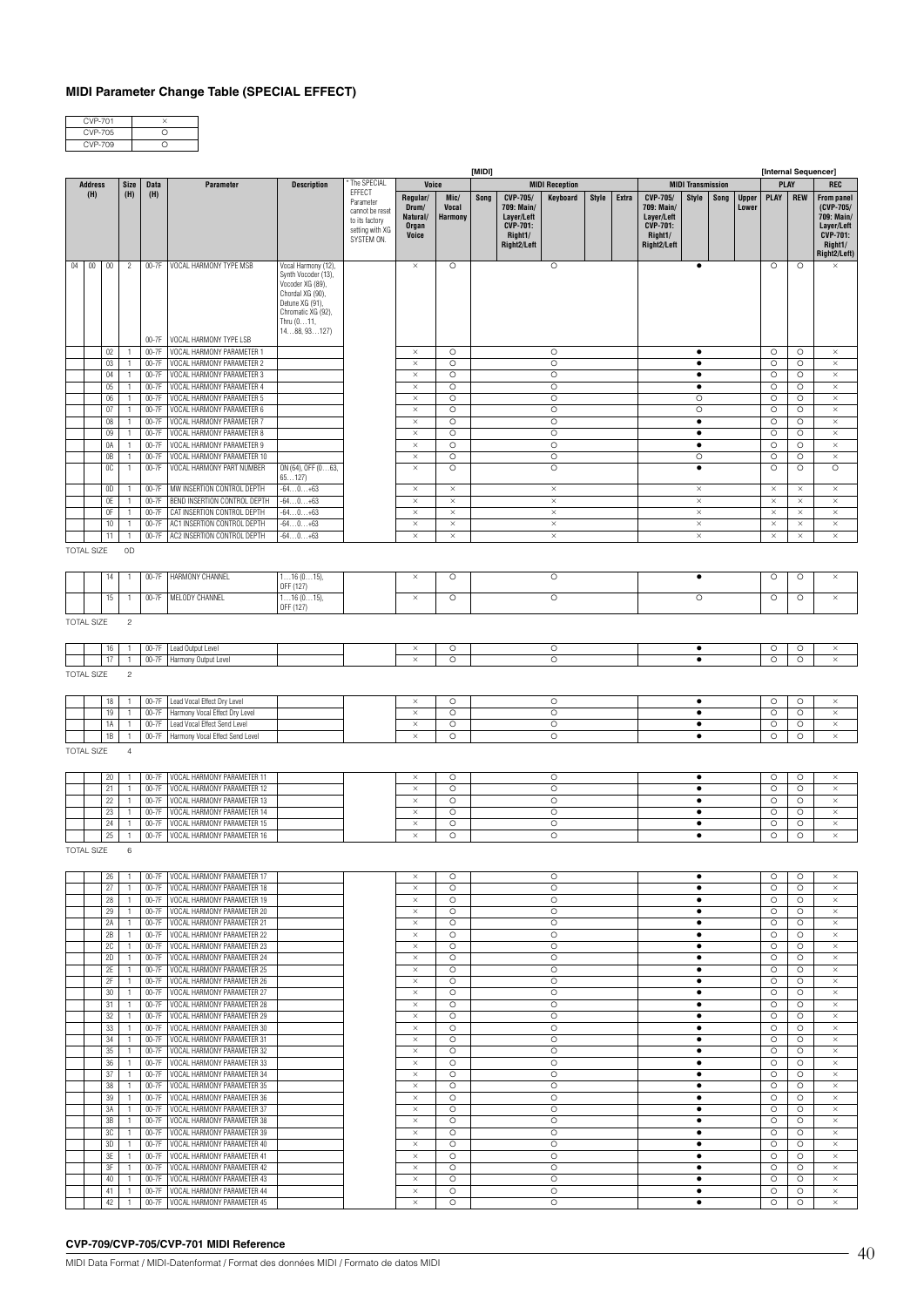|              |           |    | $00 - 11$           | . HARMONY PARAMETER 46<br>v         |  |           |  |  |  |
|--------------|-----------|----|---------------------|-------------------------------------|--|-----------|--|--|--|
|              | 4.4<br>᠇᠇ |    | ---<br><b>UU-11</b> | AL HARMONY PARAMETER 47<br>nΔI<br>v |  | $\sim$ 40 |  |  |  |
|              |           |    | $1 - 11$            | . HARMONY PARAMETER 48<br>v         |  |           |  |  |  |
| <b>TOTAL</b> |           | 20 |                     |                                     |  |           |  |  |  |

| 60 | VOCAL EFFECT TYPE MSB<br>$00-7F$<br>00-7F VOCAL EFFECT TYPE LSB                      |                     | $\times$ | $\circ$ | $\circ$  |           | $\circ$  | $\circ$ | $\times$ |
|----|--------------------------------------------------------------------------------------|---------------------|----------|---------|----------|-----------|----------|---------|----------|
| 62 | VOCAL EFFECT PARAMETER 1 MSB<br>$00-7F$<br>VOCAL EFFECT PARAMETER 1 LSB<br>$00-7F$   |                     | $\times$ | $\circ$ | O        |           | $\circ$  | $\circ$ | $\times$ |
| 64 | VOCAL EFFECT PARAMETER 2 MSB<br>$00-7F$<br>VOCAL EFFECT PARAMETER 2 LSB<br>$00-7F$   |                     | $\times$ | $\circ$ | O        | $\bullet$ | $\circ$  | $\circ$ | $\times$ |
| 66 | VOCAL EFFECT PARAMETER 3 MSB<br>$00-7F$<br>VOCAL EFFECT PARAMETER 3 LSB<br>$00-7F$   |                     | $\times$ | $\circ$ | O        | $\bullet$ | $\Omega$ | $\circ$ | $\times$ |
| 68 | VOCAL EFFECT PARAMETER 4 MSB<br>$00-7F$<br>VOCAL EFFECT PARAMETER 4 LSB<br>$00-7F$   |                     | $\times$ | $\circ$ | $\Omega$ | $\bullet$ | $\circ$  | $\circ$ | $\times$ |
| 6A | VOCAL EFFECT PARAMETER 5 MSB<br>$00-7F$<br>VOCAL EFFECT PARAMETER 5 LSB<br>$00-7F$   |                     | $\times$ | $\circ$ | $\circ$  |           | $\Omega$ | $\circ$ | $\times$ |
| 6C | VOCAL EFFECT PARAMETER 6 MSB<br>$00-7F$<br>VOCAL EFFECT PARAMETER 6 LSB<br>$00-7F$   |                     | $\times$ | $\circ$ | $\Omega$ |           | $\circ$  | $\circ$ | $\times$ |
| 6E | VOCAL EFFECT PARAMETER 7 MSB<br>$00-7F$<br>VOCAL EFFECT PARAMETER 7 LSB<br>$00-7F$   |                     | $\times$ | $\circ$ | $\circ$  |           | $\circ$  | $\circ$ | $\times$ |
| 70 | VOCAL EFFECT PARAMETER 8 MSB<br>$00-7F$<br>VOCAL EFFECT PARAMETER 8 LSB<br>$00-7F$   |                     | $\times$ | $\circ$ | $\circ$  |           | $\circ$  | $\circ$ | $\times$ |
| 72 | VOCAL EFFECT PARAMETER 9 MSB<br>$00-7F$<br>VOCAL EFFECT PARAMETER 9 LSB<br>$00-7F$   |                     | $\times$ | $\circ$ | $\circ$  |           | $\circ$  | $\circ$ | $\times$ |
| 74 | VOCAL EFFECT PARAMETER 10 MSB<br>$00-7F$<br>VOCAL EFFECT PARAMETER 10 LSB<br>$00-7F$ |                     | $\times$ | $\circ$ | $\circ$  | $\bigcap$ | $\circ$  | ∩       | $\times$ |
| 76 | VOCAL EFFECT SWITCH<br>$00-7F$                                                       | ON (1-127), OFF (0) | $\times$ | $\circ$ | $\circ$  |           | $\circ$  | $\circ$ | $\Omega$ |
| 77 | VOCAL EFFECT OUTPUT LEVEL<br>$00-7F$                                                 |                     | $\times$ | $\circ$ | $\circ$  | $\Omega$  | ∩        | $\circ$ | $\times$ |

TOTAL SIZE 18

|  |               |  | 00-7F VOCAL EFFECT PARAMETER 11 |  |  |  |  |
|--|---------------|--|---------------------------------|--|--|--|--|
|  | $\sim$<br>1 D |  | 00-7F VOCAL EFFECT PARAMETER 12 |  |  |  |  |
|  | 7C            |  | 00-7F VOCAL EFFECT PARAMETER 13 |  |  |  |  |
|  | 7D            |  | 00-7F VOCAL EFFECT PARAMETER 14 |  |  |  |  |
|  | . .           |  | 00-7F VOCAL EFFECT PARAMETER 15 |  |  |  |  |
|  | --            |  | 00-7F VOCAL EFFECT PARAMETER 16 |  |  |  |  |

TOTAL SIZE 6 : Transmitted via panel operations.

When the Vocal Harmony 1 is selected, the Parameters for Address 00-25 will be effective.

MW INSERTION CONTROL DEPTH<br>BEND INSERTION CONTROL DEPTH<br>CAT INSERTION CONTROL DEPTH<br>AC1 INSERTION CONTROL DEPTH<br>AC2 INSERTION CONTROL DEPTH<br>MELODY CHANNEL

| MEI ODY CHANNEL |   |  |  |  |  |  |  |  |  |  |  |  |
|-----------------|---|--|--|--|--|--|--|--|--|--|--|--|
| CVP-701         |   |  |  |  |  |  |  |  |  |  |  |  |
| CVP-705         |   |  |  |  |  |  |  |  |  |  |  |  |
| CVP-709         | n |  |  |  |  |  |  |  |  |  |  |  |

Lead Output Level Harmony Output Level Lead Vocal Effect Dry Level Lead Vocal Effect Send Level Harmony Vocal Effect Send Level Vocal Effect

| .              |  |
|----------------|--|
| <b>CVP-701</b> |  |
| <b>CVP-705</b> |  |
| CVP-709        |  |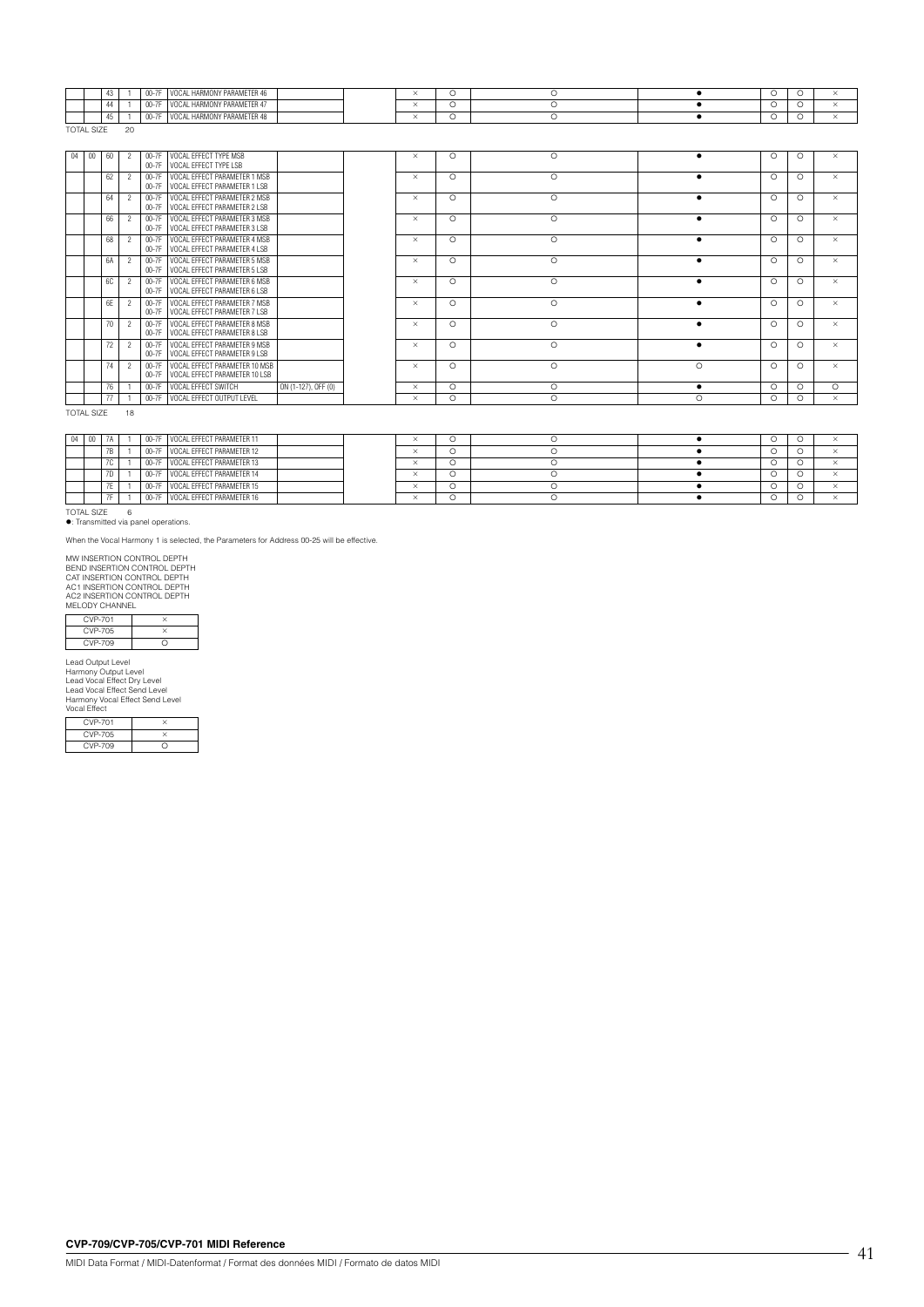### **MIDI Parameter Change Table (MULTI PART)**

|        |                   |          |                     |                    |                                                   |                                                                                              |                                 |                                                                                           |                                 | [MIDI]                   |                                                                                   |                          |                          |                          |                                                                                   |                          |                          |                          |                          | [Internal Sequencer]     |                                                                                                          |
|--------|-------------------|----------|---------------------|--------------------|---------------------------------------------------|----------------------------------------------------------------------------------------------|---------------------------------|-------------------------------------------------------------------------------------------|---------------------------------|--------------------------|-----------------------------------------------------------------------------------|--------------------------|--------------------------|--------------------------|-----------------------------------------------------------------------------------|--------------------------|--------------------------|--------------------------|--------------------------|--------------------------|----------------------------------------------------------------------------------------------------------|
|        | <b>Address</b>    |          | <b>Size</b>         | Data               | Parameter                                         | <b>Description</b>                                                                           | <b>XG Default</b>               | Voice                                                                                     |                                 |                          |                                                                                   | <b>MIDI Reception</b>    |                          |                          |                                                                                   | <b>MIDI Transmission</b> |                          |                          | PLAY                     |                          | <b>REC</b>                                                                                               |
|        | (H)               |          | (H)                 | (H)                |                                                   |                                                                                              | (H)                             | Regular/<br>Drum/<br>Natural/<br><b>Organ</b><br><b>Voice</b><br>$\overline{\phantom{0}}$ | Mic/<br>Vocal<br><b>Harmony</b> | Song                     | CVP-705/<br>709: Main/<br>Laver/Left<br><b>CVP-701:</b><br>Right1/<br>Right2/Left | Keyboard                 | <b>Style</b>             | <b>Extra</b>             | CVP-705/<br>709: Main/<br>Layer/Left<br><b>CVP-701:</b><br>Right1/<br>Right2/Left | Style                    | Song                     | <b>Upper</b><br>Lower    | <b>PLAY</b>              | <b>REW</b>               | <b>From panel</b><br>(CVP-705/<br>709: Main/<br>Layer/Left<br><b>CVP-701:</b><br>Right1/<br>Right2/Left) |
| $08\,$ | $\mathsf{nn}$     | $00\,$   | $\overline{1}$      | $00 - 20$          | <b>ELEMENT RESERVE</b>                            | 032                                                                                          | part 10, 26=0,<br>other parts=2 |                                                                                           | $\overline{\phantom{0}}$        | $\overline{\phantom{0}}$ |                                                                                   | $\overline{\phantom{a}}$ | $\overline{\phantom{0}}$ | $\overline{\phantom{a}}$ |                                                                                   |                          | $\overline{\phantom{a}}$ | $\overline{\phantom{0}}$ | $\overline{\phantom{0}}$ | $\overline{\phantom{0}}$ |                                                                                                          |
|        |                   | 01       | 1                   | 00-7F              | <b>BANK SELECT MSB</b>                            | 0127                                                                                         | part 10=7F,<br>other parts=00   | O                                                                                         | $\times$                        | O                        | O                                                                                 | $\times$                 | O                        | O                        | $\times$                                                                          | $\times$                 | $\circ$                  | $\times$                 | $\circ$                  | O                        | $\times$                                                                                                 |
|        |                   | 02       | 1                   | 00-7F              | <b>BANK SELECT LSB</b>                            | 0127                                                                                         | $00\,$                          | $\circ$                                                                                   | $\times$                        | $\circ$                  | O                                                                                 | $\times$                 | O                        | O                        | $\times$                                                                          | $\times$                 | $\circ$                  | $\times$                 | $\circ$                  | O                        | $\times$                                                                                                 |
|        |                   | 03       | $\mathbf{1}$        | $00-7F$            | PROGRAM NUMBER                                    | 1128                                                                                         | 00                              | $\circ$                                                                                   | $\times$                        | $\circ$                  | O                                                                                 | $\times$                 | $\circ$                  | $\circ$                  | $\times$                                                                          | $\times$                 | $\circ$                  | $\times$                 | $\circ$                  | $\circ$                  | $\times$                                                                                                 |
|        |                   | 04       | 1                   | $00-0F$<br>7F      | Rcv CHANNEL                                       | $116,$ OFF                                                                                   | Part No.                        | $\circ$                                                                                   | $\times$                        | $\circ$                  | ×                                                                                 | $\times$                 | $\times$                 | $\times$                 | $\times$                                                                          | $\times$                 | $\circ$                  | $\times$                 | $\circ$                  | $\times$                 | $\times$                                                                                                 |
|        |                   | 05       | 1                   | $00 - 01$          | MONO/POLY MODE                                    | MONO, POLY                                                                                   | 01                              | $\circ$                                                                                   | $\times$                        | O                        | $\times$                                                                          | $\times$                 | ×                        | $\times$                 | $\times$                                                                          | $\times$                 | O                        | $\times$                 | O                        | $\times$                 | $\times$                                                                                                 |
|        |                   | 06       | $\overline{1}$      | $00 - 02$          | SAME NOTE NUMBER KEY<br>ON ASSIGN                 | SINGLE, MULTI, INST (for<br>Drum)                                                            | 01                              | $\circ$                                                                                   | $\times$                        | $\circ$                  | $\times$                                                                          | $\times$                 | $\circ$                  | $\times$                 | $\times$                                                                          | $\times$                 | $\circ$                  | $\times$                 | $\circ$                  | $\times$                 | $\times$                                                                                                 |
|        |                   | 07       | $\overline{1}$      | $00 - 03$          | PART MODE                                         | NORMAL, DRUM.<br>DRUMS12                                                                     | part 10=02<br>other parts=00    | $\circ$                                                                                   | $\times$                        | $\circ$                  | $\times$                                                                          | $\times$                 | $\times$                 | $\times$                 | $\bullet$                                                                         | $\bullet$                | $\bullet$                | $\times$                 | $\circ$                  | $\times$                 | $\circ$                                                                                                  |
|        |                   | 08       | 1                   | $28 - 58$          | NOTE SHIFT                                        | $-240+24$ [semitones]                                                                        | 40                              | $\circ$                                                                                   | $\times$                        | $\circ$                  | O                                                                                 | $\times$                 | $\circ$                  | $\circ$                  | $\times$                                                                          | $\times$                 | $\circ$                  | $\times$                 | $\circ$                  | O                        | $\times$                                                                                                 |
|        |                   | 09<br>0A | $\overline{c}$      | $00-0F$<br>$00-0F$ | DETUNE                                            | $-12.80+12.7$ [Hz]<br>1st bit 3-0 $\rightarrow$ bit 7-4<br>2nd bit 3-0 $\rightarrow$ bit 3-0 | 08<br>00                        | $\circ$                                                                                   | $\times$                        | $\circ$                  | $\circ$                                                                           | $\times$                 | $\circ$                  | $\circ$                  | $\times$                                                                          | $\times$                 | $\circ$                  | $\times$                 | $\circ$                  | $\times$                 | $\times$                                                                                                 |
|        |                   | 0B       | 1                   | $00-7F$            | VOLUME                                            | 0127                                                                                         | 64                              | $\circ$                                                                                   | $\times$                        | $\circ$                  | $\circ$                                                                           | $\times$                 | $\circ$                  | $\circ$                  | $\times$                                                                          | $\times$                 | $\circ$                  | $\times$                 | $\circ$                  | $\circ$                  | $\times$                                                                                                 |
|        |                   | OC       | 1                   | 00-7F              | VELOCITY SENSE DEPTH                              | 0127                                                                                         | 40                              | $\circ$                                                                                   | $\times$                        | $\circ$                  | $\circ$                                                                           | $\times$                 | $\times$                 | $\circ$                  | $\bullet$                                                                         | $\times$                 | $\circ$                  | $\times$                 | $\circ$                  | $\circ$                  | $\circ$                                                                                                  |
|        |                   | 0D       | 1                   | $00-7F$            | VELOCITY SENSE OFFSET                             | 0127                                                                                         | 40                              | $\circ$                                                                                   | $\times$                        | $\circ$                  | $\circ$                                                                           | $\times$                 | $\times$                 | $\circ$                  | $\bullet$                                                                         | $\times$                 | $\circ$                  | $\times$                 | $\circ$                  | $\circ$                  | $\circ$                                                                                                  |
|        |                   | 0E       | 1                   | $00-7F$            | PAN                                               | RND, L63CR63                                                                                 | 40                              | $\circ$                                                                                   | $\times$                        | $\circ$                  | $\circ$                                                                           | $\times$                 | $\circ$                  | $\circ$                  | $\times$                                                                          | $\times$                 | $\circ$                  | $\times$                 | $\circ$                  | $\circ$                  | $\times$                                                                                                 |
|        |                   | 0F       | 1                   | $00-7F$            | NOTE LIMIT LOW                                    | $C-2G8$                                                                                      | 00                              | $\circ$                                                                                   | $\times$                        | $\circ$                  | $\times$                                                                          | $\times$                 | $\times$                 | $\times$                 | $\times$                                                                          | $\times$                 | $\circ$                  | $\times$                 | $\circ$                  | $\times$                 | $\times$                                                                                                 |
|        |                   | 10       | $\mathbf{1}$        | 00-7F              | NOTE LIMIT HIGH                                   | $C-2G8$                                                                                      | 7F                              | $\circ$                                                                                   | $\times$                        | $\circ$                  | $\times$                                                                          | $\times$                 | $\times$                 | $\times$                 | $\times$                                                                          | $\times$                 | $\circ$                  | $\times$                 | $\circ$                  | $\times$                 | $\times$                                                                                                 |
|        |                   | 11       | 1                   | $00-7F$            | <b>DRY LEVEL</b>                                  | 0127                                                                                         | 7F                              | O                                                                                         | $\times$                        | O                        | $\overline{\circ}$                                                                | $\times$                 | $\overline{\circ}$       | O                        | $\times$                                                                          | $\circ$                  | $\circ$                  | $\times$                 | $\circ$                  | $\circ$                  | $\overline{\circ}$                                                                                       |
|        |                   | 12       | 1                   | 00-7F              | CHORUS SEND                                       | 0127                                                                                         | 00                              | O                                                                                         | $\times$                        | O                        | $\circ$                                                                           | $\times$                 | O                        | O                        | $\times$                                                                          | $\times$                 | $\circ$                  | $\times$                 | $\circ$                  | O                        | $\times$                                                                                                 |
|        |                   | 13       | 1                   | $00-7F$            | <b>REVERB SEND</b>                                | 0127                                                                                         | 28                              | $\circ$                                                                                   | $\times$                        | $\Omega$                 | $\circ$                                                                           | $\times$                 | $\circ$                  | $\circ$                  | $\times$                                                                          | $\times$                 | $\circ$                  | $\times$                 | $\circ$                  | $\circ$                  | $\times$                                                                                                 |
|        |                   | 14       | 1                   | 00-7F              | VARIATION SEND                                    | 0127                                                                                         | 00                              | $\circ$                                                                                   | $\times$                        | $\circ$                  | $\circ$                                                                           | $\times$                 | $\circ$                  | $\circ$                  | $\times$                                                                          | $\times$                 | $\circ$                  | $\times$                 | $\circ$                  | $\circ$                  | $\circ$                                                                                                  |
|        |                   | 15       | 1                   | 00-7F              | <b>VIBRATO RATE</b>                               | $-640+63$                                                                                    | 40                              | $\circ$                                                                                   | $\times$                        | O                        | $\circ$                                                                           | $\times$                 | $\circ$                  | $\circ$                  | $\times$                                                                          | $\times$                 | $\circ$                  | $\times$                 | $\circ$                  | $\circ$                  | $\times$                                                                                                 |
|        |                   | 16       | 1                   | 00-7F              | <b>VIBRATO DEPTH</b>                              | $-640+63$                                                                                    | 40                              | $\overline{\circ}$                                                                        | $\times$                        | $\circ$                  | $\circ$                                                                           | $\times$                 | $\overline{\circ}$       | ō                        | $\times$                                                                          | $\times$                 | $\circ$                  | $\times$                 | $\circ$                  | $\overline{\circ}$       | $\times$                                                                                                 |
|        |                   | 17       | 1                   | $00-7F$            | VIBRATO DELAY                                     | $-640+63$                                                                                    | 40                              | O                                                                                         | $\times$                        | O                        | $\circ$                                                                           | $\times$                 | $\circ$                  | O                        | $\times$                                                                          | $\times$                 | $\circ$                  | $\times$                 | $\circ$                  | O                        | $\times$                                                                                                 |
|        |                   | 18       | 1                   | $00-7F$            | FILTER CUTOFF FREQUENCY                           | $-640+63$                                                                                    | 40                              | Ō                                                                                         | $\times$                        | $\circ$                  | $\overline{\circ}$                                                                | $\times$                 | $\circ$                  | $\circ$                  | $\times$                                                                          | $\times$                 | $\circ$                  | $\times$                 | $\circ$                  | $\circ$                  | $\times$                                                                                                 |
|        |                   | 19       | 1                   | 00-7F              | FILTER RESONANCE                                  | $-640+63$                                                                                    | 40                              | $\circ$                                                                                   | $\times$                        | O                        | $\circ$                                                                           | $\times$                 | $\circ$                  | $\circ$                  | $\times$                                                                          | $\times$                 | $\circ$                  | $\times$                 | $\circ$                  | $\circ$                  | $\times$                                                                                                 |
|        |                   | 1A       | 1                   | 00-7F              | EG ATTACK TIME                                    | $-640+63$                                                                                    | 40                              | $\circ$                                                                                   | $\times$                        | $\circ$                  | $\circ$                                                                           | $\times$                 | $\circ$                  | O                        | $\times$                                                                          | $\times$                 | $\circ$                  | $\times$                 | $\circ$                  | O                        | $\times$                                                                                                 |
|        |                   | 1B       | 1                   | $00-7F$            | EG DECAY TIME                                     | $-640+63$                                                                                    | 40                              | $\circ$                                                                                   | $\times$                        | $\circ$                  | $\circ$                                                                           | $\times$                 | $\circ$                  | $\circ$                  | $\times$                                                                          | $\times$                 | $\circ$                  | $\times$                 | $\circ$                  | $\circ$                  | $\times$                                                                                                 |
|        |                   | 1C       | 1                   | 00-7F              | EG RELEASE TIME                                   | $-640+63$                                                                                    | 40                              | O                                                                                         | $\times$                        | $\circ$                  | $\circ$                                                                           | $\times$                 | O                        | O                        | $\times$                                                                          | $\times$                 | $\circ$                  | $\times$                 | $\circ$                  | O                        | $\times$                                                                                                 |
|        |                   | 1D       | 1                   | 28-58              | MW PITCH CONTROL                                  | $-240+24$ [semitones]                                                                        | 40                              | $\circ$                                                                                   | $\times$                        | $\circ$                  | $\circ$                                                                           | $\times$                 | $\times$                 | $\circ$                  | $\times$                                                                          | $\times$                 | $\circ$                  | $\times$                 | $\circ$                  | $\times$                 | $\times$                                                                                                 |
|        |                   | 1E       | $\mathbf{1}$        | 00-7F              | MW LOW PASS FILTER<br>CONTROL                     | $-96000+9450[cent]$                                                                          | 40                              | $\circ$                                                                                   | $\times$                        | $\circ$                  | $\circ$                                                                           | $\times$                 | $\times$                 | $\circ$                  | $\bullet$                                                                         | $\times$                 | $\circ$                  | $\times$                 | $\circ$                  | $\circ$                  | $\circ$                                                                                                  |
|        |                   | 1F       | 1                   | $00-7F$            | MW AMPLITUDE CONTROL                              | $-1000+100[\%]$                                                                              | 40                              | $\overline{\circ}$                                                                        | $\times$                        | O                        | $\circ$                                                                           | $\times$                 | ×                        | O                        | $\times$                                                                          | $\times$                 | $\circ$                  | $\times$                 | $\circ$                  | $\times$                 | $\times$                                                                                                 |
|        |                   | 20       | 1                   | 00-7F              | MW LFO PMOD DEPTH                                 | 0127                                                                                         | 0A                              | $\circ$                                                                                   | $\times$                        | $\circ$                  | $\circ$                                                                           | $\times$                 | $\times$                 | $\circ$                  | $\bullet$                                                                         | $\circ$                  | $\circ$                  | $\times$                 | $\circ$                  | $\circ$                  | $\circ$                                                                                                  |
|        |                   | 21       | 1                   | 00-7F              | MW LFO FMOD DEPTH                                 | 0127                                                                                         | 00                              | $\circ$                                                                                   | $\times$                        | O                        | $\circ$                                                                           | $\times$                 | $\times$                 | $\circ$                  | $\bullet$                                                                         | $\circ$                  | $\circ$                  | $\times$                 | $\circ$                  | $\circ$                  | $\circ$                                                                                                  |
|        |                   | 22       | 1                   | $00-7F$            | MW LFO AMOD DEPTH                                 | 0127                                                                                         | 00                              | $\circ$                                                                                   | $\times$                        | $\circ$                  | $\overline{\circ}$                                                                | $\times$                 | $\times$                 | $\circ$                  | $\bullet$                                                                         | $\circ$                  | $\circ$                  | $\times$                 | $\circ$                  | $\circ$                  | $\circ$                                                                                                  |
|        |                   | 23<br>24 | 1<br>$\overline{1}$ | 28-58<br>00-7F     | BEND PITCH CONTROL<br><b>BEND LOW PASS FILTER</b> | $-240+24$ [semitones]<br>$-96000+9450[cent]$                                                 | 42<br>40                        | O<br>$\circ$                                                                              | $\times$<br>$\times$            | O<br>$\overline{\circ}$  | $\circ$<br>$\circ$                                                                | $\times$<br>$\times$     | O<br>$\circ$             | O<br>$\circ$             | $\times$<br>$\times$                                                              | $\times$<br>$\times$     | $\circ$<br>$\circ$       | $\times$<br>$\times$     | $\circ$<br>$\circ$       | $\times$<br>$\times$     | $\times$<br>$\times$                                                                                     |
|        |                   | 25       | 1                   | $00-7F$            | CONTROL<br>BEND AMPLITUDE CONTROL                 | $-1000+100[\%]$                                                                              | 40                              | $\circ$                                                                                   | $\times$                        | $\circ$                  | $\circ$                                                                           | $\times$                 | O                        | O                        | $\times$                                                                          | $\times$                 | $\circ$                  | $\times$                 | $\circ$                  | $\times$                 | $\times$                                                                                                 |
|        |                   | 26       | 1                   | $00-7F$            | BEND LFO PMOD DEPTH                               | 0127                                                                                         | 00                              | $\circ$                                                                                   | $\times$                        | $\circ$                  | $\circ$                                                                           | $\times$                 | $\circ$                  | $\circ$                  | $\times$                                                                          | $\times$                 | $\circ$                  | $\times$                 | $\circ$                  | $\times$                 | $\times$                                                                                                 |
|        |                   | 27       | 1                   | 00-7F              | BEND LFO FMOD DEPTH                               | 0127                                                                                         | 00                              | $\circ$                                                                                   | $\times$                        | $\circ$                  | $\circ$                                                                           | $\times$                 | $\circ$                  | $\circ$                  | $\times$                                                                          | $\times$                 | $\circ$                  | $\times$                 | $\circ$                  | $\times$                 | $\times$                                                                                                 |
|        |                   | 28       | 1                   | 00-7F              | BEND LFO AMOD DEPTH                               | 0127                                                                                         | 00                              | $\circ$                                                                                   | $\times$                        | $\circ$                  | $\circ$                                                                           | $\times$                 | $\circ$                  | $\circ$                  | $\times$                                                                          | $\times$                 | $\circ$                  | $\times$                 | $\circ$                  | $\times$                 | $\times$                                                                                                 |
|        | <b>TOTAL SIZE</b> |          | 29                  |                    |                                                   |                                                                                              |                                 |                                                                                           |                                 |                          |                                                                                   |                          |                          |                          |                                                                                   |                          |                          |                          |                          |                          |                                                                                                          |
|        |                   | 30       | 1                   | $00 - 01$          | <b>Rcv PITCH BEND</b>                             | OFF, ON                                                                                      | 01                              | $\circ$                                                                                   | $\times$                        | $\circ$                  | $\times$                                                                          | $\times$                 | $\times$                 | $\times$                 | $\times$                                                                          | $\times$                 | $\circ$                  | $\times$                 | $\circ$                  | $\times$                 | $\times$                                                                                                 |
|        |                   | 31       | 1                   | $00 - 01$          | Rcv CH AFTER TOUCH (CAT)                          | OFF, ON                                                                                      | 01                              | $\circ$                                                                                   | $\times$                        | $\circ$                  | $\times$                                                                          | $\times$                 | $\times$                 | $\times$                 | $\times$                                                                          | $\times$                 | $\circ$                  | $\times$                 | $\circ$                  | $\times$                 | $\times$                                                                                                 |
|        |                   | 32       | 1                   | $00 - 01$          | Rcv PROGRAM CHANGE                                | OFF, ON                                                                                      | 01                              | $\circ$                                                                                   | $\times$                        | O                        | $\times$                                                                          | $\times$                 | $\times$                 | $\times$                 | $\times$                                                                          | $\times$                 | $\circ$                  | $\times$                 | $\circ$                  | $\times$                 | ×                                                                                                        |
|        |                   | 33       | 1                   | $00 - 01$          | Rcv CONTROL CHANGE                                | OFF, ON                                                                                      | 01                              | $\circ$                                                                                   | $\times$                        | O                        | $\times$                                                                          | $\times$                 | $\times$                 | $\times$                 | $\times$                                                                          | $\times$                 | $\circ$                  | $\times$                 | $\circ$                  | $\times$                 | $\times$                                                                                                 |
|        |                   | 34       | 1                   | $00 - 01$          | Rcv POLY AFTER TOUCH (PAT                         | OFF, ON                                                                                      | 01                              | $\circ$                                                                                   | $\times$                        | O                        | $\times$                                                                          | $\times$                 | $\times$                 | $\times$                 | $\times$                                                                          | $\times$                 | $\circ$                  | $\times$                 | $\circ$                  | $\times$                 | $\times$                                                                                                 |
|        |                   | 35       | 1                   | $00 - 01$          | Rcv NOTE MESSAGE                                  | OFF, ON                                                                                      | 01                              | $\circ$                                                                                   | $\times$                        | O                        | $\times$                                                                          | $\times$                 | $\times$                 | $\times$                 | $\times$                                                                          | $\times$                 | $\circ$                  | $\times$                 | $\circ$                  | $\times$                 | $\times$                                                                                                 |
|        |                   | 36       | 1                   | $00 - 01$          | <b>Rcv RPN</b>                                    | OFF, ON                                                                                      | 01                              | $\circ$                                                                                   | $\times$                        | $\circ$                  | ×                                                                                 | $\times$                 | $\times$                 | $\times$                 | $\times$                                                                          | $\times$                 | $\circ$                  | $\times$                 | $\circ$                  | $\times$                 | $\times$                                                                                                 |

| 35 | $00 - 01$ | <b>Rcv NOTE MESSAGE</b>        | OFF. ON               | 01                        | $\circ$ | $\times$ | $\circ$  | $\times$ | $\times$ | $\times$ | $\times$ | $\times$  | $\times$  | $\Omega$ | $\times$ | $\circ$  | $\times$ | $\times$ |
|----|-----------|--------------------------------|-----------------------|---------------------------|---------|----------|----------|----------|----------|----------|----------|-----------|-----------|----------|----------|----------|----------|----------|
| 36 | $00 - 01$ | <b>Rcv RPN</b>                 | OFF. ON               | 01                        | $\circ$ | $\times$ | $\circ$  | $\times$ | $\times$ | $\times$ | $\times$ | $\times$  | $\times$  | $\circ$  | $\times$ | $\circ$  | $\times$ | $\times$ |
| 37 | $00 - 01$ | <b>Rcv NRPN</b>                | OFF. ON               | XG mode=01,<br>GM mode=00 | $\circ$ | $\times$ | $\circ$  | $\times$ | $\times$ | $\times$ | $\times$ | $\times$  | $\times$  | $\circ$  | $\times$ | $\Omega$ | $\times$ | $\times$ |
| 38 | $00 - 01$ | <b>Rcv MODULATION</b>          | OFF. ON               | 01                        | $\circ$ | $\times$ | $\circ$  | $\times$ | $\times$ | $\times$ | $\times$ | $\times$  | $\times$  | $\circ$  | $\times$ | $\circ$  | $\times$ | $\times$ |
| 39 | $00 - 01$ | Rcv VOLUME                     | OFF, ON               | 01                        | $\circ$ | $\times$ | $\circ$  | $\times$ | $\times$ | $\times$ | $\times$ | $\times$  | $\times$  | $\circ$  | $\times$ | $\circ$  | $\times$ | $\times$ |
| 3A | $00 - 01$ | <b>Rcv PAN</b>                 | OFF. ON               | 01                        | $\circ$ | $\times$ | $\circ$  | $\times$ | $\times$ | $\times$ | $\times$ | $\times$  | $\times$  | $\circ$  | $\times$ | $\circ$  | $\times$ | $\times$ |
| 3B | $00 - 01$ | <b>Rcv EXPRESSION</b>          | OFF, ON               | 01                        | $\circ$ | $\times$ | $\circ$  | $\times$ | $\times$ | $\times$ | $\times$ | $\times$  | $\times$  | $\circ$  | $\times$ | $\circ$  | $\times$ | $\times$ |
| 3C | $00 - 01$ | Rcv HOLD1                      | OFF, ON               | 01                        | $\circ$ | $\times$ | $\Omega$ | $\times$ | $\times$ | $\times$ | $\times$ | $\times$  | $\times$  | $\circ$  | $\times$ | $\circ$  | $\times$ | $\times$ |
| 3D | $00 - 01$ | <b>Rcv PORTAMENTO</b>          | OFF, ON               | 01                        | $\circ$ | $\times$ | $\circ$  | $\times$ | $\times$ | $\times$ | $\times$ | $\times$  | $\times$  | $\circ$  | $\times$ | $\circ$  | $\times$ | $\times$ |
| 3E | $00 - 01$ | <b>Rcv SOSTENUTO</b>           | OFF, ON               | 01                        | $\circ$ | $\times$ | $\circ$  | $\times$ | $\times$ | $\times$ | $\times$ | $\times$  | $\times$  | $\circ$  | $\times$ | $\circ$  | $\times$ | $\times$ |
| 3F | $00 - 01$ | <b>Rcv SOFT PEDAL</b>          | OFF. ON               | 01                        | $\circ$ | $\times$ | $\circ$  | $\times$ | $\times$ | $\times$ | $\times$ | $\times$  | $\times$  | $\circ$  | $\times$ | $\circ$  | $\times$ | $\times$ |
| 40 | $00 - 01$ | <b>Rcv BANK SELECT</b>         | OFF. ON               | 01                        | $\circ$ | $\times$ | $\circ$  | $\times$ | $\times$ | $\times$ | $\times$ | $\times$  | $\times$  | $\circ$  | $\times$ | $\circ$  | $\times$ | $\times$ |
| 41 | 00-7F     | <b>SCALE TUNING C</b>          | $-640+63[cent]$       | 40                        | $\circ$ | $\times$ | $\circ$  | $\circ$  | $\times$ | $\circ$  | $\circ$  | ٠         | $\bullet$ | $\circ$  | $\times$ | $\circ$  | $\circ$  | $\circ$  |
| 42 | 00-7F     | SCALE TUNING C#                | $-640+63[cent]$       | 40                        | $\circ$ | $\times$ | $\circ$  | $\Omega$ | $\times$ | $\circ$  | $\circ$  | ٠         | $\bullet$ | $\circ$  | $\times$ | $\circ$  | $\circ$  | $\circ$  |
| 43 | 00-7F     | <b>SCALE TUNING D</b>          | $-640+63[cent]$       | 40                        | $\circ$ | $\times$ | $\circ$  | $\circ$  | $\times$ | $\circ$  | $\circ$  | ٠         | $\bullet$ | $\circ$  | $\times$ | $\circ$  | $\circ$  | $\circ$  |
| 44 | 00-7F     | SCALE TUNING D#                | $-640+63$ [cent]      | 40                        | $\circ$ | $\times$ | $\circ$  | $\circ$  | $\times$ | $\circ$  | $\circ$  | $\bullet$ | $\bullet$ | $\circ$  | $\times$ | $\circ$  | $\circ$  | $\circ$  |
| 45 | 00-7F     | <b>SCALE TUNING E</b>          | $-640+63$ [cent]      | 40                        | $\circ$ | $\times$ | $\circ$  | $\circ$  | $\times$ | $\circ$  | $\circ$  | ٠         | ٠         | $\circ$  | $\times$ | $\circ$  | $\circ$  | $\Omega$ |
| 46 | $00-7F$   | <b>SCALE TUNING F</b>          | $-640+63[cent]$       | 40                        | $\circ$ | $\times$ | $\circ$  | $\circ$  | $\times$ | $\circ$  | $\circ$  | ٠         | $\bullet$ | $\circ$  | $\times$ | $\circ$  | $\circ$  | $\circ$  |
| 47 | 00-7F     | SCALE TUNING F#                | $-640+63$ [cent]      | 40                        | $\circ$ | $\times$ | $\circ$  | $\circ$  | $\times$ | $\circ$  | $\circ$  | ٠         | $\bullet$ | $\circ$  | $\times$ | $\circ$  | $\circ$  | $\circ$  |
| 48 | $00-7F$   | <b>SCALE TUNING G</b>          | $-640+63[cent]$       | 40                        | $\circ$ | $\times$ | $\circ$  | $\circ$  | $\times$ | $\circ$  | $\circ$  |           | $\bullet$ | $\circ$  | $\times$ | $\circ$  | $\circ$  | $\circ$  |
| 49 | $00-7F$   | SCALE TUNING G#                | $-640+63$ [cent]      | 40                        | $\circ$ | $\times$ | $\circ$  | $\circ$  | $\times$ | $\circ$  | $\circ$  |           | $\bullet$ | $\circ$  | $\times$ | $\circ$  | $\circ$  | $\circ$  |
| 4A | 00-7F     | <b>SCALE TUNING A</b>          | $-640+63$ [cent]      | 40                        | $\circ$ | $\times$ | $\circ$  | $\circ$  | $\times$ | $\circ$  | $\circ$  | ٠         | $\bullet$ | $\circ$  | $\times$ | $\circ$  | $\circ$  | $\circ$  |
| 4B | $00-7F$   | SCALE TUNING A#                | $-640+63$ [cent]      | 40                        | $\circ$ | $\times$ | $\circ$  | $\Omega$ | $\times$ | $\circ$  | $\circ$  | ٠         | $\bullet$ | $\circ$  | $\times$ | $\circ$  | $\circ$  | $\Omega$ |
| 4C | 00-7F     | <b>SCALE TUNING B</b>          | $-640+63$ [cent]      | 40                        | $\circ$ | $\times$ | $\circ$  | $\circ$  | $\times$ | $\circ$  | $\circ$  | $\bullet$ | $\bullet$ | $\circ$  | $\times$ | $\circ$  | $\circ$  | $\circ$  |
| 4D | 28-58     | CAT PITCH CONTROL              | $-240+24$ [semitones] | 40                        | $\circ$ | $\times$ | $\circ$  | $\Omega$ | $\times$ | $\times$ | $\circ$  | $\times$  | $\times$  | $\circ$  | $\times$ | $\circ$  | $\times$ | $\times$ |
| 4E | 00-7F     | CAT LOW PASS FILTER<br>CONTROL | $-96000+9450[cent]$   | 40                        | $\circ$ | $\times$ | $\circ$  | $\circ$  | $\times$ | $\times$ | $\circ$  | $\times$  | $\times$  | $\circ$  | $\times$ | $\circ$  | $\circ$  | $\times$ |
| 4F | 00-7F     | CAT AMPLITUDE CONTROL          | $-1000+1001\%$        | 40                        | $\circ$ | $\times$ | $\circ$  | $\circ$  | $\times$ | $\times$ | $\circ$  | $\times$  | $\times$  | $\circ$  | $\times$ | $\circ$  | $\times$ | $\times$ |
| 50 | 00-7F     | CAT LFO PMOD DEPTH             | 0127                  | 00                        | $\circ$ | $\times$ | $\Omega$ | $\circ$  | $\times$ | $\times$ | $\circ$  | $\times$  | $\times$  | $\circ$  | $\times$ | $\circ$  | $\circ$  | $\times$ |
| 51 | 00-7F     | CAT LFO FMOD DEPTH             | 0127                  | 00                        | $\circ$ | $\times$ | $\circ$  | $\circ$  | $\times$ | $\times$ | $\circ$  | $\times$  | $\times$  | $\circ$  | $\times$ | $\circ$  | $\circ$  | $\times$ |
| 52 | 00-7F     | CAT LFO AMOD DEPTH             | 0127                  | 00                        | $\circ$ | $\times$ | $\circ$  | $\circ$  | $\times$ | $\times$ | $\circ$  | $\times$  | $\times$  | $\circ$  | $\times$ | $\circ$  | $\circ$  | $\times$ |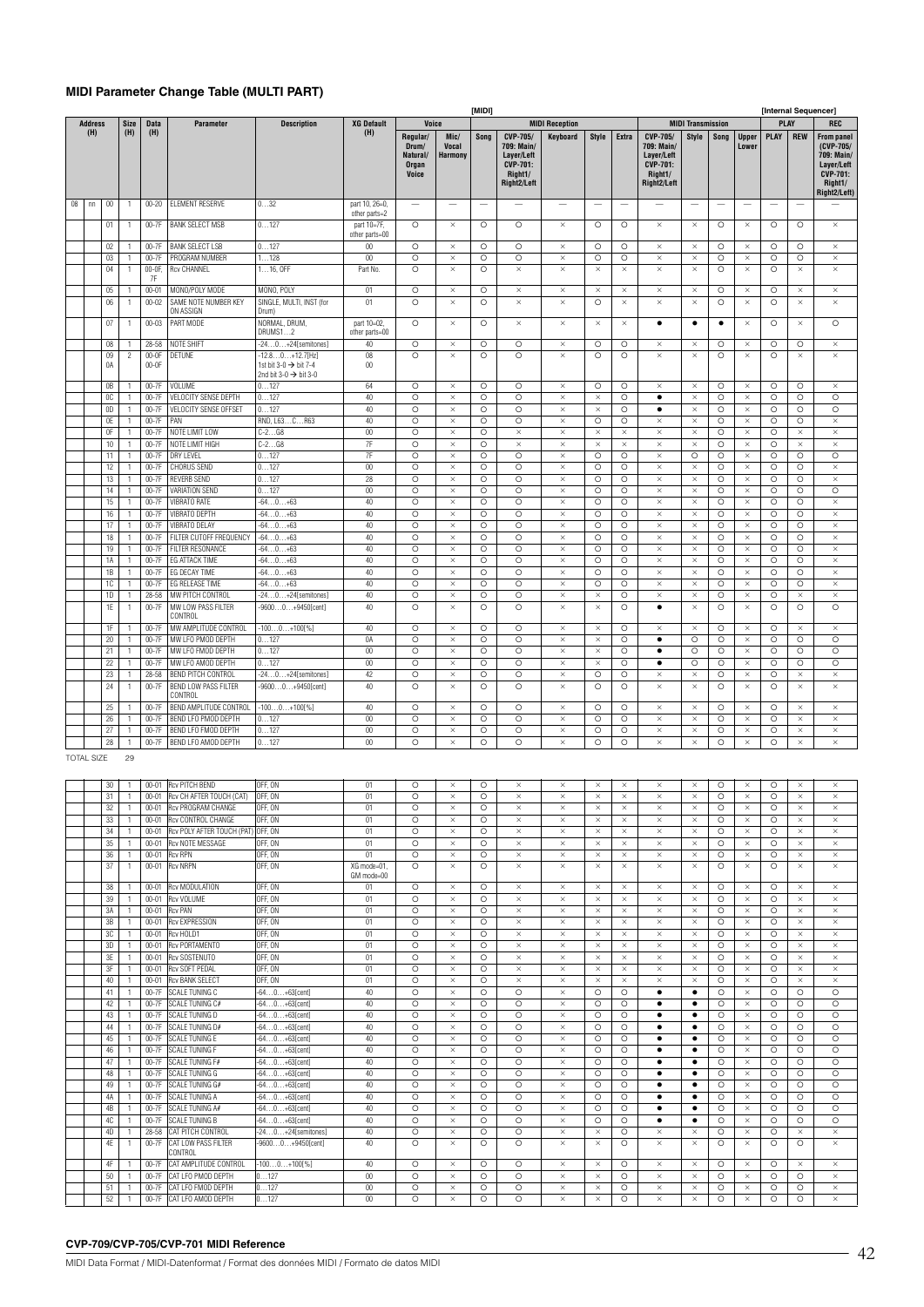|                   | 53 | 28-58     | PAT PITCH CONTROL                    | $-240+24$ [semitones] | 40     | $\circ$                                                           | $\times$ | $\Omega$ | $\times$ | $\times$ | $\times$ | $\times$ | $\times$ | $\times$ | $\circ$ | $\times$ | $\circ$ | $\times$ | $\times$ |
|-------------------|----|-----------|--------------------------------------|-----------------------|--------|-------------------------------------------------------------------|----------|----------|----------|----------|----------|----------|----------|----------|---------|----------|---------|----------|----------|
|                   | 54 | $00-7F$   | PAT LOW PASS FILTER<br>CONTROL       | $-96000+9450$ [cent]  | 40     | $\circ$                                                           | $\times$ | $\Omega$ | $\times$ | $\times$ | $\times$ | $\times$ | $\times$ | $\times$ | $\circ$ | $\times$ | $\circ$ | $\times$ | $\times$ |
|                   | 55 | $00-7F$   | PAT AMPLITUDE CONTROL                | $-1000+1001%$         | 40     | $\circ$                                                           | $\times$ | $\Omega$ | $\times$ | $\times$ | $\times$ | $\times$ | $\times$ | $\times$ | $\circ$ | $\times$ | $\circ$ | $\times$ | $\times$ |
|                   | 56 | 00-7F     | PAT LFO PMOD DEPTH                   | 0127                  | $00\,$ | $\circ$                                                           | $\times$ | $\Omega$ | $\times$ | $\times$ | $\times$ | $\times$ | $\times$ | $\times$ | $\circ$ | $\times$ | $\circ$ | $\times$ | $\times$ |
|                   | 57 | 00-7F     | PAT LFO FMOD DEPTH                   | 0127                  | $00\,$ | $\circ$                                                           | $\times$ | $\circ$  | $\times$ | $\times$ | $\times$ | $\times$ | $\times$ | $\times$ | $\circ$ | $\times$ | $\circ$ | $\times$ | $\times$ |
|                   | 58 | $00-7F$   | PAT LFO AMOD DEPTH                   | 0127                  | $00\,$ | $\circ$                                                           | $\times$ | $\circ$  | $\times$ | $\times$ | $\times$ | $\times$ | $\times$ | $\times$ | $\circ$ | $\times$ | $\circ$ | $\times$ | $\times$ |
|                   | 59 | 00-5F     | AC1 CONTROLLER NUMBER                | 095                   | 10     | $\circ$                                                           | $\times$ | $\Omega$ | $\times$ | $\times$ | $\times$ | $\times$ | $\times$ | $\times$ | $\circ$ | $\times$ | $\circ$ | $\times$ | $\times$ |
|                   | 5A | 28-58     | AC1 PITCH CONTROL                    | $-240+24$ [semitones] | 40     | $\circ$                                                           | $\times$ | $\circ$  | $\circ$  | $\times$ | $\times$ | $\circ$  | $\times$ | $\times$ | $\circ$ | $\times$ | $\circ$ | $\times$ | $\times$ |
|                   | 5B | $00-7F$   | AC1 LOW PASS FILTER<br>CONTROL       | $-96000+9450$ [cent]  | 40     | $\circ$                                                           | $\times$ | $\Omega$ | $\circ$  | $\times$ | $\times$ | $\circ$  | $\times$ | $\times$ | $\circ$ | $\times$ | $\circ$ | $\circ$  | $\circ$  |
|                   | 5C | $00-7F$   | AC1 AMPLITUDE CONTROL                | $-1000+100[\%]$       | 40     | $\circ$                                                           | $\times$ | $\circ$  | $\circ$  | $\times$ | $\times$ | $\circ$  | $\times$ | $\times$ | $\circ$ | $\times$ | $\circ$ | $\times$ | $\times$ |
|                   | 5D | $00-7F$   | AC1 LFO PMOD DEPTH                   | 0127                  | $00\,$ | $\circ$                                                           | $\times$ | $\circ$  | $\circ$  | $\times$ | $\times$ | $\circ$  | $\times$ | $\times$ | $\circ$ | $\times$ | $\circ$ | $\circ$  | $\circ$  |
|                   | 5E | 00-7F     | AC1 LFO FMOD DEPTH                   | 0127                  | $00\,$ | $\circ$                                                           | $\times$ | $\circ$  | $\circ$  | $\times$ | $\times$ | $\circ$  | $\times$ | $\times$ | $\circ$ | $\times$ | $\circ$ | $\circ$  | $\circ$  |
|                   | 5F | 00-7F     | AC1 LFO AMOD DEPTH                   | 0127                  | $00\,$ | $\circ$                                                           | $\times$ | $\circ$  | $\circ$  | $\times$ | $\times$ | $\circ$  | $\times$ | $\times$ | $\circ$ | $\times$ | $\circ$ | $\circ$  | $\circ$  |
|                   | 60 | $00-5F$   | AC2 CONTROLLER NUMBER                | 095                   | 11     | $\circ$                                                           | $\times$ | $\circ$  | $\circ$  | $\times$ | $\times$ | $\times$ | $\times$ | $\times$ | $\circ$ | $\times$ | $\circ$ | $\circ$  | $\circ$  |
|                   | 61 |           | 28-58 AC2 PITCH CONTROL              | $-240+24$ [semitones] | 40     | $\circ$                                                           | $\times$ | $\Omega$ | $\times$ | $\times$ | $\times$ | $\times$ | $\times$ | $\times$ | $\circ$ | $\times$ | $\circ$ | $\times$ | $\times$ |
|                   | 62 |           | 00-7F AC2 LOW PASS FILTER<br>CONTROL | $-96000+9450$ [cent]  | 40     | $\circ$                                                           | $\times$ | $\Omega$ | $\times$ | $\times$ | $\times$ | $\times$ | $\times$ | $\times$ | $\circ$ | $\times$ | $\circ$ | $\times$ | $\times$ |
|                   | 63 | 00-7F     | AC2 AMPLITUDE CONTROL                | $-1000+100[\%]$       | 40     | $\circ$                                                           | $\times$ | $\Omega$ | $\times$ | $\times$ | $\times$ | $\times$ | $\times$ | $\times$ | $\circ$ | $\times$ | $\circ$ | $\times$ | $\times$ |
|                   | 64 |           | 00-7F AC2 LFO PMOD DEPTH             | 0127                  | $00\,$ | $\circ$                                                           | $\times$ | $\circ$  | $\times$ | $\times$ | $\times$ | $\times$ | $\times$ | $\times$ | $\circ$ | $\times$ | $\circ$ | $\times$ | $\times$ |
|                   | 65 | 00-7F     | AC2 LFO FMOD DEPTH                   | 0127                  | $00\,$ | $\circ$                                                           | $\times$ | $\circ$  | $\times$ | $\times$ | $\times$ | $\times$ | $\times$ | $\times$ | $\circ$ | $\times$ | $\circ$ | $\times$ | $\times$ |
|                   | 66 | 00-7F     | AC2 LFO AMOD DEPTH                   | 0127                  | $00\,$ | $\circ$                                                           | $\times$ | $\Omega$ | $\times$ | $\times$ | $\times$ | $\times$ | $\times$ | $\times$ | $\circ$ | $\times$ | $\circ$ | $\times$ | $\times$ |
|                   | 67 | $00 - 01$ | PORTAMENTO SWITCH                    | OFF. ON               | $00\,$ | $\circ$<br>(Except<br>S.Articula-<br>tion Piano.<br>Organ Flutes) | $\times$ | $\Omega$ | $\Omega$ | $\times$ | $\times$ | $\circ$  | $\times$ | $\times$ | $\circ$ | $\times$ | $\circ$ | $\circ$  | $\times$ |
|                   | 68 |           | 00-7F PORTAMENTO TIME                | 0127                  | $00\,$ | $\circ$                                                           | $\times$ | $\circ$  | $\circ$  | $\times$ | $\times$ | $\circ$  | $\times$ | $\times$ | $\circ$ | $\times$ | $\circ$ | $\circ$  | $\times$ |
|                   | 69 | 00-7F     | PITCH EG INITIAL LEVEL               | $-640+63$             | 40     | $\circ$                                                           | $\times$ | $\circ$  | $\circ$  | $\times$ | $\times$ | $\circ$  | $\times$ | $\times$ | $\circ$ | $\times$ | $\circ$ | $\times$ | $\times$ |
|                   | 6A | $00-7F$   | PITCH EG ATTACK TIME                 | $-640+63$             | 40     | $\circ$                                                           | $\times$ | $\Omega$ | $\circ$  | $\times$ | $\times$ | $\circ$  | $\times$ | $\times$ | $\circ$ | $\times$ | $\circ$ | $\times$ | $\times$ |
|                   | 6B | $00-7F$   | PITCH EG RELEASE LEVEL               | $-640+63$             | 40     | $\circ$                                                           | $\times$ | $\circ$  | $\circ$  | $\times$ | $\times$ | $\circ$  | $\times$ | $\times$ | $\circ$ | $\times$ | $\circ$ | $\times$ | $\times$ |
|                   | 6C | 00-7F     | PITCH EG RELEASE TIME                | $-640+63$             | 40     | $\circ$                                                           | $\times$ | $\circ$  | $\circ$  | $\times$ | $\times$ | $\circ$  | $\times$ | $\times$ | $\circ$ | $\times$ | $\circ$ | $\times$ | $\times$ |
|                   | 6D | $01 - 7F$ | VELOCITY LIMIT LOW                   | 1127                  | 01     | $\circ$                                                           | $\times$ | $\circ$  | $\circ$  | $\times$ | $\times$ | $\circ$  | $\times$ | $\times$ | $\circ$ | $\times$ | $\circ$ | $\times$ | $\times$ |
|                   | 6E | $01-7F$   | VELOCITY LIMIT HIGH                  | 127                   | 7F     | $\Omega$                                                          | $\times$ | $\circ$  | $\circ$  | $\times$ | $\times$ | $\circ$  | $\times$ | $\times$ | $\circ$ | $\times$ | $\circ$ | $\times$ | $\times$ |
| <b>TOTAL SIZE</b> |    | 3F        |                                      |                       |        |                                                                   |          |          |          |          |          |          |          |          |         |          |         |          |          |

|  | $\overline{1}$ |                      | NOT USED       |              | $\sim$       | - | -             | $\sim$ | $\sim$ | $\sim$ | $\hspace{0.1mm}-\hspace{0.1mm}$ | $\sim$ | $\sim$ | $\overline{\phantom{a}}$ | $\sim$ | -             | $\sim$ | $\sim$ | $\sim$ |
|--|----------------|----------------------|----------------|--------------|--------------|---|---------------|--------|--------|--------|---------------------------------|--------|--------|--------------------------|--------|---------------|--------|--------|--------|
|  |                |                      | NOT USED       |              | $\sim$       | - | -             | $\sim$ | -      | $\sim$ | -                               | $\sim$ | $\sim$ | $\overline{\phantom{a}}$ | $\sim$ | -             | $\sim$ | $\sim$ | $\sim$ |
|  | $- -$<br>. .   | 00. TE<br>$00 - 7 +$ | EQ BASS GAIN   | $-12dB+12dB$ | $40^{\circ}$ |   | $\sim$ $\sim$ |        |        |        | ∽<br>◡                          |        |        |                          |        | $\sim$ $\sim$ |        |        |        |
|  | $- -$<br>1.1   | 0.0.77<br>$UU-T$     | EQ TREBLE GAIN | $-12dB+12dB$ | $40^{\circ}$ |   |               |        |        |        | -<br>$\sim$                     |        |        |                          |        |               |        |        |        |

TOTAL SIZE 04

|                   | 74 |    |           | NOT USED            |              | $\sim$ | $\sim$  | $\sim$                   | -                             | $\sim$   | $\sim$   | $\sim$   | $\sim$ | $-$                      | $\sim$                   | $-$    | $\sim$   | $\overline{\phantom{a}}$ | $\sim$   | $\sim$                   |
|-------------------|----|----|-----------|---------------------|--------------|--------|---------|--------------------------|-------------------------------|----------|----------|----------|--------|--------------------------|--------------------------|--------|----------|--------------------------|----------|--------------------------|
|                   | 75 |    |           | NOT USED            |              | $\sim$ | $\sim$  | $\sim$                   | -                             | $\sim$   | $\sim$   | -        | $\sim$ | $-$                      | $\overline{\phantom{a}}$ | $-$    | $\sim$   | $\overline{\phantom{a}}$ | $\sim$   | $\overline{\phantom{a}}$ |
|                   | 76 |    | $04 - 28$ | EQ BASS FREQUENCY   | 322.0k[Hz]   | 0C     | $\circ$ | $\times$                 | $\overline{\phantom{0}}$<br>0 | $\Omega$ | $\times$ | $\times$ | $\sim$ |                          | $\circ$                  | $\sim$ | $\times$ | $\sim$<br>ι.             | $\Omega$ | $\circ$                  |
|                   | 77 |    | $1C-3A$   | EQ TREBLE FREQUENCY | 50016.0k[Hz] | 36     | O       | $\times$                 | O                             |          | $\times$ | $\times$ |        |                          |                          |        | $\times$ |                          | O        | O                        |
|                   | 78 |    |           | NOT USED            |              | $\sim$ | $\sim$  | $\sim$                   | -                             | $\sim$   | $\sim$   | -        | $\sim$ | $-$                      | $\overline{\phantom{a}}$ | $-$    | $\sim$   | $\overline{\phantom{a}}$ | $\sim$   | $\overline{\phantom{a}}$ |
|                   | 79 |    |           | NOT USED            |              | $\sim$ | $\sim$  | $\sim$                   | -                             | $\sim$   | $\sim$   | -        | $\sim$ | $-$                      | $\sim$                   | $-$    | $\sim$   | $\overline{\phantom{a}}$ | $\sim$   | $\overline{\phantom{a}}$ |
|                   | 7A |    |           | NOT USED            |              | $\sim$ | $\sim$  | $\sim$                   | -                             | $\sim$   | $\sim$   | -        | $\sim$ | $-$                      | $\overline{\phantom{a}}$ | $-$    | $\sim$   | $\overline{\phantom{a}}$ | $\sim$   | $\overline{\phantom{a}}$ |
|                   | 7B |    |           | NOT USED            |              | $\sim$ | $\sim$  | $\sim$                   | -                             | $\sim$   | $\sim$   | -        | $\sim$ | $-$                      | $\overline{\phantom{a}}$ | $-$    | -        | $\overline{\phantom{a}}$ | $\sim$   | $\overline{\phantom{a}}$ |
|                   | 7C |    |           | NOT USED            |              | $\sim$ | $\sim$  | $\sim$                   | -                             | $\sim$   | $\sim$   | -        | $\sim$ | $-$                      | $\sim$                   | $-$    | -        | $\overline{\phantom{a}}$ | $\sim$   | $\overline{\phantom{a}}$ |
|                   | 7D |    |           | NOT USED            |              | $\sim$ | $-$     | $\overline{\phantom{a}}$ | -                             | $\sim$   | $\sim$   | $\sim$   | $\sim$ | $\overline{\phantom{a}}$ | $\sim$                   | $-$    | $\sim$   | $\sim$                   | $\sim$   | $\sim$                   |
|                   | 7E |    |           | NOT USED            |              | $\sim$ | $\sim$  | $\sim$                   | -                             | $\sim$   | $\sim$   | -        | $\sim$ | $-$                      | $\overline{\phantom{a}}$ | $-$    | -        | $\overline{\phantom{a}}$ | $\sim$   | $\overline{\phantom{a}}$ |
|                   | 7F |    |           | NOT USED            |              | $\sim$ | $\sim$  | $\overline{\phantom{a}}$ | -                             | $\sim$   | $\sim$   | -        | $\sim$ | -                        | $\sim$                   | $-$    | $\sim$   | $\overline{\phantom{a}}$ | $\sim$   | $\sim$                   |
| <b>TOTAL SIZE</b> |    | 0C |           |                     |              |        |         |                          |                               |          |          |          |        |                          |                          |        |          |                          |          |                          |

0A | m | 40 | 1 | 00-7F | MW OFFSET LEVEL CONTROL | -100 - 100(%) | 40 | O | - | O | O | × | × | O | ● | × | O | × | O | O 41 1 00-7F BEND OFFSET LEVEL CONTROL -100 - 100[%] 40 — 42 1 00-7F CAT OFFSET LEVEL CONTROL -100 -100[%] 40 0 - 0 0 x x 0 x 0 x 0 0<br>43 1 00-7F PAT OFFSET LEVEL CONTROL -100 -100[%] 40 0 - 0 x x x x x x x x 0 x 0 0 43 1 00-7F PAT OFFSET LEVEL CONTROL<br>44 1 00-7F AC1 OFFSET LEVEL CONTROL 44 1 00-7F AC1 OFFSET LEVEL CONTROL -100 - 100[%] 40 — 45 1 00-7F AC2 OFFSET LEVEL CONTROL -100 -100(%) 40 0 - 0 × × × × × × × × 0 × 0 0  $\sim$  1

TOTAL SIZE 06<br>●: Transmitted via panel operations<br>nn = PART NUMBER

If there is a Drum Voice assigned to the part, the following parameters are ineffective.<br>• BANK SELECT LSB<br>• PORTAMENTO<br>• MONO/POLY<br>• POLY AFTER TOUCH<br>• POLY AFTER TOUCH<br>• PITCH EG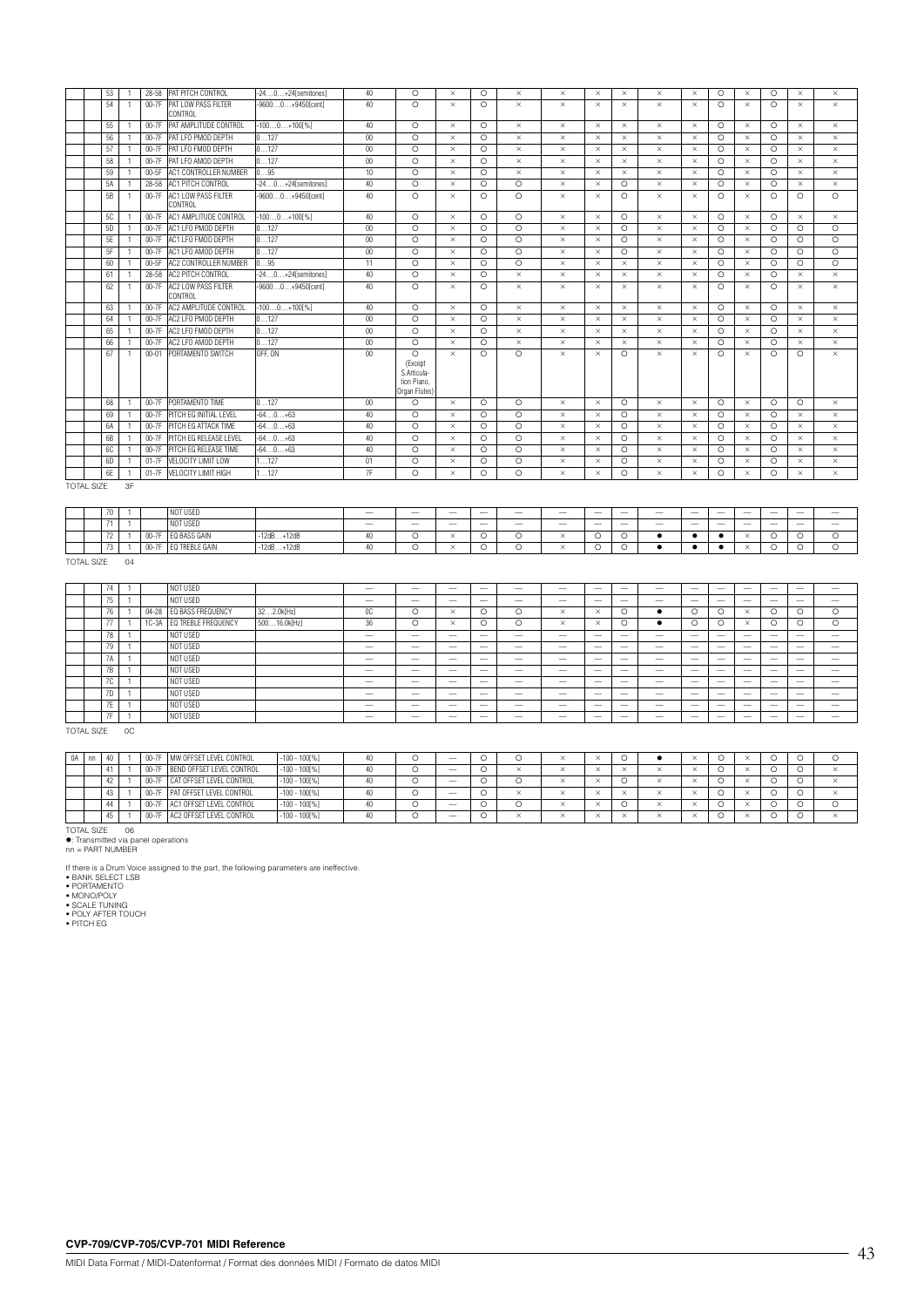### **MIDI Parameter Change Table (A/D PART)**

| <b>CVP-701</b> |  |
|----------------|--|
| CVP-705        |  |
| CVP-709        |  |

|                                                     | The A/D PART<br>Voice<br><b>Size</b> |                                |                    |                                   |                    |                                                                    | [MIDI]                                                      |                                                             |      |                                                                                   |                                                              |              |       |                                                                                   |                                                      | [Internal Sequencer] |                       |                                                      |                                                            |                                                                                                                      |
|-----------------------------------------------------|--------------------------------------|--------------------------------|--------------------|-----------------------------------|--------------------|--------------------------------------------------------------------|-------------------------------------------------------------|-------------------------------------------------------------|------|-----------------------------------------------------------------------------------|--------------------------------------------------------------|--------------|-------|-----------------------------------------------------------------------------------|------------------------------------------------------|----------------------|-----------------------|------------------------------------------------------|------------------------------------------------------------|----------------------------------------------------------------------------------------------------------------------|
| <b>Address</b><br>(H)                               |                                      | (H)                            | <b>Data</b><br>(H) | Parameter                         | <b>Description</b> | parameter                                                          |                                                             |                                                             |      |                                                                                   | <b>MIDI Reception</b>                                        |              |       |                                                                                   | <b>MIDI Transmission</b>                             |                      |                       | <b>PLAY</b>                                          |                                                            | <b>REC</b>                                                                                                           |
| On<br>$10-10$<br>$00\,$                             |                                      | 1                              | $00 - 01$          | <b>INPUT GAIN</b>                 | MIC, LINE          | cannot be reset<br>to its factory<br>setting with XG<br>System On. | Regular/<br>Drum/<br>Natural/<br>Organ<br>Voice<br>$\times$ | Mic/<br>Vocal<br><b>Harmony</b><br>$\times$                 | Song | CVP-705/<br>709: Main/<br>Layer/Left<br><b>CVP-701:</b><br>Right1/<br>Right2/Left | Keyboard<br>$\times$                                         | <b>Style</b> | Extra | CVP-705/<br>709: Main/<br>Layer/Left<br><b>CVP-701:</b><br>Right1/<br>Right2/Left | <b>Style</b><br>$\times$                             | Song                 | <b>Upper</b><br>Lower | PLAY<br>$\times$                                     | <b>REW</b><br>$\times$                                     | <b>From panel</b><br>(CVP-705/<br>709: Main/<br>Layer/Left<br><b>CVP-701:</b><br>Right1/<br>Right2/Left)<br>$\times$ |
| 01                                                  |                                      | $\overline{1}$                 | $00-7F$            | <b>BANK SELECT MSB</b>            | 0127               |                                                                    | $\times$                                                    | $\times$                                                    |      |                                                                                   | $\times$                                                     |              |       |                                                                                   | $\times$                                             |                      |                       | $\times$                                             | $\times$                                                   | $\times$                                                                                                             |
|                                                     | 02                                   | $\mathbf{1}$                   | $00-7F$            | <b>BANK SELECT LSB</b>            | 0127               |                                                                    | $\times$                                                    | $\times$                                                    |      |                                                                                   | $\times$                                                     |              |       |                                                                                   | $\times$                                             |                      |                       | $\times$                                             | $\times$                                                   | $\times$                                                                                                             |
| 03                                                  |                                      | $\mathbf{1}$                   | $00-7F$            | PROGRAM NUMBER                    | 1128               |                                                                    | $\times$                                                    | $\times$                                                    |      |                                                                                   | $\times$                                                     |              |       |                                                                                   | $\times$                                             |                      |                       | $\times$                                             | $\times$                                                   | $\times$                                                                                                             |
| 04                                                  |                                      | $\mathbf{1}$                   | 00-0F,<br>7F       | Rcv CHANNEL                       | $132$ (*1), OFF    |                                                                    | $\times$                                                    | $\circ$                                                     |      |                                                                                   | $\circ$                                                      |              |       |                                                                                   | $\circ$                                              |                      |                       | $\circ$                                              | $\times$                                                   | $\times$                                                                                                             |
| 05                                                  |                                      | $\mathbf{1}$                   |                    | NOT USED                          |                    |                                                                    |                                                             | $\overline{\phantom{0}}$                                    |      |                                                                                   |                                                              |              |       |                                                                                   | $\overline{\phantom{0}}$                             |                      |                       |                                                      | $\overline{\phantom{0}}$                                   |                                                                                                                      |
| 07                                                  | $06\,$                               | 1<br>$\mathbf{1}$              |                    | NOT USED<br>NOT USED              |                    |                                                                    |                                                             | $\overline{\phantom{m}}$<br>$\overbrace{\phantom{1232211}}$ |      |                                                                                   | $\overline{\phantom{m}}$<br>$\overbrace{\phantom{12322111}}$ |              |       |                                                                                   | $\overline{\phantom{a}}$<br>$\overline{\phantom{0}}$ |                      |                       | $\overline{\phantom{0}}$<br>$\overline{\phantom{a}}$ | -<br>$\overline{\phantom{0}}$                              | $\overline{\phantom{0}}$<br>$\overline{\phantom{a}}$                                                                 |
|                                                     | 08                                   | 1                              |                    | NOT USED                          |                    |                                                                    | $\overline{\phantom{0}}$                                    | $\overline{\phantom{0}}$                                    |      |                                                                                   | $\overbrace{\qquad \qquad }^{}$                              |              |       |                                                                                   | $\overline{\phantom{a}}$                             |                      |                       | -                                                    | -                                                          | $\overline{\phantom{0}}$                                                                                             |
| 09                                                  |                                      | $\mathbf{1}$                   |                    | NOT USED                          |                    |                                                                    |                                                             |                                                             |      |                                                                                   |                                                              |              |       |                                                                                   | $\overline{\phantom{0}}$                             |                      |                       | $\overline{\phantom{a}}$                             | $\overline{\phantom{0}}$                                   | $\overline{\phantom{0}}$                                                                                             |
|                                                     | 0A                                   | 1                              |                    | NOT USED                          |                    |                                                                    | -                                                           | $\overline{\phantom{0}}$                                    |      |                                                                                   | $\overline{\phantom{0}}$                                     |              |       |                                                                                   | $\overline{\phantom{a}}$                             |                      |                       |                                                      | -                                                          | $\overline{\phantom{0}}$                                                                                             |
| 0B                                                  |                                      | $\mathbf{1}$                   | $00-7F$            | VOLUME                            | 0127               |                                                                    | $\times$                                                    | $\circ$                                                     |      |                                                                                   | $\circ$                                                      |              |       |                                                                                   | $\bullet$                                            |                      |                       | $\circ$                                              | $\times$                                                   | $\times$                                                                                                             |
| 0 <sup>C</sup>                                      |                                      | 1                              |                    | NOT USED                          |                    |                                                                    | $\overline{\phantom{0}}$                                    | $\overline{\phantom{0}}$                                    |      |                                                                                   | $\qquad \qquad -$                                            |              |       |                                                                                   |                                                      |                      |                       |                                                      | -<br>$\overline{\phantom{0}}$                              | -                                                                                                                    |
| 0D                                                  | 0E                                   | $\mathbf{1}$<br>$\mathbf{1}$   | $01-7F$            | NOT USED<br>PAN                   | L63CR63            |                                                                    | $\times$                                                    | $\overline{\phantom{0}}$<br>$\circ$                         |      |                                                                                   | $\overline{\phantom{0}}$<br>$\circ$                          |              |       |                                                                                   | $\overline{\phantom{a}}$<br>$\bullet$                |                      |                       | $\circ$                                              | $\times$                                                   | $\overline{\phantom{0}}$<br>$\times$                                                                                 |
| 0F                                                  |                                      | $\mathbf{1}$                   |                    | NOT USED                          |                    |                                                                    |                                                             | $\overline{\phantom{0}}$                                    |      |                                                                                   | $\overbrace{\phantom{12322111}}$                             |              |       |                                                                                   |                                                      |                      |                       |                                                      | $\overline{\phantom{0}}$                                   | $\overline{\phantom{0}}$                                                                                             |
|                                                     | 10                                   | 1                              |                    | NOT USED                          |                    |                                                                    | -                                                           | -                                                           |      |                                                                                   | -                                                            |              |       |                                                                                   | -                                                    |                      |                       |                                                      | -                                                          | -                                                                                                                    |
|                                                     | 11                                   | $\mathbf{1}$                   | $00-7F$            | DRY LEVEL                         | 0127               |                                                                    | $\times$                                                    | $\circ$                                                     |      |                                                                                   | $\circ$                                                      |              |       |                                                                                   | $\bullet$                                            |                      |                       | $\circ$                                              | $\times$                                                   | $\times$                                                                                                             |
|                                                     | 12                                   | 1                              | $00-7F$            | CHORUS SEND                       | 0127               |                                                                    | $\times$                                                    | $\circ$                                                     |      |                                                                                   | $\circ$                                                      |              |       |                                                                                   | $\bullet$                                            |                      |                       | $\circ$                                              | $\times$                                                   | $\times$                                                                                                             |
|                                                     | 13                                   | $\mathbf{1}$                   | $00-7F$            | <b>REVERB SEND</b>                | 0127               |                                                                    | $\times$                                                    | $\circ$                                                     |      |                                                                                   | $\circ$                                                      |              |       |                                                                                   | $\bullet$                                            |                      |                       | $\circ$                                              | $\times$                                                   | $\times$                                                                                                             |
|                                                     | 14                                   |                                | $00-7F$            | VARIATION SEND                    | 0127               |                                                                    | $\times$                                                    | $\circ$                                                     |      |                                                                                   | $\circ$                                                      |              |       |                                                                                   | $\bullet$                                            |                      |                       | $\circ$                                              | $\times$                                                   | $\times$                                                                                                             |
| TOTAL SIZE<br>*1: Channels 17 - 32 only send to TG. |                                      | 15                             |                    |                                   |                    |                                                                    |                                                             |                                                             |      |                                                                                   |                                                              |              |       |                                                                                   |                                                      |                      |                       |                                                      |                                                            |                                                                                                                      |
| $10$ 0n                                             | 30                                   | $\mathbf{1}$                   |                    | NOT USED                          |                    |                                                                    | $\qquad \qquad -$                                           | $\overbrace{\phantom{1232211}}$                             |      |                                                                                   | $\overline{\phantom{m}}$                                     |              |       |                                                                                   | $\overline{\phantom{m}}$                             |                      |                       |                                                      | $\overline{\phantom{0}}$                                   | -                                                                                                                    |
| 31                                                  |                                      | $\mathbf{1}$                   |                    | NOT USED                          |                    |                                                                    | $\qquad \qquad -$                                           |                                                             |      |                                                                                   | $\overbrace{\phantom{12322111}}$                             |              |       |                                                                                   | $\overline{\phantom{m}}$                             |                      |                       | $\overline{\phantom{0}}$                             | $\overline{\phantom{0}}$                                   |                                                                                                                      |
|                                                     | 32                                   | $\mathbf{1}$                   | $00 - 01$          | Rcv PROGRAM CHANGE                | OFF, ON            |                                                                    | $\times$                                                    | $\times$                                                    |      |                                                                                   | $\times$                                                     |              |       |                                                                                   | $\times$                                             |                      |                       | $\times$                                             | $\times$                                                   | $\times$                                                                                                             |
| 33                                                  | 34                                   | $\mathbf{1}$<br>$\mathbf{1}$   | $00 - 01$          | Rcv CONTROL CHANGE<br>NOT USED    | OFF, ON            |                                                                    | $\times$                                                    | $\times$<br>$\overline{\phantom{0}}$                        |      |                                                                                   | $\times$<br>$\overline{\phantom{0}}$                         |              |       |                                                                                   | $\times$<br>$\qquad \qquad -$                        |                      |                       | $\times$                                             | $\times$                                                   | $\times$                                                                                                             |
| 35                                                  |                                      | $\mathbf{1}$                   | $00 - 01$          | MUTE                              | OFF, ON            |                                                                    | $\times$                                                    | $\times$                                                    |      |                                                                                   | $\times$                                                     |              |       |                                                                                   | $\times$                                             |                      |                       | $\times$                                             | $\times$                                                   | $\times$                                                                                                             |
|                                                     | 36                                   | $\mathbf{1}$                   |                    | NOT USED                          |                    |                                                                    | $\overline{\phantom{0}}$                                    |                                                             |      |                                                                                   | $\overline{\phantom{0}}$                                     |              |       |                                                                                   | $\overline{\phantom{m}}$                             |                      |                       | $\overline{\phantom{0}}$                             |                                                            | $\overline{\phantom{0}}$                                                                                             |
| 37                                                  |                                      | $\mathbf{1}$                   |                    | NOT USED                          |                    |                                                                    | $\qquad \qquad -$                                           |                                                             |      |                                                                                   | $\qquad \qquad -$                                            |              |       |                                                                                   | $\overline{\phantom{m}}$                             |                      |                       | $\overline{\phantom{0}}$                             | $\overline{\phantom{0}}$                                   |                                                                                                                      |
|                                                     | 38                                   | $\mathbf{1}$                   |                    | NOT USED                          |                    |                                                                    |                                                             | $\overline{\phantom{0}}$                                    |      |                                                                                   | $\overline{\phantom{0}}$                                     |              |       |                                                                                   |                                                      |                      |                       |                                                      |                                                            |                                                                                                                      |
| 39                                                  |                                      | $\mathbf{1}$                   | $00 - 01$          | <b>Rcv VOLUME</b>                 | OFF, ON            |                                                                    | $\times$                                                    | $\times$                                                    |      |                                                                                   | $\times$                                                     |              |       |                                                                                   | $\times$                                             |                      |                       | $\times$                                             | $\times$                                                   | $\times$                                                                                                             |
| 3A                                                  |                                      | $\mathbf{1}$                   | $00 - 01$          | <b>Rcv PAN</b>                    | OFF, ON            |                                                                    | $\times$                                                    | $\times$                                                    |      |                                                                                   | $\times$                                                     |              |       |                                                                                   | $\times$                                             |                      |                       | $\times$                                             | $\times$                                                   | $\times$                                                                                                             |
| 3B<br>3C                                            |                                      | $\mathbf{1}$<br>$\mathbf{1}$   | $00 - 01$          | <b>Rcv EXPRESSION</b><br>NOT USED | OFF, ON            |                                                                    | $\times$<br>$\overline{\phantom{0}}$                        | $\times$<br>$\overline{\phantom{0}}$                        |      |                                                                                   | $\times$<br>$\overline{\phantom{0}}$                         |              |       |                                                                                   | $\times$<br>$\overline{\phantom{m}}$                 |                      |                       | $\times$<br>$\overline{\phantom{0}}$                 | $\times$                                                   | $\times$<br>$\overline{\phantom{0}}$                                                                                 |
| 3D                                                  |                                      | $\mathbf{1}$                   |                    | NOT USED                          |                    |                                                                    | $\qquad \qquad -$                                           |                                                             |      |                                                                                   | $\qquad \qquad -$                                            |              |       |                                                                                   | $\overline{\phantom{m}}$                             |                      |                       | $\overline{\phantom{0}}$                             | $\overline{\phantom{0}}$                                   |                                                                                                                      |
|                                                     | 3E                                   | $\mathbf{1}$                   |                    | NOT USED                          |                    |                                                                    | $\overline{\phantom{0}}$                                    | $\qquad \qquad -$                                           |      |                                                                                   | $\overline{\phantom{0}}$                                     |              |       |                                                                                   | $\overline{\phantom{m}}$                             |                      |                       | $\overline{\phantom{0}}$                             | $\overline{\phantom{0}}$                                   | $\overline{\phantom{0}}$                                                                                             |
| 3F                                                  |                                      | $\mathbf{1}$                   |                    | NOT USED                          |                    |                                                                    | $\overline{\phantom{0}}$                                    | $\overbrace{\phantom{12322111}}$                            |      |                                                                                   | $\qquad \qquad -$                                            |              |       |                                                                                   | $\overline{\phantom{m}}$                             |                      |                       | $\overline{\phantom{0}}$                             | $\overline{\phantom{0}}$                                   |                                                                                                                      |
|                                                     | 40                                   | $\mathbf{1}$                   | $00 - 01$          | <b>Rcv BANK SELECT</b>            | OFF, ON            |                                                                    | $\times$                                                    | $\times$                                                    |      |                                                                                   | $\times$                                                     |              |       |                                                                                   | $\times$                                             |                      |                       | $\times$                                             | $\times$                                                   | $\times$                                                                                                             |
| 41                                                  | 42                                   | $\mathbf{1}$<br>$\mathbf{1}$   |                    | NOT USED<br>NOT USED              |                    |                                                                    | $\qquad \qquad -$<br>$\overline{\phantom{0}}$               |                                                             |      |                                                                                   | $\qquad \qquad -$                                            |              |       |                                                                                   | $\overline{\phantom{m}}$<br>$\overline{\phantom{m}}$ |                      |                       | $\overline{\phantom{0}}$<br>$\overline{\phantom{0}}$ | $\overline{\phantom{0}}$<br>$\overline{\phantom{0}}$       |                                                                                                                      |
|                                                     | 43                                   | $\mathbf{1}$                   |                    | NOT USED                          |                    |                                                                    | $\overline{\phantom{0}}$                                    | $\qquad \qquad -$<br>$\overline{\phantom{m}}$               |      |                                                                                   | $\overline{\phantom{m}}$<br>$\qquad \qquad -$                |              |       |                                                                                   | $\overline{\phantom{m}}$                             |                      |                       | $\overline{\phantom{0}}$                             | $\overline{\phantom{0}}$                                   | $\overline{\phantom{0}}$<br>$\overbrace{\qquad \qquad }^{}$                                                          |
|                                                     | 44                                   | $\mathbf{1}$                   |                    | NOT USED                          |                    |                                                                    |                                                             | -                                                           |      |                                                                                   | $\overline{\phantom{0}}$                                     |              |       |                                                                                   |                                                      |                      |                       | -                                                    | $\overline{\phantom{0}}$                                   | -                                                                                                                    |
|                                                     | 45                                   | $\mathbf{1}$                   |                    | NOT USED                          |                    |                                                                    | $\overline{\phantom{0}}$                                    |                                                             |      |                                                                                   | $\overline{\phantom{a}}$                                     |              |       |                                                                                   | $\overline{\phantom{0}}$                             |                      |                       | $\overline{\phantom{m}}$                             | $\overline{\phantom{0}}$                                   | $\overline{\phantom{0}}$                                                                                             |
|                                                     | 46                                   | 1                              |                    | NOT USED                          |                    |                                                                    | -                                                           |                                                             |      |                                                                                   | $\overline{\phantom{0}}$                                     |              |       |                                                                                   | $\overline{\phantom{a}}$                             |                      |                       | -                                                    |                                                            | -                                                                                                                    |
|                                                     | 47                                   | 1                              |                    | NOT USED                          |                    |                                                                    | $\overline{\phantom{0}}$                                    | $\overbrace{\phantom{1232211}}$                             |      |                                                                                   | $\overbrace{\phantom{1232211}}$                              |              |       |                                                                                   | $\overline{\phantom{m}}$                             |                      |                       | $\overline{\phantom{a}}$                             | $\overline{\phantom{0}}$                                   | $\overline{\phantom{0}}$                                                                                             |
|                                                     | 48<br>49                             | 1<br>$\mathbf{1}$              |                    | NOT USED<br>NOT USED              |                    |                                                                    | -<br>$\overline{\phantom{0}}$                               | $\overline{\phantom{0}}$<br>$\overbrace{\phantom{1232211}}$ |      |                                                                                   | $\overline{\phantom{0}}$<br>$\overline{\phantom{0}}$         |              |       |                                                                                   | $\overline{\phantom{m}}$                             |                      |                       | $\overline{\phantom{0}}$                             | -<br>$\overline{\phantom{0}}$                              | -                                                                                                                    |
|                                                     | 4A                                   | $\overline{1}$                 |                    | NOT USED                          |                    |                                                                    | -                                                           | $\overline{\phantom{0}}$                                    |      |                                                                                   | -                                                            |              |       |                                                                                   |                                                      |                      |                       | $\qquad \qquad -$                                    | $\qquad \qquad -$                                          | -                                                                                                                    |
|                                                     | 4Β                                   | -1                             |                    | NOT USED                          |                    |                                                                    |                                                             | $\overbrace{\phantom{1232211}}$                             |      |                                                                                   | $\overline{\phantom{0}}$                                     |              |       |                                                                                   | $\overline{\phantom{m}}$                             |                      |                       | $\overline{\phantom{0}}$                             | $\overline{\phantom{0}}$                                   | $\overline{\phantom{0}}$                                                                                             |
|                                                     | 4C                                   | $\mathbf{1}$                   |                    | NOT USED                          |                    |                                                                    | $\qquad \qquad$                                             | $\overline{\phantom{m}}$                                    |      |                                                                                   | $\overline{\phantom{m}}$                                     |              |       |                                                                                   | $\overline{\phantom{m}}$                             |                      |                       | $\overline{\phantom{m}}$                             | $\overline{\phantom{m}}$                                   | $\overline{\phantom{0}}$                                                                                             |
|                                                     | 4D                                   | $\overline{1}$                 |                    | NOT USED                          |                    |                                                                    | $\overline{\phantom{0}}$                                    | $\overline{\phantom{m}}$                                    |      |                                                                                   | $\overbrace{\phantom{1232211}}$                              |              |       |                                                                                   | $\overline{\phantom{m}}$                             |                      |                       | $\overline{\phantom{m}}$                             | $\overline{\phantom{m}}$                                   | $\overbrace{\qquad \qquad }^{}$                                                                                      |
|                                                     | 4E                                   | $\mathbf{1}$                   |                    | NOT USED                          |                    |                                                                    | $\qquad \qquad$                                             | $\overline{\phantom{m}}$                                    |      |                                                                                   | $\overline{\phantom{m}}$                                     |              |       |                                                                                   | $\overline{\phantom{m}}$                             |                      |                       | $\overline{\phantom{m}}$                             | $\overline{\phantom{0}}$                                   | $\qquad \qquad -$                                                                                                    |
|                                                     | 4F<br>50                             | $\overline{1}$<br>$\mathbf{1}$ |                    | NOT USED<br>NOT USED              |                    |                                                                    | $\overline{\phantom{0}}$<br>$\qquad \qquad -$               | $\overline{\phantom{m}}$<br>$\overline{\phantom{m}}$        |      |                                                                                   | $\overline{\phantom{0}}$<br>$\overline{\phantom{m}}$         |              |       |                                                                                   | $\overline{\phantom{m}}$<br>$\overline{\phantom{m}}$ |                      |                       | $\overline{\phantom{m}}$<br>$\overline{\phantom{m}}$ | $\overbrace{\phantom{123221}}$<br>$\overline{\phantom{a}}$ | $\overbrace{\qquad \qquad }^{}$                                                                                      |
| 51                                                  |                                      | $\overline{1}$                 |                    | NOT USED                          |                    |                                                                    | $\overline{\phantom{0}}$                                    | $\overline{\phantom{m}}$                                    |      |                                                                                   | $\overbrace{\phantom{1232211}}$                              |              |       |                                                                                   | $\overline{\phantom{m}}$                             |                      |                       | $\overline{\phantom{m}}$                             | $\overline{\phantom{0}}$                                   | $\overbrace{\qquad \qquad }^{}$                                                                                      |
|                                                     | 52                                   | $\mathbf{1}$                   |                    | NOT USED                          |                    |                                                                    | $\qquad \qquad -$                                           | $\overline{\phantom{m}}$                                    |      |                                                                                   | $\overline{\phantom{m}}$                                     |              |       |                                                                                   | $\overline{\phantom{m}}$                             |                      |                       | $\overline{\phantom{m}}$                             | $\overbrace{\phantom{123221}}$                             |                                                                                                                      |
| 53                                                  |                                      | $\overline{1}$                 |                    | NOT USED                          |                    |                                                                    | $\overline{\phantom{0}}$                                    | $\overline{\phantom{m}}$                                    |      |                                                                                   | $\overline{\phantom{0}}$                                     |              |       |                                                                                   | $\overline{\phantom{m}}$                             |                      |                       | $\overline{\phantom{m}}$                             | $\overbrace{\phantom{123221}}$                             | $\overbrace{\qquad \qquad }^{}$                                                                                      |
| 54                                                  |                                      | $\mathbf{1}$                   |                    | NOT USED                          |                    |                                                                    | $\overline{\phantom{0}}$                                    | $\overline{\phantom{m}}$                                    |      |                                                                                   | $\overbrace{\phantom{1232211}}$                              |              |       |                                                                                   | $\overline{\phantom{m}}$                             |                      |                       | $\overline{\phantom{0}}$                             | $\overline{\phantom{a}}$                                   |                                                                                                                      |
| 55                                                  |                                      | $\mathbf{1}$                   |                    | NOT USED                          |                    |                                                                    | $\overline{\phantom{0}}$                                    | $\overline{\phantom{m}}$                                    |      |                                                                                   | $\overbrace{\phantom{1232211}}$                              |              |       |                                                                                   | $\overline{\phantom{m}}$                             |                      |                       | $\overline{\phantom{m}}$                             | $\overline{\phantom{0}}$                                   | $\overbrace{\qquad \qquad }^{}$                                                                                      |
| 57                                                  | 56                                   | $\mathbf{1}$<br>$\overline{1}$ |                    | NOT USED<br>NOT USED              |                    |                                                                    | $\overline{\phantom{0}}$<br>$\overline{\phantom{m}}$        | $\overline{\phantom{m}}$<br>$\overline{\phantom{m}}$        |      |                                                                                   | $\overline{\phantom{m}}$<br>$\overline{\phantom{0}}$         |              |       |                                                                                   | $\overline{\phantom{m}}$<br>$\overline{\phantom{m}}$ |                      |                       | $\overline{\phantom{m}}$<br>$\overline{\phantom{m}}$ | $\overline{\phantom{0}}$<br>$\overbrace{\phantom{123221}}$ | $\overline{\phantom{m}}$                                                                                             |
|                                                     | 58                                   | $\mathbf{1}$                   |                    | NOT USED                          |                    |                                                                    | $\overline{\phantom{0}}$                                    | $\overline{\phantom{m}}$                                    |      |                                                                                   | $\overbrace{\phantom{1232211}}$                              |              |       |                                                                                   | $\overline{\phantom{m}}$                             |                      |                       | $\overline{\phantom{m}}$                             | $\overline{\phantom{m}}$                                   | $\overbrace{\qquad \qquad }^{}$                                                                                      |
| 59                                                  |                                      | $\mathbf{1}$                   | $00-5F$            | AC1 CONTROLLER NUMBER             | 095                |                                                                    | $\times$                                                    | $\times$                                                    |      |                                                                                   | $\times$                                                     |              |       |                                                                                   | ×                                                    |                      |                       | $\times$                                             | $\times$                                                   | $\times$                                                                                                             |
|                                                     | 5A                                   | $\mathbf{1}$                   |                    | NOT USED                          |                    |                                                                    | $\qquad \qquad -$                                           | $\overline{\phantom{m}}$                                    |      |                                                                                   | $\overline{\phantom{m}}$                                     |              |       |                                                                                   | $\overline{\phantom{m}}$                             |                      |                       | $\overline{\phantom{m}}$                             | $\overline{\phantom{0}}$                                   |                                                                                                                      |
|                                                     | 5B                                   | $\mathbf{1}$                   |                    | NOT USED                          |                    |                                                                    | $\overline{\phantom{m}}$                                    | $\overline{\phantom{m}}$                                    |      |                                                                                   | $\overline{\phantom{0}}$                                     |              |       |                                                                                   | $\overline{\phantom{m}}$                             |                      |                       | $\overline{\phantom{m}}$                             | $\overbrace{\phantom{123221}}$                             | $\overbrace{\qquad \qquad }^{}$                                                                                      |
|                                                     | 5C                                   | $\mathbf{1}$                   |                    | NOT USED                          |                    |                                                                    | $\overline{\phantom{0}}$                                    | $\overline{\phantom{m}}$                                    |      |                                                                                   | $\overbrace{\phantom{1232211}}$                              |              |       |                                                                                   | $\overline{\phantom{m}}$                             |                      |                       | $\overline{\phantom{m}}$                             | $\overline{\phantom{m}}$                                   | $\overbrace{\qquad \qquad }^{}$                                                                                      |
| 5D                                                  |                                      | $\mathbf{1}$                   |                    | NOT USED                          |                    |                                                                    | $\overline{\phantom{0}}$                                    | $\overline{\phantom{m}}$                                    |      |                                                                                   | $\overbrace{\phantom{1232211}}$                              |              |       |                                                                                   | $\overline{\phantom{m}}$                             |                      |                       | $\overline{\phantom{m}}$                             | $\overbrace{\phantom{123221}}$                             | $\overline{\phantom{0}}$                                                                                             |
| 5F                                                  | 5E                                   | 1<br>$\overline{1}$            |                    | NOT USED<br>NOT USED              |                    |                                                                    | $\overline{\phantom{0}}$<br>$\overline{\phantom{m}}$        | $\overline{\phantom{m}}$<br>$\overline{\phantom{m}}$        |      |                                                                                   | $\overline{\phantom{m}}$<br>$\overline{\phantom{0}}$         |              |       |                                                                                   | $\overline{\phantom{m}}$<br>$\overline{\phantom{m}}$ |                      |                       | $\overline{\phantom{m}}$<br>$\overline{\phantom{0}}$ | $\overline{\phantom{0}}$<br>$\overbrace{\phantom{123221}}$ | $\overline{\phantom{m}}$                                                                                             |
|                                                     | 60                                   | $\mathbf{1}$                   | $00-5F$            | AC2 CONTROLLER NUMBER 095         |                    |                                                                    | $\times$                                                    | $\times$                                                    |      |                                                                                   | $\times$                                                     |              |       |                                                                                   | ×                                                    |                      |                       | $\times$                                             | $\times$                                                   | $\times$                                                                                                             |
| TOTAL SIZE                                          |                                      | 31                             |                    |                                   |                    |                                                                    |                                                             |                                                             |      |                                                                                   |                                                              |              |       |                                                                                   |                                                      |                      |                       |                                                      |                                                            |                                                                                                                      |

n : A/D Part Number (0)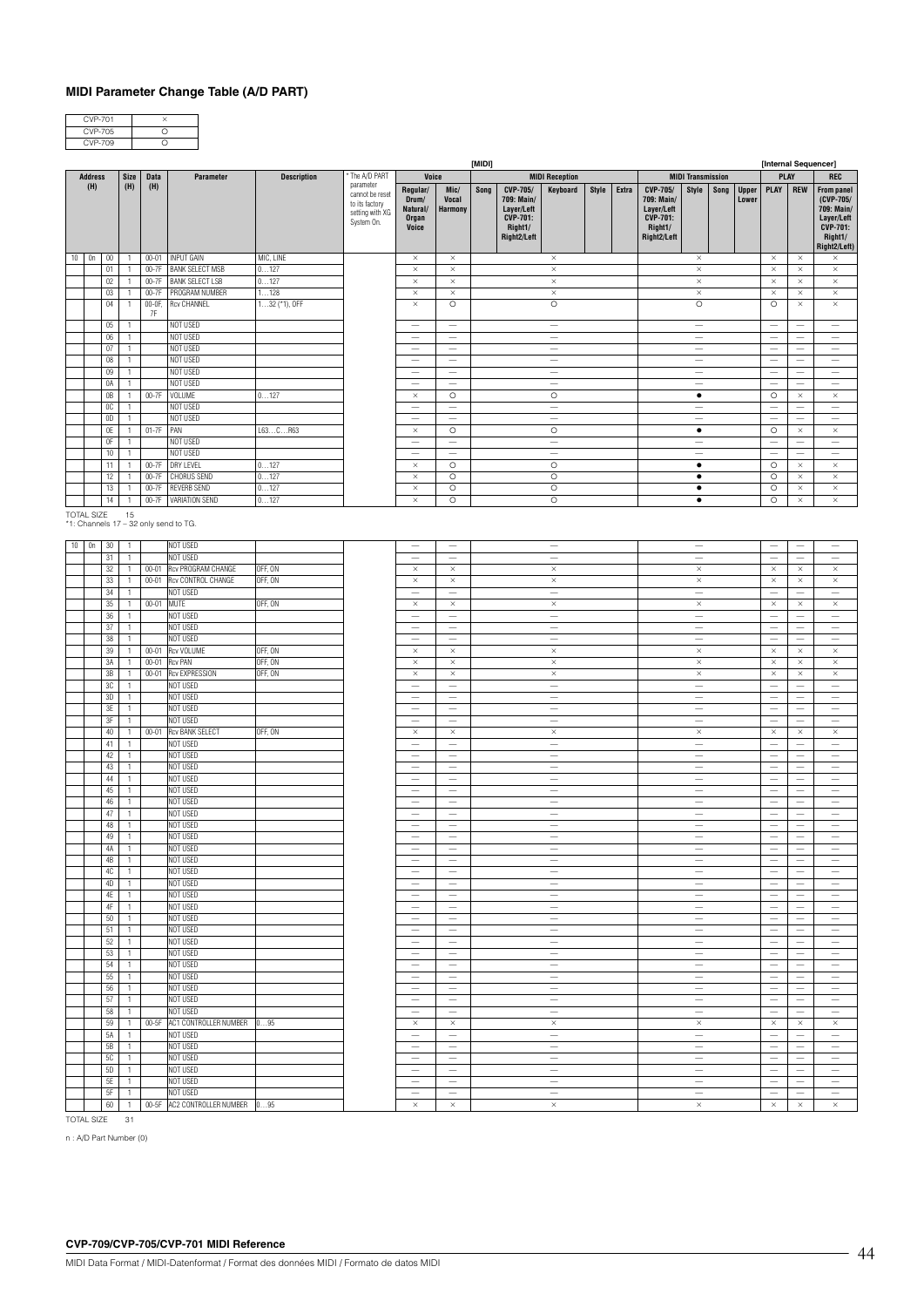### **MIDI Parameter Change Table (DRUM SETUP)**

|    |                        |        |             |                    |                                            |                    |                        |                                                 |                             |                                                                                                     |                                                                                   |                                                        | [Internal Sequencer] |         |                                                                                   |                          |         |                       |             |            |                                                                                                          |
|----|------------------------|--------|-------------|--------------------|--------------------------------------------|--------------------|------------------------|-------------------------------------------------|-----------------------------|-----------------------------------------------------------------------------------------------------|-----------------------------------------------------------------------------------|--------------------------------------------------------|----------------------|---------|-----------------------------------------------------------------------------------|--------------------------|---------|-----------------------|-------------|------------|----------------------------------------------------------------------------------------------------------|
|    | <b>Address</b>         |        | <b>Size</b> | <b>Data</b>        | <b>Parameter</b>                           | <b>Description</b> | <b>XG Default</b>      | Voice                                           |                             |                                                                                                     |                                                                                   | <b>MIDI Reception</b>                                  |                      |         |                                                                                   | <b>MIDI Transmission</b> |         |                       | <b>PLAY</b> |            | <b>REC</b>                                                                                               |
|    | (H)                    |        | (H)         | (H)                |                                            |                    | (H)                    | Regular/<br>Drum/<br>Natural/<br>Organ<br>Voice | Mic/Vocal<br><b>Harmony</b> | Song                                                                                                | CVP-705/<br>709: Main/<br>Layer/Left<br><b>CVP-701:</b><br>Right1/<br>Right2/Left | Keyboard                                               | Style                | Extra   | CVP-705/<br>709: Main/<br>Layer/Left<br><b>CVP-701:</b><br>Right1/<br>Right2/Left | Style                    | Song    | <b>Upper</b><br>Lower | <b>PLAY</b> | <b>REW</b> | <b>From panel</b><br>(CVP-705/<br>709: Main/<br>Layer/Left<br><b>CVP-701:</b><br>Right1/<br>Right2/Left) |
| 3n | $\mathsf{f}\mathsf{f}$ | $00\,$ |             | $00-7F$            | PITCH COARSE                               | $-640+63$          | 40                     | $\circ$<br>(Drum only)                          | $\times$                    |                                                                                                     |                                                                                   | ∩<br>(Available only for song parts)                   |                      |         |                                                                                   | $\circ$                  |         |                       | $\circ$     | $\times$   | $\times$                                                                                                 |
|    |                        | 01     |             | $00-7\overline{F}$ | PITCH FINE                                 | $-640+63[cent]$    | 40                     | $\circ$<br>(Drum only)                          | $\times$                    |                                                                                                     |                                                                                   | (Available only for song parts)                        |                      |         |                                                                                   | $\circ$                  |         |                       | $\Omega$    | $\times$   | $\times$                                                                                                 |
|    |                        | 02     |             | $00-7F$            | LEVEL                                      | 0127               | Depends on<br>the note | $\circ$<br>(Drum only)                          | $\times$                    |                                                                                                     | (Available only for song parts)                                                   |                                                        |                      | $\circ$ |                                                                                   |                          | $\circ$ | $\times$              | $\times$    |            |                                                                                                          |
|    |                        | 03     |             | $00-7F$            | ALTERNATE GROUP                            | OFF, 1127          | Depends on<br>the note | $\circ$<br>(Drum only)                          | $\times$                    |                                                                                                     |                                                                                   |                                                        |                      | $\circ$ |                                                                                   |                          | $\circ$ | $\times$              | $\times$    |            |                                                                                                          |
|    |                        | 04     |             | $00-7F$            | PAN                                        | RND, L63CR63       | Depends on<br>the note | $\circ$<br>(Drum only)                          | $\times$                    | $\circ$<br>(Available only for song parts)<br>$\Omega$<br>(Available only for song parts)<br>$\cap$ |                                                                                   |                                                        |                      |         |                                                                                   | $\circ$                  |         |                       | $\circ$     | $\times$   | $\times$                                                                                                 |
|    |                        | 05     |             | $00-7F$            | <b>REVERB SEND</b>                         | 0127               | Depends on<br>the note | $\circ$<br>(Drum only)                          | $\times$                    | (Available only for song parts)<br>$\cap$                                                           |                                                                                   |                                                        |                      |         |                                                                                   | $\circ$                  |         |                       | $\circ$     | $\times$   | $\times$                                                                                                 |
|    |                        | 06     |             | 00-7F              | CHORUS SEND                                | 0127               | Depends on<br>the note | $\circ$<br>(Drum only)                          | $\times$                    | (Available only for song parts)                                                                     |                                                                                   |                                                        |                      |         |                                                                                   | $\circ$                  |         |                       | $\circ$     | $\times$   | $\times$                                                                                                 |
|    |                        | 07     |             | $00-7F$            | VARIATION SEND                             | 0127               | 7F                     | $\circ$<br>(Drum only)                          | $\times$                    |                                                                                                     |                                                                                   | $\cap$<br>(Available only for song parts)              |                      |         |                                                                                   | $\circ$                  |         |                       | $\circ$     | $\times$   | $\times$                                                                                                 |
|    |                        | 08     |             | $00 - 01$          | <b>KEY ASSIGN</b>                          | SINGLE, MULTI      | $00\,$                 | $\circ$<br>(Drum only)                          | $\times$                    |                                                                                                     |                                                                                   | $\circ$<br>(Available only for song parts)             |                      |         |                                                                                   | $\circ$                  |         |                       | $\circ$     | $\times$   | $\times$                                                                                                 |
|    |                        | 09     |             | $00 - 01$          | Rcv NOTE OFF                               | OFF. ON            | Depends on<br>the note | $\circ$<br>(Drum only)                          | $\times$                    |                                                                                                     |                                                                                   | $\bigcap$<br>(Available only for song parts)           |                      |         |                                                                                   | $\circ$                  |         |                       | $\circ$     | $\times$   | $\times$                                                                                                 |
|    |                        | 0A     |             | $00 - 01$          | <b>Rcv NOTE ON</b>                         | OFF. ON            | 01                     | $\circ$<br>(Drum only)                          | $\times$                    |                                                                                                     |                                                                                   | $\overline{\Omega}$<br>(Available only for song parts) |                      |         |                                                                                   | $\overline{\circ}$       |         |                       | $\circ$     | $\times$   | $\times$                                                                                                 |
|    |                        | 0B     |             | $00-7F$            | <b>LOW PASS FILTER CUTOFF</b><br>FREQUENCY | $-640+63$          | 40                     | $\circ$<br>(Drum only)                          | $\times$                    |                                                                                                     |                                                                                   | $\cap$<br>(Available only for song parts)              |                      |         |                                                                                   | $\circ$                  |         |                       | $\circ$     | $\times$   | $\times$                                                                                                 |
|    |                        | 0C     |             | $00-7F$            | <b>LOW PASS FILTER</b><br><b>RESONANCE</b> | $-640+63$          | 40                     | $\circ$<br>(Drum only)                          | $\times$                    |                                                                                                     |                                                                                   |                                                        |                      | $\circ$ |                                                                                   |                          | $\circ$ | $\times$              | $\times$    |            |                                                                                                          |
|    |                        | 0D     |             | $00-7F$            | EG ATTACK RATE                             | $-640+63$          | 40                     | $\circ$<br>(Drum only)                          | $\times$                    | (Available only for song parts)<br>$\bigcap$<br>(Available only for song parts)<br>$\overline{O}$   |                                                                                   |                                                        |                      |         |                                                                                   | $\circ$                  |         |                       | $\circ$     | $\times$   | $\times$                                                                                                 |
|    |                        | 0E     |             | $00-7F$            | EG DECAY1 RATE                             | $-640+63$          | 40                     | $\circ$<br>(Drum only)                          | $\times$                    |                                                                                                     | (Available only for song parts)                                                   |                                                        |                      | $\circ$ |                                                                                   |                          | $\circ$ | $\times$              | $\times$    |            |                                                                                                          |
|    |                        | 0F     |             | $00-7F$            | EG DECAY2 RATE                             | $-640+63$          | 40 <sup>°</sup>        | $\circ$<br>(Drum only)                          | $\times$                    |                                                                                                     |                                                                                   | $\circ$<br>(Available only for song parts)             |                      |         |                                                                                   | $\circ$                  |         |                       | $\Omega$    | $\times$   | $\times$                                                                                                 |

### TOTAL SIZE 10

| 20 | $00-7F$   | EQ BASS GAIN        | $-12+12[dB]$ | 40                              | $\times$ | $\times$                 | $\times$                 | $\circ$ | $\times$                 | $\times$                 | $\times$                 |
|----|-----------|---------------------|--------------|---------------------------------|----------|--------------------------|--------------------------|---------|--------------------------|--------------------------|--------------------------|
| 21 | 00-7F     | EQ TREBLE GAIN      | $-12+12[dB]$ | 40                              | $\times$ | $\times$                 | $\times$                 | $\circ$ | $\times$                 | $\times$                 | $\times$                 |
| 22 |           | NOT USED            |              | $\hspace{0.1mm}-\hspace{0.1mm}$ | $\sim$   | $\sim$                   | $\overline{\phantom{a}}$ | $\sim$  | $\sim$                   | $\overline{\phantom{a}}$ | $\overline{\phantom{a}}$ |
| 23 |           | NOT USED            |              | $\sim$                          | $\sim$   | $\sim$                   | $\sim$                   | $\sim$  | $\overline{\phantom{a}}$ | $-$                      | $\overline{\phantom{a}}$ |
| 24 | $04 - 28$ | EQ BASS FREQUENCY   | 322.0k[Hz]   | 0C                              | $\times$ | $\times$                 | $\times$                 | $\circ$ | $\times$                 | $\times$                 | $\times$                 |
| 25 | $1C-3A$   | EQ TREBLE FREQUENCY | 50016.0k[Hz] | 36                              | $\times$ | $\times$                 | $\times$                 | $\circ$ | $\times$                 | $\times$                 | $\times$                 |
| 26 |           | NOT USED            |              | $\overline{\phantom{a}}$        | $\sim$   | $\overline{\phantom{a}}$ |                          | $\sim$  | $\overline{\phantom{a}}$ | $\sim$                   | $\sim$                   |
| 27 |           | NOT USED            |              | $\sim$                          | $\sim$   | $\sim$                   | $\overline{\phantom{a}}$ | $\sim$  | $\sim$                   | $\sim$                   | $\overline{\phantom{a}}$ |
| 28 |           | NOT USED            |              | $\sim$                          | $\sim$   | $\overline{\phantom{a}}$ |                          | $\sim$  | $\overline{\phantom{a}}$ | $\sim$                   | $\sim$                   |
| 29 |           | NOT USED            |              | $\sim$                          | $\sim$   | $\sim$                   | $\overline{\phantom{a}}$ | $-$     | $\overline{\phantom{a}}$ | $-$                      |                          |
| 2A |           | NOT USED            |              | $\sim$                          | $\sim$   | $\overline{\phantom{a}}$ | $\overline{\phantom{a}}$ | -       | $\overline{\phantom{a}}$ | $\sim$                   | $\sim$                   |
| 2B |           | NOT USED            |              | $\sim$                          | $\sim$   | $\sim$                   | $\overline{\phantom{a}}$ | $\sim$  | $\overline{\phantom{a}}$ | $\sim$                   | $\overline{\phantom{a}}$ |
| 2C |           | NOT USED            |              | $\sim$                          | $\sim$   | $\sim$                   | $\overline{\phantom{a}}$ | $\sim$  | $\overline{\phantom{a}}$ | $\sim$                   | $\sim$                   |
| 2D |           | NOT USED            |              | $\overline{\phantom{a}}$        | $\sim$   | $\sim$                   |                          | $\sim$  | $\overline{\phantom{a}}$ | $\sim$                   | $\overline{\phantom{a}}$ |

### TOTAL SIZE 0E

|  | 70 |  | 00-7F SOURCE DRUM KIT<br>(Bank Select MSB) | 0127    | Depends on<br>the note | (Drum only) | $\times$ | (Available only for song parts) |  | ×        | $\sim$ |
|--|----|--|--------------------------------------------|---------|------------------------|-------------|----------|---------------------------------|--|----------|--------|
|  |    |  | 00-7F SOURCE DRUM KIT<br>(Bank Select LSB) | 0127    | Depends on<br>the note | (Drum only) | $\times$ | (Available only for song parts) |  | ×        |        |
|  |    |  | 00-7F SOURCE DRUM KIT<br>(Program Number)  | 0127    | Depends on<br>the note | (Drum only) | $\times$ | (Available only for song parts) |  | $\times$ | $\sim$ |
|  |    |  | 0D-5B SOURCE DRUM KIT<br>(Note Number)     | $C-1G5$ | Depends on<br>the note | (Drum only) | $\times$ | (Available only for song parts) |  | $\times$ | $\sim$ |

TOTAL SIZE 04

n: Drum Setup Number (0-1)<br>
r: note number (0D-5B)<br>
In the following cases, the instrument will initialize all Drum Setups.<br>
XG SYSTEM ON received<br>
GM LEVEL2 SYSTEM ON received<br>
GS RESET received<br>
GS RESET received<br>
DRUM S

Note<br>When a part to which a Drum Setup is assigned receives a program change, the assigned Drum Setup will be initialized.<br>If the same Drum Setup is assigned to two or more parts, changes in Drum Setup parameters (includin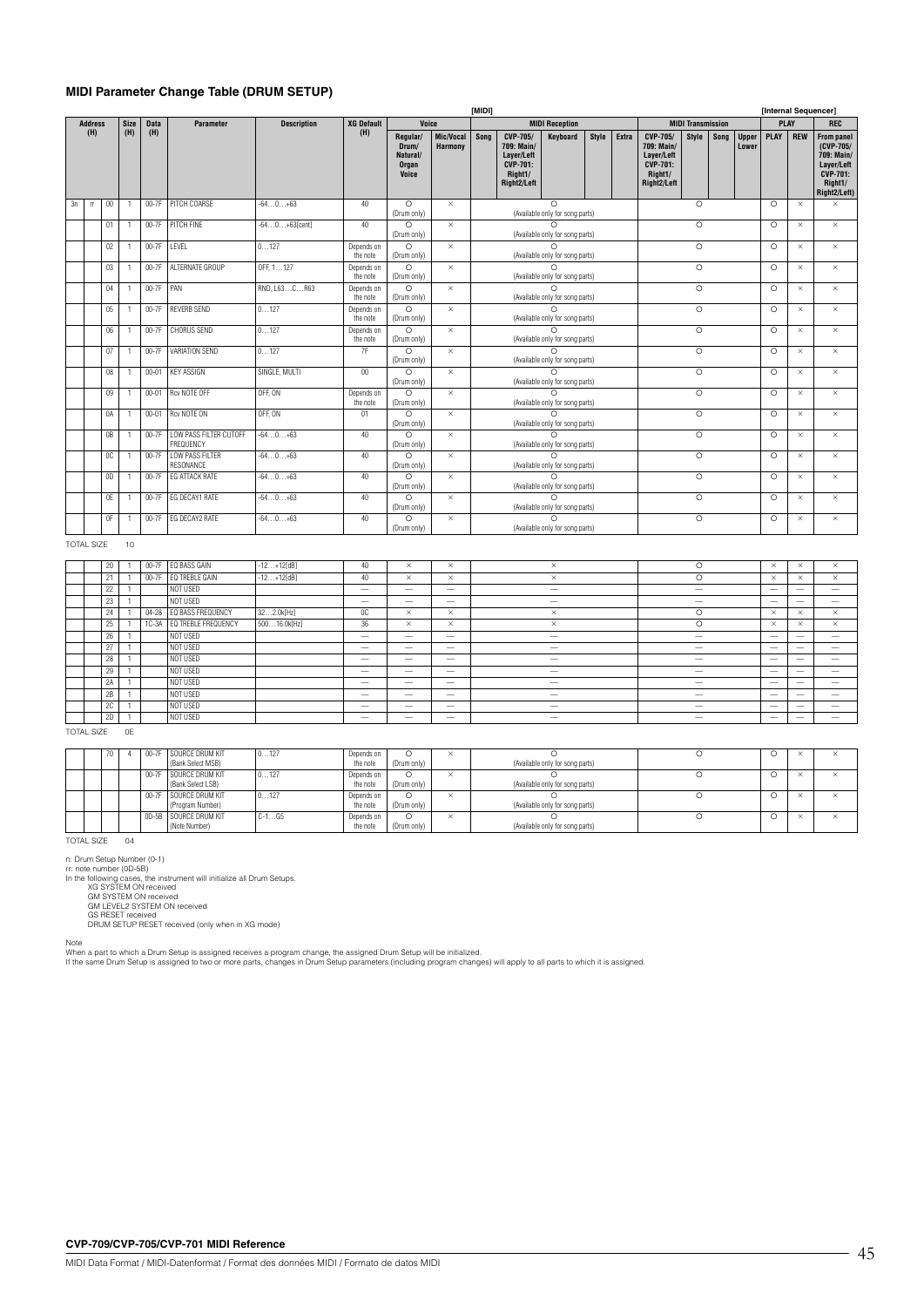# **System Exclusive Messages (1)**

[GM1] ... GM Required Parameter [GM2] ... GM Level2 Required Parameter

\* Not received when Receive System Exclusive Message Parameters is set to off. \* Not transmitted when Transmit System Exclusive Message Parameters is set to off.

### **System Exclusive Messages (Universal Real Time Messages)**

|                               |                                                                                                                                                                                                                                                                                                                                                                                                                                                                                                                                                                                                                                                                                                                                                                                                                                                                                                                                              |                                                 |                                 |                    |                                                                                          |                                                  |         |         |                                                                                   |                          |          |                       | [Internal Sequencer] |            |                   |
|-------------------------------|----------------------------------------------------------------------------------------------------------------------------------------------------------------------------------------------------------------------------------------------------------------------------------------------------------------------------------------------------------------------------------------------------------------------------------------------------------------------------------------------------------------------------------------------------------------------------------------------------------------------------------------------------------------------------------------------------------------------------------------------------------------------------------------------------------------------------------------------------------------------------------------------------------------------------------------------|-------------------------------------------------|---------------------------------|--------------------|------------------------------------------------------------------------------------------|--------------------------------------------------|---------|---------|-----------------------------------------------------------------------------------|--------------------------|----------|-----------------------|----------------------|------------|-------------------|
| <b>MIDI Event</b>             | <b>Data Format</b>                                                                                                                                                                                                                                                                                                                                                                                                                                                                                                                                                                                                                                                                                                                                                                                                                                                                                                                           |                                                 | Voice                           |                    |                                                                                          | <b>MIDI Reception</b>                            |         |         |                                                                                   | <b>MIDI Transmission</b> |          |                       | PLAY                 |            | REC               |
|                               |                                                                                                                                                                                                                                                                                                                                                                                                                                                                                                                                                                                                                                                                                                                                                                                                                                                                                                                                              | Regular/<br>Drum/<br>Natural/<br>Organ<br>Voice | Mic/<br>Vocal<br><b>Harmony</b> | Song               | <b>CVP-705/</b><br>709: Main/<br>Layer/Left<br><b>CVP-701:</b><br>Right1/<br>Right2/Left | Keyboard                                         | Style   | Extra   | CVP-705/<br>709: Main/<br>Layer/Left<br><b>CVP-701:</b><br>Right1/<br>Right2/Left | Style                    | Song     | <b>Upper</b><br>Lower | PLAY                 | <b>REW</b> | <b>From panel</b> |
| Master Volume<br>[GM2]        | F0 7F XN 04 01 SS TT F7<br>11110000 F0 = Exclusive status<br>01111111 7F = Universal Real Time<br>Oxxxnnnn XN = When N is received N=0-F, whichever is received. X=ignored<br>00000100 04 = Sub-ID #1 = Device Control Message<br>$00000001$ 01 = Sub-ID #2 = Master Volume<br>Osssssss SS = Volume LSB<br>Ottttttt TT = Volume MSB<br>11110111 F7 = End of Exclusive                                                                                                                                                                                                                                                                                                                                                                                                                                                                                                                                                                        | $\circ$                                         | $\times$                        |                    |                                                                                          | $\circ$<br>(Available for extra parts of a song) |         |         |                                                                                   | $\circ$                  |          |                       | $\circ$              | $\circ$    | $\times$          |
| Master Fine Tuning<br>[GM2]   | F0 7F XN 04 03 SS TT F7<br>11110000 F0 = Exclusive status<br>01111111 7F = Universal Real Time<br>Oxxxnnnn XN = When N is received N=0-F, whichever is received. X=ignored<br>00000100 04 = Sub-ID #1 = Device Control Message<br>$00000001$ $03 = Sub-ID #2 = Master Fine Tuning$<br>Osssssss SS = Fine Tuning LSB<br>Ottttttt TT = Fine Tuning MSB<br>11110111 F7 = End of Exclusive                                                                                                                                                                                                                                                                                                                                                                                                                                                                                                                                                       | $\circ$                                         | $\times$                        |                    | (Available for extra parts of a song)                                                    |                                                  |         | $\circ$ |                                                                                   |                          | $\circ$  | $\times$              | $\times$             |            |                   |
| Master Coarse Tuning<br>[GM2] | F0 7F XN 04 04 00 TT F7<br>11110000 F0 = Exclusive status<br>01111111 7F = Universal Real Time<br>Oxxxnnnn XN = When N is received N=0-F, whichever is received. X=ignored<br>00000100 04 = Sub-ID #1=Device Control Message<br>00000100 04 = Sub-ID #2=Master Coarse Tuning<br>00000000 00<br>Ottttttt TT = Coarse Tuning MSB<br>11110111 F7 = End of Exclusive                                                                                                                                                                                                                                                                                                                                                                                                                                                                                                                                                                             | $\circ$                                         | $\times$                        |                    | (Available for extra parts of a song)                                                    |                                                  | $\circ$ |         |                                                                                   | $\circ$                  | $\times$ | $\times$              |                      |            |                   |
| Reverb Parameter<br>[GM2]     | FO 7F XN 04 05 01 01 01 01 01 PP VV  F7<br>11110000 FO = Exclusive status<br>01111111 7F = Universal Real Time<br>Oxxxnnnn XN = When N is received N=0-F, whichever is received. X=ignored<br>$00000100$ $04 = Sub-ID #1 = Device Control Message$<br>00000101 05 = Sub-ID #2 = Global Parameter Control<br>$00000001$ $01 =$ Slot path length = 1<br>$00000001$ $01$ = Parameter ID width = 1<br>$00000001$ $01$ = Value width = 1<br>$00000001$ $01 =$ Slot path MSB = 1<br>$00000001$ $01 =$ Slot path LSB = 1 (Reverb)<br>Oppppppp PP = Parameter to be controlled.<br>ovvvvvvv VV = Value for the Parameter.<br>11110111 F7 = End of Exclusive<br>Parameter (pp)<br>Value (vv) Display<br>pp=0 Reverb Type<br>08<br>0: RoomS<br>1: RoomM<br>2: RoomL<br>3: HallM<br>4: HallL (default)<br>8: GM Plate<br>pp=1 Reverb Time 0127<br>011.0s                                                                                                | $\circ$                                         | $\circ$                         | $\circ$<br>$\circ$ |                                                                                          |                                                  |         |         |                                                                                   | $\circ$                  |          |                       | $\circ$              | $\circ$    | $\times$          |
| Chorus Parameter<br>[GM2]     | F0 7F XN 04 05 01 01 01 01 02 PP VV  F7<br>11110000 F0 = Exclusive status<br>01111111 7F = Universal Real Time<br>Oxxxnnnn XN = When N is received N=0-F, whichever is received. X=ignored<br>00000100 04 = Sub-ID #1 = Device Control Message<br>00000101 05 = Sub-ID #2 = Global Parameter Control<br>$00000001$ $01 =$ Slot path length = 1<br>$00000001$ $01$ = Parameter ID width = 1<br>$00000001$ $01$ = Value width = 1<br>$00000001$ $01 =$ Slot path MSB = 1<br>$00000010$ $02$ = Slot path LSB = 2 (Chorus)<br>Oppppppp PP = Parameter to be controlled.<br>ovvvvvvv W = Value for the Parameter.<br>11110111 F7 = End of Exclusive<br>Parameter (pp)<br>Value (vv) Display<br>0: GM Chorus1<br>pp=0 Chorus Type 05<br>1: GM Chorus2<br>2: GM Chorus3 (default)<br>3: GM Chorus4<br>4: FB Chorus<br>5: GM Flanger<br>0127<br>015.5Hz<br>pp=1 Mod Rate<br>pp=2 Mod Depth 0127<br>pp=3 Feedback<br>0127<br>pp=4 Send to Reverb 0127 | $\circ$                                         | $\circ$                         |                    |                                                                                          |                                                  |         |         |                                                                                   | $\circ$                  |          |                       | $\circ$              | $\circ$    | $\times$          |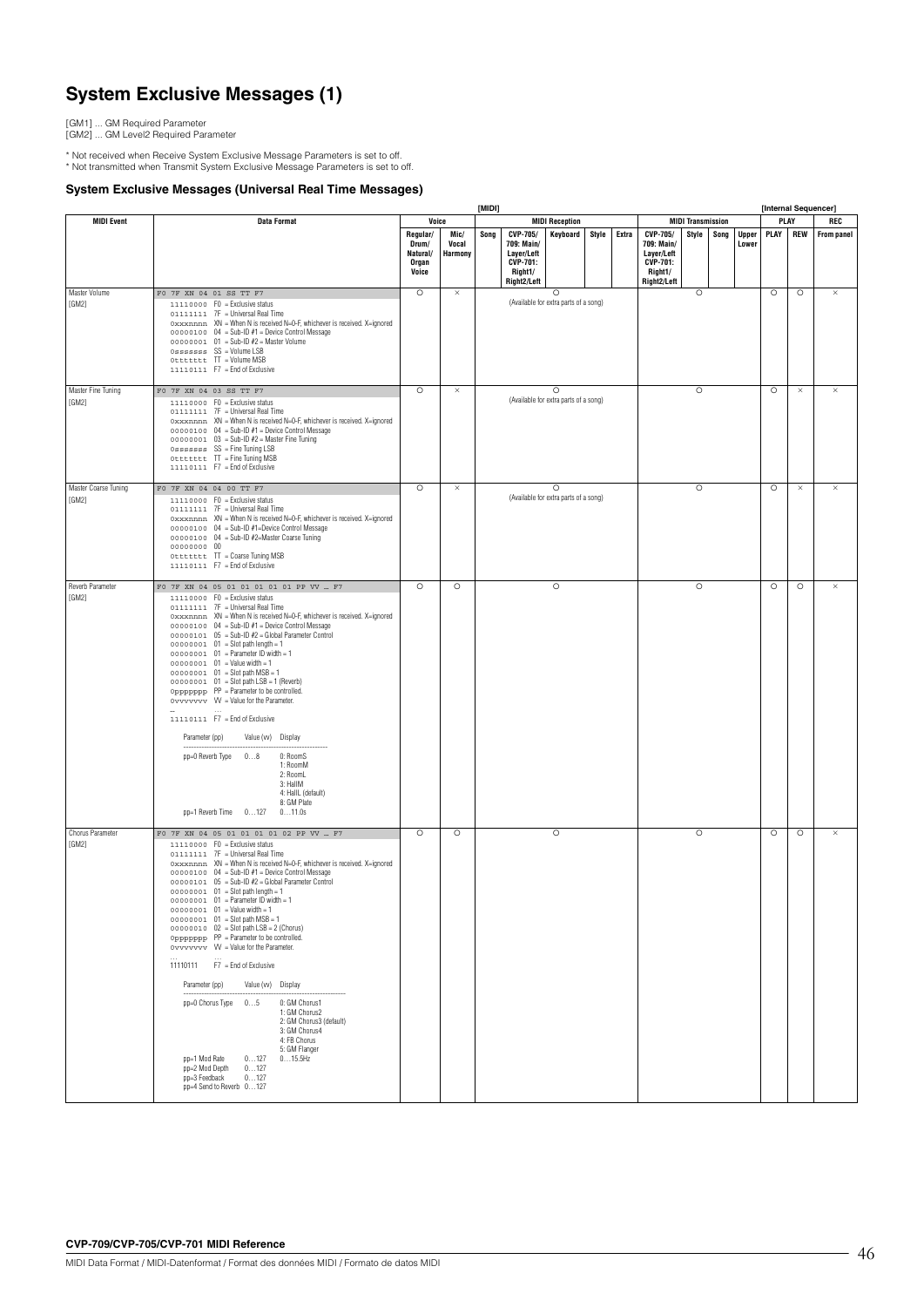|                                      |                                                                                                                                                                                                                                                                                                                                                                                                                                                                                                                                                                                                                                                                                                                                                                                                                                                                                                                                                                                                                                             | [MIDI]                                          |                          |         |                                                                            |                       |          |          |                                                                            |                          |         |                       | [Internal Sequencer] |            |                   |
|--------------------------------------|---------------------------------------------------------------------------------------------------------------------------------------------------------------------------------------------------------------------------------------------------------------------------------------------------------------------------------------------------------------------------------------------------------------------------------------------------------------------------------------------------------------------------------------------------------------------------------------------------------------------------------------------------------------------------------------------------------------------------------------------------------------------------------------------------------------------------------------------------------------------------------------------------------------------------------------------------------------------------------------------------------------------------------------------|-------------------------------------------------|--------------------------|---------|----------------------------------------------------------------------------|-----------------------|----------|----------|----------------------------------------------------------------------------|--------------------------|---------|-----------------------|----------------------|------------|-------------------|
| <b>MIDI Event</b>                    | <b>Data Format</b>                                                                                                                                                                                                                                                                                                                                                                                                                                                                                                                                                                                                                                                                                                                                                                                                                                                                                                                                                                                                                          | Voice                                           |                          |         |                                                                            | <b>MIDI Reception</b> |          |          |                                                                            | <b>MIDI Transmission</b> |         |                       | PLAY                 |            | REC               |
|                                      |                                                                                                                                                                                                                                                                                                                                                                                                                                                                                                                                                                                                                                                                                                                                                                                                                                                                                                                                                                                                                                             | Regular/<br>Drum/<br>Natural/<br>Organ<br>Voice | Mic/<br>Vocal<br>Harmony | Song    | CVP-705/<br>709: Main/<br>Layer/Left<br>CVP-701:<br>Right1/<br>Right2/Left | Keyboard              | Style    | Extra    | CVP-705/<br>709: Main/<br>Layer/Left<br>CVP-701:<br>Right1/<br>Right2/Left | Style                    | Song    | <b>Upper</b><br>Lower | PLAY                 | <b>REW</b> | <b>From panel</b> |
| [GM2]                                | Channel Pressure (Aftertouch) FO 7F XN 09 01 OM PP RR  F7<br>11110000 FO = Exclusive status<br>01111111 7F = Universal Real Time<br>Oxxxnnnn XN = When N is received N=0-F, whichever is received. X=ignored<br>00001001 09 = Sub-ID #1= Controller Destination Setting<br>00000001 01 = Sub-ID #2= Controller Type: 01 (Channel Pressure)<br>0000mmmm OM = MIDI Channel (00-0F)<br>Oppppppp PP = Controlled Parameter<br>Orrrrrr RR = Data<br>11110111 F7 = End of Exclusive<br>Make sure to set both the controlled parameter and the range.<br>Parameters not set will be restored to their default values.<br>Control Parameter (pp)<br>Data (RR) Description<br>Default Value<br>pp=00 Pitch Control<br>28H-58H -240+24semitones 40H<br>00H-7FH -96000+9450cents 40H<br>pp=01 Filter Cutoff Control<br>00H-7FH -1000+100%<br>40H<br>pp=02 Amplitude Control<br>00H<br>pp=03 LFO Pitch Depth<br>00H-7FH 0127<br>00H-7FH 0127<br>00H<br>pp=04 LFO Filter Depth<br>00H                                                                    | $\circ$                                         | $\times$                 | $\circ$ | $\times$                                                                   | $\times$              | $\times$ | $\times$ | $\times$                                                                   | $\times$                 | $\circ$ | $\times$              | $\circ$              | $\times$   | $\times$          |
| Controller (Control Change)<br>[GM2] | FO 7F XN 09 03 OM CC PP RR  F7<br>11110000 F0 = Exclusive status<br>01111111 7F = Universal Real Time<br>Oxxxnnnn XN = When N is received N=0-F, whichever is received. X=ignored<br>00001001 09 = Sub-ID #1 = Controller Destination Setting<br>00000011 03 = Sub-ID #2 = Controller Type: 03 (Control Change)<br>0000mmmm OM = MIDI Channel (00-0F)<br>Occccccc CC = Controller Number (01H-1FH, 40H-5FH)<br>Oppppppp PP = Controlled Parameter<br>Orrrrrrr RR = Range<br>11110111 F7 = End of Exclusive<br>Make sure to set both the controlled parameter and the range.<br>Parameters not set will be restored to their default values.<br>Control Parameter (pp)<br>Data (RR) Description<br>Default Value<br>28H-58H -240+24semitones 40H<br>pp=00 Pitch Control<br>pp=01 Filter Cutoff Control 00H-7FH -96000+9450cents 40H<br>pp=02 Amplitude Control 00H-7FH -1000+100%<br>40H<br>pp=03 LFO Pitch Depth<br>00H-7FH 0127<br>00H<br>00H-7FH 0127<br>pp=04 LFO Filter Depth<br>00H<br>pp=05 LFO Amplitude Depth  00H-7FH  0127<br>00H | $\circ$                                         | $\times$                 | $\circ$ | $\times$                                                                   | $\times$              | $\times$ | $\times$ | $\times$                                                                   | $\times$                 | $\circ$ | $\times$              | $\circ$              | $\times$   | $\times$          |
| [GM2]                                | Key-Based Instrument Control Fo 7F XN 0A 01 OM KK CC VV  F7<br>11110000 F0 = Exclusive status<br>01111111 7F = Universal Real Time<br>Oxxxnnnn XN = When N is received N=0-F, whichever is received. X=ignored<br>00000001 01 = Sub-ID #2= Controller<br>Okkkkkkk KK = Key Number<br>Occccccc CC = Controller Number<br>0vvvvvvv W = Value<br>11110111 F7 = End of Exclusive<br>Make sure to set both the controlled parameter and the value.<br>Control Number (CC)<br>Value (VV) Description<br>Default Value<br>CC=07H Volume<br>OOH-7FH<br>$-1000+100\%$ 40H<br>CC=0AH Pan<br>OOH-7FH<br>$-L63CR63$<br>(Preset value)<br>(absolute)<br>CC=5BH Reverb Send Level<br>OOH-7FH<br>$0$ Max<br>(Preset value)<br>(absolute)<br>CC=5DH Chorus Send Level 00H-7FH<br>$0$ Max<br>(Preset value)<br>(absolute)                                                                                                                                                                                                                                    | $\circ$<br>(Drum only)                          | $\times$                 | $\circ$ | $\times$                                                                   | $\times$              | $\times$ | $\times$ | $\times$                                                                   | $\times$                 | $\circ$ | $\times$              | $\circ$              | $\times$   | $\times$          |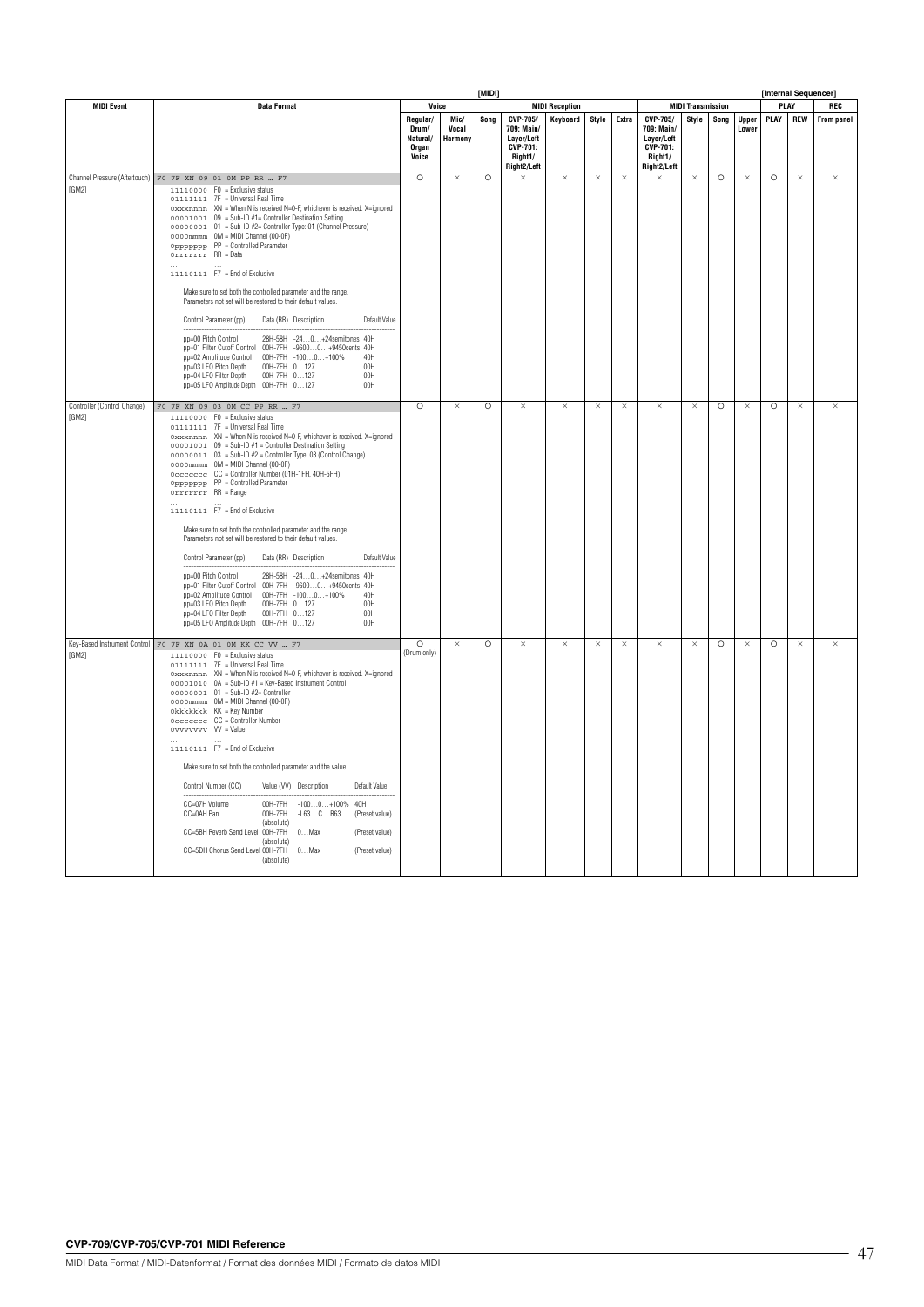### **System Exclusive Messages (Universal Non-Real Time Messages)**

|                                        |                   |                                                                                                                                                                                                                                                                                                                                                                                                                                                                                                                                                                                                                                                                                                                    | [MIDI]                                          |                                 |                                                   |                                                                            |                                                    |       |       |                                                                            |                          | [Internal Sequencer] |                       |           |            |            |
|----------------------------------------|-------------------|--------------------------------------------------------------------------------------------------------------------------------------------------------------------------------------------------------------------------------------------------------------------------------------------------------------------------------------------------------------------------------------------------------------------------------------------------------------------------------------------------------------------------------------------------------------------------------------------------------------------------------------------------------------------------------------------------------------------|-------------------------------------------------|---------------------------------|---------------------------------------------------|----------------------------------------------------------------------------|----------------------------------------------------|-------|-------|----------------------------------------------------------------------------|--------------------------|----------------------|-----------------------|-----------|------------|------------|
| <b>MIDI Event</b>                      |                   | Data Format                                                                                                                                                                                                                                                                                                                                                                                                                                                                                                                                                                                                                                                                                                        | Voice                                           |                                 |                                                   |                                                                            | <b>MIDI Reception</b>                              |       |       |                                                                            | <b>MIDI Transmission</b> |                      |                       | PLAY      |            | <b>REC</b> |
|                                        |                   |                                                                                                                                                                                                                                                                                                                                                                                                                                                                                                                                                                                                                                                                                                                    | Regular/<br>Drum/<br>Natural/<br>Oraan<br>Voice | Mic/<br>Vocal<br><b>Harmony</b> | Sona                                              | CVP-705/<br>709: Main/<br>Layer/Left<br>CVP-701:<br>Right1/<br>Right2/Left | Keyboard                                           | Style | Extra | CVP-705/<br>709: Main/<br>Layer/Left<br>CVP-701:<br>Right1/<br>Right2/Left | Style                    | Song                 | <b>Upper</b><br>Lower | PLAY      | <b>REW</b> | From panel |
| GM1 System On<br>[GM1] [GM2]           | F0 7E XN 09 01 F7 | 11110000 F0 = Exclusive status<br>01111110 7E = Universal Non-Real Time<br>Oxxxnnnn XN = When N is received N=0-F, whichever is received. X=ignored<br>$00001001$ $09$ = Sub-ID $#1$ = General MIDI Message<br>$00000001$ 01 = Sub-ID #2 = General MIDI On<br>$11110111$ F7 = Fnd of Exclusive                                                                                                                                                                                                                                                                                                                                                                                                                     | $\Omega$                                        |                                 |                                                   |                                                                            | $\bigcap$<br>(Available for extra parts of a song) |       |       |                                                                            | $\Omega$                 |                      |                       | $\bigcap$ | $\times$   | $\bigcap$  |
| GM2 System On<br>[GM2]                 | FO 7E XN 09 03 F7 | 11110000 F0 = Exclusive status<br>01111110 7E = Universal Non-Real Time<br>Oxxxnnnn XN = When N is received N=0-F, whichever is received. X=ignored<br>$00001001$ $09$ = Sub-ID $#1$ = General MIDI Message<br>$00000011$ $03 = Sub-ID #2 = General MID12 On$<br>11110111 F7 = End of Exclusive                                                                                                                                                                                                                                                                                                                                                                                                                    | $\Omega$                                        | $\sim$                          |                                                   |                                                                            | $\bigcap$<br>(Available for extra parts of a song) |       |       |                                                                            | $\bigcap$                |                      |                       | $\bigcap$ | $\times$   | $\times$   |
| General MIDI System Off<br>[GM1] [GM2] | F0 7E XN 09 02 F7 | 11110000 F0 = Exclusive status<br>01111110 7E = Universal Non-Real Time<br>Oxxxnnnn XN = When N is received N=0-F, whichever is received. X=ignored<br>$00001001$ $09$ = Sub-ID $#1$ = General MIDI Message<br>$00000010$ 02 = Sub-ID #2 = General MIDI Off<br>$11110111$ F7 = Fnd of Exclusive                                                                                                                                                                                                                                                                                                                                                                                                                    | $\circ$                                         | $\overline{\phantom{a}}$        | $\Omega$<br>(Available for extra parts of a song) |                                                                            |                                                    |       |       |                                                                            | $\bigcap$                |                      |                       | $\bigcap$ | $\times$   | $\times$   |
| Scale/Octave Tuning<br>[GM2]           |                   | FO 7E XN 08 08 JJ GG MM SS  F7<br>11110000 F0 = Exclusive status<br>01111110 7E = Universal Non-Real Time<br>Oxxxnnnn XN = When N is received N=0-F, whichever is received. X=ignored<br>00001000 08 = Sub-ID #1= MIDI Tuning Standard<br>$00001000$ 08 = Sub-ID #2= scale/octave tuning 1 byte form<br>Oiiiiii JJ = Channel/option byte1<br>bits 0 to $1$ = channel 15 to 16<br>bits $2$ to $6 =$ reserved<br>0gggggggg $GG =$ Channel byte $2 -$ bits 0 to $6 =$ channel 8 to 14<br>ommmmmmm MM= Channel byte $2 - bits 0 to 6 = channel 1 to 7$<br>Osssssss SS = 12byte tuning offset of 12 semitones from C to B<br>OOH means -64cent<br>40H means Ocent<br>7FH means +63cent<br>11110111 F7= End of Exclusive | $\circ$                                         | $\times$                        |                                                   |                                                                            | $\circ$<br>(Available for song parts)              |       |       |                                                                            | $\circ$                  |                      |                       | $\circ$   | $\times$   | $\times$   |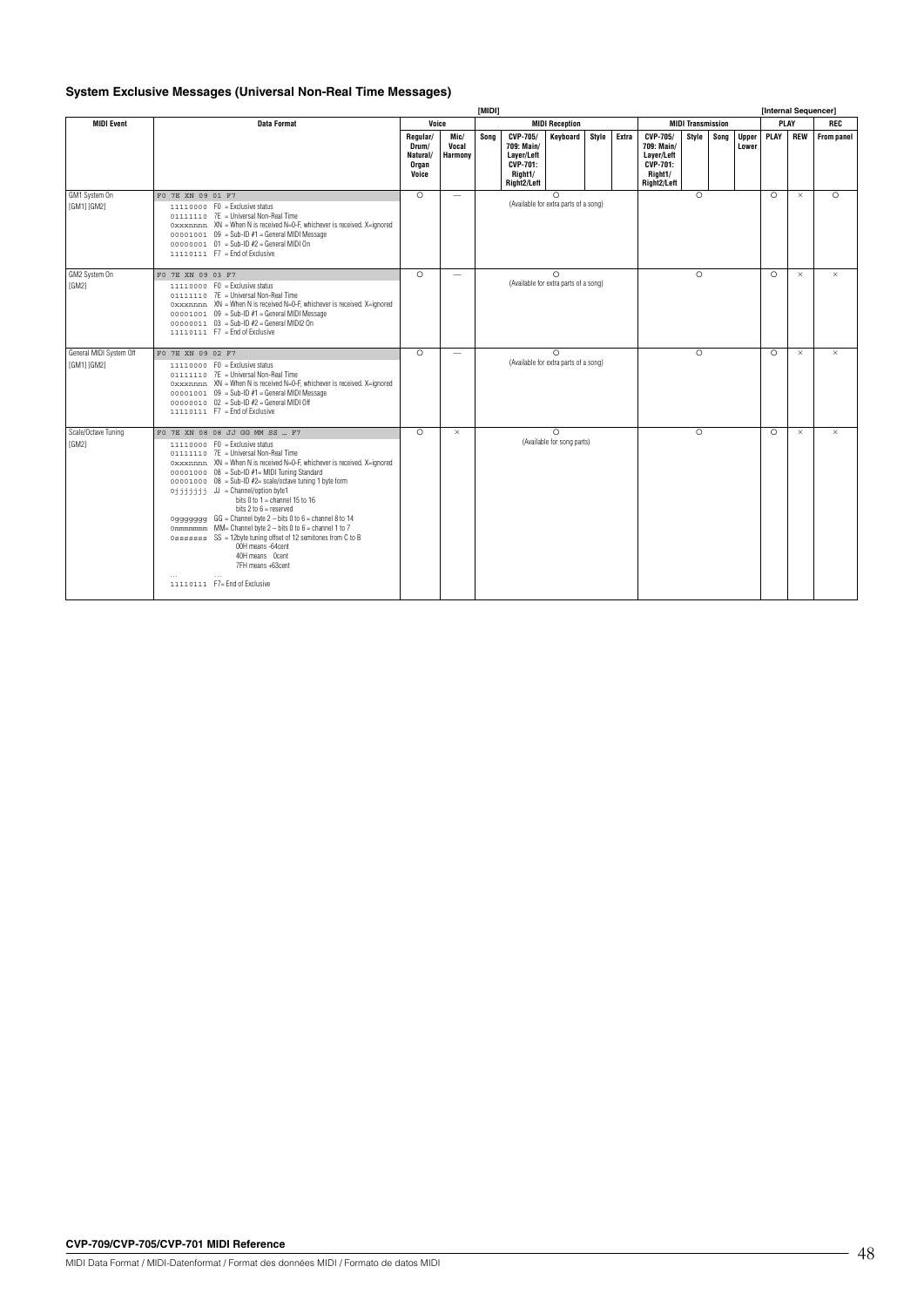# **System Exclusive Messages (2)**

\* Not received when Receive System Exclusive Message Parameters is set to off. \* Not transmitted when Transmit System Exclusive Message Parameters is set to off.

### **System Exclusive Messages (Style)**

|                   |                                                                                                                                                                                                                                                                                                                                                                                                                                                                                                                                                                                                                                                                                                                                                                                                                                                                                                                                                                                                                                                                                                                                                                                                                                                                                                                                                                                                                                                                                                                                                                                  |                                                          |                          | [MIDI] |                                                                           |                                   |       |       |                                                                           |                                   |      |                       |
|-------------------|----------------------------------------------------------------------------------------------------------------------------------------------------------------------------------------------------------------------------------------------------------------------------------------------------------------------------------------------------------------------------------------------------------------------------------------------------------------------------------------------------------------------------------------------------------------------------------------------------------------------------------------------------------------------------------------------------------------------------------------------------------------------------------------------------------------------------------------------------------------------------------------------------------------------------------------------------------------------------------------------------------------------------------------------------------------------------------------------------------------------------------------------------------------------------------------------------------------------------------------------------------------------------------------------------------------------------------------------------------------------------------------------------------------------------------------------------------------------------------------------------------------------------------------------------------------------------------|----------------------------------------------------------|--------------------------|--------|---------------------------------------------------------------------------|-----------------------------------|-------|-------|---------------------------------------------------------------------------|-----------------------------------|------|-----------------------|
| <b>MIDI Event</b> | <b>Data Format</b>                                                                                                                                                                                                                                                                                                                                                                                                                                                                                                                                                                                                                                                                                                                                                                                                                                                                                                                                                                                                                                                                                                                                                                                                                                                                                                                                                                                                                                                                                                                                                               | Voice<br>Regular/Drum/<br>Natural/<br><b>Organ Voice</b> | Mic/Vocal<br>Harmony     | Song   | CVP-705/709:<br>Main/Layer/Left<br><b>CVP-701: Right1/</b><br>Right2/Left | <b>MIDI Reception</b><br>Keyboard | Style | Extra | CVP-705/709:<br>Main/Layer/Left<br><b>CVP-701: Right1/</b><br>Right2/Left | <b>MIDI Transmission</b><br>Style | Song | <b>Upper</b><br>Lower |
| Section Control   | F0 43 7E 00 ss dd F7<br>$11110000$ FO = Exclusive status<br>01000011 43 = YAMAHA ID<br>01111110 7E = Style<br>$000000000000 =$<br>$0$ sssssss SS = Switch No.<br>00H<br>INTRO 1<br>01H<br>INTRO <sub>2</sub><br>02H<br>INTRO 3<br>03H<br>INTRO 4<br>08H<br>MAIN A<br>MAIN B<br>09H<br>0AH<br>MAIN C<br>0BH<br>MAIN D<br>10H<br>FILL IN AA<br>11H<br>FILL IN BB<br>12H<br>FILL IN CC<br>13H<br>FILL IN DD<br>18H<br><b>BREAK FILL</b><br>20H<br>ENDING 1<br>21H<br>ENDING <sub>2</sub><br>22H<br>ENDING 3<br>23H<br>ENDING 4<br>odddddd dd = Switch On/Off<br>00H (Off)<br>7FH (0n)<br>$11110111$ F7 = End of Exclusive                                                                                                                                                                                                                                                                                                                                                                                                                                                                                                                                                                                                                                                                                                                                                                                                                                                                                                                                                           |                                                          | $\overline{\phantom{a}}$ |        |                                                                           | $\circ$                           |       |       |                                                                           | $\bullet$                         |      |                       |
| Tempo Control     | F0 43 7E 01 t4 t3 t2 t1 F7                                                                                                                                                                                                                                                                                                                                                                                                                                                                                                                                                                                                                                                                                                                                                                                                                                                                                                                                                                                                                                                                                                                                                                                                                                                                                                                                                                                                                                                                                                                                                       |                                                          | $\overline{\phantom{a}}$ |        |                                                                           | $\circ$                           |       |       |                                                                           | $\bullet$                         |      |                       |
| Chord Control     | 11110000 FO = Exclusive status<br>01000011 43 = YAMAHA ID<br>$01111110$ $7E = Slyle$<br>$00000001$ 01 =<br>$0$ tttttt $14$ = tempo4<br>$0$ tttttt $13$ = tempo3<br>$0$ tttttt 12 = tempo2<br>Ottttttt f1 = tempo1<br>11110111 F7 = End of Exclusive<br>F0 43 7E tt d1 d2 d3 d4 F7<br>Type1 $(tt=02)$<br>11110000 FO = Exclusive status<br>01000011 43 = YAMAHA ID<br>01111110 7E = Style<br>00000010 02 = type 1<br>odddddd d1 = chord root (cr)                                                                                                                                                                                                                                                                                                                                                                                                                                                                                                                                                                                                                                                                                                                                                                                                                                                                                                                                                                                                                                                                                                                                 |                                                          | $\overline{\phantom{a}}$ |        |                                                                           | $\circ$                           |       |       |                                                                           | $\bullet$                         |      |                       |
|                   | odddddd d2 = chord type (ct)<br>odddddd d3 = bass note (bn)<br>odddddd d4 = bass type (bt)<br>11110111 F7 = End of Exclusive<br>cr: Chord Root Offfnnnn<br>fff: b or #, nnnn: note (root)<br>0000nnnn 0n bbb<br>Offf0000 x0 reserved<br>$0001$ nnnn 1n bb<br>0fff0001 x1 C<br>0010nnnn 2n b<br>0fff0010 x2 D<br>0011nnnn 3n natural<br>0fff0011 x3 E<br>0100nnnn 4n #<br>0fff0100 x4 F<br>0101nnnn 5n ##<br>0fff0101 x5 G<br>0110nnnn 6n ###<br>0fff0110 x6 A<br>Offf0111 x7 B<br>ct: Chord Type 0-34, 127<br>00000000 00 0 Maj<br>00010010 12 18 dim7<br>00000001 01 1 Maj6<br>00010011 13 19 7th<br>00010100 14 20 7sus4<br>00000010 02 2 Maj7<br>00000011 03 3 Maj7(#11)<br>00010101 15 21 7b5<br>00000100 04 4 Maj (9)<br>00010110 16 22 7 (9)<br>00000101 05 5 Maj7(9)<br>00010111 17 23 7 (#11)<br>00000110 06 6 Maj6 (9)<br>00011000 18 24 7 (13)<br>00000111 07 7 aug<br>00011001 19 25 7(b9)<br>00001011 0B 11 min7b5 00011101 1D 29 7aug<br>00001100 0C 12 min(9) 00011110 1E 30 1+8<br>00001101 0D 13 min7(9)<br>00011111 1F 31 1+5<br>00001110 0E 14 min7(11) 00100000 20 32 sus4<br>00001111 OF 15 minMaj7<br>00100001 21 33 1+2+5<br>00010000 10 16 minMaj7(9) 00100010 22 34 cc<br>00010001 11 17 dim<br>bn: On Bass Note<br>Same as Chord root<br>127: No bass chord<br>bt: Bass Chord<br>Same as Chord root<br>127: No bass chord<br>* Not received when Chord System Exclusive Message Parameters is set to off.<br>* Not received when Transmit Chord System Exclusive Message Parameters is set to off.<br>Type2 $(tt=03)$<br>11110000 FO = Exclusive status |                                                          | $\overline{\phantom{a}}$ |        |                                                                           | $\circ$                           |       |       |                                                                           | $\times$                          |      |                       |
|                   | 01000011 43 = YAMAHA ID<br>01111110 7E = Style<br>$00000011$ $03 = type2$<br>0dddddd dd = note1<br>0dddddd dd = note2<br>0ddddddd dd = note3<br>car controlled<br>0dddddd dd = note10<br>11110111 F7 = End of Exclusive                                                                                                                                                                                                                                                                                                                                                                                                                                                                                                                                                                                                                                                                                                                                                                                                                                                                                                                                                                                                                                                                                                                                                                                                                                                                                                                                                          |                                                          |                          |        |                                                                           |                                   |       |       |                                                                           |                                   |      |                       |

: Transmitted via panel operations.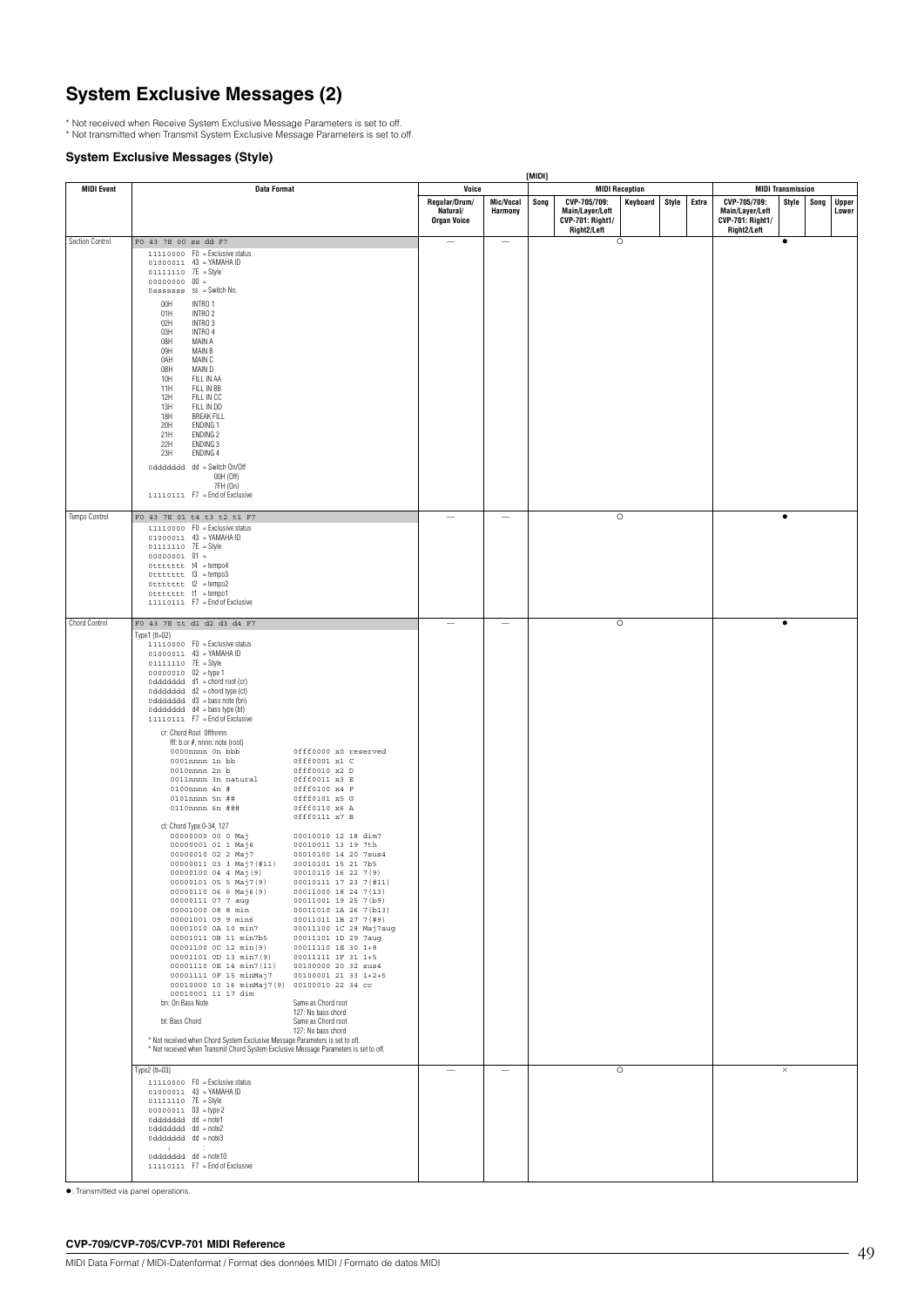### **System Exclusive Messages (XG)**

|                      |                                                                                                                                                                                                                                                                                                                                                                                                                                                                                                                                                   |  |                                                 |                                       | <b>IMIDII</b> |                                                                           |          |       |       |                                                                           |                          |      |                       |
|----------------------|---------------------------------------------------------------------------------------------------------------------------------------------------------------------------------------------------------------------------------------------------------------------------------------------------------------------------------------------------------------------------------------------------------------------------------------------------------------------------------------------------------------------------------------------------|--|-------------------------------------------------|---------------------------------------|---------------|---------------------------------------------------------------------------|----------|-------|-------|---------------------------------------------------------------------------|--------------------------|------|-----------------------|
| <b>MIDI Event</b>    | Data Format                                                                                                                                                                                                                                                                                                                                                                                                                                                                                                                                       |  | Voice                                           |                                       |               | <b>MIDI Reception</b>                                                     |          |       |       |                                                                           | <b>MIDI Transmission</b> |      |                       |
|                      |                                                                                                                                                                                                                                                                                                                                                                                                                                                                                                                                                   |  | Regular/Drum/<br>Natural/<br><b>Organ Voice</b> | Mic/Vocal<br><b>Harmony</b>           | Sona          | CVP-705/709:<br>Main/Laver/Left<br><b>CVP-701: Right1/</b><br>Right2/Left | Keyboard | Style | Extra | CVP-705/709:<br>Main/Layer/Left<br><b>CVP-701: Right1/</b><br>Right2/Left | Style                    | Song | <b>Upper</b><br>Lower |
| XG Parameter Changes | F0 43 1n 4C hh mm 11 dd  F7<br>$11110000$ FO = Exclusive status<br>01000011 43 = YAMAHA ID<br>0001nnnn 1n = Device Number n=always 0 (when transmit), n=0-F (when receive)<br>$01001100$ $4C = Model ID$<br>Ohhhhhhh hh = Address High<br>Ommmmmmm mm = Address Mid<br>olititi II = Address Low<br>oddddddd dd = Data<br><b>SECTION</b><br>11110111 F7 = End of Exclusive                                                                                                                                                                         |  | * Refer to XG Parameter Change Table.           |                                       |               | $\circ$<br>* Refer to XG Parameter Change Table.                          |          |       |       | * Refer to XG Parameter Change Table.                                     | $\circ$                  |      |                       |
| XG Bulk Dump         | F0 43 On 4C aa bb hh mm 11 dd  dd cc F7<br>$11110000$ FO = Exclusive status<br>$01000011$ 43 = YAMAHA ID<br>0000mmm On = Device Number n=always 0 (when transmit), n=0-F (when receive)<br>01001100 4C = Model ID<br>Oaaaaaaa aa = Byte Count MSB<br>Obbbbbbb bb = Byte Count LSB<br>Ohhhhhhh hh = Address High<br>Ommmmmmm mm = Address Mid<br>olititi II = Address Low<br>oddddddd dd = Data<br>$\sim 10^{-11}$<br>$\sim 100$<br>oddddddd dd = Data<br>$0$ ccccccc $oc =$ Checksum<br>11110111 F7 = End of Exclusive<br>F0 43 3n 4C hh mm 11 F7 |  |                                                 | * Refer to XG Parameter Change Table. |               | $\Omega$<br>* Refer to XG Parameter Change Table.                         |          |       |       | * Refer to XG Parameter Change Table.                                     | $\Omega$                 |      |                       |
| XG Parameter Request | 11110000 FO = Exclusive status<br>01000011 43 = YAMAHA ID<br>0011nnnn 3n = Device Number n=always 0 (when transmit), n=0-F (when receive)<br>$01001100$ $4C = Model ID$<br>Ohhhhhhh hh = Address High<br>Ommmmmmm mm = Address Mid<br>Olllllll H = Address Low<br>11110111 F7 = End of Exclusive                                                                                                                                                                                                                                                  |  |                                                 |                                       |               | $\Omega$<br>* Refer to XG Parameter Change Table.                         |          |       |       | * Refer to XG Parameter Change Table.                                     | $\Omega$                 |      |                       |
| XG Dump Request      | F0 43 2n 4C hh mm 11 F7<br>11110000 F0 = Exclusive status<br>01000011 43 = YAMAHA ID<br>0010nnnn 2n = Device Number n=always 0 (when transmit), n=0-F (when receive)<br>01001100 4C = Model ID<br>Ohhhhhhh hh = Address High<br>Ommmmmmm mm = Address Mid<br>Olllllll H = Address Low<br>11110111 F7 = Fnd of Exclusive                                                                                                                                                                                                                           |  | -                                               | $\sim$                                |               | $\Omega$<br>* Refer to XG Parameter Change Table.                         |          |       |       | * Refer to XG Parameter Change Table.                                     | $\circ$                  |      |                       |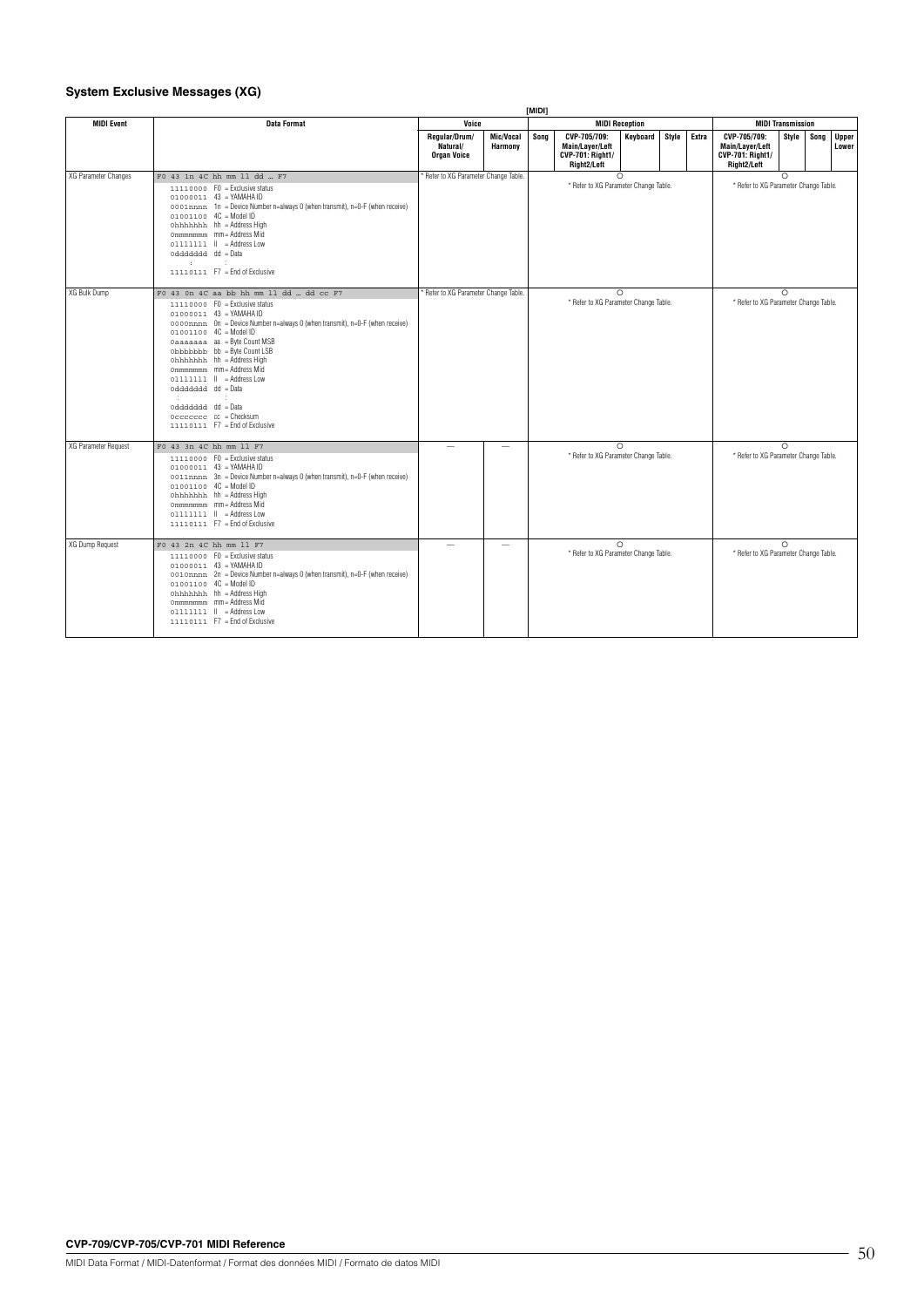### **System Exclusive Messages (Clavinova compliance)**

11110000 F0 = Exclusive status 01000011 43 = YAMAHA ID 01110011 73 = Clavinova ID

: : 11110111 F7 = End of Exclusive

|                             |                                                                                                                                                                                                                                                                                                                                                                                                                                                                                                                                                                                                                                                                                                                                                                                                                                                                                                                                                                                                                                                                                                                                                                                               |                                                 |                          | [MIDI]  |                                                                    |                       |          |         | <b>MIDI Transmission</b>                                           |          |      |                       |
|-----------------------------|-----------------------------------------------------------------------------------------------------------------------------------------------------------------------------------------------------------------------------------------------------------------------------------------------------------------------------------------------------------------------------------------------------------------------------------------------------------------------------------------------------------------------------------------------------------------------------------------------------------------------------------------------------------------------------------------------------------------------------------------------------------------------------------------------------------------------------------------------------------------------------------------------------------------------------------------------------------------------------------------------------------------------------------------------------------------------------------------------------------------------------------------------------------------------------------------------|-------------------------------------------------|--------------------------|---------|--------------------------------------------------------------------|-----------------------|----------|---------|--------------------------------------------------------------------|----------|------|-----------------------|
| <b>MIDI Event</b>           | <b>Data Format</b>                                                                                                                                                                                                                                                                                                                                                                                                                                                                                                                                                                                                                                                                                                                                                                                                                                                                                                                                                                                                                                                                                                                                                                            | Voice                                           |                          |         |                                                                    | <b>MIDI Reception</b> |          |         |                                                                    |          |      |                       |
|                             |                                                                                                                                                                                                                                                                                                                                                                                                                                                                                                                                                                                                                                                                                                                                                                                                                                                                                                                                                                                                                                                                                                                                                                                               | Regular/Drum/<br>Natural/<br><b>Organ Voice</b> | Mic/Vocal<br>Harmony     | Song    | CVP-705/709:<br>Main/Layer/Left<br>CVP-701: Right1/<br>Right2/Left | Keyboard              | Style    | Extra   | CVP-705/709:<br>Main/Layer/Left<br>CVP-701: Right1/<br>Right2/Left | Style    | Song | <b>Upper</b><br>Lower |
| <b>Internal Clock</b>       | F0 43 73 01 02 F7<br>00000001 01 = Model ID (Clavinova common ID)<br>00000010 02 = Internal Clock Substatus                                                                                                                                                                                                                                                                                                                                                                                                                                                                                                                                                                                                                                                                                                                                                                                                                                                                                                                                                                                                                                                                                   | $\overline{\phantom{0}}$                        | $\overline{\phantom{m}}$ |         |                                                                    | $\circ$               |          |         |                                                                    | $\times$ |      |                       |
| <b>External Clock</b>       | F0 43 73 01 03 F7<br>00000001 01 = Model ID (Clavinova common ID)<br>00000011 03 = External Clock Substatus                                                                                                                                                                                                                                                                                                                                                                                                                                                                                                                                                                                                                                                                                                                                                                                                                                                                                                                                                                                                                                                                                   |                                                 | $\overline{\phantom{0}}$ |         |                                                                    | $\circ$               |          |         |                                                                    | $\times$ |      |                       |
| Organ Flutes data Bulk Dump | F0 43 73 01 06 0B 00 00 01 06 0n [Bulk Data] sum F7<br>Model ID (Clavinova common ID)<br>01H<br>06H<br>Bulk ID<br>0BH<br>Bulk No. (Organ Flutes data Bulk Dump)<br>00H, 00H, 01H, 06H<br>Data Length: 16 bytes<br>Channel No.<br>0nH<br>1st<br>$00 - 08H$<br>2nd<br>Footage<br>$[1']$<br>[1 1/3]<br>$00 - 08H$<br>3rd<br>4th<br>[13/5]<br>$00 - 08H$<br>$[2^{\prime}]$<br>5th<br>$00 - 08H$<br>6th<br>[2 2/3]<br>$00 - 08H$<br>$00 - 08H$<br>7th<br>$[4^{\circ}]$<br>8th<br>[5 1/3]<br>$00 - 08H$<br>9th<br>[8]<br>$00 - 08H$<br>[16]<br>10th<br>$00 - 08H$<br>11th<br>[Attack 2"]<br>$00 - 08H$<br>12th<br>[Attack 2 2/3']<br>$00 - 08H$<br>13th<br>[Attack 4']<br>$00 - 08H$<br>14th<br>[Attack Length]<br>$00 - 08H$<br>Settings<br>15th<br>[Response]<br>$00 - 08H$<br>16th<br>[Attack Mode]<br>00 - 01H 00H: Each, 01H: First<br>00 - 02H 00H: Sine, 01H: Vintage, 02H Euro<br>17th<br>[Wave Variation]<br>18th<br>[Volume]<br>$01 - 09H$<br>19th<br>00H<br>[aux]<br>20th<br>00H<br>[aux]<br>21st<br>00H<br>[aux]<br>00H<br>22nd<br>[aux]<br>sum Check Sum = 0-sum (BULK DATA)<br>Wave Variation: Euro<br>CVP-701<br>$\times$<br><b>CVP-705</b><br>$\times$<br><b>CVP-709</b><br>$\circ$ | $\circ$<br>(Organ Flute)                        | $\times$                 | $\circ$ | $\circ$                                                            | $\times$              | $\times$ | $\circ$ | $\bullet$                                                          | $\times$ | O    | $\times$              |
| Display open/close          | F0 43 73 01 51 00 00 02 05 A1 A2 A3 A4 dd F7<br>00000001 01 = Model ID (Clavinova common ID)<br>01010001 51 = PK/CL common variable length data<br>00000000 00<br>00000000 00 = Panel<br>$00000001$ $02$ = Display open/close<br>$00000011$ $05 = Size$<br>A1 = Display Address1<br>A2 = Display Address2<br>A3 = Display Address3<br>A4 = Display Address4<br>$dd = 00$ -> Display is opened at the time of starting and closed at the time<br>of stopping.<br>*This message is effective only for playback from an internal sequencer.<br>Display address<br>Score display<br>Lyrics display<br>A1<br>00H<br>00H<br>A2<br>00H<br>00H<br>A <sup>3</sup><br>00H<br>01H<br>A4<br>00H<br>00H                                                                                                                                                                                                                                                                                                                                                                                                                                                                                                    | ×                                               | $\times$                 |         |                                                                    | $\times$              |          |         |                                                                    | $\times$ |      |                       |

: Transmitted via panel operations.

### **System Exclusive Messages (Natural Voice)**

|                        |                                                                                                                                                                                                                                                                                                                                                                                                                                                                              |                                                   |                             | [MIDI]  |                                                                           |                       |          |         |                                                                           |                          |          |                       |
|------------------------|------------------------------------------------------------------------------------------------------------------------------------------------------------------------------------------------------------------------------------------------------------------------------------------------------------------------------------------------------------------------------------------------------------------------------------------------------------------------------|---------------------------------------------------|-----------------------------|---------|---------------------------------------------------------------------------|-----------------------|----------|---------|---------------------------------------------------------------------------|--------------------------|----------|-----------------------|
| <b>MIDI Event</b>      | <b>Data Format</b>                                                                                                                                                                                                                                                                                                                                                                                                                                                           | Voice                                             |                             |         |                                                                           | <b>MIDI Reception</b> |          |         |                                                                           | <b>MIDI Transmission</b> |          |                       |
|                        |                                                                                                                                                                                                                                                                                                                                                                                                                                                                              | Regular/Drum/<br>Natural/<br>Organ Voice          | <b>Mic/Vocal</b><br>Harmony | Song    | CVP-705/709:<br>Main/Layer/Left<br><b>CVP-701: Right1/</b><br>Right2/Left | Keyboard              | Style    | Extra   | CVP-705/709:<br>Main/Layer/Left<br><b>CVP-701: Right1/</b><br>Right2/Left | Style                    | Song     | <b>Upper</b><br>Lower |
| Key Off Sampling Depth | F0 43 73 01 50 11 0n 04 dd F7<br>11110000 FO = Exclusive status<br>01000011 43 = YAMAHA ID<br>01110011 73 = Clavinova ID<br>00000001 01 = Model ID (Clavinova common ID)<br>$01010000 50 = SubID$<br>$00010001$ 11 = Sub ID<br>$0000$ nnnn $0n =$ Channel (00-0F)<br>00000100 04 = Sub ID (Key Off Sampling Depth)<br>odddddd dd = Depth (00-50)<br>11110111 F7 = End of Exclusive<br><b>CVP-701</b><br>$\Omega$<br>$\Omega$<br><b>CVP-705</b><br>$\Omega$<br><b>CVP-709</b> | $\Omega$<br>Available for some<br>Natural Voices. | $\times$                    | $\circ$ | $\circ$                                                                   | $\times$              | $\times$ | $\circ$ |                                                                           | $\times$                 | $\Omega$ | $\times$              |

: Transmitted via panel operations.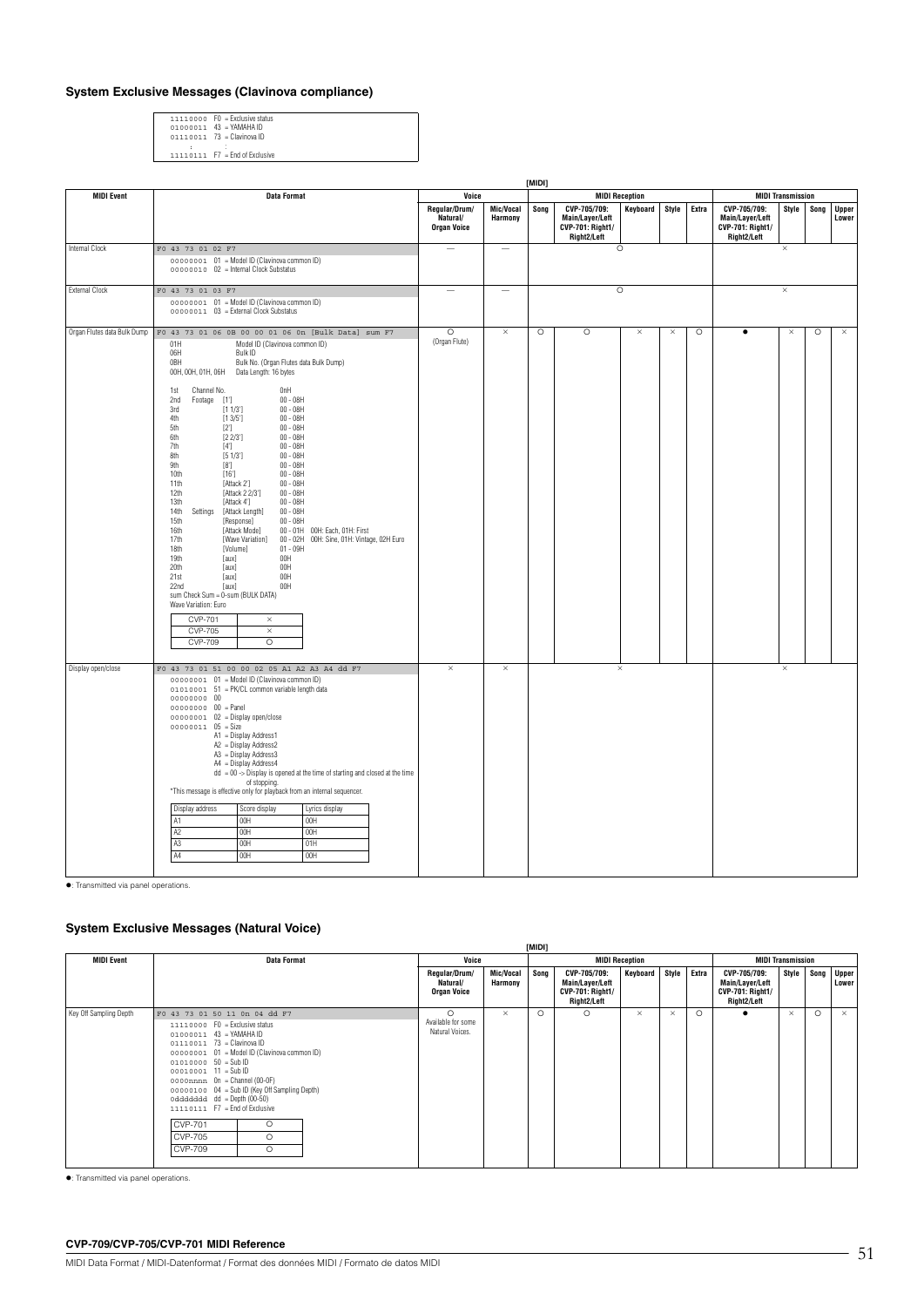### **System Exclusive Messages Special Operators (Vocal Harmony Additional Parameters)**

Vocal Harmony

| ∩ |
|---|
| c |
|   |

|                                                         |                                                                                                                                                                                                                                                                                                                                                                                                                                                                  |                                                 |                      | [MIDI] |                                                                           |                       |       |       |                                                                           |       |      |                       |
|---------------------------------------------------------|------------------------------------------------------------------------------------------------------------------------------------------------------------------------------------------------------------------------------------------------------------------------------------------------------------------------------------------------------------------------------------------------------------------------------------------------------------------|-------------------------------------------------|----------------------|--------|---------------------------------------------------------------------------|-----------------------|-------|-------|---------------------------------------------------------------------------|-------|------|-----------------------|
| <b>MIDI Event</b>                                       | <b>Data Format</b>                                                                                                                                                                                                                                                                                                                                                                                                                                               | Voice                                           |                      |        |                                                                           | <b>MIDI Reception</b> |       |       | <b>MIDI Transmission</b>                                                  |       |      |                       |
|                                                         |                                                                                                                                                                                                                                                                                                                                                                                                                                                                  | Regular/Drum/<br>Natural/<br><b>Organ Voice</b> | Mic/Vocal<br>Harmony | Song   | CVP-705/709:<br>Main/Layer/Left<br><b>CVP-701: Right1/</b><br>Right2/Left | <b>Keyboard</b>       | Style | Extra | CVP-705/709:<br>Main/Layer/Left<br><b>CVP-701: Right1/</b><br>Right2/Left | Style | Song | <b>Upper</b><br>Lower |
| Vocal Harmony<br>Vocoder Part<br>(Harmony Part (Panel)) | F0 43 73 01 11 0n 50 10 dd F7<br>11110000 FO = Exclusive status<br>01000011 43 = YAMAHA ID<br>$01110011$ $73$ = Clavinova ID<br>00000001 01 = Model ID (Clavinova common ID)<br>00010001 11 = Special Operators<br>0000mmm On = Channel No. (Always 00)<br>01010000 50 = Vocal Harmony Additional Parameter Control No.<br>00010000 10 = Vocoder Part Parameter No.<br>0ddddddd dd = data 00H: Off<br>01H: Upper<br>02H: Lower<br>11110111 F7 = End of Exclusive | $\times$                                        | $\circ$              |        |                                                                           | $\circ$               |       |       |                                                                           |       |      |                       |

: Transmitted via panel operations.

### **System Exclusive Messages (Others)**

|                    |                                                                                                                                                                                                                                                                                                                                                                                                                                                                                                                                                                                                                                                                                                                                                                                                                                                                                              |                                                 |                             | [MIDI]  |                                                                           |                       |          |          | <b>MIDI Transmission</b>                                                  |          |      |                       |  |  |  |
|--------------------|----------------------------------------------------------------------------------------------------------------------------------------------------------------------------------------------------------------------------------------------------------------------------------------------------------------------------------------------------------------------------------------------------------------------------------------------------------------------------------------------------------------------------------------------------------------------------------------------------------------------------------------------------------------------------------------------------------------------------------------------------------------------------------------------------------------------------------------------------------------------------------------------|-------------------------------------------------|-----------------------------|---------|---------------------------------------------------------------------------|-----------------------|----------|----------|---------------------------------------------------------------------------|----------|------|-----------------------|--|--|--|
| <b>MIDI Event</b>  | <b>Data Format</b>                                                                                                                                                                                                                                                                                                                                                                                                                                                                                                                                                                                                                                                                                                                                                                                                                                                                           | Voice                                           |                             |         |                                                                           | <b>MIDI Reception</b> |          |          |                                                                           |          |      |                       |  |  |  |
|                    |                                                                                                                                                                                                                                                                                                                                                                                                                                                                                                                                                                                                                                                                                                                                                                                                                                                                                              | Regular/Drum/<br>Natural/<br><b>Organ Voice</b> | Mic/Vocal<br><b>Harmony</b> | Song    | CVP-705/709:<br>Main/Layer/Left<br><b>CVP-701: Right1/</b><br>Right2/Left | Keyboard              | Style    | Extra    | CVP-705/709:<br>Main/Layer/Left<br><b>CVP-701: Right1/</b><br>Right2/Left | Style    | Song | <b>Upper</b><br>Lower |  |  |  |
| MIDI Master Tuning | F0 43 1n 27 30 00 0m 0l cc F7<br>11110000 F0 = Exclusive status<br>01000011 43 = YAMAHA ID<br>0001nmm 1n n= always 0 (when transmit), n=0-F (when receive)<br>00100111 27 = Model ID of TG100<br>00110000 30 = Address High<br>00000000 00 = Address Mid<br>$00000000000 = Address Low$<br>0000mmmm Om = Master Tune MSB<br>00001111 0 = Master Tune LSB<br>$0$ cccccccc $0$ = don't care<br>11110111 F7 = End of Exclusive                                                                                                                                                                                                                                                                                                                                                                                                                                                                  | $\circ$                                         | $\circ$                     |         |                                                                           | $\circ$               |          |          |                                                                           | $\times$ |      |                       |  |  |  |
| MIDI Key LED Mode  | F0 43 73 01 11 0n 47 dd F7<br>11110000 FO = Exclusive status<br>01000011 43 = YAMAHA ID<br>01110011 73 = Clavinova ID<br>00000001 01 = Model ID (Clavinova common ID)<br>00010001 11 = Special Operators<br>0000nnnn On = Channel No.<br>01000111 47 = MIDI Key LED Mode On Off Substatus<br>oddddddd dd = data 00H: Light Off & Sound<br>01H: Light On & No Sound<br>02H: Light On & Sound<br>03H: Light Off & No Sound<br>11110111 F7 = End of Exclusive<br>When set to Key LED + No Sound (01H) and Key LED (02H), the LED is turned on/off by a<br>note on message of the channel specified via the Channel No.<br>9n. note. Vel=0: off<br>9n. note. Vel=1: flush<br>9n, note, Vel=2~: on<br>Up to two channels can be specified simultaneously.<br>A channel become available with Normal (00H).<br><b>CVP-701</b><br>$\circ$<br><b>CVP-705</b><br>$\circ$<br><b>CVP-709</b><br>$\circ$ |                                                 |                             | $\circ$ | $\times$                                                                  | ×                     | $\times$ | $\times$ | $\times$                                                                  | $\times$ | ×    | $\times$              |  |  |  |
| Guide ON           | F0 43 73 01 1F 00 cc dd F7<br>00000001 01 = Model ID (Clavinova common ID)<br>00011111 1F = Guide On Substatus<br>$00000000000 =$<br>0ccccccc cc = Part Select Number (1/Right, 2/Left)<br>2/Left<br>1/Right<br>cc<br>$00\,$<br>On<br>On<br>0n<br>Off<br>01<br>0ff<br>02<br>On<br>Off<br>03<br>Off<br>0dddddd dd = Mode<br>00:Off, 01:Follow Lights, 02:Any Key, 03:Karao Key, 04:Vocal Cue Time<br>06=YourTempo<br>11110111 F7 = End of Exclusive                                                                                                                                                                                                                                                                                                                                                                                                                                           |                                                 |                             |         |                                                                           | $\circ$               |          |          |                                                                           | $\times$ |      |                       |  |  |  |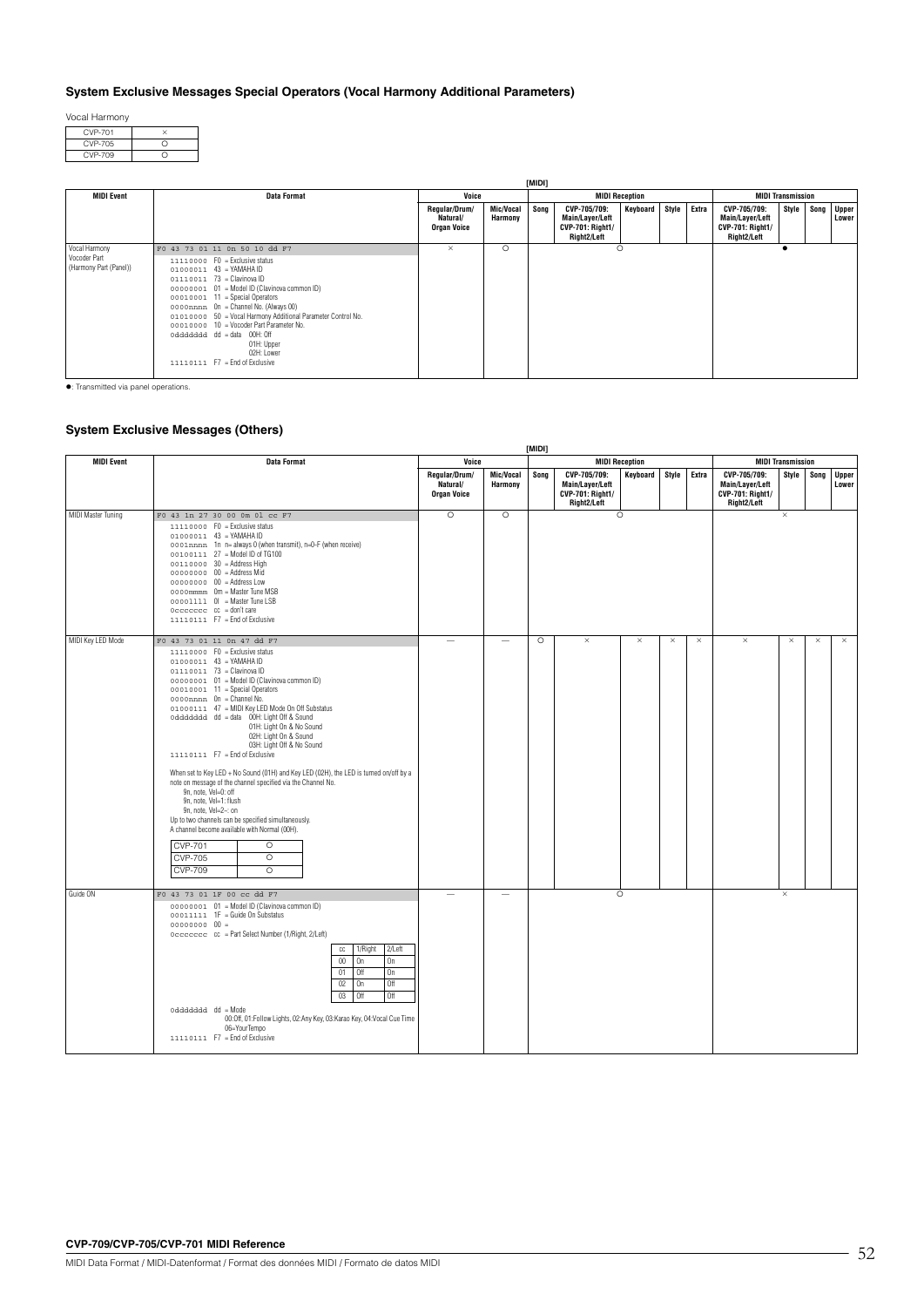# <span id="page-52-0"></span>**Song System Exclusive Message List / Liste der System-Exclusive-Meldungen der Songs / Liste des messages exclusifs au système demorceaux / Lista de mensajes exclusivos del sistema de canciones**

| Data Format                | Parameter  | <b>Description</b>                                                                                                                                                                                                                                          |  |
|----------------------------|------------|-------------------------------------------------------------------------------------------------------------------------------------------------------------------------------------------------------------------------------------------------------------|--|
| Guide                      |            |                                                                                                                                                                                                                                                             |  |
| F0 43 73 01 1F 00 cc dd F7 | Guide Mode | $cch = Part Select No$<br>00H (TRACK1=ON, TRACK2=ON)<br>01H (TRACK1=OFF, TRACK2=ON)<br>02H (TRACK1=ON, TRACK2=OFF)<br>03H (TRACK1=OFF, TRACK2=OFF)<br>$ddH = Mode$<br>00H=Guide OFF<br>01H=Follow Lights<br>02H=Any Key<br>03H=Karao-Key<br>06 = Your Tempo |  |

### **Score**

| F0 43 73 01 50 12 00 00 dd F7 | Left Part indication On/Off  | 00H: OFF. 7FH: ON                                                                                                                |  |
|-------------------------------|------------------------------|----------------------------------------------------------------------------------------------------------------------------------|--|
| F0 43 73 01 50 12 00 01 dd F7 | Right Part indication On/Off | 00H: OFF. 7FH: ON                                                                                                                |  |
| F0 43 73 01 50 12 00 02 dd F7 | Lyrics indication On/Off     | 00H: OFF. 7FH: ON                                                                                                                |  |
| F0 43 73 01 50 12 00 03 dd F7 | Chord indication On/Off      | 00H: OFF. 7FH: ON                                                                                                                |  |
| F0 43 73 01 50 12 00 04 dd F7 | N.Name indication On/Off     | 00H: OFF, 7FH: ON                                                                                                                |  |
| F0 43 73 01 50 12 00 05 dd F7 | Size designation             | 00H: SMALL, 01H: MIDDLE, 02H: LARGE, 03H: X-LARGE<br>01H: MIDDLE and 03H: X-LARGE are available on the CVP-709 and CVP-705 only. |  |
| F0 43 73 01 50 12 00 06 dd F7 | Left Ch                      | 00H~0FH=CH, 7EH=OFF, 7FH=AUTO                                                                                                    |  |
| F0 43 73 01 50 12 00 07 dd F7 | Right Ch                     | 00H~0FH=CH, 7EH=OFF, 7FH=AUTO                                                                                                    |  |
| F0 43 73 01 50 12 00 08 dd F7 | Quantize triplet On/Off      | 00H: Triplet OFF, 7FH: Triplet ON                                                                                                |  |
| F0 43 73 01 50 12 00 09 dd F7 | Quantize                     | 00H: quarter, 01H: eighth, 02H: sixteenth, 03H: thirty-second                                                                    |  |
| F0 43 73 01 50 12 00 0A dd F7 | Note Name                    | 00H: ABC, 01H: FixedDo, 02H: MovableDo                                                                                           |  |
| F0 43 73 01 50 12 00 0B dd F7 | Color Note                   | 00H: OFF, 7FH: ON                                                                                                                |  |

### **Style**

| F0 43 73 01 51 00 00 00 03 10 00 dd F7    | <b>ISTYLE SPLIT POINT</b> | dd=STYLE SPLIT POINT (Note Number) |
|-------------------------------------------|---------------------------|------------------------------------|
| F0 43 73 01 51 05 00 03 04 00 00 dd dd F7 | Style No.                 | dd dd = Style No.                  |
| $F0$ 43 7E 00 ss dd F7                    | Section Control           | Refer to the MIDI Data Format.     |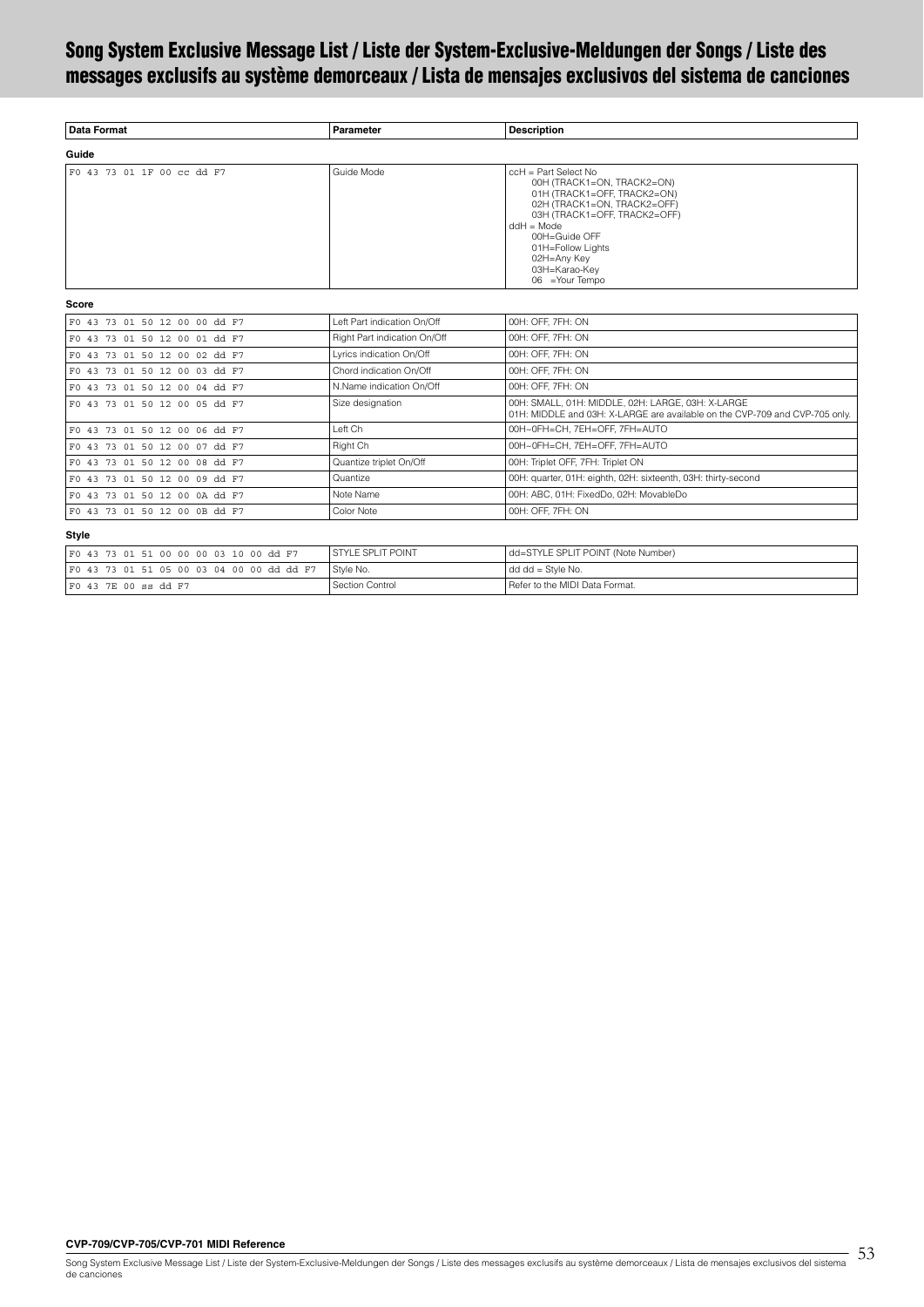# <span id="page-53-0"></span>**Song Meta Event List / Liste der Meta-Events der Songs / Liste des métaévénements des morceaux / Lista de meta-eventos de canciones**

| <b>Data Format</b>              | Parameter        | <b>Description</b>                                                                                                                                                           |  |
|---------------------------------|------------------|------------------------------------------------------------------------------------------------------------------------------------------------------------------------------|--|
|                                 |                  |                                                                                                                                                                              |  |
| FF 05 len [Data]                | Lyrics           | len=Data length, [Data]=Lyrics Data                                                                                                                                          |  |
| FF 51 03 t1 t2 t3               | Set Tempo        | t1 t2 t3 = Tempo value B7 1B 00-01 D4 C0 (Tempo 5-500)                                                                                                                       |  |
| FF 58 04 nn dd cc bb            | <b>Beat</b>      | $nn =$ Numerator<br>$dd = Denominator (2n)$<br>cc = MIDI clock per metronome click<br>bb = Number of thirty-second notes in MIDI quarter note                                |  |
| FF 59 02 sf mi                  | Key Signature    | $sf = -7 - 7$<br>$mi = 0$ : Major key, 1: Minor key                                                                                                                          |  |
| YAMAHA META EVENT               |                  |                                                                                                                                                                              |  |
| FF 7F 06 43 73 0A 00 07 dd      | Score Start Bar  | ddH: Start form this measure<br>$dd = -100 - 1, 1 - 100$                                                                                                                     |  |
| FF 7F len 43 73 0D 01 [Data]    | Keyboard Voice   | CVP-709/705: Voice settings for Main, Layer, and Left<br>CVP-701: Voice settings for Right1, 2, and Left                                                                     |  |
| YAMAHA XF META EVENT            |                  |                                                                                                                                                                              |  |
| FF 7F 07 43 7B 01 cr ct bn bt   | Chord Name       | Refer to "Chord Control" in the MIDI Data Format (System Exclusive Messages).                                                                                                |  |
| FF 7F 05 43 7B 03 20 08         | Phrase Mark      | Used as a marker for each phrase when executing Phrase Mark repeat playback.                                                                                                 |  |
| FF 7F 04 43 7B 04 dd            | Phrase Max       | Maximum Phrase Number                                                                                                                                                        |  |
| FF 7F 05 43 7B 0C rr 11         | Guide Track Flag | Sets the TRACK 1 and TRACK 2 parameters on the [FUNCTION] > [SONG<br>SETTING] display.<br>$rr = TRACK1$ (0: OFF, 1: 1CH~16: 16CH)<br>$II = TRACK2 (0: OFF. 1: 1CH~16: 16CH)$ |  |
| FF 7F len 43 7B 21 00 pp [Data] | Lyrics Bitmap    | Specifies the background picture of the Lyrics display.<br>pp = Display type (00H: Center, 01H: Tile)<br>[Data] = File Path                                                  |  |

Lyrics Bitmap is available for the CVP-709 and CVP-705 only.